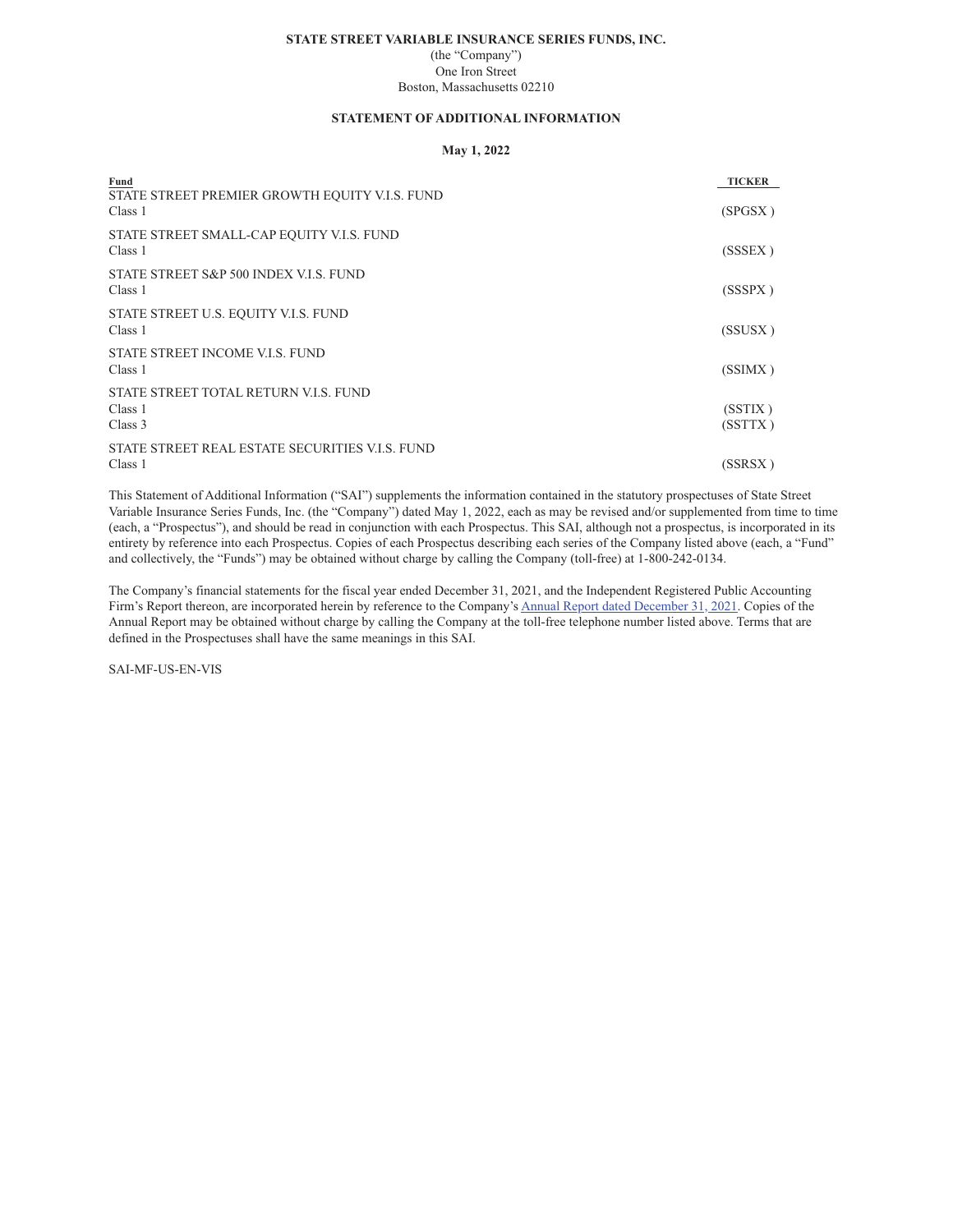# **TABLE OF CONTENTS**

| General                                                                       | 3     |
|-------------------------------------------------------------------------------|-------|
| Description of the Funds and Their Investments and Risks                      | 4     |
| <b>Additional Investments and Risks</b>                                       |       |
| <b>Investment Restrictions</b>                                                | 32    |
| Management of the Company                                                     | 35    |
| <b>Proxy Voting Procedures</b>                                                | 44    |
| Control Persons and Principal Holders of Securities                           | 44    |
| <b>Investment Advisory and Other Services</b>                                 | 44    |
| <b>Portfolio Managers</b>                                                     | 51    |
| <b>Brokerage Allocation and Other Practices</b>                               | 62    |
| Articles of Incorporation, Capital Stock and Other Information                | 66    |
| <b>Pricing of Shares</b>                                                      | 67    |
| Dividends and Distributions                                                   | 67    |
| <b>Taxation of the Funds</b>                                                  | 67    |
| Underwriter                                                                   | 71    |
| <b>Financial Statements</b>                                                   | 71    |
| Appendix A—Ratings of Debt Instruments                                        | $A-1$ |
| Appendix B – Company's Proxy Voting Procedures                                | $B-1$ |
| Appendix C—Adviser's and Sub-Advisers' Proxy Voting Procedures and Guidelines | $C-1$ |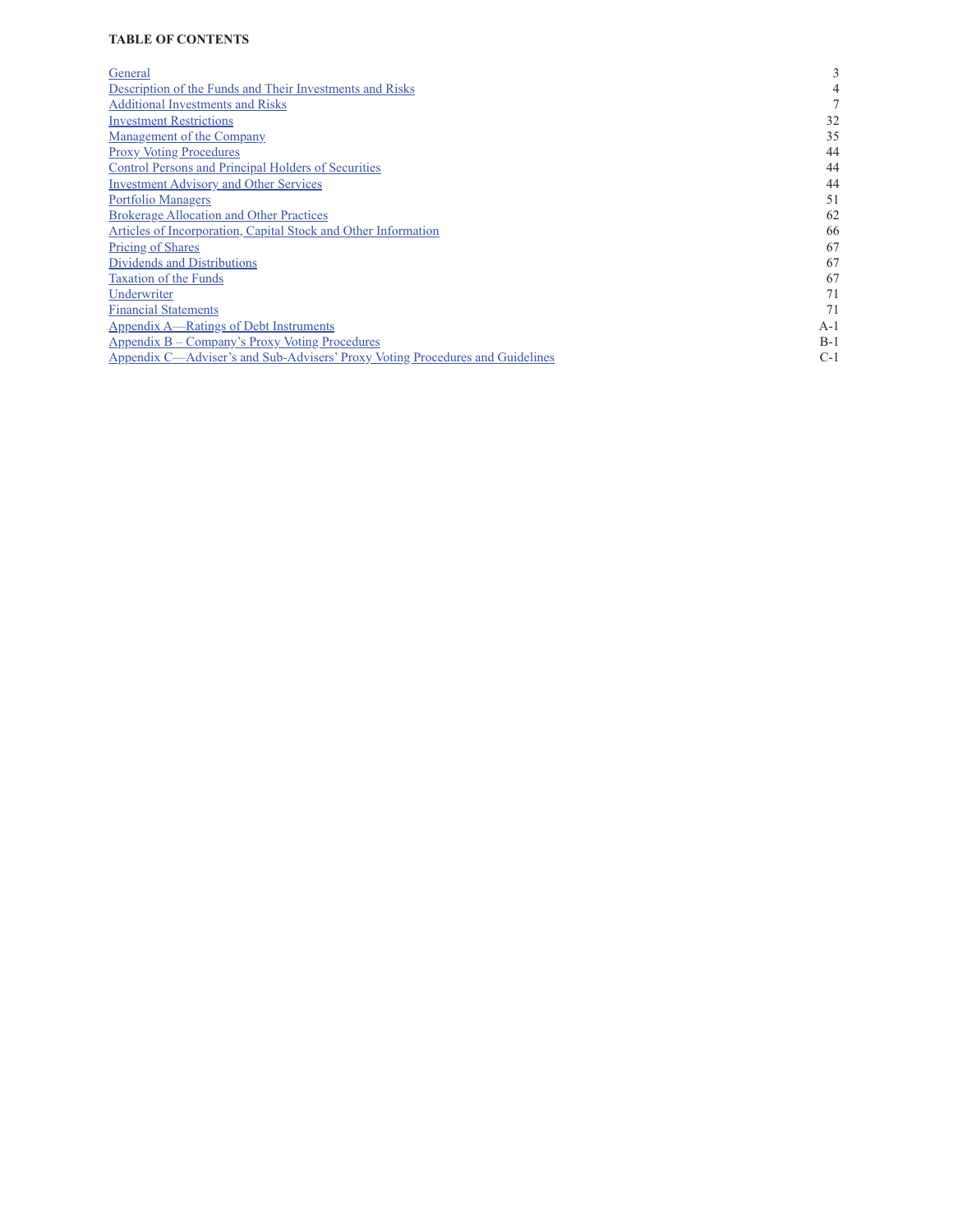## **GENERAL**

The Company was incorporated under the laws of the Commonwealth of Virginia on May 14, 1984. The Company is an open-end management investment company. The Company includes the following diversified series:

- State Street Small-Cap Equity V.I.S. Fund (the "Small-Cap Equity Fund");
- State Street S&P 500 Index V.I.S. Fund (the "S&P 500 Index Fund");
- State Street U.S. Equity V.I.S. Fund (the "U.S. Equity Fund");
- State Street Income V.I.S. Fund (the "Income Fund");
- State Street Total Return V.I.S. Fund (the "Total Return Fund"); and
- State Street Real Estate Securities V.I.S. Fund (the "Real Estate Securities Fund").

The Company includes the following non-diversified series:

• State Street Premier Growth Equity V.I.S. Fund (the "Premier Growth Equity Fund").

The Premier Growth Equity Fund, the Small-Cap Equity Fund, the S&P 500 Index Fund, the U.S. Equity Fund, the Income Fund, the Total Return Fund and the Real Estate Securities Fund are referred to in this SAI as the "Funds," and each Fund may be referred to in context as the "Fund."

On November 30, 2016, the name of the Company was changed from "GE Investments Funds, Inc." to "State Street Variable Insurance Series Funds, Inc." in connection with the appointment of SSGA Funds Management, Inc. ("SSGA FM" or the "Adviser") as investment adviser to the Funds. Additionally, on November 30, 2016, each Fund changed its respective name as follows:

#### **Old Name New Name New Name New Name New Name**

GE Investments Small-Cap Equity Fund State Street Small-Cap Equity V.I.S. Fund GE Investments S&P 500 Index Fund<br>GE Investments U.S. Equity Fund<br>State Street U.S. Equity V.I.S. Fund<br>State Street U.S. Equity V.I.S. Fund GE Investments Core Value Equity Fund State Street Core Value Equity V.I.S. Fund GE Investments Income Fund State Street Income V.I.S. Fund GE Investments Total Return Fund State Street Total Return V.I.S. Fund GE Investments Real Estate Securities Fund State Street Real Estate Securities V.I.S. Fund

GE Investments Premier Growth Equity Fund State Street Premier Growth Equity V.I.S. Fund State Street U.S. Equity V.I.S. Fund

# Index Information

The S&P 500® Index (the "Index") is a product of S&P Dow Jones Indices LLC or its affiliates ("SPDJI") and has been licensed for use by the Adviser. S&P®, Standard & Poor's®, and S&P 500® are registered trademarks of Standard & Poor's Financial Services LLC ("S&P"); Dow Jones® is a registered trademark of Dow Jones Trademark Holdings LLC ("Dow Jones"); and these trademarks have been licensed for use by SPDJI and sub-licensed for certain purposes by the Adviser. It is not possible to invest directly in an index.

The S&P 500 Index Fund is not sponsored, endorsed, sold or marketed by SPDJI, Dow Jones, S&P, any of their respective affiliates (collectively, "S&P Dow Jones Indices"). S&P Dow Jones Indices does not make any representation or warranty, express or implied, to the owners of the Fund or any member of the public regarding the advisability of investing in securities generally or in the Fund particularly or the ability of the Index to track general market performance. S&P Dow Jones Indices licenses to the Adviser the Index and certain trademarks, service marks and/or trade names of S&P Dow Jones Indices and/or its licensors. The Index is determined, composed and calculated by S&P Dow Jones Indices without regard to the Adviser or the Fund. S&P Dow Jones Indices has no obligation to take the needs of the Adviser or the owners of the Fund into consideration in determining, composing or calculating the Index. S&P Dow Jones Indices is not responsible for and has not participated in the determination of the prices, and amount of the Fund or the timing of the issuance or sale of the Fund or in the determination or calculation of the equation by which the Fund is to be converted into cash, surrendered or redeemed, as the case may be. S&P Dow Jones Indices has no obligation or liability in connection with the administration, marketing or trading of the Fund. S&P Dow Jones Indices LLC is not an investment or tax advisor. Inclusion of a security within an index is not a recommendation by S&P Dow Jones Indices to buy, sell, or hold such security, nor is it considered to be investment advice.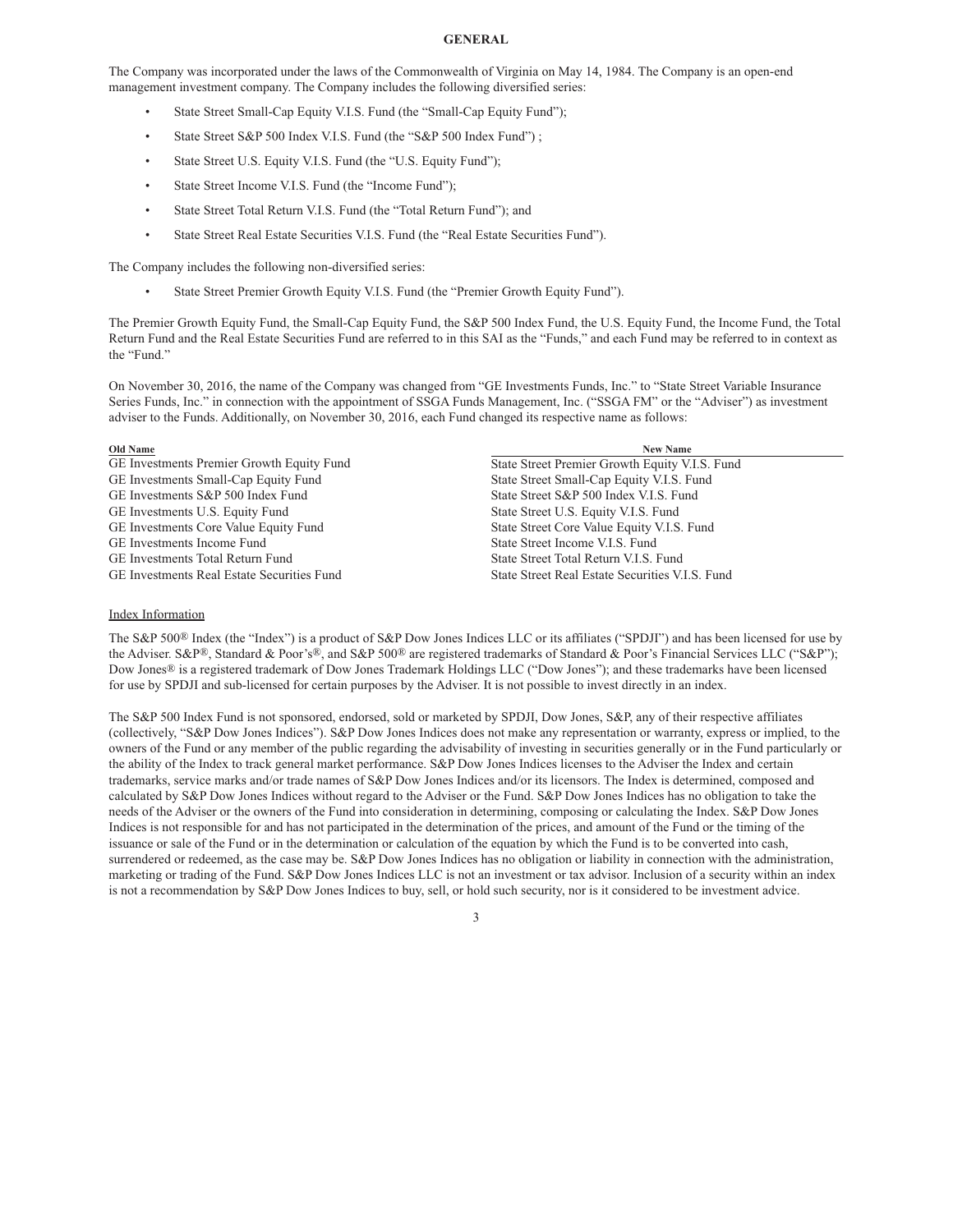NEITHER S&P DOW JONES INDICES NOR THIRD PARTY LICENSOR GUARANTEES THE ADEQUACY, ACCURACY, TIMELINESS AND/OR THE COMPLETENESS OF THE INDEX OR ANY DATA RELATED THERETO OR ANY COMMUNICATION, INCLUDING BUT NOT LIMITED TO, ORAL OR WRITTEN COMMUNICATION (INCLUDING ELECTRONIC COMMUNICATIONS) WITH RESPECT THERETO. S&P DOW JONES INDICES AND THIRD PARTY LICENSOR SHALL NOT BE SUBJECT TO ANY DAMAGES OR LIABILITY FOR ANY ERRORS, OMISSIONS, OR DELAYS THEREIN. S&P DOW JONES INDICES AND THIRD PARTY LICENSOR MAKES NO EXPRESS OR IMPLIED WARRANTIES, AND EXPRESSLY DISCLAIMS ALL WARRANTIES, OF MERCHANTABILITY OR FITNESS FOR A PARTICULAR PURPOSE OR USE OR AS TO RESULTS TO BE OBTAINED BY THE ADVISER, OWNERS OF THE FUNDS, OR ANY OTHER PERSON OR ENTITY FROM THE USE OF THE INDEX OR WITH RESPECT TO ANY DATA RELATED THERETO. WITHOUT LIMITING ANY OF THE FOREGOING, IN NO EVENT WHATSOEVER SHALL S&P DOW JONES INDICES OR THIRD PARTY LICENSOR BE LIABLE FOR ANY INDIRECT, SPECIAL, INCIDENTAL, PUNITIVE, OR CONSEQUENTIAL DAMAGES INCLUDING BUT NOT LIMITED TO, LOSS OF PROFITS, TRADING LOSSES, LOST TIME OR GOODWILL, EVEN IF THEY HAVE BEEN ADVISED OF THE POSSIBILITY OF SUCH DAMAGES, WHETHER IN CONTRACT, TORT, STRICT LIABILITY, OR OTHERWISE. THERE ARE NO THIRD PARTY BENEFICIARIES OF ANY AGREEMENTS OR ARRANGEMENTS BETWEEN S&P DOW JONES INDICES AND THE ADVISER, OTHER THAN THE LICENSORS OF S&P DOW JONES INDICES.

## **DESCRIPTION OF THE FUNDS AND THEIR INVESTMENTS AND RISKS**

Each Fund's Prospectus contains information about the investment objective and policies of that Fund. This SAI should only be read in conjunction with the Prospectus of the Fund or Funds in which you intend to invest.

The investment objective or objectives of a Fund are fundamental and cannot be changed without the approval of a majority of the outstanding voting securities (as defined in the Investment Company Act of 1940, as amended (the "1940 Act")) of that Fund. Certain investment restrictions also are fundamental and cannot be changed without shareholder approval. In contrast, certain other investment restrictions, as well as the investment policies, of each Fund, are not fundamental and may be changed by the Company's Board of Directors (the "Board") without shareholder approval.

There can be no assurance that any Fund will achieve its investment objective or objectives. Investors should not consider any one Fund alone to be a complete investment program. All of the Funds are subject to the risk of changing economic conditions, as well as the risk inherent in the ability of the portfolio managers to make changes in the composition of a Fund in anticipation of changes in economic, business, and financial conditions. As with any security, a risk of loss is inherent in an investment in the shares of any of the Funds. The different types of securities, investments, and investment practices used by each Fund all have attendant risks of varying degrees. For example, with respect to equity securities, there can be no assurance of capital appreciation and there is a substantial risk of decline in the value of the securities. With respect to debt securities, there exists the risk that the issuer of a security may not be able to meet its obligations on interest or principal payments at the time required by the instrument. In addition, the value of debt instruments generally rises and falls inversely with prevailing current interest rates. As described below, an investment in certain of the Funds entails special additional risks as a result of their ability to invest a substantial portion of their assets in foreign securities or real estate securities.

### Premier Growth Equity Fund

The investment objective of the Premier Growth Equity Fund is long-term growth of capital and future income rather than current income. The Fund seeks to achieve its objective by investing at least 80% (measured at the time of investment) of its net assets (plus any borrowings for investment purposes) under normal circumstances in equity securities, such as common and preferred stocks. The Fund invests primarily in a limited number of large and medium-sized companies (meaning companies with market capitalizations of \$2 billion or more) that the portfolio manager believes have above-average growth histories and/or growth potential.

#### Small-Cap Equity Fund

The investment objective of the Small-Cap Equity Fund is long-term growth of capital. The Fund seeks to achieve its objective by investing at least 80% (measured at the time of initial investment) of its net assets (plus any borrowings for investment purposes) under normal circumstances in equity securities of small-cap companies, such as common and preferred stocks. The Fund defines a small-cap company as one with a market capitalization that, at the time of initial investment, falls between (a) the market capitalization of the smallest company in the Russell 2000® Index and (b) either the larger of the market capitalization of the largest company in the Russell 2000® Index or \$3.0 billion. The Fund uses a multi sub-adviser investment strategy that combines growth, value and core investment management styles. The portfolio management team of the Fund's investment adviser, SSGA FM, will allocate the Fund's assets among the sub-advisers to maintain exposure to a combination of investment styles, but may have larger allocations to certain sub-advisers based on its assessment of the potential for better performance or to address capacity constraints of a particular sub-adviser, among other reasons. As a result, this orientation will typically produce a portfolio that does not materially favor value or growth style investing and allows the Fund the potential to benefit from both value and growth cycles in the marketplace.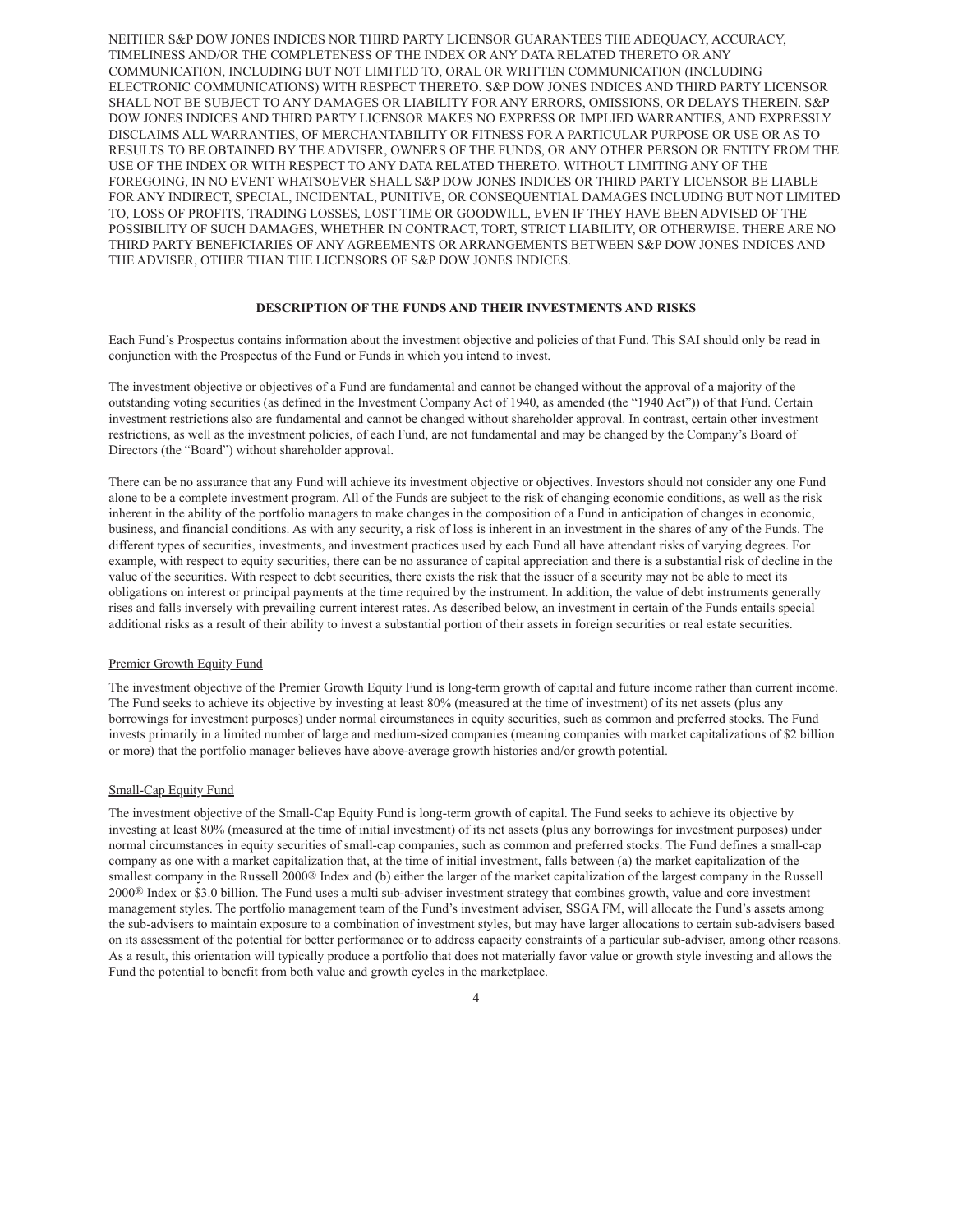### S&P 500 Index Fund

The investment objectives of the S&P 500 Index Fund are growth of capital and accumulation of income that corresponds to the investment return of the Index. The Fund seeks to replicate the return of the Index while holding transaction costs low and minimizing portfolio turnover. The portfolio managers attempt to achieve a correlation between the Fund's total return and that of the Index of at least 0.95, without taking expenses into account.

## U.S. Equity Fund

The investment objective of the U.S. Equity Fund is long-term growth of capital. The Fund seeks to achieve its objective by investing at least 80% (measured at the time of investment) of its net assets (plus any borrowings for investment purposes) under normal circumstances in equity securities of U.S. companies, such as common and preferred stocks. The Fund considers a U.S. company to be a company that generates at least 50% of its revenues or profits from business activities in the U.S., has at least 50% of its assets situated in the U.S., or has the principal trading market for its securities in the U.S.

#### Income Fund

The investment objective of the Income Fund is maximum income consistent with prudent investment management and the preservation of capital. The Fund seeks to achieve its objective by investing at least 80% (measured at the time of investment) of its net assets (plus any borrowings for investment purposes) under normal circumstances in debt securities. The Fund invests primarily in a variety of investmentgrade debt securities, such as mortgage-backed securities, corporate bonds, U.S. Government securities and money market instruments. The Fund normally has a weighted average effective maturity of approximately five to ten years, but is subject to no limitation with respect to the maturities of the instruments in which it may invest.

## Total Return Fund

The Fund seeks to achieve its investment objective by constructing a broadly diversified portfolio that provides exposure to three primary asset classes either directly or indirectly through investment in exchange-traded funds ("ETFs") including ETFs that pay fees to SSGA FM, the Fund's investment adviser, and its affiliates for management, marketing or other services: (1) U.S. and foreign (non-U.S.) equity securities (the "Equity Class"); (2) U.S. and foreign (non-U.S.) debt securities (the "Fixed Income Class"); and (3) alternative-style investments (the "Alternative Class"). SSGA FM allocates the Fund's assets among a variety of sub-asset classes in proportions consistent with the potential returns and risks of each sub-asset class as well as the allocations that, in SSGA FM's view, will best meet the Fund's investment objective. Under normal circumstances, the Fund anticipates maintaining an overall strategic target allocation range of 50%-70% of its assets in the Equity Class, 30%-50% of its assets in the Fixed Income Class and 0%-5% of its assets in the Alternative Class. In addition, SSGA FM may from time to time make tactical adjustments to the Fund's allocation to a particular sub-asset class to pursue short to intermediate term opportunities based on a broad range of market and economic conditions and a combination of quantitative and fundamental inputs.

### Real Estate Securities Fund

The investment objective of the Real Estate Securities Fund is maximum total return through current income and capital appreciation. The Fund seeks to achieve its objective by investing at least 80% (measured at the time of investment) of its net assets (plus any borrowings for investment purposes) under normal circumstances in equity securities (such as common and preferred stocks) and debt securities of U.S. issuers that are principally engaged in or related to the real estate industry, including those that own significant real estate assets. The Fund does not invest directly in real estate. The Fund considers an issuer to be principally "engaged in" or principally "related to" the real estate industry if at least 50% of its assets (marked-to-market), gross income, or net profits are attributable to development, ownership, construction, management or sale of residential, commercial or industrial real estate, or to products or services related to the real estate industry.

The Real Estate Securities Fund is intended for investors who can accept the risks entailed by indirect investments in real estate.

\* \* \* \* \* \* \* \* \* \* \*

Supplemental information concerning certain of the securities and other instruments in which the Funds may invest, the investment policies and strategies that the Funds may utilize and certain risks associated with those investments, policies and strategies is provided below. Unless otherwise indicated, all Funds are permitted to engage in the following investment strategies or techniques.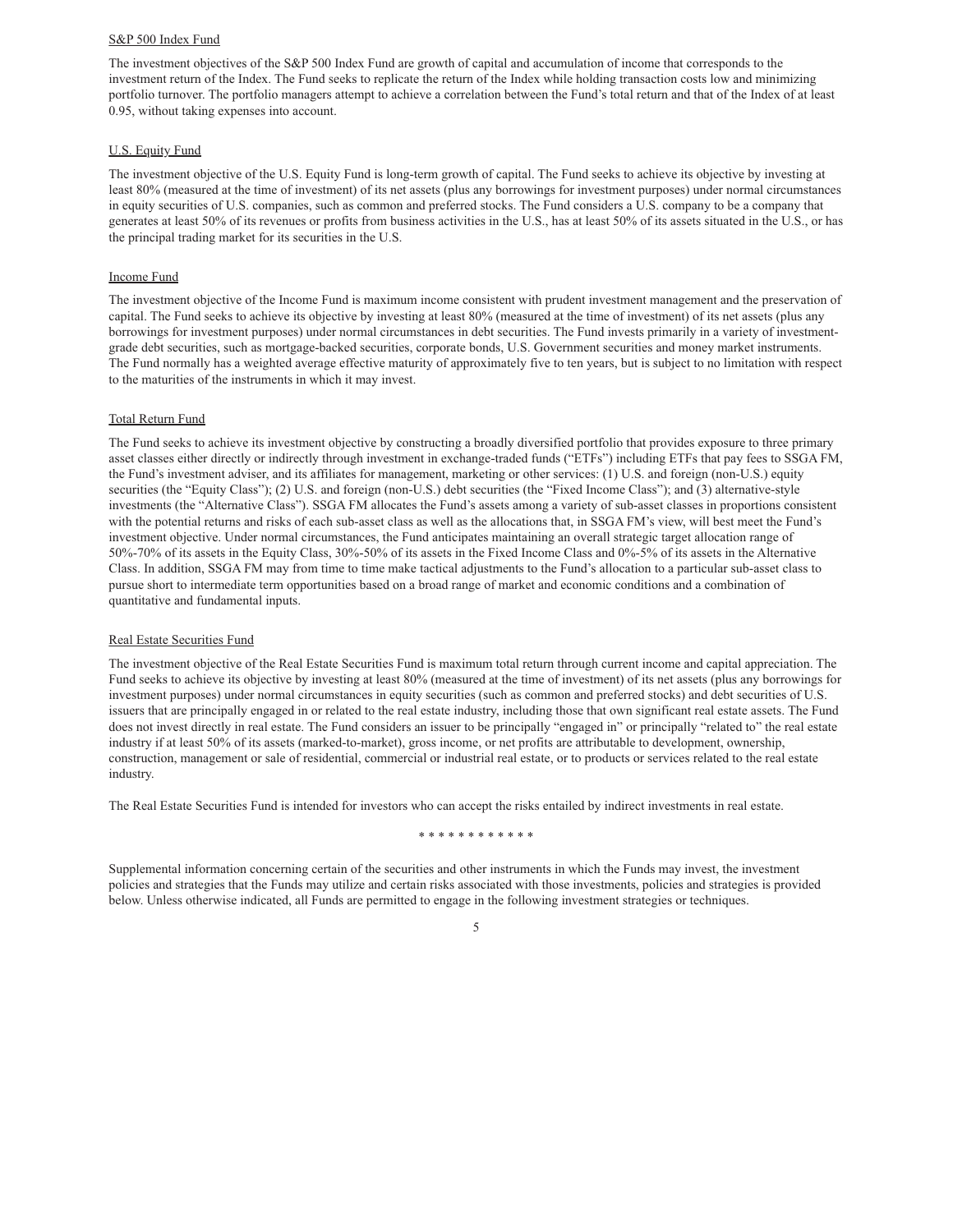The Funds are not obligated to pursue the following strategies or techniques and do not represent that these strategies or techniques are available now or will be available at any time in the future. A Fund will not purchase all of the following types of securities or employ all of the following strategies unless doing so is consistent with its investment objective(s).

The following tables summarize the investment techniques that may be employed by the Funds. Certain techniques and limitations may be changed at the discretion of SSGA FM and in some cases subject to the approval by the Board. Unless otherwise noted, percentage figures refer to the percentage of a Fund's total assets (including any borrowings) that may be invested in accordance with the indicated techniques. The percentage limitations on Fund investments will apply at the time of investment. Thus, a Fund would not violate these limitations unless an excess or deficiency occurs or exists immediately after and as a result of an investment.

|                                    | Borrowing<br>Limit | Repurchase<br>Agreements | Reverse<br>Repurchase<br>Agreements | Restricted<br>Securities and<br>Illiquid<br>Investments | Structured<br>and Indexed<br>Securities | Options | Securities<br>Index Options |
|------------------------------------|--------------------|--------------------------|-------------------------------------|---------------------------------------------------------|-----------------------------------------|---------|-----------------------------|
| Premier Growth Equity Fund         | 33 1/3%            | Yes                      | Yes                                 | Yes                                                     | No                                      | Yes     | Yes                         |
| Small-Cap Equity Fund              | 33 1/3%            | Yes                      | Yes                                 | Yes                                                     | No                                      | Yes     | Yes                         |
| S&P 500 Index Fund                 | 33 1/3%            | Yes                      | Yes                                 | Yes                                                     | N <sub>0</sub>                          | Yes     | <b>Yes</b>                  |
| U.S. Equity Fund                   | 33 1/3%            | Yes                      | Yes                                 | Yes                                                     | N <sub>0</sub>                          | Yes     | Yes                         |
| Income Fund                        | 33 1/3%            | Yes                      | Yes                                 | Yes                                                     | Yes                                     | Yes     | <b>Yes</b>                  |
| Total Return Fund                  | 33 1/3%            | Yes                      | Yes                                 | Yes                                                     | Yes                                     | Yes     | Yes                         |
| <b>Real Estate Securities Fund</b> | 33 1/3%            | Yes                      | Yes                                 | Yes                                                     | Yes                                     | Yes     | <b>Yes</b>                  |

|                                       | Futures<br>Contracts<br>and Options<br>on Futures<br>Contracts | Forward<br>Contracts | Interest-<br>Only Swaps,<br><b>Interest Rate</b><br>Swaps,<br><b>Index Swaps</b><br>and Credit<br>Default<br>Swaps | Options on<br>Foreign<br>Currencies | Maximum<br>Investment<br>in Debt<br>Securities                                                                                                                               | Maximum<br>Investment in<br>Below-<br>Investment<br>Grade Debt<br>Securities<br>(High Yield<br>Securities) | Maximum<br>Investment in<br>Foreign<br>Securities | When-Issued<br>and Delayed<br>Delivery<br>Securities |
|---------------------------------------|----------------------------------------------------------------|----------------------|--------------------------------------------------------------------------------------------------------------------|-------------------------------------|------------------------------------------------------------------------------------------------------------------------------------------------------------------------------|------------------------------------------------------------------------------------------------------------|---------------------------------------------------|------------------------------------------------------|
| <b>Premier Growth</b>                 |                                                                |                      |                                                                                                                    |                                     |                                                                                                                                                                              |                                                                                                            |                                                   |                                                      |
| <b>Equity Fund</b>                    | Yes                                                            | Yes                  | N <sub>o</sub>                                                                                                     | Yes                                 | $20\%$ <sup>1</sup>                                                                                                                                                          | $5\%$                                                                                                      | $25\%2$                                           | Yes                                                  |
| Small-Cap Equity                      |                                                                |                      |                                                                                                                    |                                     |                                                                                                                                                                              |                                                                                                            |                                                   |                                                      |
| Fund                                  | Yes                                                            | Yes                  | No                                                                                                                 | Yes                                 | 20%1                                                                                                                                                                         | 10%                                                                                                        | 10%2                                              | Yes                                                  |
| S&P 500 Index Fund                    | Yes                                                            | No                   | No                                                                                                                 | N <sub>o</sub>                      | 20%1                                                                                                                                                                         | None                                                                                                       | 35%2                                              | Yes                                                  |
| U.S. Equity Fund                      | Yes                                                            | Yes                  | No                                                                                                                 | Yes                                 | 20%1                                                                                                                                                                         | $5\%$                                                                                                      | 15%2                                              | Yes                                                  |
| <b>Income Fund</b>                    |                                                                |                      |                                                                                                                    |                                     | 100%<br>(maximum<br>of $45\%$ in<br><b>BBB</b> or<br>below by<br>S&P or Baa<br>or below<br>by Moody's<br>Investor<br>Services,<br>Inc.<br>("Moody's")<br>or of<br>comparable |                                                                                                            |                                                   |                                                      |
|                                       | Yes                                                            | Yes                  | Yes                                                                                                                | Yes                                 | quality)                                                                                                                                                                     | 20%                                                                                                        | 35%2                                              | Yes                                                  |
| <b>Total Return Fund</b>              | Yes                                                            | Yes                  | Yes                                                                                                                | Yes                                 | 80%1                                                                                                                                                                         | 50%                                                                                                        | 70%2                                              | Yes                                                  |
| <b>Real Estate Securities</b><br>Fund | Yes                                                            | N <sub>o</sub>       | No                                                                                                                 | N <sub>o</sub>                      | $100\%$ <sup>1</sup>                                                                                                                                                         | 35%                                                                                                        | $20\%2$                                           | Yes                                                  |

1 This percentage figure refers to the percentage of the applicable Fund's net assets (plus any borrowings for investment purposes).<br>2 This limitation excludes: American Depositary Receipts ("ADRs"): securities of a foreig

2 This limitation excludes: American Depositary Receipts ("ADRs"); securities of a foreign issuer with a class of securities registered with the U.S. Securities and Exchange Commission (the "SEC") and listed on a U.S. national securities exchange; and dollardenominated securities publicly offered in the U.S. by a foreign issuer.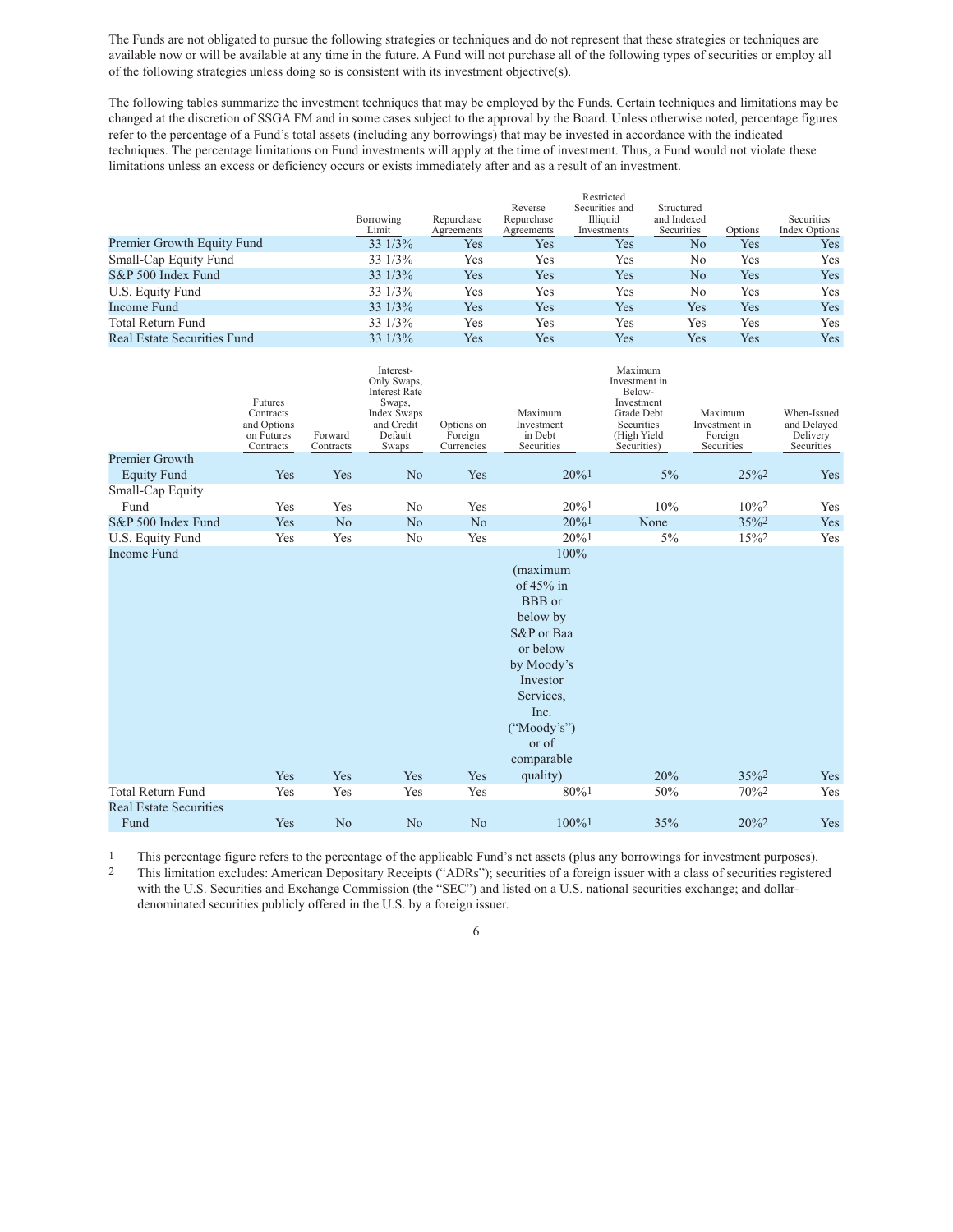|                                    |            |            | Debt           |            | Securities of |           | Floating and | Participation  |
|------------------------------------|------------|------------|----------------|------------|---------------|-----------|--------------|----------------|
|                                    | Lending    |            | Obligations of |            | Other         |           | Variable     | Interests in   |
|                                    | of Fund    | Rule 144A  | Supranational  | Depositary | Investment    | Municipal | Rate         | Municipal      |
|                                    | Securities | Securities | Agencies       | Receipts   | Funds         | Leases    | Instruments  | Obligations    |
| Premier Growth Equity Fund         | Yes        | Yes        | Yes            | Yes        | Yes           | No        | $No*$        | N <sub>o</sub> |
| Small-Cap Equity Fund              | Yes        | Yes        | Yes            | Yes        | Yes           | No        | $No*$        | N <sub>0</sub> |
| S&P 500 Index Fund                 | Yes        | Yes        | N <sub>0</sub> | Yes        | Yes           | No        | Yes          | N <sub>0</sub> |
| U.S. Equity Fund                   | Yes        | Yes        | Yes            | Yes        | Yes           | No        | $No*$        | N <sub>0</sub> |
| Income Fund                        | Yes        | Yes        | Yes            | Yes        | Yes           | Yes       | Yes          | Yes            |
| <b>Total Return Fund</b>           | Yes        | Yes        | Yes            | Yes        | Yes           | Yes       | Yes          | Yes            |
| <b>Real Estate Securities Fund</b> | Yes        | Yes        | Yes            | Yes        | Yes           | No        | Yes          | No             |

\* This limitation excludes commercial paper and notes with variable and floating rates of interest.

|                             | Zero<br>Coupon<br>Obligations | Municipal<br>Obligation<br>Components | Custodial<br>Receipts on<br>Municipal<br>Obligations | Mortgage<br>Related<br>Securities,<br>including<br>Collateralized<br>Mortgage<br>Obligations<br>("CMOs") | Government<br>Stripped<br>Mortgage<br>Related<br>Securities | Asset-<br>Backed<br>Securities<br>and<br>Receivable-<br>Backed<br>Securities | Mortgage<br>Dollar<br>Rolls | <b>Short Sales</b><br>Against the<br>Box |
|-----------------------------|-------------------------------|---------------------------------------|------------------------------------------------------|----------------------------------------------------------------------------------------------------------|-------------------------------------------------------------|------------------------------------------------------------------------------|-----------------------------|------------------------------------------|
| Premier Growth Equity Fund  | N <sub>0</sub>                | No                                    | No                                                   | No                                                                                                       | No.                                                         | N <sub>0</sub>                                                               | N <sub>o</sub>              | Yes                                      |
| Small-Cap Equity Fund       | N <sub>0</sub>                | No                                    | No                                                   | N <sub>0</sub>                                                                                           | No                                                          | No                                                                           | No                          | Yes                                      |
| S&P 500 Index Fund          | N <sub>0</sub>                | No                                    | No                                                   | No                                                                                                       | No.                                                         | No                                                                           | No                          | Yes                                      |
| U.S. Equity Fund            | Yes                           | No                                    | No                                                   | No                                                                                                       | No                                                          | No                                                                           | No                          | Yes                                      |
| Income Fund                 | Yes                           | Yes                                   | Yes                                                  | Yes                                                                                                      | Yes                                                         | Yes                                                                          | Yes                         | Yes                                      |
| <b>Total Return Fund</b>    | Yes                           | Yes                                   | Yes                                                  | Yes                                                                                                      | Yes                                                         | Yes                                                                          | Yes                         | Yes                                      |
| Real Estate Securities Fund | No                            | No                                    | No                                                   | Yes                                                                                                      | Yes                                                         | Yes                                                                          | Yes                         | Yes                                      |

### **ADDITIONAL INVESTMENTS AND RISKS**

To the extent consistent with its investment objective and restrictions (as indicated in the charts above), each Fund may invest in the following instruments and use the following techniques, and is subject to the following additional risks.

# Bonds

Certain Funds may invest a portion of their assets in bonds. A bond is an interest-bearing security issued by a company, governmental unit or, in some cases, a non-U.S. entity. The issuer of a bond has a contractual obligation to pay interest at a stated rate on specific dates and to repay principal (the bond's face value) periodically or on a specified maturity date; provided, however, a zero coupon bond pays no interest to its holder during its life. The value of a zero coupon bond to a Fund consists of the difference between such bond's face value at the time of maturity and the price for which it was acquired, which may be an amount significantly less than its face value (sometimes referred to as a "deep discount" price).

An issuer may have the right to redeem or "call" a bond before maturity, in which case the investor may have to reinvest the proceeds at lower market rates. Most bonds bear interest income at a "coupon" rate that is fixed for the life of the bond. The value of a fixed rate bond usually rises when market interest rates fall, and falls when market interest rates rise. Accordingly, a fixed rate bond's yield (income as a percent of the bond's current value) may differ from its coupon rate as its value rises or falls. Fixed rate bonds generally are also subject to inflation risk, which is the risk that the value of the bond or income from the bond will be worth less in the future as inflation decreases the value of money. This could mean that, as inflation increases, the "real" value of the assets of a Fund holding fixed rate bonds can decline, as can the value of the Fund's distributions. Other types of bonds bear income at an interest rate that is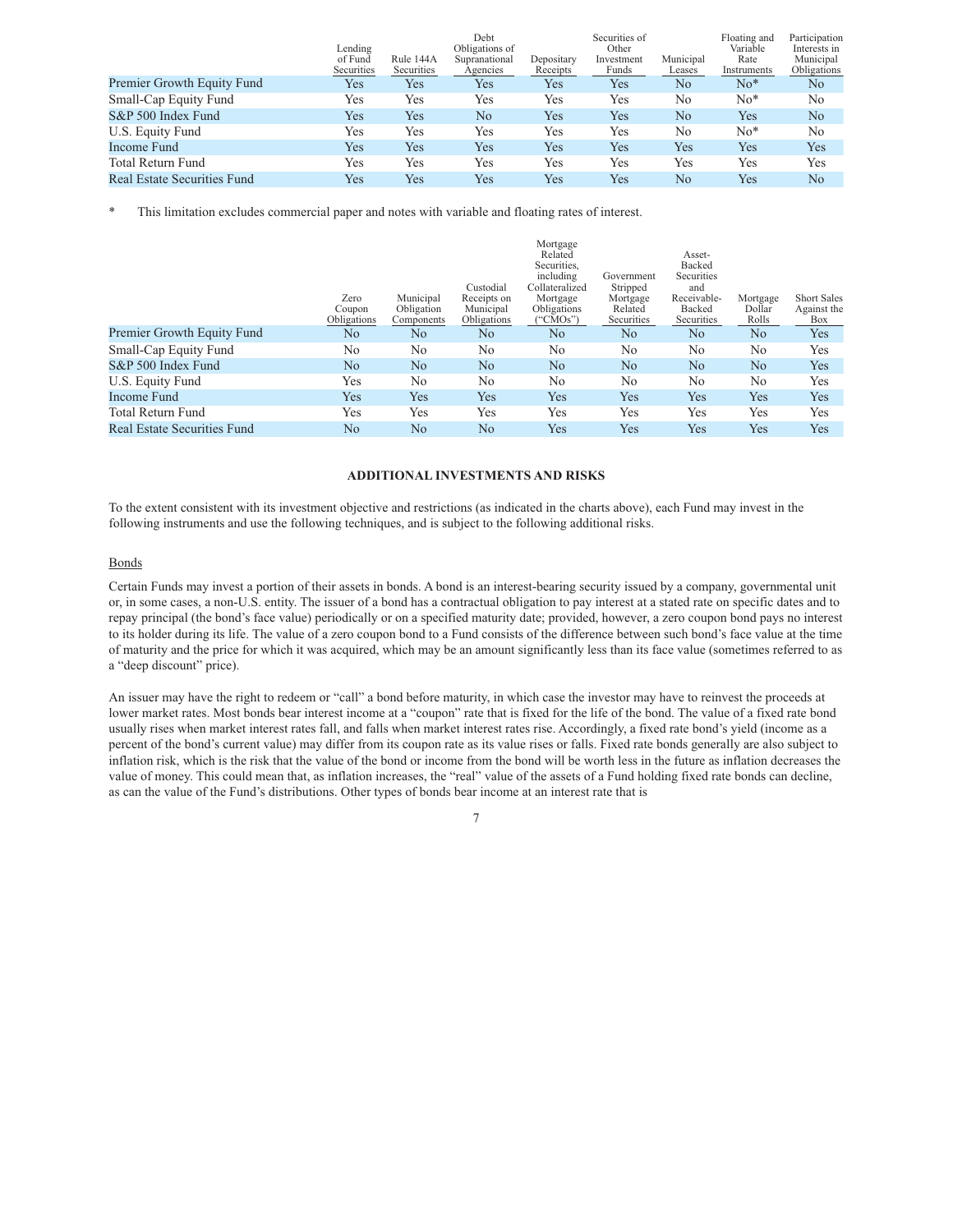adjusted periodically. Because of their adjustable interest rates, the value of "floating-rate" or "variable-rate" bonds fluctuates much less in response to market interest rate movements than the value of fixed rate bonds. A Fund may treat some of these bonds as having a shorter maturity for purposes of calculating the weighted average maturity of its investment portfolio. Bonds may be senior or subordinated obligations. Senior obligations generally have the first claim on a corporation's earnings and assets and, in the event of liquidation, are paid before subordinated obligations. Bonds may be unsecured (backed only by the issuer's general creditworthiness) or secured (also backed by specified collateral). The investment return of corporate bonds reflects interest on the bond and changes in the market value of the bond. The market value of a corporate bond may be affected by the credit rating of the corporation, the corporation's performance and perceptions of the corporation in the market place. There is a risk that the issuers of the securities may not be able to meet their obligations on interest or principal payments at the time called for by such a security.

## **Bank Obligations**

Domestic commercial banks organized under federal law are supervised and examined by the U.S. Comptroller of the Currency and are required to be members of the Federal Reserve System and to be insured by the Federal Deposit Insurance Corporation ("FDIC"). Foreign branches of U.S. banks and foreign banks are not regulated by U.S. banking authorities and generally are not bound by mandatory reserve requirements, loan limitations, accounting, auditing and financial reporting standards comparable to U.S. banks. Obligations of foreign branches of U.S. banks and foreign banks are subject to the risks associated with investing in foreign securities generally. These obligations entail risks that are different from those of investments in obligations in domestic banks, including foreign economic and political developments outside the United States, foreign governmental restrictions that may adversely affect payment of principal and interest on the obligations, foreign exchange controls and foreign withholding or other taxes on income.

A U.S. branch of a foreign bank may or may not be subject to reserve requirements imposed by the Federal Reserve System or by the state in which the branch is located if the branch is licensed in that state. In addition, branches licensed by the Comptroller of the Currency and branches licensed by certain states ("State Branches") may or may not be required to: (i) pledge to the regulator by depositing assets with a designated bank within the state, an amount of its assets equal to 5% of its total liabilities and (ii) maintain assets within the state in an amount equal to a specified percentage of the aggregate amount of liabilities of the foreign bank payable at or through all of its agencies or branches within the state. The deposits of State Branches may not necessarily be insured by the FDIC. In addition, less information may be available to the public about a U.S. branch of a foreign bank than about a U.S. bank.

# Cash Reserves

Each Fund may hold portions of its assets in cash or short-term debt instruments with remaining maturities of 397 days or less pending investment or to meet anticipated redemptions and day-to-day operating expenses. Short-term debt instruments consist of: (i) short-term obligations of the U.S. Government, its agencies, instrumentalities, authorities or political subdivisions; (ii) other short-term debt securities rated at the time of purchase Aa or higher by Moody's or AA or higher by S&P or, if unrated, of comparable quality in the opinion of the Adviser; (iii) commercial paper; (iv) bank obligations, including negotiable certificates of deposit, time deposits and bankers' acceptances; and (v) repurchase agreements.

#### Cleared Derivatives Transactions

Transactions in some types of swaps are required to be centrally cleared by applicable rules and regulations and a Fund may also elect to choose other transactions that are available for clearing. In a cleared derivatives transaction, a Fund's counterparty to the transaction is a central derivatives clearing organization, or clearing house, rather than a bank or broker. Because the Funds are not members of a clearing house, and only members of a clearing house can participate directly in the clearing house, the Funds hold cleared derivatives through accounts at clearing members. In cleared derivatives transactions, a Fund will make payments (including margin payments) to and receive payments from a clearing house through its accounts at clearing members. Clearing members guarantee performance of their clients' obligations to the clearing house. Centrally cleared derivative arrangements may be less favorable to a Fund than bilateral (non-cleared) arrangements. For example, a Fund may be required to provide greater amounts of margin for cleared derivatives transactions than for bilateral derivatives transactions. Also, in contrast to bilateral derivatives transactions, in some cases following a period of notice to a Fund, a clearing member generally can require termination of existing cleared derivatives transactions at any time or an increase in margin requirements above the margin that the clearing member required at the beginning of a transaction. Clearing houses also have broad rights to increase margin requirements for existing transactions or to terminate transactions at any time. A Fund is subject to risk if it enters into a derivatives transaction that is required to be cleared (or which the Adviser expects to be cleared), and no clearing member is willing or able to clear the transaction on a Fund's behalf. In that case, the transaction might have to be terminated, and a Fund could lose some or all of the benefit of the transaction, including loss of an increase in the value of the transaction and loss of hedging protection. In addition, the documentation governing the relationship between a Fund and clearing members is drafted by the clearing members and generally is less favorable to a Fund than typical bilateral derivatives documentation. For example, documentation relating to cleared derivatives generally includes a one-way indemnity by the Fund in favor of the clearing member for losses the clearing member incurs as the Fund's clearing member. Also, such documentation typically does not provide the Fund any remedies if the clearing member defaults or becomes insolvent.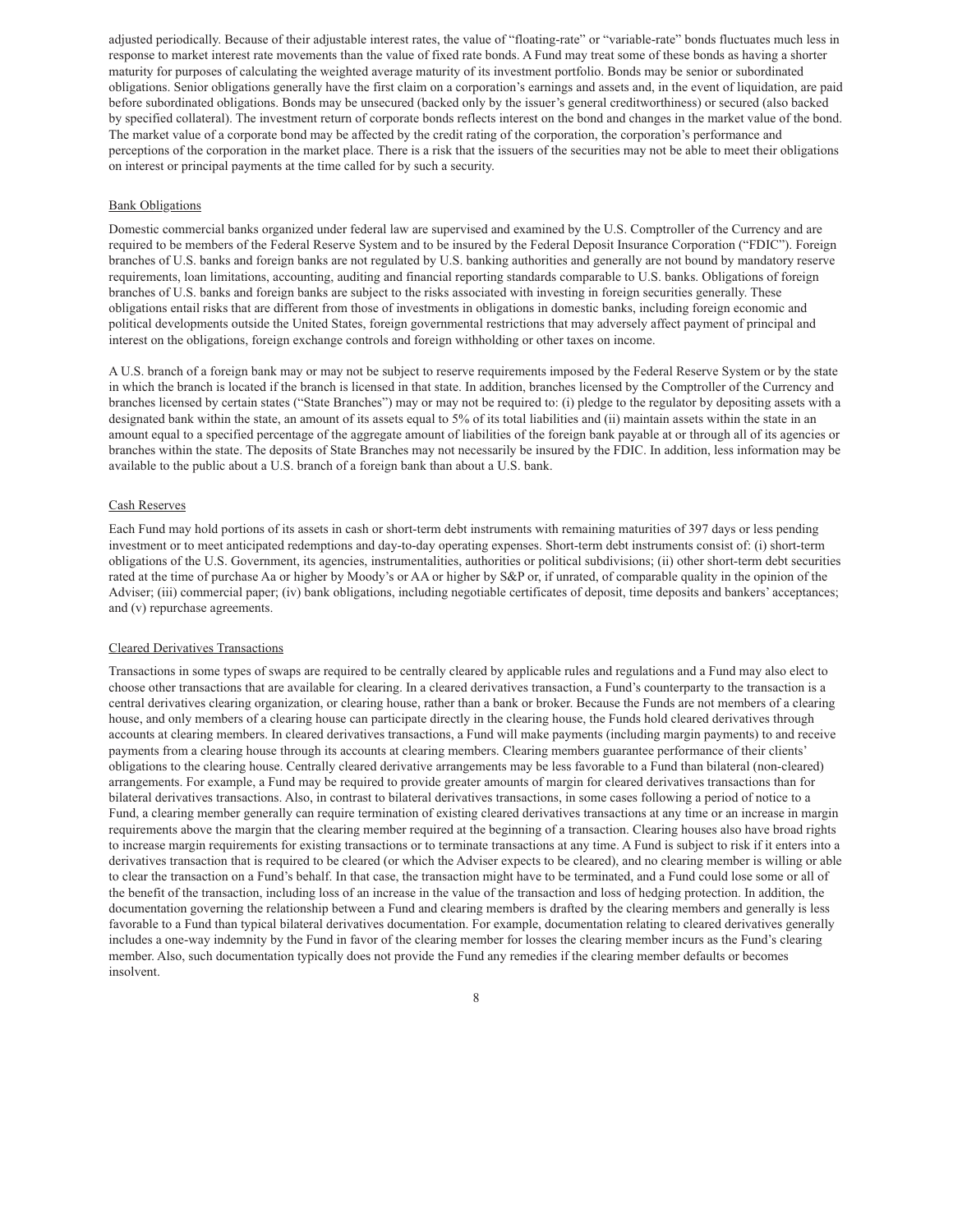Counterparty risk with respect to derivatives has been and will continue to be affected by new rules and regulations relating to the derivatives market. With respect to a centrally cleared transaction, a party is subject to the credit risk of the clearing house and the clearing member through which it holds its cleared position. Credit risk of market participants with respect to centrally cleared derivatives is concentrated in a few clearing houses, and it is not clear how an insolvency proceeding of a clearing house would be conducted and what impact an insolvency of a clearing house would have on the financial system. A clearing member is obligated by contract and regulation to segregate all funds received from customers with respect to cleared derivatives positions from the clearing member's proprietary assets. However, all funds and other property received by a clearing member from its customers with respect to cleared derivatives are generally held by the clearing member on a commingled basis in an omnibus account (which can be invested in instruments permitted under the regulations). Therefore, a Fund might not be fully protected in the event of the bankruptcy of the Fund's clearing member because the Fund would be limited to recovering only a pro rata share of the funds held by the clearing member on behalf of customers, with a claim against the clearing member for any deficiency. Also, the clearing member is required to transfer to the clearing house the amount of margin required by the clearing house for cleared derivatives, which amount is generally held in an omnibus account at the clearing house for all customers of the clearing member. Regulations promulgated by the Commodity Futures Trading Commission (the "CFTC") require that the clearing member notify the clearing house of the initial margin provided by the clearing member to the clearing house that is attributable to each customer. However, if the clearing member does not accurately report the Fund's initial margin, the Fund is subject to the risk that a clearing house will use the assets attributable to it in the clearing house's omnibus account to satisfy payment obligations a defaulting customer of the clearing member has to the clearing house. In addition, clearing members generally provide the clearing house the net amount of variation margin required for cleared swaps for all of its customers, rather than individually for each customer. A Fund is therefore subject to the risk that a clearing house will not make variation margin payments owed to the Fund if another customer of the clearing member has suffered a loss and is in default, and the risk that the Fund will be required to provide additional variation margin to the clearing house before the clearing house will move the Fund's cleared derivatives positions to another clearing member. In addition, if a clearing member does not comply with the applicable regulations or its agreement with the Fund, or in the event of fraud or misappropriation of customer assets by a clearing member, the Fund could have only an unsecured creditor claim in an insolvency of the clearing member with respect to the margin held by the clearing member.

### Swap Execution Facilities

Certain derivatives contracts are required to be executed through swap execution facilities ("SEFs"). A SEF is a trading platform where multiple market participants can execute derivatives by accepting bids and offers made by multiple other participants in the platform. Such requirements may make it more difficult and costly for investment funds, such as a Fund, to enter into highly tailored or customized transactions. Trading swaps on a SEF may offer certain advantages over traditional bilateral over-the-counter trading, such as ease of execution, price transparency, increased liquidity and/or favorable pricing. Execution through a SEF is not, however, without additional costs and risks, as parties are required to comply with SEF and CFTC rules and regulations, including disclosure and recordkeeping obligations, and SEF rights of inspection, among others. SEFs typically charge fees, and if a Fund executes derivatives on a SEF through a broker intermediary, the intermediary may impose fees as well. A Fund also may be required to indemnify a SEF, or a broker intermediary who executes swaps on a SEF on the Fund's behalf, against any losses or costs that may be incurred as a result of the Fund's transactions on the SEF. In addition, a Fund may be subject to execution risk if it enters into a derivatives transaction that is required to be cleared, and no clearing member is willing to clear the transaction on the Fund's behalf. In that case, the transaction might have to be terminated, and the Fund could lose some or all of the benefit of any increase in the value of the transaction after the time of the trade.

#### Risks Associated with Derivatives Regulation

The U.S. government has enacted and is continuing to implement legislation that provides for new regulation of the derivatives market, including clearing, margin, reporting, and registration requirements. The European Union (the "E.U."), the United Kingdom (the "U.K."), and some other countries have also adopted and are continuing to implement similar requirements, which will affect a Fund when it enters into a derivatives transaction with a counterparty organized in that country or otherwise subject to that country's derivatives regulations. Such rules and other new rules and regulations could, among other things, restrict a Fund's ability to engage in, or increase the cost to the Fund of, derivatives transactions, for example, by making some types of derivatives no longer available to the Fund, increasing margin or capital requirements, or otherwise limiting liquidity or increasing transaction costs. While the rules and regulations and central clearing of some derivatives transactions are designed to reduce systemic risk (i.e., the risk that the interdependence of large derivatives dealers could cause them to suffer liquidity, solvency or other challenges simultaneously), there is no assurance that they will achieve that result, and in the meantime, as noted above, central clearing and related requirements expose the Funds to new kinds of costs and risks.

# $\overline{Q}$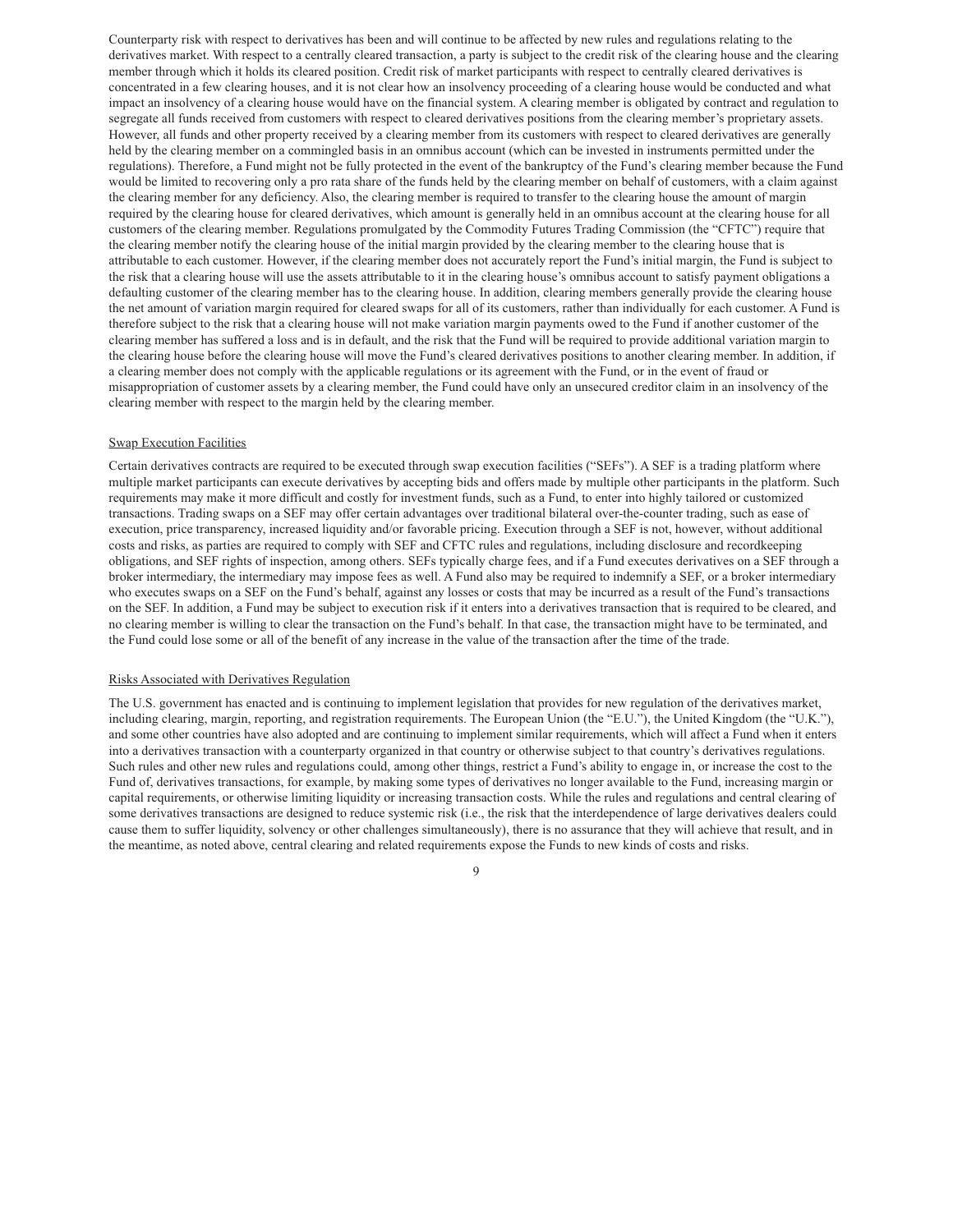For example, in the event of a counterparty's (or its affiliate's) insolvency, a Fund's ability to exercise remedies, such as the termination of transactions, netting of obligations and realization on collateral, could be stayed or eliminated under new special resolution regimes adopted in the United States, the E.U, the U.K. and various other jurisdictions. Such regimes provide government authorities with broad authority to intervene when a financial institution is experiencing financial difficulty. In particular, with respect to counterparties who are subject to such proceedings in the E.U. and the U.K., the liabilities of such counterparties to the Funds could be reduced, eliminated, or converted to equity in such counterparties (sometimes referred to as a "bail in").

The SEC has adopted new Rule 18f-4 under the 1940 Act providing for the regulation of registered investment companies' use of derivatives and certain related instruments. Compliance with Rule 18f-4 to invest in derivatives and certain related instruments will not be required until August 2022. The new rule, among other things, limits derivatives exposure through one of two value-at-risk tests and eliminates the asset segregation framework for covering derivatives and certain financial instruments arising from the SEC's Release 10666 and ensuing staff guidance. The rule also requires funds to adopt and implement a derivatives risk management program (including the appointment of a derivatives risk manager and the implementation of certain testing requirements) and subjects funds to certain reporting requirements in respect of derivatives. Limited derivatives users (as determined by Rule 18f-4) are not, however, subject to the full requirements under the rule. As the Funds transition into reliance on Rule 18f-4, the Funds' approach to asset segregation and coverage requirements described in this SAI may be impacted.

Additionally, U.S. regulators, the E.U. and certain other jurisdictions have adopted minimum margin and capital requirements for uncleared derivatives transactions. It is expected that these regulations will have a material impact on a Fund's use of uncleared derivatives. These rules impose minimum margin requirements on derivatives transactions between a Fund and its counterparties and may increase the amount of margin a Fund is required to provide. They impose regulatory requirements on the timing of transferring margin and the types of collateral that parties are permitted to exchange.

These and other regulations are relatively new and evolving, so their full impact on the Funds and the financial system are not yet known.

# Collateralized Bond Obligations ("CBOs"), Collateralized Loan Obligations ("CLOs") and Other Collateralized Debt Obligations ("CDOs").

Certain Funds may invest in CBOs, CLOs and other CDOs, which are debt instruments backed solely by a pool of other debt securities. The risks of an investment in a CBO, CLO or other CDO depend largely on the type of the collateral securities (which would have the risks described elsewhere in this document for that type of security) and the class of the CBO, CLO or other CDO in which a Fund invests. Some CBOs, CLOs and other CDOs have credit ratings, but are typically issued in various classes with various priorities. Normally, CBOs, CLOs and other CDOs are privately offered and sold (that is, not registered under the securities laws) and may be characterized by the Funds as illiquid securities, but an active dealer market may exist for CBOs, CLOs and other CDOs that qualify for Rule 144A transactions. In addition to the normal interest rate, default and other risks of fixed income securities discussed elsewhere in this document, CBOs, CLOs and other CDOs carry additional risks, including the possibility that distributions from collateral securities will not be adequate to make interest or other payments, the quality of the collateral may decline in value or default, the Funds may invest in CBOs, CLOs or other CDOs that are subordinate to other classes, volatility in values, and the complex structure of the security may not be fully understood at the time of investment and produce disputes with the issuer or unexpected investment results.

### Commodities

General. Certain Funds may invest in commodities. There are several additional risks associated with transactions in commodity futures contracts, swaps on commodity futures contracts, commodity forward contracts and other commodities instruments. In the commodity instruments markets, producers of the underlying commodity may decide to hedge the price risk of selling the commodity by selling commodity instruments today to lock in the price of the commodity at delivery tomorrow. In order to induce speculators to purchase the other side of the same commodity instrument, the commodity producer generally must sell the commodity instrument at a lower price than the expected future spot price. Conversely, if most hedgers in the commodity instruments market are purchasing commodity instruments to hedge against a rise in prices, then speculators will only sell the other side of the commodity instrument at a higher future price than the expected future spot price of the commodity. The changing nature of the hedgers and speculators in the commodity markets will influence whether futures prices are above or below the expected future spot price, which can have significant implications for the Funds. If the nature of hedgers and speculators in commodity instruments markets has shifted when it is time for a Fund to reinvest the proceeds of a maturing contract in a new commodity instrument, the Fund might reinvest at a higher or lower future price, or choose to pursue other investments. The commodities which underlie commodity instruments may be subject to additional economic and non-economic variables, such as drought, floods, weather, livestock disease, embargoes, tariffs, and international economic, political and regulatory developments. These factors may have a larger impact on commodity prices and commodity-linked instruments than on traditional securities. Certain commodities are also subject to limited pricing flexibility because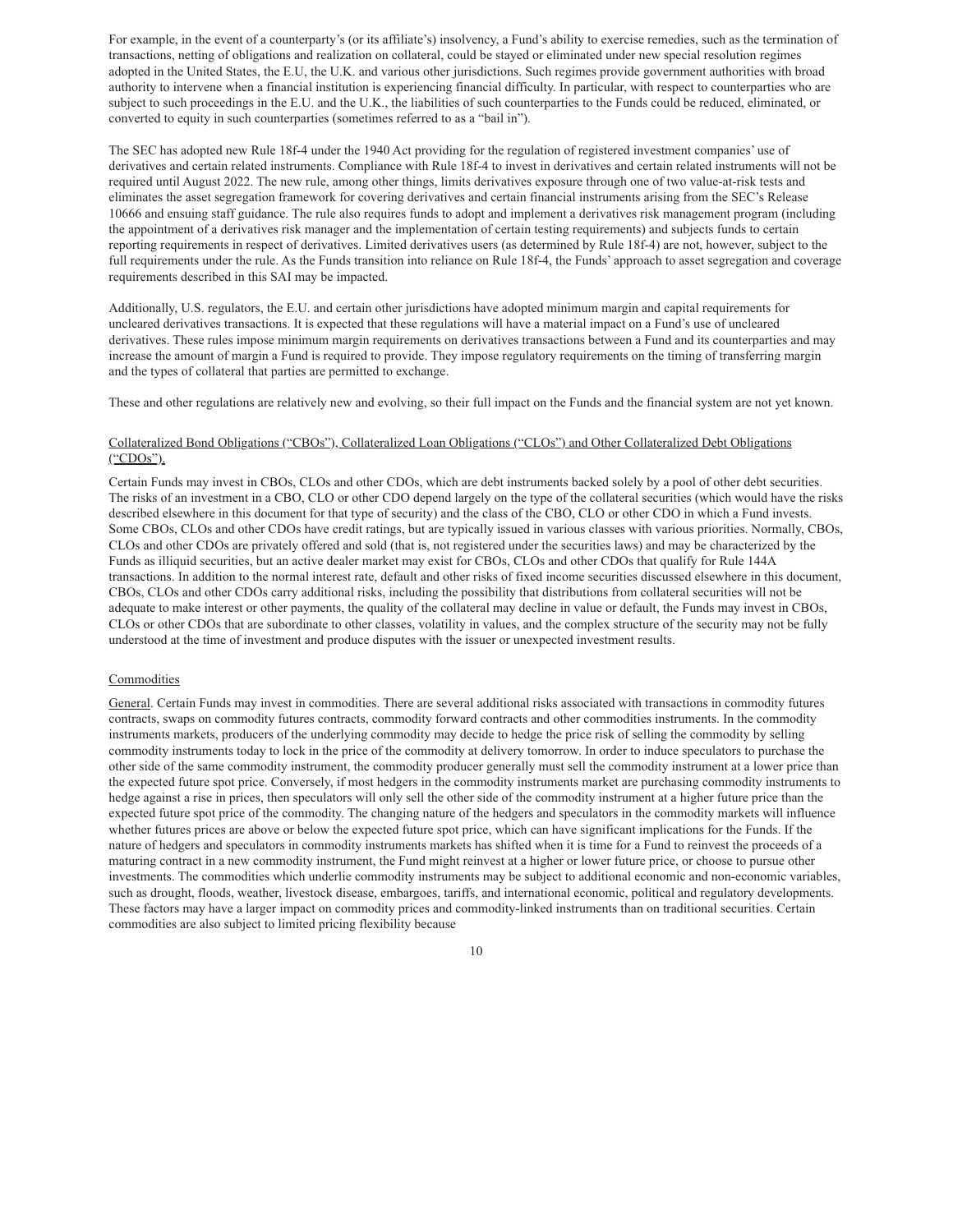of supply and demand factors. Others are subject to broad price fluctuations as a result of the volatility of the prices for certain raw materials and the instability of supplies of other materials. These additional variables may create additional investment risks which subject a Fund's investments to greater volatility than other investments. Also, unlike the financial instruments markets, in the commodity instruments markets there are costs of physical storage associated with purchasing the underlying commodity. The price of the commodity instruments contract will reflect the storage costs of purchasing the physical commodity, including the time value of money invested in the physical commodity. To the extent that the storage costs for an underlying commodity change while a Fund is invested in instruments on that commodity, the value of the commodity instrument may change proportionately.

A Fund's ability to invest in commodity-linked investments may be limited by the Fund's intention to qualify as a regulated investment company ("RIC") under the Internal Revenue Code of 1986, as amended (the "Code") and could bear on the ability of a Fund to so qualify. See "Taxation of the Funds" below.

Commodity-Linked Investments. Certain Funds may invest in commodity-linked investments. The Funds may seek to provide exposure to the investment returns of real assets that trade in the commodity markets through commodity-linked derivative securities, such as structured notes, discussed below, which are designed to provide this exposure without direct investment in physical commodities or commodities futures contracts. Real assets are assets such as oil, gas, industrial and precious metals, livestock, and agricultural or meat products, or other items that have tangible properties, as compared to stocks or bonds, which are financial instruments. In choosing investments, the Adviser seeks to provide exposure to various commodities and commodity sectors. The value of commodity-linked derivative securities held by a Fund may be affected by a variety of factors, including, but not limited to, overall market movements and other factors affecting the value of particular industries or commodities, such as weather, disease, embargoes, acts of war or terrorism, or political and regulatory developments.

The prices of commodity-linked derivative securities may move in different directions than investments in traditional equity and debt securities when the value of those traditional securities is declining due to adverse economic conditions. As an example, during periods of rising inflation, debt securities have historically tended to decline in value due to the general increase in prevailing interest rates. Conversely, during those same periods of rising inflation, the prices of certain commodities, such as oil and metals, have historically tended to increase. Of course, there cannot be any guarantee that these investments will perform in that manner in the future, and at certain times the price movements of commodity-linked instruments have been parallel to those of debt and equity securities. Commodities have historically tended to increase and decrease in value during different parts of the business cycle than financial assets. Nevertheless, at various times, commodities prices may move in tandem with the prices of financial assets and thus may not provide overall portfolio diversification benefits. Under favorable economic conditions, a Fund's investments may be expected to underperform an investment in traditional securities. Over the long term, the returns on the Fund's investments are expected to exhibit low or negative correlation with stocks and bonds.

Because commodity-linked investments are available from a relatively small number of issuers, a Fund's investments will be particularly subject to counterparty risk, which is the risk that the issuer of the commodity-linked derivative (which issuer may also serve as counterparty to a substantial number of the Fund's commodity-linked and other derivative investments) will not fulfill its contractual obligations.

A Fund's ability to invest in commodity-linked investments may be limited by the Fund's intention to qualify as a RIC and could bear on the ability of a Fund to so qualify. See "Taxation of the Funds" below.

## Credit Default Swaps and Total Return Swaps

Certain Funds may enter into credit default swaps or total return swaps to gain market exposure, manage liquidity, increase total returns or for hedging purposes. Credit default swaps and total return swaps are typically governed by the standard terms and conditions of an ISDA Master Agreement.

A credit default swap involves a protection buyer and a protection seller. The Funds may be either a protection buyer or seller. The protection buyer in a credit default swap makes periodic premium payments to the protection seller during the swap term in exchange for the protection seller agreeing to make certain defined payments to the protection buyer in the event certain defined credit events occur with respect to a particular security, issuer or basket of securities. A total return swap involves a total return receiver and a total return payor. The Funds may either be a total return receiver or payor. Generally, the total return payor sells to the total return receiver an amount equal to all cash flows and price appreciation on a defined security or asset payable at periodic times during the swap term (*i.e*., credit risk) in return for a periodic payment from the total return receiver based on a designated interest rate and spread plus the amount of any price depreciation on the reference security or asset. The total return payor does not need to own the underlying security or asset to enter into a total return swap. The final payment at the end of the swap term includes final settlement of the current market price of the underlying reference security or asset, and payment by the applicable party for any appreciation or depreciation in value. Usually, collateral must be posted by the total return receiver to secure the periodic interest-based and market price depreciation payments depending on the credit quality of the underlying reference security and creditworthiness of the total return receiver, and the collateral amount is marked-to-market daily equal to the market price of the underlying reference security or asset between periodic payment dates.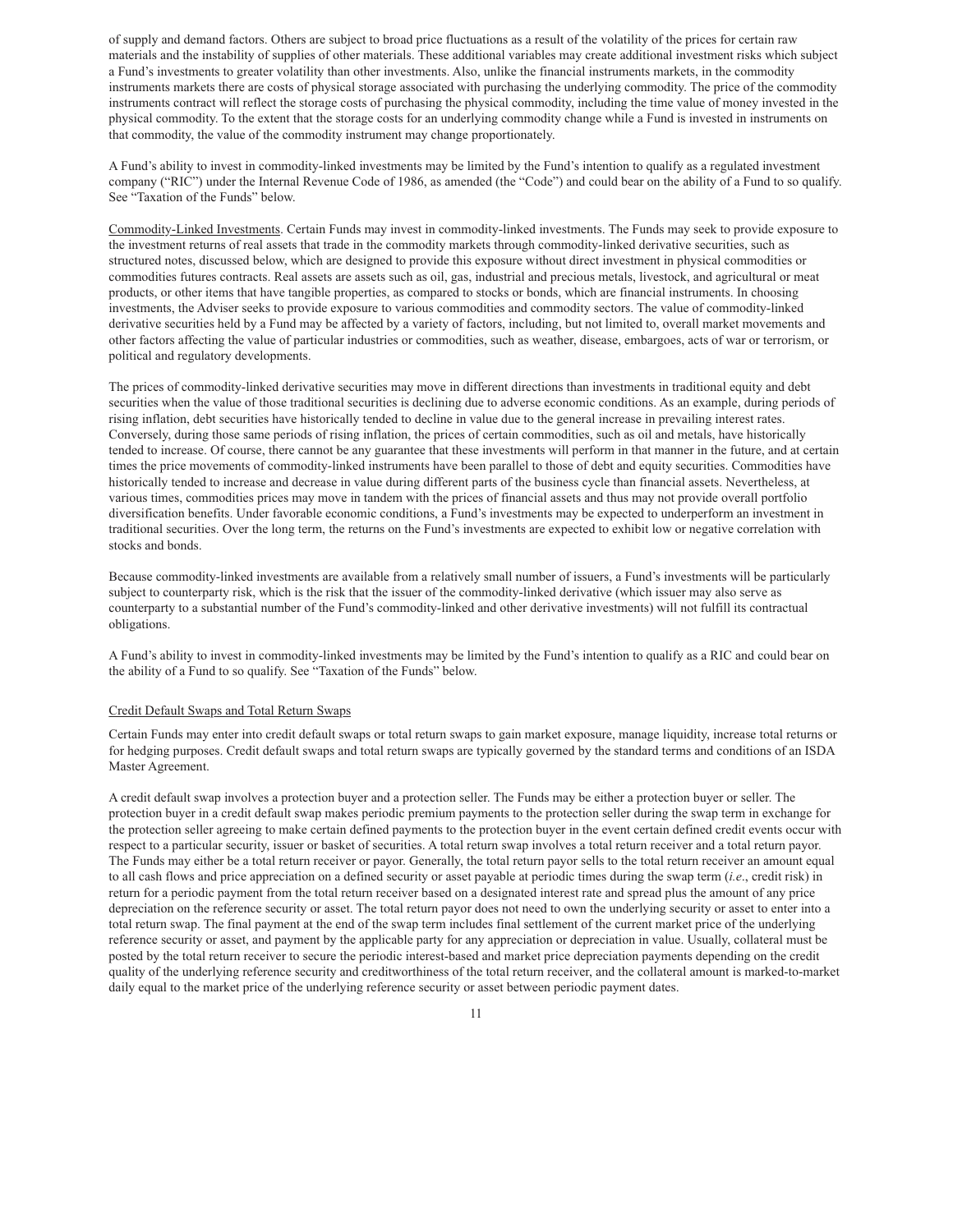In both credit default swaps and total return swaps, the same general risks inherent to derivative transactions are present; however, the use of credit default swaps and total return swaps can involve greater risks than if the Funds had invested in the reference obligation directly since, in addition to general market risks, credit default swaps and total return swaps are subject to counterparty credit risk, leverage risk, hedging risk, correlation risk and liquidity risk. The Funds will enter into credit default swap or a total return swap only with counterparties that the Adviser determines to meet certain standards of creditworthiness. In a credit default swap, a buyer generally also will lose its premium and recover nothing should no credit event occur and the swap is held to its termination date. If a credit event were to occur, the value of any deliverable obligation received by the seller, coupled with the upfront or periodic payments previously received, may be less than the full notional value it pays to the buyer, resulting in a loss of value to the seller. A Fund's obligations under a credit default swap agreement will be accrued daily (offset against any amounts owing to the Fund).

Swaps are highly specialized instruments that require investment techniques, risk analyses, and tax planning different from those associated with the ownership of stocks, bonds, and other traditional investments. The use of a swap agreement requires an understanding not only of the referenced obligation, reference rate, or index, but also of the swap agreement itself. Because some swap agreements have a leverage component, adverse changes in the value or level of the underlying asset, reference rate, or index can result in a loss substantially greater than the amount invested in the swap itself. Certain swaps have the potential for unlimited loss, regardless of the size of the initial investment.

When effecting such transactions and to the extent required by law, cash or other liquid assets held by the Fund of a dollar amount sufficient to meet the Fund's obligations under the swap agreement will be segregated on the Fund's records at the trade date and maintained until the transaction is settled. Such segregated assets will be marked to market on a daily basis, and if the market value of such assets declines, additional cash or other assets will be segregated so that the market value of the segregated assets will equal the amount of such Fund's obligations under the swap agreement.

A Fund's exposure under a credit default swap may be considered leverage and as such be subject to the restrictions on leveraged derivatives.

## Custodial Risk

There are risks involved in dealing with the custodians or brokers who hold a Fund's investments or settle a Fund's trades. It is possible that, in the event of the insolvency or bankruptcy of a custodian or broker, a Fund would be delayed or prevented from recovering its assets from the custodian or broker, or its estate, and may have only a general unsecured claim against the custodian or broker for those assets. In recent insolvencies of brokers or other financial institutions, the ability of certain customers to recover their assets from the insolvent's estate has been delayed, limited, or prevented, often unpredictably, and there is no assurance that any assets held by a Fund with a custodian or broker will be readily recoverable by the Fund. In addition, there may be limited recourse against non-U.S. sub-custodians in those situations in which a Fund invests in markets where custodial and/or settlement systems and regulations are not fully developed, including emerging markets, and the assets of the Fund have been entrusted to such sub-custodians. SSGA FM or an affiliate may serve as the custodian of the Funds.

#### Eurodollar Certificates of Deposit ("ECDs"), Eurodollar Time Deposits ("ETDs") and Yankee Certificates of Deposit ("YCDs")

Certain Funds may invest in ECDs, ETDs and YCDs. ECDs and ETDs are U.S. dollar denominated certificates of deposit and time deposits, respectively, issued by non-U.S. branches of domestic banks and non-U.S. banks. YCDs are U.S. dollar denominated certificates of deposit issued by U.S. branches of non-U.S. banks.

Different risks than those associated with the obligations of domestic banks may exist for ECDs, ETDs and YCDs because the banks issuing these instruments, or their domestic or non-U.S. branches, are not necessarily subject to the same regulatory requirements that apply to domestic banks, such as loan limitations, examinations and reserve, accounting, auditing, recordkeeping and public reporting requirements. Obligations of non-U.S. issuers also involve risks such as future unfavorable political and economic developments, withholding or other taxes, seizures of non-U.S. deposits, currency controls, interest limitations, and other governmental restrictions that might affect repayment of principal or payment of interest, or the ability to honor a credit commitment.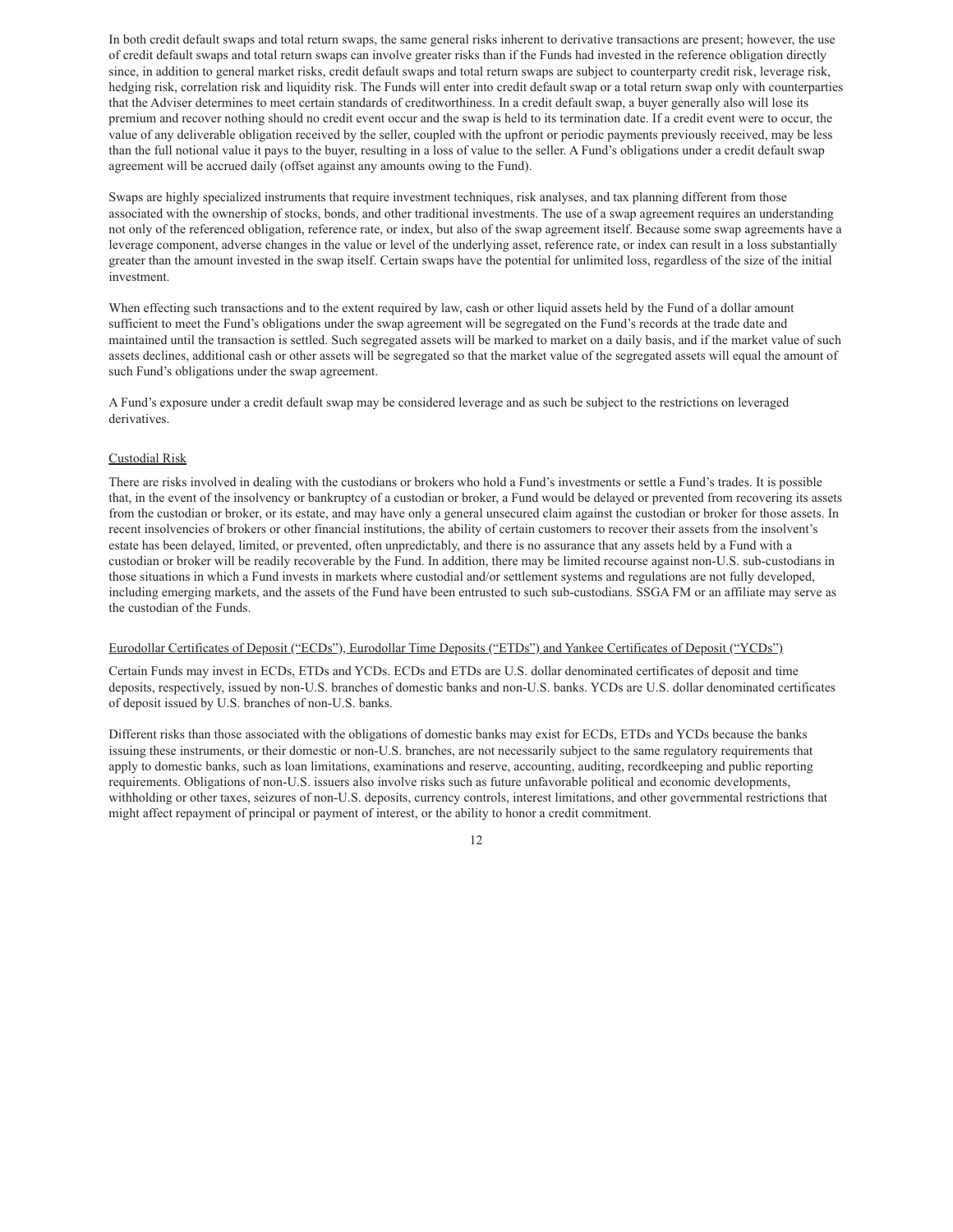### Foreign Currency Transactions and Foreign Currency Derivatives

Certain Funds may enter into a variety of different foreign currency transactions, including, by way of example, currency forward transactions, spot transactions, futures and forward contracts, swaps, or options. Most of these transactions are entered into "over the counter," and a Fund assumes the risk that the counterparty may be unable or unwilling to perform its obligations, in addition to the risk of unfavorable or unanticipated changes in the values of the currencies underlying the transactions. Certain types of over-the-counter currency transactions may be uncollateralized, and a Fund may not be able to recover all or any of the assets owed to it under such transactions if its counterparty should default. In some markets or in respect of certain currencies, a Fund may be required, or agree, in SSGA FM's discretion, to enter into foreign currency transactions via the custodian's relevant sub-custodian. SSGA FM may be subject to a conflict of interest in agreeing to any such arrangements on behalf of a Fund. Such transactions executed directly with the sub-custodian are executed at a rate determined solely by such sub-custodian. Accordingly, a Fund may not receive the best pricing of such currency transactions. Regulatory changes in a number of jurisdictions may require that certain currency transactions be subject to central clearing, or be subject to new or increased collateral requirements. These changes could increase the costs of currency transactions to a Fund and may make certain transactions unavailable; they may also increase the credit risk of such transactions to a Fund.

# Foreign Securities

Certain Funds are permitted to invest in foreign securities. Foreign securities include securities of foreign companies and foreign governments (or agencies or subdivisions thereof). If a Fund's securities are held abroad, the countries in which such securities may be held and the sub-custodian holding them must be approved by the Board or its delegate under applicable rules adopted by the SEC. In buying foreign securities, the Fund may convert U.S. dollars into foreign currency, but only to effect securities transactions on foreign securities exchanges and not to hold such currency as an investment.

The globalization and integration of the world economic system and related financial markets have made it increasingly difficult to define issuers geographically. Accordingly, each Fund intends to construe geographic terms such as "foreign," "non-U.S." "European," "Latin American," and "Asian," in the manner that affords to the Fund the greatest flexibility in seeking to achieve its investment objective(s). Specifically, in circumstances where the investment objective and/or strategy is to invest at least some percentage of the Fund's assets in foreign securities, etc., the Funds will take the view that a security meets this description so long as the issuer of a security is tied economically to the particular country or geographic region indicated by words of the relevant investment objective and/or strategy (the "Relevant Language"). For these purposes the issuer of a security is deemed to have that tie if:

- (i) The issuer is organized under the laws of the country or a country within the geographic region suggested by the Relevant Language or maintains its principal place of business in that country or region; or
- (ii) The securities are traded principally in the country or region suggested by the Relevant Language; or
- (iii) The issuer, during its most recent fiscal year, derived at least 50% of its revenues or profits from goods produced or sold, investments made, or services performed in the country or region suggested by the Relevant Language or has at least 50% of its assets in that country or region.

Certain Funds may intend to treat derivative securities (e.g., call options) by reference to the underlying security. Conversely, if the investment objective and/or strategy of the Fund limits the percentage of assets that may be invested in "foreign securities," etc. or prohibits such investments altogether, the Funds intend to categorize securities as "foreign," etc. only if the security possesses all of the attributes described above in clauses (i), (ii) and (iii).

Investments in foreign securities involve special risks and considerations. Foreign companies are not generally subject to uniform accounting, auditing and financial reporting standards, practices and requirements comparable to those applicable to domestic companies, and such practices and standards may vary significantly from country to country. There may be less publicly available information about a foreign company than about a domestic company. The Public Company Accounting Oversight Board, which regulates auditors of U.S. public companies, is unable to inspect audit work papers in certain foreign countries. Investors in foreign countries often have limited rights and few practical remedies to pursue shareholder claims, including class actions or fraud claims, and the ability of the SEC, the U.S. Department of Justice and other authorities to bring and enforce actions against foreign issuers or foreign persons is limited. Foreign markets have different clearance and settlement procedures. Delays in settlement could result in temporary periods when assets of a Fund are uninvested. The inability of a Fund to make intended security purchases due to settlement problems could cause it to miss certain investment opportunities. They may also entail certain other risks, such as the possibility of one or more of the following: imposition of dividend or interest withholding or other taxes (in each case, which taxes could potentially be confiscatory), higher brokerage costs, thinner trading markets, currency blockages or transfer restrictions, expropriation, nationalization, military coups or other adverse political or economic developments; less government supervision and regulation of securities exchanges, brokers and listed companies; and the difficulty of enforcing obligations in other countries. Purchases of foreign securities are usually made in foreign currencies and, as a result, a Fund may incur currency conversion costs and may be affected favorably or unfavorably by changes in the value of foreign currencies against the U.S. dollar. Further, it may be more difficult for a Fund's agents to keep currently informed about corporate actions which may affect the prices of portfolio securities. Communications between the United States and foreign countries may be less reliable than within the United States, thus increasing the risk of delayed settlements of portfolio transactions or loss of certificates for portfolio securities. Certain markets may require payment for securities before delivery. A Fund's ability and decisions to purchase and sell portfolio securities may be affected by laws or regulations relating to the convertibility of currencies and repatriation of assets.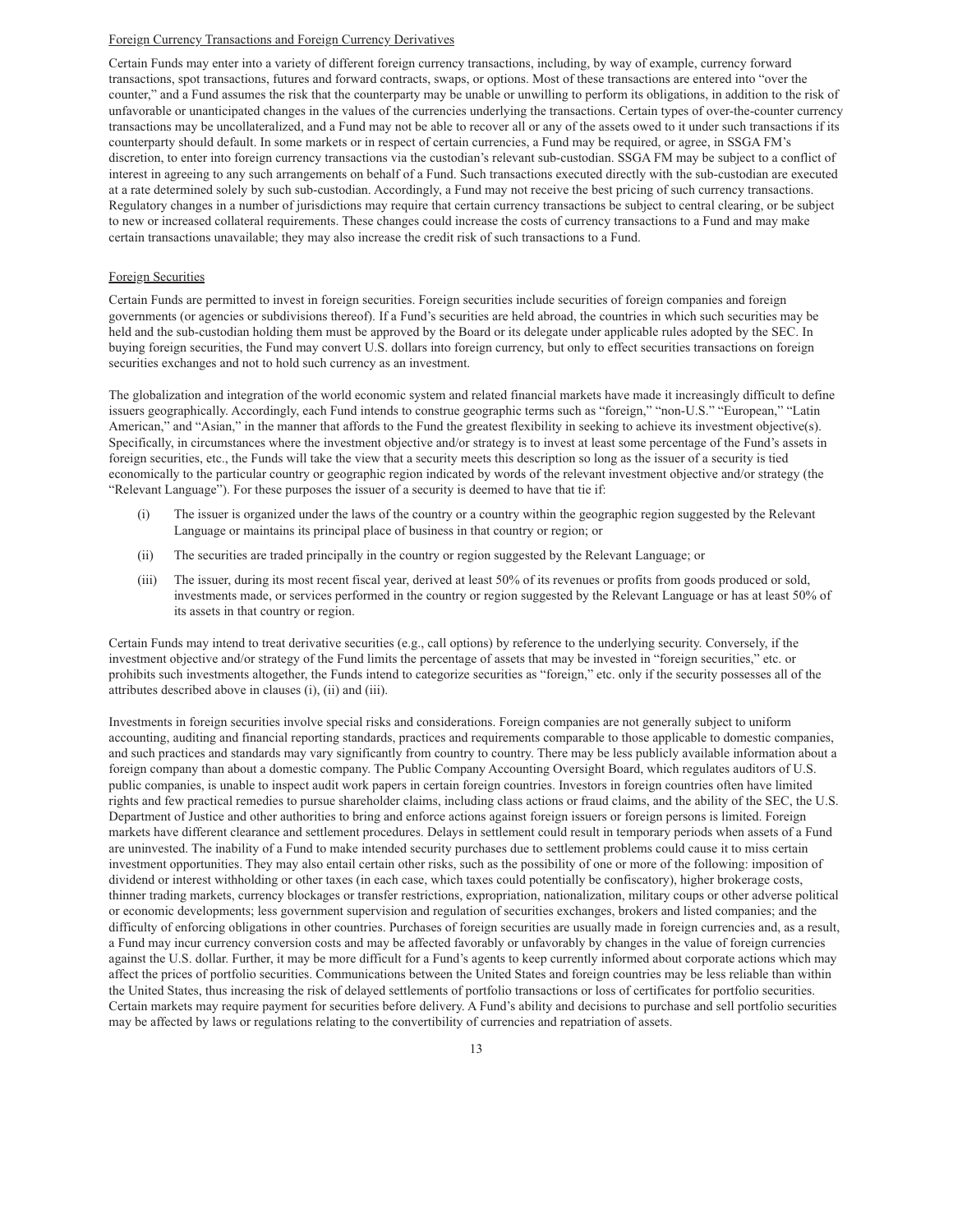A number of current significant political, demographic and economic developments may affect investments in foreign securities and in securities of companies with operations overseas. Such developments include dramatic political changes in government and economic policies in several Eastern European countries and the republics composing the former Soviet Union, as well as the unification of the European Economic Community. The course of any one or more of these events and the effect on trade barriers, competition and markets for consumer goods and services are uncertain. Similar considerations are of concern with respect to developing countries. For example, the possibility of revolution and the dependence on foreign economic assistance may be greater in these countries than in developed countries. Management seeks to mitigate the risks associated with these considerations through diversification and active professional management.

# Forward Commitments

Certain Funds may invest in forward commitments. A Fund may contract to purchase securities for a fixed price at a future date beyond customary settlement time consistent with the Fund's ability to manage its investment portfolio and meet redemption requests. A Fund may dispose of a commitment prior to settlement if it is appropriate to do so and realize short-term profits or losses upon such sale. When effecting such transactions and to the extent required by law, cash or other liquid assets (such as liquid high quality debt obligations) held by a Fund of a dollar amount sufficient to make payment for the portfolio securities to be purchased will be segregated on the Fund's records at the trade date and maintained until the transaction is settled. Such segregated assets will be marked to market on a daily basis, and if the market value of such assets declines, additional cash or assets will be segregated so that the market value of the segregated assets will equal the amount of such Fund's obligations. Forward commitments involve a risk of loss if the value of the security to be purchased declines prior to the settlement date, or if the other party fails to complete the transaction.

### Futures Contracts and Options on Futures

Certain Funds may enter into futures contracts on securities in which it may invest or on indices comprised of such securities and may purchase and write call and put options on such contracts.

Futures Contracts. A financial futures contract is a contract to buy or sell a specified quantity of financial instruments such as U.S. Treasury bills, notes and bonds at a specified future date at a price agreed upon when the contract is made. An index futures contract is a contract to buy or sell specified units of an index at a specified future date at a price agreed upon when the contract is made. The value of a unit is based on the current value of the index. Under such contracts no delivery of the actual securities making up the index takes place. Rather, upon expiration of the contract, settlement is made by exchanging cash in an amount equal to the difference between the contract price and the closing price of the index at expiration, net of variation margin previously paid. Futures contracts are traded in the United States only on commodity exchanges or boards of trade — known as "contract markets" — approved for such trading by the CFTC, and must be executed through a futures commission merchant or brokerage firm which is a member of the relevant contract market.

Although many futures contracts by their terms call for actual delivery or acceptance of commodities or securities, in most cases the contracts are closed out before the settlement date without the making or taking of delivery, but rather by entering into an offsetting contract (a "closing transaction"). Upon entering into a futures contract, a Fund is required to deposit initial margin with the futures broker. The initial margin serves as a "good faith" deposit that a Fund will honor its potential future commitments. Subsequent payments (called "variation margin" or "maintenance margin") to and from the broker are made on a daily basis as the price of the underlying security or commodity fluctuates, making the long and short positions in the futures contract more or less valuable, a process known as "marking to the market." If a Fund is unable to enter into a closing transaction, the amount of the Fund's potential loss may be unlimited. Futures contracts also involve brokerage costs.

Registration under the Commodity Exchange Act. The Funds are operated by the Adviser, which has claimed an exclusion from the definition of the term "commodity pool operator" with respect to the Funds, under the Commodity Exchange Act (the "CEA"), and therefore, is not subject to registration or regulation as a commodity pool operator under the CEA. As a result, the Funds are limited in their ability to trade instruments subject to the CFTC's jurisdiction, including commodity futures (which include futures on broad-based securities indexes, interest rate futures and currency futures), options on commodity futures, certain swaps or other investments (whether directly or indirectly through investments in other investment vehicles).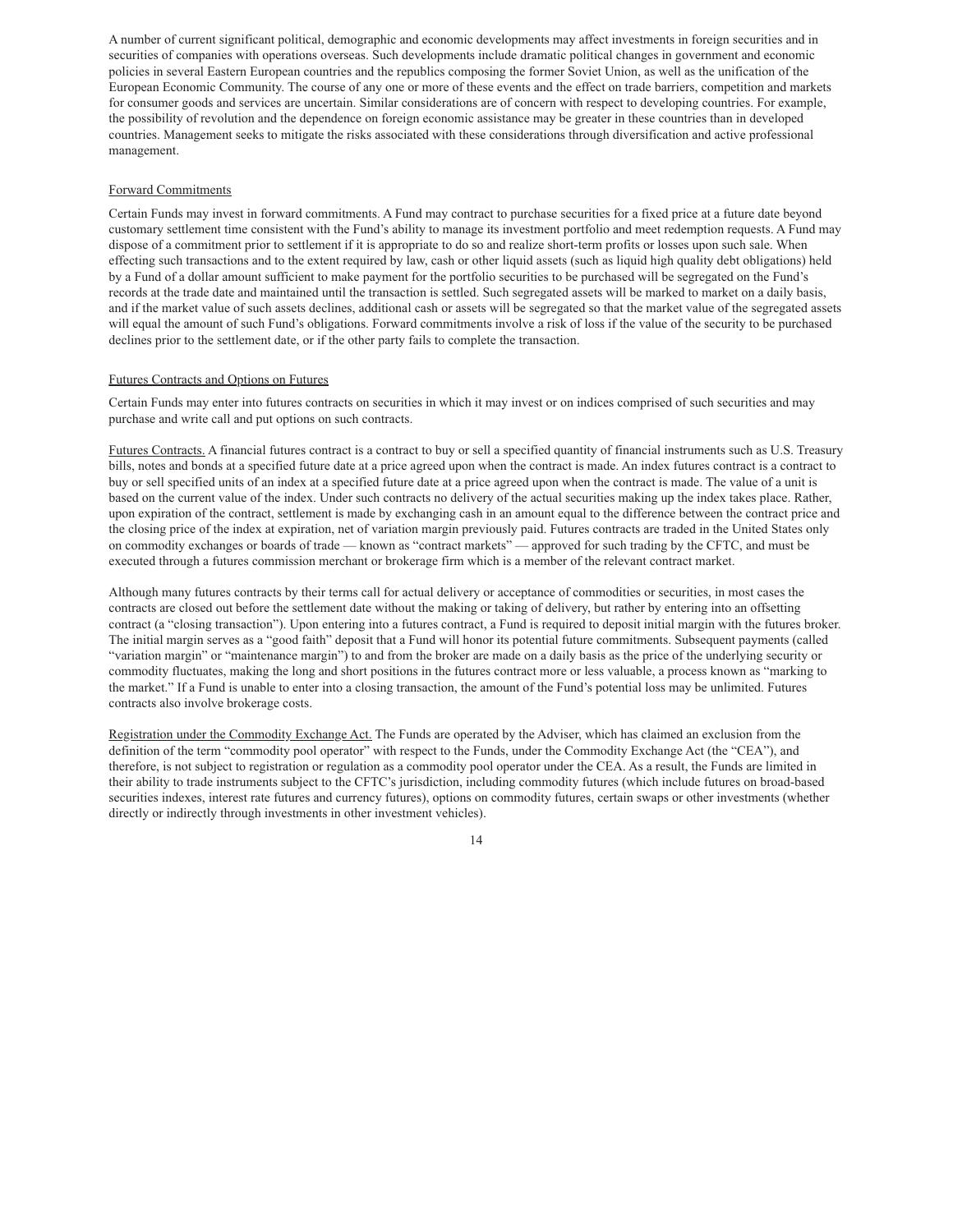Under this exclusion, a Fund must satisfy one of the following two trading limitations whenever it enters into a new commodity trading position: (1) the aggregate initial margin and premiums required to establish the Fund's positions in CFTC-regulated instruments may not exceed 5% of the liquidation value of the Fund's portfolio (after accounting for unrealized profits and unrealized losses on any such investments); or (2) the aggregate net notional value of such instruments, determined at the time the most recent position was established, may not exceed 100% of the liquidation value of the Fund's portfolio (after accounting for unrealized profits and unrealized losses on any such positions). A Fund would not be required to consider its exposure to such instruments if they were held for "bona fide hedging" purposes, as such term is defined in the rules of the CFTC. In addition to meeting one of the foregoing trading limitations, the Fund may not market itself as a commodity pool or otherwise as a vehicle for trading in the markets for CFTC-regulated instruments.

Options on futures contracts. In return for the premium paid, options on futures contracts give the purchaser the right to assume a position in a futures contract at the specified option exercise price at any time during the exercisable period of the option. Options on futures are similar to options on securities except that options on futures give the purchaser the right, in return for the premium paid, to assume a position in a futures contract (a long position if the option is a call and a short position if the option is a put) at a specified exercise price at any time during the exercisable period of the option. Upon exercise of the option, the delivery of the futures position by the writer of the option to the holder of the option will be accompanied by delivery of the accumulated balance in the writer's futures margin account which represents the amount by which the market price of the futures contract, at exercise, exceeds (in the case of a call) or is less than (in the case of a put) the exercise price of the option on the futures. If an option is exercised on the last trading day prior to its expiration date, the settlement will be made entirely in cash. Purchasers of options who fail to exercise their options prior to the expiration date suffer a loss of the premium paid.

As with options on securities, the holder or writer of an option may terminate his position by selling or purchasing an offsetting option. There is no guarantee that such closing transactions can be effected.

A Fund will be required to deposit initial margin and maintenance margin with respect to put and call options on futures contracts written by it pursuant to brokers' requirements similar to those described above in connection with the discussion of futures contracts.

Risks of transactions in futures contracts and related options. Successful use of futures contracts by a Fund is subject to the Adviser's ability to predict movements in various factors affecting financial markets. Compared to the purchase or sale of futures contracts, the purchase of call or put options on futures contracts involves less potential risk to a Fund because the maximum amount at risk is the premium paid for the options (plus transaction costs). However, there may be circumstances when the purchase of a call or put option on a futures contract would result in a loss to a Fund when the purchase or sale of a futures contract would not, such as when there is no movement in the prices of the hedged investments. The writing of an option on a futures contract involves risks similar to those risks relating to the sale of futures contracts.

The use of options and futures strategies involves the risk of imperfect correlation among movements in the prices of the securities underlying the futures and options purchased and sold by the Fund, of the options and futures contracts themselves, and, in the case of hedging transactions, of the securities which are the subject of a hedge. The successful use of these strategies further depends on the ability of the Adviser to forecast interest rates and market movements correctly.

There is no assurance that higher than anticipated trading activity or other unforeseen events might not, at times, render certain market clearing facilities inadequate, and thereby result in the institution by exchanges of special procedures which may interfere with the timely execution of customer orders.

To reduce or eliminate a position held by a Fund, the Fund may seek to close out such a position. The ability to establish and close out positions will be subject to the development and maintenance of a liquid market. It is not certain that this market will develop or continue to exist for a particular futures contract or option. Reasons for the absence of a liquid market on an exchange include the following: (i) there may be insufficient trading interest in certain contracts or options; (ii) restrictions may be imposed by an exchange on opening transactions or closing transactions or both; (iii) trading halts, suspensions or other restrictions may be imposed with respect to particular classes or series of contracts or options, or underlying securities; (iv) unusual or unforeseen circumstances may interrupt normal operations on an exchange; (v) the facilities of an exchange or a clearing corporation may not at all times be adequate to handle current trading volume; or (vi) one or more exchanges could, for economic or other reasons, decide or be compelled at some future date to discontinue the trading of contracts or options (or a particular class or series of contracts or options), in which event the market on that exchange for such contracts or options (or in the class or series of contracts or options) would cease to exist, although outstanding contracts or options on the exchange that had been issued by a clearing corporation as a result of trades on that exchange would likely continue to be exercisable in accordance with their terms.

The CFTC and certain futures exchanges have established (and continue to evaluate and revise) limits, referred to as "position limits," on the maximum net long or net short positions which any person or entity may hold or control in particular options and futures contracts. In addition, starting January 1, 2023 federal position limits will apply to swaps that are economically equivalent to futures contracts that are subject to CFTC set speculative limits. All positions owned or controlled by the same person or entity, even if in different accounts, must be aggregated for purposes of determining whether the applicable position limits have been exceeded. Thus,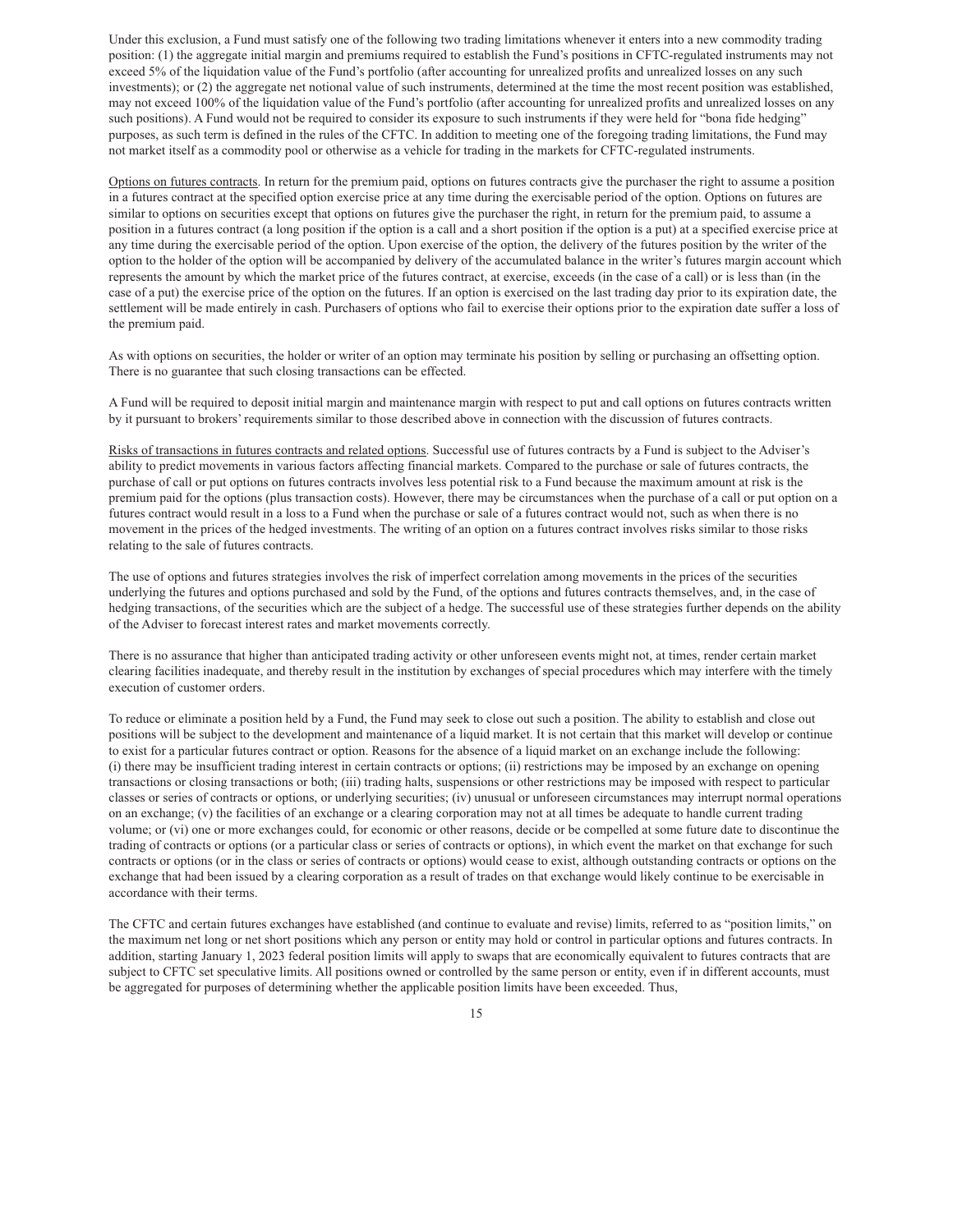even if a Fund does not intend to exceed applicable position limits, it is possible that positions of different clients managed by the Adviser and its affiliates may be aggregated for this purpose. Although it is possible that the trading decisions of the Adviser may have to be modified and that positions held by a Fund may have to be liquidated in order to avoid exceeding such limits, the Adviser believes that this is unlikely. The modification of investment decisions or the elimination of open positions, if it occurs, may adversely affect the profitability of a Fund. A violation of position limits could also lead to regulatory action materially adverse to a Fund's investment strategy.

U.S. Treasury security futures contracts and options. Some U.S. Treasury security futures contracts require the seller to deliver, or the purchaser to take delivery of, the type of U.S. Treasury security called for in the contract at a specified date and price; others may be settled in cash. Options on U.S. Treasury security futures contracts give the purchaser the right in return for the premium paid to assume a position in a U.S. Treasury security futures contract at the specified option exercise price at any time during the exercisable period of the option.

Successful use of U.S. Treasury security futures contracts by a Fund is subject to the Adviser's ability to predict movements in the direction of interest rates and other factors affecting markets for debt securities. For example, if a Fund has sold U.S. Treasury security futures contracts in order to hedge against the possibility of an increase in interest rates which would adversely affect the values of securities held in its portfolio, and the prices of the Fund's securities increase instead as a result of a decline in interest rates, the Fund will lose part or all of the benefit of the increased value of its securities which it has hedged because it will have offsetting losses in its futures positions. In addition, in such situations, if the Fund has insufficient cash, it may have to sell securities to meet daily maintenance margin requirements at a time when it may be disadvantageous to do so.

There is also a risk that price movements in U.S. Treasury security futures contracts and related options will not correlate closely with price movements in markets for particular securities. For example, if a Fund has hedged against a decline in the values of tax-exempt securities held by it by selling Treasury security futures and the values of Treasury securities subsequently increase while the values of the Fund's tax-exempt securities decrease, the Fund would incur losses on both the Treasury security futures contracts written by it and the tax-exempt securities held in its portfolio.

# Government Mortgage-Related Securities

The Government National Mortgage Association ("GNMA" or "Ginnie Mae") is the principal federal government guarantor of mortgagerelated securities. GNMA is a wholly owned U.S. Government corporation within the Department of Housing and Urban Development. It guarantees, with the full faith and credit of the United States, full and timely payment of all monthly principal and interest on its mortgagerelated securities. GNMA pass-through securities are considered to have a relatively low risk of default in that (1) the underlying mortgage loan portfolio is comprised entirely of government-backed loans and (2) the timely payment of both principal and interest on the securities is guaranteed by the full faith and credit of the U.S. Government, regardless of whether they have been collected. GNMA pass-through securities are, however, subject to the same interest rate risk as comparable privately issued mortgage-related securities. Therefore, the effective maturity and market value of a Fund's GNMA securities can be expected to fluctuate in response to changes in interest rate levels.

Residential mortgage loans are also pooled by the Federal Home Loan Mortgage Corporation ("FHLMC" or "Freddie Mac"), a corporate instrumentality of the U.S. Government. The mortgage loans in FHLMC's portfolio are not government backed; FHLMC, not the U.S. Government, guarantees the timely payment of interest and ultimate collection of principal on FHLMC securities. FHLMC also issues guaranteed mortgage certificates, on which it guarantees semiannual interest payments and a specified minimum annual payment of principal.

The Federal National Mortgage Association ("FNMA" or "Fannie Mae") is a government-sponsored corporation owned entirely by private stockholders. It is subject to general regulation by the Secretary of Housing and Urban Development. FNMA purchases residential mortgages from a list of approved seller/servicers, which include savings and loan associations, savings banks, commercial banks, credit unions and mortgage bankers. Pass-through securities issued by FNMA are guaranteed as to timely payment of principal and interest only by FNMA, not the U.S. Government.

## High Yield Securities

Certain Funds may invest a portion of their assets in high yield debt securities (commonly known as "junk bonds"). Investment in high yield securities generally provides greater income and increased opportunity for capital appreciation than investments in higher quality securities, but they also typically entail greater price volatility and credit risk. These high yield securities are regarded as predominantly speculative with respect to the issuer's continuing ability to meet principal and interest payments. Analysis of the creditworthiness of issuers of debt securities that are high yield may be more complex than for issuers of higher quality debt securities. In addition, high yield securities are often issued by smaller, less creditworthy companies or by highly leveraged (indebted) firms, but can also be issued by governments. Such issuers are generally less able than more financially stable issuers to make scheduled payments of interest and principal. The risks posed by securities issued under such circumstances are substantial.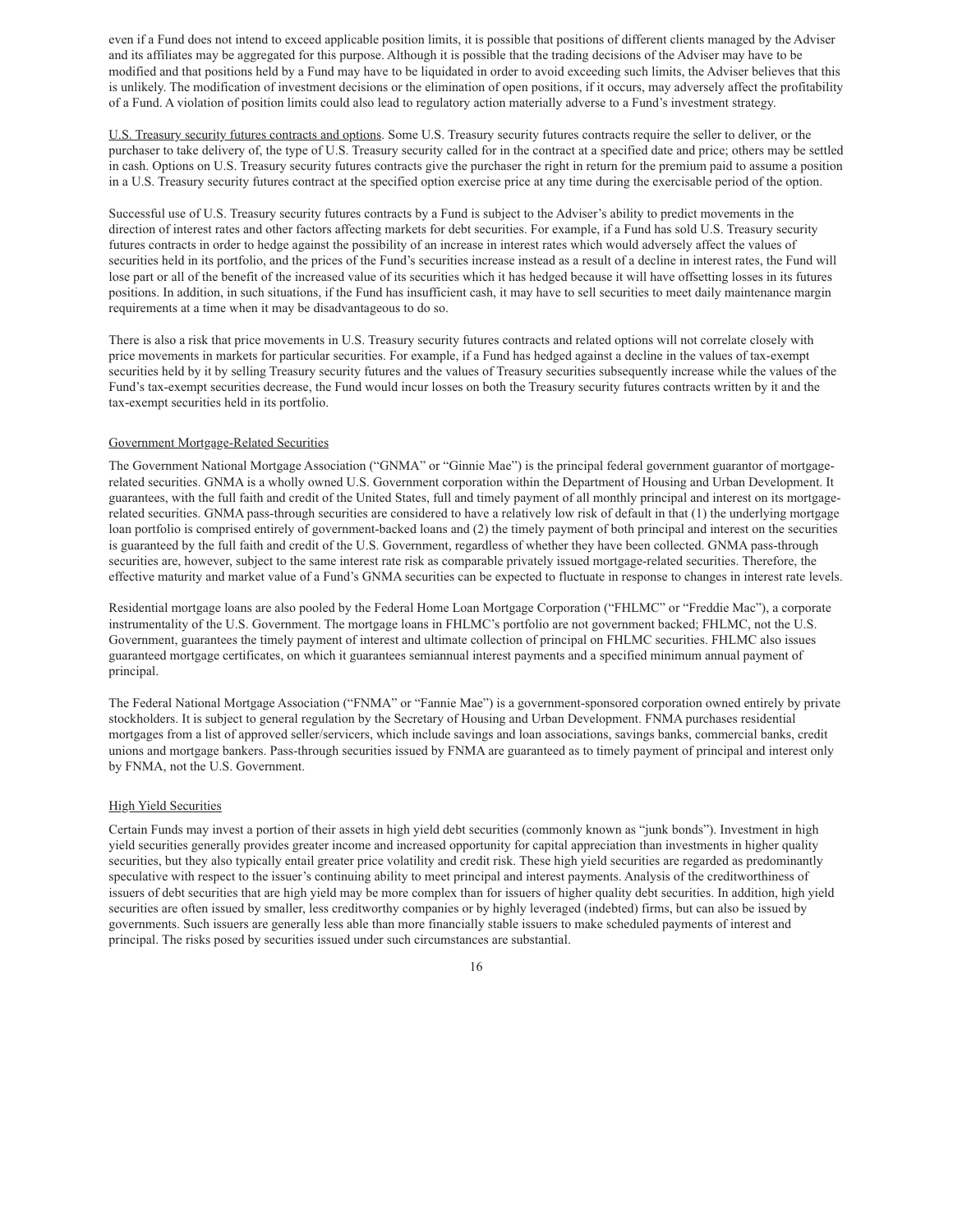Investing in high yield debt securities involves risks that are greater than the risks of investing in higher quality debt securities. These risks include: (i) changes in credit status, including weaker overall credit conditions of issuers and risks of default; (ii) industry, market and economic risk; and (iii) greater price variability and credit risks of certain high yield securities such as zero coupon and payment-in-kind securities. While these risks provide the opportunity for maximizing return over time, they may result in greater volatility of the value of the Fund than a fund that invests in higher-rated securities.

Furthermore, the value of high yield securities may be more susceptible to real or perceived adverse economic, company or industry conditions than is the case for higher quality securities. The market values of certain of these lower-rated and unrated debt securities tend to reflect individual issuer developments to a greater extent than do higher-rated securities which react primarily to fluctuations in the general level of interest rates, and tend to be more sensitive to economic conditions than are higher-rated securities. Adverse market, credit or economic conditions could make it difficult at certain times to sell certain high yield securities held by a Fund.

The secondary market on which high yield securities are traded may be less liquid than the market for higher grade securities. Less liquidity in the secondary trading market could adversely affect the price at which a Fund could sell a high yield security, and could adversely affect the daily net asset value ("NAV") per share of a Fund. When secondary markets for high yield securities are less liquid than the market for higher grade securities, it may be more difficult to value the securities because there is less reliable, objective data available. However, an Index seeks to include primarily high yield securities that the Index provider believes have greater liquidity than the broader high yield securities market as a whole.

The use of credit ratings as a principal method of selecting high yield securities can involve certain risks. For example, credit ratings evaluate the safety of principal and interest payments, not the market value risk of high yield securities. Also, credit rating agencies may fail to change credit ratings in a timely fashion to reflect events since the security was last rated.

## Illiquid Securities

Certain Funds may invest in illiquid securities. Each Fund will invest no more than 15% of its net assets in illiquid securities, including repurchase agreements and time deposits of more than seven days' duration. The absence of a regular trading market for illiquid securities imposes additional risks on investments in these securities. Illiquid securities may be difficult to value and may often be disposed of only after considerable expense and delay.

The SEC has adopted a liquidity risk management rule (the "Liquidity Rule") that requires the Funds to establish a liquidity risk management program (the "LRMP"). The Directors, including a majority of the Independent Directors (as defined below), have designated the Adviser to administer the Funds' LRMP. Under the LRMP, the Adviser assesses, manages, and periodically reviews the Funds' liquidity risk. The Liquidity Rule defines "liquidity risk" as the risk that the Funds could not meet requests to redeem shares issued by the Funds without significant dilution of remaining investors' interests in the Funds. The liquidity of the Funds' portfolio investments is determined based on relevant market, trading and investment-specific considerations under the LRMP. To the extent that an investment is deemed to be an illiquid investment or a less liquid investment, the Funds can expect to be exposed to greater liquidity risk. The Liquidity Rule's impact on a Fund, and on the open-end fund industry in general, is not yet fully known, but the rule could affect a Fund's performance and its ability to achieve its investment objectives. While the LRMP attempts to assess and manage liquidity risk, there is no guarantee it will be effective in its operations and may not reduce the liquidity risk inherent in a Fund's investments.

### Infrastructure-Related Companies Risk

Infrastructure-related companies include companies that primarily own, manage, develop and/or operate infrastructure assets, including transportation, utility, energy and/or telecommunications assets. Infrastructure-related businesses are subject to a variety of factors that may adversely affect their business or operations, including high interest costs in connection with capital construction programs, insurance costs, costs associated with environmental and other regulations, the effects of an economic slowdown, surplus capacity or technological obsolescence, industry competition, labor relations, rate caps or rate changes, uncertainties concerning availability of fuel at reasonable prices, the effects of energy conservation policies, natural disasters, terrorist attacks and other factors. Certain infrastructure-related entities, particularly telecommunications and utilities companies, are subject to extensive regulation by various governmental authorities. The costs of complying with governmental regulations, delays or failures to receive required regulatory approvals or the enactment of new adverse regulatory requirements may adversely affect infrastructure-related companies. Infrastructure-related companies may also be affected by service interruption and/or legal challenges due to environmental, operational or other conditions or events, and the imposition of special tariffs and changes in tax laws, regulatory policies and accounting standards. There is also the risk that corruption may negatively affect publicly-funded infrastructure projects, especially in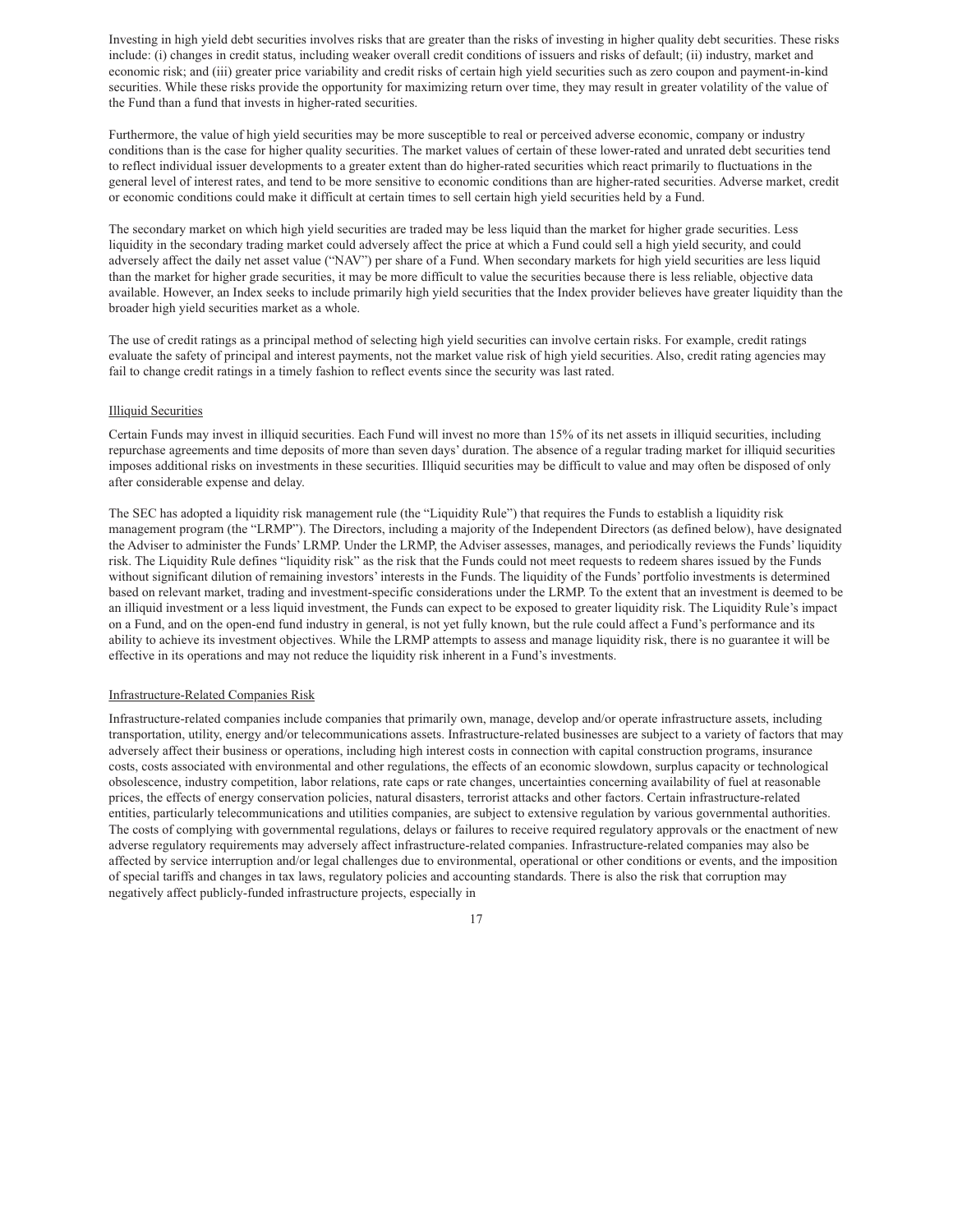non-U.S. markets, resulting in work stoppage, delays and cost overruns. Other risks associated with infrastructure-related companies include uncertainties resulting from such companies' diversification into new domestic and international businesses, as well as agreements by any such companies linking future rate increases to inflation or other factors not directly related to the actual operating profits of the enterprise.

## Investment Grade Bonds

Each Fund may invest in corporate notes and bonds that are rated investment-grade by a nationally recognized statistical rating organization ("NRSRO") or, if unrated, are of comparable quality to the rated securities described above, as determined by the Adviser, in accordance with procedures established by the Board. Investment-grade securities include securities rated Baa or higher by Moody's or BBB- or higher by S&P (and securities of comparable quality); securities rated Baa by Moody's or BBB by S&P may have speculative characteristics.

Although obligations rated BBB by S&P or Baa by Moody's are considered investment grade, they may be viewed as being subject to greater risks than other investment grade obligations. Obligations rated BBB by S&P are regarded as having only an adequate capacity to pay principal and interest and those rated Baa by Moody's are considered medium-grade obligations that lack outstanding investment characteristics and have speculative characteristics as well.

## Ratings as Investment Criteria

The ratings of NSROs, such as S&P or Moody's, represent the opinions of those organizations as to the quality of securities that they rate. Although these ratings, which are relative and subjective and are not absolute standards of quality, are used by the portfolio managers as initial criteria for the selection of portfolio securities on behalf of the Funds, the portfolio managers also rely upon their own analysis to evaluate potential investments.

Subsequent to its purchase by a Fund, an issue of securities may cease to be rated or its rating may be reduced below the minimum required for purchase by the Fund. Although neither event will require the sale of the securities by a Fund, the portfolio managers will consider the event in their determination of whether the Fund should continue to hold the securities. To the extent that an NRSRO's ratings change as a result of a change in the NRSRO or its rating system, the Funds will attempt to use comparable ratings as standards for their investments in accordance with their investment objectives and policies.

### Lending of Fund Securities

Each Fund may lend portfolio securities to certain creditworthy borrowers in U.S. and non-U.S. markets in an amount not to exceed 40% of the value of its net assets. The borrowers provide collateral that is marked to market daily in an amount at least equal to the current market value of the securities loaned. A Fund may terminate a loan at any time and obtain the securities loaned. A Fund receives the value of any interest or cash or non-cash distributions paid on the loaned securities. A Fund cannot vote proxies for securities on loan, but may recall loans to vote proxies if a material issue affecting the Fund's economic interest in the investment is to be voted upon. Efforts to recall such securities promptly may be unsuccessful, especially for foreign securities or thinly traded securities, and may involve expenses to a Fund. Distributions received on loaned securities in lieu of dividend payments (i.e., substitute payments) would not be considered qualified dividend income.

With respect to loans that are collateralized by cash, the borrower typically will be entitled to receive a fee based on the amount of cash collateral. A Fund is compensated by the difference between the amount earned on the reinvestment of cash collateral and the fee paid to the borrower. In the case of collateral other than cash, a Fund is compensated by a fee paid by the borrower equal to a percentage of the market value of the loaned securities. Any cash collateral may be reinvested in certain high quality short-term instruments either directly on behalf of the lending Fund or through one or more joint accounts or funds, which may include those managed by the Adviser. A Fund could lose money due to a decline in the value of collateral provided for loaned securities or any investments made with cash collateral. Certain non-cash collateral or investments made with cash collateral may have a greater risk of loss than other non-cash collateral or investments.

A Fund may pay a portion of the interest or fees earned from securities lending to a borrower as described above, and to one or more securities lending agents to be approved by the Board who would administer the lending program for the Funds in accordance with guidelines to be approved by the Board. In such capacity, the lending agent would provide the following services to the Funds in connection with the Funds' securities lending activities: (i) locating borrowers among an approved list of prospective borrowers; (ii) causing the delivery of loaned securities from a Fund to borrowers; (iii) monitoring the value of loaned securities, the value of collateral received, and other lending parameters; (iv) seeking additional collateral, as necessary, from borrowers; (v) receiving and holding collateral from borrowers, and facilitating the investment and reinvestment of all or substantially all cash collateral in an investment vehicle designated by the Funds; (vi) returning collateral to borrowers; (vii) facilitating substitute dividend, interest, and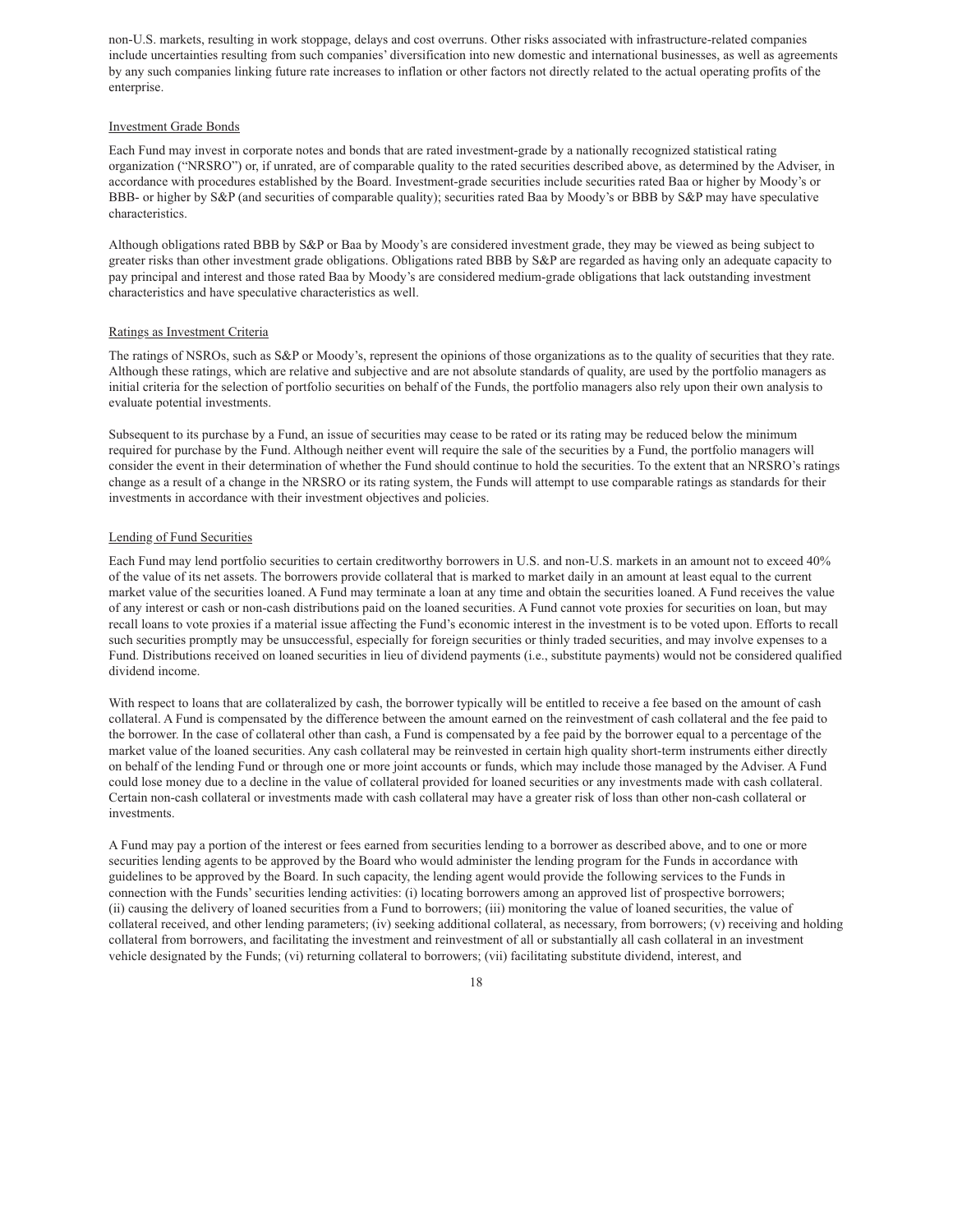other distribution payments to the Funds from borrowers; (viii) negotiating the terms of each loan of securities, including but not limited to the amount of any loan premium, and monitoring the terms of securities loan agreements with prospective borrowers for consistency with the requirements of a Securities Lending Authorization Agreement; (ix) selecting securities, including amounts (percentages), to be loaned; (x) recordkeeping and accounting servicing; and (xi) arranging for return of loaned securities to the Fund in accordance with the terms of the Securities Lending Authorization Agreement.

Securities lending involves exposure to certain risks, including operational risk (i.e., the risk of losses resulting from problems in the settlement and accounting process especially so in certain international markets such as Taiwan), "gap" risk (i.e., the risk of a mismatch between the return on cash collateral reinvestments and the fees a Fund has agreed to pay a borrower), risk of loss of collateral, credit, legal, counterparty and market risk. If a securities lending counterparty were to default, a Fund would be subject to the risk of a possible delay in receiving collateral (or the proceeds of its liquidation) or in recovering the loaned securities. In the event a borrower does not return a Fund's securities as agreed, the Fund may experience losses if the proceeds received from liquidating the collateral do not at least equal the value of the loaned security at the time the collateral is liquidated, plus the transaction costs incurred in purchasing replacement securities. Although a securities lending agent may agree to provide a Fund with indemnification in the event of a borrower default, a Fund is still exposed to the risk of losses in the event a borrower does not return a Fund's securities as agreed. For example, delays in recovery of lent securities may cause a Fund to lose the opportunity to sell the securities at a desirable price with guaranteed delivery provisions.

The Funds do not currently lend their portfolio securities.

#### Market Disruption and Geopolitical Risk

The Funds are subject to the risk that geopolitical events will disrupt securities markets and adversely affect global economies and markets. War, terrorism, and related geopolitical events have led, and in the future may lead, to increased short-term market volatility and may have adverse long-term effects on U.S. and world economies and markets generally. Likewise, natural and environmental disasters, epidemics or pandemics and systemic market dislocations may be highly disruptive to economies and markets. Those events as well as other changes in non-U.S. and domestic economic and political conditions also could adversely affect individual issuers or related groups of issuers, securities markets, interest rates, credit ratings, inflation, investor sentiment, and other factors affecting the value of a Fund's investments. Given the increasing interdependence between global economies and markets, conditions in one country, market, or region might adversely impact markets, issuers and/or foreign exchange rates in other countries, including the U.S. Continuing uncertainty as to the status of the Euro and the Economic and Monetary Union of the E.U. (the "EMU") has created significant volatility in currency and financial markets generally. Any partial or complete dissolution of the EMU, or any continued uncertainty as to its status, could have significant adverse effects on currency and financial markets, and on the values of a Fund's investments. At a referendum in June 2016, the U.K. voted to leave the E.U. thereby initiating the British exit from the E.U. (commonly known as "Brexit"). In March 2017, the U.K. formally notified the European Council of the U.K.'s intention to withdraw from the E.U. pursuant to Article 50 of the Treaty on European Union. This formal notification began a multi-year period of negotiations regarding the terms of the U.K.'s exit from the E.U., which formally occurred on January 31, 2020, when the U.K. entered into an 11-month transition period during which the U.K. remained part of the E.U. single market and customs union, the laws of which govern the economic, trade and security relations between the U.K. and E.U. The transition period concluded on December 31, 2020 and the U.K. left the E.U. single market and customs union under the terms of a new trade agreement. The agreement governs the new relationship between the U.K. and the E.U. with respect to trading goods and services but critical aspects of the relationship remain unresolved and subject to further negotiation and agreement. There is still considerable uncertainty relating to the potential consequences associated with the exit, including whether the U.K.'s exit will increase the likelihood of other countries also departing the E.U. Brexit may have a significant impact on the U.K., Europe, and global economies, which may result in increased volatility and illiquidity, and potentially lower economic growth in markets in the U.K., Europe and globally, which may adversely affect the value of the Funds' investments.

Securities markets may be susceptible to market manipulation (e.g., the potential manipulation of the London Interbank Offered Rate ("LIBOR")) or other fraudulent trade practices, which could disrupt the orderly functioning of these markets or adversely affect the value of investments traded in these markets, including investments of a Fund.

Many financial instruments use or may use a floating rate based on LIBOR, which is the offered rate for short-term Eurodollar deposits between major international banks. In 2017, the UK Financial Conduct Authority announced its intention to cease compelling banks to provide the quotations needed to sustain LIBOR after 2021. ICE Benchmark Administration, the administrator of LIBOR, ceased publication of most LIBOR settings on a representative basis at the end of 2021 and is expected to cease publication of a majority of U.S. dollar LIBOR settings on a representative basis after June 30, 2023. In addition, global regulators have announced that, with limited exceptions, no new LIBOR-based contracts should be entered into after 2021.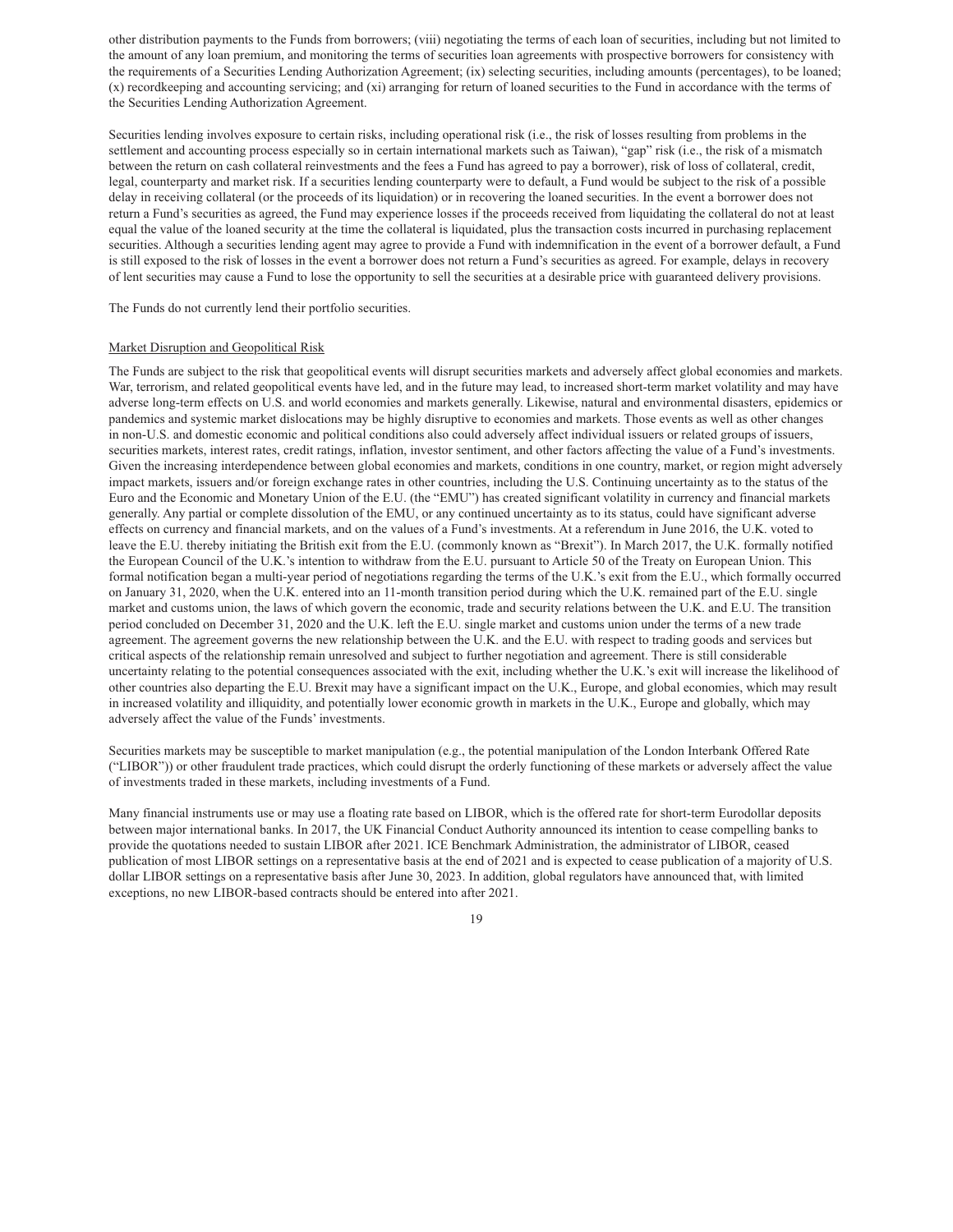The transition away from and elimination of LIBOR may adversely affect the interest rates on, and value of, certain investments for which the value is tied to LIBOR. Such investments may include bank loans, derivatives, floating rate securities, and other assets or liabilities tied to LIBOR. Actions by regulators have resulted in the establishment of alternative reference rates to LIBOR in most major currencies (e.g., the Secured Overnight Financing Rate for U.S. dollar LIBOR and the Sterling Overnight Interbank Average Rate for GBP LIBOR). Various financial industry groups have been planning for the transition away from LIBOR. Markets are slowly developing in response to these new rates. Questions around liquidity impacted by these rates, and how to appropriately adjust these rates at the time of transition, remain a concern for the Funds.

The effect of any changes to, or discontinuation of, LIBOR on the Funds will vary depending, among other things, on (1) existing fallback or termination provisions in individual contracts and (2) whether, how, and when industry participants develop and adopt new reference rates and fallbacks for both legacy and new products and instruments. Accordingly, it is difficult to predict the full impact of the transition away from LIBOR on the Funds until new reference rates and fallbacks for both legacy and new products, instruments and contracts are commercially accepted.

Recent political activity in the U.S. has increased the risk that the U.S. could default on some or any of its obligations. While it is impossible to predict the consequences of such an unprecedented event, it is likely that a default by the U.S. would be highly disruptive to the U.S. and global securities markets and could significantly impair the value of the Funds' investments. Similarly, political events within the U.S. at times have resulted, and may in the future result, in a shutdown of government services, which could negatively affect the U.S. economy, decrease the value of many Fund investments, and increase uncertainty in or impair the operation of the U.S. or other securities markets. To the extent a Fund has focused its investments in the stock market index of a particular region, adverse geopolitical and other events could have a disproportionate impact on the Fund.

## Market Turbulence Resulting from COVID-19

An outbreak of a respiratory disease caused by a novel coronavirus first detected in China in December 2019 has spread globally in a short period of time. In an organized attempt to contain and mitigate the effects of the spread of the coronavirus known as COVID-19, governments and businesses world-wide have taken aggressive measures, including closing borders, restricting international and domestic travel, and the imposition of prolonged quarantines of large populations. Although the long-term effects of COVID-19 are difficult to predict, it has resulted in, and may continue to result in, the disruption of and delays in the delivery of healthcare services and processes, the cancellation of organized events and educational institutions, the disruption of production and supply chains, a decline in consumer demand for certain goods and services, and general concern and uncertainty, all of which have contributed to, and may continue to contribute to, increased volatility in global markets. The effects of COVID-19 will likely affect certain sectors and industries more dramatically than others, which may adversely affect the value of a Fund's investments in those sectors or industries. COVID-19, and other epidemics and pandemics that may arise in the future, could adversely affect the economies of many nations, the global economy, individual companies and capital markets in ways that cannot be foreseen at the present time. In addition, the impact of infectious diseases in developing or emerging market countries may be greater due to limited health care resources. Political, economic and social stresses caused by COVID-19 also may exacerbate other pre-existing political, social and economic risks in certain countries. The duration of COVID-19 and its effects cannot be determined at this time, but the effects could be present for an extended period of time.

## Mortgage-Backed Security Rolls

Certain Funds may enter into "forward roll" transactions with respect to mortgage-related securities issued by GNMA, FNMA or FHLMC. In a forward roll transaction, a Fund will sell a mortgage-related security to a bank or other permitted entity and simultaneously agree to repurchase a similar security from the institution at a later date at an agreed upon price. The mortgage securities that are repurchased will typically bear the same interest rate as those sold, but generally will be collateralized by different pools of mortgages with different prepayment histories than those sold. A Fund that engages in a forward roll transaction forgoes principal and interest paid on the securities sold during the roll period, but is compensated by the difference between the current sales price and the lower forward price for the future purchase. In addition, a Fund earns interest by investing the transaction proceeds during the roll period. A forward roll transaction may create investment leverage. A Fund is subject to the risk that the value of securities to be purchased pursuant to a forward roll transaction will decline over the roll period, and that the Fund's counterparty may be unwilling or unable to perform its obligations to the Fund. Upon entering into a mortgage-backed security roll, the participating Fund will segregate on its records cash, U.S. Government securities or other high-grade debt securities in an amount sufficient to cover its obligation under the roll.

# Mortgage-Related Securities

Certain Funds may invest in mortgage-related securities. Mortgage-related securities represent an interest in a pool of, or are secured by, mortgage loans. Mortgage-related securities may be issued or guaranteed by (i) U.S. Government agencies or instrumentalities such as GNMA, FNMA and FHLMC or (ii) other issuers, including private companies.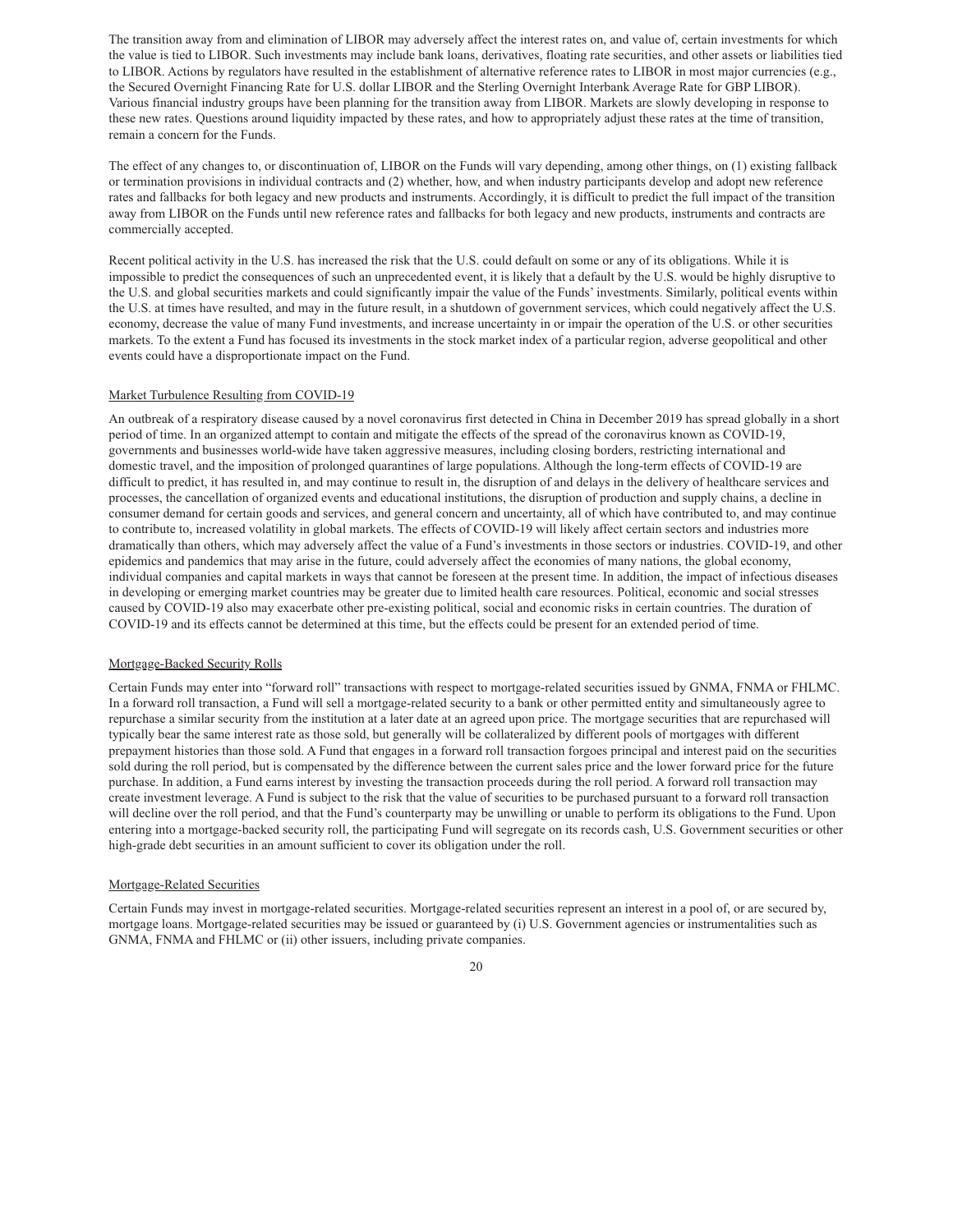Many mortgage-related securities provide regular payments which consist of interest and, in most cases, principal. In contrast, other forms of debt securities normally provide for periodic payment of interest in fixed amounts with principal payments at maturity or specified call dates. In effect, payments on many mortgage-related securities are a "pass-through" of the payments made by the individual borrowers on their mortgage loans, net of any fees paid to the issuer or guarantor of such securities.

Besides the scheduled repayment of principal, repayments of principal may result from the voluntary prepayment, refinancing or foreclosure of the underlying mortgage loans. If property owners make unscheduled prepayments of their mortgage loans, these prepayments will typically result in early payment of the applicable mortgage-related securities. The occurrence of mortgage prepayments is affected by a variety of factors including the level of interest rates, general economic conditions, the location and age of the mortgage, and other social and demographic conditions. During periods of falling interest rates, the rate of mortgage prepayments tends to increase, thereby tending to decrease the life of mortgage-related securities. During periods of rising interest rates, the rate of mortgage prepayments usually decreases, thereby tending to increase the life of mortgage-related securities.

Because of the possibility of prepayments (and due to scheduled repayments of principal), mortgage-related securities are less effective than other types of securities as a means of "locking in" attractive long-term interest rates. Prepayments would have to be reinvested at lower rates. As a result, these securities may have less potential for capital appreciation during periods of declining interest rates than other securities of comparable maturities, although they may have a similar risk of decline in market value during periods of rising interest rates. Prepayments may also significantly shorten the effective maturities of these securities, especially during periods of declining interest rates. Conversely, during periods of rising interest rates, a reduction in prepayments may increase the effective maturities of these securities, subjecting them to a greater risk of decline in market value in response to rising interest rates than traditional debt securities, and, therefore, potentially increasing the volatility of the Funds.

CMOs may be issued by a U.S. Government agency or instrumentality or by a private issuer. CMOs are typically structured with classes or series that have different maturities and are generally retired in sequence. Each class of obligations receives periodic interest payments according to its terms. However, monthly principal payments and any prepayments from the collateral pool are generally paid first to the holders of the most senior class. Thereafter, payments of principal are generally allocated to the next most senior class of obligations until that class of obligations has been fully repaid. Any or all classes of obligations of a CMO may be paid off sooner than expected because of an increase in the payoff speed of the pool. Changes in prepayment rates may have significant effects on the values and the volatility of the various classes and series of a CMO. Payment of interest or principal on some classes or series of a CMO may be subject to contingencies or some classes or series may bear some or all of the risk of default on the underlying mortgages.

Stripped mortgage-related securities are usually structured with two classes that receive different portions of the interest and principal distributions on a pool of mortgage loans. The yield to maturity on an interest only or "IO" class of stripped mortgage-related securities is extremely sensitive not only to changes in prevailing interest rates but also to the rate of principal payments (including prepayments) on the underlying assets. A rapid rate of principal prepayments may have a measurable adverse effect on a Fund's yield to maturity to the extent it invests in IOs. If the assets underlying the IO experience greater than anticipated prepayments of principal, the Fund may fail to recoup fully, or at all, its initial investment in these securities. Conversely, principal only securities or "POs" tend to increase in value if prepayments are greater than anticipated and decline if prepayments are slower than anticipated. The secondary market for stripped mortgage-related securities may be more volatile and less liquid than that for other mortgage-related securities, potentially limiting a Fund's ability to buy or sell those securities at any particular time.

# Municipal and Municipal-Related Securities

Municipal securities may bear fixed, floating or variable rates of interest or may be zero coupon securities. Municipal securities are generally of two types: general obligations and revenue obligations. General obligations are backed by the full faith and credit of the issuer. These securities include tax anticipation notes, bond anticipation notes, general obligation bonds and commercial paper. Revenue obligations are backed by the revenues generated from a specific project or facility and include industrial development bonds and private activity bonds. Tax anticipation notes are issued to finance working capital needs of municipalities and are generally issued in anticipation of future tax revenues. Bond anticipation notes are issued in expectation of the issuer obtaining longer-term financing.

A Fund may be more adversely impacted by changes in tax rates and policies than other funds. Because interest income from municipal securities is normally not subject to regular U.S. federal income taxation, the attractiveness of municipal securities in relation to other investment alternatives is affected by changes in U.S. federal income tax rates applicable to, or the continuing U.S. federal income tax-exempt status of, such interest income. Any proposed or actual changes in such rates or exempt status, therefore, can significantly affect the demand for and supply, liquidity and marketability of municipal securities. This could in turn affect a Fund's ability to acquire and dispose of municipal securities at desirable yield and price levels.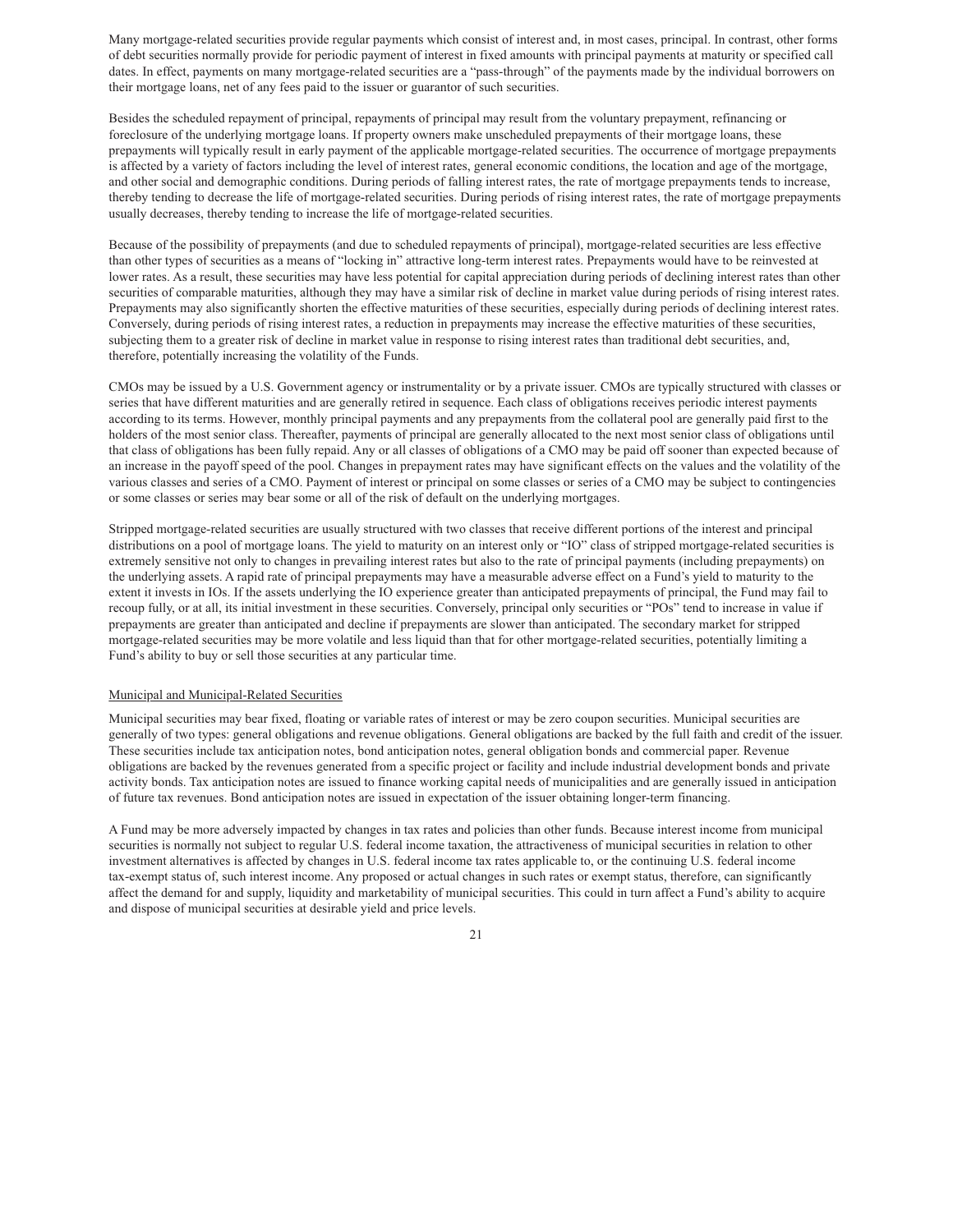Custodial Receipts. Certain Funds may acquire custodial receipts or certificates underwritten by securities dealers or banks that evidence ownership of future interest payments, principal payments, or both, on certain Municipal Obligations. The underwriter of these certificates or receipts typically purchases Municipal Obligations and deposits the obligations in an irrevocable trust or custodial account with a custodian bank, which then issues receipts or certificates that evidence ownership of the periodic unmatured coupon payments and the final principal payment on the obligations. Custodial receipts evidencing specific coupon or principal payments have the same general attributes as zero coupon obligations described above. Although under the terms of a custodial receipt a Fund would be typically authorized to assert its rights directly against the issuer of the underlying obligation, the Fund could be required to assert through the custodian bank those rights as may exist against the underlying issuers. Thus, in the event the underlying issuer fails to pay principal and/or interest when due, a Fund may be subject to delays, expenses and risks that are greater than those that would have been involved if the Fund had purchased a direct obligation of the issuer. In addition, in the event that the trust or custodial account in which the underlying security has been deposited is determined to be an association taxable as a corporation, instead of a non-taxable entity, the yield on the underlying security would be reduced as a result of any additional taxes paid as a result of such treatment.

Participation Interests. Certain Funds may purchase from financial institutions participation interests in certain Municipal Obligations. A participation interest gives the Fund an undivided interest in the Municipal Obligation in the proportion that the Fund's participation interest bears to the total principal amount of the Municipal Obligation. These instruments may have fixed, floating or variable rates of interest. If the participation interest is unrated, or has been given a rating below one that is otherwise permissible for purchase by a Fund, the participation interest will be backed by an irrevocable letter of credit or guarantee of a bank that the Board has determined meets certain quality standards, or the payment obligation otherwise will be collateralized by U.S. Government securities. A Fund will have the right, with respect to certain participation interests, to demand payment, on a specified number of days' notice, for all or any part of the Fund's participation interest in the Municipal Obligation, plus accrued interest. The Company intends that a Fund exercise its right to demand payment only upon a default under the terms of the Municipal Obligation, or to maintain or improve the quality of its investment portfolio.

## **Options**

Certain Funds may purchase and sell put and call options to enhance investment performance and to protect against changes in market prices. There is no assurance that a Fund's use of put and call options will achieve its desired objective, and a Fund's use of options may result in losses to the Fund.

Covered call options. Certain Funds may write (*i.e*., sell) covered call options to realize a greater current return through the receipt of premiums than it would realize on its securities alone. Such option transactions may also be used as a limited form of hedging against a decline in the price of securities owned by a Fund.

A call option gives the holder the right to purchase, and obligates the writer to sell, a security at the exercise price at any time before the expiration date. A call option is "covered" if the writer, at all times while obligated as a writer, either owns the underlying securities (or comparable securities satisfying the cover requirements of the securities exchanges) or has the right to acquire such securities through immediate conversion of securities. A Fund may write covered call options or uncovered call options.

A Fund will receive a premium from writing a call option, which increases the Fund's return on the underlying security in the event the option expires unexercised or is closed out at a profit. The amount of the premium reflects, among other things, the relationship between the exercise price and the current market value of the underlying security, the volatility of the underlying security, the amount of time remaining until expiration, current interest rates, and the effect of supply and demand in the options market and in the market for the underlying security.

In return for the premium received when it writes a covered call option, a Fund gives up some or all of the opportunity to profit from an increase in the market price of the securities covering the call option during the life of the option. A Fund retains the risk of loss should the price of such securities decline. If the option expires unexercised, a Fund realizes a gain equal to the premium, which may be offset by a decline in price of the underlying security. If the option is exercised, a Fund realizes a gain or loss equal to the difference between the Fund's cost for the underlying security and the proceeds of sale (exercise price minus commissions) plus the amount of the premium.

A Fund may terminate a call option that it has written before it expires by entering into a closing purchase transaction. A Fund may enter into closing purchase transactions in order to free itself to sell the underlying security or to write another call on the security, realize a profit on a previously written call option, or protect a security from being called in an unexpected market rise. Any profits from a closing purchase transaction may be offset by a decline in the value of the underlying security. Conversely, because increases in the market price of a call option will generally reflect increases in the market price of the underlying security, any loss resulting from a closing purchase transaction is likely to be offset in whole or in part by unrealized appreciation of the underlying security owned by a Fund.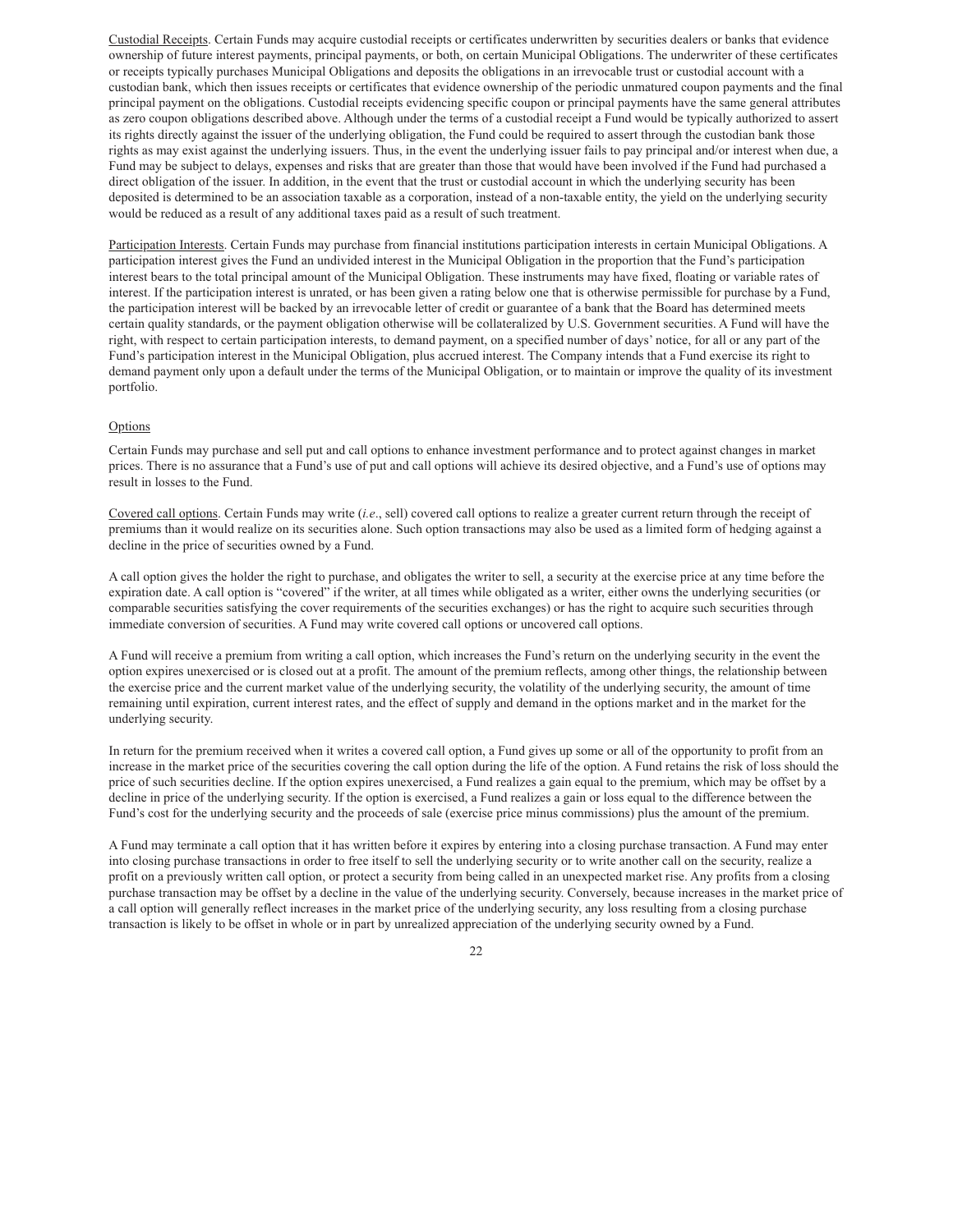Uncovered call options. Writing uncovered call options may enable a Fund to realize income without committing capital to the ownership of the underlying securities or instruments, however writing uncovered calls are riskier than writing covered calls because there is no underlying security held by a Fund that can act as a partial hedge. When a Fund has written an uncovered call option, the Fund will not necessarily hold securities offsetting the risk to the Fund. As a result of writing a call option without holding the underlying the securities, if the call option were exercised, a Fund might be required to purchase the security that is the subject of the call at the market price at the time of exercise. The Fund's exposure on such an option is theoretically unlimited. There is also a risk, especially with less liquid preferred and debt securities, that the security may not be available for purchase. Uncovered calls have speculative characteristics.

Covered put options. A Fund may write covered put options in order to enhance its current return. Such options transactions may also be used as a limited form of hedging against an increase in the price of securities that the Fund plans to purchase. A put option gives the holder the right to sell, and obligates the writer to buy, a security at the exercise price at any time before the expiration date. A put option may be "covered" if the writer earmarks or otherwise segregates liquid assets equal to the price to be paid if the option is exercised minus margin on deposit.

By writing a put option, a Fund assumes the risk that it may be required to purchase the underlying security for an exercise price higher than its then current market value, resulting in a potential capital loss unless the security later appreciates in value.

A Fund may terminate a put option that it has written before it expires by entering into a closing purchase transaction. Any loss from this transaction may be partially or entirely offset by the premium received on the terminated option.

Purchasing put and call options. A Fund may also purchase put options to protect portfolio holdings against a decline in market value. This protection lasts for the life of the put option because a Fund, as a holder of the option, may sell the underlying security at the exercise price regardless of any decline in its market price. In order for a put option to be profitable, the market price of the underlying security must decline sufficiently below the exercise price to cover the premium and transaction costs that a Fund must pay. These costs will reduce any profit the Fund might have realized had it sold the underlying security instead of buying the put option.

A Fund may purchase call options to hedge against an increase in the price of securities that the Fund wants ultimately to buy. Such hedge protection is provided during the life of the call option since a Fund, as holder of the call option, is able to buy the underlying security at the exercise price regardless of any increase in the underlying security's market price. In order for a call option to be profitable, the market price of the underlying security must rise sufficiently above the exercise price to cover the premium and transaction costs. These costs will reduce any profit a Fund might have realized had it bought the underlying security at the time it purchased the call option.

A Fund may also purchase put and call options to attempt to enhance its current return.

Options on foreign securities. A Fund may purchase and sell options on foreign securities if the Adviser believes that the investment characteristics of such options, including the risks of investing in such options, are consistent with the Fund's investment objective. It is expected that risks related to such options will not differ materially from risks related to options on U.S. securities. However, position limits and other rules of foreign exchanges may differ from those in the United States. In addition, options markets in some countries, many of which are relatively new, may be less liquid than comparable markets in the United States.

Options on securities indices. A Fund may write or purchase options on securities indices. Index options are similar to options on individual securities in that the purchaser of an index option acquires the right to buy (in the case of a call) or sell (in the case of a put), and the writer undertakes the obligation to sell or buy (as the case may be), units of an index at a stated exercise price during the term of the option. Instead of the right to take or make actual delivery of securities, the holder of an index option has the right to receive a cash "exercise settlement amount." This amount is equal to the amount by which the fixed exercise price of the option exceeds (in the case of a put) or is less than (in the case of a call) the closing value of the underlying index on the date of the exercise, multiplied by a fixed "index multiplier."

Price movements in securities which a Fund owns or intends to purchase probably will not correlate perfectly with movements in the level of a securities index and, therefore, if the Fund uses an option for hedging purposes, it bears the risk of a loss on a securities index option which is not completely offset by movements in the price of such securities. Because securities index options are settled in cash, a call writer cannot determine the amount of its settlement obligations in advance and, unlike call writing on a specific security, cannot provide in advance for, or cover, its potential settlement obligations by acquiring and holding underlying securities. A Fund may, however, cover call options written on a securities index by holding a mix of securities which substantially replicate the movement of the index or by holding a call option on the securities index with an exercise price no higher than the call option sold.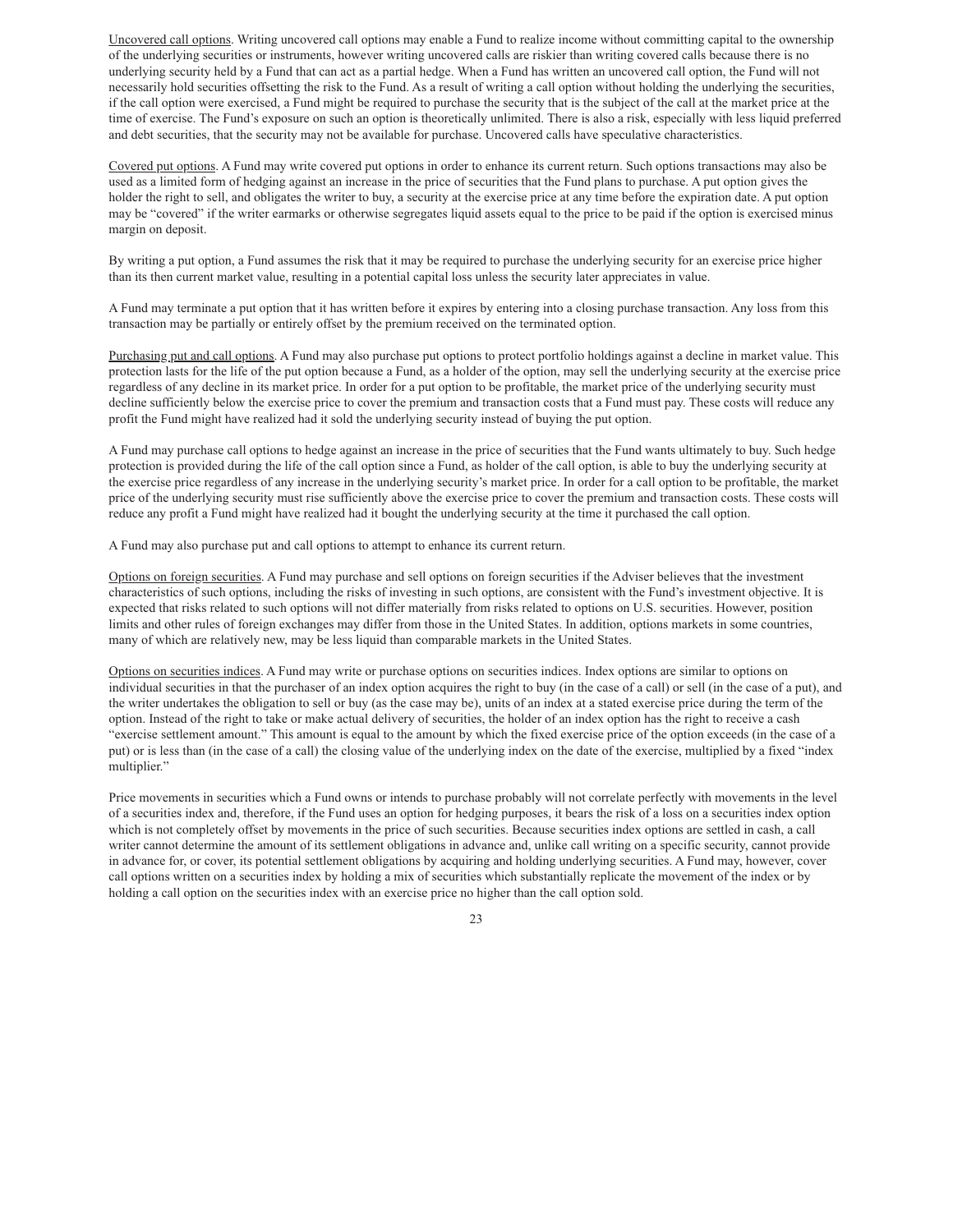Compared to the purchase or sale of futures contracts, the purchase of call or put options on an index involves less potential risk to a Fund because the maximum amount at risk is the premium paid for the options plus transactions costs. The writing of a put or call option on an index involves risks similar to those risks relating to the purchase or sale of index futures contracts.

Risks involved in the use of options. The successful use of a Fund's options strategies depends on the ability of the Adviser to forecast correctly interest rate and market movements. For example, if a Fund were to write a call option based on the Adviser's expectation that the price of the underlying security would fall, but the price was to rise instead, the Fund could be required to sell the security upon exercise at a price below the current market price. Similarly, if a Fund were to write a put option based on the Adviser's expectation that the price of the underlying security would rise, but the price was to fall instead, the Fund could be required to purchase the security upon exercise at a price higher than the current market price. When a Fund purchases an option, it runs the risk that it will lose its entire investment in the option in a relatively short period of time, unless the Fund exercises the option or enters into a closing sale transaction before the option's expiration. If the price of the underlying security does not rise (in the case of a call) or fall (in the case of a put) to an extent sufficient to cover the option premium and transaction costs, a Fund will lose part or all of its investment in the option. This contrasts with an investment by a Fund in the underlying security, since the Fund will not realize a loss if the security's price does not change.

The effective use of options also depends on a Fund's ability to terminate option positions at times when the Adviser deems it desirable to do so. There is no assurance that a Fund will be able to effect closing transactions at any particular time or at an acceptable price.

If a secondary market in options were to become unavailable, a Fund could no longer engage in closing transactions. Lack of investor interest might adversely affect the liquidity of the market for particular options or series of options. A market may discontinue trading of a particular option or options generally. In addition, a market could become temporarily unavailable if unusual events — such as volume in excess of trading or clearing capability — were to interrupt its normal operations.

A market may at times find it necessary to impose restrictions on particular types of options transactions, such as opening transactions. For example, if an underlying security ceases to meet qualifications imposed by the market or the Options Clearing Corporation, new series of options on that security will no longer be opened to replace expiring series, and opening transactions in existing series may be prohibited. If an options market were to become unavailable, a Fund as a holder of an option would be able to realize profits or limit losses only by exercising the option, and the Fund, as option writer, would remain obligated under the option until expiration or exercise.

Disruptions in the markets for the securities underlying options purchased or sold by a Fund could result in losses on the options. If trading is interrupted in an underlying security, the trading of options on that security is normally halted as well. As a result, a Fund as purchaser or writer of an option will be unable to close out its positions until options trading resumes, and it may be faced with considerable losses if trading in the security reopens at a substantially different price. In addition, the Options Clearing Corporation or options markets may impose exercise restrictions. If a prohibition on exercise is imposed at the time when trading in the option has also been halted, a Fund as purchaser or writer of an option will be locked into its position until one of the two restrictions has been lifted. If the Options Clearing Corporation were to determine that the available supply of an underlying security appears insufficient to permit delivery by the writers of all outstanding calls in the event of exercise, it may prohibit indefinitely the exercise of put options. A Fund, as holder of such a put option, could lose its entire investment if the prohibition remained in effect until the put option's expiration.

Foreign-traded options are subject to many of the same risks presented by internationally-traded securities. In addition, because of time differences between the United States and various foreign countries, and because different holidays are observed in different countries, foreign options markets may be open for trading during hours or on days when U.S. markets are closed. As a result, option premiums may not reflect the current prices of the underlying interest in the United States.

Over-the-counter ("OTC") options purchased by a Fund and assets held to cover OTC options written by the Fund may, under certain circumstances, be considered illiquid securities for purposes of any limitation on the Fund's ability to invest in illiquid securities.

### Other Asset-Backed Securities

In addition to the mortgage related securities discussed above, certain Funds may invest in asset-backed securities that are not mortgagerelated. Asset-backed securities other than mortgage-related securities represent undivided fractional interests in pools of instruments, such as consumer loans, and are typically similar in structure to mortgage-related pass-through securities. Payments of principal and interest are passed through to holders of the securities and are typically supported by some form of credit enhancement, such as a letter of credit, surety bond, limited guarantee by another entity, or by priority to certain of the borrower's other securities. The degree of creditenhancement, if any, varies, applying only until exhausted and generally covering only a fraction of the security's par value.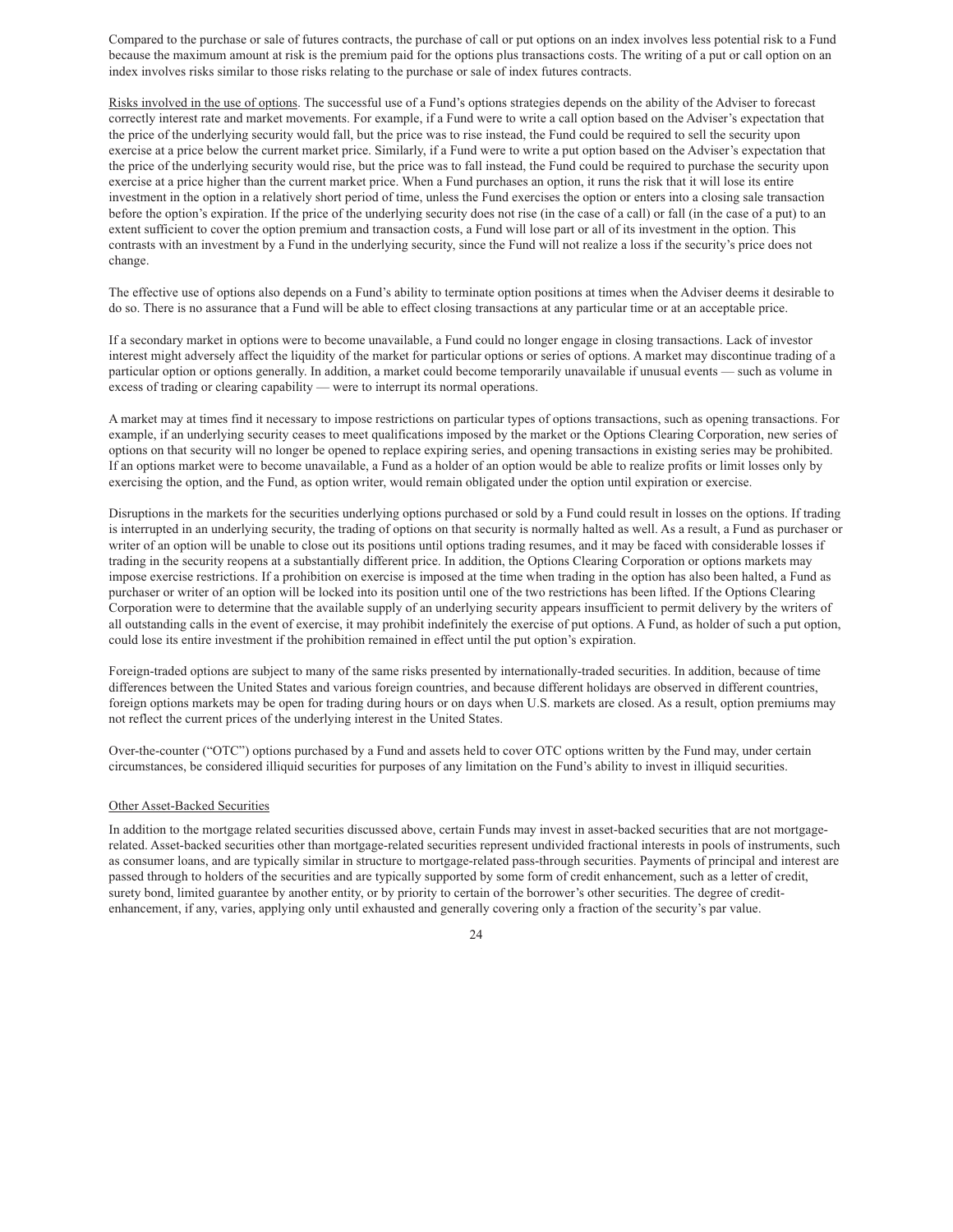The value of such asset-backed securities is affected by changes in the market's perception of the asset backing the security, changes in the creditworthiness of the servicing agent for the instrument pool, the originator of the instruments, or the financial institution providing any credit enhancement and the expenditure of any portion of any credit enhancement. The risks of investing in asset-backed securities are ultimately dependent upon payment of the underlying instruments by the obligors, and a Fund would generally have no recourse against the obligee of the instruments in the event of default by an obligor. The underlying instruments are subject to prepayments which shorten the duration of asset-backed securities and may lower their return, in generally the same manner as described above for prepayments of pools of mortgage loans underlying mortgage-related securities.

### Private Placements and Restricted Securities

The Funds may invest in securities that are purchased in private placements and, accordingly, are subject to restrictions on resale as a matter of contract or under federal securities laws. While such private placements may offer attractive opportunities for investment not otherwise available on the open market, the securities so purchased are often "restricted securities," i.e., securities which cannot be sold to the public without registration under the Securities Act of 1933, as amended (the "1933 Act") or the availability of an exemption from registration (such as Rules 144 or 144A), or which are not readily marketable because they are subject to other legal or contractual delays in or restrictions on resale. Generally speaking, restricted securities may be sold only to qualified institutional buyers, or in a privately negotiated transaction to a limited number of purchasers, or in limited quantities after they have been held for a specified period of time and other conditions are met pursuant to an exemption from registration, or in a public offering for which a registration statement is in effect under the 1933 Act.

Because there may be relatively few potential purchasers for such investments, especially under adverse market or economic conditions or in the event of adverse changes in the financial condition of the issuer, the Fund could find it more difficult to sell such securities when the Adviser believes it advisable to do so or may be able to sell such securities only at prices lower than if such securities were more widely held. Market quotations for such securities are generally less readily available than for publicly traded securities. The absence of a trading market can make it difficult to ascertain a market value for such securities for purposes of computing the Fund's NAV, and the judgment of the Adviser may at times play a greater role in valuing these securities than in the case of publicly traded securities. Disposing of such securities, which may be illiquid investments, can involve time-consuming negotiation and legal expenses, and it may be difficult or impossible for the Fund to sell them promptly at an acceptable price. The Fund may have to bear the extra expense of registering such securities for resale and the risk of substantial delay in effecting such registration.

A Fund may be deemed to be an "underwriter" for purposes of the 1933 Act when selling restricted securities to the public, and in such event the Fund may be liable to purchasers of such securities if the registration statement prepared by the issuer, or the prospectus forming a part of it, is materially inaccurate or misleading.

## Pre-Refunded Municipal Securities

The interest and principal payments on pre-refunded municipal securities are typically paid from the cash flow generated from an escrow fund consisting of U.S. Government securities. These payments have been "pre-refunded" using the escrow fund.

### Purchase of Other Investment Company Shares

Certain Funds may, to the extent permitted under the 1940 Act and exemptive rules thereunder, invest in shares of other investment companies, which include funds managed by SSGA FM, which invest exclusively in money market instruments or in investment companies with investment policies and objectives which are substantially similar to those of the Funds. These investments may be made temporarily, for example, to invest uncommitted cash balances or, in limited circumstances, to assist in meeting shareholder redemptions, or as long-term investments.

Exchange Traded Funds and Other Index-Related Securities. Certain Funds may invest in ETFs, which are generally baskets of securities generally designed to track an index or a foreign market, such as Standard & Poor's Depositary Receipts. These securities are generally considered to be investment companies for purposes of each Fund's investment limitations. Investments in an ETF are subject to, among other risks, the risk that the ETF's shares may trade at a discount or premium relative to the NAV of the shares, an active trading market may not develop for the ETF's shares and the listing exchange may halt trading of the ETF's shares. In addition, an ETF may not replicate exactly the performance of the index it seeks to track for a number of reasons, including transaction costs incurred by the ETF, the temporary unavailability of certain index securities in the secondary market or discrepancies between the ETF and the index with respect to the weighting of securities or the number of securities held. The Funds may invest in ETFs advised by SSGA FM, the investment adviser to the Funds.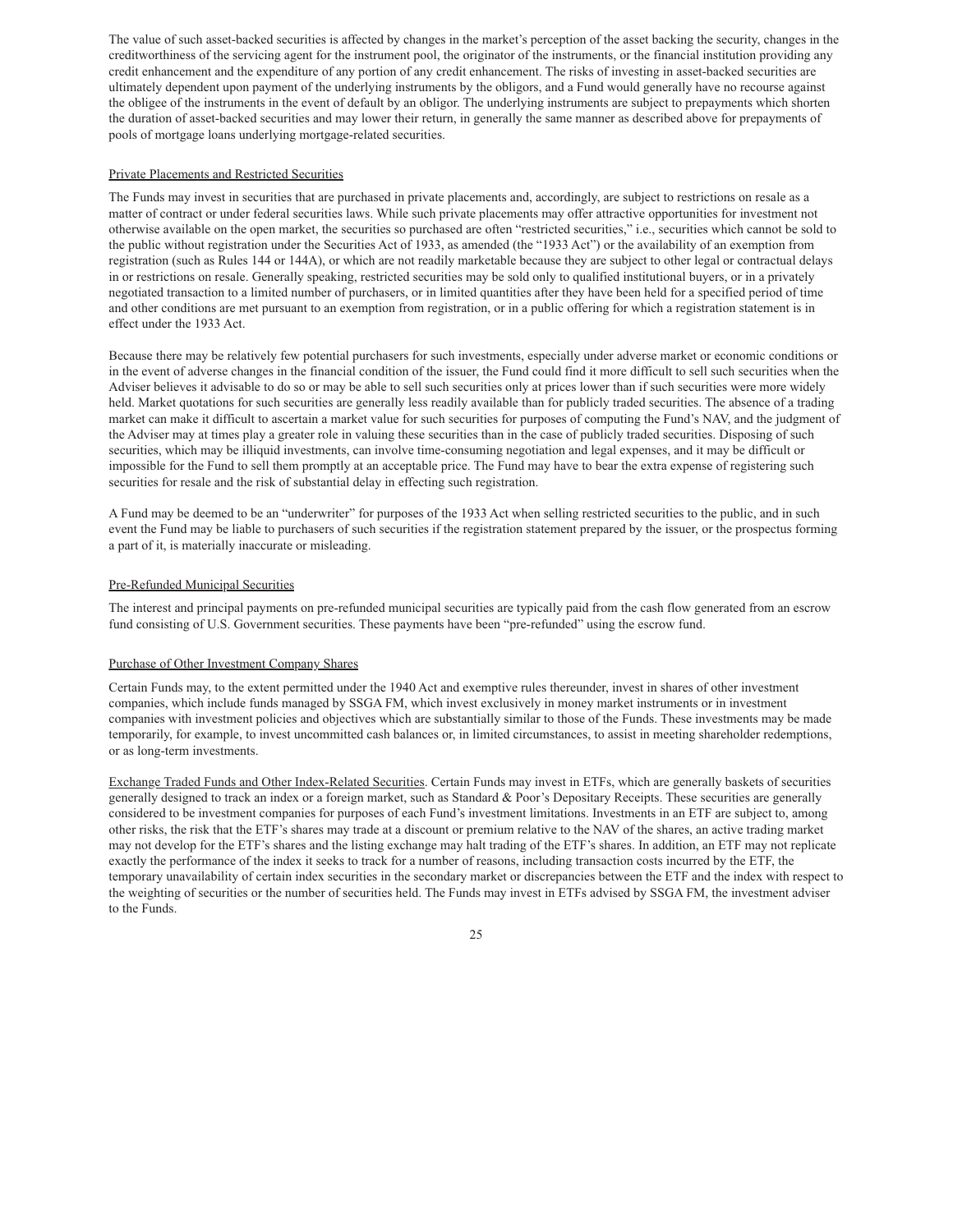#### Real Estate and Real Estate Related Investments

The Real Estate Securities Fund generally invests in common stocks but may also, without limitation, invest in preferred stocks and debt securities of issuers principally engaged in or related to the real estate industry as well as publicly traded limited partnerships related to the real estate industry.

There are significant risks inherent in the investment objective and policies of the Real Estate Securities Fund. Because of its strategy of investing in, among other things, the securities of issuers that develop, own, construct, manage, or sell residential, commercial, or industrial real estate, it is subject to all of the risks associated with the direct ownership of real estate. These risks include: declines in the value of real estate, adverse changes in the climate for real estate, risks related to general and local economic conditions, over-building and increased competition, increases in property taxes and operating expenses, changes in zoning laws, casualty or condemnation losses, limitations on rents, changes in neighborhood values, the appeal of properties to tenants, leveraging of interests in real estate, increases in prevailing interest rates, lack of availability of financing, costs resulting from clean-up of environmental problems or liability to third parties for damages arising from environmental problems, and natural disasters, acts of war and terrorist attacks. Likewise, because of its objective of investing in the securities of issuers whose products and services are related to the real estate industry, it is subject to the risk that the value of such securities will be adversely affected by one or more of the foregoing risks.

Because the Real Estate Securities Fund may acquire debt securities of issuers primarily engaged in or related to the real estate industry, it also could conceivably own real estate directly as a result of a default on such securities. Any rental income or income from the disposition of such real estate could adversely affect its ability to retain its tax status as a RIC. See "Dividends, Distributions and Taxes." See "Real Estate Investment Trusts ("REITs")" in this SAI for more information about REITs.

## Real Estate Investment Trusts ("REITs")

Each Fund may invest in REITs. REITs pool investors' funds for investment primarily in income producing real estate or real estate loans or interests. A REIT is not taxed on income distributed to shareholders if it complies with several requirements relating to its organization, ownership, assets, and income and a requirement that it distribute to its shareholders at least 90% of its taxable income (other than net capital gains) for each taxable year. REITs can generally be classified as Equity REITs, Mortgage REITs and Hybrid REITs. Equity REITs, which invest the majority of their assets directly in real property, derive their income primarily from rents. Equity REITs can also realize capital gains by selling properties that have appreciated in value. Mortgage REITs, which invest the majority of their assets in real estate mortgages, derive their income primarily from interest payments. Hybrid REITs combine the characteristics of both Equity REITs and Mortgage REITs. A Fund will not invest in real estate directly, but only in securities issued by real estate companies. However, a Fund may be subject to risks similar to those associated with the direct ownership of real estate (in addition to securities markets risks) because of its policy of concentration in the securities of companies in the real estate industry. These include declines in the value of real estate, risks related to general and local economic conditions, dependency on management skill, heavy cash flow dependency, possible lack of availability of mortgage funds, overbuilding, extended vacancies of properties, increased competition, increases in property taxes and operating expenses, changes in zoning laws, losses due to costs resulting from the clean-up of environmental problems, liability to third parties for damages resulting from environmental problems, casualty or condemnation losses, limitations on rents, changes in neighborhood values, the appeal of properties to tenants and changes in interest rates. Investments in REITs may subject Fund shareholders to duplicate management and administrative fees.

In addition to these risks, Equity REITs may be affected by changes in the value of the underlying property owned by the trusts, while Mortgage REITs may be affected by the quality of any credit extended. Further, Equity and Mortgage REITs are dependent upon management skills and generally may not be diversified. Equity and Mortgage REITs are also subject to heavy cash flow dependency, defaults by borrowers and self-liquidation. In addition, if applicable, Equity and Mortgage REITs could possibly fail to qualify for the favorable tax treatment available to REITs under the Code, or to maintain their exemptions from registration under the 1940 Act. The above factors may also adversely affect a borrower's or a lessee's ability to meet its obligations to the REIT. In the event of a default by a borrower or lessee, the REIT may experience delays in enforcing its rights as a mortgagee or lessor and may incur substantial costs associated with protecting investments.

### Repurchase Agreements

Certain Funds may enter into repurchase agreements with banks, other financial institutions, such as broker-dealers, and other institutional counterparties. Under a repurchase agreement, a Fund purchases securities from a financial institution that agrees to repurchase the securities at the Fund's original purchase price plus interest within a specified time. A Fund will limit repurchase transactions to those member banks of the Federal Reserve System, broker-dealers and other financial institutions whose creditworthiness the Adviser considers satisfactory. Should the counterparty to a transaction fail financially, the Fund may encounter delay and incur costs before being able to sell the securities, or may be prevented from realizing on the securities. Further, the amount realized upon the sale of the securities may be less than that necessary to fully compensate the Fund.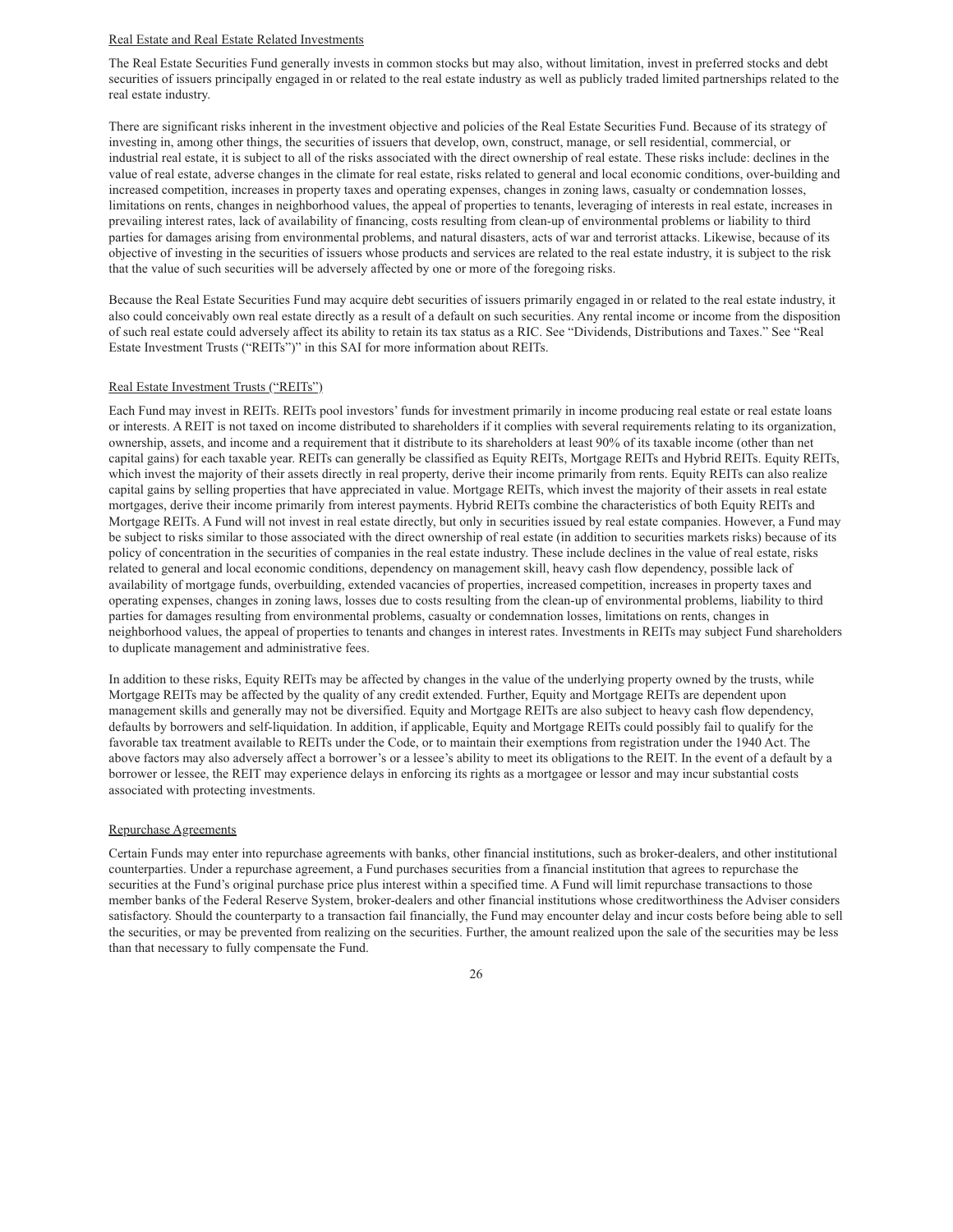### Reverse Repurchase Agreements

Certain Funds may enter into reverse repurchase agreements, which are a form of borrowing. Under reverse repurchase agreements, a Fund transfers possession of portfolio securities to financial institutions in return for cash in an amount equal to a percentage of the portfolio securities' market value and agrees to repurchase the securities at a future date by repaying the cash with interest. Each Fund retains the right to receive interest and principal payments from the securities. Cash or liquid high quality debt obligations from a Fund's portfolio equal in value to the repurchase price including any accrued interest may be segregated by the Custodian on the Fund's records while a reverse repurchase agreement is in effect. Reverse repurchase agreements involve the risk that the market value of securities sold by a Fund may decline below the price at which it is obligated to repurchase the securities. Reverse repurchase agreements involve the risk that the buyer of the securities sold might be unable to deliver them when a Fund seeks to repurchase the securities. If the buyer files for bankruptcy or becomes insolvent, a Fund may be delayed or prevented from recovering the security that it sold.

## Russia Sanctions Risk

Sanctions threatened or imposed by a number of jurisdictions, including the United States, the European Union and the U.K., and other intergovernmental actions that have been or may be undertaken in the future, against Russia, Russian entities or Russian individuals, may result in the devaluation of Russian currency, a downgrade in the country's credit rating, an immediate freeze of Russian assets, a decline in the value and liquidity of Russian securities, property or interests, and/or other adverse consequences to the Russian economy or a Fund. The scope and scale of sanctions in place at a particular time may be expanded or otherwise modified in a way that have negative effects on a Fund. Sanctions, or the threat of new or modified sanctions, could impair the ability of a Fund to buy, sell, hold, receive, deliver or otherwise transact in certain affected securities or other investment instruments. Sanctions could also result in Russia taking counter measures or other actions in response, which may further impair the value and liquidity of Russian securities. These sanctions, and the resulting disruption of the Russian economy, may cause volatility in other regional and global markets and may negatively impact the performance of various sectors and industries, as well as companies in other countries, which could have a negative effect on the performance of a Fund, even if a Fund does not have direct exposure to securities of Russian issuers. As a collective result of the imposition of sanctions, Russian government countermeasures and the impact that they have had on the trading markets for Russian securities, certain Funds have used, and may in the future use, fair valuation procedures approved by the Board to value certain Russian securities, which could result in such securities being deemed to have a zero value.

### Short Sales Against the Box

Each Fund may sell securities "short against the box." Whereas a short sale is the sale of a security a Fund does not own, a short sale is "against the box" if at all times during which the short position is open, the Fund owns at least an equal amount of the securities or securities convertible into, or exchangeable without further consideration for, securities of the same issue as the securities sold short. Swap transactions, futures contracts and other derivative-type instruments that reflect the equivalent of a short sale or a short position are not considered to be a short sale or short position for this purpose or for purposes of determining whether a short sale or position is considered to be "against the box."

### Special Risk Considerations of Investing in China

Certain Funds may invest in securities of Chinese issuers. Investing in securities of Chinese issuers, including by investing in A Shares, involves certain risks and considerations not typically associated with investing in securities of U.S. issuers, including, among others, (i) more frequent (and potentially widespread) trading suspensions and U.S. or foreign government interventions or restrictions with respect to Chinese issuers, which could preclude the Fund from making certain investments or result in the Fund selling investments at disadvantageous times and which may also cause reduced liquidity and increased price volatility in such investments, (ii) currency revaluations and other currency exchange rate fluctuations or blockage, (iii) the nature and extent of intervention by the Chinese government in the Chinese securities markets, whether such intervention will continue and the impact of such intervention or its discontinuation, (iv) the risk of nationalization or expropriation of assets, (v) the risk that the Chinese government may decide not to continue to support economic reform programs, (vi) limitations on the use of brokers, (vii) potentially higher rates of inflation, (viii) the unavailability of consistently-reliable economic data, (ix) the relatively small size and absence of operating history of many Chinese companies, (x) accounting, auditing and financial reporting standards in China are different from U.S. standards and, therefore, disclosure of certain material information may not be available, (xi) greater political, economic, social, legal and tax-related uncertainty, (xii) higher market volatility caused by any potential regional territorial conflicts or natural disasters, (xiii) higher dependence on exports and international trade, (xiv) the risk of increased trade tariffs, sanctions, embargoes and other trade limitations, (xv) restrictions on foreign ownership, (xvi) risks associated with variable interest entity ("VIE") structures, and

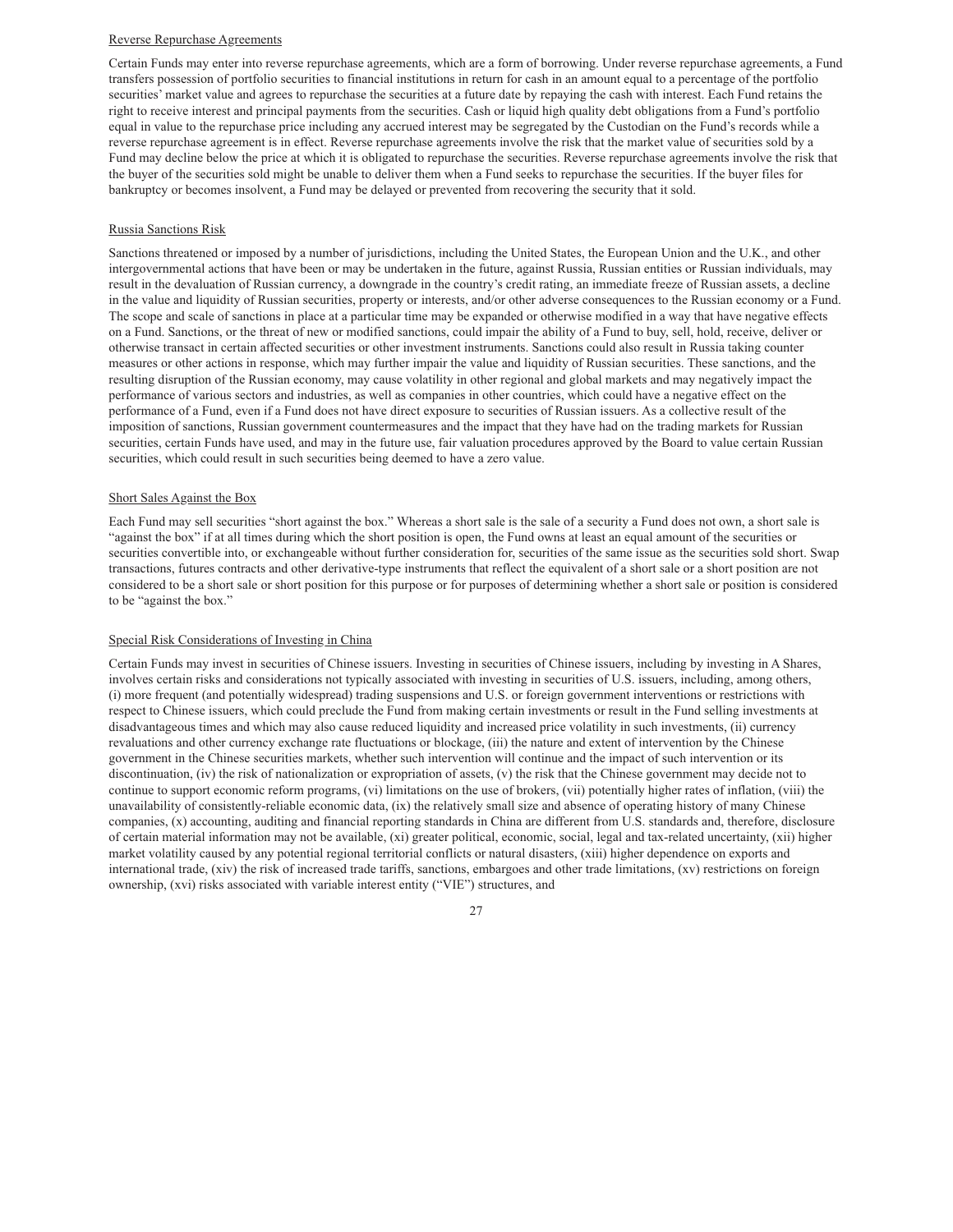(xvii) custody risks associated with investing through programs to access Chinese securities. Significant portions of the Chinese securities markets may become rapidly illiquid, as Chinese issuers have the ability to suspend the trading of their equity securities, and have shown a willingness to exercise that option in response to market volatility and other events. The liquidity of Chinese securities may shrink or disappear suddenly and without warning as a result of adverse economic, market or political events, or adverse investor perceptions, whether or not accurate.

The Funds may also gain investment exposure to Chinese companies through VIE structures. Such investments are subject to the investment risks associated with the Chinese-based company. Although VIEs are a common industry practice and well known to officials and regulators in China, until recently, VIEs were not formally recognized under Chinese law. However, in late 2021, the Chinese government signaled its interest in implementing filing requirement rules that would both affirm the legality of VIE structures and regulate them. How these filing requirements will operate in practice, and what will be required for approval, remains unclear. While there is optimism that these actions will reduce uncertainty over Chinese actions on VIEs, there is also caution given how unresolved the process is. Until these rules are finalized, and potentially afterwards depending on how they are implemented, there remains significant uncertainty associated with VIE investments.

The VIE structure enables foreign investors, such as the Funds, to obtain investment exposure to a Chinese company in situations in which the Chinese government has prohibited or limited non-Chinese ownership of such company. The VIE structure does not involve direct equity ownership in a China-based company, but rather involves claims to the China-based company's profits and control of the assets that belong to the China-based company through contractual arrangements. The contractual arrangements in place with the China-based company provide limited ability for the VIE to exercise control over the China-based company and the China-based company's actions may negatively impact the investment value of the VIE. Control over a VIE may also be jeopardized if a natural person who holds the equity interest in the VIE breaches the terms of the contractual arrangements, is subject to legal proceedings, or if any physical instruments such as chops and seals are used without authorization.

Intervention by the Chinese government with respect to the VIE structure could significantly affect the Chinese operating company's performance and thus, the value of a Fund's investment through a VIE structure, as well as the enforceability of the contractual arrangements of the VIE structure. In the event of such an occurrence, a Fund, as a foreign investor, may have little or no legal recourse. If the Chinese government were to determine that the contractual arrangements establishing the VIE structure did not comply with Chinese law or regulations, the Chinese operating company could be subject to penalties, revocation of its business and operating license, or forfeiture of ownership interests. In addition to the risk of government intervention, investments through a VIE structure are subject to the risk that the China-based company (or its officers, directors, or Chinese equity owners) may breach the contractual arrangements, or Chinese law changes in a way that adversely affects the enforceability of the arrangements, or the contracts are otherwise not enforceable under Chinese law, in which case a Fund may suffer significant losses on its investments through a VIE structure with little or no recourse available.

In addition, unexpected political, regulatory and diplomatic events, such as the U.S.-China "trade war" that intensified in 2018, may affect investor and consumer confidence and may adversely impact financial markets and the broader economy, perhaps suddenly and to a significant degree. The current political climate and the further escalation of a trade war between China and the United States may have an adverse effect on both the U.S. and Chinese economies, as each country has recently imposed tariffs on the other country's products. Some U.S. politicians have recently sought to limit certain U.S. investors from investing in Chinese companies. In January 2020, the U.S. and China signed a "Phase 1" trade agreement that reduced some U.S. tariffs on Chinese goods while boosting Chinese purchases of American goods. However, this agreement left in place a number of existing tariffs, and it is unclear whether further trade agreements may be reached in the future. Events such as these and their impact on the Funds are difficult to predict and it is unclear whether further tariffs may be imposed or other escalating actions may be taken in the future.

### Special Risk Considerations of Investing in Japan

The growth of Japan's economy has historically lagged that of its Asian neighbors and other major developed economies. The Japanese economy is heavily dependent on international trade and has been adversely affected by trade tariffs, other protectionist measures, competition from emerging economies and the economic conditions of its trading partners. Japan also remains heavily dependent on oil imports, and higher commodity prices could therefore have a negative impact on the economy. The Japanese economy faces several other concerns, including a financial system with large levels of nonperforming loans, over-leveraged corporate balance sheets, extensive crossownership by major corporations, a changing corporate governance structure, and large government deficits. These issues may cause a slowdown of the Japanese economy. The Japanese yen has fluctuated widely at times and any increase in its value may cause a decline in exports that could weaken the Japanese economy. Japan has, in the past, intervened in the currency markets to attempt to maintain or reduce the value of the yen. Japanese intervention in the currency markets could cause the value of the yen to fluctuate sharply and unpredictably and could cause losses to investors. Japan has an aging workforce and has experienced a significant population decline in recent years. Japan's labor market appears to be undergoing fundamental structural changes, as a labor market traditionally accustomed to lifetime employment adjusts to meet the need for increased labor mobility, which may adversely affect Japan's economic competitiveness. Natural disasters, such as earthquakes, volcanoes, typhoons or tsunamis, could occur in Japan or surrounding areas and could negatively affect the Japanese economy.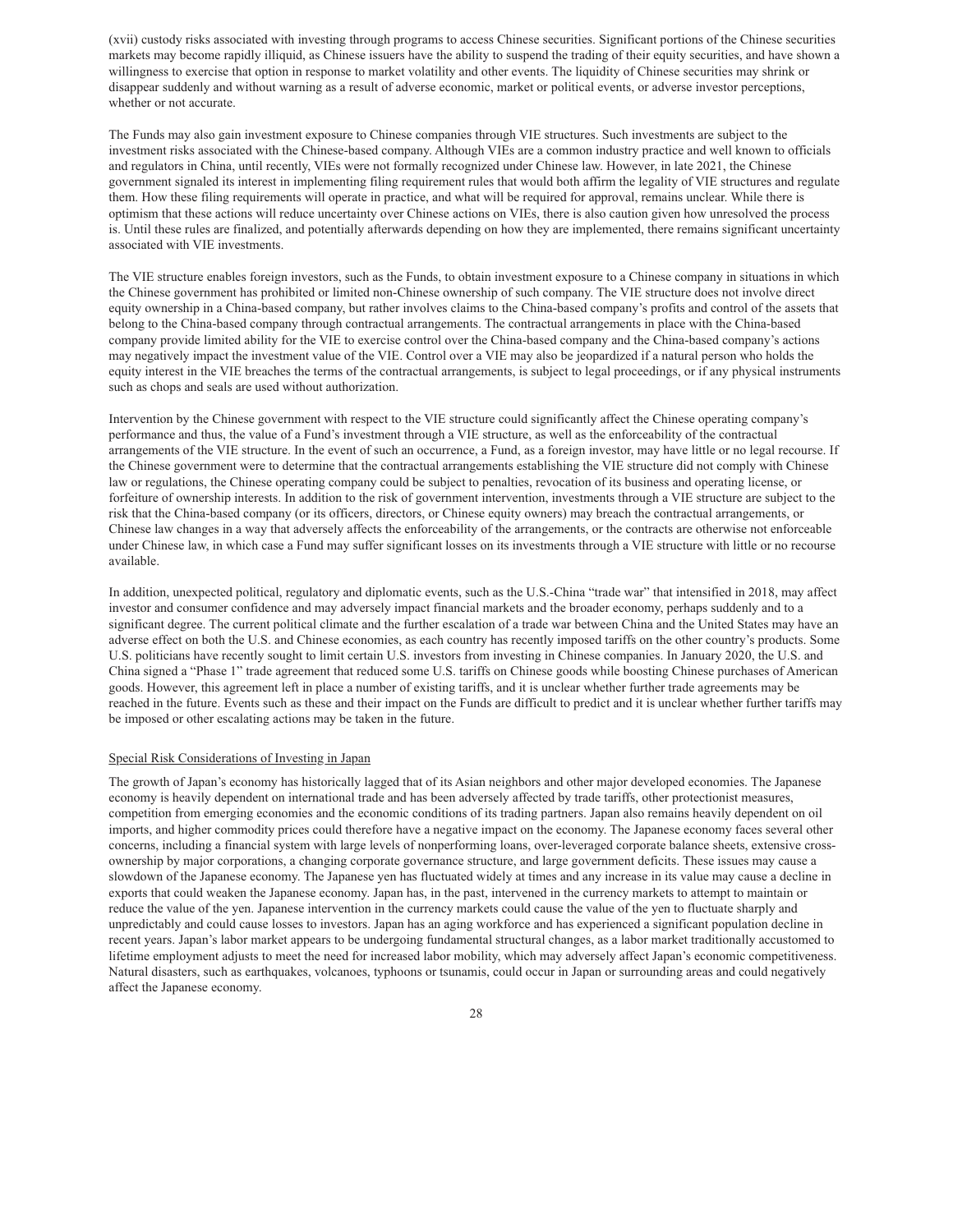## Supranational Agencies

Each Fund may invest up to 10% of its assets in debt obligations of supranational agencies such as the International Bank for Reconstruction and Development (commonly known as the World Bank), which was chartered to finance development projects in developing member countries; the E.U., which is a twenty-eight-nation organization engaged in cooperative economic activities; and the Asian Development Bank, which is an international development bank established to lend funds, promote investment and provide technical assistance to member nations in the Asian and Pacific regions. Debt obligations of supranational agencies are not supported, directly or indirectly, by the U.S. Government.

## Total Return Swaps, Equity Swaps and Interest Rate Swaps

Certain Funds may contract with a counterparty to pay a stream of cash flows and receive the total return of an index or a security for purposes of attempting to obtain a particular desired return at a lower cost to a Fund than if the Fund had invested directly in an instrument that yielded that desired return. A Fund's return on a swap will depend on the ability of its counterparty to perform its obligations under the swap. The Adviser will cause a Fund to enter into swap agreements only with counterparties that would be eligible for consideration as repurchase agreement counterparties under the Fund's repurchase agreement guidelines.

The Funds may enter into interest rate swap transactions with respect to any security they are entitled to hold. Interest rate swaps involve the exchange by a Fund with another party of their respective rights to receive interest, e.g., an exchange of floating rate payments for fixed rate payments. The Funds expect to enter into these transactions primarily to preserve a return or spread on a particular investment or portion of its portfolio or to protect against any increase in the price of securities it anticipates purchasing at a later date. The Funds generally intend to use these transactions as a hedge and not as a speculative investment. For example, a Fund may enter into an interest rate swap in order to protect against declines in the value of fixed income securities held by the Funds. In such an instance, the Fund may agree with a counterparty to pay a fixed rate (multiplied by a notional amount) and the counterparty to pay a floating rate multiplied by the same notional amount. If interest rates rise, resulting in a diminution in the value of a Fund, the Fund would receive payments under the swap that would offset, in whole or in part, such diminution in value; if interest rates fall, the Fund would likely lose money on the swap transaction.

## Treasury Inflation-Protected Securities

Certain Funds may invest in Treasury Inflation-Protection Securities ("TIPS"), a type of inflation-indexed Treasury security. TIPS typically provide for semiannual payments of interest and a payment of principal at maturity. In general, each payment will be adjusted to take into account any inflation or deflation that occurs between the issue date of the security and the payment date based on the Consumer Price Index for All Urban Consumers ("CPI-U").

Each semiannual payment of interest will be determined by multiplying a single fixed rate of interest by the inflation-adjusted principal amount of the security for the date of the interest payment. Thus, although the interest rate will be fixed, the amount of each interest payment will vary with changes in the principal of the security as adjusted for inflation and deflation.

TIPS also provide for an additional payment (a "minimum guarantee payment") at maturity if the security's inflation-adjusted principal amount for the maturity date is less than the security's principal amount at issuance. The amount of the additional payment will equal the excess of the security's principal amount at issuance over the security's inflation-adjusted principal amount for the maturity date.

## U.S. Government Securities

Certain Funds may purchase U.S. Government securities. The types of U.S. Government obligations in which the Funds may at times invest include: (1) U.S. Treasury obligations and (2) obligations issued or guaranteed by U.S. Government agencies and instrumentalities which are supported by any of the following: (a) the full faith and credit of the U.S. Treasury, (b) the right of the issuer to borrow an amount limited to a specific line of credit from the U.S. Treasury, (c) discretionary authority of the U.S. Government agency or instrumentality, or (d) the credit of the instrumentality (examples of agencies and instrumentalities are: Federal Land Banks, Federal Housing Administration, Federal Farm Credit Bank, Farmers Home Administration, Export-Import Bank of the United States, Central Bank for Cooperatives, Federal Intermediate Credit Banks, Federal Home Loan Banks, General Services Administration, Maritime Administration, Tennessee Development Bank, Asian-American Development Bank, International Bank for Reconstruction and Development and Federal National Mortgage Association). No assurance can be given that in the future the U.S. Government will provide financial support to U.S. Government securities it is not obligated to support.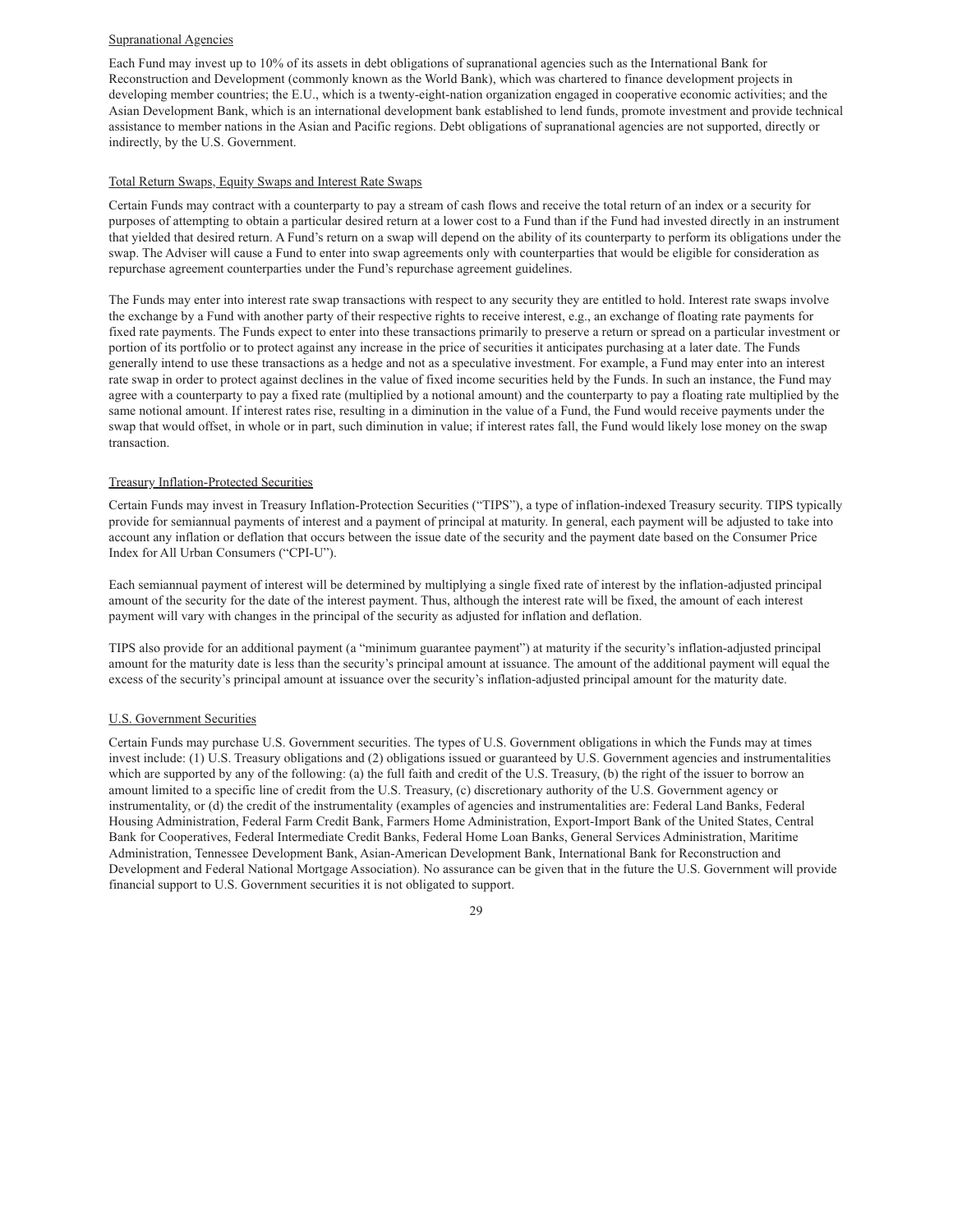## U.S. Registered Securities of Non-U.S. Issuers

Certain Funds may purchase publicly traded common stocks of non-U.S. corporations.

Investing in U.S. registered, dollar-denominated, securities issued by non-U.S. issuers involves some risks and considerations not typically associated with investing in U.S. companies. These include differences in accounting, auditing and financial reporting standards, the possibility of expropriation or taxation (which could potentially be confiscatory), adverse changes in investment or exchange control regulations, political instability which could affect U.S. investments in non-U.S. countries, and potential restrictions of the flow of international capital. Non-U.S. companies may be subject to less governmental regulation than U.S. issuers. Moreover, individual non-U.S. economies may differ favorably or unfavorably from the U.S. economy in such respects as growth of gross domestic product, rate of inflation, capital reinvestment, resource self-sufficiency and balance of payment positions.

A Fund's investment in common stock of non-U.S. corporations may also be in the form of ADRs, Global Depositary Receipts ("GDRs") and European Depositary Receipts ("EDRs") (collectively "Depositary Receipts"). Depositary Receipts are receipts, typically issued by a bank or trust company, which evidence ownership of underlying securities issued by a non-U.S. corporation. For ADRs, the depository is typically a U.S. financial institution and the underlying securities are issued by a non-U.S. issuer. For other Depositary Receipts, the depository may be a non-U.S. or a U.S. entity, and the underlying securities may have a non-U.S. or a U.S. issuer. Depositary Receipts will not necessarily be denominated in the same currency as their underlying securities. Generally, ADRs, in registered form, are designed for use in the U.S. securities markets, and EDRs, in bearer form, are designated for use in European securities markets. GDRs are tradable both in the United States and in Europe and are designed for use throughout the world. A Fund may invest in unsponsored Depositary Receipts. The issuers of unsponsored Depositary Receipts are not obligated to disclose material information in the United States, and, therefore, there may be less information available regarding such issuers and there may not be a correlation between such information and the market value of the Depositary Receipts.

## Variable Amount Master Demand Notes

Certain Funds may invest in variable amount master demand notes which are unsecured obligations that are redeemable upon demand and are typically unrated. These instruments are issued pursuant to written agreements between their issuers and holders. The agreements permit the holders to increase (subject to an agreed maximum) and the holders and issuers to decrease the principal amount of the notes, and specify that the rate of interest payable on the principal fluctuates according to an agreed formula. Generally, changes in interest rates will have a smaller effect on the market value of these securities than on the market value of comparable fixed income obligations. Thus, investing in these securities generally allows less opportunity for capital appreciation and depreciation than investing in comparable fixed income securities. There may be no active secondary market with respect to a particular variable rate instrument.

#### Variable and Floating Rate Securities

Certain Funds may invest in variable and floating rate securities. In general, variable rate securities are instruments issued or guaranteed by entities such as (1) U.S. Government, or an agency or instrumentality thereof, (2) corporations, (3) financial institutions, (4) insurance companies or (5) trusts that have a rate of interest subject to adjustment at regular intervals but less frequently than annually. A variable rate security provides for the automatic establishment of a new interest rate on set dates. Interest rates on these securities are ordinarily tied to, widely recognized market rates, which are typically set once a day. These rates may change as often as twice daily. Generally, changes in interest rates will have a smaller effect on the market value of variable and floating rate securities than on the market value of comparable fixed income obligations. Thus, investing in variable and floating rate securities generally allows less opportunity for capital appreciation and depreciation than investing in comparable fixed income securities. Variable rate obligations will be deemed to have a maturity equal to the period remaining until the next readjustment of the interest rate.

### **Warrants**

A warrant is a security giving its holder the right to purchase shares of the issuer of the warrant at a specified price and future date. Because a warrant, which is a security permitting, but not obligating, its holder to subscribe for another security, does not carry with it the right to dividends or voting rights with respect to the securities that the warrant holder is entitled to purchase, and because a warrant does not represent any rights to the assets of the issuer, a warrant may be considered more speculative than certain other types of investments. In addition, the value of a warrant does not necessarily change with the value of the underlying security and a warrant ceases to have value if it is not exercised prior to its expiration date. An investment by the Small-Cap Equity Fund in warrants valued at the lower of cost or market may not exceed 5% of the value of the Fund's net assets. Warrants acquired by a Fund in units or attached to securities may be deemed to be without value.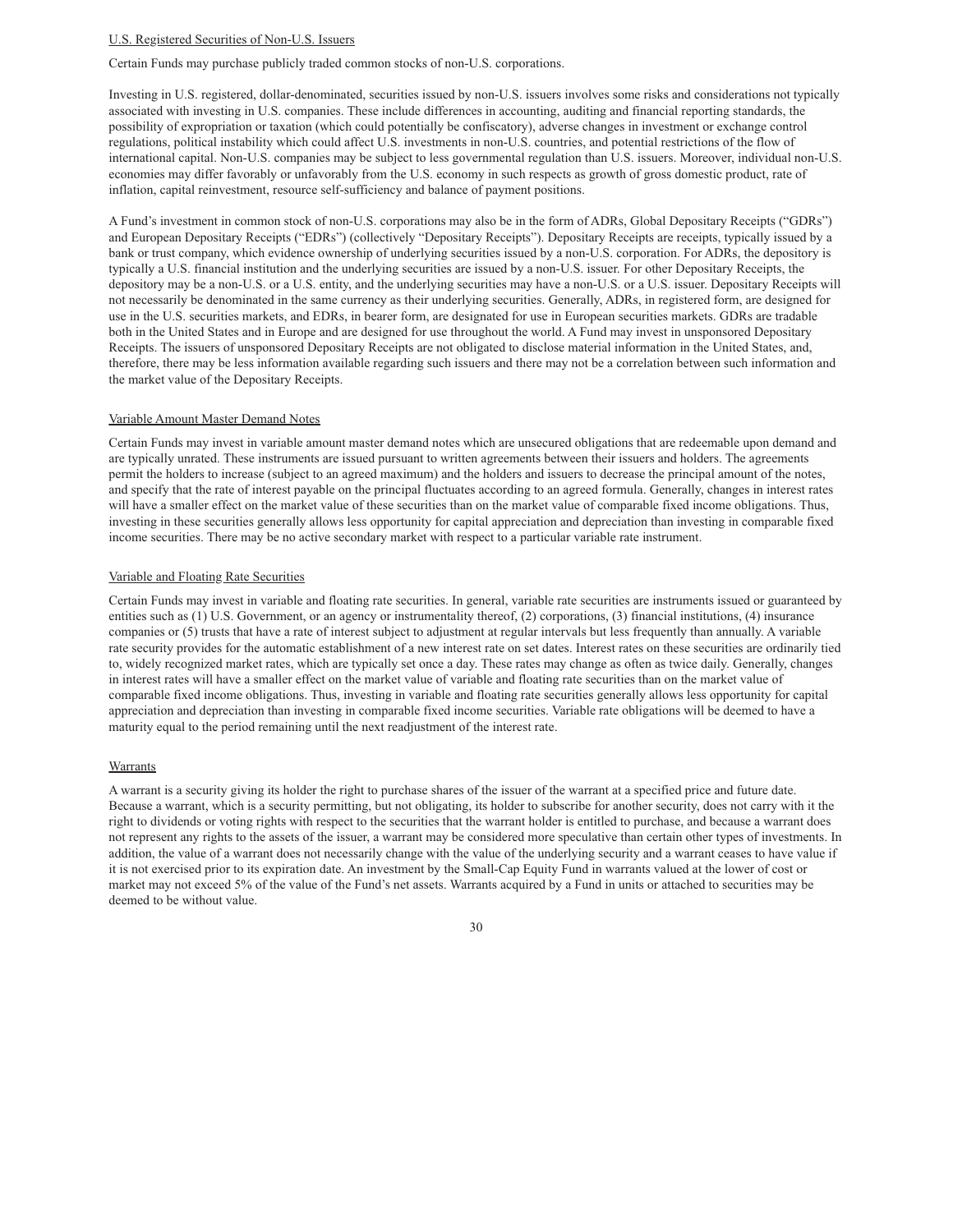#### When-Issued, Delayed Delivery and Forward Commitment Transactions

To secure an advantageous price or yield, certain Funds may purchase securities on a when-issued, delayed delivery, to-be-announced ("TBA") or forward commitment basis and may sell securities on a forward commitment or delayed delivery basis. A Fund will enter into when-issued, delayed delivery, TBA or forward commitment transactions for the purpose of acquiring securities and not for the purpose of leverage.

When purchasing a security on a when-issued, delayed delivery, TBA or forward commitment basis, a Fund assumes the rights and risks of ownership of the security, including the risk of price and yield fluctuations, and takes such fluctuations into account when determining its NAV. When such transactions are negotiated, certain terms may be fixed at the time the commitment is made, but delivery and payment for the securities takes place at a later date. In general, a Fund does not pay for the securities until received and does not start earning interest or other income until the contractual settlement date. A Fund may take delivery of the securities or it may sell the securities before the settlement date.

At the time of delivery of the securities, the value may be more or less than the purchase or sale price. If a Fund remains substantially fully invested at a time when when-issued, delayed delivery, TBA or forward commitment purchases are outstanding, the purchases may result in a form of leverage and give rise to increased volatility of the Fund's NAV. Default by, or bankruptcy of, a counterparty to a when-issued, delayed delivery, TBA or forward commitment transaction would expose the Fund to possible losses because of an adverse market action, expenses or delays in connection with the purchase or sale of the pools specified in such transaction. Purchases of when-issued, delayed delivery, TBA or forward commitment securities also involve a risk of loss if the seller fails to deliver after the value of the securities has risen.

Cash or other liquid assets in an amount equal to the amount of a Fund's when-issued, delayed-delivery, TBA or forward commitment purchase obligations will be earmarked on the Fund's books to the extent required by law. There is no guarantee, however, that such earmarking will be successful in reducing or eliminating the leveraging effect of such transactions or the risks associated with leverage.

A TBA transaction involves a commitment to purchase securities sold for a fixed price where the underlying securities are announced at a future date. The seller does not specify the particular securities to be delivered. Instead, a Fund agrees to accept any security that meets specified terms. For example, in a TBA mortgage-backed security transaction, a Fund and the seller would agree upon the issuer, interest rate and terms of the underlying mortgages. The seller would not identify the specific underlying mortgages until it issues the security. For this reason, in a TBA transaction, a Fund commits to purchase securities for which all specific information is not yet known at the time of the trade, particularly the exact face amount in forward commitment mortgage-backed securities transactions. The purchaser in a TBA transaction generally is subject to increased market risk and interest rate risk because the delivered securities may be less favorable than anticipated by the purchaser.

Certain Funds may also enter into a forward commitment to sell securities it owns. The use of forward commitments enables a Fund to hedge against anticipated changes in interest rates and prices. In a forward sale, a Fund does not participate in gains or losses on the security occurring after the commitment date. Forward commitments to sell securities also involve a risk of loss if the seller fails to take delivery after the value of the securities has declined. Forward commitment transactions involve additional risks similar to those associated with investments in options and futures contracts.

Rule amendments proposed by the Financial Industry Regulatory Authority, Inc. ("FINRA") may impose mandatory margin requirements for "Covered Agency Transactions," which include TBA Transactions, certain transactions in pass-through mortgage-backed securities or small-business administration-backed asset-backed securities and transactions in collateralized mortgage obligations, in each case where such transactions have delayed contractual settlement dates of a specified period. There are limited exceptions to these margin requirements. Covered Agency Transactions historically have not been required to be collateralized. The collateralization of Covered Agency Transactions is intended to mitigate counterparty credit risk between trade and settlement, but could increase the cost of such transactions and impose added operational complexity.

# Zero Coupon Securities

Certain Funds may invest in zero coupon securities. Zero coupon securities are notes, bonds and debentures that: (1) do not pay current interest and are issued at a substantial discount from par value; (2) have been stripped of their unmatured interest coupons and receipts; or (3) pay no interest until a stated date one or more years into the future. These securities also include certificates representing interests in such stripped coupons and receipts. Generally, changes in interest rates will have a greater impact on the market value of a zero coupon security than on the market value of the comparable securities that pay interest periodically during the life of the instrument. In the case of any zero-coupon debt obligations with a fixed maturity date of more than one year from the date of issuance that are treated as issued originally at a discount, a Fund will be required to accrue original issue discount ("OID") for U.S. federal income tax purposes and the Fund may as a result be required to pay out as an income distribution an amount which is greater than the total amount of cash interest the Fund actually received. To generate sufficient cash to make the requisite distributions to maintain its qualification for treatment as a RIC under the Code, a Fund may be required to sell investments, including at a time when it may not be advantageous to do so.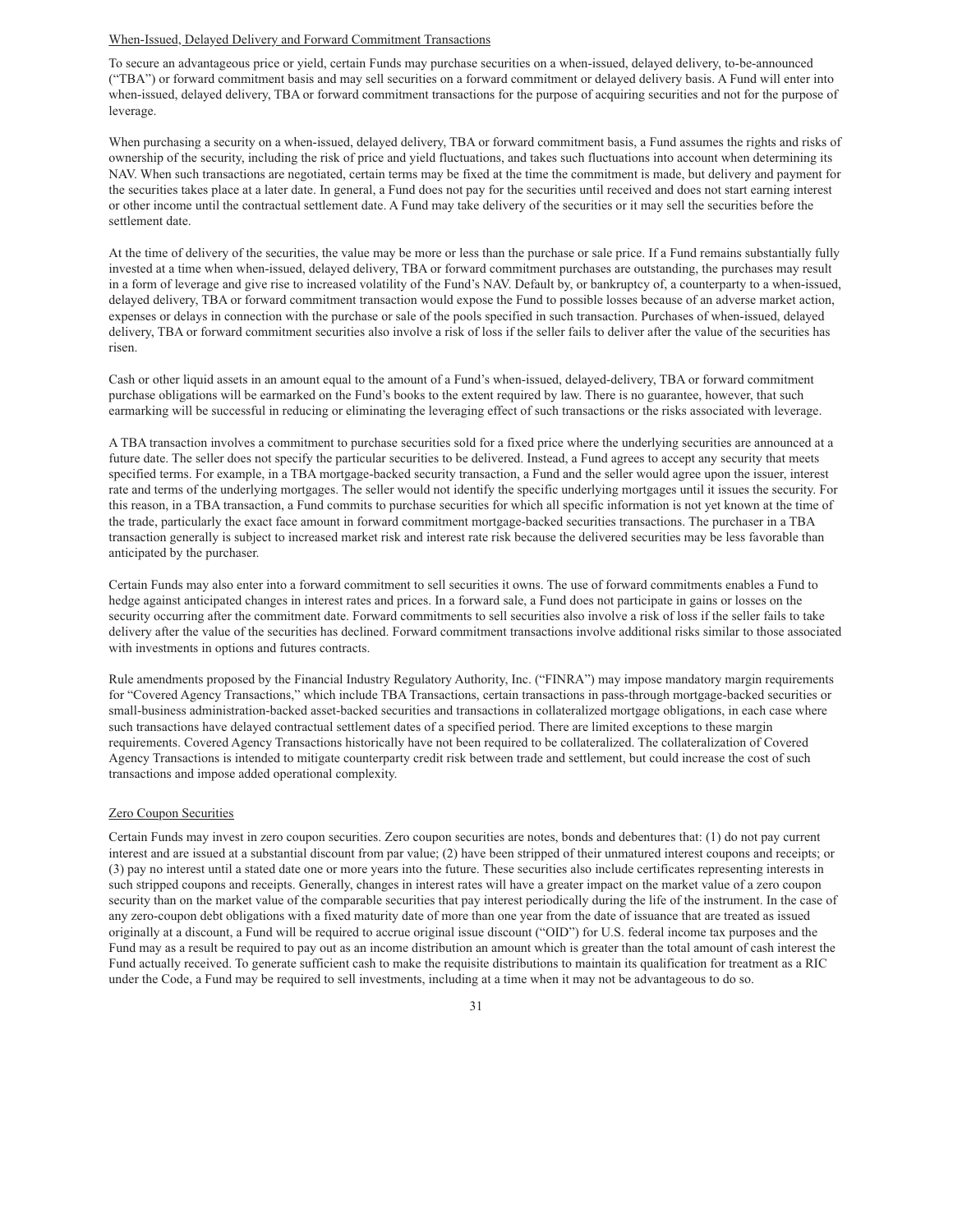Privately-issued stripped securities are not themselves guaranteed by the U.S. Government, but the future payment of principal or interest on U.S. Treasury obligations which they represent is so guaranteed.

## Asset Segregation and Coverage

A Fund may be required to earmark or otherwise segregate liquid assets in respect of its obligations under derivatives transactions that involve contractual obligations to pay in the future, or a Fund may engage in other measures to "cover" its obligations with respect to such transactions. The amounts that are earmarked or otherwise segregated may be based on the notional value of the derivative or on the daily mark-to-market obligation under the derivatives contract and may be reduced by amounts on deposit with the applicable broker or counterparty to the derivatives transaction. In certain circumstances, a Fund may enter into an offsetting position rather than earmarking or segregating liquid assets. A Fund may modify its asset segregation and coverage policies from time to time. Although earmarking or segregating may in certain cases have the effect of limiting a Fund's ability to engage in derivatives transactions, the extent of any such limitation will depend on a variety of factors, including the method by which the Fund determines the nature and amount of assets to be earmarked or segregated.

## **INVESTMENT RESTRICTIONS**

Each Fund is subject to fundamental and non-fundamental investment policies and limitations. Under the 1940 Act, fundamental investment policies and limitations may not be changed without the vote of a majority of the outstanding voting securities (as defined in the 1940 Act) of each Fund affected by the change. The vote of a "majority of the outstanding voting securities" of a Fund is defined in the 1940 Act to mean the vote of the lesser of (1) 67% or more of the voting securities present at a shareholder meeting, if the holders of more than 50% of the outstanding voting securities of the Fund are present at the meeting or represented by proxy; or (2) more than 50% of the outstanding voting securities of the Fund. Non-fundamental policies may be changed by a majority vote of the Board at any time without shareholder approval.

## **Fundamental Investment Restrictions for all Funds (***Except as Otherwise Noted***):**

- 1. No Fund may issue senior securities, except as otherwise permitted by its fundamental policy on borrowing or by applicable law.
- 2. Each Fund, other than the Real Estate Securities Fund and the Premier Growth Equity Fund, shall invest at least 75% of its total assets in some combination of the following: (a) cash and cash items, (b) U.S. Government securities (as defined in the 1940 Act), (c) securities of other investment companies, and (d) other securities. With regard to (d), other securities (acquired pursuant to this policy) are limited as to any single issuer to an amount not greater than 5% of a Fund's total assets and not more than 10% of the outstanding voting securities of any such issuer, or as otherwise permitted by applicable law.
- 3. No Fund, except as provided below for the Real Estate Securities Fund, will make investments that will result in the concentration (as that term is used in the 1940 Act) of its assets in securities of issuers in any one industry.

For the Real Estate Securities Fund only: The Real Estate Securities Fund may invest in the securities of issuers directly or indirectly engaged in the real estate industry and in real estate without limitation as to concentration.

- 4. Each Fund may purchase or sell real estate, or direct or indirect interests in real estate, subject to other investment policies and applicable law.
- 5. No Fund may lend its assets or money to other persons, except (a) by purchasing debt obligations (including privately placed debt obligations), (b) by lending cash or securities as permitted by applicable law, (c) by entering into repurchase agreements, (d) by investing in permitted leveraged investments, or (e) as otherwise permitted by applicable law.
- 6. No Fund may borrow money, except that a Fund may (a) borrow from banks (as defined in the 1940 Act) and through reverse repurchase agreements in amounts up to 33 1/3% of its total assets (including the amount borrowed), (b) borrow amounts equal to an additional 5% of its total assets for temporary purposes, (c) invest in permitted leveraged investments, (d) engage in transactions in mortgage dollar rolls and other similar transactions, and (e) engage in other transactions that may entail borrowing or otherwise borrow money to the extent permitted by applicable law.

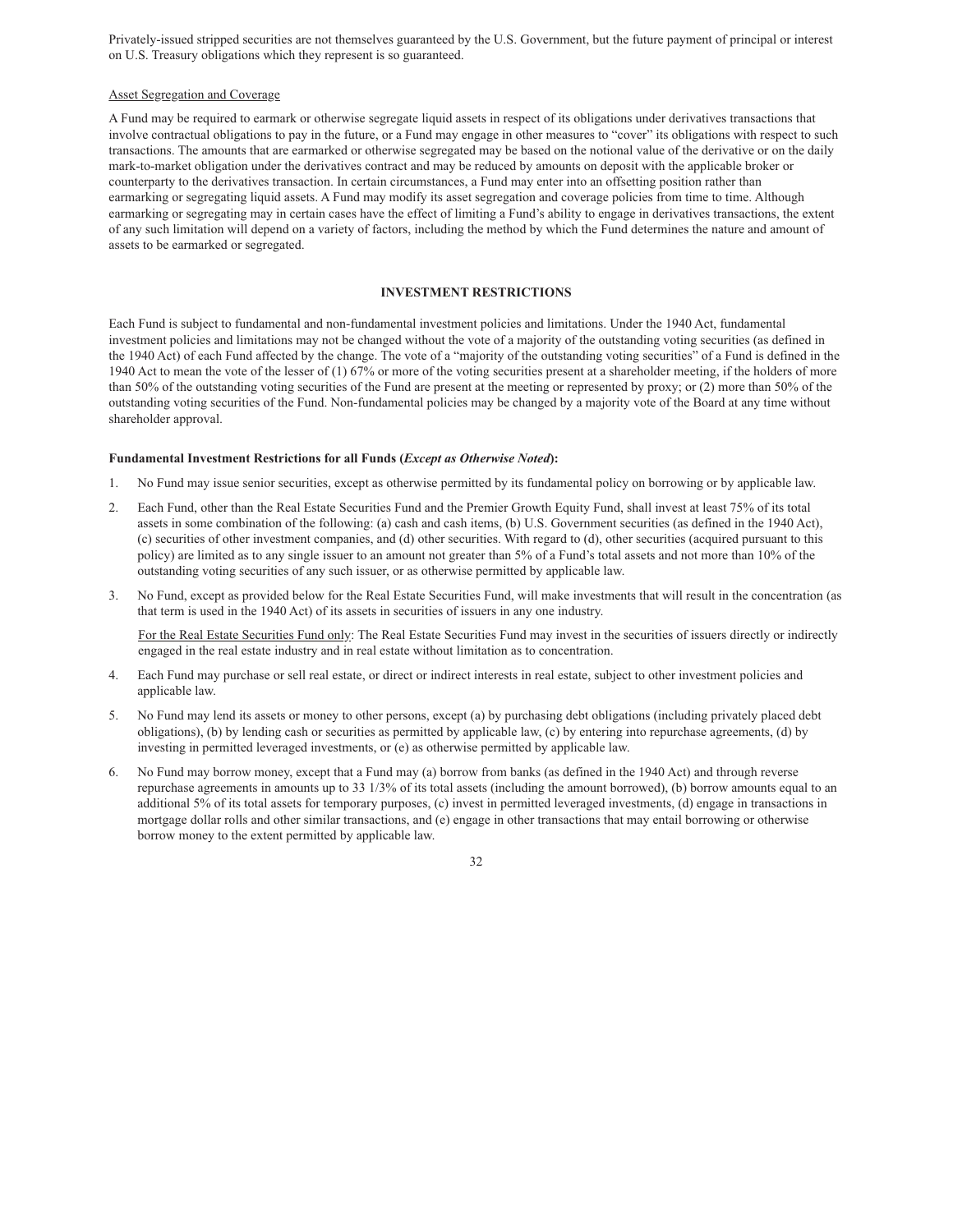- 7. Each Fund, other than the Small-Cap Equity Fund, may not underwrite securities of other issuers except insofar as the Company may be deemed an underwriter under the 1933 Act, in selling portfolio securities. The Small-Cap Equity Fund may not underwrite any issue of securities, except to the extent that the sale of portfolio securities in accordance with the Fund's investment objective, policies and limitations may be deemed to be an underwriting, and except that the Fund may acquire securities under circumstances in which, if the securities were sold, the Fund might be deemed to be an underwriter for purposes of the 1933 Act.
- 8. Each Fund may purchase or sell commodities or commodity contracts, subject to other investment policies and applicable law.

### **Notes to Investment Restrictions for all Funds**

Unless otherwise indicated, all percentage limitations applicable to Fund investments (as stated in the investment restrictions listed above and elsewhere in this SAI or in the Prospectuses) apply only at the time of purchases of securities, and any subsequent increase or decrease in percentage resulting from a change in value of portfolio securities or from a change in a Fund's net assets, or in any ratings, will not be deemed to result in a violation of the Fund's policies or restrictions.

For purposes of fundamental investment restriction No. 3 above with respect to all Funds, the Company may use the industry classifications reflected by the S&P 500® Index, if applicable at the time of determination. For all other portfolio holdings, the Company may use the Directory of Companies Required to File Annual Reports with the SEC and Bloomberg Inc. In addition, the Company may select its own industry classifications, provided such classifications are reasonable. For purposes of investment restriction 3 above, "government securities" (as defined in the 1940 Act), which include but are not limited to, mortgage-backed securities and asset-backed securities that are issued or guaranteed by the U.S. Government, its agencies or instrumentalities, are not securities of an issuer in an industry, meaning that the Funds' industry concentration restrictions do not apply to such securities.

Also for purposes of fundamental investment restriction No. 3 above with respect to all Funds, the meaning of concentration is meant to be consistent with the current views of the SEC staff that investments representing more than 25% of a fund's total assets in an industry or group of industries constitutes concentration for purposes of requiring a recital of a policy under Section 8(b)(1)(E) of the 1940 Act to concentrate in that industry.

#### **Names Rule Policy**

To the extent a Fund is subject to Rule 35d-1 under the 1940 Act, the Fund has an investment policy, described in the Fund's prospectus, to, under normal circumstances, invest at least 80% of its assets in the particular types of investments suggested by the Fund's name (a "Name Policy"). "Assets" for the purposes of a Name Policy are net assets plus the amount of any borrowings for investment purposes. The percentage limitation applies at the time of purchase of an investment. A Fund's Name Policy may be changed by the Board without shareholder approval. However, to the extent required by SEC regulations, shareholders will be provided with at least sixty (60) days' notice prior to any change in a Fund's Name Policy.

#### **Additional Information**

Certain of the Fundamental Investment Restrictions above limit a Fund's ability to engage in certain investment practices and purchase securities or other instruments to the extent consistent with applicable law. Applicable law includes the 1940 Act, the rules or regulations thereunder and applicable orders of the SEC as are currently in place. In addition, interpretations and guidance provided by the SEC staff may be taken into account, where deemed appropriate by a Fund, to determine if an investment practice or the purchase of securities or other instruments is permitted by applicable law. As such, the effects of these limitations will change as the statute, rules, regulations or orders (or, if applicable, interpretations) change, and no shareholder vote will be required or sought when such changes permit or require a resulting change in practice.

#### Disclosure of Portfolio Holdings

#### *Introduction*

The policies set forth below to be followed by State Street Bank and Trust Company ("State Street") and SSGA FM (collectively, the "Service Providers") for the disclosure of information about the portfolio holdings of the Company. These disclosure policies are intended to ensure compliance by the Service Providers and the Company with applicable regulations of the federal securities laws, including the 1940 Act and the Investment Advisers Act of 1940, as amended (the "Advisers Act"). The Board must approve all material amendments to the policy.

### *General Policy*

It is the policy of the Service Providers to protect the confidentiality of client holdings and prevent the selective disclosure of non-public information concerning the Company.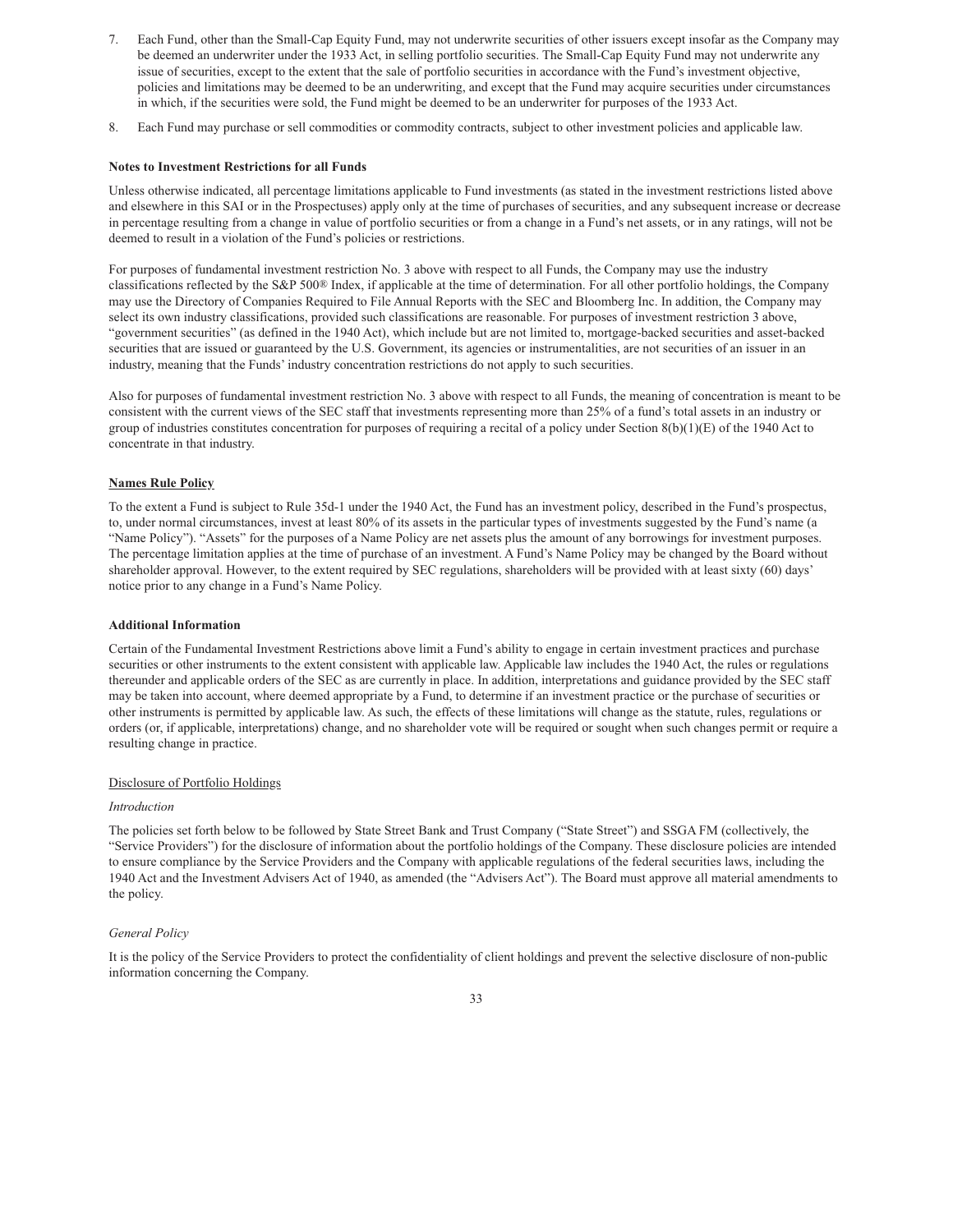No information concerning the portfolio holdings of the Company may be disclosed to any party (including shareholders) except as provided below. The Service Providers are not permitted to receive compensation or other consideration in connection with disclosing information about a Fund's portfolio to third parties. In order to address potential conflicts between the interest of Fund shareholders, on the one hand, and those of the Service Providers or any affiliated person of those entities or of the Fund, on the other hand, the Fund's policies require that non-public disclosures of information regarding the Fund's portfolio may be made only if there is a legitimate business purpose consistent with fiduciary duties to all shareholders of the Fund.

The Board exercises continuing oversight over the disclosure of each Fund's holdings by (i) overseeing the implementation and enforcement of the portfolio holding disclosure policy, Codes of Ethics and other relevant policies of each Fund and its Service Providers by the Company's Chief Compliance Officer ("CCO"), and (ii) considering reports and recommendations by the Company's CCO concerning any material compliance matters (as defined in Rule 38a-1 under the 1940 Act). The Board reserves the right to amend the policy at any time without prior notice in its sole discretion.

Publicly Available Information. Any party may disclose portfolio holdings information after the holdings are publicly available. Disclosure of the complete holdings of each Fund is required to be made quarterly within 60 days of the end of the Fund's fiscal quarter in the Annual Report and Semi-Annual Report to Fund shareholders and in the monthly holdings report on Form N-PORT, with every third month made available to the public by the SEC 60 days after the end of the Funds' fiscal quarter. You can find SEC filings on the SEC's website, www.sec.gov. Information about a Fund's 10 largest holdings generally is posted on the Fund's website at ssga.com, within 30 days following the end of each month. Each Fund will also make complete portfolio holdings available generally no later than 60 calendar days after the end of the Funds' fiscal quarter or subsequent to periodic portfolio holdings disclosure in the Fund's filings with the SEC or on their website.

#### *Press Interviews Brokers and Other Discussions*

Portfolio managers and other senior officers or spokespersons of the Service Providers or the Company may disclose or confirm the ownership of any individual portfolio holding position to reporters, brokers, shareholders, consultants or other interested persons only if such information has been previously publicly disclosed in accordance with these disclosure policies.

### *Trading Desk Reports*

State Street Global Advisors' ("SSGA") trading desk may periodically distribute lists of investments held by its clients (including the Company) for general analytical research purposes. In no case may such lists identify individual clients or individual client position sizes. Furthermore, in the case of equity securities, such lists shall not show aggregate client position sizes.

#### *Miscellaneous*

Confidentiality Agreement**.** No non-public disclosure of the Fund's portfolio holdings will be made to any party unless such party has signed a written Confidentiality Agreement. For purposes of the disclosure policies, any Confidentiality Agreement must be in a form and substance acceptable to, and approved by, the Company's officers.

Evaluation Service Providers. There are numerous mutual fund evaluation services (such as Morningstar, Inc. and Broadridge Financial Solutions, Inc., formerly Lipper, Inc.) and due diligence departments of broker-dealers and wirehouses that regularly analyze the portfolio holdings of mutual funds in order to monitor and report on various attributes. These services and departments then distribute the results of their analysis to the public, paid subscribers and/or in-house brokers. In order to facilitate the review of the Company by these services and departments, the Company may distribute (or authorize the Service Providers and the Company's custodian or fund accountants to distribute) month-end portfolio holdings to such services and departments only if such entity has executed a confidentiality agreement.

Additional Restrictions. Notwithstanding anything herein to the contrary, the Board, State Street and SSGA FM may, on a case-by-case basis, impose additional restrictions on the dissemination of portfolio information beyond those found in these disclosure policies.

Waivers of Restrictions. These disclosure policies may not be waived, or exceptions made, without the consent of the Company's officers. All waivers and exceptions involving the Company will be disclosed to the Board no later than its next regularly scheduled quarterly meeting.

Disclosures Required by Law. Nothing contained herein is intended to prevent the disclosure of portfolio holdings information as may be required by applicable law. For example, SSGA FM, State Street, the Company or any of its affiliates or service providers may file any report required by applicable law (such as Schedules 13D, 13G and 13F or Form N-MFP), respond to requests from regulators and comply with valid subpoenas.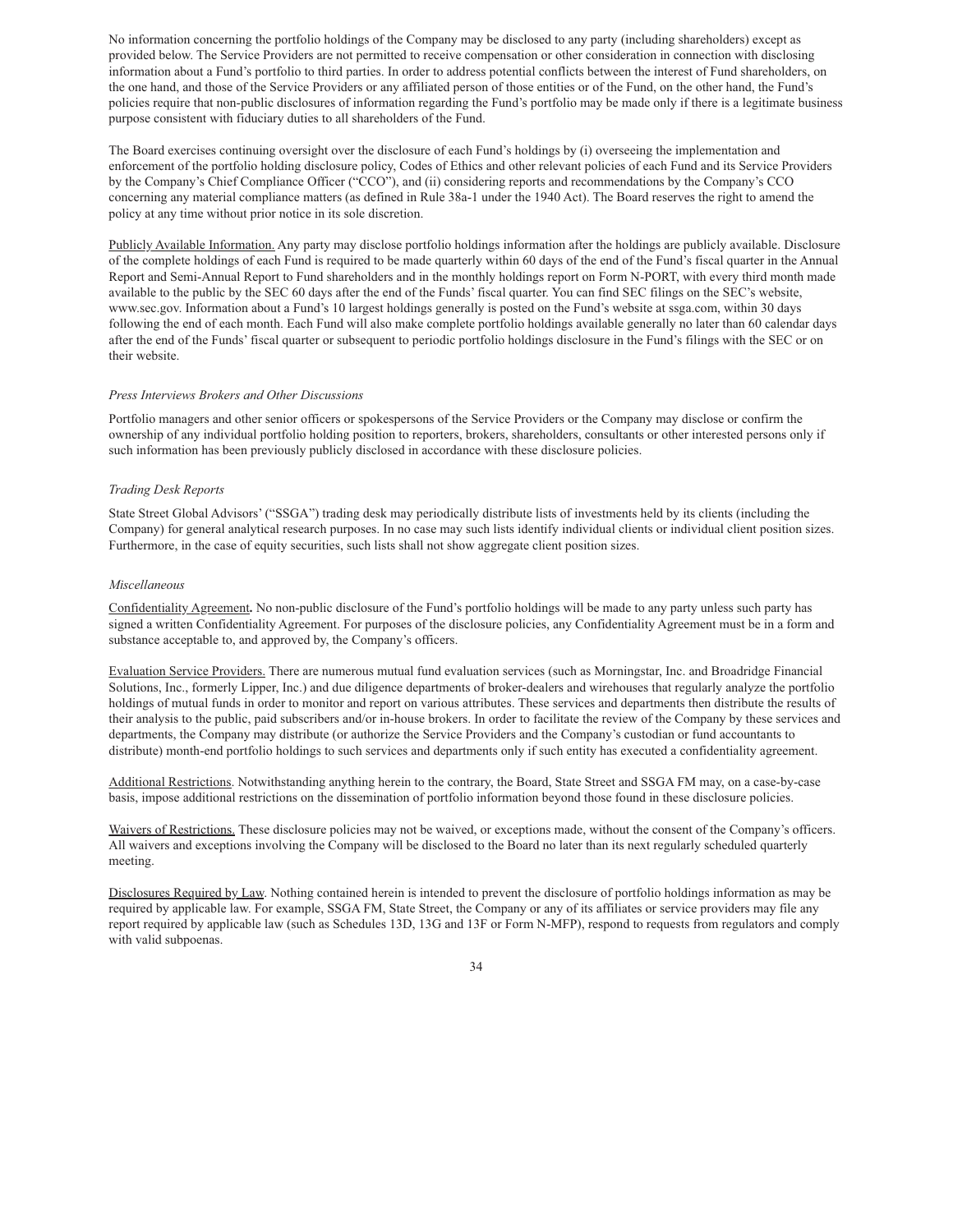### **MANAGEMENT OF THE COMPANY**

The Board is responsible for overseeing generally the management, activities and affairs of the Funds and has approved contracts with various organizations to provide, among other services, day-to-day management required by the Company (see the section called "Investment Advisory and Other Services"). The Board has engaged the Adviser to manage the Funds on a day-to day basis. The Board is responsible for overseeing the Adviser and other service providers in the operation of the Company in accordance with the provisions of the 1940 Act, applicable Virginia law and regulation, other applicable laws and regulations, and the Amended and Restated Articles of Incorporation. The Directors listed below are also Trustees of the SSGA Funds, the State Street Institutional Investment Trust, the State Street Master Funds, the State Street Institutional Funds and the State Street Navigator Securities Lending Trust (the "Navigator Trust") and their respective series and Elfun Diversified Fund, Elfun Government Money Market Fund, Elfun Tax-Exempt Income Fund, Elfun Income Fund, Elfun International Equity Fund and Elfun Trusts (collectively, the "Elfun Funds"). The following table provides information with respect to each Director, including those Directors who are not considered to be "interested" as that term is defined in the 1940 Act (the "Independent Directors"), and each officer of the Company.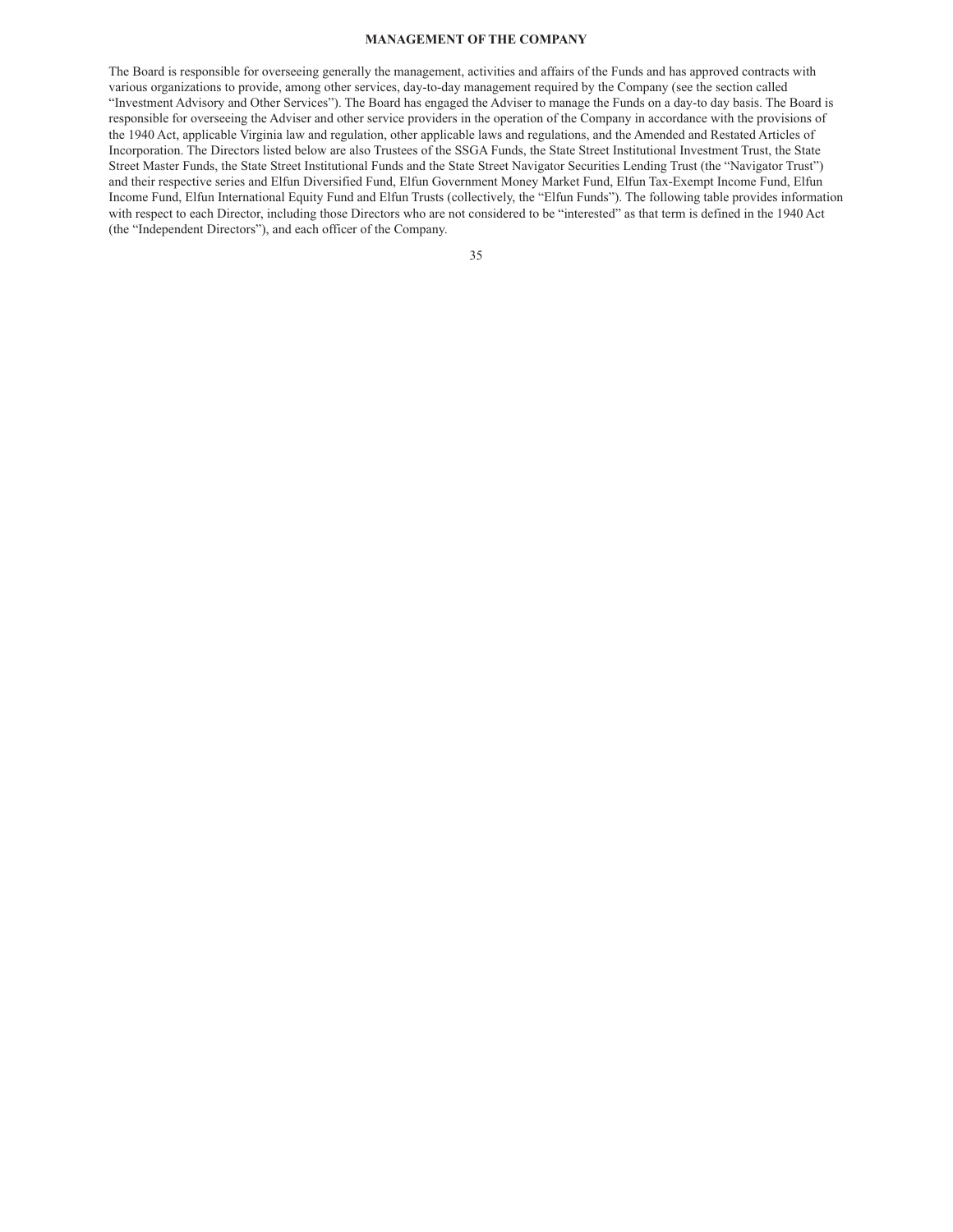| NAME, ADDRESS,<br><b>AND YEAR OF BIRTH</b><br><b>INDEPENDENT DIRECTORS</b>                                   | POSITION(S)<br><b>HELD WITH</b><br><b>FUND</b>                                      | <b>TERM OF</b><br><b>OFFICE AND</b><br><b>LENGTH OF</b><br><b>TIME SERVED</b> | PRINCIPAL OCCUPATION<br><b>DURING PAST FIVE YEARS</b><br><b>AND RELEVANT</b><br><b>EXPERIENCE</b>                                                                                                                                                                                                                                                                                                                                                                                                                                                                                                 | <b>NUMBER OF</b><br><b>FUNDS IN</b><br><b>FUND</b><br><b>COMPLEX</b><br><b>OVERSEEN</b><br><b>BY DIRECTOR†</b> | <b>OTHER</b><br><b>DIRECTORSHIPS</b><br><b>HELD BY DIRECTOR</b><br><b>DURING PAST FIVE</b><br><b>YEARS</b>                                                                                                                                                                     |
|--------------------------------------------------------------------------------------------------------------|-------------------------------------------------------------------------------------|-------------------------------------------------------------------------------|---------------------------------------------------------------------------------------------------------------------------------------------------------------------------------------------------------------------------------------------------------------------------------------------------------------------------------------------------------------------------------------------------------------------------------------------------------------------------------------------------------------------------------------------------------------------------------------------------|----------------------------------------------------------------------------------------------------------------|--------------------------------------------------------------------------------------------------------------------------------------------------------------------------------------------------------------------------------------------------------------------------------|
| Michael F. Holland<br>c/o SSGA Funds<br>Management, Inc.<br>One Iron Street<br>Boston, MA 02210<br>YOB: 1944 | Director and<br>Co-Chairperson<br>of the Board                                      | Term: Until<br>successor is<br>elected and<br>qualified<br>Elected: 1/19      | Chairman, Holland &<br>Company L.L.C.<br>(investment adviser)<br>$(1995 - present).$                                                                                                                                                                                                                                                                                                                                                                                                                                                                                                              | 60                                                                                                             | Director, the Holland<br>Series Fund, Inc.;<br>Director, The China<br>Fund, Inc. (1992 -<br>2017); Director, The<br>Taiwan Fund, Inc.<br>$(2007 - 2017)$ ; Director,<br>Reaves Utility Income<br>Fund, Inc.; and Director,<br>Blackstone/GSO Loans<br>(and Real Estate) Funds. |
| Patrick J. Riley<br>c/o SSGA Funds<br>Management, Inc.<br>One Iron Street<br>Boston, MA 02210<br>YOB: 1948   | Director and<br>Co-Chairperson<br>of the Board                                      | Term: Until<br>successor is<br>elected and<br>qualified<br>Elected: 1/19      | Associate Justice of the<br>Superior Court,<br>Commonwealth of<br>Massachusetts (2002 -<br>May 2010); Partner,<br>Riley, Burke & Donahue,<br>L.L.P. (law firm) (1985 -<br>2002); Independent<br>Director, State Street<br>Global Advisors Europe,<br>Limited. (investment)<br>company) (1998 -<br>present);, Independent<br>Director, SSGA Liquidity<br>plc (formerly, SSGA<br>Cash Management Fund<br>plc) (1998 - present);<br>Independent Director,<br>SSGA Fixed Income plc<br>(January 2009 - present);<br>and Independent Director,<br>SSGA Qualified Funds<br>PLC (January 2009-<br>2019). | 60                                                                                                             | Board Director and<br>Chairman, SPDR<br>Europe 1PLC Board<br>$(2011 - present)$ ; Board<br>Director and Chairman,<br>SPDR Europe II, PLC<br>$(2013 - present).$                                                                                                                |
| John R. Costantino<br>c/o SSGA Funds<br>Management, Inc.<br>One Iron Street<br>Boston, MA 02210<br>YOB: 1946 | Director and<br>Chairperson<br>of the<br>Qualified Legal<br>Compliance<br>Committee | Term: Until<br>successor is<br>elected and<br>qualified<br>Elected: 1997      | Senior Advisor to NGN<br>Capital LLC (January<br>$2020$ – present);<br>Managing General<br>Partner, NGN Capital<br>LLC $(2006 - December$<br>2019).                                                                                                                                                                                                                                                                                                                                                                                                                                               | 60                                                                                                             | Director of Kleinfeld<br>Bridal Corp. (January<br>$2016$ – present); Trustee<br>of Neuroscience<br>Research Institute<br>$(1986 - 201);$ 7 Trustee<br>of Fordham University<br>$(1989 - 1995$ and                                                                              |

36

 $(2007 - \text{present});$ 

 $2001 - 2007$ ) and Trustee Emeritus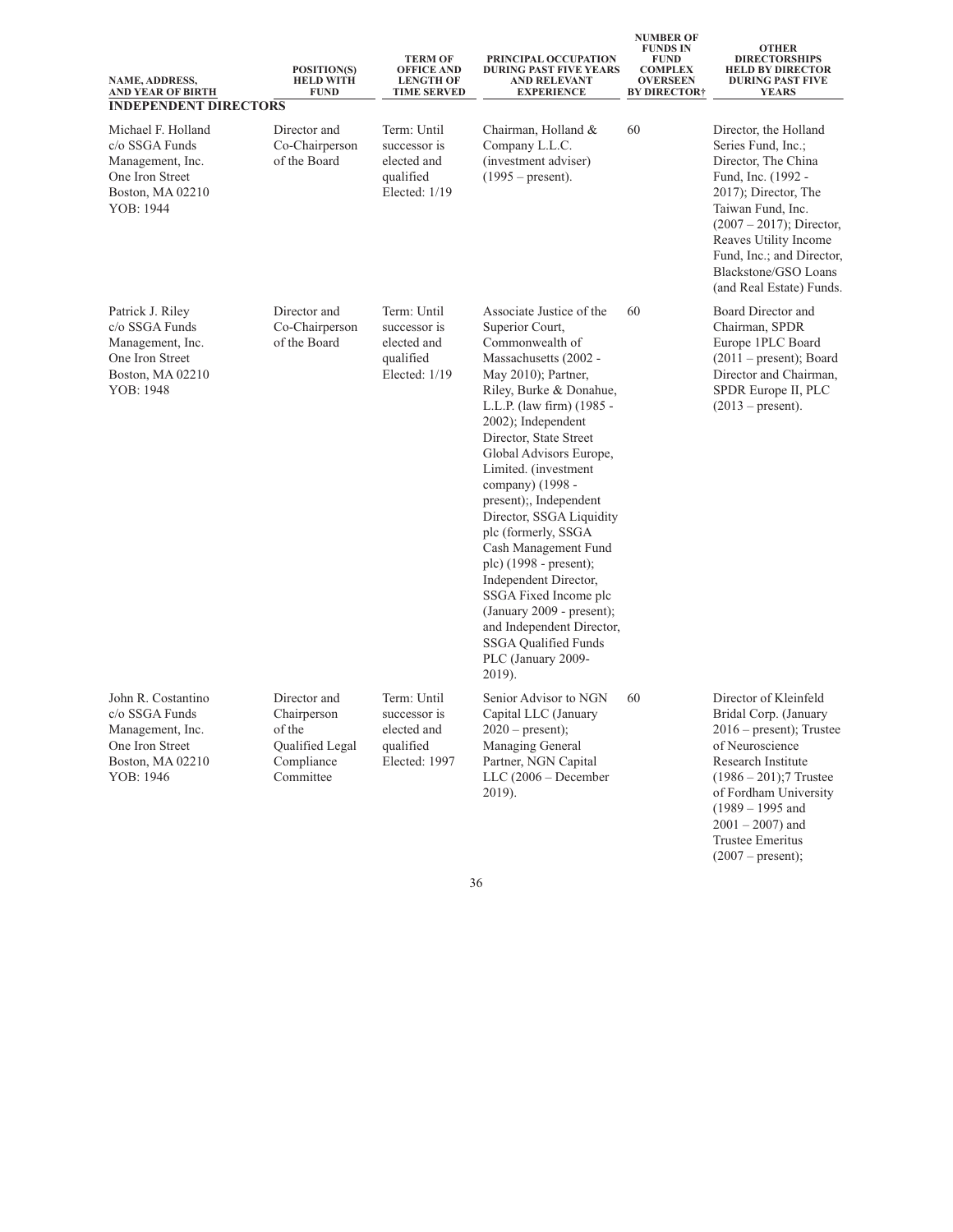| <b>NAME, ADDRESS,</b><br>AND YEAR OF BIRTH                                                                          | POSITION(S)<br><b>HELD WITH</b><br><b>FUND</b>                                                                        | <b>TERM OF</b><br><b>OFFICE AND</b><br><b>LENGTH OF</b><br><b>TIME SERVED</b>                 | PRINCIPAL OCCUPATION<br><b>DURING PAST FIVE YEARS</b><br><b>AND RELEVANT</b><br><b>EXPERIENCE</b>                                                                                                                                                                                                                           | <b>NUMBER OF</b><br><b>FUNDS IN</b><br><b>FUND</b><br><b>COMPLEX</b><br><b>OVERSEEN</b><br><b>BY DIRECTOR†</b> | <b>OTHER</b><br><b>DIRECTORSHIPS</b><br><b>HELD BY DIRECTOR</b><br><b>DURING PAST FIVE</b><br><b>YEARS</b>                                                                                                                                                                                                                                                                                                                                  |
|---------------------------------------------------------------------------------------------------------------------|-----------------------------------------------------------------------------------------------------------------------|-----------------------------------------------------------------------------------------------|-----------------------------------------------------------------------------------------------------------------------------------------------------------------------------------------------------------------------------------------------------------------------------------------------------------------------------|----------------------------------------------------------------------------------------------------------------|---------------------------------------------------------------------------------------------------------------------------------------------------------------------------------------------------------------------------------------------------------------------------------------------------------------------------------------------------------------------------------------------------------------------------------------------|
|                                                                                                                     |                                                                                                                       |                                                                                               |                                                                                                                                                                                                                                                                                                                             |                                                                                                                | Director, Muscular<br><b>Dystrophy Association</b><br>(since 2019); Trustee of<br>GE Funds (1993 -<br>February 2011); Trustee<br>of Gregorian University<br>Foundation (1992 -<br>2007); Chairman of the<br>Board of Directors,<br>Vivaldi Biosciences Inc.<br>(May 2017 - present);<br>Chairman of the<br>Supervisory Board,<br>Vivaldi Biosciences AG.<br>(May 2017 - present);<br>Trustee, Gallim Dance<br>(December 2021 -<br>present). |
| Donna M. Rapaccioli<br>$c$ / $o$ SSGA Funds<br>Management, Inc.<br>One Iron Street<br>Boston, MA 02210<br>YOB: 1962 | Director and<br>Chairperson<br>of the Audit<br>Committee                                                              | Term: Until<br>successor is<br>elected and<br>qualified<br>Appointed: 1/12<br>Elected: $6/16$ | Dean of the Gabelli<br>School of Business (2007<br>- present (stepping down<br>June 2022)) and<br><b>Accounting Professor</b><br>$(1987 - present)$ at<br>Fordham University.                                                                                                                                               | 60                                                                                                             | Director- Graduate<br>Management<br>Admissions Council<br>$(2015 - present);$<br>Trustee of Emmanuel<br>College $(2010 - 2019)$ .                                                                                                                                                                                                                                                                                                           |
| Richard D. Shirk<br>c/o SSGA Funds<br>Management, Inc.<br>One Iron Street<br>Boston, MA 02210<br>YOB: 1945          | Director and<br>Chairperson<br>of the<br>Nominating<br>Committee<br>and Chairperson of<br>the Governance<br>Committee | Term: Until<br>successor is<br>elected and<br>qualified<br>Elected: 1/19                      | Chairman (March 2001 -<br>April 2002), President<br>and Chief Executive<br>Officer (1996 - March<br>2001), Cerulean<br>Companies, Inc. (holding<br>company) (Retired);<br>President and Chief<br>Executive Officer, Blue<br>Cross Blue Shield of<br>Georgia (health insurer,<br>managed healthcare)<br>(1992 - March 2001). | 60                                                                                                             | Chairman (1998 -<br>December 2008), Board<br>Member and Investment<br>Committee Member<br>(December 2008 -<br>Present), Healthcare<br>Georgia Foundation<br>(private foundation);<br>Lead Director and<br>Board Member,<br>Amerigroup Corp.<br>(managed health care)<br>(September 2002 -                                                                                                                                                   |

37

2012); Board Member and Investment Committee Member  $(2001 - 2017),$ Woodruff Arts Center (1999 - 2013); Trustee, Gettysburg College (2003 - 2009);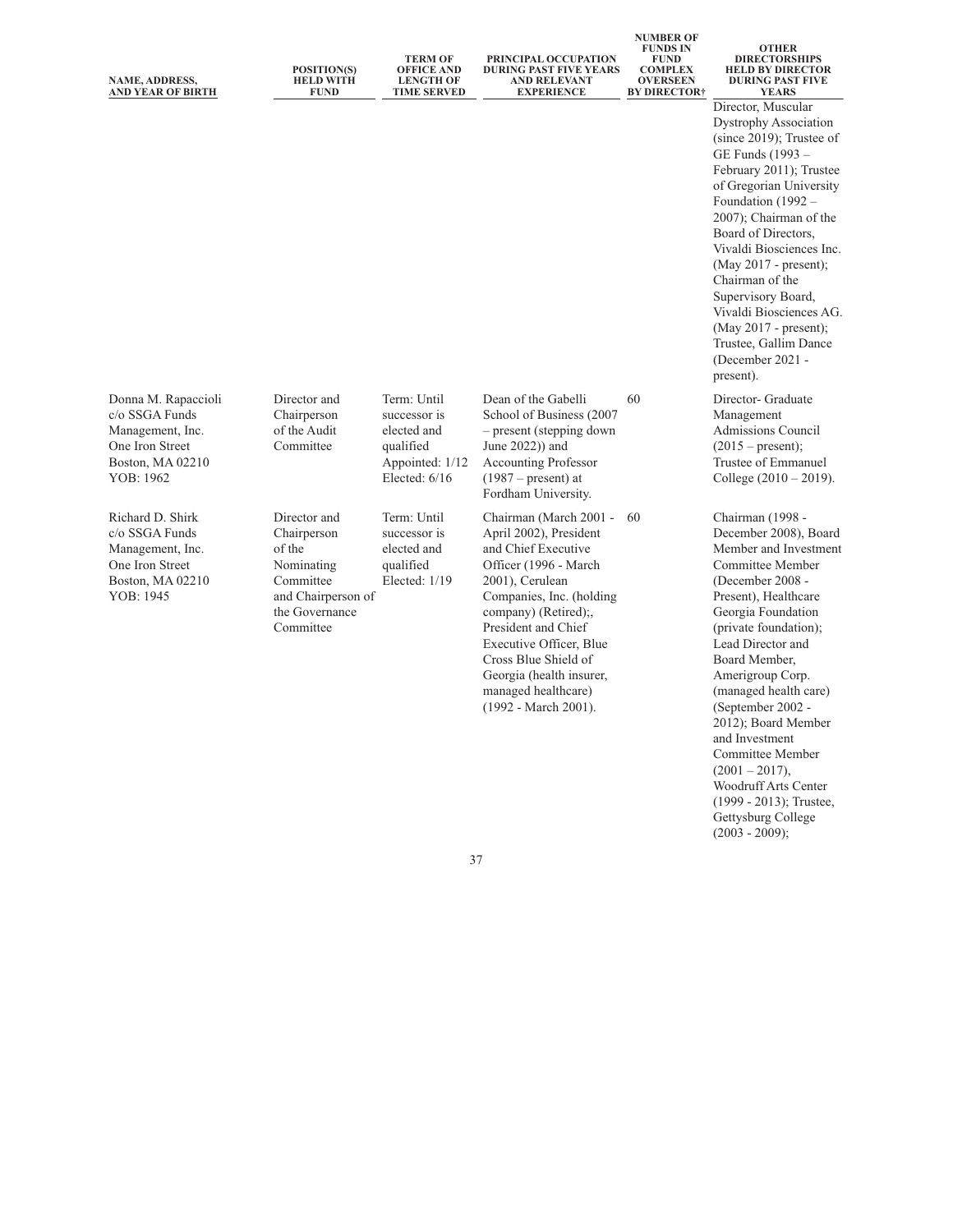| <b>NAME, ADDRESS,</b><br><b>AND YEAR OF BIRTH</b>                                                                 | POSITION(S)<br><b>HELD WITH</b><br><b>FUND</b>                  | <b>TERM OF</b><br><b>OFFICE AND</b><br><b>LENGTH OF</b><br><b>TIME SERVED</b> | PRINCIPAL OCCUPATION<br><b>DURING PAST FIVE YEARS</b><br><b>AND RELEVANT</b><br><b>EXPERIENCE</b>                                                                                                                                                                                                                                                         | <b>NUMBER OF</b><br><b>FUNDS IN</b><br><b>FUND</b><br><b>COMPLEX</b><br><b>OVERSEEN</b><br><b>BY DIRECTOR†</b> | <b>OTHER</b><br><b>DIRECTORSHIPS</b><br><b>HELD BY DIRECTOR</b><br><b>DURING PAST FIVE</b><br><b>YEARS</b>                                                 |
|-------------------------------------------------------------------------------------------------------------------|-----------------------------------------------------------------|-------------------------------------------------------------------------------|-----------------------------------------------------------------------------------------------------------------------------------------------------------------------------------------------------------------------------------------------------------------------------------------------------------------------------------------------------------|----------------------------------------------------------------------------------------------------------------|------------------------------------------------------------------------------------------------------------------------------------------------------------|
|                                                                                                                   |                                                                 |                                                                               |                                                                                                                                                                                                                                                                                                                                                           |                                                                                                                | Board member,<br>Aerocare Holdings<br>(2003 - January 2021),<br>Regenesis Biomedical<br>Inc. (April $2012 -$<br>present).                                  |
| Michael A. Jessee<br>$c$ / $o$ SSGA Funds<br>Management, Inc.<br>One Iron Street<br>Boston, MA 02210<br>YOB: 1946 | Director and<br>Chairperson<br>of the<br>Valuation<br>Committee | Term: Until<br>successor is<br>elected and<br>qualified<br>Elected: 1/19      | Retired; formerly,<br>President and Chief<br>Executive Officer of the<br>Federal Home Loan Bank<br>of Boston (1989 – 2009);<br>Trustee, Randolph-<br>Macon College (2004 -<br>2016).                                                                                                                                                                      | 60                                                                                                             | None                                                                                                                                                       |
| <b>INTERESTED DIRECTOR(1)</b>                                                                                     |                                                                 |                                                                               |                                                                                                                                                                                                                                                                                                                                                           |                                                                                                                |                                                                                                                                                            |
| Ellen M. Needham(2)<br><b>SSGA Funds</b><br>Management, Inc.<br>One Iron Street<br>Boston, MA 02210<br>YOB: 1967  | Director and<br>President                                       | Term: Until<br>successor is<br>elected and<br>qualified<br>Elected: 1/19      | Chairman, SSGA Funds<br>Management,<br>Inc. (March $2020 -$<br>present); President and<br>Director, SSGA Funds<br>Management, Inc.<br>$(2001 - present)*$ ; Senior<br>Managing Director, State<br><b>Street Global Advisors</b><br>$(1992 - present)*;$<br>Manager, State Street<br>Global Advisors Funds<br>Distributors, LLC (May<br>$2017$ – present). | 60                                                                                                             | Board Director, SSGA<br>SPDR ETFs Europe I<br>plc (May $2020 -$<br>present); Board<br>Director, SSGA SPDR<br>ETFs Europe II plc<br>$(May 2020 - present).$ |

† For the purpose of determining the number of portfolios overseen by the Directors, "Fund Complex" comprises registered investment companies for which SSGA FM serves as investment adviser.

(1) The individual listed below is a Director who is an "interested person," as defined in the 1940 Act, of the Company ("Interested Director").

(2) Ms. Needham is an Interested Director because of her employment by SSGA FM, an affiliate of the Company.

Served in various capacities and/or with various affiliated entities during noted time period.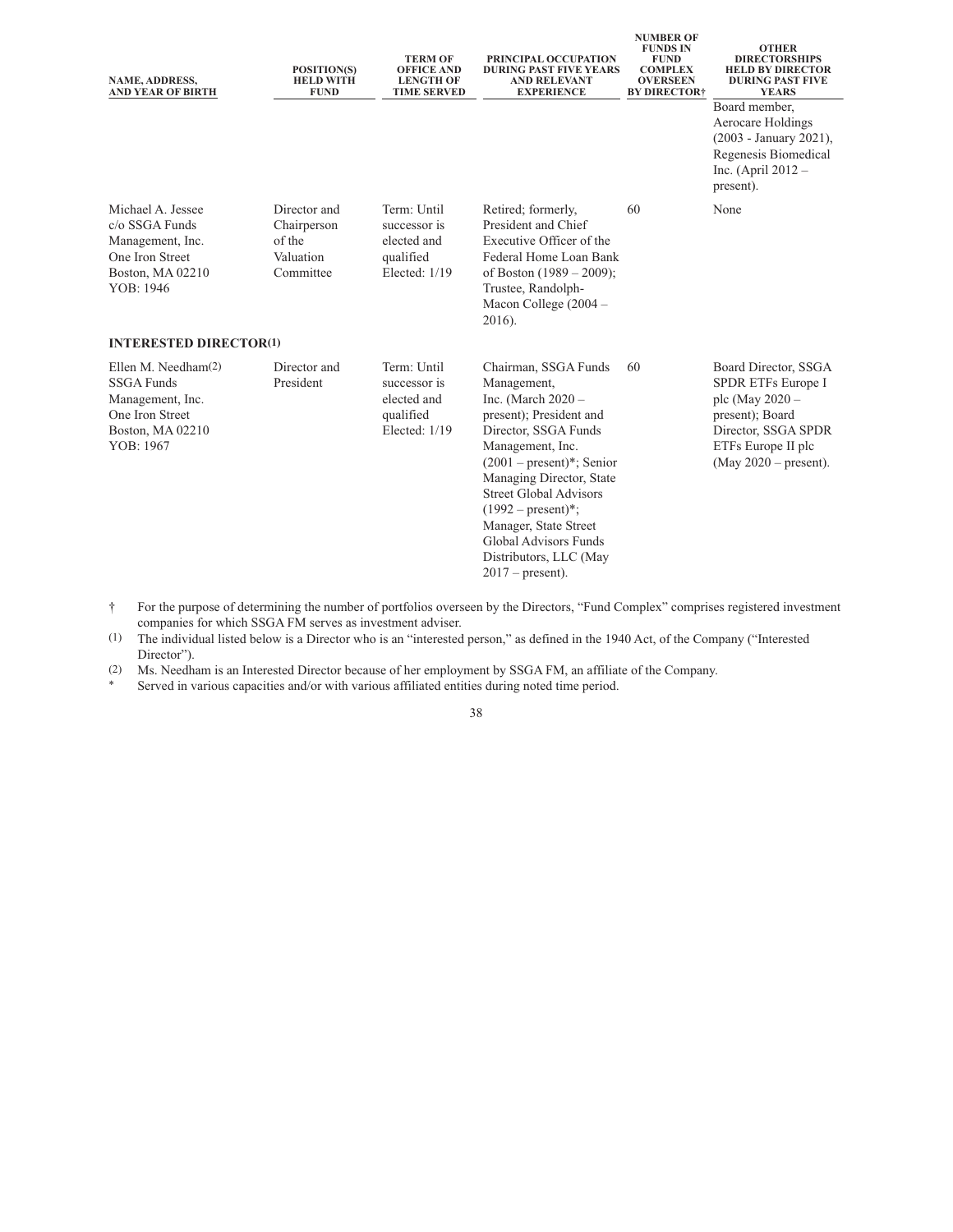The following lists the principal officers for the Company, as well as their mailing addresses and ages, positions with the Company and length of time served, and present and principal occupations:

| <b>NAME, ADDRESS,</b><br>AND YEAR OF BIRTH<br>Ellen M. Needham<br><b>SSGA Funds</b><br>Management, Inc.<br>One Iron Street<br>Boston, MA 02210<br>YOB: 1967 | POSITION(S)<br><b>HELD WITH</b><br><b>FUND</b><br>President and<br>Director | <b>TERM OF</b><br><b>OFFICE AND</b><br><b>LENGTH OF</b><br><b>TIME SERVED</b><br>Term: Indefinite<br>Elected: 4/20 | PRINCIPAL OCCUPATION<br><b>DURING PAST FIVE YEARS</b><br>Chairman, SSGA Funds Management, Inc. (March 2020<br>- present); President and Director, SSGA Funds<br>Management, Inc. (2001 - present)*; Senior Managing<br>Director, State Street Global Advisors (1992 - present)*;<br>Manager, State Street Global Advisors Funds<br>Distributors, LLC (May 2017 - present). |
|-------------------------------------------------------------------------------------------------------------------------------------------------------------|-----------------------------------------------------------------------------|--------------------------------------------------------------------------------------------------------------------|----------------------------------------------------------------------------------------------------------------------------------------------------------------------------------------------------------------------------------------------------------------------------------------------------------------------------------------------------------------------------|
| Bruce S. Rosenberg<br><b>SSGA Funds</b><br>Management, Inc.<br>One Iron Street<br>Boston, MA 02210<br>YOB: 1961                                             | Treasurer                                                                   | Term: Indefinite<br>Elected: 4/19                                                                                  | Managing Director, State Street Global Advisors and<br>SSGA Funds Management, Inc. (July 2015 – present);<br>Director, Credit Suisse (April 2008 - July 2015).                                                                                                                                                                                                             |
| Ann M. Carpenter<br><b>SSGA Funds</b><br>Management, Inc.<br>One Iron Street<br>Boston, MA 02210<br>YOB: 1966                                               | Vice President and<br>Deputy Treasurer                                      | Term: Indefinite<br>Elected: 4/19                                                                                  | Chief Operating Officer, SSGA Funds Management,<br>Inc. (April 2005 – present)*; Managing Director, State<br>Street Global Advisors (April 2005 – present).*                                                                                                                                                                                                               |
| Chad C. Hallett<br><b>SSGA Funds</b><br>Management, Inc.<br>One Iron Street<br>Boston, MA 02210<br>YOB: 1969                                                | Deputy Treasurer                                                            | Term: Indefinite<br>Elected: 4/19                                                                                  | Vice President, State Street Global Advisors and SSGA<br>Funds Management, Inc. (November 2014 – present);<br>Vice President, State Street Bank and Trust Company<br>$(2001 - November 2014).$ *                                                                                                                                                                           |
| Darlene Anderson-Vasquez<br><b>SSGA Funds</b><br>Management, Inc.<br>One Iron Street<br>Boston, MA 02210<br>YOB: 1968                                       | Deputy Treasurer                                                            | Term: Indefinite<br>Elected: 4/19                                                                                  | Managing Director, State Street Global Advisors and<br>SSGA Funds Management, Inc. (May 2016 – present);<br>Senior Vice President, John Hancock Investments<br>(September 2007 - May 2016).                                                                                                                                                                                |
| Arthur A. Jensen<br>SSGA Funds<br>Management, Inc.<br>1600 Summer Street<br>Stamford, CT 06905<br>YOB: 1966                                                 | Deputy Treasurer                                                            | Term: Indefinite<br>Elected: $4/19$                                                                                | Vice President State Street Global Advisors and SSGA<br>Funds Management, Inc. (July 2016 – present); Mutual<br>Funds Controller, GE Asset Management Incorporated<br>(April 2011 – July 2016).                                                                                                                                                                            |
| David Lancaster<br><b>SSGA Funds</b><br>Management, Inc.<br>One Iron Street<br>Boston, MA 02210<br>YOB: 1971                                                | <b>Assistant Treasurer</b>                                                  | Term: Indefinite<br>Elected: $11/20$                                                                               | Vice President, State Street Global Advisors and SSGA<br>Funds Management, Inc. (July 2017 – present);<br>Assistant Vice President, State Street Bank and Trust<br>Company (November 2011 - July 2017).*                                                                                                                                                                   |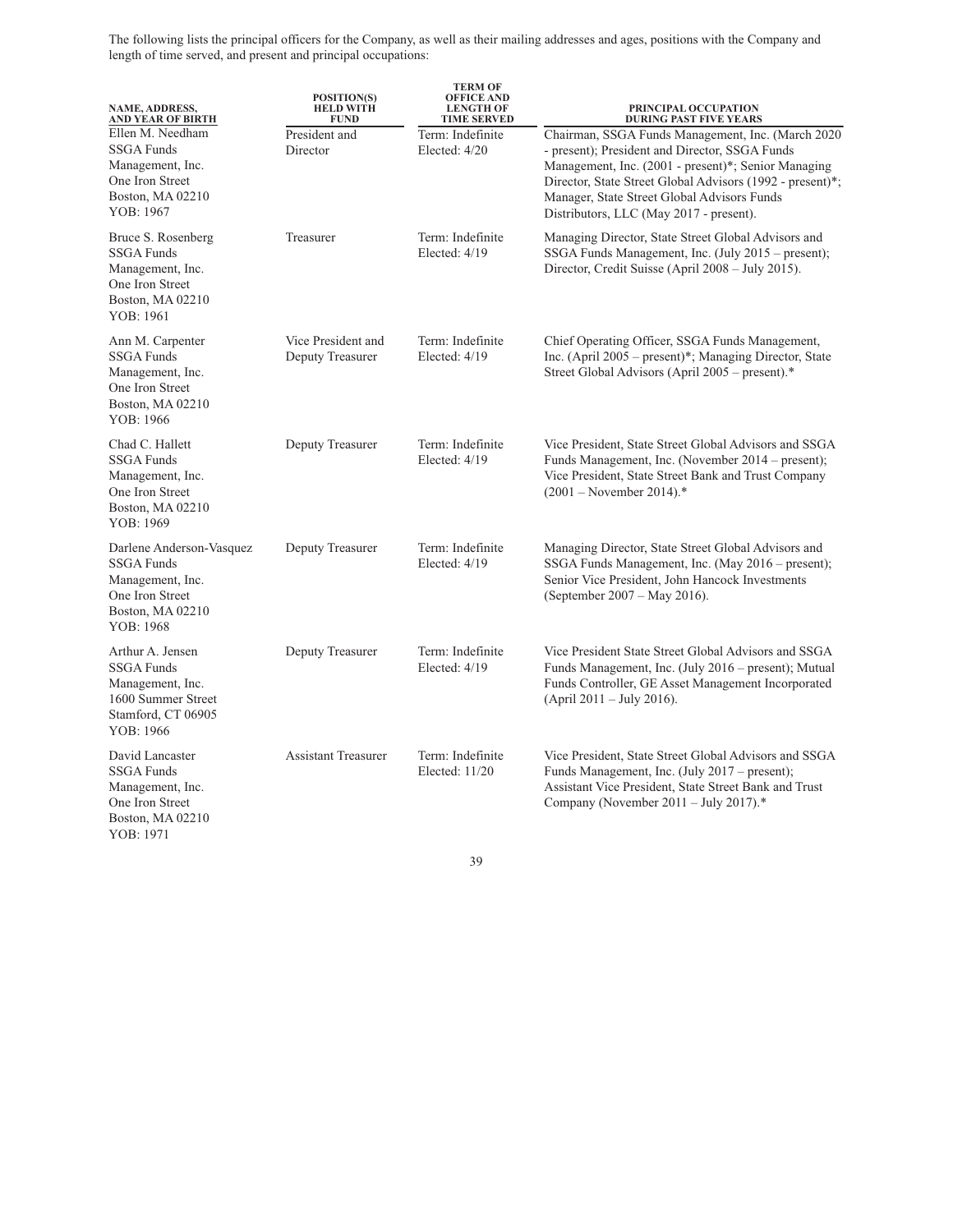| <b>NAME, ADDRESS,</b><br><b>AND YEAR OF BIRTH</b><br><b>Brian Harris</b>                                     | POSITION(S)<br><b>HELD WITH</b><br><b>FUND</b><br>Chief Compliance                       | <b>TERM OF</b><br><b>OFFICE AND</b><br><b>LENGTH OF</b><br><b>TIME SERVED</b><br>Term: Indefinite | PRINCIPAL OCCUPATION<br><b>DURING PAST FIVE YEARS</b><br>Managing Director, State Street Global Advisors and                                                                                                                                                                                                                                                     |
|--------------------------------------------------------------------------------------------------------------|------------------------------------------------------------------------------------------|---------------------------------------------------------------------------------------------------|------------------------------------------------------------------------------------------------------------------------------------------------------------------------------------------------------------------------------------------------------------------------------------------------------------------------------------------------------------------|
| <b>SSGA Funds</b><br>Management, Inc.<br>One Iron Street<br>Boston, MA 02210<br>YOB: 1973                    | Officer.<br>Anti-Money<br>Laundering Officer<br>and Code of Ethics<br>Compliance Officer | Elected: $6/16$<br>Term: Indefinite<br>Elected: 4/19                                              | SSGA Funds Management, Inc. (June 2013 – present).*                                                                                                                                                                                                                                                                                                              |
| Sean O'Malley<br><b>SSGA Funds</b><br>Management, Inc.<br>One Iron Street<br>Boston, MA 02210<br>YOB: 1969   | Chief Legal Officer                                                                      | Term: Indefinite<br>Elected: 8/19                                                                 | Senior Vice President and Deputy General Counsel,<br>State Street Global Advisors (November 2013 - present).                                                                                                                                                                                                                                                     |
| David Barr<br>SSGA Funds Management,<br>Inc.<br>One Iron Street<br>Boston, MA 02210<br>YOB: 1974             | Secretary                                                                                | Term: Indefinite<br>Elected: 9/20                                                                 | Vice President and Senior Counsel, State Street Global<br>Advisors (October 2019 – present); Vice President and<br>Counsel, Eaton Vance Corp. (October 2010 – October<br>2019).                                                                                                                                                                                  |
| David Urman<br><b>SSGA Funds</b><br>Management, Inc.<br>One Iron Street<br>Boston, MA 02210<br>YOB: 1985     | <b>Assistant Secretary</b>                                                               | Term: Indefinite<br>Elected: 8/19                                                                 | Vice President and Senior Counsel, State Street Global<br>Advisors (April 2019 - present); Vice President and<br>Counsel, State Street Global Advisors (August 2015 -<br>April 2019); Associate, Ropes & Gray LLP (November<br>2012 - August 2015).                                                                                                              |
| <b>Timothy Collins</b><br>SSGA Funds Management,<br>Inc.<br>One Iron Street<br>Boston, MA 02210<br>YOB: 1967 | <b>Assistant Secretary</b>                                                               | Term: Indefinite<br>Elected: 9/21                                                                 | Vice President and Senior Counsel, State Street Global<br>Advisors (August $2021$ – present); Vice President and<br>Managing Counsel, State Street Corporation (March<br>2020 – August 2021); Vice President and Senior<br>Counsel, State Street Corporation (April 2018 – March)<br>2020); Counsel, Sutton Place Investments (January<br>$2010 - March 2018$ ). |

\* Served in various capacities and/or with various affiliated entities during noted time period.

The Articles of Incorporation of the Company provide that the Company shall indemnify each person who is or was a Director of the Company against all expenses, judgments, fines, settlements and other amounts actually and reasonably incurred in connection with any proceedings if the person in good faith and reasonably believes that his or her conduct was in the Company's best interest. The Company, at its expense, provides liability insurance for the benefit of its Directors and officers.

## Summary of Directors' Qualifications

Following is a summary of the experience, attributes and skills which qualify each Director to serve on the Board.

Michael F. Holland: Mr. Holland is an experienced business executive with over 50 years of experience in the financial services industry including 24 years as a portfolio manager of another registered mutual fund; his experience includes service as a trustee, director or officer of various investment companies. He has served on the Board of Trustees and related Committees of State Street Institutional Investment Trust and State Street Master Funds for 21 years (since the Trusts' inception) and possesses significant experience regarding the operations and history of those Trusts. Mr. Holland also serves as a Trustee of the Navigator Trust, SSGA Funds, Elfun Funds and State Street Institutional Funds.

Patrick J. Riley: Mr. Riley is an experienced business executive with over 44 years of experience in the legal and financial services industries; his experience includes service as a trustee or director of various investment companies and Associate Justice of the Superior Court of the Commonwealth of Massachusetts. He has served on the Board of Trustees and related Committees of SSGA Funds for 32 years and possesses significant experience regarding the operations and history of the Trust. Mr. Riley also serves as a Trustee of the Navigator Trust, State Street Institutional Investment Trust, State Street Master Funds, SSGA Funds, Elfun Funds and State Street Institutional Funds.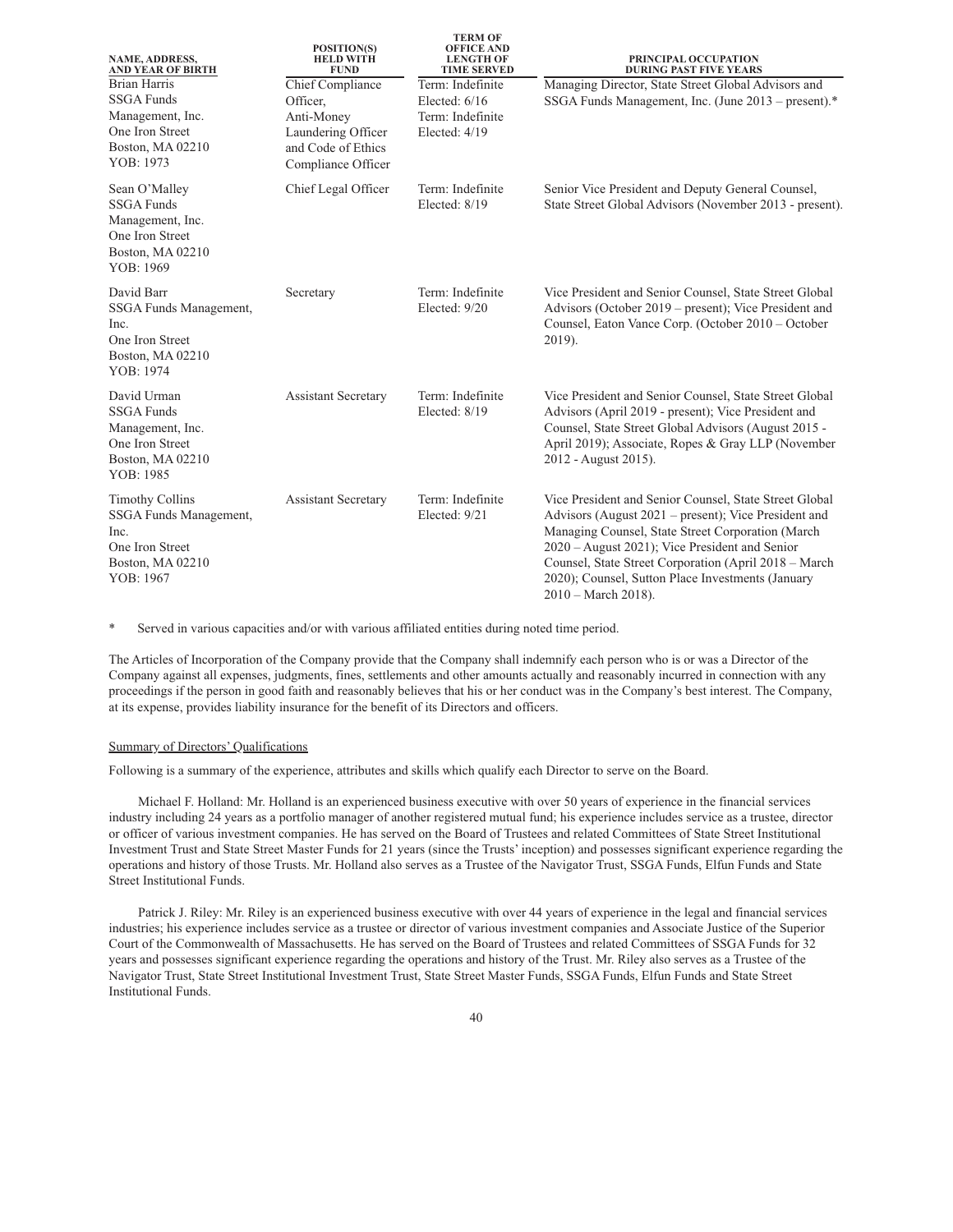John R. Costantino: In addition to his tenure as a board member of various other funds advised by SSGA FM, Mr. Costantino has over 32 years of private equity investing experience. He has also served as an officer or a board member of charitable organizations and public and private companies for over 31 years. Mr. Costantino is an attorney and a certified public accountant. He also serves as a Trustee of the Navigator Trust, State Street Institutional Investment Trust, State Street Master Funds, SSGA Funds, Elfun Funds and State Street Institutional Funds (independent chairperson through 2016).

Donna M. Rapaccioli: Ms. Rapaccioli has over 31 years of service as a full-time member of the business faculty at Fordham University, where she developed and taught undergraduate and graduate courses, including International Accounting and Financial Statement Analysis and has taught at the executive MBA level. She has served on Association to Advance Collegiate Schools of Business accreditation team visits, lectured on accounting and finance topics and consulted for numerous investment banks. Ms. Rapaccioli also serves as a Trustee of the Navigator Trust, State Street Institutional Investment Trust, State Street Master Funds, SSGA Funds, Elfun Funds and State Street Institutional Funds.

Richard D. Shirk: Mr. Shirk is an experienced business executive with over 52 years of experience in the health care and insurance industries and with investment matters; his experience includes service as a trustee, director or officer of various health care companies and nonprofit organizations. He has served on the Board of Trustees and related Committees of SSGA Funds for 32 years and possesses significant experience regarding the operations and history of the Trust. Mr. Shirk also serves as a Trustee of the Navigator Trust, State Street Institutional Investment Trust, State Street Master Funds, SSGA Funds, Elfun Funds and State Street Institutional Funds.

Michael A. Jessee: Mr. Jessee is an experienced business executive with approximately 44 years of experience in the banking industry. He previously served as President and Chief Executive Officer of the Federal Home Loan Bank of Boston as well as various senior executive positions of major banks. Mr. Jessee has served on the Navigator Trust's Board of Trustees and related committees for 25 years and possesses significant experience regarding the Trust's operations and history. Mr. Jessee also serves as a Trustee of the Navigator Trust, State Street Institutional Investment Trust, State Street Master Funds, SSGA Funds, Elfun Funds and State Street Institutional Funds.

Ellen M. Needham: Ms. Needham is a Senior Managing Director of State Street Global Advisors, Head of Global Funds Management, and President of SSGA Funds Management, Inc. Ms. Needham serves as a director of SSGA Funds Management, Inc. and a manager of State Street Global Advisors Funds Distributors, LLC. In her role, Ms. Needham is responsible for managing firm-wide processes that focus on governance, fund structure, subadviser oversight, tax, product viability, distribution, ongoing monitoring and regulatory coordination across all products globally. She has been involved in the investment industry for over thirty years, beginning her career at State Street in 1989. Ms. Needham also serves as a Trustee of the Navigator Trust, State Street Institutional Investment Trust, State Street Master Funds, SSGA Funds, Elfun Funds and State Street Institutional Funds and is a Board Director—SPDR Europe I plc and SPDR Europe II plc Boards.

References to the experience, attributes and skills of Directors above are pursuant to requirements of the SEC, do not constitute holding out of the Board or any Director as having any special expertise or experience, and shall not impose any greater responsibility or liability on any such person or on the Board by reason thereof.

## Standing Committees

The Board of Directors has established various committees to facilitate the timely and efficient consideration of various matters of importance to Independent Directors, the Company, and the Company's shareholders and to facilitate compliance with legal and regulatory requirements. Currently, the Board has created an Audit Committee, Governance Committee, Nominating Committee, Valuation Committee and Qualified Legal Compliance Committee (the "QLCC"). The Nominating Committee, Valuation Committee and QLCC were created in January 2019.

The Audit Committee is composed of all of the Independent Directors. The Audit Committee meets twice a year, or more often as required, in conjunction with meetings of the Board of Directors. The Audit Committee oversees and monitors the Company's internal accounting and control structure, its auditing function and its financial reporting process. The Audit Committee is responsible for selecting and retaining the independent accountants for the Company. The Audit Committee is responsible for approving the audit plans, fees and other material arrangements in respect of the engagement of the independent accountants, including non-audit services performed. The Audit Committee reviews the qualifications of the independent accountant's key personnel involved in the foregoing activities and monitors the independent accountant's independence. During the fiscal year ended December 31, 2021, the Audit Committee held four meetings.

The Governance Committee is composed of all the Independent Directors. The primary functions of the Governance Committee, including the Nominating Committee, is to review and evaluate the composition and performance of the Board; make nominations for membership on the Board and committees; review the responsibilities of each committee; and review governance procedures, compensation of Independent Directors, and independence of outside counsel to the Directors. The Nominating Committee will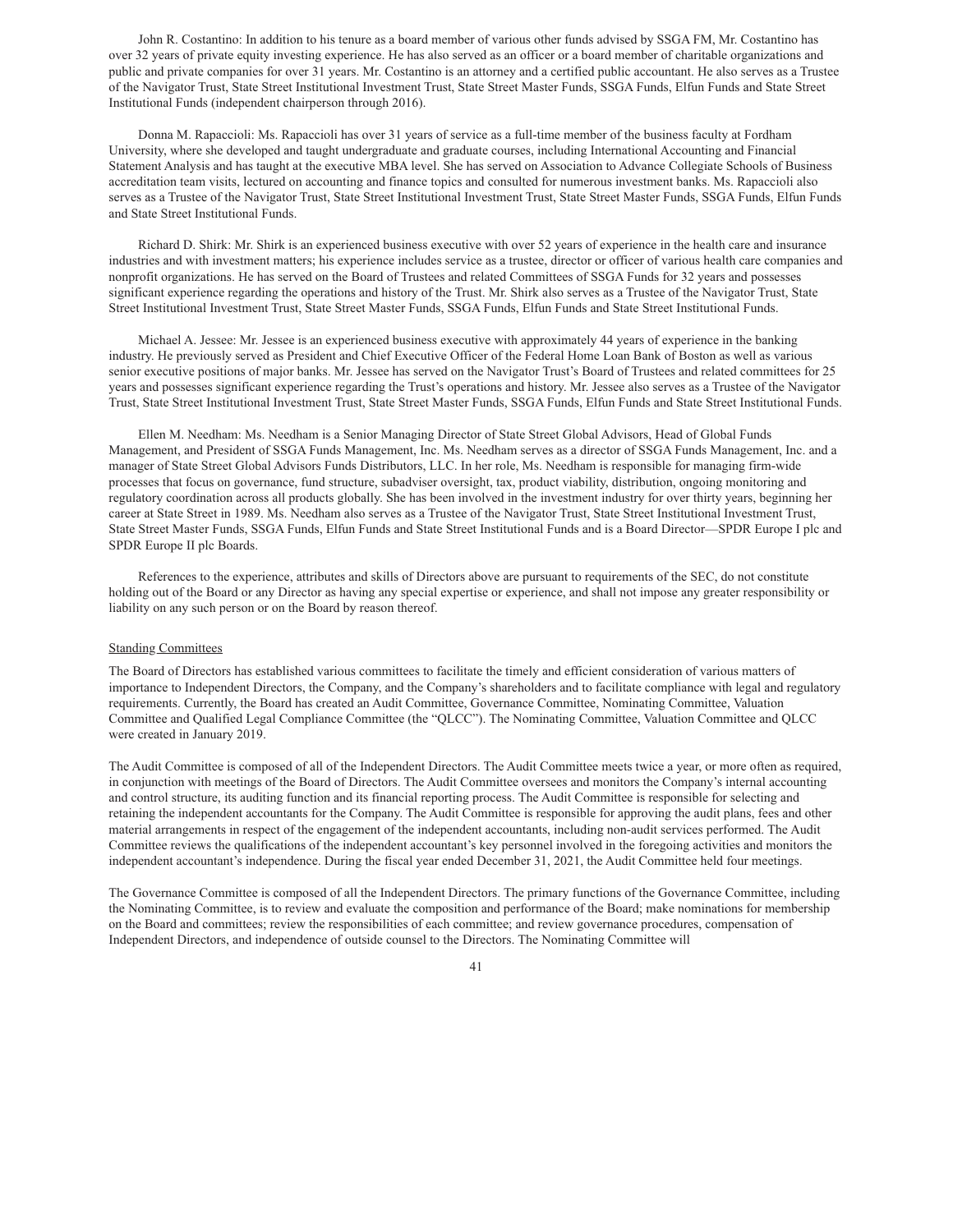consider nominees to the Board recommended by shareholders. Recommendations should be submitted in accordance with the procedures set forth in the Nominating Committee Charter and should be submitted in writing to the Company, to the attention of the Company's Secretary, at the address of the principal executive offices of the Company. Shareholder recommendations must be delivered to, or mailed and received at, the principal executive offices of the Company not less than sixty (60) calendar days nor more than ninety (90) calendar days prior to the date of the Board or shareholder meeting at which the nominee candidate would be considered for election. During the fiscal year ended December 31, 2021, the Governance Committee held one meeting and the Nominating Committee held one meeting.

The Valuation Committee is composed of all the Independent Directors. The Valuation Committee's primary purpose is to review the actions and recommendations of the Adviser's Oversight Committee no less often than quarterly. The Company has established procedures and guidelines for valuing portfolio securities and makes fair value determinations from time to time through the Valuation Committee, with the assistance of the Oversight Committee, State Street and SSGA FM. The Valuation Committee reviews the actions and recommendations of the Oversight Committee in connection with quarterly Board meetings. During the fiscal year ended December 31, 2021, the Valuation Committee held four meetings.

The QLCC is composed of all the Independent Directors. The primary functions of the QLCC are to receive quarterly reports from the Company's CCO; to oversee generally the Company's responses to regulatory inquiries; and to investigate matters referred to it by the officers of the Company and make recommendations to the Board regarding the implementation of an appropriate response to evidence of a material violation of the securities laws or breach of fiduciary duty or similar violation by the Company, its officers or the Directors. During the fiscal year ended December 31, 2021, the QLCC held four meetings.

#### Leadership Structure and Risk Management Oversight

The Board has chosen to select different individuals as Co-Chairpersons of the Board of the Company and as President of the Company. Currently, Mr. Holland and Mr. Riley, both Independent Directors, serve as Co-Chairpersons of the Board, Ms. Rapaccioli serves as Chairperson of the Audit Committee, Mr. Costantino serves as Chairperson of the QLCC, Mr. Jessee serves as Chairperson of the Valuation Committee, Mr. Shirk serves as Chairperson of each of the Governance Committee and Nominating Committee. Ms. Needham, who is also an employee of the Adviser, serve as a Director of the Company and as President of the Company. The Board believes that this leadership structure is appropriate, since Ms. Needham provides the Board with insight regarding the Company's day-to-day management, while Mr. Holland and Mr. Riley provide an independent perspective on the Company's overall operation and Ms. Rapaccioli provides a specialized perspective on audit matters.

The Board has delegated management of the Company to service providers who are responsible for the day-to-day management of risks applicable to the Company. The Board oversees risk management for the Company in several ways. The Board receives regular reports from both the CCO and administrator for the Company, detailing the results of the Company's compliance with its Board-adopted policies and procedures, the investment policies and limitations of the Funds, and applicable provisions of the federal securities laws and the Code. As needed, the Adviser discusses management issues regarding the Company with the Board, soliciting the Board's input on many aspects of management, including potential risks to the Funds. The Board's Audit Committee also receives reports on various aspects of risk that might affect the Company and offers advice to management, as appropriate. The Directors also meet in executive session with the independent counsel to the Independent Directors, the independent registered public accounting firm, counsel to the Company, the CCO and representatives of management, as needed. Through these regular reports and interactions, the Board oversees the risk management parameters for the Company, which are effected on a day-to-day basis by service providers to the Company.

# Director Ownership of Securities of the Company, Adviser and Distributor

As of December 31, 2021, none of the Independent Directors or their immediate family members had any ownership of securities of the Adviser, State Street Global Advisors Funds Distributors, LLC ("SSGA FD" or the "Distributor"), the Company's distributor, or any person directly or indirectly controlling, controlled by or under common control with the Adviser or SSGA FD.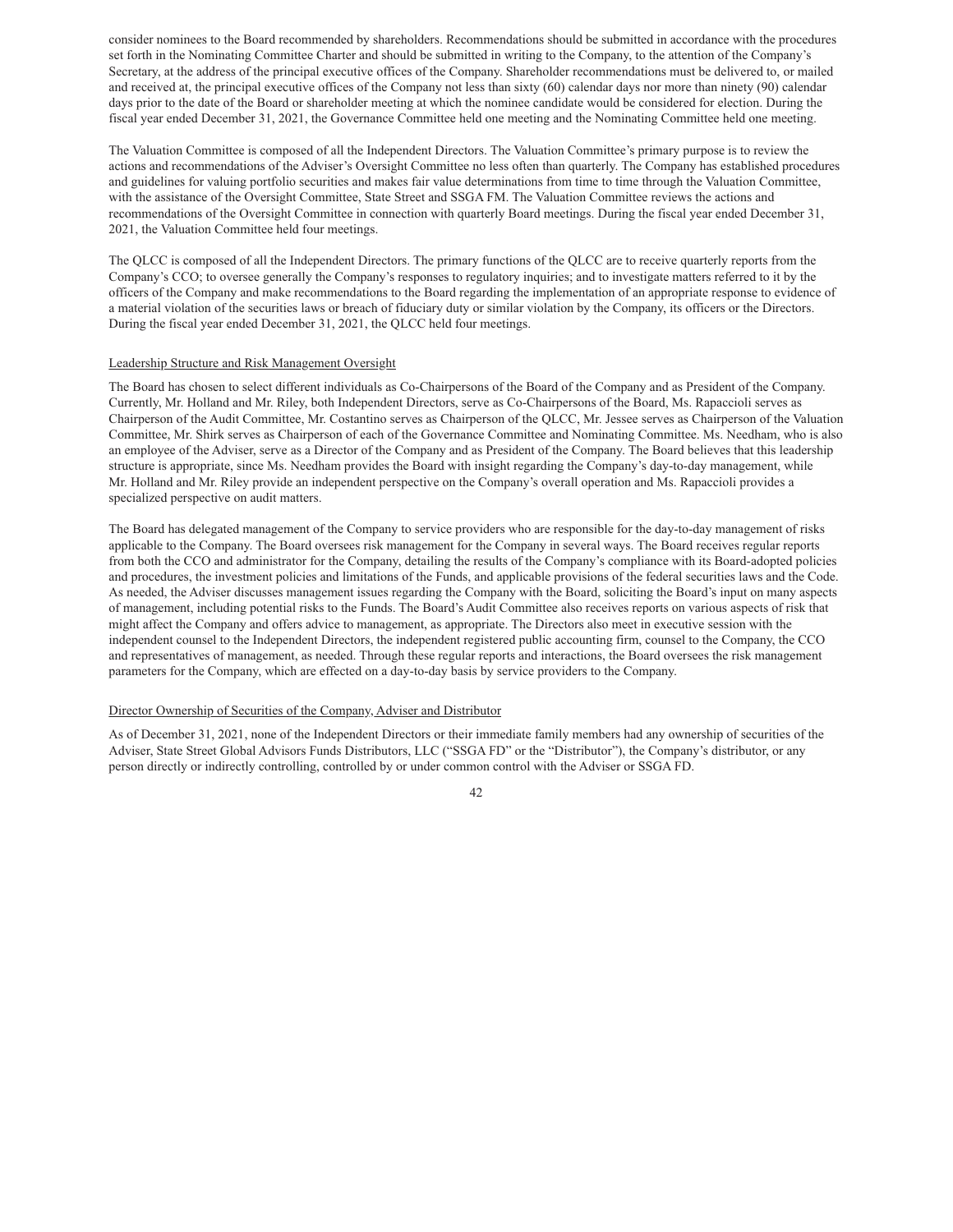The following table sets forth information describing the dollar range of the Company's equity securities beneficially owned by each Director as of December 31, 2021.

| <b>Independent Directors</b> | <b>Dollar Range Of Equity Securities In The Funds</b> | <b>Aggregate Dollar Range</b><br><b>Of Equity Securities In</b><br><b>All Registered</b><br><b>Investment Companies</b><br>Overseen By<br><b>Directors In Family of</b><br><b>Investment Companies</b> |
|------------------------------|-------------------------------------------------------|--------------------------------------------------------------------------------------------------------------------------------------------------------------------------------------------------------|
| Michael F. Holland           | None                                                  | None                                                                                                                                                                                                   |
| John R Costantino            | None                                                  | None                                                                                                                                                                                                   |
| Patrick J. Riley             | None                                                  | Over \$100,000                                                                                                                                                                                         |
| Richard D. Shirk             | None                                                  | Over \$100,000                                                                                                                                                                                         |
| Donna M. Rapaccioli          | None                                                  | None                                                                                                                                                                                                   |
| Michael A. Jessee            | None                                                  | None                                                                                                                                                                                                   |
| <b>Interested Director</b>   |                                                       |                                                                                                                                                                                                        |
| Ellen M. Needham             | None                                                  | None                                                                                                                                                                                                   |

## Director Compensation

As of January 1, 2022, except as noted below, each Independent Director receives for his or her services to the State Street Master Funds, the State Street Institutional Investment Trust, the SSGA Funds, the Elfun Funds, the Navigator Trust, State Street Institutional Funds and the Company (together, the "Fund Entities") a \$230,000 annual base retainer in addition to \$22,500 for each in-person meeting \$6,000 for each special in-person meeting and \$2,500 for each telephonic meeting from the Trusts. The Company pays a fixed allocation of \$21,000 per Fund. The Co-Chairpersons receive an additional \$60,000 annual retainer. As of January 1, 2021, the total annual compensation paid to the Independent Directors (other than telephonic and special meeting fees) will be allocated to each Fund Entity as follows: a fixed amount of \$21,000 will be allocated to each Fund Entity or, if applicable, each series thereof; and the remainder will be allocated among the Fund Entities or, if applicable, each series thereof that is not a feeder fund in a master-feeder structure, based on relative net assets. The Independent Directors are reimbursed for travel and other out-of pocket expenses in connection with meeting attendance. As of the date of this SAI, the Directors are not paid pension or retirement benefits as part of the Company's expenses.

The Company's officers are compensated by the Adviser and its affiliates.

The following table sets forth the total remuneration of Directors and officers of the Company for the fiscal year ended December 31, 2021:

|                              |    | <b>AGGREGATE</b><br><b>COMPENSATION</b><br><b>FROM THE</b><br><b>COMPANY</b> |    | PENSION OR<br><b>RETIREMENT</b><br><b>BENEFITS</b><br><b>ACCRUED AS PART</b><br><b>OF COMPANY</b><br><b>EXPENSES</b> |        | <b>ESTIMATED</b><br><b>ANNUAL</b><br><b>BENEFITS UPON</b><br><b>RETIREMENT</b> |          | <b>TOTAL</b><br><b>COMPENSATION</b><br><b>FROM COMPANY &amp;</b><br><b>FUND COMPLEX</b><br>PAID TO<br><b>DIRECTORS</b> |
|------------------------------|----|------------------------------------------------------------------------------|----|----------------------------------------------------------------------------------------------------------------------|--------|--------------------------------------------------------------------------------|----------|------------------------------------------------------------------------------------------------------------------------|
| <b>INDEPENDENT DIRECTORS</b> |    |                                                                              |    |                                                                                                                      |        |                                                                                |          |                                                                                                                        |
| Michael F. Holland           | \$ | 25,699                                                                       | S  | $\left($                                                                                                             | S      | $\Omega$                                                                       | \$.      | 385,000                                                                                                                |
| Patrick J. Riley             | \$ | 25,699                                                                       | \$ | $\theta$                                                                                                             |        | $\Omega$                                                                       | <b>S</b> | 385,000                                                                                                                |
| John R. Costantino           | \$ | 20,272                                                                       | S  | 0                                                                                                                    |        | $\Omega$                                                                       | S        | 325,000                                                                                                                |
| Michael A. Jessee            | \$ | 20,272                                                                       | \$ | $\Omega$                                                                                                             | \$.    | $\Omega$                                                                       | \$.      | 325,000                                                                                                                |
| Donna M. Rapaccioli          | \$ | 20,272                                                                       | \$ | $\Omega$                                                                                                             | ¢<br>ъ | $\Omega$                                                                       | S        | 325,000                                                                                                                |
| Richard D. Shirk             | \$ | 20,272                                                                       | \$ | $\Omega$                                                                                                             | S      | $\Omega$                                                                       | \$       | 325,000                                                                                                                |
| Rina K. Spence $(1)$         | \$ | 9.774                                                                        | \$ | $\theta$                                                                                                             | S      | $\Omega$                                                                       | S        | 172,500                                                                                                                |
| <b>INTERESTED DIRECTORS</b>  |    |                                                                              |    |                                                                                                                      |        |                                                                                |          |                                                                                                                        |
| Jeanne La Porta $(2)$        | S  | $\Omega$                                                                     | \$ | $\Omega$                                                                                                             | S      | $\Omega$                                                                       | S        | $\Omega$                                                                                                               |
| Ellen M. Needham             | \$ | 0                                                                            | J. | $\Omega$                                                                                                             | ъ      | $\theta$                                                                       | \$       | $\Omega$                                                                                                               |
|                              |    |                                                                              |    |                                                                                                                      |        |                                                                                |          |                                                                                                                        |

(1) Ms. Spence served as a Director until June 10, 2021.

(2) Ms. La Porta served as a Director until December 31, 2021.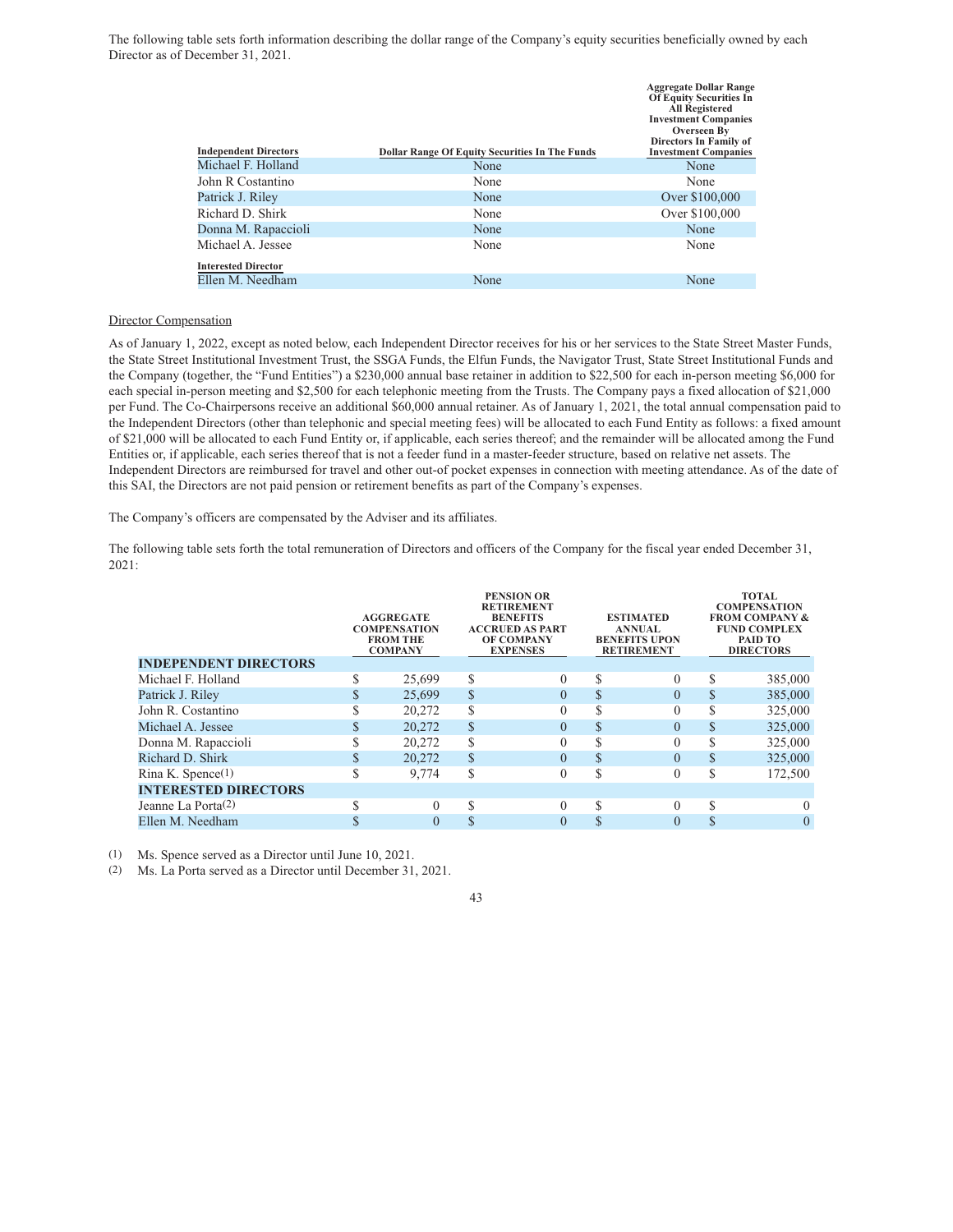#### **PROXY VOTING PROCEDURES**

The Company has adopted proxy voting procedures pursuant to which the Company delegates the responsibility for voting proxies relating to portfolio securities held by the Funds to the Adviser or Sub-Adviser, as applicable, as part of the Adviser's and Sub-Advisers' general management of the Funds, subject to the Board's continuing oversight. A copy of the Company's proxy voting procedures is located in Appendix B, and a copy of the Adviser's and Sub-Advisers' proxy voting procedures are located in Appendix C.

Shareholders may receive information regarding how the Funds voted proxies relating to portfolio securities during the most recent 12-month period ending June 30 (i) by calling (877) 521-4083 or (ii) on the SEC's website at www.sec.gov.

# **CONTROL PERSONS AND PRINCIPAL HOLDERS OF SECURITIES**

As of March 31, 2022, the Directors and officers of the Company owned in the aggregate less than 1% of the shares of each class (if applicable) of each Fund**.**

Persons or organizations owning 25% or more of the outstanding shares of a Fund may be presumed to "control" (as that term is defined in the 1940 Act) a Fund. As a result, these persons or organizations could have the ability to approve or reject those matters submitted to the shareholders of such Fund for their approval.

As of March 31, 2022, to the knowledge of the Company, the following persons held of record or beneficially through one or more accounts 25% or more of the outstanding shares of a Fund.

| Name                                                                                       | Fund                               | Percentage<br>Ownership |
|--------------------------------------------------------------------------------------------|------------------------------------|-------------------------|
| Genworth Life and Annuity Insurance                                                        | Income Fund                        | 94.9%                   |
| Company                                                                                    | Premier Growth Equity Fund         | $90.9\%$                |
| 6610 W. Broad Street                                                                       | <b>Real Estate Securities Fund</b> | $96.2\%$                |
| Bldg. 3, 5th Floor                                                                         | S&P 500 Index Fund                 | $96.4\%$                |
| Richmond, VA 23230-1702                                                                    | Small-Cap Equity Fund              | $95.2\%$                |
|                                                                                            | Total Return Fund (Class 1)        | 98.8%                   |
|                                                                                            | Total Return Fund (Class 3)        | 50.2%                   |
|                                                                                            | U.S. Equity Fund                   | 92.0%                   |
| Pacific Life Insurance Company<br>700 Newport Center Drive<br>Newport Beach, CA 92660-6397 | Total Return Fund (Class 3)        | $36.5\%$                |

As of March 31, 2022, to the knowledge of the Company, the following persons held of record or beneficially through one or more accounts 5% or more of the outstanding shares of a Fund.

| Name                                | Fund                        | Percentage<br>Ownership |
|-------------------------------------|-----------------------------|-------------------------|
| Genworth Life Insurance Company of  | Total Return Fund (Class 3) | $5.4\%$                 |
| New York                            |                             |                         |
| 6610 W. Broad Street                |                             |                         |
| Bldg. 3, 5th Floor                  |                             |                         |
| Richmond, VA 23230-1702]            |                             |                         |
| Genworth Life Insurance Company     | Premier Growth Equity Fund  | $7.6\%$                 |
| 6610 W. Broad Street                |                             |                         |
| Bldg. 3, 5th Floor                  |                             |                         |
| Richmond, VA 23230-1702]            |                             |                         |
| Transamerica Life Insurance Company | Total Return Fund (Class 3) | $5.5\%$                 |
| Separate Account VA B               |                             |                         |
| PO Box 3183                         |                             |                         |
| Cedar Rapids IA 52406-3138          |                             |                         |

# **INVESTMENT ADVISORY AND OTHER SERVICES**

#### **Investment Adviser and Administrator**

SSGA FM serves as the Funds' investment adviser and administrator pursuant to an investment advisory and administration agreement between SSGA FM and the Company on behalf of each Fund, dated July 1, 2016 (the "Advisory Agreement"). The Adviser is a whollyowned subsidiary of State Street Global Advisors, Inc., which itself is a wholly-owned subsidiary of State Street Corporation, a publicly held financial holding company. The Adviser and other advisory affiliates of State Street Corporation make up SSGA, the investment management arm of State Street Corporation. State Street, the Company's custodian, and SSGA FD are affiliated persons of the Adviser. The address of the Adviser is One Iron Street, Boston, Massachusetts 02210. The address of State Street is State Street Financial Center, One Lincoln Street, Boston, Massachusetts 02111.

Personnel of each of the Funds, SSGA FM, SSGA FD and the sub-advisers are subject to a code of ethics pursuant to Rule 17j-1 under the 1940 Act (and also pursuant to Rule 204A-1 under the Advisers Act with respect to SSGA FM and each sub-adviser), which establishes procedures for personal investing and restricts certain transactions by persons subject to the code. Personnel subject to the code of ethics are permitted to invest in securities, including securities that may be purchased or held by a Fund, if they follow procedures outlined in the code of ethics.

The duties and responsibilities of SSGA FM are specified in the Advisory Agreement. Shareholders are not parties to, or intended (or "third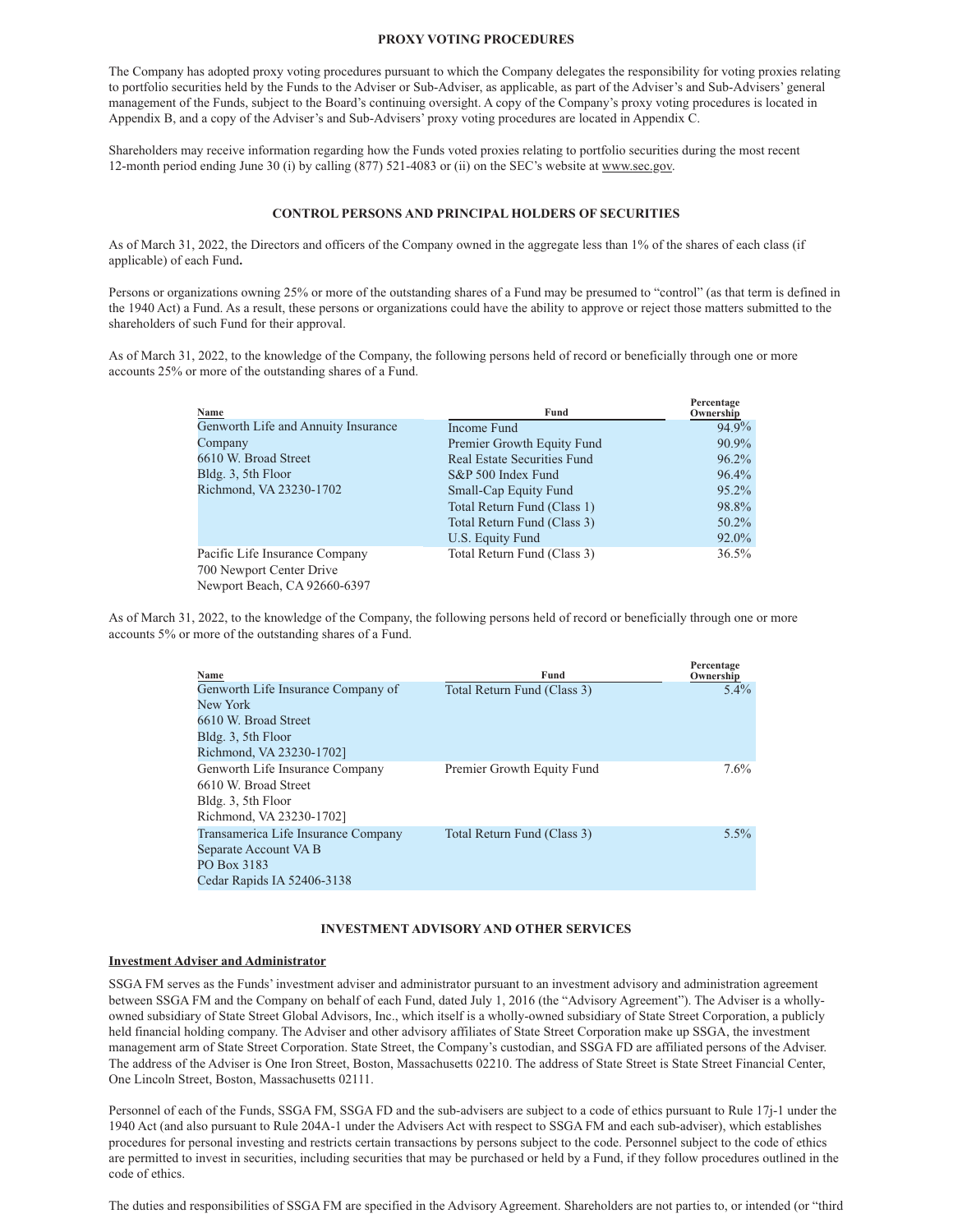party") beneficiaries of, the Advisory Agreement. Rather, the Company and its respective investment series are the sole intended beneficiaries of the Advisory Agreement. Neither this SAI nor the Prospectuses is intended to give rise to any contract rights or other rights in any shareholder, other than any rights conferred by federal or state securities laws that may not be waived.

Under the Advisory Agreement, SSGA FM, subject to the supervision of the Board, provides a continuous investment program for each Fund's assets, including investment research and management. SSGA FM determines from time to time what investments are purchased, retained or sold by the Funds and places purchase and sale orders for the Funds' investments. SSGA FM provides the Company with all executive, administrative, clerical and other personnel necessary to operate each Fund, and pays salaries and other employment-related costs of employing these persons.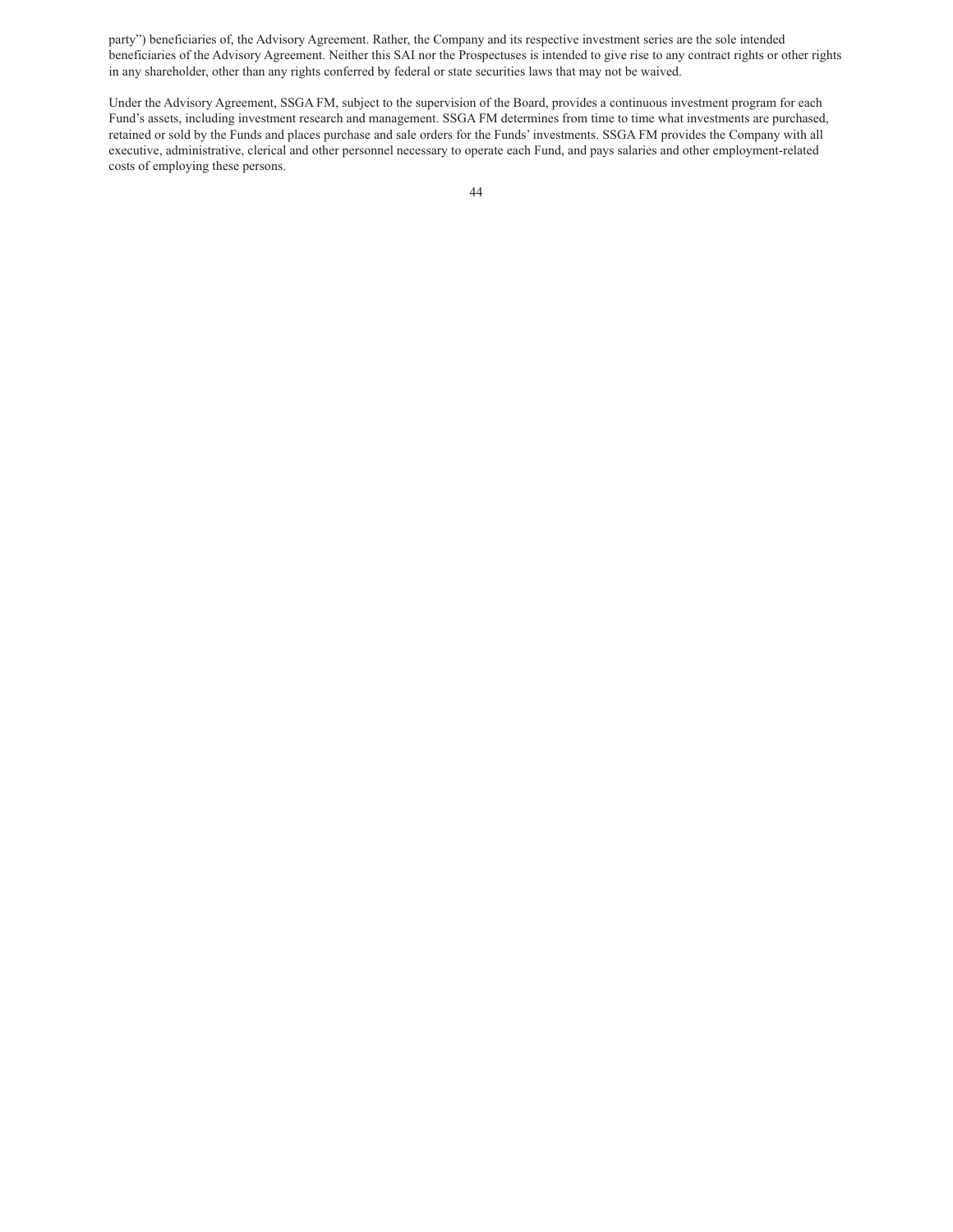The Advisory Agreement permits SSGA FM, subject to the approval of the Board and other applicable legal requirements, to enter into any advisory or sub-advisory agreement with affiliated or unaffiliated entities whereby such entity would perform certain of SSGA FM's portfolio management responsibilities under the Advisory Agreement. In this event, SSGA FM remains responsible for ensuring that these entities perform the services that each undertakes pursuant to a sub-advisory agreement.

The Advisory Agreement provides that SSGA FM may render similar advisory and administrative services to other clients so long as when a Fund or any other client served by SSGA FM are prepared to invest in or desire to dispose of the same security, available investments or opportunities for sales will be allocated in a manner believed by SSGA FM to be equitable to the Fund and the services that it provides under the Advisory Agreement are not impaired thereby. The Advisory Agreement also provides that SSGA FM shall not be liable for any error of judgment or mistake of law or for any loss incurred by a Fund in connection with SSGA FM's services pursuant to the Advisory Agreement, except for (i) a loss resulting from willful misfeasance, bad faith or gross negligence in the performance of its duties or from reckless disregard of its obligations and duties under the Advisory Agreement, or (ii) to the extent specified in Section 36(b) of the 1940 Act concerning loss resulting from a breach of fiduciary duty with respect to the receipt of compensation for services.

The Advisory Agreement is effective from its date of execution, and continues in effect for an initial two-year term and will continue from year to year thereafter so long as its continuance is approved annually by (i) the Board, or (ii) the vote of a majority of a Fund's outstanding voting securities, provided that in either event the continuance also is approved by a vote of the majority of the Directors who are not parties to the Advisory Agreement or interested persons (as that term is defined in the 1940 Act) of any party to the Advisory Agreement, by a vote cast in person at a meeting called for the purpose of voting on such approval.

The Advisory Agreement will terminate automatically in the event of its "assignment" (as defined in the 1940 Act) and may be terminated without penalty by either the Company or SSGA FM upon no more than sixty days nor less than thirty days written notice to the other or by the vote of a majority of the outstanding shares of the class of stock representing an interest in a Fund.

Each Fund pays SSGA FM a fee for advisory and administrative services ("Management Fee"). The Management Fee is deducted daily from the assets of each of the Funds and paid to SSGA FM monthly. The Management Fee for the Real Estate Securities Fund declines incrementally as Fund assets increase. This means that investors pay a reduced fee rate with respect to Fund assets over a certain level or "breakpoint." The Management Fees payable to SSGA FM are based on the average daily net assets of each Fund at the following annual rates:

| Premier Growth Equity Fund         | 0.65%                     |
|------------------------------------|---------------------------|
| Small-Cap Equity Fund              | 0.95%                     |
| S&P 500 Index Fund                 | 0.25%                     |
| U.S. Equity Fund                   | $0.55\%$                  |
| Income Fund                        | $0.50\%$                  |
| Total Return Fund                  | $0.35\%$                  |
| <b>Real Estate Securities Fund</b> | 0.85% first \$100,000,000 |
|                                    | 0.80% next \$100,000,000  |
|                                    | 0.75% over \$200,000,000  |

The following table provides total Management Fees paid by each Fund to SSGA FM (including those that were waived/reimbursed) for the fiscal years ended December 31, 2021, December 31, 2020, and December 31, 2019:

| Fund                       | <b>Total</b><br>Management<br><b>Fee for Fiscal</b><br>Year ended<br>December 31.<br>2021 | <b>Total Waiver/</b><br><b>Reimbursed for</b><br><b>Fiscal Year</b><br>ended<br>December 31.<br>2021 | <b>Total</b><br>Management<br><b>Fee for Fiscal</b><br>Year ended<br>December 31.<br>2020 | <b>Total Waiver/</b><br><b>Reimbursed for</b><br><b>Fiscal Year</b><br>ended<br>December 31.<br>2020 | Total<br>Management<br><b>Fees for Fiscal</b><br>Year ended<br>December 31.<br>2019 | <b>Total Waived/</b><br><b>Reimbursed for</b><br><b>Fiscal Year</b><br>ended<br>December 31.<br>2019 |
|----------------------------|-------------------------------------------------------------------------------------------|------------------------------------------------------------------------------------------------------|-------------------------------------------------------------------------------------------|------------------------------------------------------------------------------------------------------|-------------------------------------------------------------------------------------|------------------------------------------------------------------------------------------------------|
| Premier Growth Equity Fund | 261,084                                                                                   | \$<br>$\theta$                                                                                       | 230,478                                                                                   | \$                                                                                                   | 217,733<br>S                                                                        | S<br>$\Omega$                                                                                        |
| Small-Cap Equity Fund      | 358,204                                                                                   | S                                                                                                    | 271,706                                                                                   |                                                                                                      | 314,862                                                                             | $\theta$<br>S                                                                                        |
| U.S. Equity Fund           | 159,621                                                                                   | \$<br>$\Omega$                                                                                       | 137,487<br>S.                                                                             | \$<br>$\Omega$                                                                                       | 140,543<br>\$                                                                       | S<br>$\theta$                                                                                        |
| S&P 500 Index Fund         | 495,903<br>S.                                                                             | \$                                                                                                   | 425,486                                                                                   | S                                                                                                    | 441.437                                                                             | S<br>$\Omega$                                                                                        |
| Income Fund                | 80,669                                                                                    | \$<br>613                                                                                            | 80,973<br>S                                                                               | 696                                                                                                  | 89.518<br>S                                                                         | 146<br>S                                                                                             |
| Total Return Fund          | \$6,423,070                                                                               | S                                                                                                    | \$6,054,013                                                                               |                                                                                                      | \$6,808,860                                                                         | S<br>$\Omega$                                                                                        |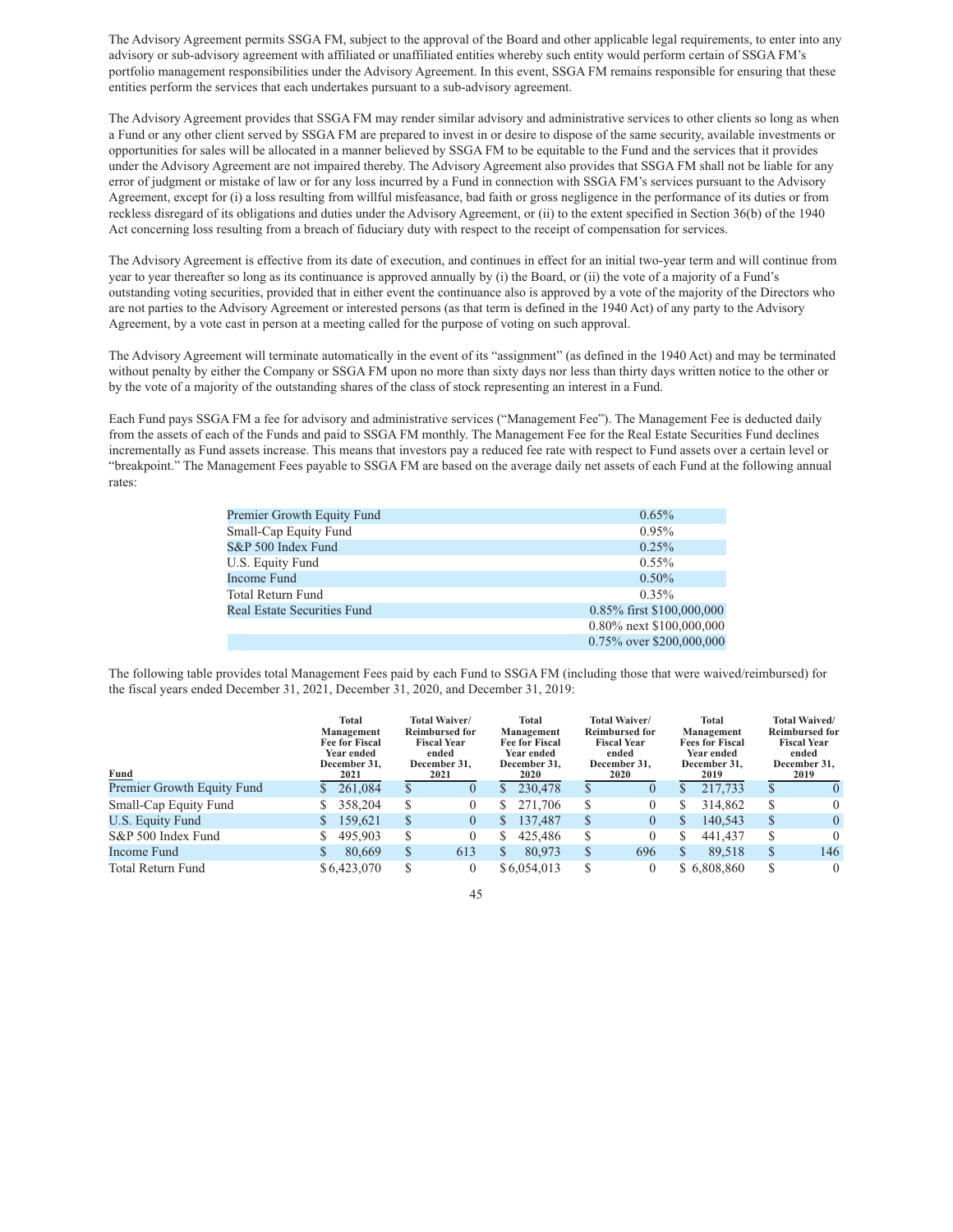|                             | Total                 | <b>Total Waiver/</b> | <b>Total</b>          | Total Waiver/         | Total                  | <b>Total Waived/</b> |
|-----------------------------|-----------------------|----------------------|-----------------------|-----------------------|------------------------|----------------------|
|                             | Management            | Reimbursed for       | Management            | <b>Reimbursed for</b> | Management             | Reimbursed for       |
|                             | <b>Fee for Fiscal</b> | <b>Fiscal Year</b>   | <b>Fee for Fiscal</b> | <b>Fiscal Year</b>    | <b>Fees for Fiscal</b> | <b>Fiscal Year</b>   |
|                             | Year ended            | ended                | Year ended            | ended                 | Year ended             | ended                |
|                             | December 31,          | December 31.         | December 31.          | December 31,          | December 31.           | December 31.         |
| Fund                        | 2021                  | 2021                 | 2020                  | 2020                  | 2019                   | 2019                 |
| Real Estate Securities Fund | 372,948               |                      | 395,373               |                       | 471.132                |                      |

*Acquired Fund Fees and Expenses Waiver*. SSGA FM is contractually obligated until May 1, 2023 to waive its management fee and/or reimburse certain expenses for the Income Fund, in an amount equal to any acquired fund fees and expenses ("AFFEs"), excluding AFFEs derived from the Fund's holdings in acquired funds for cash management purposes, if any. This fee waiver and/or expense reimbursement arrangement may not be terminated prior to May 1, 2023 except with approval of the Board.

## **Manager of Managers Structure**

In order for SSGA FM to delegate portfolio management duties to a sub-adviser with respect to a Fund as permitted by the Advisory Agreement, the 1940 Act requires that the sub-advisory agreement be approved by the shareholders of that Fund. Specifically, Section 15(a) of the 1940 Act makes it unlawful for any person to act as an investment adviser (including as a sub-adviser) to a mutual fund, such as the Funds, except pursuant to a written contract that has been approved by shareholders of the Fund.

SSGA FM has received an exemptive order (the "Order") from the SEC granting certain exemptions from Section 15(a) of the 1940 Act and certain rules thereunder and from certain disclosure obligations under various rules and forms. The exemptive relief granted by the Order, upon shareholder approval of the "manager of managers" structure, enables SSGA FM and the Board to operate with greater efficiency by allowing SSGA FM, subject to Board approval, including a majority of Independent Directors, to retain and replace unaffiliated sub-advisers, and enter into and amend sub-advisory agreements with unaffiliated sub-advisers, without incurring the expense and delays of obtaining shareholder approval. Under the Order, SSGA FM has responsibility, subject to oversight of the Board, for overseeing the Funds' sub-advisers and recommending to the Board their hiring, termination, or replacement. The Order also permits a Fund to disclose only the aggregate fees paid to the sub-advisers, in lieu of disclosing the fees paid to each such sub-adviser.

Shareholders of each Fund approved such "manager of managers" structure at a shareholder meeting held on June 22, 2016.

## **Sub-Advisers**

# **Real Estate Securities Fund**

CenterSquare Investment Management LLC ("CenterSquare"). SSGA FM has retained CenterSquare as sub-adviser for the Real Estate Securities Fund. CenterSquare is located at 630 West Germantown Pike, Suite 300, Plymouth Meeting, Pennsylvania 19462. CenterSquare is a registered investment adviser that was formed in 2017 to focus exclusively on opportunities in the real estate securities market, including publicly traded REITs. On January 5, 2018, CenterSquare acquired the assets of CenterSquare Investment Management, Inc. ("CenterSquare Inc."), the sub-adviser to the Real Estate Securities Fund since April 1, 2006. CenterSquare is 100% owned by CenterSquare Investment Management Holdings LLC ("CSIM Holdings LLC"). Lovell Minnick Partners LLC-sponsored private funds and certain co-investors are the majority owners of the equity interests of CSIM Holdings LLC based on capital funded. The investors in the private funds sponsored by Lovell Minnick Partners LLC include endowments, insurance companies and pension funds. Certain members of CenterSquare's management also own a substantial part of the equity interests and economics of CSIM Holdings LLC. SSGA FM pays sub-advisory fees to CenterSquare out of the management fee it receives from the Real Estate Securities Fund. The sub-advisory fees are based on a percentage of the average daily net assets managed by CenterSquare. The sub-advisory fees are accrued daily and paid no later than the ninetieth day following the end of each calendar quarter. As of December 31, 2021, CenterSquare's assets under management totaled approximately \$15.5 billion in listed real estate, private real estate debt, and private equity real estate. CenterSquare managed accounts invested in publicly traded real estate securities with assets in the aggregate totaling approximately \$12.7 billion. For the fiscal years ended December 31, 2021, 2020 and 2019, sub-advisory fees were paid to CenterSquare in the amount of \$219,327, \$232,572 and \$277,137, respectively, with respect to the Real Estate Securities Fund.

## Sub-Advisory Agreement

CenterSquare is the investment sub-adviser to the Real Estate Securities Fund pursuant to an investment sub-advisory agreement with SSGA FM effective December 20, 2017. This investment sub-advisory agreement was approved by the Board (including a majority of the independent directors) at a meeting held for that purpose on December 14, 2017. Prior to December 20, 2017, CenterSquare Inc., a predecessor firm of CenterSquare, served as the investment sub-adviser to the Real Estate Securities Fund pursuant to an investment sub-advisory agreement with SSGA FM effective July 1, 2016. This investment sub-advisory agreement was approved by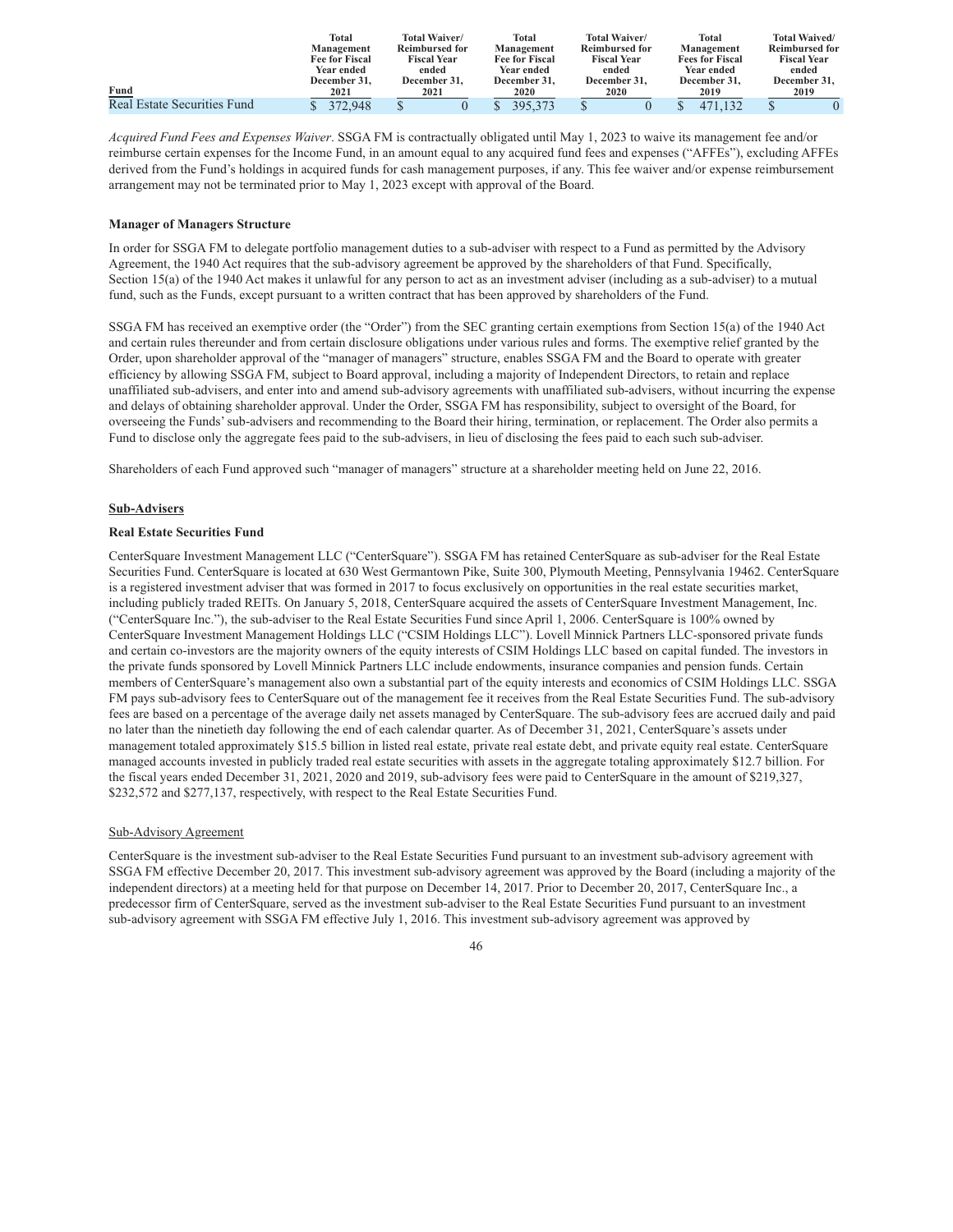shareholders at a shareholder meeting held on June 22, 2016. Prior to July 1, 2016, CenterSquare Inc. served as the investment sub-adviser to the Real Estate Securities Fund pursuant to an investment sub-advisory agreement with GE Asset Management, Inc. ("GEAM") effective April 1, 2006. This investment sub-advisory agreement was approved by the Board (including a majority of the independent directors) at a meeting held for that purpose on January 26, 2006 and by the Fund's shareholders on March 22, 2006.

The sub-advisory agreement with CenterSquare is not assignable and may be terminated without penalty by either CenterSquare or SSGA FM upon sixty (60) days' written notice to the other or by the Board or by the vote of a majority of the outstanding shares of the class of stock representing an interest in the Fund.

The sub-advisory agreement provides that CenterSquare may render similar advisory and administrative services to other clients so long as the services that it provides under the agreement are not impaired thereby. The sub-advisory agreement also provides that CenterSquare shall not be liable for any error of judgment or mistake of law or for any loss suffered by the Fund or its shareholders or by SSGA FM in connection with its services pursuant to the agreement, except for a loss resulting from willful misfeasance, bad faith or gross negligence in the performance of its duties or by reason of reckless disregard of its duties or obligations under the agreement.

## **Small-Cap Equity Fund**

SSGA FM has engaged the following investment sub-advisers to each manage a portion of the Small-Cap Equity Fund ("Allocated Assets"): Champlain Investment Partners, LLC ("Champlain"), Kennedy Capital Management, Inc. ("Kennedy"), Palisade Capital Management, L.L.C. ("Palisade"), SouthernSun Asset Management, LLC ("SouthernSun"), and effective July 1, 2021, Riverbridge Partners, LLC ("Riverbridge") (each, a "Sub-Adviser" and collectively, the "Sub-Advisers"). Prior to July 1, 2021, GlobeFlex Capital, L.P. served as a sub-adviser to the Small-Cap Equity Fund. For the fiscal years ended December 31, 2021, 2020 and 2019, the aggregate sub-advisory fees paid to the foregoing sub-advisers was \$232,562, \$177,664 and \$202,272, with respect to the Small-Cap Equity Fund for each respective period.

**Champlain**, having its principal office located at 180 Battery Street, Burlington, Vermont 05401, provides a continuous investment program with respect to Champlain's Allocated Assets, which may be changed from time to time at the sole discretion of SSGA FM ("Allocated Assets"). Champlain is registered as an investment adviser under the Advisers Act, and was formed in 2004. Champlain offers both domestic and emerging market investment strategies. SSGA FM pays sub-advisory fees to Champlain out of the management fee it receives from the Small-Cap Equity Fund. The sub-advisory fees are based on a percentage of the average daily net assets attributable to Champlain's Allocated Assets. The sub-advisory fees are accrued daily and paid no later than the ninetieth day following the end of each calendar quarter. As of December 31, 2021, Champlain had approximately \$22.49 billion in assets under management. Champlain has served as one of the sub-advisers to the Small-Cap Equity Fund since October 1, 2008.

**Kennedy**, having its principal office located at 10829 Olive Boulevard, St. Louis, Missouri 63141, provides a continuous investment program with respect to Kennedy's Allocated Assets, which may be changed from time to time at the sole discretion of SSGA FM. Kennedy is registered as an investment adviser under the Advisers Act, and was formed and founded in 1980 to provide customized investment management services to corporate and public pension funds, endowments, foundations and multi-employer plans as well as high-net-worth individuals. Kennedy specializes in the small and mid-cap asset classes. SSGA FM pays sub-advisory fees to Kennedy out of the management fee it receives from the Small-Cap Equity Fund. The sub-advisory fees are based on a percentage of the average daily net assets attributable to Kennedy's Allocated Assets. The sub-advisory fees are accrued daily and paid no later than the ninetieth business day following the end of each calendar quarter. As of December 31, 2021, Kennedy had approximately \$4.92 billion both in discretionary and non-discretionary assets under management. Kennedy has served as one of the sub-advisers to the Small-Cap Equity Fund since September 10, 2010.

**Palisade**, having its principal office located at One Bridge Plaza, Suite 1095, Fort Lee, New Jersey 07024, provides a continuous investment program with respect to Palisade's Allocated Assets, which may be changed from time to time at the sole discretion of SSGA FM. Palisade is registered as an investment adviser under the Advisers Act, and was formed in 1995. Palisade offers a variety of equity and convertible securities strategies. SSGA FM pays sub-advisory fees to Palisade out of the management fee it receives from the Small-Cap Equity Fund. The sub-advisory fees are based on a percentage of the average daily net assets attributable to Palisade's Allocated Assets. The sub-advisory fees are accrued daily and paid no later than the twentieth day following the end of each calendar month. As of December 31, 2021, Palisade had approximately \$5.4 billion of assets under management. Prior to October 1, 2008, Palisade had served as the sole sub-adviser to the Small-Cap Equity Fund since the Fund's inception in April of 2000.

**Riverbridge**, having its principal office located at 1200 IDS Center, 80 S 8th Street, Minneapolis, MN 55402, provides a continuous investment program with respect to Riverbridge's Allocated Assets, which may be changed from time to time at the sole discretion of SSGA FM. Riverbridge is registered as an investment adviser under the Advisers Act, and was formed in 1987. Riverbridge is majorityowned by Northill US Holdings, Inc., part of the Northill Capital Group. The remaining interests in the company are employee owned. SSGA FM pays sub-advisory fees to Riverbridge out of the management fee it receives from the Small-Cap Equity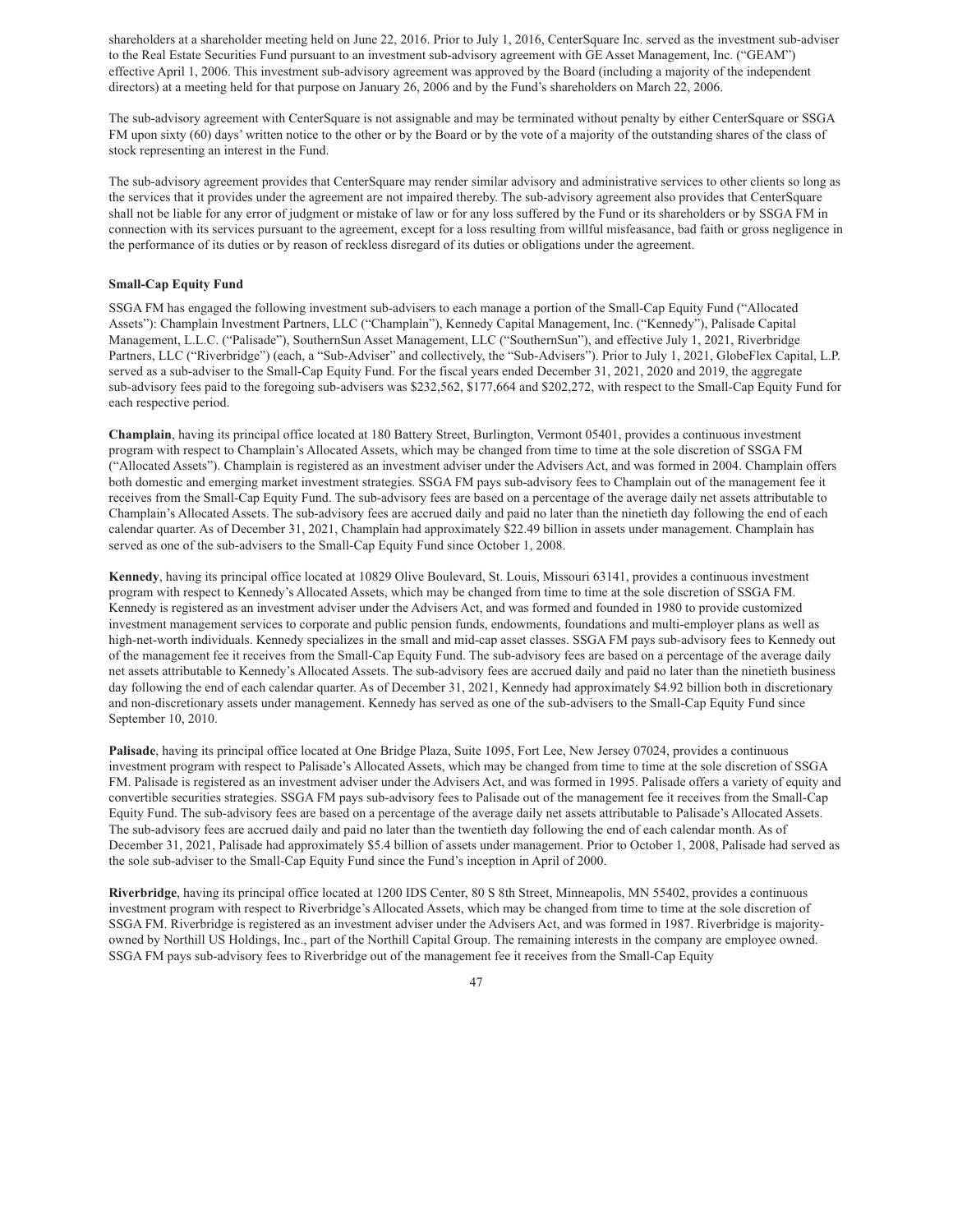Fund. The sub-advisory fees are based on a percentage of the average daily net assets attributable Riverbridge's Allocated Assets. The sub-advisory fees are accrued daily and paid quarterly. As of December 31, 2021, Riverbridge had approximately \$9.41 billion in assets under management. Riverbridge has served as one of the sub-advisers to the Small-Cap Equity Fund since July 1, 2021.

**SouthernSun**, having its principal office located at 240 Madison Avenue, Suite 800, Memphis, Tennessee 38103, provides a continuous investment program with respect to SouthernSun's Allocated Assets, which may be changed from time to time at the sole discretion of SSGA FM. SouthernSun is registered as an investment adviser under the Advisers Act, and was formed in 1989. SSGA FM pays sub-advisory fees to SouthernSun out of the management fee it receives from the Small-Cap Equity Fund. The sub-advisory fees are based on a percentage of the average daily net assets attributable to SouthernSun's Allocated Assets. The sub-advisory fees are accrued daily and paid no later than the thirtieth day following the end of each calendar quarter. SouthernSun is a research-driven investment management firm implementing long-only U.S. Small Cap and SMID Cap equity strategies for institutions and individuals. SouthernSun is absolute return oriented, investing with a value approach and long-term perspective through disciplined, bottom-up, fundamental analysis and on-site research (e.g., management interviews, facility visits, inquiries with customers and suppliers. As of December 31, 2021, SouthernSun's estimated assets under management were approximately \$1 billion. SouthernSun has served as one of the sub-advisers to the Small-Cap Equity Fund since October 1, 2008. Between March 31, 2014 and August 12, 2020, Affiliated Managers Group, Inc. ("AMG"), a publicly traded asset management company (NYSE: AMG), indirectly held a majority equity interest in SouthernSun and SouthernSun's principals held the remaining equity interests in the firm. As of August 13, 2020, SouthernSun acquired AMG's ownership interest in SouthernSun. SouthernSun is now wholly-owned by its employees, either directly or indirectly.

## Sub-Advisory Agreements

At a shareholder meeting held on August 6, 2008, the shareholders of the Small-Cap Equity Fund approved separate sub-advisory agreements between GEAM (the Fund's then investment adviser) and each of Champlain and SouthernSun, and an amended and restated sub-advisory agreement with Palisade, each of which became effective on October 1, 2008. At a special meeting held on July 30, 2010, the Board approved a new sub-advisory agreement between GEAM and SouthernSun and at a regular meeting held on September 10, 2010, the Board approved a new sub-advisory agreement between GEAM and Kennedy. At a regular meeting held on March 6, 2014, the Board approved a new sub-advisory agreement between GEAM and SouthernSun. At a shareholder meeting held on June 22, 2016, the shareholders of the Small-Cap Equity Fund approved separate sub-advisory agreements between SSGA FM and each of Champlain, Kennedy, Palisade and SouthernSun, each of which became effective on July 1, 2016. At a meeting held on August 7, 2020, the Board approved a new sub-advisory agreement between SSGA FM and SouthernSun. At a meeting held on April 7, 2021, the Board approved a sub-advisory agreement between SSGA FM and Riverbridge. As described above, SSGA FM has received an exemptive order from the SEC to operate under a manager of managers structure that permits SSGA FM, with the approval of the Board, to appoint and replace unaffiliated sub-advisers, enter into sub-advisory agreements with unaffiliated sub-advisers, and materially amend and terminate sub-advisory agreements with unaffiliated sub-advisers on behalf of the Funds without shareholder approval.

Each respective sub-advisory agreement with each of Champlain, Kennedy, Palisade, Riverbridge and SouthernSun is not assignable and may be terminated without penalty by either the sub-adviser or SSGA FM upon 60 days' written notice to the other or by the Board, or by the vote of a majority of the outstanding voting securities of the Fund, on 60 days' written notice to the sub-adviser. Each sub-advisory agreement provides that respective sub-adviser may render similar sub-advisory services to other clients so long as the services that it provides under the sub-advisory agreement are not impaired thereby. Each sub-advisory agreement also provides that a sub-adviser shall not be liable for any loss incurred by the Fund except for a loss resulting from willful misfeasance, bad faith or gross negligence in the performance of its duties or from reckless disregard of its obligations and duties under the respective sub-advisory agreement.

# **Securities Activities of SSGA FM and the Sub-Advisers**

Securities held by the Funds also may be held by other funds or separate accounts for which the investment adviser, SSGA FM and/or each of the Sub-Advisers act as an adviser. Because of different investment objectives or other factors, a particular security may be bought by SSGA FM and/or the Sub-Advisers for one or more of its clients, when one or more other clients are selling the same security. If purchases or sales of securities for a Fund or other client of SSGA FM and/or a Sub-Adviser arise for consideration at or about the same time, transactions in such securities will be made, insofar as feasible, for the Fund and other clients in a manner deemed equitable to all. To the extent that transactions on behalf of more than one client of SSGA FM and/or any Sub-Adviser during the same period may increase the demand for securities being purchased or the supply of securities being sold, there may be an adverse effect on price.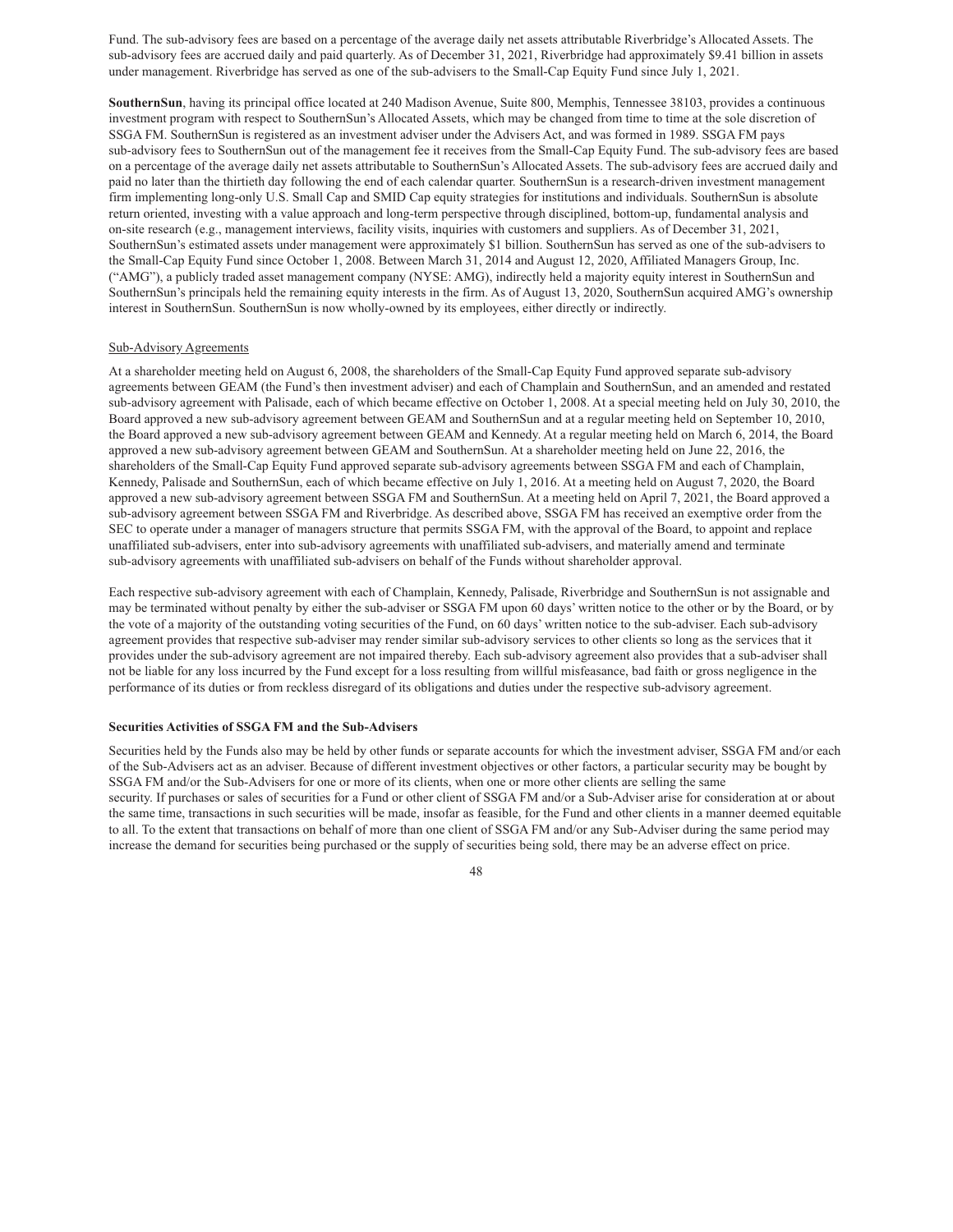On occasions when SSGA FM and/or a Sub-Adviser (under the supervision of the Board) deems the purchase or sale of a security to be in the best interests of the Company as well as other funds or accounts for which SSGA FM and/or the Sub-Adviser acts as an adviser, it may, to the extent permitted by applicable laws and regulations, but will not be obligated to, aggregate the securities to be sold or purchased for the Company with those to be sold or purchased for other funds or accounts in order to obtain favorable execution and low brokerage commissions. In that event, allocation of the securities purchased or sold, as well as the expenses incurred in the transaction, will be made by SSGA FM and/or a Sub-Adviser in the manner it considers to be most equitable and consistent with its fiduciary obligations to the Company and to such other funds or accounts. In some cases this procedure may adversely affect the size of the position obtainable for a Fund.

# **Sub-Administrator, Custody and Fund Accounting**

State Street serves as the sub-administrator for the Company, pursuant to a master sub-administration agreement dated July 31, 2014 (the "Sub-Administration Agreement"). State Street serves as the custodian for the Company, pursuant to a master custody agreement dated June 1, 2015 (the "Custody Agreement"). State Street provides certain fund accounting services for the Company, pursuant to a master accounting services agreement dated July 31, 2013. Under the Sub-Administration Agreement, State Street is obligated to provide certain sub-administrative services to the Company. Under the Custody Agreement, State Street is obligated to provide certain custody services to the Company, as well as basic portfolio recordkeeping required by the Company for regulatory and financial reporting purposes. State Street is a wholly-owned subsidiary of State Street Corporation, a publicly held financial holding company, and is affiliated with the Adviser. State Street's mailing address is State Street Financial Center, One Lincoln Street, Boston, Massachusetts 02111.

As consideration for sub-administration services, the Adviser and the Funds each pays State Street a portion of the annual fee (payable monthly). As consideration for custody and fund accounting services, each Fund pays State Street an annual fee (payable monthly) based on the average monthly net assets of each Fund. Each Fund also pays State Street transaction and service fees for these services and reimburses State Street for out-of-pocket expenses.

The Funds paid State Street the following amounts for sub-administration, custody and fund accounting services during the fiscal years ended December 31:

| <b>Fund</b>                        | 2021      | 2020      | 2019      |
|------------------------------------|-----------|-----------|-----------|
| Premier Growth Equity Fund         | \$22,452  | \$22,445  | \$21,340  |
| Small-Cap Equity Fund              | \$31,821  | \$ 30,922 | \$ 31,064 |
| S&P 500 Index Fund                 | \$41,171  | \$38,513  | \$ 37,980 |
| U.S. Equity Fund                   | \$21,016  | \$20,704  | \$20,631  |
| Income Fund                        | \$30,160  | \$33,691  | \$27,581  |
| Total Return Fund                  | \$795,374 | \$465,544 | \$599,666 |
| <b>Real Estate Securities Fund</b> | \$22,204  | \$22,266  | \$23,573  |

# **Code of Ethics**

The Adviser, the Sub-Advisers, SSGA FD and the Company have each adopted a code of ethics (the Company's code being referred to herein as the "Code of Ethics") under Rule 17<sup>-1</sup> of the 1940 Act. The Code of Ethics, by relying on the codes of the underlying service providers, permits personnel of the Funds' Adviser, Distributor and officers, subject to the provisions of the relevant code of ethics, to invest in securities, including securities that may be purchased or held by the Adviser or the Company. Under the relevant code of ethics, all employees or officers who are deemed to be access persons (persons who have interaction with funds or accounts managed by the Adviser or SSGA FD as part of their job function) must pre-clear personal securities transactions. Each code of ethics is designed to ensure that employees conduct their personal securities transactions in a manner that does not create an actual or potential conflict of interest to the business or fiduciary responsibilities of the Company's service providers or officers. In addition, the Code of Ethics establishes standards prohibiting the trading in or recommending of securities based on material, nonpublic information or the divulgence of such information to others.

## **Distributor**

State Street Global Advisors Funds Distributors, LLC, located at One Iron Street, Boston, Massachusetts 02210, serves as the distributor of the Funds pursuant to the Distribution Agreement by and between the Distributor and the Funds.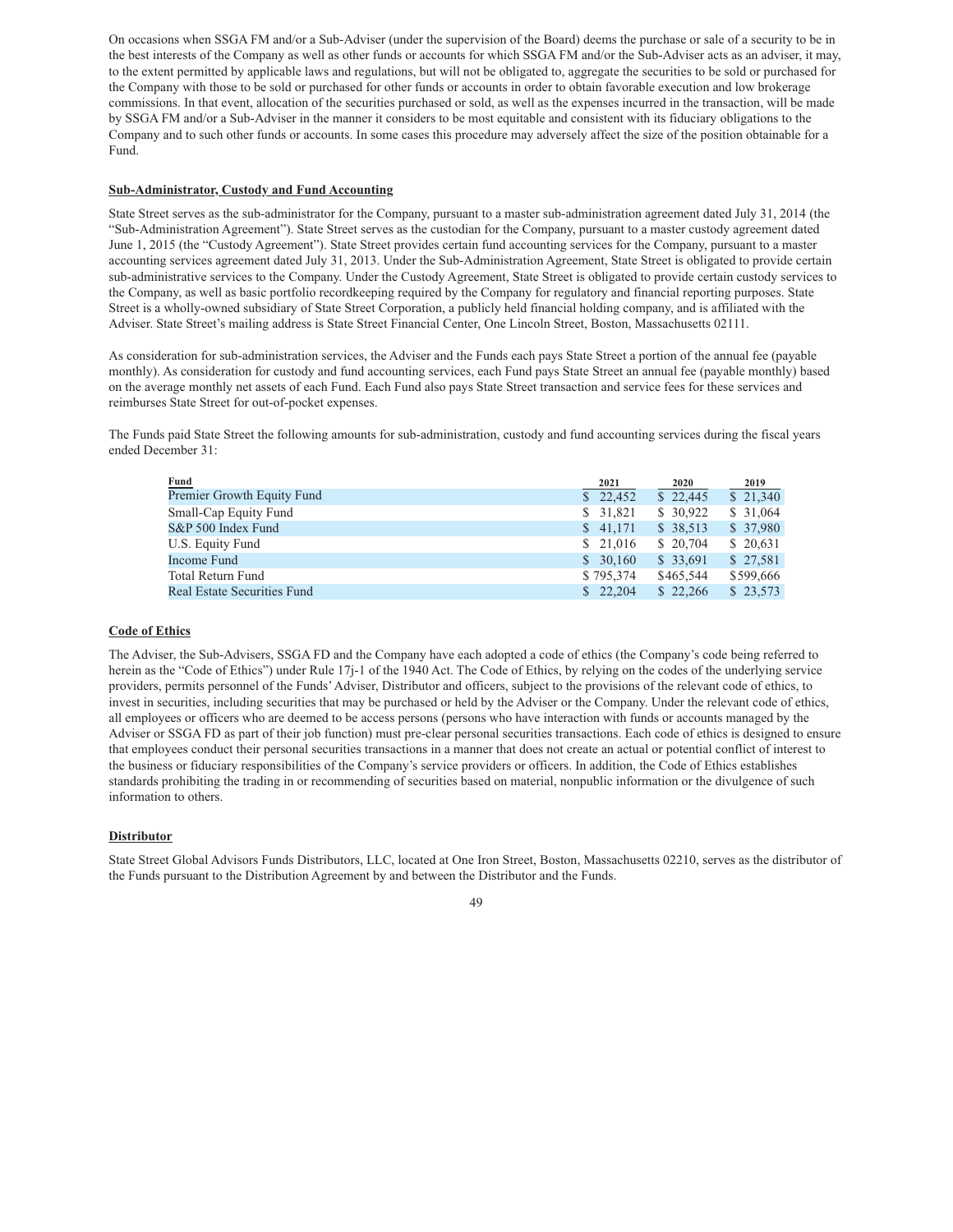## **Investor Service Plan – Total Return Fund (Classes 1 and 3 shares)**

The Company has adopted an Investor Service Plan (the "Service Plan") with respect to each of Class 1 and Class 3 shares of the Total Return Fund. The Service Plans were not adopted pursuant to Rule 12b-1 under the 1940 Act. Under each Service Plan, the Company may compensate insurance companies ("Insurers") issuing variable annuity contracts ("Contracts") and/or variable life insurance policies ("Policies") that offer Class 1 or Class 3 shares of the Total Return Fund as an investment option or other parties that have entered into an Investor Service Agreement with the Company pursuant to which the Insurer or other party has agreed to perform certain investor services specified therein necessary to administer the Contracts and Policies (including account maintenance, record keeping services and administrative services) and to facilitate the Company's provision of services to investors in Class 1 or Class 3 shares, respectively. Each Service Plan provides that during any fiscal year, the amount of compensation paid under the Service Plan by the Total Return Fund with respect to Class 1 and Class 3 shares may not exceed the annual rate of 0.20% of the average daily net assets of the Total Return Fund attributable to Class 1 and Class 3 shares, respectively.

The Service Plan with respect to Class 1 shares of the Total Return Fund was originally adopted by the Board on December 9, 2005, as subsequently amended, and therefore, for the periods ended December 31, 2021, 2020 and 2019, \$1,536,058, \$1,397,560 and \$1,523,127, respectively, were paid under the Class 1 Service Plan. The Service Plan with respect to Class 3 shares of the Total Return Fund, was adopted by the Board on February 25, 2009 and became effective on May 1, 2009. For the periods ended December 31, 2021, 2020 and 2019, \$2,134,268, \$2,061,876 and \$2,367,650, respectively, were paid under the Class 3 Service Plan.

Each Service Plan will continue in effect from year to year so long as such continuance is approved annually by the Board. Each Service Plan remains in effect for successive one-year periods unless otherwise terminated (i) upon mutual agreement of SSGA FM and the Insurer, (ii) by either SSGA FM or the Insurer at the end of any one-year term by written notice to the other party at least 30 days before the end of such term, and (iii) automatically upon the termination of the participation agreement between the Company and the Insurer pursuant to which the shares of the Total Return Fund are offered to separate accounts of the Insurer or upon the termination of the Service Plan.

## **Distribution and Service (12b-1) Plans**

The Company has adopted a Distribution and Service Plan under Rule 12b-1 under the 1940 Act with respect to Class 1 and Class 3 shares of the Total Return Fund (each, a "12b-1 Plan"). Under the 12b-1 Plans for Class 1 and Class 3 shares, payments made under the Service Plan for Class 3 shares are covered in the event, and to the extent, that any portion of compensation paid pursuant to such Service Plan is determined to be an indirect use of the assets attributable to that class of shares to finance distribution of such shares.

SSGA FD is the distributor of shares of each Fund. Prior to May 1, 2017, SSGA FD was known as State Street Global Markets, LLC. Pursuant to the 12b-1 Plan for Class 3 shares, the Company may compensate SSGA FD for providing the sales services and investor services (including account maintenance, record keeping services and administrative services) specified therein up to 0.25% the average daily net assets of the Total Return Fund attributable to its Class 3. Prior to July 1, 2016, GE Investment Distributors, Inc. ("GEID"), a wholly-owned subsidiary of GEAM, served as the Company's principal underwriter and the Company paid GEID 0.25% of the average daily net assets of the Total Return Fund attributable to its Class 3 shares. SSGA FD has agreed to provide such sales services and investor services to Class 3 shares of the Total Return Fund pursuant to the terms of the Distribution Agreement between the Company and SSGA FD with respect to such shares. Furthermore, SSGA FD has engaged Capital Brokerage Corporation ("CBC"), the principal underwriter/distributor of the Contracts and Policies indirectly invested in Class 3 shares of the Total Return Fund, to provide such sales services and investor services pursuant to the terms of the Fund Marketing and Investor Service Agreement between SSGA FD and CBC.

The inception date for the Class 1 12b-1 Plan was May 1, 2009 and the inception date for the Class 3 12b-1 Plan was May 1, 2006. For the fiscal years ended December 31, 2021, 2020, and 2019, the Total Return Fund – Class 3 shares paid \$2,667,835, \$2,577,345, and \$2,959,563, respectively, to SSGA FD for distribution and shareholder servicing under its 12b-1 Plan, with the amount of \$2,667,678, \$2,575,909, and \$2,977,615, respectively, being spent by SSGA FD for compensation to broker-dealers. Each 12b-1 Plan will continue in effect with respect to its applicable class of shares of the Total Return Fund from year to year so long as such continuance is approved annually by the Board and by those Directors who are not "interested persons" (as defined in the 1940 Act) of the Company and who have no direct or indirect financial interest in the operation of the 12b-1 Plan or in any agreements related to the 12b-1 Plan (the "Independent Directors"). Each 12b-1 Plan may be terminated with respect to its applicable class of shares at any time by vote of a majority of the Independent Directors or by a vote of a majority of the outstanding shares of such class.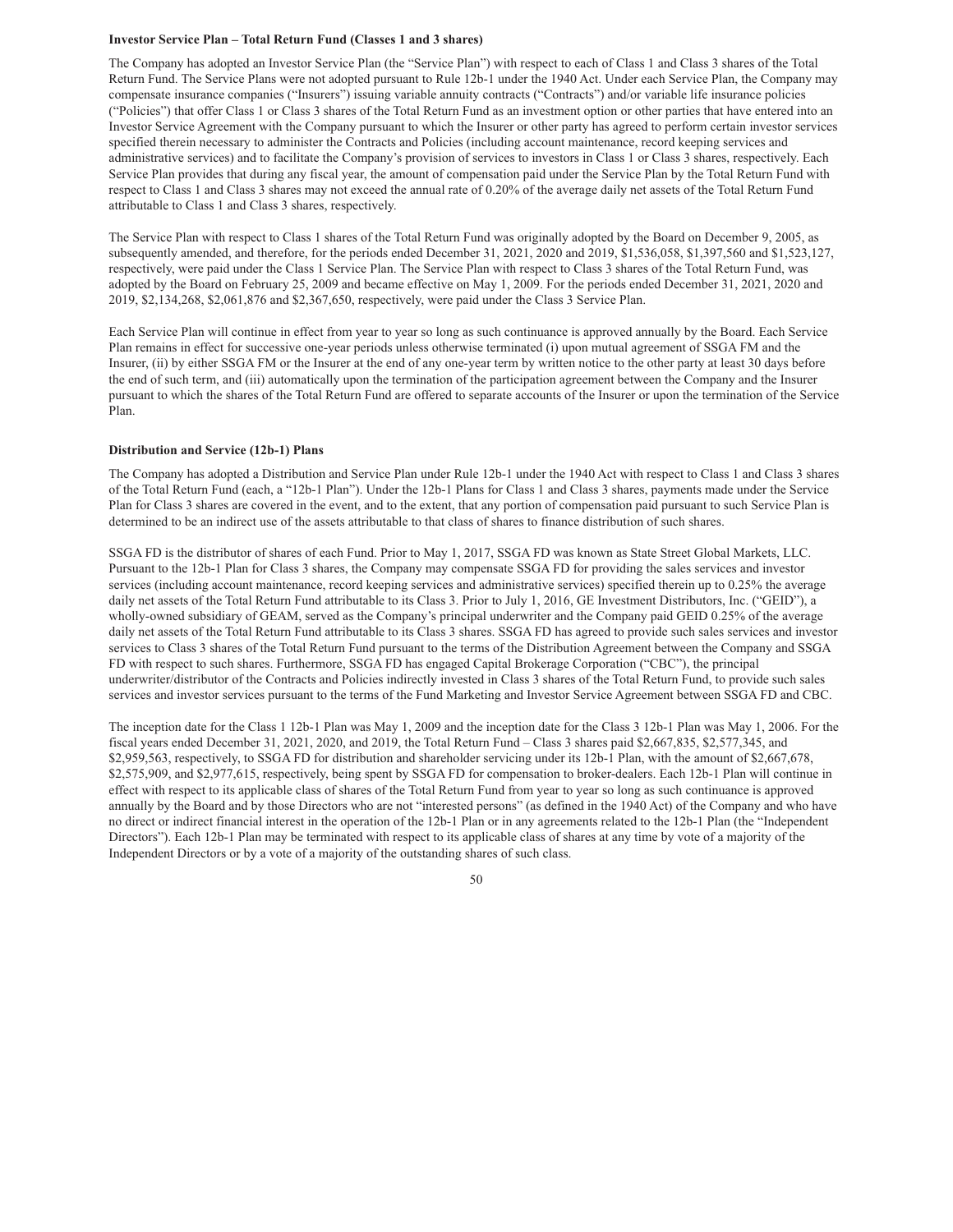For the fiscal year ended December 31, 2021, the Total Return Fund has been informed by SSGA FD that the following expenditures were made using the amounts the Fund's shares paid under the 12b-1 Plans:

|                             |             |          |                        |                        | Interest/ |                 |  |        |
|-----------------------------|-------------|----------|------------------------|------------------------|-----------|-----------------|--|--------|
|                             |             |          |                        |                        | Carrving/ |                 |  |        |
|                             |             |          | <b>Compensation to</b> | <b>Compensation to</b> |           | Other financing |  |        |
| Fund                        | Advertising | Printing | <b>Dealers</b>         | <b>Sales Personnel</b> |           | charges         |  | Other* |
| Total Return Fund – Class 1 |             |          |                        |                        |           |                 |  |        |
| Total Return Fund – Class 3 |             |          | 2.667.678              |                        |           |                 |  |        |

\* Includes miscellaneous/other fees not categorized elsewhere (including insurance, space/facilities, management overhead).

## **Administrative Services Agreement**

SSGA FM has entered into an Administrative Services Agreement with Insurers offering variable annuity contracts and variable life insurance policies invested in the Total Return Fund pursuant to which the Insurer has agreed to provide certain services in the nature of "personal service and/or the maintenance of shareholder accounts" as referenced in FINRA Rule 2341(b)(9) and certain other administrative services delineated therein to SSGA FM, the Company and the Total Return Fund. To compensate the Insurers for providing such administrative services, SSGA FM has agreed to pay the Insurers an amount equal to 0.076% (for Class 1 shares) and 0.05% (for Class 3 shares) of the average daily net assets attributable to the Total Return Fund. The Administrative Services Agreement remains in effect for successive one-year periods unless otherwise terminated. The Administrative Services Agreement may be terminated (i) upon mutual agreement of SSGA FM and the Insurer, (ii) either SSGA FM or the Insurer at the end of any one-year term by written notice to the other party at least 30 days before the end of such term, and (iii) automatically upon the termination of the participation agreement between the Company and the Insurer pursuant to which the shares of the Total Return Fund are offered to separate accounts of the Insurer.

# **Counsel and Independent Registered Public Accounting Firm**

Ropes & Gray LLP serves as counsel to the Company. The principal business address of Ropes & Gray LLP is 800 Boylston Street, Boston, Massachusetts 02199. Sullivan & Worcester LLP, located at One Post Office Square, Boston, Massachusetts 02109, serves as independent counsel to the Independent Directors.

Ernst & Young LLP serves as the independent registered public accounting firm for the Company and provides (i) audit services and (ii) tax services. In connection with the audit of the 2021 financial statements, the Company entered into an engagement agreement with Ernst & Young LLP that sets forth the terms of Ernst & Young LLP's audit engagement. The principal business address of Ernst & Young LLP is 200 Clarendon Street, Boston, Massachusetts 02116.

# **PORTFOLIO MANAGERS**

The following persons serve as portfolio managers of the Funds as of the date of this SAI. The following table lists the number and types of accounts managed by each individual and assets under management in those accounts as of December 31, 2021:

| <b>Portfolio Manager</b> | Registered<br>Investment<br>Company<br><b>Accounts</b> | <b>Assets</b><br>Managed<br>(billions) | Other<br>Pooled<br>Investment<br><b>Vehicle</b><br>Accounts | <b>Assets</b><br>Managed<br>(billions) | Other<br><b>Accounts</b> | Assets<br>Managed<br>(billions) | Total<br><b>Assets</b><br>Managed<br>(billions) |
|--------------------------|--------------------------------------------------------|----------------------------------------|-------------------------------------------------------------|----------------------------------------|--------------------------|---------------------------------|-------------------------------------------------|
| Paul Nestro              | 7                                                      | 12.22<br>$\mathcal{S}$                 | 13                                                          | \$<br>3.80                             | 11                       | \$<br>5.34                      | S.<br>21.36                                     |
| William Sandow           |                                                        | 12.22<br>\$                            | 13                                                          | \$<br>3.80                             | 11                       | \$<br>5.34                      | \$<br>21.36                                     |
| Chris Sierakowski        |                                                        | \$<br>12.22                            | 13                                                          | S<br>3.80                              | 11                       | \$<br>5.34                      | S.<br>21.36                                     |
| Michael Solecki          |                                                        | 12.22<br>S                             | 13                                                          | \$<br>3.80                             | 11                       | 5.34<br>S                       | \$<br>21.36                                     |
| Shawn McKay $(1)$        | 31                                                     | 17.71<br>S.                            | 158                                                         | \$195.65                               | 191(3)                   | 83.393)<br>S.                   | 296.75<br>\$                                    |
| Carrie Peluso $(1)$      | 31                                                     | 17.71<br>\$.                           | 158                                                         | \$195.65                               | 191(3)                   | 83.393)<br>S                    | 296.75<br>\$.                                   |
| Jeremiah $Holly(2)$      | 31                                                     | 17.71<br>\$                            | 158                                                         | \$195.65                               | 191(3)                   | 83.393)<br>\$.                  | 296.75<br>\$.                                   |
| Michael Martel(2)        | 31                                                     | 17.71<br>S.                            | 158                                                         | \$195.65                               | 191(3)                   | 83.393)<br>S.                   | 296.75<br>\$.                                   |
| Michael Feehily          | 132                                                    | \$987.94                               | 377                                                         | \$826.74                               | 521                      | \$515.27                        | \$2,329.95                                      |
| Karl Schneider           | 132                                                    | \$987.94                               | 377                                                         | \$826.74                               | 521                      | \$515.27                        | \$2,329.95                                      |
| Olga Winner              | 132                                                    | \$987.94                               | 377                                                         | \$826.74                               | 521                      | \$515.27                        | \$2,329.95                                      |
| <b>Matthew Nest</b>      |                                                        | 3.97<br>S                              |                                                             | S<br>2.07                              | 434)                     | \$22.65(4)                      | 28.69                                           |
| James Palmieri           |                                                        | 3.97<br>\$                             |                                                             | \$<br>2.07                             | 434)                     | 22.65(4)<br>\$.                 | 28.69<br>\$                                     |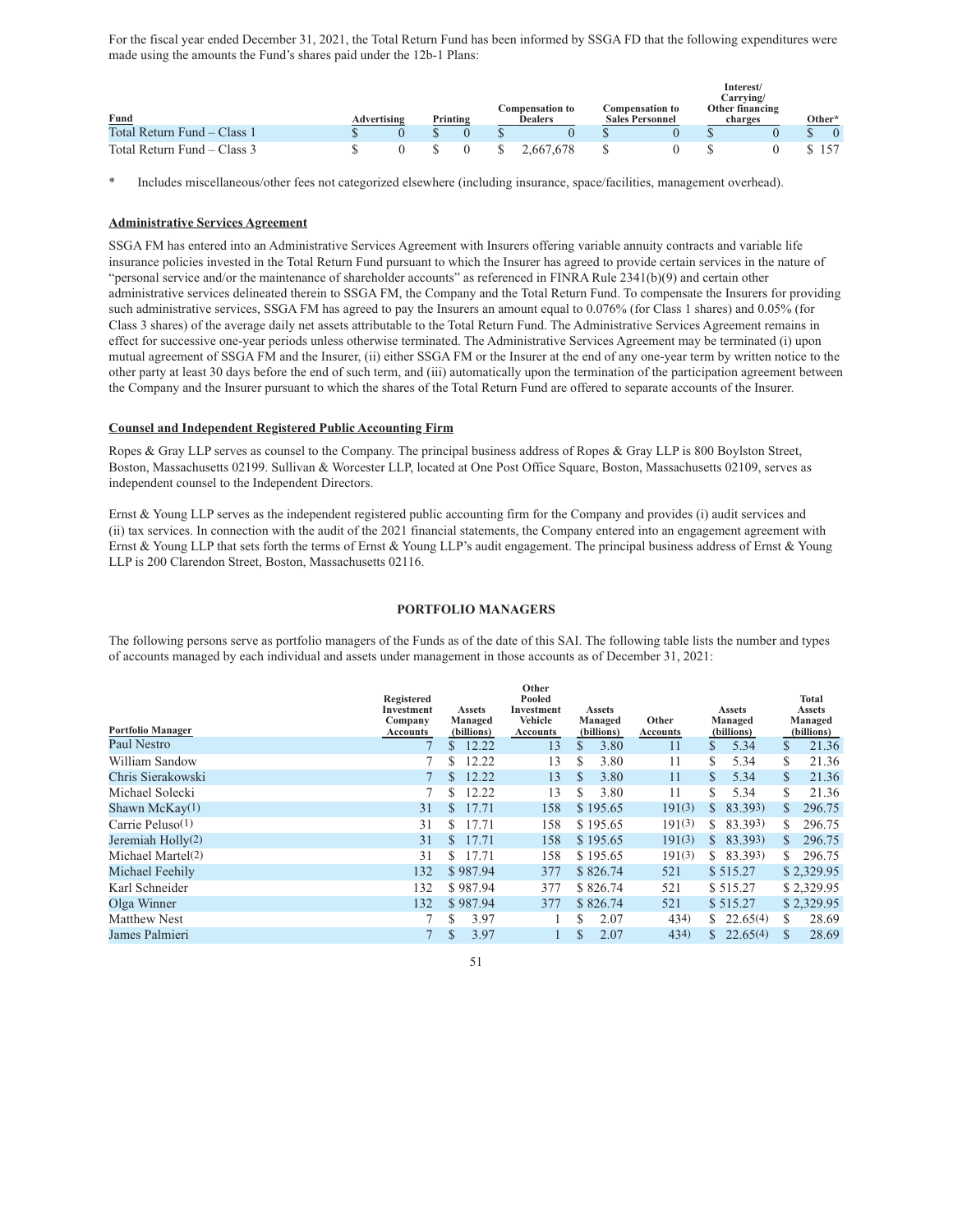| Registered<br>Investment<br>Company<br>Accounts | <b>Assets</b><br>Managed<br>(billions) | $\mathbf{\dot{\mathit{u}}}$<br>Pooled<br>Investment<br>Vehicle<br>Accounts |                |          | Other<br><b>Accounts</b>        |     |         |                                       | <b>Total</b><br>Assets<br>Managed<br>(billions) |
|-------------------------------------------------|----------------------------------------|----------------------------------------------------------------------------|----------------|----------|---------------------------------|-----|---------|---------------------------------------|-------------------------------------------------|
|                                                 | 0.41                                   |                                                                            |                | 0.01     | 1,515                           |     | 2.66    | S.                                    | 3.08                                            |
|                                                 | S<br>0.41                              | 0                                                                          | S              | $\theta$ | 145                             | S.  | 0.21    | S.                                    | 0.62                                            |
|                                                 | \$15.57                                | $\overline{4}$                                                             | $\mathbb{S}^-$ | 1.43     | 105(5)                          | S.  | 5.38(5) |                                       | \$22.38                                         |
| 2                                               | S<br>0.49                              | 3(6)                                                                       | S.             | 0.19(6)  | 1,492(7)                        | \$. | 8.62(7) | S.                                    | 9.30                                            |
| 2                                               | \$.<br>0.49                            | 3(6)                                                                       | S.             | 0.19(6)  | 1,492(7)                        | S.  | 8.62(7) | S.                                    | 9.30                                            |
| 2                                               | S<br>0.25                              | 0                                                                          | \$             | $\Omega$ | 53                              | \$  | 1.20    | S                                     | 1.45                                            |
| 2                                               | \$.<br>0.25                            | $\overline{0}$                                                             | \$             | $\Omega$ | 22                              | S.  | 0.88    | S.                                    | 1.13                                            |
| 3                                               | S<br>0.62                              | 2                                                                          | \$             | 0.03     | 80                              | S.  | 0.36    | \$                                    | 1.01                                            |
| 3                                               | \$<br>0.62                             | $\overline{2}$                                                             | $\mathbb{S}$   | 0.03     | 80                              | \$  | 0.36    | \$                                    | 1.01                                            |
| 4                                               | \$<br>1.16                             | 5                                                                          | S.             | 0.62     | 44(8)                           | S.  | 6.32(8) | \$                                    | 8.10                                            |
| $\overline{4}$                                  | 1.91<br>S                              | 5                                                                          | S.             | 0.13     | 4                               | S.  | 0.01    | \$                                    | 2.05                                            |
|                                                 |                                        |                                                                            |                |          | Assets<br>Managed<br>(billions) |     |         | Assets<br>Managed<br>(billions)<br>\$ |                                                 |

**Other**

(1) The noted portfolio manager of the Small-Cap Equity Fund is responsible for allocating the Fund's assets to separate teams of portfolio managers and analysts for day-to-day management.

- (2) The noted portfolio manager of the Total Return Fund is responsible for allocating the Fund's assets to separate teams of portfolio managers and analysts for day-to-day management.
- (3) Includes 4 accounts (totaling \$237.40 million in assets under management) with performance-based fees.
- (4) Includes 3 accounts (totaling \$2.66 billion in assets under management) with performance-based fees.
- (5) Includes 15 accounts (totaling \$991.55 million in assets under management) with performance-based fees.
- (6) Includes 1 account (totaling \$2.52 million in assets under management) with performance-based fees.
- (7) Includes 4 accounts (totaling \$80.30 million in assets under management) with performance-based fees.
- (8) Includes 5 accounts (totaling \$893 million in assets under management) with performance-based fees.

None of the portfolio managers listed above beneficially owned shares of any of the Funds as of December 31, 2021, except as noted in the table below:

**Dollar Range of**

|                          |                            | Dollar Range of           |
|--------------------------|----------------------------|---------------------------|
|                          |                            | <b>Fund Shares</b>        |
| <b>Portfolio Manager</b> | Fund                       | <b>Beneficially Owned</b> |
| William Sandow           | Premier Growth Equity Fund | Over \$1,000,000          |

### **Portfolio Managers – Potential Conflicts of Interest**

Portfolio managers at SSGA FM and at each Sub-Adviser may manage multiple registered investment companies, unregistered investment pools and/or investment accounts, which could raise potential conflicts of interest in the areas described below. Each of SSGA FM and the Sub-Advisers has policies and procedures in place that are reasonably designed to mitigate these conflicts of interest, which are also described below.

## **SSGA FM**

A portfolio manager that has responsibility for managing more than one account may be subject to potential conflicts of interest because he or she is responsible for other accounts in addition to the Funds. Those conflicts could include preferential treatment of one account over others in terms of: (a) the portfolio manager's execution of different investment strategies for various accounts; or (b) the allocation of resources or of investment opportunities.

Portfolio managers may manage numerous accounts for multiple clients. These accounts may include registered investment companies, other types of pooled accounts (e.g., collective investment funds), and separate accounts (i.e., accounts managed on behalf of individuals or public or private institutions). Portfolio managers make investment decisions for each account based on the investment objectives and policies and other relevant investment considerations applicable to that portfolio. A potential conflict of interest may arise as a result of the portfolio managers' responsibility for multiple accounts with similar investment guidelines. Under these circumstances, a potential investment may be suitable for more than one of the portfolio managers' accounts, but the quantity of the investment available for purchase is less than the aggregate amount the accounts would ideally devote to the opportunity. Similar conflicts may arise when multiple accounts seek to dispose of the same investment. The portfolio managers may also manage accounts whose objectives and policies differ from that of the Funds. These differences may be such that under certain circumstances, trading activity appropriate for one account managed by the portfolio manager may have adverse consequences for another account managed by the portfolio manager. For example, an account may sell a significant position in a security, which could cause the market price of that security to decrease, while a Fund maintained its position in that security.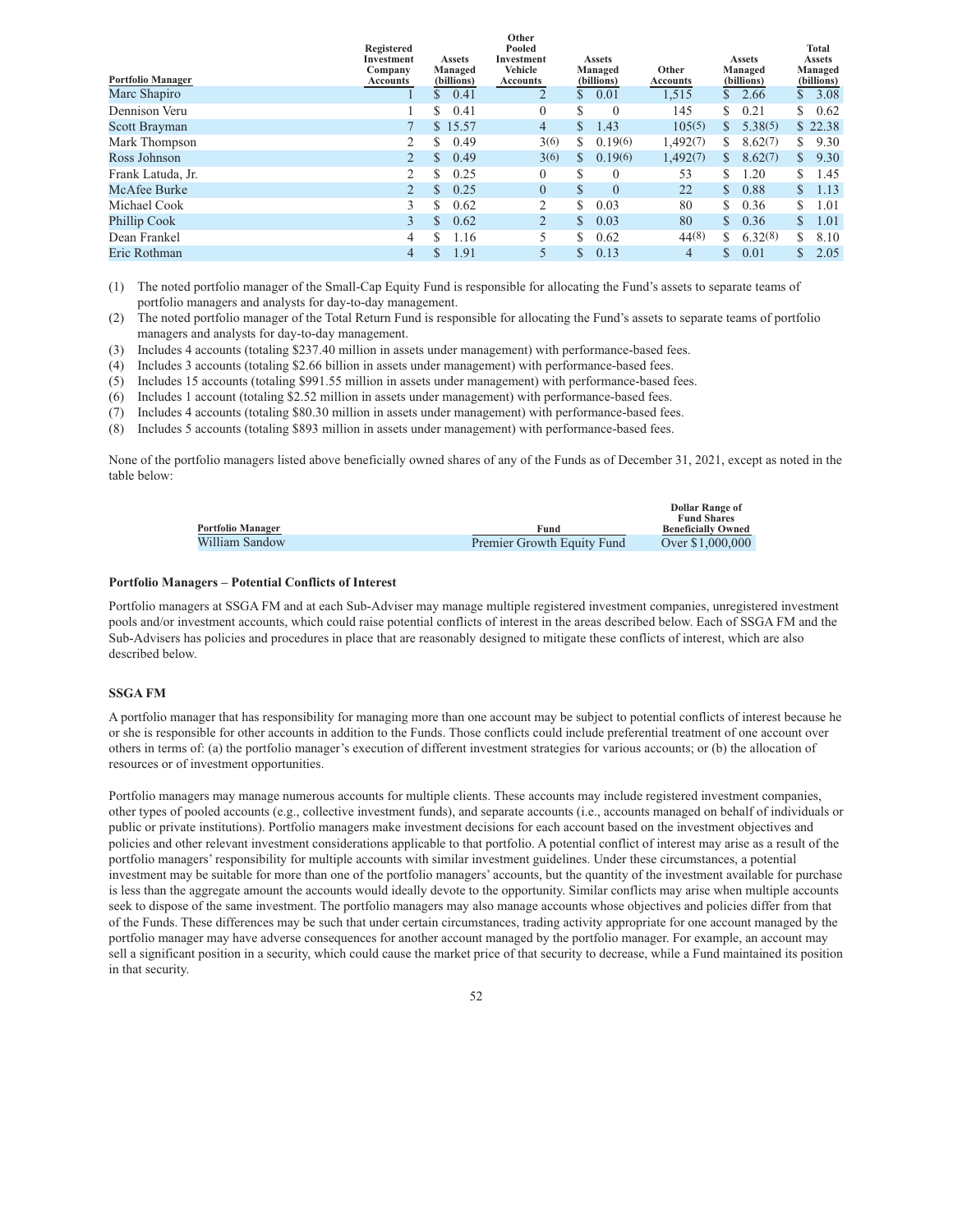A potential conflict may arise when the portfolio managers are responsible for accounts that have different advisory fees—the difference in fees could create an incentive for the portfolio manager to favor one account over another, for example, in terms of access to investment opportunities. This conflict may be heightened if an account is subject to a performance-based fee, as applicable. Another potential conflict may arise when the portfolio manager has an investment in one or more accounts that participate in transactions with other accounts. His or her investment(s) may create an incentive for the portfolio manager to favor one account over another. The Adviser has adopted policies and procedures reasonably designed to address these potential material conflicts. For instance, portfolio managers are normally responsible for all accounts within a certain investment discipline and do not, absent special circumstances, differentiate among the various accounts when allocating resources. Additionally, the Adviser and its advisory affiliates have processes and procedures for allocating investment opportunities among portfolios that are designed to provide a fair and equitable allocation.

SSGA FM has a conflict of interest in its allocation of assets of the Small-Cap Equity Fund among the various Sub-Advisers. SSGA FM pays the management fees of the Sub-Advisers from its management fees and, therefore, may have an incentive to allocate more assets to Sub-Advisers with lower fees in order for SSGA FM to retain more of its management fee.

## **CenterSquare**

**Compensation**. The compensation paid to CenterSquare for managing the Fund assets allocated to it is based only on a percentage of assets under management. Although a small number of client accounts pay CenterSquare a performance-based fee, that fee structure does not present a material conflict of interest for the portfolio managers because their compensation is not directly based on fee revenue earned by CenterSquare on particular accounts.

**Initial Public Offering ("IPO") Allocation**. If a portfolio manager identifies an IPO that may be suitable for more than one Fund or other client account, the Fund may not be able to take full advantage of that opportunity. To mitigate this conflict of interest, CenterSquare has adopted procedures to ensure that it allocates shares of IPOs to the Fund it advises and other client accounts in a manner in which it believes is fair and equitable and consistent with its fiduciary obligations to each of its clients.

**Brokerage Practices.** The broker selection process begins with CenterSquare's desire to achieve best execution for its clients.

When selecting a new broker relationship, CenterSquare may consider the following factors:

- Performance—The broker/dealer should be able to move promptly, both in executing the order and in making deli very or payment for the securities
- The broker/dealer will have sound back-office procedures and must have adequate regulatory net capital.
- Execution—In achieving the primary objective of having the transaction executed at the best possible price, consideration is given to the manner in which the transaction is accomplished. For example, whether the transaction is executed on a primary or secondary exchange and whether the transaction is done through a broker working on an agency basis with a commission versus as a dealer buying or selling as a principal.
- Sound Business Judgment—A number of factors fall into this category of which commission rate is only one. Additional relevant considerations may include:
	- Size of the transaction and the best way to effect the transaction.
	- Experience or knowledge of the particular security's trading history and access to market sources.
	- Financial responsibility and reputation.
	- Utilization of alternative markets.
	- Quality and quantity of investment and economic research furnished.

Research quality is assessed by our analysts and portfolio managers. Our quality assessment ascertains the breadth and depth of brokers' written and verbal research reports, along with the brokers' ability to organize one-on-one meetings with company management. Access to pertinent investment conferences is also considered when selecting brokers.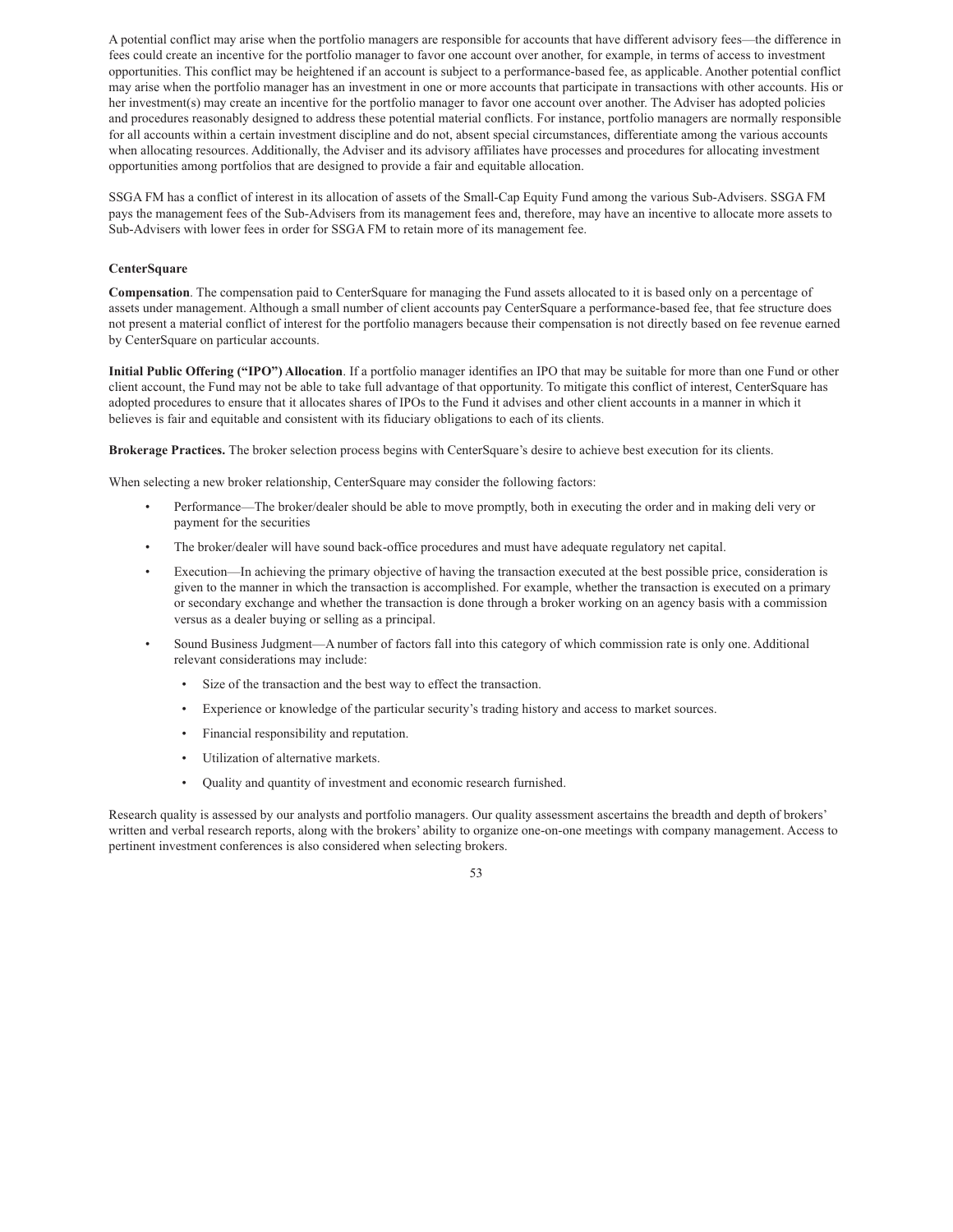The annual broker vote conducted by the Portfolio Managers, Traders, and Research Analysts is a key driver of the establishment of brokerage allocation for the current year. These target allocations are monitored periodically during the year based on a review by the Brokerage Committee.

Additionally, there are brokers chosen for execution only (for example ECN or ATS networks). The main criteria when selecting a broker for execution only is amount, frequency of flow and low latency, access to different sources of liquidity, and lower cents per share costs.

It is CenterSquare's practice to not use affiliated brokers for any security trades, including agency and new initial or secondary deal offerings, executed on behalf of its client accounts.

CenterSquare does participate in a "soft dollar" program which provides research and other services to the Firm in compliance with section 28(e) of the Securities Exchange Act of 1934, as amended (the "Exchange Act"). The use of soft dollar arrangements provides the firm with valuable research services to support the investment decision-making process that benefits the Fund and other clients.

**Research**. Execution and research services provided by brokers may not always be utilized in connection with the Fund or other client accounts that may have provided the commission or a portion of the commission paid to the broker providing the services. CenterSquare allocates brokerage commissions for these services in a manner that it believes is fair and equitable and consistent with its fiduciary obligations to each of its clients.

**Trade Allocation**. If a portfolio manager identifies a limited investment opportunity that may be suitable for more than one Fund or other client account, the Fund may not be able to take full advantage of that opportunity. To mitigate this conflict of interest, CenterSquare aggregates orders of the Fund it advises with orders from each of its other client accounts in order to ensure that all clients are treated fairly and equitably over time and consistent with its fiduciary obligations to each of its clients.

#### **Champlain**

The portfolio managers' management of "other accounts" may give rise to potential conflicts of interest in connection with their management of the Fund's investments, on the one hand, and the investments of the other accounts, on the other. The other accounts may have the same investment objective as a fund. Therefore, a potential conflict of interest may arise as a result of the identical investment objectives, whereby a portfolio manager could favor one account over another. Another potential conflict could include the portfolio managers' knowledge about the size, timing and possible market impact of fund trades, whereby a portfolio manager could use this information to the advantage of other accounts and to the disadvantage of the Fund. However, Champlain has established policies and procedures to ensure that the purchase and sale of securities among all accounts it manages are fairly and equitably allocated.

**Compensation.** Champlain compensates funds' portfolio managers for their management of the funds. Each fund's portfolio managers' compensation consists of a cash base salary and a discretionary performance bonus paid in cash that is based on overall profitability, and therefore in part based on the value of the fund's net assets and other client accounts they are managing. Each fund's portfolio managers also receive benefits standard for all of Champlain's employees, including health care and other insurance benefits. In addition, portfolio managers may also have an ownership stake in Champlain which would entitle them to a portion of the pre-tax profitability of the firm. Further, some portfolio managers may participate in a long-term incentive plan.

**Brokerage Practices.** Generally, equity securities, both listed and over-the-counter, are bought and sold through brokerage transactions for which commissions are payable. Purchases from underwriters will include the underwriting commission or concession, and purchases from dealers serving as market makers will include a dealer's mark-up or reflect a dealer's mark-down. Money market securities and other debt securities are usually bought and sold directly from the issuer or an underwriter or market maker for the securities. Generally, the funds will not pay brokerage commissions for such purchases. When a debt security is bought from an underwriter, the purchase price will usually include an underwriting commission or concession.

In addition, Champlain may place a combined order for two or more accounts it manages, including a fund, engaged in the purchase or sale of the same security if, in its judgment, joint execution is in the best interest of each participant and will result in best price and execution. Transactions involving commingled orders are allocated in a manner deemed equitable to each account or fund. Although it is recognized that, in some cases, the joint execution of orders could adversely affect the price or volume of the security that a particular account or a fund may obtain, it is the opinion of Champlain that the advantages of combined orders outweigh the possible disadvantages of combined orders.

Champlain does not expect to use one particular broker or dealer, and when one or more brokers is believed capable of providing the best combination of price and execution, Champlain may select a broker based upon brokerage or research services provided to Champlain. Champlain may pay a higher commission than otherwise obtainable from other brokers in return for such services only if a good faith determination is made that the commission is reasonable in relation to the services provided.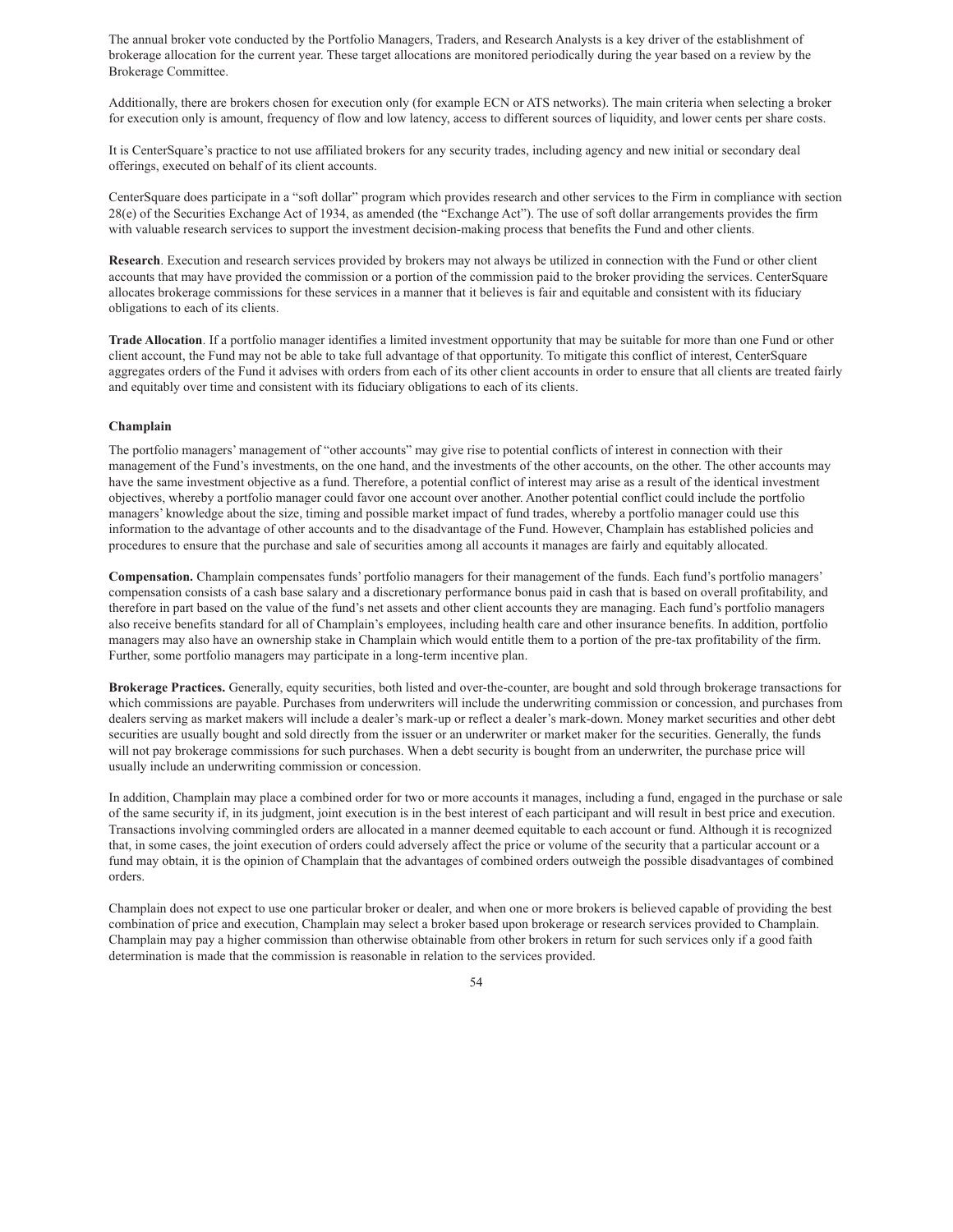Section 28(e) of the Exchange Act permits Champlain, under certain circumstances, to cause the Fund to pay a broker or dealer a commission for effecting a transaction in excess of the amount of commission another broker or dealer would have charged for effecting the transaction in recognition of the value of brokerage and research services provided by the broker or dealer. In addition to agency transactions, Champlain may receive brokerage and research services in connection with certain riskless principal transactions, in accordance with applicable SEC guidance. Brokerage and research services include: (1) furnishing advice as to the value of securities, the advisability of investing in, purchasing or selling securities, and the availability of securities or purchasers or sellers of securities; (2) furnishing analyses and reports concerning issuers, industries, securities, economic factors and trends, portfolio strategy, and the performance of accounts; and (3) effecting securities transactions and performing functions incidental thereto (such as clearance, settlement, and custody). In the case of research services, Champlain believes that access to independent investment research is beneficial to its investment decision-making processes and, therefore, to the Fund.

To the extent that research services may be a factor in selecting brokers, such services may be in written form or through direct contact with individuals and may include information as to particular companies and securities as well as market, economic, or institutional areas and information which assists in the valuation and pricing of investments. Examples of research-oriented services for which Champlain might utilize fund commissions include research reports and other information on the economy, industries, sectors, groups of securities, individual companies, statistical information, political developments, technical market action, pricing and appraisal services, credit analysis, risk measurement analysis, performance and other analysis. Champlain may use research services furnished by brokers in servicing all client accounts and not all services may necessarily be used in connection with the account that paid commissions to the broker providing such services. Information so received by Champlain will be in addition to and not in lieu of the services required to be performed by Champlain under an Advisory Agreement. Any advisory or other fees paid to Champlain are not reduced as a result of the receipt of research services.

In some cases the Champlain may receive a service from a broker that has both a "research" and a "non-research" use. When this occurs, Champlain makes a good faith allocation, under all the circumstances, between the research and non-research uses of the service. The percentage of the service that is used for research purposes may be paid for with client commissions, while Champlain will use its own funds to pay for the percentage of the service that is used for non-research purposes. In making this good faith allocation, Champlain faces a potential conflict of interest, but Champlain believes that its allocation procedures are reasonably designed to ensure that it appropriately allocates the anticipated use of such services to their research and non-research uses.

From time to time, Champlain may purchase new issues of securities for clients, including the Fund, in a fixed price offering. In these situations, the seller may be a member of the selling group that will, in addition to selling securities, provide Champlain with research services. FINRA has adopted rules expressly permitting these types of arrangements under certain circumstances. Generally, the seller will provide research "credits" in these situations at a rate that is higher than that which is available for typical secondary market transactions. These arrangements may not fall within the safe harbor of Section 28(e).

**Trade Allocation.** Champlain will seek to manage potential conflicts of interest in the following specific respects:

(i) When a potential transaction would benefit more than one client, trades will be bunched where advantageous and allocated pro rata until all participating accounts have been satisfied, or by some other means deemed fair under the circumstances; the firm's trading system facilitates the automated accomplishment of this fair allocation. Allocations may not be pro rata due to individual account restrictions or guidelines. This will result in a slightly larger allocation in permitted securities to those accounts than would otherwise be warranted by the account's assets, or no allocation at all if the security violates account guidelines. Also, cash flows in particular accounts are often considered when allocating investment opportunities; (ii) the firm ensures its Code of Ethics provisions on personal securities trading are followed so that personal trading by employees does not interfere with trading on behalf of clients.

#### **Kennedy**

**Compensation.** Kennedy's compensation structure is designed to directly tie investment professionals to the performance of client portfolios and thus to align Kennedy's employees' interests with those of clients. Kennedy believes that its measures are highly objective and significantly driven by the performance contribution attributable to each investment professional.

**Brokerage Practices.** Certain broker-dealers through whom Kennedy executes trades may provide research, brokerage products or other services (collectively "Products and Services"). The Products and Services may be useful for all client accounts, and not all research may be useful for the account for which the particular transaction was effected. Kennedy seeks to limit its soft commission use to those research and brokerage services and products that it believes facilitate the investment decision making process and otherwise comply with the SEC's interpretations of Section 28(e). Kennedy may select broker-dealers that may be paid commissions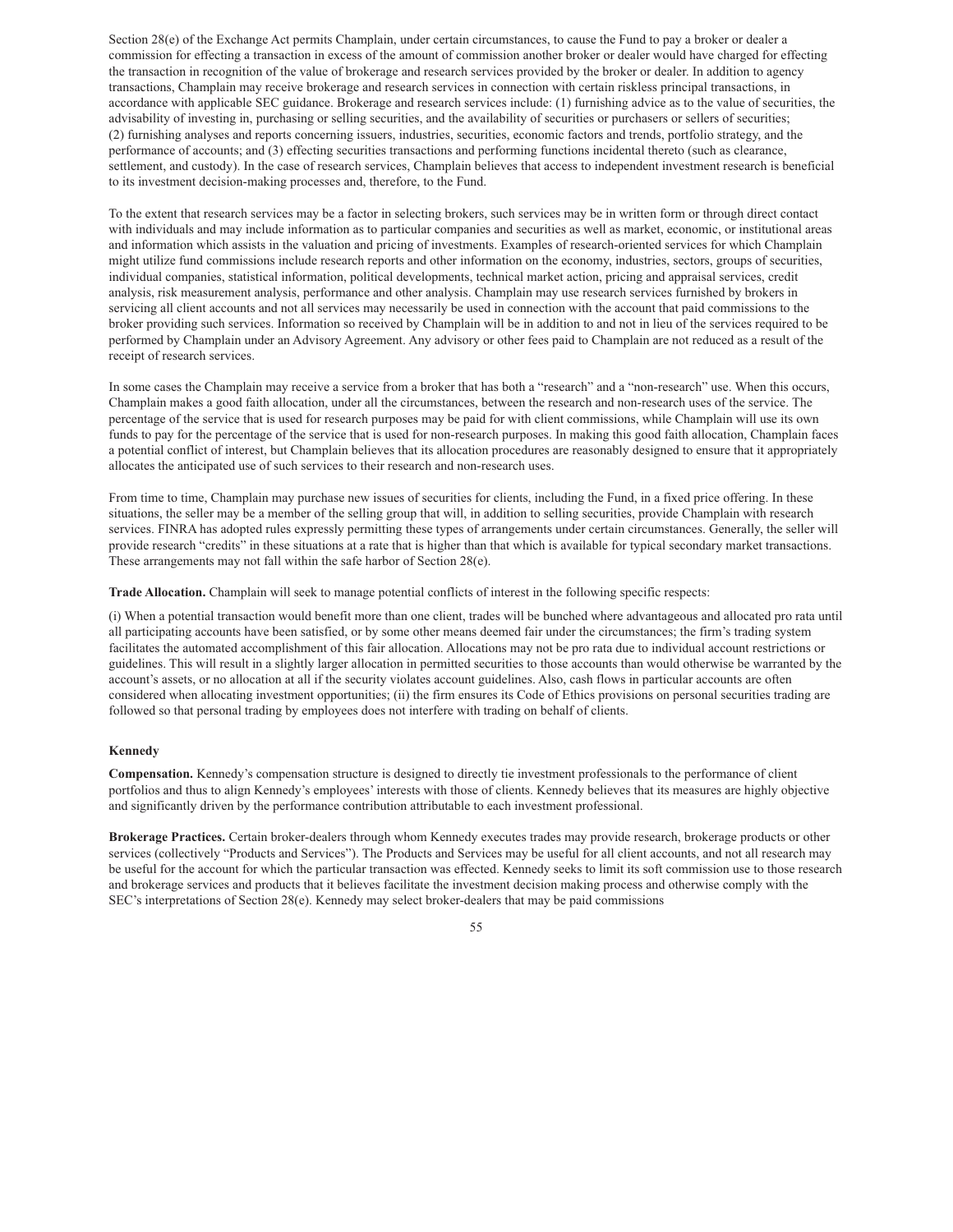for effecting transactions for their clients that exceed the amounts other broker-dealers would have charged for effecting these transactions if it determines in good faith that such amounts are reasonable in relation to the value of the Products and Services provided by those broker-dealers, viewed either in terms of a particular transaction or in the overall duty to their clients. Kennedy believes that research obtained with soft dollars benefits all of its clients regardless of strategy.

**Trade Allocation.** To address potential conflicts Kennedy has developed a trade allocation policy which provides that all accounts are treated similarly to any other client account and in a manner that it believes does not conflict with the interests of any client. It is Kennedy's policy that accounts are traded according to its stated policies and allocated fairly so that no one account or strategy is favored over another. Kennedy generally aggregates orders of all portfolios where it is buying or selling the same security at the same time with the participating accounts generally receiving the same average price and proportional share of execution expenses. Trades are allocated to participating accounts on a pro-rata basis.

## **Palisade**

**Compensation**. The compensation paid to Palisade for managing the Fund assets allocated to it is based only on a percentage of assets under management.

**IPO Allocation**. If a portfolio manager identifies an IPO that may be suitable for more than one Fund or other client account, the Fund may not be able to take full advantage of that opportunity. To mitigate this conflict of interest, Palisade has adopted procedures to ensure the fair and equitable allocation of IPO shares to the Fund it advises and other client accounts consistent with its fiduciary obligations to each of its clients. Palisade generally invests in and allocates IPOs to eligible accounts based on the target amount submitted in advance by the portfolio managers for each strategy for accounts which are eligible to participate in IPOs.

**Brokerage Practices**. Palisade generally determines the broker or dealer through which client transactions will be effected on a transaction-by-transaction basis (although some clients direct Palisade to use a particular broker or dealer for a portion of the transactions in their accounts). Palisade receives benefits other than execution from various broker-dealers in connection with client securities transactions. Consistent with its duty to seek best execution, Palisade typically directs client orders to broker-dealers in recognition of research and/or order execution services furnished by them, as permitted by Section 28(e) of the Exchange Act. In some cases, research services that are generated by third parties are provided by or through broker-dealers. Clients may pay commissions higher than those charged by other broker-dealers in return for soft dollar benefits. Palisade does not attempt to allocate the relative costs or benefits of soft dollar benefits such as research to client accounts proportionately to the soft dollar benefits generated by the account. Palisade believes that the soft dollar benefits (including research) are, in the aggregate, of assistance in fulfilling its overall responsibilities to clients.

**Trade Allocation**. Consistent with its duty to seek best execution, Palisade typically buys and sells securities on a "bunched" or aggregated basis for eligible accounts, so long as transaction costs are shared equitably and on a prorated basis between all accounts included in any such trade. While Palisade will always try to allocate investment opportunities and the results of transactions pro rata in the first instance, Palisade may allocate on a basis other than pro rata, if, under the circumstances, Palisade believes that such other method of allocation is reasonable, does not result in improper or undisclosed advantage or disadvantage to participating accounts, and results in fair access, over time, to investment and trading opportunities for all eligible accounts. Palisade will consider factors such as: investment objectives and style; risk/return parameters; legal, regulatory, and client requirements or restrictions; tax considerations; account size; sensitivity to turnover; and available cash and cash flows.

#### **Riverbridge**

Conflicts are inherent in financial services; Riverbridge has policies and procedures to put the interest of the client first. Our policies and procedures dictate and monitor brokerage selection and allocation including the use of soft dollars, trading procedures relating to sequential transactions to ensure all clients are treated fairly, trading policies and procedures and billing procedures to ensure portfolios with performance fees are treated properly and with no preferential treatment, and compliance policies and procedures and a code of ethics to ensure employee conflicts of interest are monitored, including employee personal trading and outside business activities.

**Compensation.** There are inherent conflicts of interest as a result of the different types of clients serviced and the fees paid by those clients. For example, Riverbridge enters into performance-based fee arrangements with certain clients. Such Performance Fee arrangements create an incentive to favor higher-fee paying and could cause an investment adviser to allocate the "best" investment opportunities only to the higher-fee account and the better-executed trades to the higher fee account. Riverbridge has policies and procedures designed and implemented to ensure that all clients are treated fairly and equally over time and that no client is systematically disadvantaged.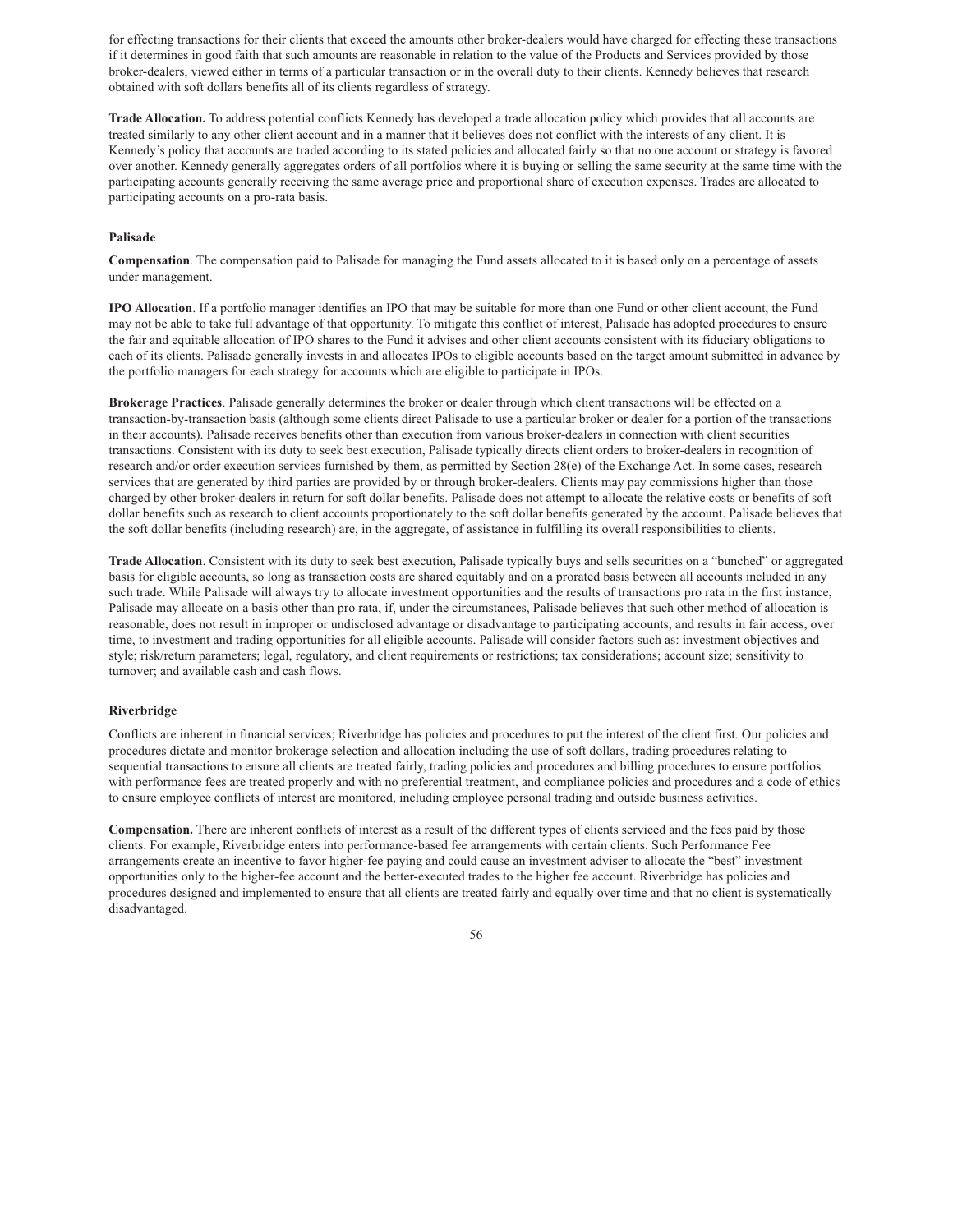**Brokerage Practices.** Riverbridge's overriding objective in effecting portfolio transactions is to seek to obtain the best combination of price and execution, subject only to any client direction to utilize a particular broker-dealer for execution of transactions in that client's account. The best net price, giving effect to brokerage commission, if any, and other transaction costs, is normally an important factor in this decision, but a number of other factors may also enter into the decision, including but not limited to, negotiated commission rates currently available and other transaction costs, the nature of the security, size and desired timing.

Recognizing the value of the other factors, our clients may pay a brokerage commission in excess of that which another broker-dealer might have charged for effecting the same transaction. We periodically review the general level of brokerage commissions paid and conduct sampling of client trades to determine whether the trades were executed properly compared to available market data.

We maintain and periodically update a list of approved broker-dealers who, in the firm's judgment, are generally able to provide best price and execution. Our traders are directed to use only broker-dealers on the approved list except in the case of client designations or instructions from the investment team, which approves and reviews brokerage relationships.

With regard to the use of client commissions, also known as "soft dollars", Riverbridge has adopted a brokerage allocation policy embodying the concepts of Section 28(e) of the Exchange Act (Section 28(e)) and the related regulatory guidance. Section 28(e) permits an investment adviser to cause an account to pay commission rates in excess of those another broker-dealer would have charged for effecting the same transaction, if the adviser determines in good faith that the commission paid is reasonable in relation to the value of the brokerage and research services provided. The brokerage and research services we receive provide appropriate assistance to us in performing our investment decision-making responsibilities. Where more than one broker or dealer is believed to be capable of providing best execution with respect to a particular portfolio transaction, we often select a broker or dealer that furnishes us research products or services.

These selections are not pursuant to an agreement or understanding with any of the broker-dealers; however, we do maintain an internal allocation procedure to identify those broker-dealers who have provided us with research products or services, the research products or services they provided, and to endeavor, consistent with our obligation to seek best execution, to direct sufficient commissions to them to ensure the continued receipt of research products and services we feel are useful. Riverbridge believes that research products or services received from broker-dealers benefit all of our accounts and strategies and not solely the account or accounts which generate the commissions. Riverbridge does not seek to allocate soft dollar benefits to client accounts proportionately to the soft dollar credits the accounts generate.

When Riverbridge uses client brokerage commissions to obtain research or research services, Riverbridge receives a benefit because it does not have to produce or pay for the research or research services. As a result, Riverbridge will have an incentive to select a brokerdealer based on its interest in receiving the research or other products or services, rather than on clients' interest in receiving most favorable execution. Because the use of client commissions to pay for research or brokerage services for which Riverbridge would otherwise have to pay presents a conflict of interest, Riverbridge has adopted policies and procedures concerning soft dollars, which address all aspects of its use of client commissions and requires that such use be consistent with Section 28(e), as described above.

In seeking best execution, Riverbridge may select a broker-dealer that does not provide proprietary research services to Riverbridge. When trading with non-proprietary research providing firms, Riverbridge uses client commission arrangements to pay for research products and services that are within Section 28(e). Commissions above the executing broker-dealer's standard execution rate are captured within Riverbridge's established client commission arrangements (CCAs) and used to pay for third party research.

Where Riverbridge receives both administrative/marketing benefits and research/brokerage services from the broker-dealers, a good faith allocation between the administrative/marketing benefits and research/brokerage services will be made, and Riverbridge will pay for any administrative/marketing benefits with cash. Riverbridge will pay cash if benefits and services are unable to be separated for an allocation. In making good faith allocations between administrative/marketing benefits and research/brokerage services, a conflict of interest exists by reason of the allocation by Riverbridge of the costs of such benefits and services between those that primarily benefit Riverbridge and those that primarily benefit clients.

To the extent that a certain group of Riverbridge's clients are not available to pay for soft dollar benefits (e.g., clients that direct brokerage commissions and wrap account program clients), clients who give Riverbridge brokerage discretion will support a disproportionate share of Riverbridge's soft dollar benefits.

With the exception of All Cap Growth and Eco Leaders® which trade together, if model changes cross multiple strategies transacting in the same security, the strategies are randomized for order placement. For all the firm's strategies, except Small Cap Growth and Smid Cap Growth, we will trade accounts absent trade restrictions in the strategy's model as a single block order and concurrently start placing trades subject to trade restrictions in the order dictated by the results of randomization. For the Small Cap Growth and Smid Cap Growth strategies, we will initially trade accounts absent trade restrictions in the strategy's model as a single block order. Thereafter, we will place trades subject to trade restrictions in the order dictated by the results of randomization.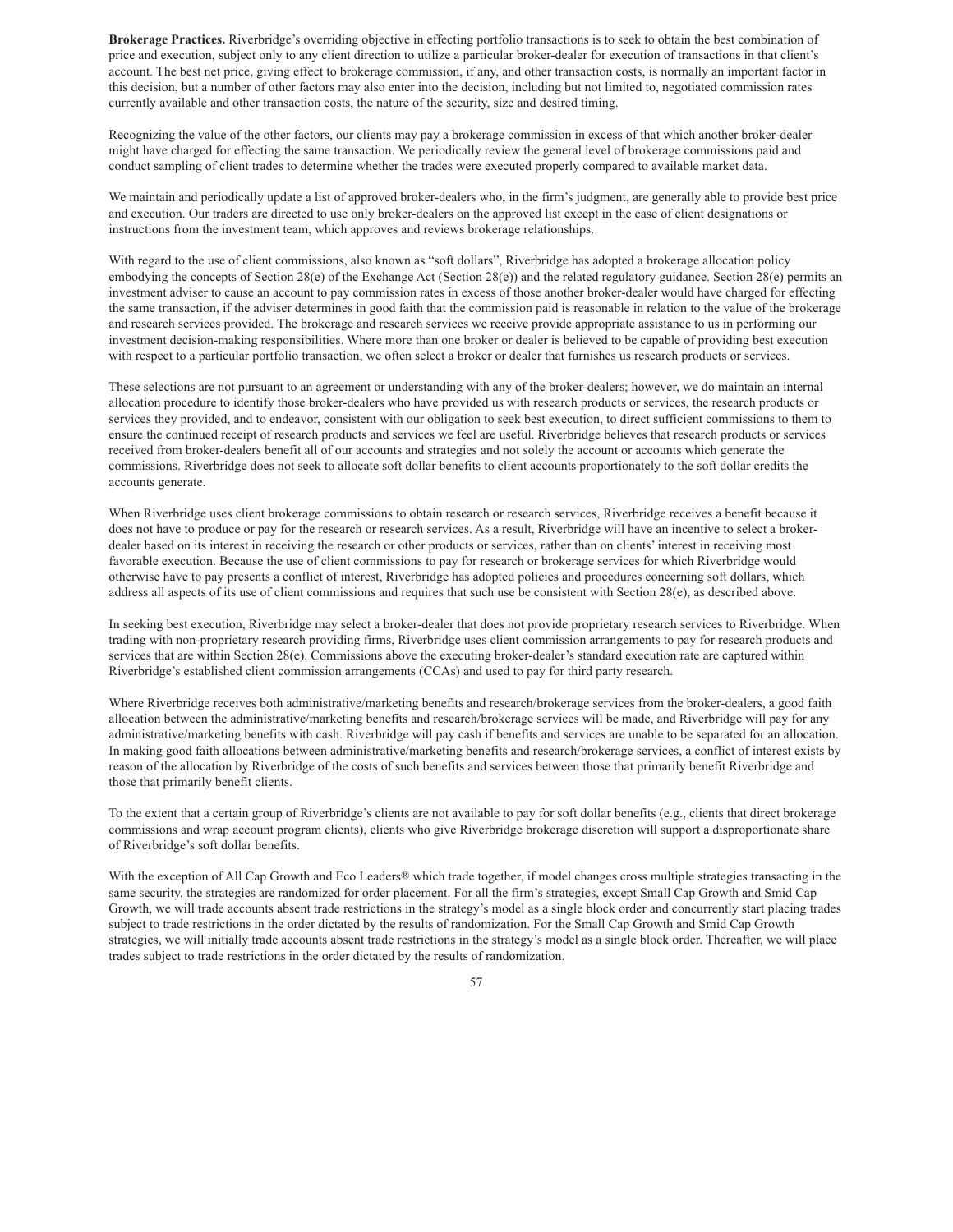We will trade accounts not containing trade restrictions in the strategy's model as a single block order where it deems this to be appropriate, in the best interests of clients and consistent with Riverbridge's fiduciary duties. The decision to aggregate is only made after Riverbridge determines that: it does not intentionally favor any account over another; it does not systematically advantage or disadvantage any account; Riverbridge does not receive any additional compensation or remuneration solely as the result of the aggregation; and each participating account will receive the average share price and will share pro rata in the transaction costs. These trades are modeled in our trading software, and then executed simultaneously as a block. All fills are averaged into a single average price for the block and allocated on a pro rata basis across all portfolios making the transaction. If a trade is only partially completed, the trader allocates the shares on a pro-rata basis across all accounts, rounding as necessary. Sometimes judgments must be made in the best interests of the clients. If a small amount of shares were executed out of a larger order and there were many accounts involved in the initial order, it may be unrealistic to spread the small amount of executed shares over all of the accounts. In this case, the trader should consider the following:

- Allocate so as not to systematically favor one account.
- Many bank domiciled accounts are charged per trade no matter what the size.
- Be considerate of the broker and their cost of doing business.

For non-pro rata allocation, the order management system's randomizer selects the accounts to be allocated for fills.

**Allocation of Investment Opportunities among Clients and IPO Allocation.** Riverbridge provides investment management services to a wide variety of accounts, including institutional clients, Riverbridge advised mutual funds, and sub-advised third party mutual funds. It is Riverbridge's policy to allocate suitable investment opportunities fairly and equitably to clients with the same or similar investment objectives over time.

Riverbridge may invest in securities being offered in an initial public offering ("IPO" or "new issue") or in a secondary offering, if it determines that such an investment is desirable for one or more clients. Sometimes the demand for new issues exceeds the supply, and the amount of certain new issues made available to Riverbridge may be limited. If Riverbridge is not able to obtain the total amount of securities needed to fill all orders, Riverbridge allocates the shares actually obtained on a pro rata basis. Based on the circumstances of the transaction, Riverbridge may establish a minimum lot size and then allocate pro rata accordingly. All such allocations are monitored to ensure that clients are treated fairly and equitably over time and that no clients are systematically disadvantaged. Riverbridge's participation in IPO's is very infrequent because our investment process typically requires multiple years of operating history in order to make an investment in a company.

## **SouthernSun**

**Compensation.** The compensation paid to SouthernSun for managing the Fund is based only on a percentage of assets under management. In limited instances, SouthernSun may enter into performance-based fee arrangements with certain clients. SouthernSun has implemented and designed policies and procedures in an effort to ensure that all clients are treated fairly and to prevent this type of conflict from influencing the allocation of investment opportunities among clients.

**IPO Allocation**. SouthernSun does not participate in IPOs as a routine practice. In the rare event that it does so in the future, allocation among client accounts would follow similar policies as those relating to aggregate trades.

**Brokerage Practices.** As an investment advisory firm, SouthernSun has a fiduciary and fundamental duty to seek best execution for all client transactions and, as a matter of policy and practice, does seek to obtain best execution for client transactions. Although SouthernSun may, at times, elect to support its clients' request for participation in established commission recapture or discount programs, SouthernSun's duty to seek best execution, pursuant to established best execution policies, will dictate broker selection for all client transactions. In the event that a client requests SouthernSun to participate in a commission recapture or discount program and SouthernSun agrees, the firm will discuss the request with the client to confirm the firm's understanding of the program and to implement. Notwithstanding the foregoing, participation in a commission recapture or discount program may compromise SouthernSun's ability to seek best execution.

SouthernSun has a best execution process where brokers are evaluated on the following criteria: qualitative information and a quantitative performance which is currently based on transaction cost analysis data. The commissions charged must be, in SouthernSun's judgment, reasonable under the circumstances in light of the value of all services provided.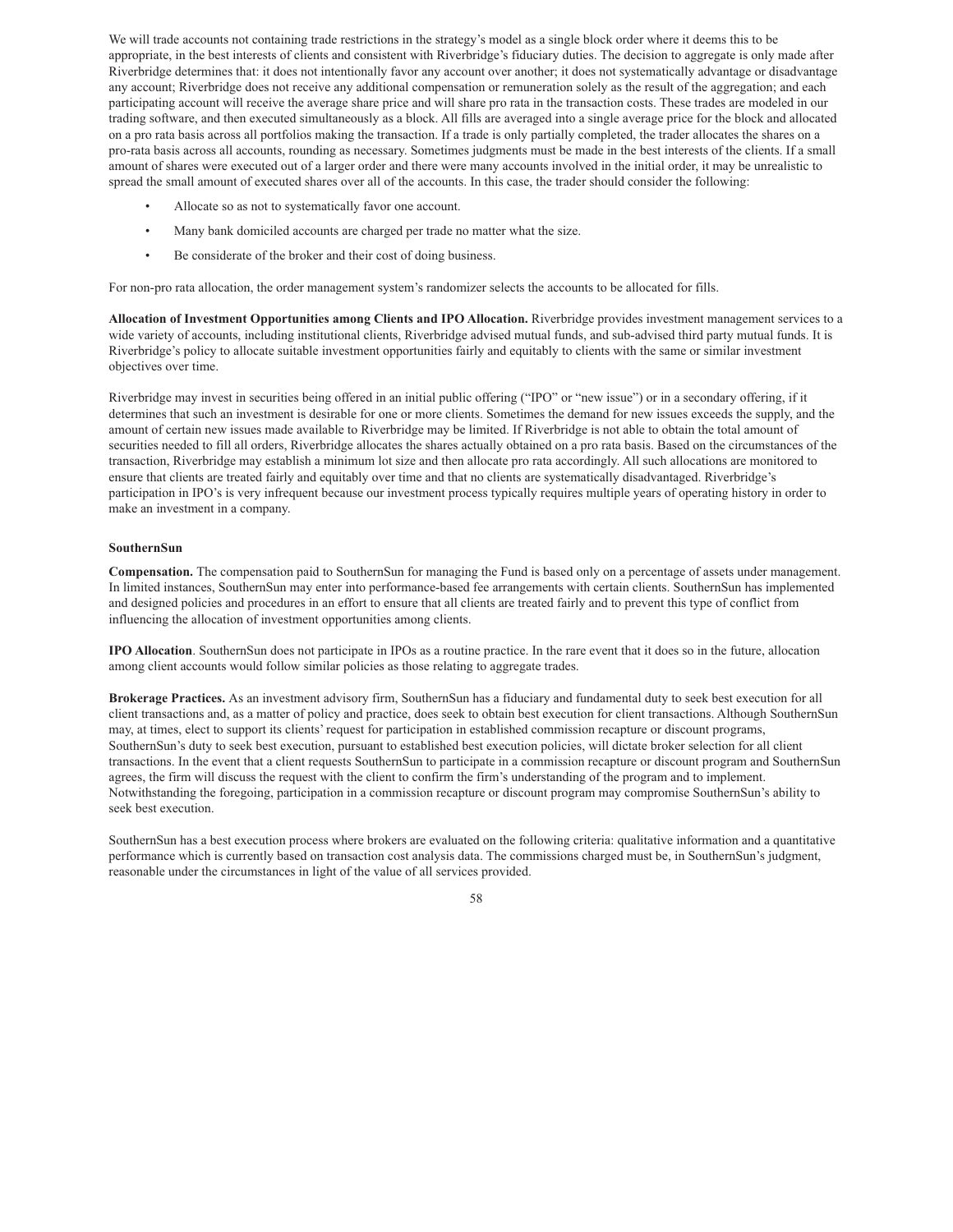During the routine course of business, SouthernSun's trading desk selects a broker for each discretionary trade, unless restricted by contract or explicit client instructions, and takes into consideration certain factors (e.g., execution, responsiveness, anonymity, access to liquidity, geographic location, size and specialty of the firm, flexibility, etc.) for the given security at that period in time in an attempt to facilitate best execution. For example, depending on the size of the trade, the same broker is not always the best source of liquidity every time SouthernSun elects to trade that position. SouthernSun may have advisory relationships with affiliates of brokers selected for each trade; however, such relationships are not the determinant in the firm's broker selection process. SouthernSun may or may not elect to solicit competitive bids or offers for a particular transaction based on the trading desk's judgment of the potential benefit or harm to the execution of that transaction. Prior to adding a new broker to the approved broker list, the Chairman of the Best Execution Committee will notify the Committee of the new potential broker, including the rationale for presenting the broker. The Compliance and Legal Team must also screen the broker to determine if there are any significant deficiencies from a due diligence perspective. If a screened broker has significant deficiencies identified by the Compliance and Legal Team, or warrants further review for other reasons, the Best Execution Committee must review the results and opine on the addition of any new broker. For purposes of ongoing due diligence, the Compliance and Legal Team will periodically send current brokers a due diligence questionnaire and will review responses for any notable business, regulatory, or legal updates. As part of the semi-annual Best Execution meeting, the Committee will review each broker's performance, determine any underperformance based on various factors, and remove any brokers from the Approved Broker List as needed.

SouthernSun receives research and other services including, but not limited to, access to conferences, management meetings, and plant and facility tours from brokers with whom SouthernSun trades as well as brokers who are trying to solicit business but with whom SouthernSun does not currently have a trading relationship. For those situations in which we receive research and other services from brokers with whom we trade, these are considered "soft dollar" benefits that fall within the safe harbor provision of Section 28(e) of the Exchange Act. However, SouthernSun is under no obligation to trade with any broker and does not adjust commission rates for research and other services. These services are used for the benefit of all applicable clients irrespective of the nature of the relationship. SouthernSun does not attempt to allocate such services proportionately to clients based on the soft dollar benefits generated by their respective accounts. SouthernSun pays a negotiated rate in cents per share or per transaction or in basis points depending on the broker, but SouthernSun does not currently have any formal soft dollar arrangements with any broker.

**Trade Allocation.** SouthernSun generally adheres to a trade sequence when investing for accounts under similar investment policies and objectives. SouthernSun's trade sequence typically includes two steps:

- 1) Fully discretionary trading relationships and
- 2) Captive or directed trading relationships

Unified Managed Accounts ("UMA") or model relationships are typically provided investment model updates only if there is a change in the target weightings and the trade sequence has completed the first two steps. In limited instances, SouthernSun provides additional trading information to certain UMA managers based on contractual obligations and/or the sophistication and capabilities of UMA manager's methodology for receiving such information. Fully discretionary separately managed accounts ("SMAs") generally utilize the same investment strategies offered to wrap programs, but wrap accounts may experience performance dispersion relative to SMAs, and one another, as a result of investment discretion and brokerage selection differences, among other reasons. Each account and/or trading relationship in step 2 is placed in a randomizer giving each relationship an equal opportunity in the sequence of trading. The trade sequence may be altered or not completed at the discretion of the Investment Team or the trading desk, depending on the time of trade, liquidity conditions, and the broker's ability to complete the trade, in order to facilitate best execution. In addition, any employee-related pooled vehicles will be traded in the same manner and subject to all of the trading procedures in this section (i.e. cycle, aggregation, and allocation), as well as the overall principles of Brokerage Practices discussed in Item-12 of the firm's Form ADV Part 2.

SouthernSun may aggregate client purchase and sale orders of securities with those of other clients if, in SouthernSun's judgment, such aggregation is reasonably likely to result in an overall economic benefit to its clients, better execution price, lower commission expenses, beneficial timing of transactions, or a combination of these and other factors. SouthernSun may also consider a cross trade if it is permissible, determined to be a mutually beneficial opportunity for both sides of the trade, and executed at arm's length. Any cross trades that occur must be approved by a member of SouthernSun's Compliance team.

Partially filled orders are generally allocated on a prorated basis in order to achieve comparable gross exposure levels per each security position held or traded. Orders filled with less than 25% of the total order size are typically allocated on a random basis across similar accounts. Similar accounts are defined as a common investment strategy, trading venue, or both.

These allocation guidelines could be altered for accounts that pay commissions on a per trade basis rather than a per share basis, or other client-directed requests. Orders that are not completed retain priority in subsequent trading, subject to the conditions previously mentioned.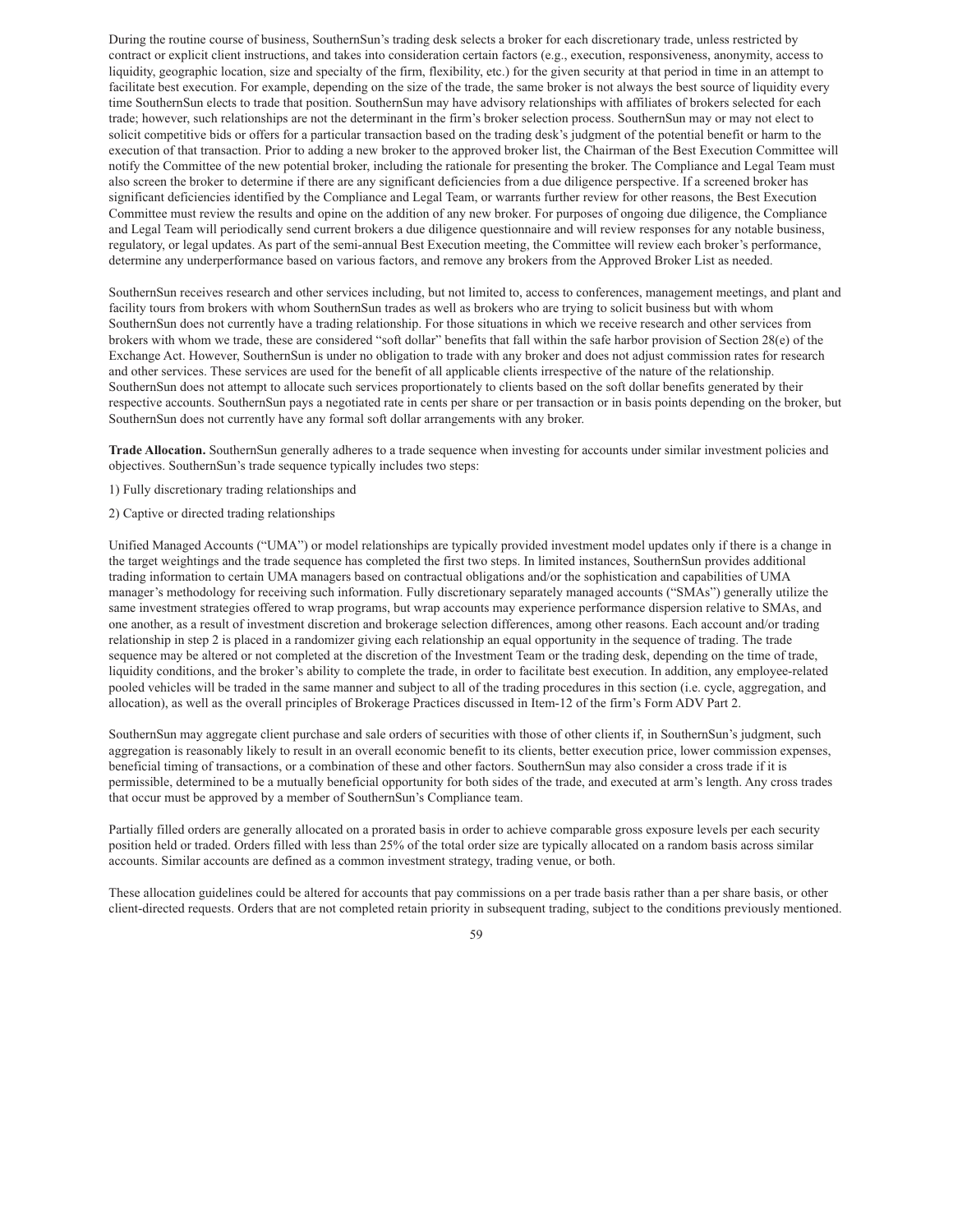## **Portfolio Managers – Compensation**

Set forth below are descriptions of the structure of, and methods used to determine, portfolio manager compensation at SSGA FM and each of the Sub-Advisers.

# **SSGA FM**

SSGA's culture is complemented and reinforced by a total rewards strategy that is based on a pay for performance philosophy which seeks to offer a competitive pay mix of base salary, benefits, cash incentives and deferred compensation.

Salary is based on a number of factors, including external benchmarking data and market trends, State Street performance, SSGA performance, and individual overall performance. SSGA's Global Human Resources department regularly participates in compensation surveys in order to provide SSGA with market-based compensation information that helps support individual pay decisions.

Additionally, subject to State Street and SSGA business results, State Street allocates an incentive pool to SSGA to reward its employees. The size of the incentive pool for most business units is based on the firm's overall profitability and other factors, including performance against risk-related goals. For most SSGA investment teams, SSGA recognizes and rewards performance by linking annual incentive decisions for investment teams to the firm's or business unit's profitability and business unit investment performance over a multi-year period.

Incentive pool funding for most active investment teams is driven in part by the post-tax investment performance of fund(s) managed by the team versus the return levels of the benchmark index(es) of the fund(s) on a one-, three- and, in some cases, five-year basis. For most active investment teams, a material portion of incentive compensation for senior staff is deferred over a four-year period into the SSGA Long-Term Incentive ("SSGA LTI") program. For these teams, The SSGA LTI program indexes the performance of these deferred awards against the post-tax investment performance of fund(s) managed by the team. This is intended to align our investment team's compensation with client interests, both through annual incentive compensation awards and through the long-term value of deferred awards in the SSGA LTI program.

For the passive equity investment team, incentive pool funding is driven in part by the post-tax 1 and 3-year tracking error of the funds managed by the team against the benchmark indexes of the funds.

The discretionary allocation of the incentive pool to the business units within SSGA is influenced by market-based compensation data, as well as the overall performance of each business unit. Individual compensation decisions are made by the employee's manager, in conjunction with the senior management of the employee's business unit. These decisions are based on the overall performance of the employee and, as mentioned above, on the performance of the firm and business unit. Depending on the job level, a portion of the annual incentive may be awarded in deferred compensation, which may include cash and/or Deferred Stock Awards (State Street stock), which typically vest over a four-year period. This helps to retain staff and further aligns SSGA employees' interests with SSGA clients' and shareholders' long-term interests.

SSGA recognizes and rewards outstanding performance by:

- Promoting employee ownership to connect employees directly to the company's success.
- Using rewards to reinforce mission, vision, values and business strategy.
- Seeking to recognize and preserve the firm's unique culture and team orientation.
- Providing all employees the opportunity to share in the success of SSGA.

## **CenterSquare**

CenterSquare uses two portfolio managers to co-manage the Fund assets. The portfolio managers may manage assets in other managed accounts. CenterSquare pays its portfolio managers competitive salaries.

CenterSquare's compensation structure is comprised of base pay and annual incentive compensation. Individuals' packages are designed with the appropriate component combinations to match specific positions. The components of the compensation structure as it relates to senior investment staff include the following:

• *Base pay:* salary is competitive and base pay levels link pay with performance and reflect the market value of the position, individual performance and company business results.

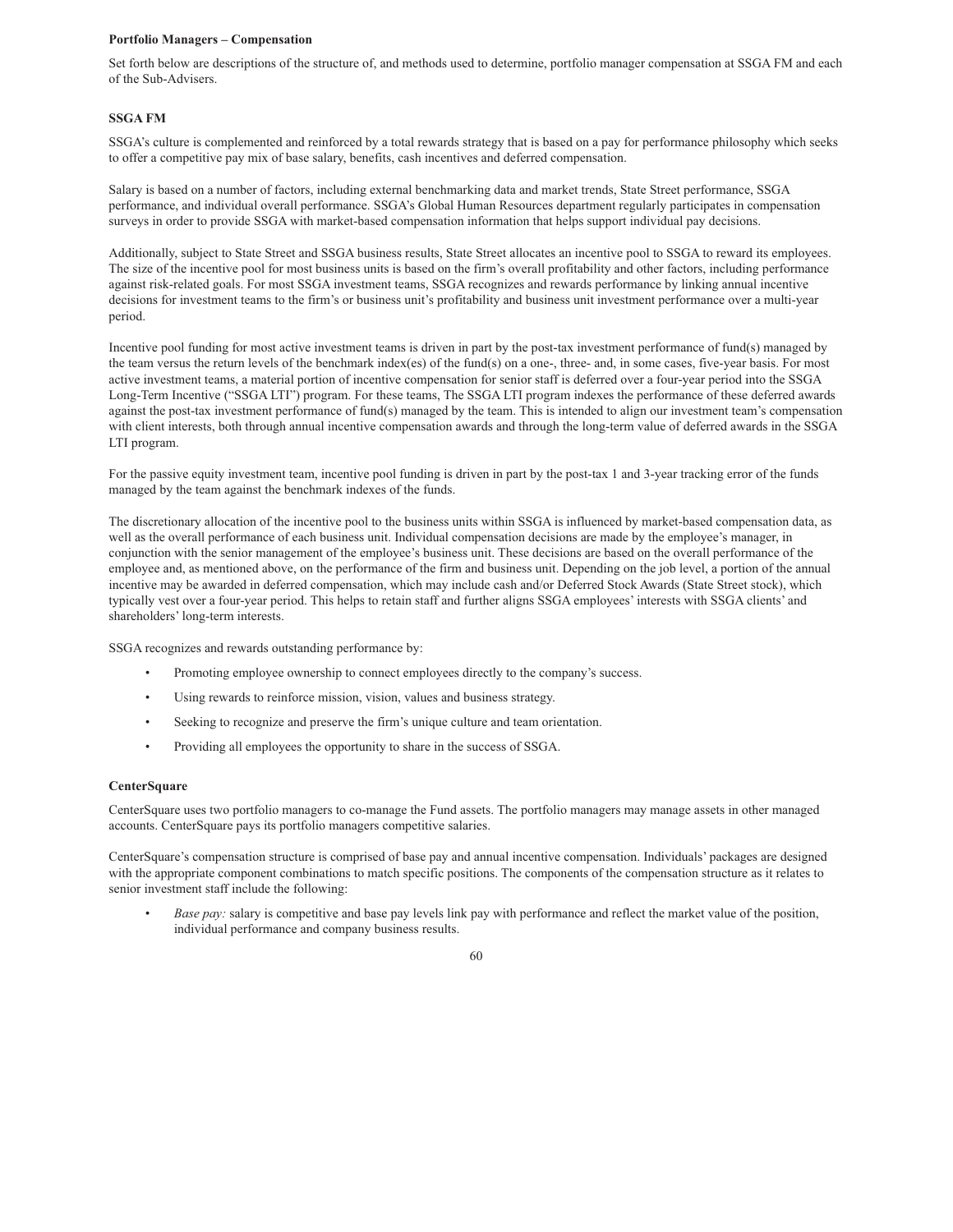- *Annual Cash Bonus:* the annual cash bonus plan is based on individual performance, including individual contribution to meeting business unit goals, career development goals and adherence to corporate values. The annual cash bonus plan pool is computed based on the profitability of the firm.
- *Equity grant awards:* management has reserved equity grant awards for employees based on a number of factors including exemplary performance and contributions to the company.

The current compensation structure was formulated with the intent of attracting and retaining high caliber professional employees. CenterSquare, as a fiduciary, is committed to providing the necessary resources to maintain the quality of its services for the Fund.

# **Champlain**

All employees and partners have a base salary, along with participation in a discretionary bonus plan. In addition, partners participate in pre-tax profit distributions.

#### **Kennedy**

Kennedy's compensation structure is designed to directly tie investment professionals to the performance of client portfolios and thus to align Kennedy's employees' interests with those of clients. Kennedy believes that its measures are highly objective and significantly driven by the performance contribution attributable to each investment professional.

#### *Portfolio Manager Compensation*

Portfolio manager compensation begins with a base salary and is typically augmented by both quarterly and annual bonuses. Quarterly investment performance bonuses are generally based upon the returns generated for client accounts relative to one or more identified benchmarks on a trailing one-year basis, and also relative to industry peers on a rolling three-year basis. Other forms of variable compensation, including annual bonuses, are typically based on the achievement of certain goals (such as assets under management and investment performance) as well as subjective scoring.

#### *Assistant Portfolio Manager Compensation*

In line with the way portfolio managers are compensated, assistant portfolio managers ("APMs") at Kennedy receive a combination of fixed and variable pay. APMs may continue to perform research on stocks in one or more economic sectors, and may therefore be compensated in part by tracking a "shadow" portfolio designed to emulate the performance of clients' accounts.

#### **Palisade**

Palisade seeks to maintain a compensation program that is competitive within its industry. Employee portfolio managers receive a fixed base salary based on their experience and responsibilities and are eligible for a variable annual performance-based incentive bonus. The incentive bonus is based on a combination of the firm's overall results and the general overall before-tax performance of all accounts managed by the portfolio manager, including the Small-Cap Equity Fund, based in part on the Fund's objective performance over the past one-, three- and five-year periods against the Russell 2000® Index benchmark and the Small-Cap Equity Fund's ranking within an appropriate peer group and other subjective factors. Palisade's investment professionals may also receive discretionary bonuses tied to the performance of Palisade, the Small-Cap Core Equity team, and the individual. Portfolio managers who are partners of the firm receive distributions based on their pro rata share of the firm's profits.

Palisade maintains a Unit Appreciation Rights ("UAR") Plan, whereby key employees of Palisade, including all eligible members of the Small Cap Core Equity team, participate in the UAR Plan. This plan provides an opportunity for each participating employee to share in the appreciation of Palisade's equity value over time, similar to a stock option plan in a publicly traded company.

All employees are eligible for Palisade's 401(k) plan, group life, health and disability insurance programs.

# **Riverbridge**

The Riverbridge Investment team is evaluated based on how effectively each team member helps their colleagues become better investors. Our compensation structure is aligned with this evaluation criteria. Each member of the investment team receives the same base salary. Most of their compensation is variable, based on both individual and firm performance. Individual performance is measured through a 360-degree review, in which the Chief Investment Officer collects and synthesizes feedback from every team member on how their teammates supported them and helped them improve. The investment team is incentivized to provide transparent feedback, add their experience and wisdom to investment decisions, and to construct a fundamentally vibrant portfolio.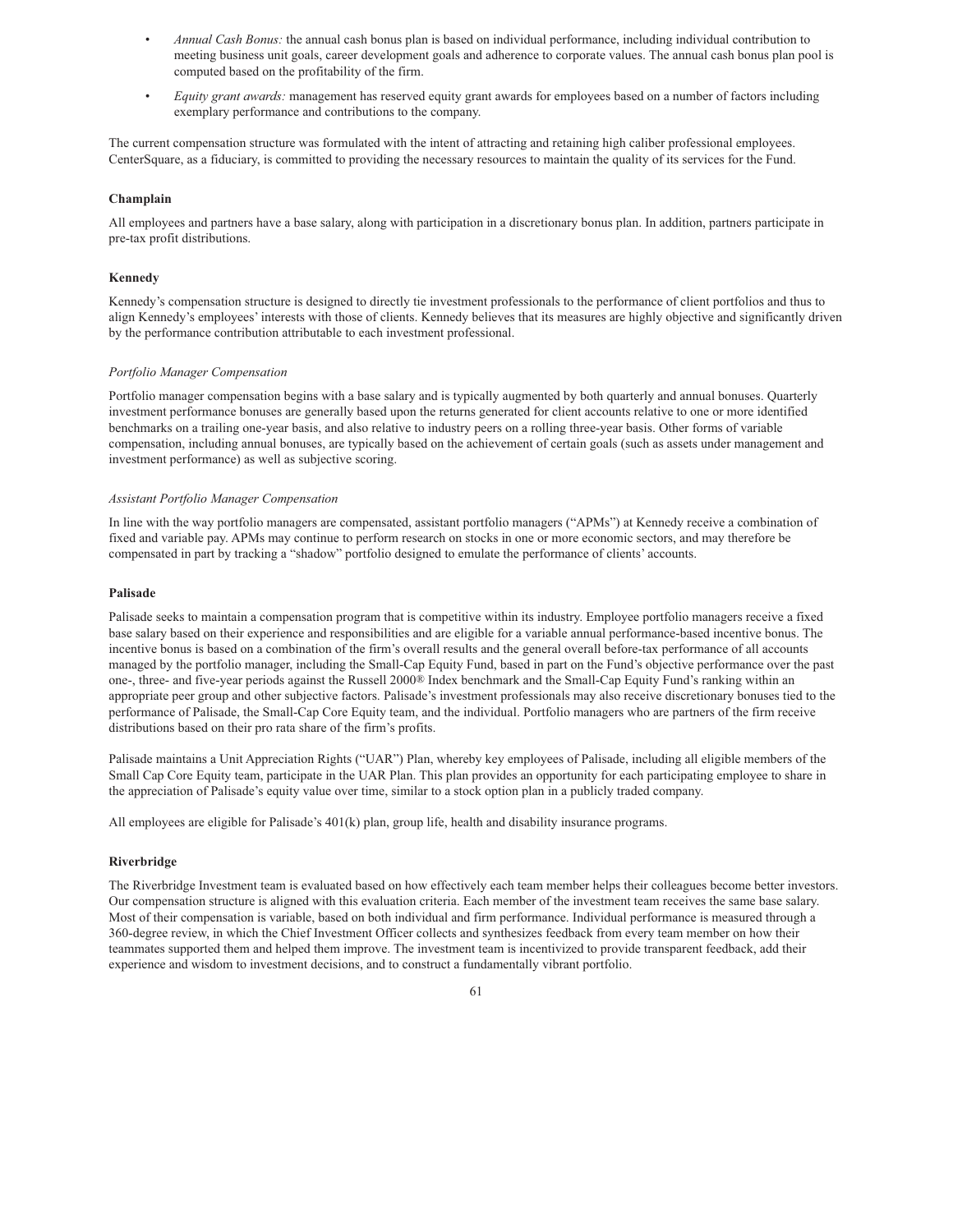#### **SouthernSun**

The compensation and interests of SouthernSun's co-portfolio managers are aligned with their clients. The co-portfolio managers are compensated by a fixed salary, bonus compensation, retirement and 401(k) Plan contributions, potentially profit sharing, and ownership distributions.

# **BROKERAGE ALLOCATION AND OTHER PRACTICES**

Portfolio transactions are placed on behalf of a Fund by the Adviser or a Sub-Adviser, as applicable. The section below describes how portfolio transactions are affected by the Adviser. A discussion of how portfolio transactions are affected by each Sub-Adviser is included within the "PORTFOLIO MANAGERS" section above.

Purchases and sales of securities on a securities exchange are affected through brokers who charge a commission for their services. Ordinarily commissions are not charged on over the counter orders (e.g., fixed income securities) because the Funds pay a spread which is included in the cost of the security and represents the difference between the dealer's quoted price at which it is willing to sell the security and the dealer's quoted price at which it is willing to buy the security. When a Fund executes an over the counter order with an electronic communications network or an alternative trading system, a commission is charged by such electronic communications networks and alternative trading systems as they execute such orders on an agency basis. Securities may be purchased from underwriters at prices that include underwriting fees.

In placing a portfolio transaction, the Adviser seeks to achieve best execution. The Adviser's duty to seek best execution requires the Adviser to take reasonable steps to obtain for the client as favorable an overall result as possible for Fund portfolio transactions under the circumstances, taking into account various factors that are relevant to the particular transaction.

The Adviser refers to and selects from the list of approved trading counterparties maintained by the Adviser's Credit Risk Management team. In selecting a trading counterparty for a particular trade, the Adviser seeks to weigh relevant factors including, but not limited to the following:

- Prompt and reliable execution;
- The competitiveness of commission rates and spreads, if applicable;
- The financial strength, stability and/or reputation of the trading counterparty;
- The willingness and ability of the executing trading counterparty to execute transactions (and commit capital) of size in liquid and illiquid markets without disrupting the market for the security;
- Local laws, regulations or restrictions;
- The ability of the trading counterparty to maintain confidentiality;
- The availability and capability of execution venues, including electronic communications networks for trading and execution management systems made available to Adviser;
- Market share;
- Liquidity;
- Price;
- Execution related costs;
- History of execution of orders;
- Likelihood of execution and settlement;
- Order size and nature;
- Clearance and settlement capabilities, especially in high volatility market environments;
- Availability of lendable securities;
- Sophistication of the trading counterparty's trading capabilities and infrastructure/facilities;
- The operational efficiency with which transactions are processed and cleared, taking into account the order size and complexity;
- Speed and responsiveness to the Adviser;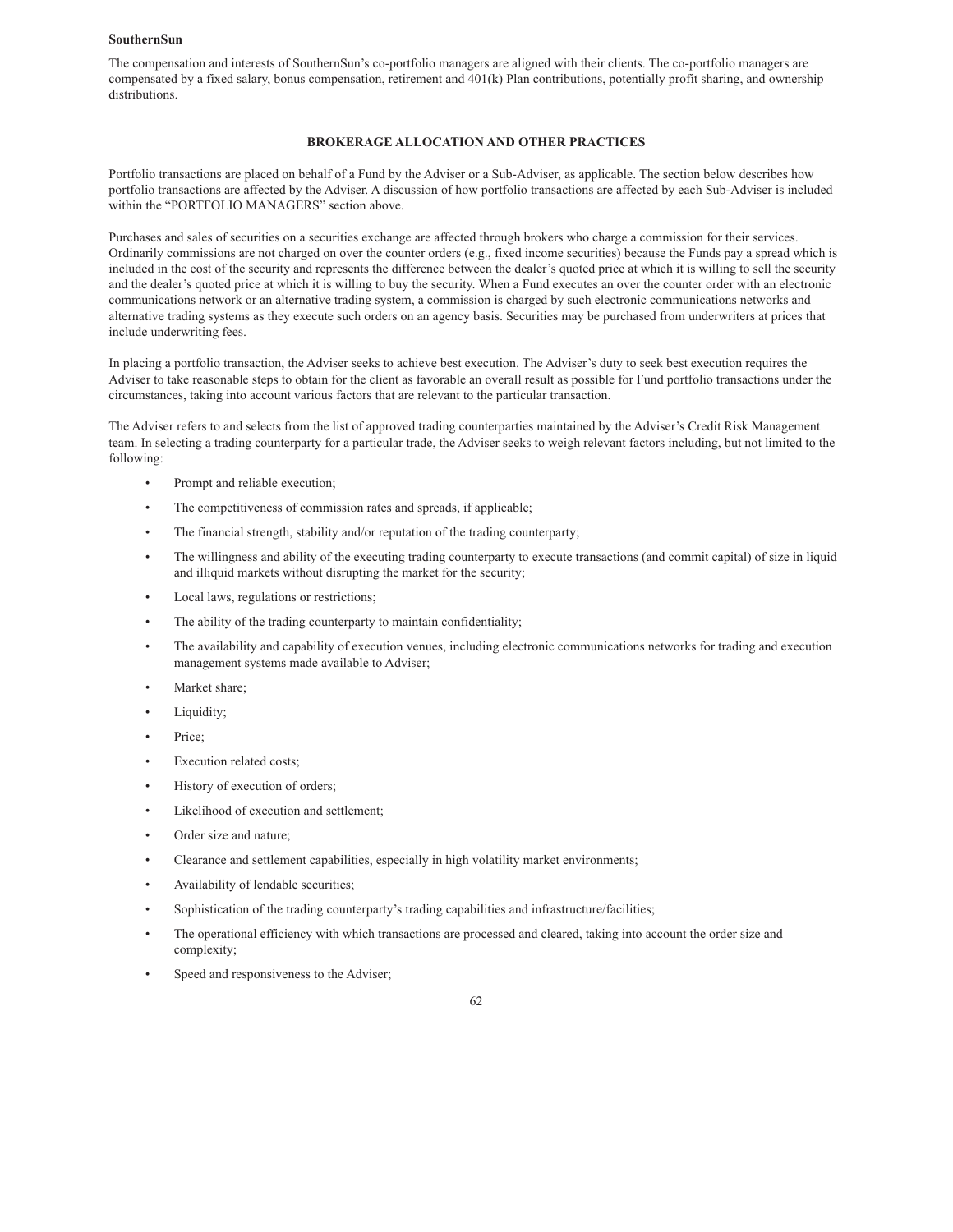- Access to secondary markets;
- Counterparty exposure; and
- Depending upon the circumstances, the Adviser may take other relevant factors into account if the Adviser believes that these are important in taking all sufficient steps to obtain the best possible result for execution of the order. In selecting a trading counterparty, the price of the transaction and costs related to the execution of the transaction typically merit a high relative importance, depending on the circumstances. The Adviser does not necessarily select a trading counterparty based upon price and costs but may take other relevant factors into account if it believes that these are important in taking reasonable steps to obtain the best possible result for a Fund under the circumstances. Consequently, the Adviser may cause a client to pay a trading counterparty more than another trading counterparty might have charged for the same transaction in recognition of the value and quality of the brokerage services provided. The following matters may influence the relative importance that the Adviser places upon the relevant factors:

(i) The nature and characteristics of the order or transaction. For example, size of order, market impact of order, limits, or other instructions relating to the order;

(ii) The characteristics of the financial instrument(s) or other assets which are the subject of that order. For example, whether the order pertains to an equity, fixed income, derivative or convertible instrument;

(iii) The characteristics of the execution venues to which that order can be directed, if relevant. For example, availability and capabilities of electronic trading systems;

(iv) Whether the transaction is a 'delivery versus payment' or 'over the counter' transaction. The creditworthiness of the trading counterparty, the amount of existing exposure to a trading counterparty and trading counterparty settlement capabilities may be given a higher relative importance in the case of 'over the counter' transactions; and/or

(v) Any other circumstances that the Adviser believes are relevant at the time.

The process by which trading counterparties are selected to effect transactions is designed to exclude consideration of the sales efforts conducted by broker-dealers in relation to the Funds.

The brokerage commissions paid by the Funds for the last three fiscal years are shown below:

|                             | <b>Annual Brokerage Commissions Paid</b><br><b>Year Ended December 31.</b> |             |    |           |    |           |
|-----------------------------|----------------------------------------------------------------------------|-------------|----|-----------|----|-----------|
| <b>Fund</b>                 |                                                                            | 2021        |    | 2020      |    | 2019      |
| Premier Growth Equity Fund  | S                                                                          | 4.207       | S. | 4.458     | S  | 4,255     |
| Small-Cap Equity Fund       | \$                                                                         | 19,338      |    | \$22,809  |    | \$19,287  |
| S&P 500 Index Fund          | \$                                                                         | 1.607       | S. | 2,912     | S  | 2,094     |
| U.S. Equity Fund            | S                                                                          | 4.313       | S. | 5,361     | \$ | 4.405     |
| Total Return Fund*          |                                                                            | \$1,004,087 |    | \$486,134 |    | \$643,482 |
| Real Estate Securities Fund | \$                                                                         | 50,496      |    | \$79,457  |    | \$60,773  |
| Income Fund                 | \$                                                                         | 342         | S  | 460       |    | 394       |

The brokerage commissions increase for the fiscal year ended December 31, 2021 for the Total Return Fund was primarily due to an increase in trading volume.

For the Premier Growth Equity Fund and U.S. Equity Fund only: With respect only to the Premier Growth Equity Fund and U.S. Equity Fund (the "Stamford Active Fundamental Equity Funds"), which are managed through the Adviser's Stamford, Connecticut-based Active Fundamental Equity business, the Adviser uses "soft" or equity commission dollars for the purchase of third party research permissible under Section 28(e) of the Exchange Act. Research services received by the Adviser on behalf of its Stamford Active Fundamental Equity Funds includes, among other things, research reports and analysis, stock specific and sector research, market color, market data and regulatory analysis.

**For Funds other than the Stamford Active Fundamental Equity Funds (the "Non-Stamford Active Fundamental Equity** Funds"): The Adviser does not currently use the Non-Stamford Active Fundamental Equity Funds' assets in connection with third party soft dollar arrangements. While the Adviser does not currently use "soft" or commission dollars paid by the Non-Stamford Active Fundamental Equity Funds for the purchase of third party research, the Adviser reserves the right to do so in the future.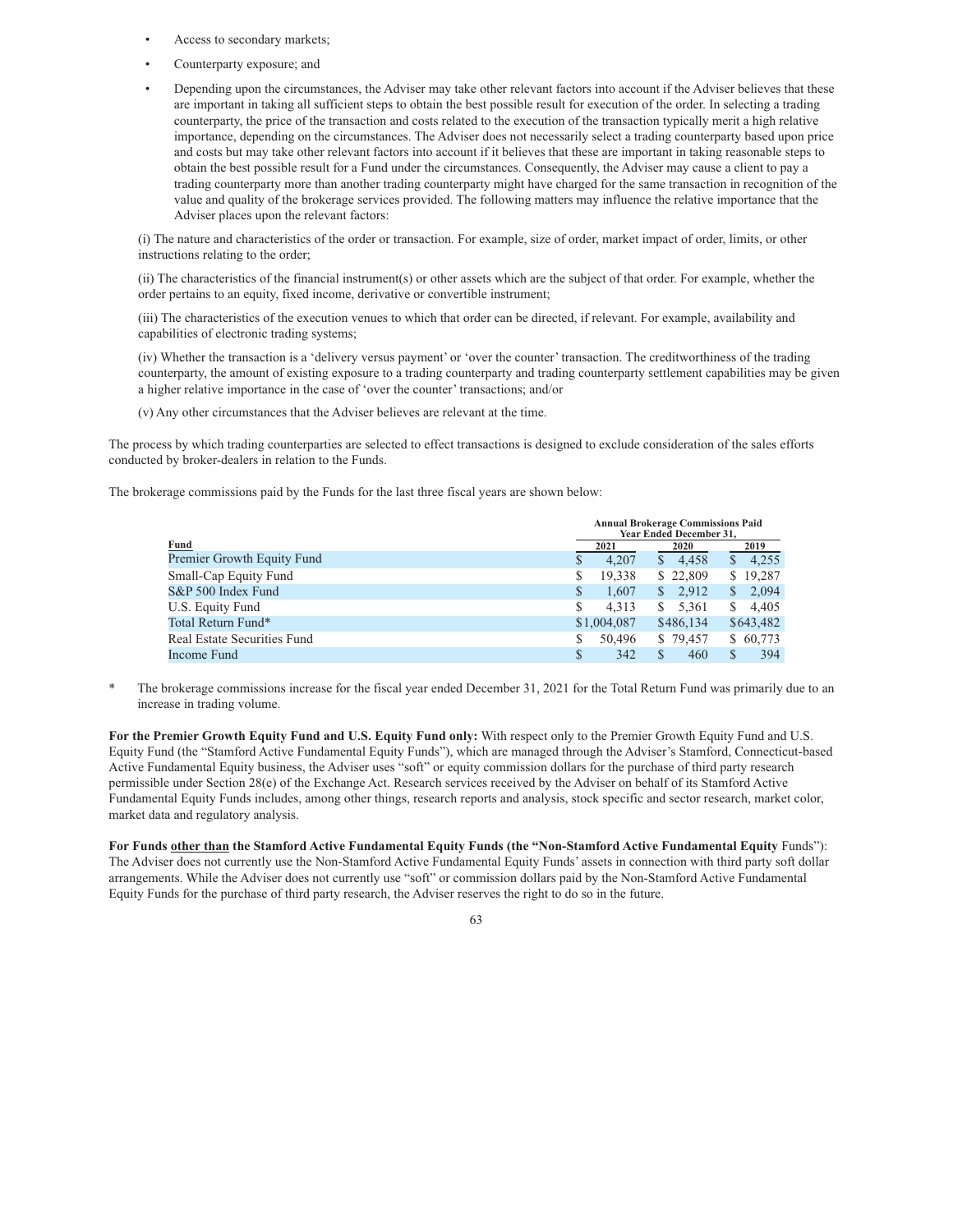The following table shows the dollar amount of brokerage commissions paid to firms that provided research and brokerage services and the approximate dollar amount of transactions involved during the fiscal year ended December 31, 2021. Certain transaction amounts and/or commission amounts paid for transaction services listed may reflect research and brokerage services obtained by the Sub-Advisers. Funds that are not listed paid no brokerage commissions to firms for such services.

| <b>Fund</b>                | <b>Amount of Transactions</b><br><b>To Firms Providing Brokerage</b><br>and Research Services | <b>Amount of Commissions</b><br>on Those Transactions |
|----------------------------|-----------------------------------------------------------------------------------------------|-------------------------------------------------------|
| Premier Growth Equity Fund | 27,548,008                                                                                    | 2.652                                                 |
| Small-Cap Equity Fund      | 23,288,349                                                                                    | 8.391                                                 |
| U.S. Equity Fund           | 19,803,837                                                                                    | 2.521                                                 |

The following table shows the dollar amount of brokerage commissions paid to each firm that provided research and brokerage services obtained in compliance with Section 28(e) of the Exchange Act, and the approximate dollar amount of transactions involved during the fiscal year ended December 31, 2021. Certain firms, commissions paid, and total amounts paid for transaction services listed may reflect research and brokerage services obtained by the Sub-Advisers.

| Firm                              |                         | <b>Commissions Paid to</b><br>Firm for Brokerage and<br><b>Research Services</b> |                           | <b>Total Amount of Transactions</b><br>for Brokerage and Research<br><b>Services</b> |
|-----------------------------------|-------------------------|----------------------------------------------------------------------------------|---------------------------|--------------------------------------------------------------------------------------|
| Citigroup                         | \$                      | 717                                                                              | $\overline{\$}$           | 7,382,913                                                                            |
| Robert W. Baird & Co Inc.         | \$                      | 101                                                                              | \$                        | 6,171,420                                                                            |
| Virtu Americas LLC                | \$                      | 1,300                                                                            | \$                        | 6,121,938                                                                            |
| <b>UBS</b> Securities             | \$                      | 675                                                                              | \$                        | 5,874,081                                                                            |
| <b>Credit Suisse</b>              | \$                      | 602                                                                              | $\sqrt{\ }$               | 5,601,288                                                                            |
| Westminster Research Associates   | $\overline{\mathbb{S}}$ | 359                                                                              | $\overline{\mathbb{S}}$   | 5,414,187                                                                            |
| Fidelity                          | \$                      | 589                                                                              | $\sqrt{\ }$               | 5,038,130                                                                            |
| JP Morgan                         | \$                      | 603                                                                              | $\overline{\mathbb{S}}$   | 4,417,794                                                                            |
| Instinet                          | \$                      | 383                                                                              | $\sqrt{\ }$               | 3,909,405                                                                            |
| Goldman Sachs                     | \$                      | 473                                                                              | \$                        | 3,034,632                                                                            |
| Piper Sandler & Co.               | \$                      | 1,107                                                                            | $\sqrt{\ }$               | 2,986,961                                                                            |
| Merrill Lynch                     | \$                      | 347                                                                              | $\overline{\mathbb{S}}$   | 2,756,650                                                                            |
| <b>Morgan Stanley</b>             | \$                      | 290                                                                              | $\boldsymbol{\mathsf{S}}$ | 2,292,085                                                                            |
| Cantor Fitzgerald                 | \$                      | 217                                                                              | \$                        | 1,227,121                                                                            |
| Stifel, Nicolaus & Co Inc.        | \$                      | 396                                                                              | \$                        | 596,446                                                                              |
| North South Capital               | $\overline{\mathbb{S}}$ | 256                                                                              | $\overline{\mathbb{S}}$   | 585,809                                                                              |
| <b>RBC Capital Markets</b>        | \$                      | 451                                                                              | $\sqrt{\ }$               | 561,837                                                                              |
| <b>BTIG</b>                       | \$                      | 545                                                                              | \$                        | 541,577                                                                              |
| Jefferies & Co                    | \$                      | 458                                                                              | $\boldsymbol{\mathsf{S}}$ | 501,936                                                                              |
| MKM Partners, LLC                 | \$                      | 271                                                                              | \$                        | 463,439                                                                              |
| Raymond James & Associates        | \$                      | 283                                                                              | \$                        | 392,628                                                                              |
| <b>Evercore ISI</b>               | $\overline{\mathbb{S}}$ | 279                                                                              | $\overline{\mathbb{S}}$   | 374,420                                                                              |
| Strategas Securities, LLC         | \$                      | 299                                                                              | $\sqrt{\ }$               | 349,253                                                                              |
| JMP Securities, LLC               | \$                      | 185                                                                              | \$                        | 291,105                                                                              |
| Scotia Program                    | \$                      | 33                                                                               | \$                        | 289,819                                                                              |
| Guzman & Company                  | \$                      | 528                                                                              | \$                        | 285,052                                                                              |
| <b>B.</b> Riley Securities        | $\sqrt{\ }$             | 231                                                                              | $\sqrt{\ }$               | 259,263                                                                              |
| KeyBanc Capital Markets, Inc.     | $\overline{\mathbb{S}}$ | 309                                                                              | $\overline{\mathbb{S}}$   | 235,245                                                                              |
| Weeden                            | \$                      | 22                                                                               | $\$\$                     | 223,545                                                                              |
| William Blair                     | \$                      | 83                                                                               | \$                        | 203,442                                                                              |
| Northcoast Research Partners, LLC | \$                      | 265                                                                              | \$                        | 183,545                                                                              |
| <b>Barclays</b>                   | \$                      | 24                                                                               | \$                        | 179,452                                                                              |
| <b>CJS</b> Securities             | $\$\,$                  | 152                                                                              | $\sqrt{\ }$               | 177,319                                                                              |
| Truist Securities, Inc.           | $\overline{\mathbb{S}}$ | 152                                                                              | $\overline{\mathbb{S}}$   | 172,318                                                                              |
| Liquidnet & Company               | \$                      | 120                                                                              | $\sqrt{\ }$               | 132,698                                                                              |
| Wells Fargo Securities            | \$                      | 98                                                                               | \$                        | 114,016                                                                              |
| Stephens Inc.                     | \$                      | 168                                                                              | \$                        | 113,312                                                                              |
| Canaccord Genuity                 | \$                      | 39                                                                               | $\overline{\mathbb{S}}$   | 99,803                                                                               |
| D.A. Davidson                     | \$                      | 113                                                                              | \$                        | 95,173                                                                               |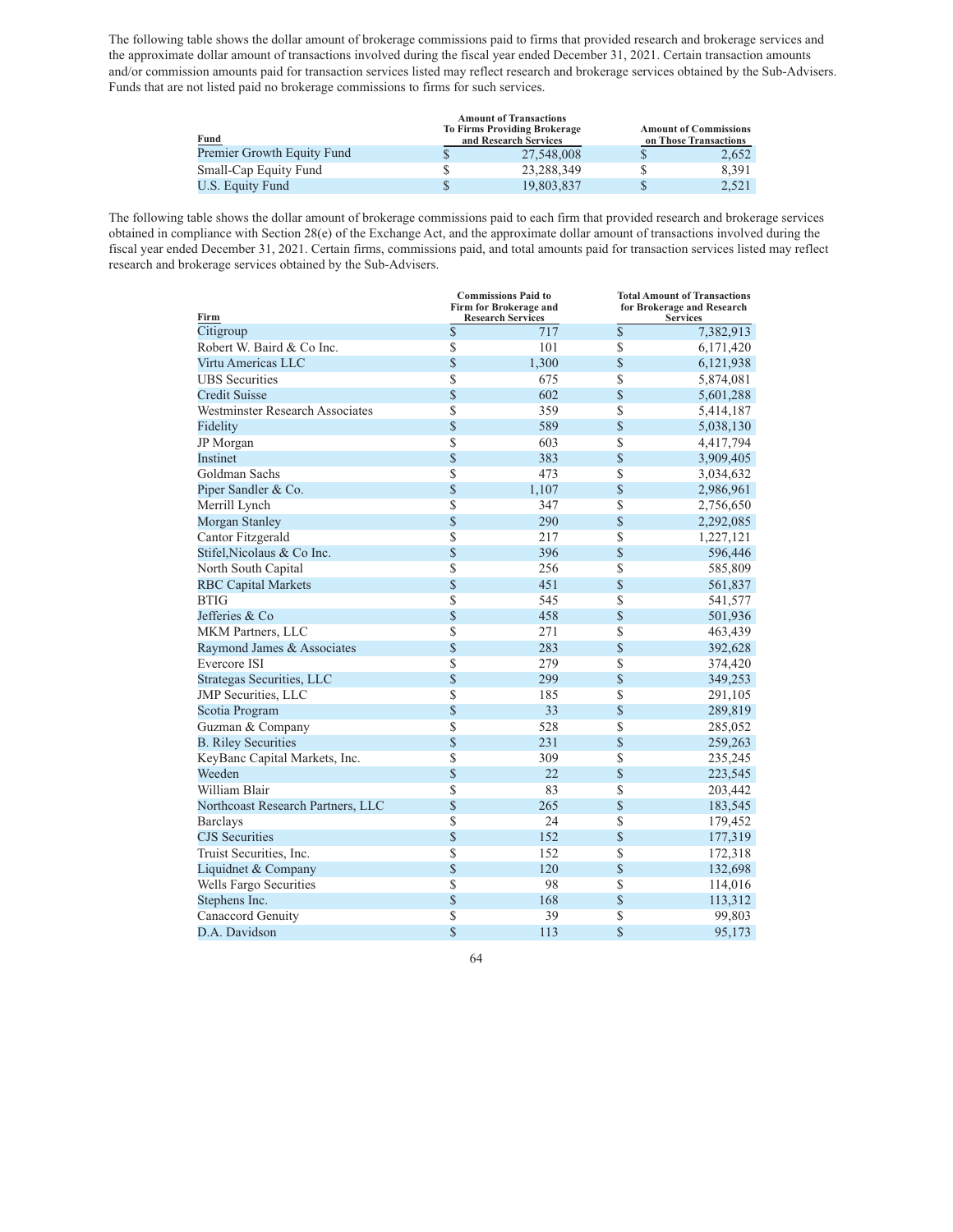| <b>Firm</b>                  | <b>Commissions Paid to</b><br>Firm for Brokerage and<br><b>Research Services</b> | <b>Total Amount of Transactions</b><br>for Brokerage and Research<br><b>Services</b> |        |  |
|------------------------------|----------------------------------------------------------------------------------|--------------------------------------------------------------------------------------|--------|--|
| Needham & Company            |                                                                                  | D                                                                                    | 93,746 |  |
| Oppenheimher & Company Inc.  |                                                                                  |                                                                                      | 59,755 |  |
| Jones Trading                |                                                                                  |                                                                                      | 55,258 |  |
| Luminex Trading & Analytics, |                                                                                  |                                                                                      |        |  |
| <b>LLC</b>                   |                                                                                  |                                                                                      | 10,399 |  |

The portfolio turnover rate for a Fund is calculated by dividing the lesser of amounts of purchases or sales of portfolio securities for the fiscal year by the monthly average of the value of the securities owned by the Fund during the fiscal year (excluding from the computation amounts relating to all securities, including options, whose maturities or expiration dates at the time of acquisition were one year or less). For example, a portfolio turnover rate of 100% during a fiscal year would mean that all of a Fund's securities (except those excluded from the calculation) were replaced once during that fiscal year. Certain of the Funds' investment strategies may result in a Fund having a higher portfolio turnover rate. High portfolio turnover may cause a Fund to experience increased transaction costs, dealer markups, brokerage expenses and other acquisition costs. The portfolio managers do not consider portfolio turnover rate a limiting factor in making investment decisions on behalf of any Fund consistent with the Fund's investment objective(s) and policies. Because the rate of portfolio turnover is not a limiting factor, however, particular holdings may be sold at any time, if investment judgment or Fund operations make a sale advisable. As a result, the annual portfolio turnover rates in future years may exceed the percentages shown below. Turnover rates may vary greatly from year to year as well as within a particular year and may be affected by cash requirements resulting from fluctuations in shareholder purchase, exchange and redemption transactions, market conditions or changes in a portfolio manager's outlook.

The following table provides the portfolio turnover rates for each Fund over the past two fiscal years:

| <b>Fund</b>                        | <b>Portfolio Turnover Rate</b><br>Fiscal Year Ended 12/31/21 | <b>Portfolio Turnover Rate</b><br>Fiscal Year Ended 12/31/20 |
|------------------------------------|--------------------------------------------------------------|--------------------------------------------------------------|
| Premier Growth Equity Fund         | 30%                                                          | $22\%$                                                       |
| Small-Cap Equity Fund              | 39%                                                          | 37%                                                          |
| S&P 500 Index Fund                 | $2\%$                                                        | 3%                                                           |
| U.S. Equity Fund                   | 32%                                                          | 38%                                                          |
| Income Fund                        | 81%                                                          | 120%                                                         |
| Total Return Fund                  | 118%                                                         | 92%                                                          |
| <b>Real Estate Securities Fund</b> | 85%                                                          | 108%                                                         |

As of the fiscal year ended December 31, 2021, the Funds held securities of their regular broker-dealers or of their parents as follows:

| Fund                     | <b>Broker Security</b>           |              | <b>Market Value (\$)</b> |
|--------------------------|----------------------------------|--------------|--------------------------|
| Small-Cap Equity Fund    | Raymond James & Associates, Inc. | \$           | 192,166                  |
|                          | Piper Sandler Cos.               | S            | 89,076                   |
|                          | Stifel Financial Corp.           | \$           | 82,673                   |
| S&P 500 Index Fund       | J.P. Morgan Securities LLC       | \$           | 2,411,987                |
|                          | Bank of America Corp.            | \$           | 1,643,327                |
|                          | Morgan Stanley                   | \$           | 733,353                  |
|                          | The Goldman Sachs Group Inc.     | \$           | 654,543                  |
|                          | Citigroup Inc.                   | \$           | 606,436                  |
| U.S. Equity Fund         | JPMorgan Chase & Co.             | \$           | 625,007                  |
| Income Fund              | The Goldman Sachs Group Inc.     | \$           | 317,001                  |
| <b>Total Return Fund</b> | JPMorgan Chase & Co.             | \$           | 7,548,017                |
|                          | Bank of America Corp.            | \$           | 5,821,092                |
|                          | Wells Fargo & Co.                | \$           | 3,788,128                |
|                          | Morgan Stanley                   | \$           | 3,367,671                |
|                          | The Goldman Sachs Group Inc.     | \$           | 2,992,935                |
|                          | <b>HSBC</b> Holdings PLC         |              | 2,862,644                |
|                          | Citigroup Inc.                   | $\mathbb{S}$ | 2,677,133                |
|                          | Royal Bank of Canada             |              | 2,617,035                |
|                          | The Toronto-Dominion Bank        | \$           | 2,367,245                |
|                          |                                  |              |                          |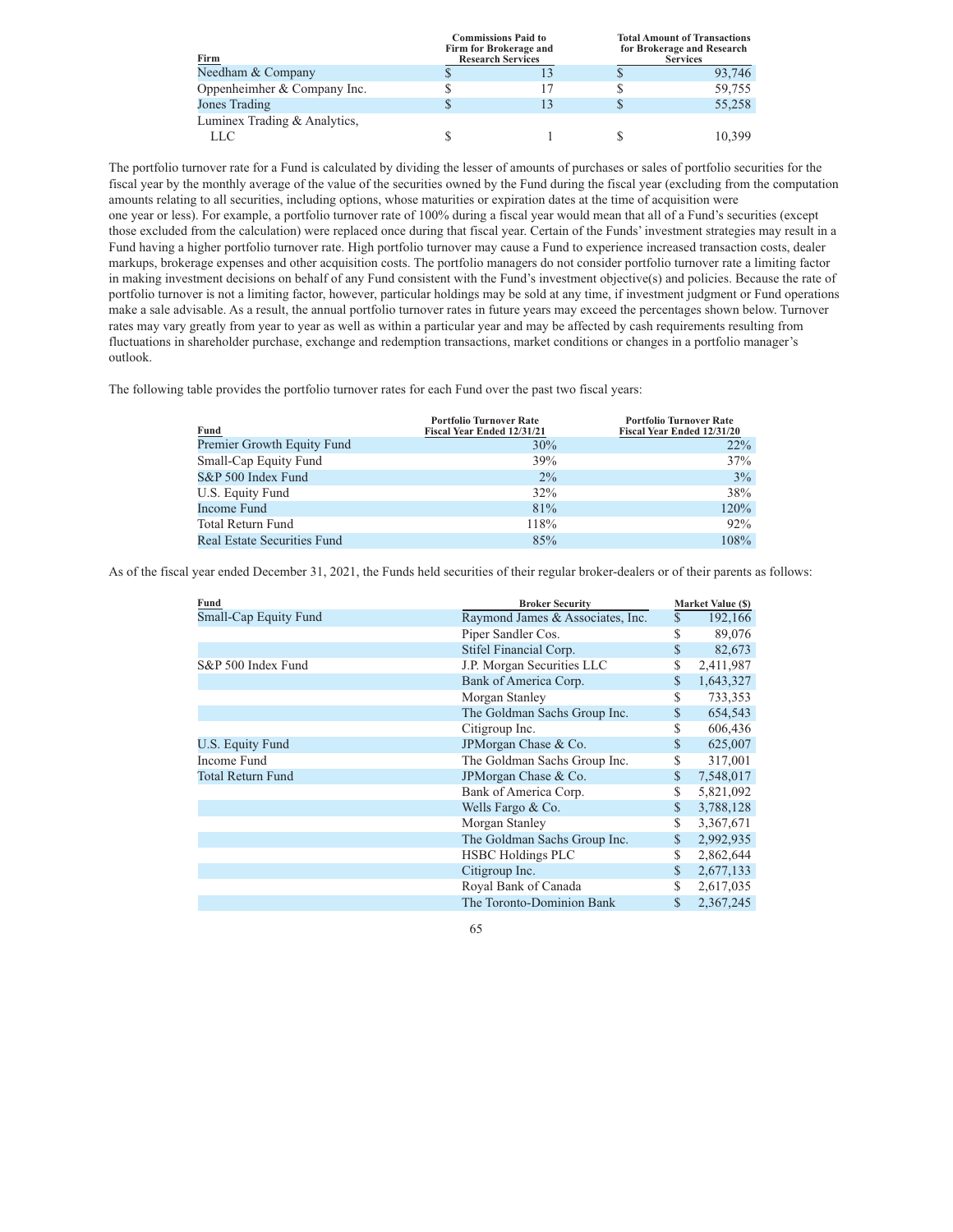| Fund | <b>Broker Security</b>                 |    | <b>Market Value (\$)</b> |
|------|----------------------------------------|----|--------------------------|
|      | Banco Santander S.A.                   | \$ | 1,543,539                |
|      | The Bank of Nova Scotia                | S  | 1,461,721                |
|      | <b>BNP</b> Paribas S.A.                | \$ | 1,201,505                |
|      | <b>UBS</b> Group AG                    | \$ | 1,088,401                |
|      | <b>Barclays PLC</b>                    | \$ | 1,030,324                |
|      | Canadian Imperial Bank of Commerce     | \$ | 976,920                  |
|      | Macquarie Group Ltd.                   | \$ | 807,908                  |
|      | Societe Generale S.A.                  | \$ | 736,131                  |
|      | Nomura Holdings Inc.                   | \$ | 661,524                  |
|      | Credit Suisse Group AG                 | \$ | 651,595                  |
|      | Itau Unibanco Holding S.A.             | \$ | 347,442                  |
|      | Fidelity National Financial Inc.       | \$ | 195,254                  |
|      | Jefferies Group LLC                    | \$ | 174,027                  |
|      | Piper Sandler Cos.                     | \$ | 142,094                  |
|      | ABN AMRO Group N.V.                    | \$ | 105,490                  |
|      | China International Capital Corp. Ltd. | \$ | 64,406                   |
|      | Cowen Inc.                             | \$ | 45,667                   |
|      | Samsung Securities Company Ltd.        | \$ | 30,330                   |
|      | Virtu Financial Inc.                   | \$ | 28,830                   |

# **ARTICLES OF INCORPORATION, CAPITAL STOCK AND OTHER INFORMATION**

The Company was incorporated in the Commonwealth of Virginia on May 14, 1984. The authorized capital stock of the Company consists of 11,700,300,000 shares of capital stock, par value one cent (\$0.01) per share.

Each issued and outstanding share of a Fund is entitled to participate equally in dividends and distributions declared by the respective Fund and, upon liquidation or dissolution, in net assets allocated to the shares attributable to such Fund remaining after satisfaction of outstanding liabilities. The shares of each Fund are fully paid and non-assessable and have no preemptive or conversion rights.

The Company currently offers each class of its capital stock to separate accounts (the "Accounts") of various life insurance companies as funding vehicles for certain variable annuity contracts and variable life insurance contracts ("variable contracts") issued by such life insurers through the Accounts. Certain of these life insurance companies may be affiliates of the Company or SSGA FM.

The Company does not offer its stock directly to the general public. As of the date of this SAI, each Account (with one exception) is registered as an investment company with the SEC and a separate prospectus describing each such Account and variable contract being offered through that Account will accompany the Prospectus when shares of the Company are offered as a funding vehicle for such variable contracts. The one Account that is not registered as an investment company with the SEC has a separate disclosure document (rather than a prospectus) describing the Account and the variable contracts being offered through that Account which will accompany the Prospectus when shares of the Company are offered as a funding vehicle for such variable contracts. The Company may, in the future, offer any class of its capital stock directly to qualified pension and retirement plans.

#### **Multiple Class Plan**

The Company has adopted a Multiple Class Plan (the "Multiple Class Plan") under Rule 18f-3 of the 1940 Act, pursuant to which the Company may offer Class 1 shares of the following Funds: the Premier Growth Equity Fund, S&P 500 Index Fund, U.S. Equity Fund, Income Fund, Small-Cap Equity Fund and Real Estate Securities Fund. The Company may also offer the following classes of shares of the Total Return Fund: Class 1 and Class 3.

Class 1 shares are offered without the imposition of any front-end sales charges or deferred sales charge and do not (with the exception of the Total Return Fund) bear any asset-based class expenses for sales services and investor services.

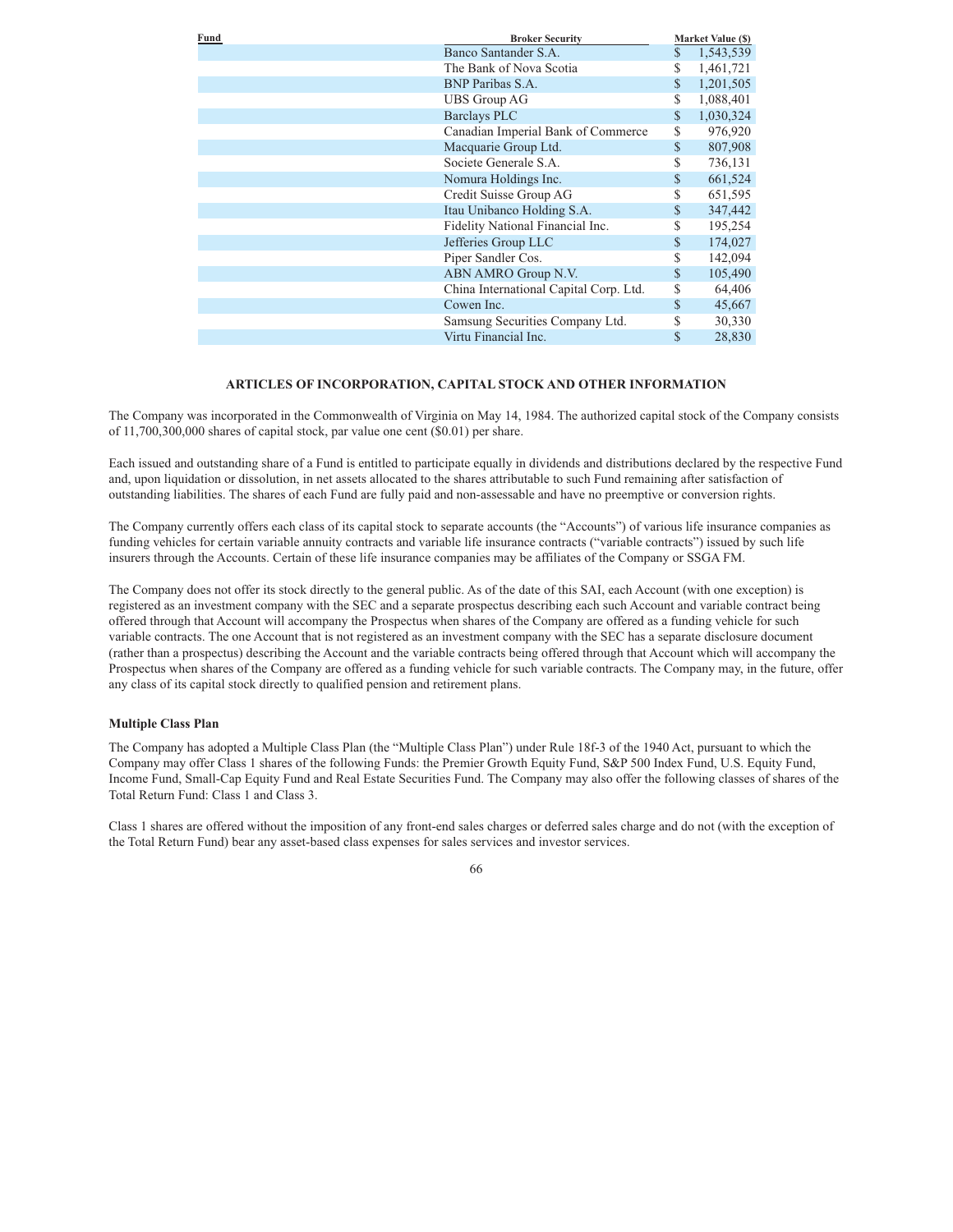### *Total Return Fund:*

Class 1 and Class 3 shares are offered with an investor service plan that provides for an investor service expense at an annual rate of 0.20% of the average daily net assets of the Total Return Fund attributable to Class 1 shares and Class 3 shares, respectively. Class 1 and Class 3 shares are each offered without the imposition of any front-end sales charges or deferred sales charge but with a Distribution and Service Plan adopted pursuant to Rule 12b-1 under the 1940 Act. The Class 3 Distribution and Service Plans provide for expenses for sales and investor services at the annual rate of 0.25%, of the average daily net assets of the Total Return Fund attributable to Class 3 shares.

#### *All Applicable Funds:*

Each of these Classes represents an equal fractional undivided interest in the same portfolio of securities held by a Fund. Dividends are calculated in the same manner for each Class and are declared and paid on all Classes on the same days and at the same times. In addition, each Class also shares in the expenses of a Fund, except with respect to those expenses that are specific to a particular Class. Furthermore, each of these Classes has equal voting rights, except that each Class has exclusive voting rights with respect to matters that exclusively affect such Class.

#### **Voting Rights**

All shares of capital stock have equal voting rights, except that only shares representing interests in a particular Fund will be entitled to vote on matters affecting only that Fund. Similarly, only shares representing interests in a particular class of a Fund will be entitled to vote on matters affecting only that class. The shares do not have cumulative voting rights. Accordingly, owners of variable annuity or variable life insurance contracts having voting interests in more than 50% of the shares of the Company voting for the election of directors could elect all of the directors of the Company if they choose to do so, and in such event, contract owners having voting interests in the remaining shares would not be able to elect any directors. Genworth Life and Annuity Insurance Company, Genworth Life Insurance Company of New York, Genworth Life Insurance Company, Pacific Life Insurance Company, Pacific Life and Annuity Company, Transamerica Life Insurance Company, Transamerica Financial Life Insurance Company and SSGA FM (directly or through the Accounts) currently own all shares of the Company. Genworth Life and Annuity Insurance Company, Genworth Life Insurance Company of New York, Genworth Life Insurance Company, Pacific Life Insurance Company, Pacific Life and Annuity Company, Transamerica Life Insurance Company, Transamerica Financial Life Insurance Company and SSGA FM will vote all shares of the Company (or a Fund) as described in the Prospectuses.

# **PRICING OF SHARES**

Multiple-class funds do not have a single share price. Rather, each class has a share price, called its net asset value (NAV). The price per share for each class of each Fund is determined each business day (unless otherwise noted) at the close of the New York Stock Exchange ("NYSE") (ordinarily 4:00 p.m. Eastern time).

Pricing of shares of the Funds does not occur on New York Stock Exchange ("NYSE") holidays. The NYSE is open for trading every weekday except for: (a) the following holidays: New Year's Day, Martin Luther King, Jr.'s Birthday, Washington's Birthday (the third Monday in February), Good Friday, Memorial Day, Juneteenth National Independence Day, Independence Day, Labor Day, Thanksgiving Day and Christmas; and (b) the preceding Friday or the subsequent Monday when one of the calendar-determined holidays falls on a Saturday or Sunday, respectively. Purchases and withdrawals will be effected at the time of determination of NAV next following the receipt of any purchase or withdrawal order which is determined to be in good order.

The Funds' securities will be valued pursuant to guidelines established by the Board.

## **DIVIDENDS AND DISTRIBUTIONS**

Each Fund intends to distribute substantially all of its net investment income annually. Each Fund also intends to distribute substantially all of its net realized capital gains annually. All investment income dividends and capital gains distributions made by a Fund are reinvested in shares of the same class of the Fund at the Fund's NAV. The dividends and distributions are made to the Accounts, not to contract owners.

# **TAXATION OF THE FUNDS**

The following discussion of U.S. federal income tax consequences of an investment in the Funds is based on the Code, U.S. Treasury regulations, and other applicable authority, as of the date of this SAI. These authorities are subject to change by legislative or administrative action, possibly with retroactive effect. For instance, the Biden Administration has announced that it is contemplating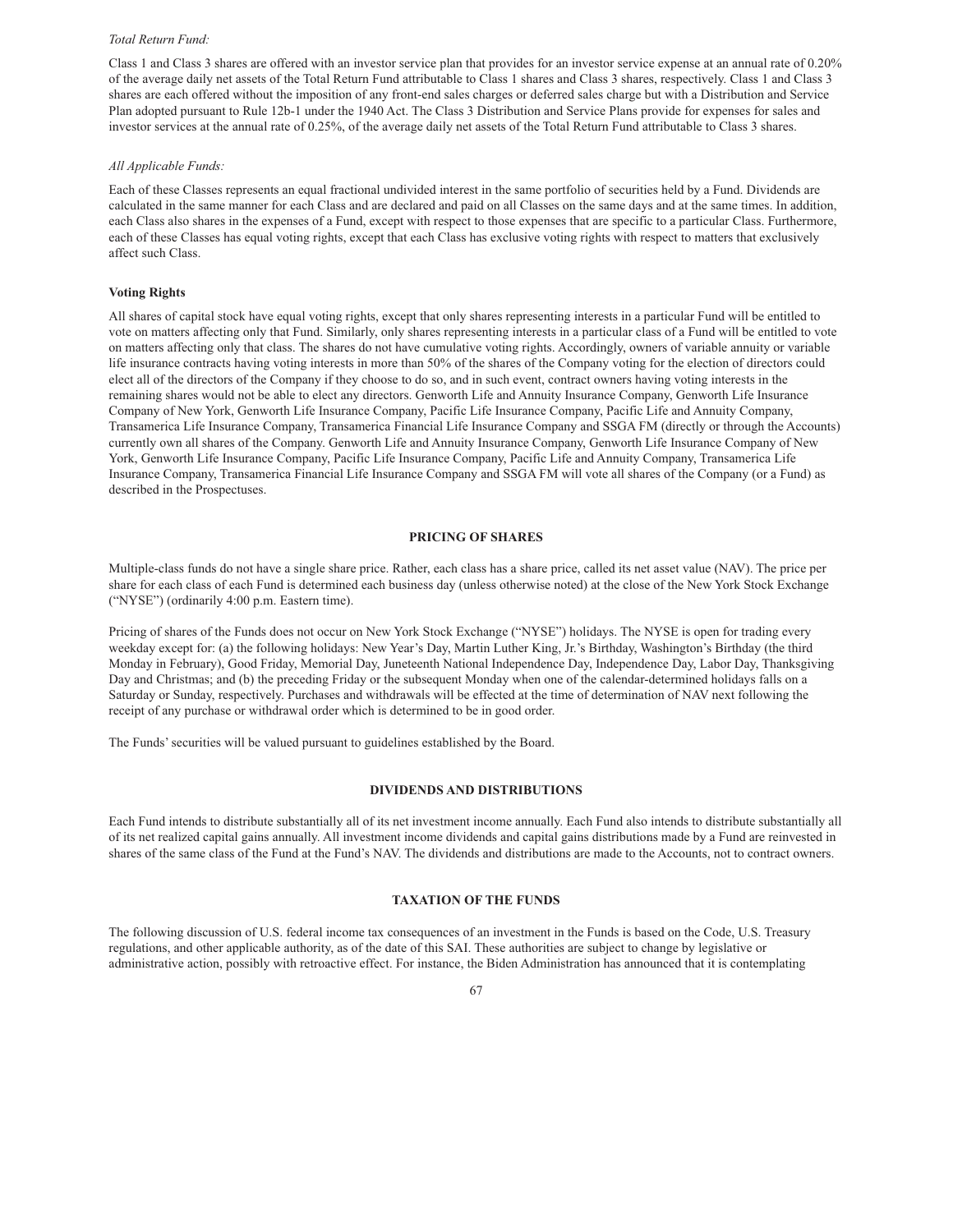legislation that may result in significant changes to the Code, which could potentially have retroactive effect. These changes may significantly alter the after-tax return of shareholders of the Funds. The following discussion is only a summary of some of the important U.S. federal income tax considerations generally applicable to investments in the Funds. There may be other tax considerations applicable to particular shareholders. Shareholders should consult their own tax advisors regarding their particular situation and the possible application of foreign, state and local tax laws.

#### Qualification as a Regulated Investment Company

Each Fund has elected to be treated as a RIC under Subchapter M of the Code and intends each year to qualify and be eligible to be treated as such. In order to qualify for the special tax treatment accorded RICs and their shareholders, each Fund must, among other things, (a) derive at least 90% of its gross income for each taxable year from (i) dividends, interest, payments with respect to certain securities loans, gains from the sale of securities or foreign currencies, or other income (including but not limited to gains from options, futures or forward contracts) derived with respect to its business of investing in such stock, securities or currencies and (ii) net income derived from interests in "qualified publicly traded partnerships" (as defined below); (b) diversify its holdings so that, at the end of each quarter of the Fund's taxable year, (i) at least 50% of the value of the Fund's total assets consists of cash and cash items, U.S. Government securities, securities of other RICs, and other securities limited in respect of any one issuer to a value not greater than 5% of the value of the Fund's total assets and no more than 10% of the outstanding voting securities of such issuer, and (ii) no more than 25% of its assets are invested, including through corporations in which the Fund owns a  $20\%$  or more voting stock interest,  $(x)$  in the securities (other than those of the U.S. Government or other RICs) of any one issuer or of two or more issuers which the Fund controls and which are engaged in the same, similar or related trades and businesses, or (y) in the securities of one or more qualified publicly traded partnerships (as defined below); and (c) distribute with respect to each taxable year at least 90% of the sum of its investment company taxable income (as that term is defined in the Code without regard to the deduction for dividends paid — generally taxable ordinary income and the excess, if any, of net short-term capital gains over net long-term capital losses) and net tax-exempt income, for such year.

In general, for purposes of the 90% gross income requirement described in (a) above, income derived from a partnership will be treated as qualifying income only to the extent such income is attributable to items of income of the partnership which would be qualifying income if realized directly by the RIC. However, 100% of the net income derived from an interest in a "qualified publicly traded partnership" (a partnership (x) the interests in which are traded on an established securities market or are readily tradable on a secondary market or the substantial equivalent thereof, and (y) that derives less than  $90\%$  of its income from the qualifying income described in section (a)(i) of the preceding paragraph), will be treated as qualifying income. In general, such entities will be treated as partnerships for U.S. federal income tax purposes, because they meet the passive income requirement under Code Section  $7704(c)(2)$ . Further, although in general the passive loss rules of the Code do not apply to RICs, such rules do apply to a RIC with respect to items attributable to an interest in a qualified publicly traded partnership.

For purposes of the diversification test in (b) above, the term "outstanding voting securities of such issuer" will include the equity securities of a qualified publicly traded partnership. Also, for purposes of the diversification test in (b) above, the identification of the issuer (or, in some cases, issuers) of a particular investment can depend on the terms and conditions of that investment. In some cases, identification of the issuer (or issuers) is uncertain under current law, and an adverse determination or future guidance by the Internal Revenue Service ("IRS") with respect to issuer identification for a particular type of investment may adversely affect a Fund's ability to meet the diversification test in (b) above.

If a Fund qualifies as a RIC that is accorded special tax treatment, the Fund will not be subject to U.S. federal income tax on income or gains distributed in a timely manner to its shareholders in the form of dividends (including distributions of net capital gain properly reported by the Fund as capital gain dividends ("Capital Gain Dividends")). If a Fund were to fail to meet the income, diversification or distribution test described above, the Fund could in some cases cure such failure, including by paying a Fund-level tax, paying interest or disposing of certain assets. If such Fund were ineligible to or otherwise did not cure such failure for any year, or if such Fund were otherwise to fail to qualify as a RIC accorded special tax treatment in any taxable year, the Fund would be subject to tax at the Fund level on its taxable income at corporate rates. Furthermore, if for any taxable year a Fund fails to qualify as a RIC, owners of variable life insurance contracts and variable annuity contracts who have indirectly invested in the Fund may be taxed currently on the investment earnings under their contracts and thereby lose the benefit of tax deferral. Likewise, if a Fund fails to comply with the diversification (or other) requirements of Section 817(h) of the Code and the regulations thereunder, owners of variable life insurance contracts and variable annuity contracts who have indirectly invested in the Fund may be taxed on the investment earnings under their contracts and thereby lose the benefit of tax deferral. In addition, a Fund could be required to recognize unrealized gains, pay substantial taxes and interest and make substantial distributions before re-qualifying as a RIC that is accorded special tax treatment.

Each Fund intends to distribute at least annually to its shareholders all or substantially all of its investment company taxable income (computed without regard to the dividends-paid deduction) and its net tax-exempt income (if any), and may distribute its net capital gain (that is, the excess of net long-term capital gain over net short-term capital loss, in each case determined with reference to any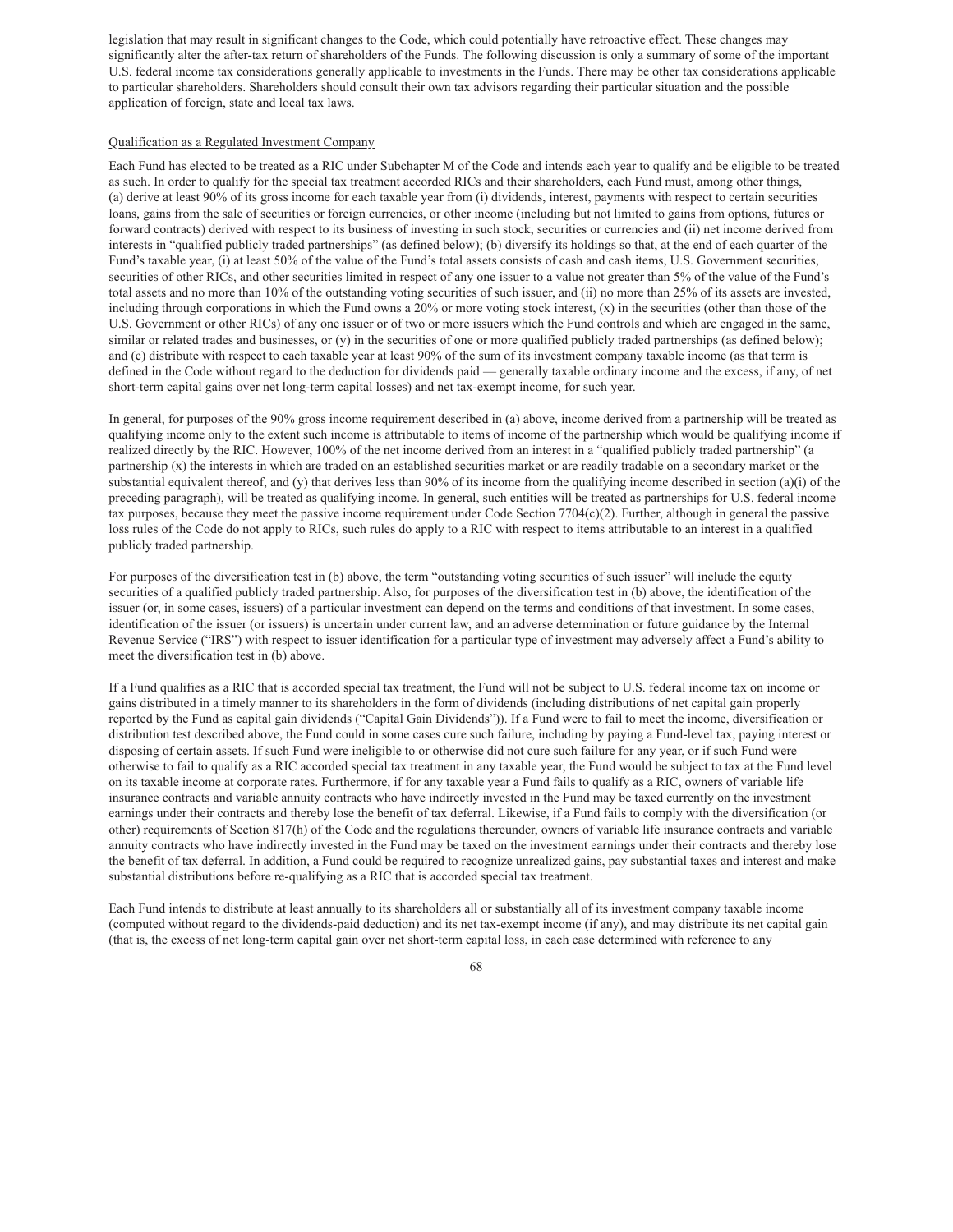loss carryforwards). Any taxable income retained by a Fund will be subject to tax at the Fund level at regular corporate rates. In determining its net capital gain, including in connection with determining the amount available to support a Capital Gain Dividend, its taxable income, and its earnings and profits, a RIC generally may elect to treat part or all of any post-October capital loss (defined as any net capital loss attributable to the portion, if any, of the taxable year after October 31 or, if there is no such loss, the net long-term capital loss or net short-term capital loss attributable to any such portion of the taxable year) or late-year ordinary loss (generally, the sum of its (i) net ordinary loss, if any, from the sale, exchange or other taxable disposition of property, attributable to the portion, if any, of the taxable year after October 31, and its (ii) other net ordinary loss, if any, attributable to the portion, if any, of the taxable year after December 31) as if incurred in the succeeding taxable year.

Distributions declared by a Fund during October, November and December to shareholders of record on a date in any such month and paid by the Fund during the following January will be treated for federal tax purposes as paid by the Fund and received by shareholders on December 31 of the year in which declared.

Capital losses in excess of capital gains ("net capital losses") are not permitted to be deducted against a Fund's net investment income. Instead, potentially subject to certain limitations, a Fund may carry net capital losses from any taxable year forward to subsequent taxable years to offset capital gains, if any, realized during such subsequent taxable years. Distributions from capital gains are generally made after applying any available capital loss carryforwards. Capital loss carryforwards are reduced to the extent they offset current-year net realized capital gains, whether the Fund retains or distributes such gains. A Fund may carry net capital losses forward to one or more subsequent taxable years without expiration; any such carryforward losses will retain their character as short-term or long-term. The Fund must apply such carryforwards first against gains of the same character. See a Fund's most recent annual shareholder report for the Fund's available capital loss carryovers as of the end of its most recently ended fiscal year.

## *Distributions to Avoid Federal Excise Tax*

A RIC generally must distribute in each calendar year an amount equal to at least the sum of: (i) 98% of its ordinary taxable income for the year, (ii) 98.2% of its capital gain net income (i.e., gains from sales or exchanges of capital assets in excess of losses from such sales or exchanges, (both long-term and short-term) for the 12 months ending on October 31 of that calendar year (or November 30 or December 31 of that year if the Fund is permitted to elect and so elects)), and (iii) any ordinary income or capital gain net income not distributed for prior years (the "excise tax avoidance requirements"). To the extent that a RIC fails to do this, it is subject to a 4% nondeductible federal excise tax on undistributed earnings. However, the excise tax does not apply to a RIC, such as a Fund, whose only shareholders during the year are segregated asset accounts of life insurance companies supporting variable life insurance contracts or variable annuity contracts, or parties that contributed in aggregate \$250,000 or less in seed money to the Fund. The Funds are therefore not subject to the excise tax.

#### *Section 817(h) Diversification Requirements*

Each Fund also intends to comply with Section 817(h) of the Code and the regulations issued thereunder, which impose certain investment diversification requirements on life insurance companies' separate accounts that are used to support variable life insurance contracts and variable annuity contracts. Pursuant to a look-through rule, a separate account may meet these requirements by investing solely in the shares of a RIC registered under the 1940 Act as an open-end management investment company (such as the Funds) provided that such RIC satisfies the diversification requirements (as well as certain other requirements) of Section 817(h) of the Code and the regulations issued thereunder. These requirements are in addition to the diversification requirements of Subchapter M and of the 1940 Act, and may affect the securities in which a Fund may invest. In order to comply with future requirements of Section 817(h) (or related provisions of the Code), a Fund may be required, for example, to alter its investment objectives.

The Section 817(h) requirements place certain limitations on the assets of each separate account (or underlying RIC) that may be invested in securities of a single issuer. Specifically, the regulations provide that, except as permitted by a "safe harbor" described below, as of the end of each calendar quarter, or within 30 days thereafter:

- No more than 55% of a separate account's total assets may be represented by any one investment
- No more than 70% by any two investments
- No more than 80% by any three investments
- No more than 90% by any four investments

Section 817(h) provides, as a safe harbor, that a separate account (or underlying RIC) will be treated as being adequately diversified if the diversification requirements under Subchapter M are satisfied and no more than 55% of the value of the account's total assets are attributable to cash and cash items, U.S. Government securities, and securities of other RICs. For purposes of Section 817(h), all securities of the same issuer, all interests in the same real property project, and all interests in the same commodity are treated as a single investment. In addition, each U.S. Government agency or instrumentality is treated as a separate issuer, while the securities of a particular foreign government and its agencies, instrumentalities, and political subdivisions are considered securities issued by the same issuer.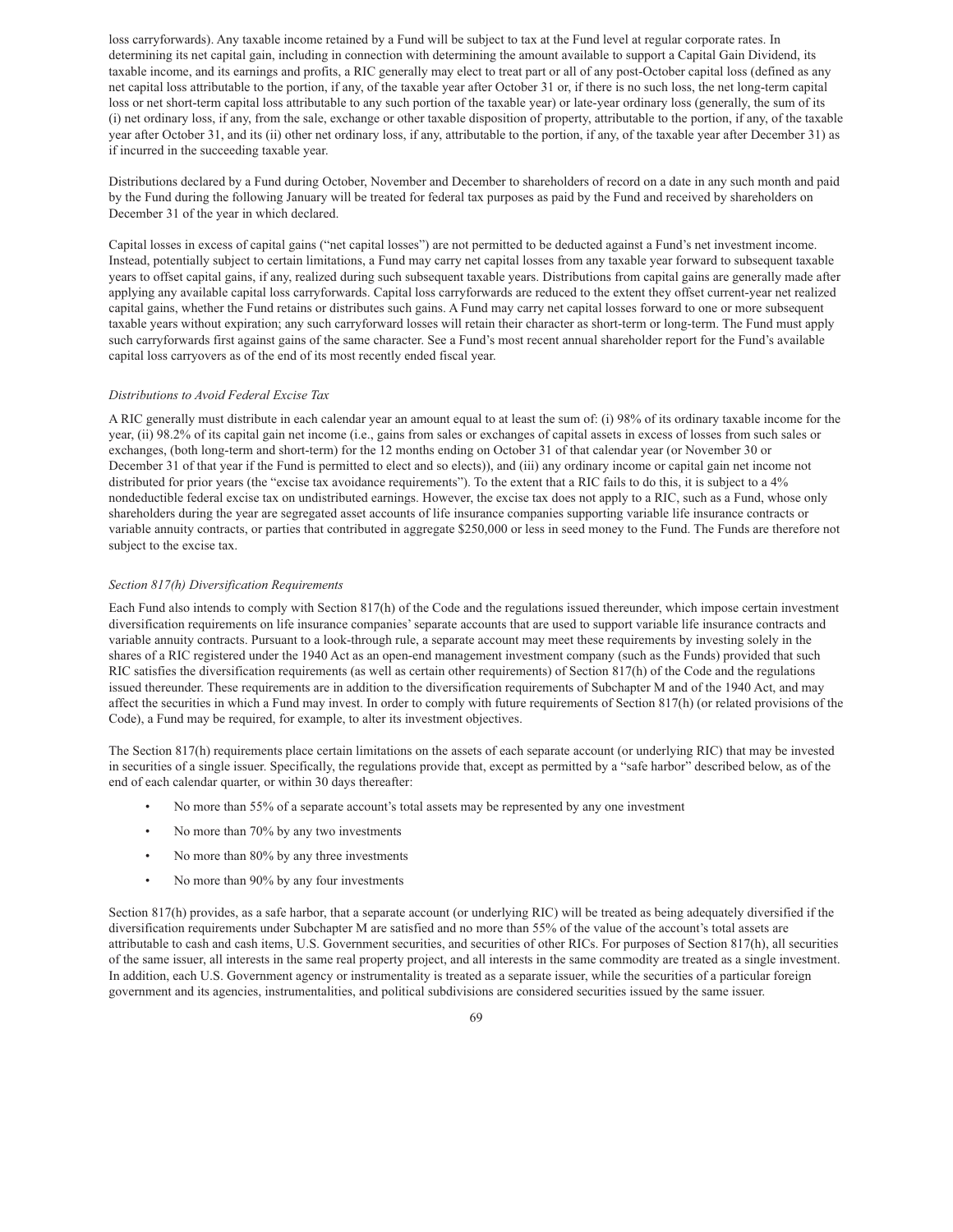### *Investments in Foreign Securities*

Investment income received from sources within foreign countries, or capital gains earned by a Fund investing in securities of foreign issuers, may be subject to foreign income taxes withheld at the source. The U.S. has entered into tax treaties with many foreign countries that may entitle a Fund to a reduced rate of tax or exemption from tax on this related income and gains. The effective rate of foreign tax cannot be determined at this time since the amount of a Fund's assets to be invested within various countries is not now known. The Company intends that each Fund will operate so as to qualify for applicable treaty-reduced rates of tax.

#### *Passive Foreign Investment Companies.*

Equity investments by a Fund in certain "passive foreign investment companies" ("PFICs") could potentially subject the Fund to a U.S. federal income tax (including interest charges) on distributions received from the company or on proceeds received from the disposition of shares in the company. This tax cannot be eliminated by making distributions to Fund shareholders. However, a Fund may elect to avoid the imposition of that tax. For example, a Fund may elect to treat a PFIC as a "qualified electing fund" (i.e., make a "QEF election"), in which case the Fund will be required to include its share of the PFIC's income and net capital gains annually, regardless of whether it receives any distribution from the PFIC. A Fund also may make an election to mark the gains (and to a limited extent losses) in such holdings "to the market" as though it had sold (and, solely for purposes of this mark-to-market election, repurchased) its holdings in those PFICs on the last day of the Fund's taxable year. The QEF and mark-to-market elections may accelerate the recognition of income (without the receipt of cash) and increase the amount required to be distributed by the Fund to avoid taxation. Either of these elections therefore may require a Fund to liquidate other investments (including when it is not advantageous to do so) to meet its distribution requirement, which also may accelerate the recognition of gain and affect the Fund's total return. Because it is not always possible to identify a foreign issuer as a PFIC in advance of making the investment, a Fund may incur the PFIC tax in some instances.

## *Foreign Currency Transactions.*

Any transaction by a Fund in foreign currencies, foreign currency-denominated debt obligations or certain foreign currency options, futures contracts or forward contracts (or similar instruments) may give rise to ordinary income or loss to the extent such income or loss results from fluctuations in the value of the foreign currency concerned and may affect the amount, timing and character of distributions to shareholders. Any such transactions that are not directly related to a Fund's investment in securities (possibly including speculative currency positions or currency derivative instruments not used for hedging purposes) could, under future U.S. Treasury regulations, produce income not among the types of "qualifying income" from which the Fund must derive at least 90% of its annual gross income.

## *Special Rules for Debt Obligations.*

Some debt obligations with a fixed maturity date of more than one year from the date of issuance (and zero-coupon debt obligations with a fixed maturity date of more than one year from the date of issuance) will be treated as debt obligations that are issued originally at a discount. Generally, OID is treated as interest income and is included in a Fund's income and required to be distributed by the Fund over the term of the debt obligation, even though payment of that amount is not received until a later time, upon partial or full repayment or disposition of the debt obligation. In addition, payment-in-kind obligations will give rise to income which is required to be distributed even though the Fund holding the obligation receives no interest payment in cash on the obligation during the year.

Some debt obligations with a fixed maturity date of more than one year from the date of issuance that are acquired in the secondary market by a Fund may be treated as having "market discount." Very generally, market discount is the excess of the stated redemption price of a debt obligation (or in the case of an obligation issued with OID, its "revised issue price") over the purchase price of such obligation. Subject to the discussion below regarding Section 451 of the Code, (i) generally, any gain recognized on the disposition of, and any partial payment of principal on, a debt obligation having market discount is treated as ordinary income to the extent the gain, or principal payment, does not exceed the "accrued market discount" on such debt obligation, (ii) alternatively, a Fund may elect to accrue market discount currently, in which case the Fund will be required to include the accrued market discount in income (as ordinary income) and thus distribute it over the term of the debt obligation, even though payment of that amount is not received until a later time, upon partial or full repayment or disposition of the debt obligation, and (iii) the rate at which the market discount accrues, and thus is included in a Fund's income, will depend upon which of the permitted accrual methods the Fund elects. Notwithstanding the foregoing, Section 451 of the Code generally requires any accrual method taxpayer to take into account items of gross income no later than the time at which such items are taken into account as revenue in the taxpayer's financial statements. The IRS and the

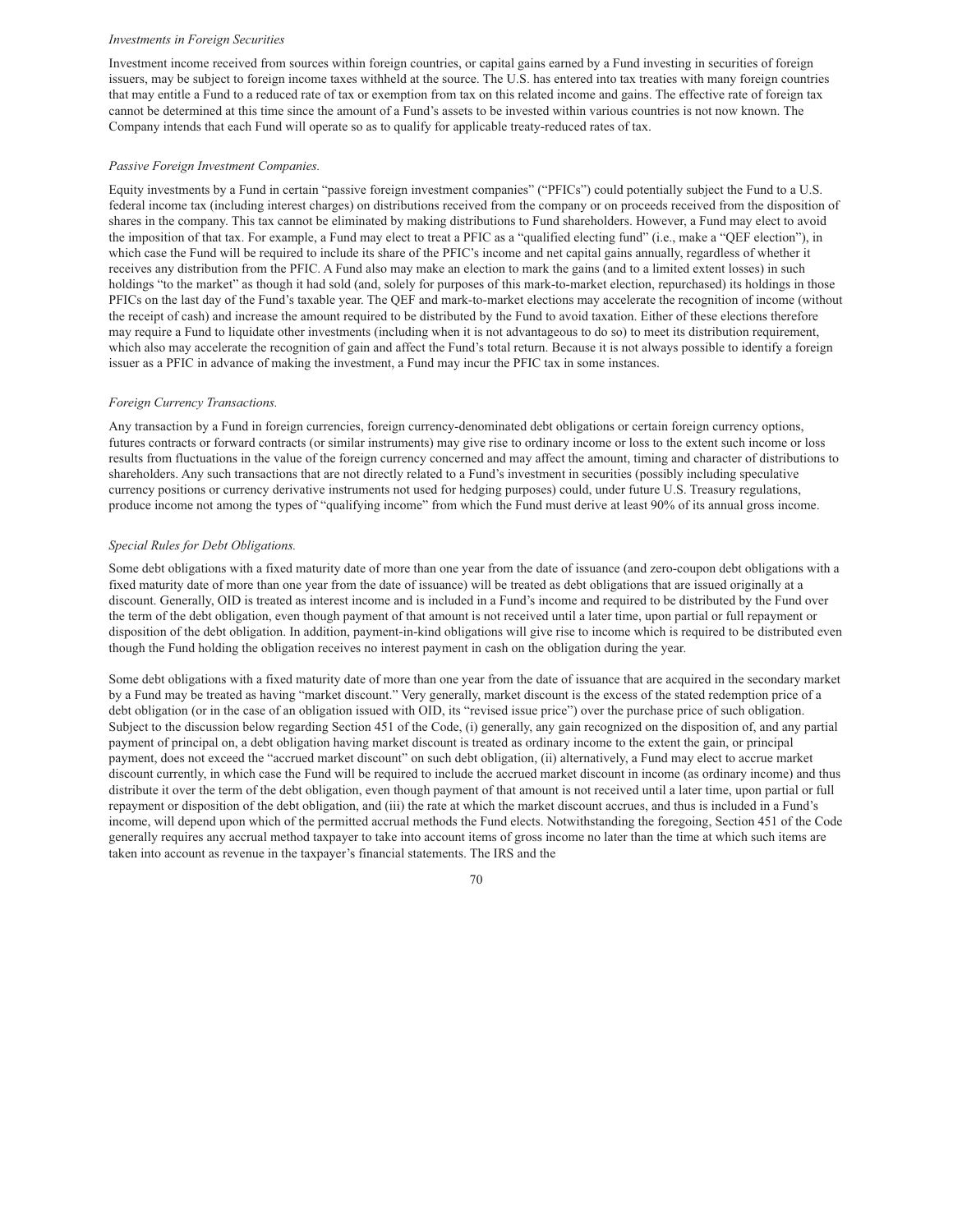Department of Treasury have issued final regulations providing that this rule does not apply to accrued market discount. If this rule were to apply to the accrual of market discount, each Fund would be required to include in income any market discount as it takes the same into account on its financial statements, even if the Fund does not otherwise elect to accrue market discount currently for U.S. federal income tax purposes.

If a Fund holds the foregoing kinds of obligations, or other obligations subject to special rules under the Code, the Fund may be required to pay out as an income distribution each year an amount which is greater than the total amount of cash interest the Fund actually received. Such distributions may be made from the cash assets of the Fund or, if necessary, by disposition of portfolio securities including at a time when it may not be advantageous to do so.

#### *Options, Futures, and Swaps*

A Fund's transactions in foreign currencies, forward contracts, options contracts and futures contracts are subject to special provisions of the Code that, among other things, may affect the character of gains and losses realized by the Fund (that is, may affect whether gains or losses are ordinary or capital), accelerate recognition of income to the Fund and defer losses of the Fund. These rules (i) could affect the character, amount and timing of distributions to shareholders of a Fund, (ii) could require the Fund to "mark to market" certain types of the positions in its portfolio (that is, treat them as if they were closed out), and (iii) may cause the Fund to recognize income without receiving cash with which to make distributions in amounts necessary to satisfy the 90% distribution requirement and the excise tax avoidance requirements described above. To mitigate the effect of these rules and prevent disqualification of a Fund as a RIC*,* the Company seeks to monitor transactions of each Fund, seeks to make the appropriate tax elections on behalf of each Fund and seeks to make the appropriate entries in each Fund's books and records when the Fund acquires any option, futures contract or hedged investment.

The U.S. federal income tax rules applicable to interest rate swaps, caps and floors are unclear in certain respects, and a Fund may be required to account for these transactions in a manner that, in certain circumstances, may limit the degree to which it may utilize these transactions.

### *Investor Taxation*

Under current law, owners of variable life insurance contracts and variable annuity contracts and employee benefit plan participants who are indirectly invested in a Fund generally are not subject to U.S. federal income tax on Fund earnings or distributions or on gains realized upon the sale or redemption of Fund shares until they are withdrawn from the contract or plan. *For information concerning the U.S. federal income tax consequences to the owners of variable life insurance contracts and variable annuity contracts, see the prospectus for such contracts. For information concerning the U.S. federal income tax consequences to plan participants, see the summary plan description or contact your plan administrator.*

## General Considerations

The U.S. federal income tax discussion set forth above is for general information only. Prospective investors should consult their tax advisers regarding the specific U.S. federal income tax consequences of purchasing, holding, and disposing of shares of the Fund, as well as the effects of state, local, foreign, and other tax laws and any proposed tax law changes.

# **UNDERWRITER**

SSGA FD serves as the Funds' distributor pursuant to the Distribution Agreement by and between SSGA FD and the Company. Pursuant to the Distribution Agreement, the Total Return Fund pays SSGA FD fees under the Rule 12b-1 Plan in effect. For a description of the fees paid to SSGA FD under the Rule 12b-1 Plan, see "Distribution and Service (12b-1) Plans," above. SSGA FD is not obligated to sell any specific number of shares and will sell shares of a Fund on a continuous basis only against orders to purchase shares. The principal business address of SSGA FD is One Iron Street, Boston, MA 02210.

# **FINANCIAL STATEMENTS**

The audited financial statements for the fiscal year ended December 31, 2021 for the Funds in operation at that date are included in the Annual Report of the Company (the "Annual Report"), which was filed with the SEC on February 25, 2022 as part of the Company's filing on Form N-CSR (SEC Accession No. 0001193125-22-054195 and are incorporated into this SAI by reference. The Annual Report is available, without charge, upon request, by calling (866) 392-0869.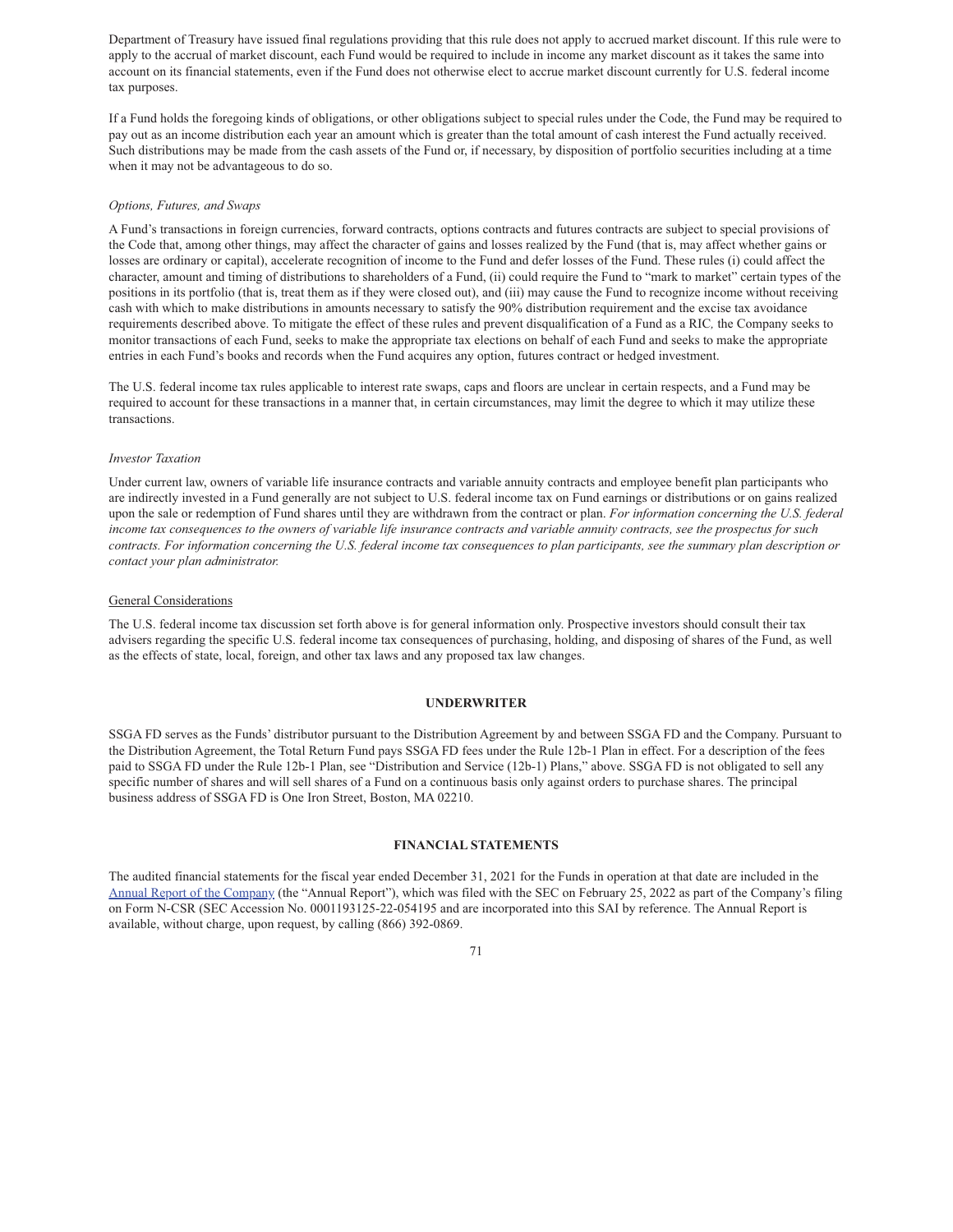## **APPENDIX A**

## **RATINGS OF DEBT INSTRUMENTS**

## **MOODY'S INVESTORS SERVICE, INC. ("MOODY'S")**

GLOBAL LONG-TERM RATING SCALE

Ratings assigned on Moody's global long-term rating scale are forward-looking opinions of the relative credit risks of financial obligations issued by non-financial corporates, financial institutions, structured finance vehicles, project finance vehicles, and public sector entities. Long-term ratings are assigned to issuers or obligations with an original maturity of one year or more and reflect both on the likelihood of a default on contractually promised payments and the expected financial loss suffered in the event of default.

**Aaa**: Obligations rated Aaa are judged to be of the highest quality, subject to the lowest level of credit risk.

**Aa**: Obligations rated Aa are judged to be of high quality and are subject to very low credit risk.

**A**: Obligations rated A are judged to be upper-medium grade and are subject to low credit risk.

**Baa**: Obligations rated Baa are judged to be medium-grade and subject to moderate credit risk and as such may possess certain speculative characteristics.

**Ba**: Obligations rated Ba are judged to be speculative and are subject to substantial credit risk.

**B**: Obligations rated B are considered speculative and are subject to high credit risk.

**Caa**: Obligations rated Caa are judged to be speculative of poor standing and are subject to very high credit risk.

**Ca**: Obligations rated Ca are highly speculative and are likely in, or very near, default, with some prospect of recovery of principal and interest.

**C**: Obligations rated C are the lowest rated and are typically in default, with little prospect for recovery of principal or interest.

Note: Moody's appends numerical modifiers 1, 2, and 3 to each generic rating classification from Aa through Caa. The modifier 1 indicates that the obligation ranks in the higher end of its generic rating category; the modifier 2 indicates a mid-range ranking; and the modifier 3 indicates a ranking in the lower end of that generic rating category. Additionally, a "(hyb)" indicator is appended to all ratings of hybrid securities issued by banks, insurers, finance companies, and securities firms.\*

By their terms, hybrid securities allow for the omission of scheduled dividends, interest, or principal payments, which can potentially result in impairment if such an omission occurs. Hybrid securities may also be subject to contractually allowable write-downs of principal that could result in impairment. Together with the hybrid indicator, the long-term obligation rating assigned to a hybrid security is an expression of the relative credit risk associated with that security.

## GLOBAL SHORT-TERM RATING SCALE

Ratings assigned on Moody's global short-term rating scale are forward-looking opinions of the relative credit risks of financial obligations issued by non-financial corporates, financial institutions, structured finance vehicles, project finance vehicles, and public sector entities. Short-term ratings are assigned to obligations with an original maturity of thirteen months or less and reflect both on the likelihood of a default on contractually promised payments and the expected financial loss suffered in the event of default.

**P-1**: Issuers (or supporting institutions) rated Prime-1 have a superior ability to repay short-term debt obligations.

**P-2**: Issuers (or supporting institutions) rated Prime-2 have a strong ability to repay short-term debt obligations.

**P-3**: Issuers (or supporting institutions) rated Prime-3 have an acceptable ability to repay short-term obligations.

**NP**: Issuers (or supporting institutions) rated Not Prime do not fall within any of the Prime rating categories.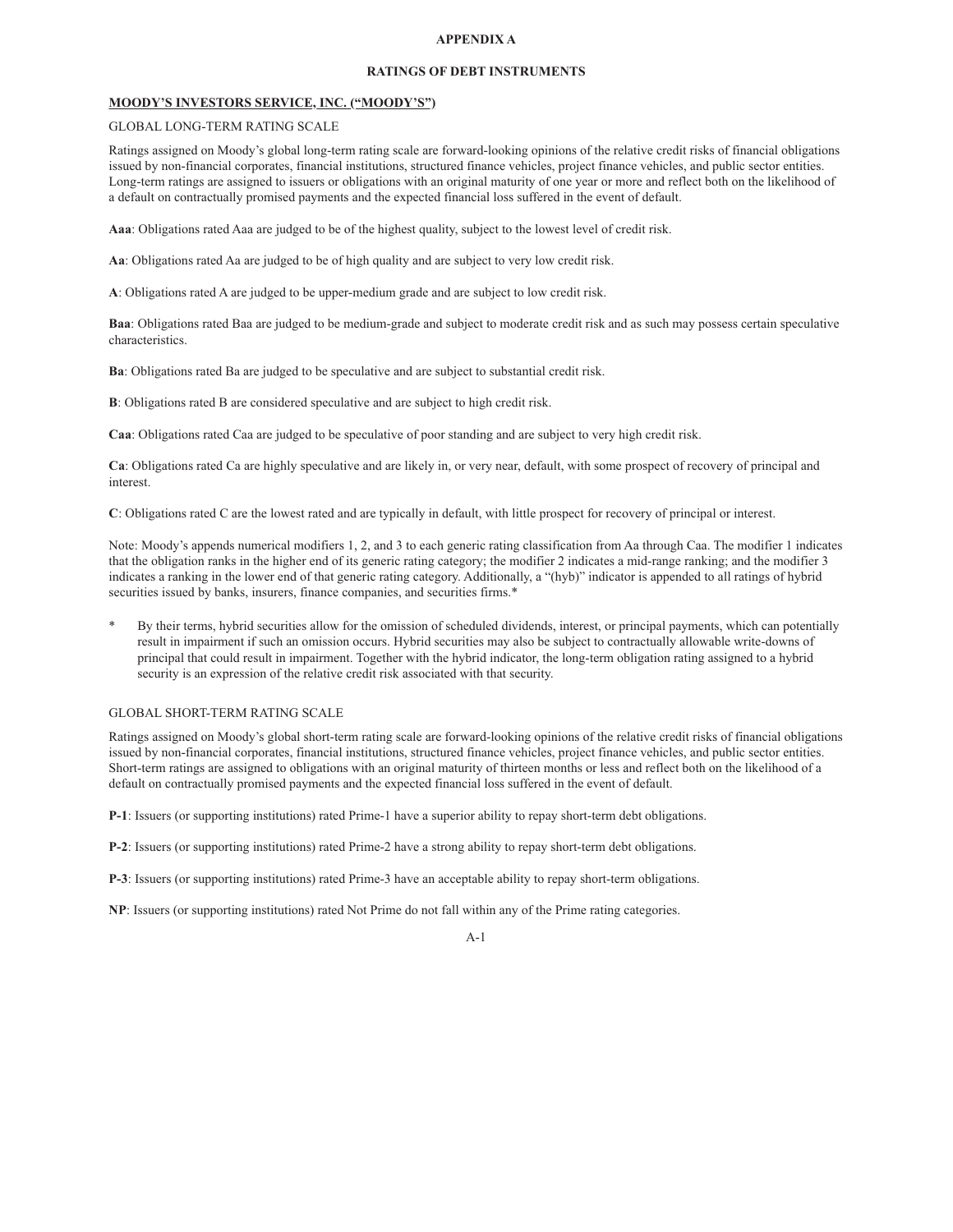## **S&P GLOBAL RATINGS ("S&P")**

## ISSUE CREDIT RATING DEFINITIONS

An S&P Global Ratings issue credit rating is a forward-looking opinion about the creditworthiness of an obligor with respect to a specific financial obligation, a specific class of financial obligations, or a specific financial program (including ratings on medium-term note programs and commercial paper programs). It takes into consideration the creditworthiness of guarantors, insurers, or other forms of credit enhancement on the obligation and takes into account the currency in which the obligation is denominated. The opinion reflects S&P Global Ratings' view of the obligor's capacity and willingness to meet its financial commitments as they come due, and this opinion may assess terms, such as collateral security and subordination, which could affect ultimate payment in the event of default.

Issue credit ratings can be either long-term or short-term. Short-term ratings are generally assigned to those obligations considered shortterm in the relevant market. Short-term ratings are also used to indicate the creditworthiness of an obligor with respect to put features on long-term obligations. Medium-term notes are assigned long-term ratings.

## LONG-TERM ISSUE CREDIT RATINGS\*

**AAA**: An obligation rated 'AAA' has the highest rating assigned by S&P Global Ratings. The obligor's capacity to meet its financial commitments on the obligation is extremely strong.

**AA**: An obligation rated 'AA' differs from the highest-rated obligations only to a small degree. The obligor's capacity to meet its financial commitments on the obligation is very strong.

**A**: An obligation rated 'A' is somewhat more susceptible to the adverse effects of changes in circumstances and economic conditions than obligations in higher-rated categories. However, the obligor's capacity to meet its financial commitments on the obligation is still strong.

**BBB**: An obligation rated 'BBB' exhibits adequate protection parameters. However, adverse economic conditions or changing circumstances are more likely to weaken the obligor's capacity to meet its financial commitments on the obligation.

**BB; B; CCC; CC; and C:** Obligations rated 'BB', 'B', 'CCC', 'CC', and 'C' are regarded as having significant speculative characteristics. 'BB' indicates the least degree of speculation and 'C' the highest. While such obligations will likely have some quality and protective characteristics, these may be outweighed by large uncertainties or major exposure to adverse conditions.

**BB**: An obligation rated 'BB' is less vulnerable to nonpayment than other speculative issues. However, it faces major ongoing uncertainties or exposure to adverse business, financial, or economic conditions that could lead to the obligor's inadequate capacity to meet its financial commitments on the obligation.

**B**: An obligation rated 'B' is more vulnerable to nonpayment than obligations rated 'BB', but the obligor currently has the capacity to meet its financial commitments on the obligation. Adverse business, financial, or economic conditions will likely impair the obligor's capacity or willingness to meet its financial commitments on the obligation.

**CCC**: An obligation rated 'CCC' is currently vulnerable to nonpayment, and is dependent upon favorable business, financial, and economic conditions for the obligor to meet its financial commitments on the obligation. In the event of adverse business, financial, or economic conditions, the obligor is not likely to have the capacity to meet its financial commitments on the obligation.

**CC**: An obligation rated 'CC' is currently highly vulnerable to nonpayment. The 'CC' rating is used when a default has not yet occurred, but S&P Global Ratings expects default to be a virtual certainty, regardless of the anticipated time to default.

**C**: An obligation rated 'C' is currently highly vulnerable to nonpayment, and the obligation is expected to have lower relative seniority or lower ultimate recovery compared with obligations that are rated higher.

**D**: An obligation rated 'D' is in default or in breach of an imputed promise. For non-hybrid capital instruments, the 'D' rating category is used when payments on an obligation are not made on the date due, unless S&P Global Ratings believes that such payments will be made within five business days in the absence of a stated grace period or within the earlier of the stated grace period or 30 calendar days. The 'D' rating also will be used upon the filing of a bankruptcy petition or the taking of similar action and where default on an obligation is a virtual certainty, for example due to automatic stay provisions. An obligation's rating is lowered to 'D' if it is subject to a distressed debt restructuring.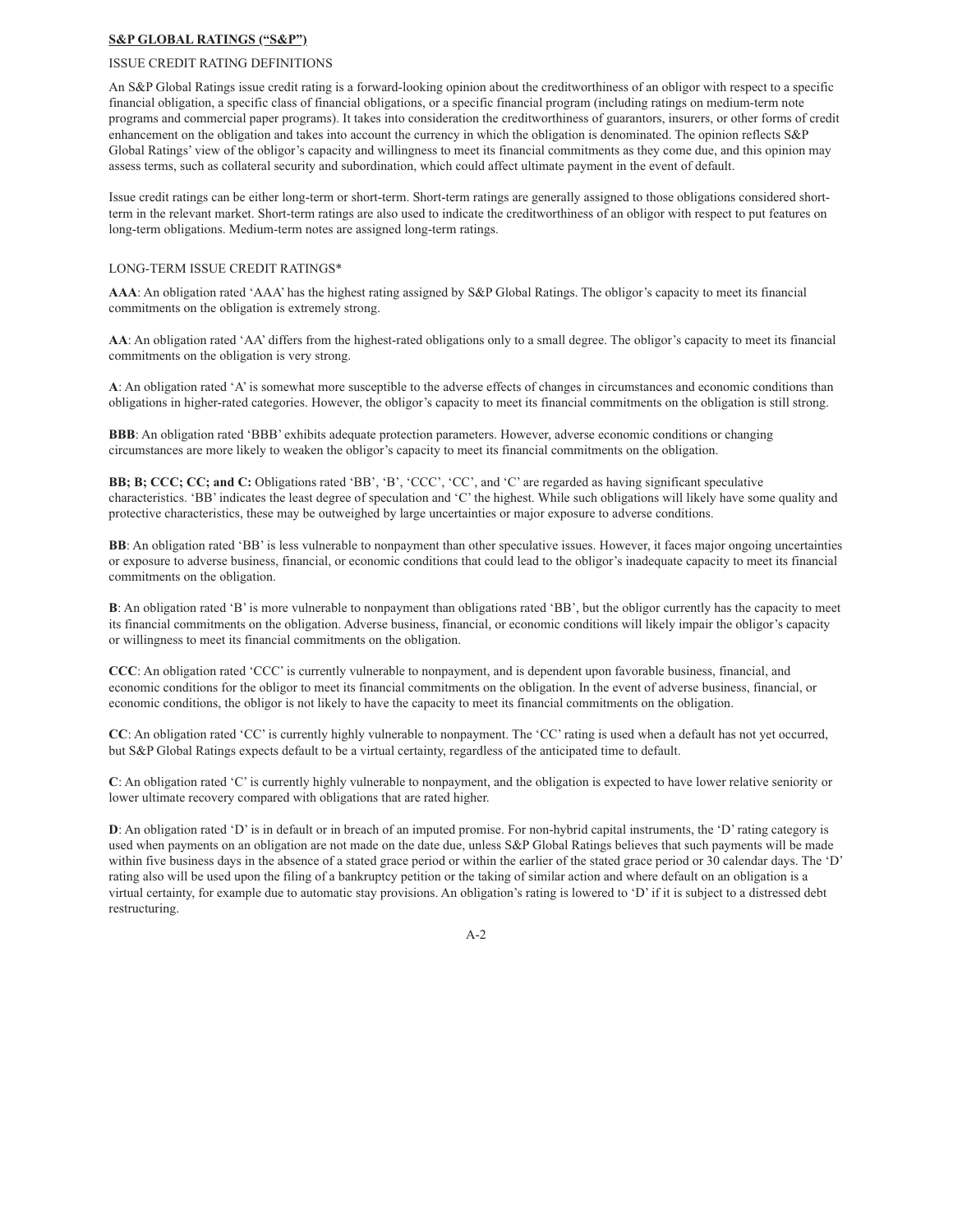**NR:** This indicates that no rating has been requested, or that there is insufficient information on which to base a rating, or that S&P Global Ratings does not rate a particular obligation as a matter of policy.

**\*** The ratings from 'AA' to 'CCC' may be modified by the addition of a plus (+) or minus (-) sign to show relative standing within the major rating categories.

## SHORT-TERM ISSUE CREDIT RATINGS

**A-1:** A short-term obligation rated 'A-1' is rated in the highest category by S&P Global Ratings. The obligor's capacity to meet its financial commitments on the obligation is strong. Within this category, certain obligations are designated with a plus sign (+). This indicates that the obligor's capacity to meet its financial commitments on these obligations is extremely strong.

**A-2:** A short-term obligation rated 'A-2' is somewhat more susceptible to the adverse effects of changes in circumstances and economic conditions than obligations in higher rating categories. However, the obligor's capacity to meet its financial commitments on the obligation is satisfactory.

**A-3:** A short-term obligation rated 'A-3' exhibits adequate protection parameters. However, adverse economic conditions or changing circumstances are more likely to weaken an obligor's capacity to meet its financial commitments on the obligation.

**B:** A short-term obligation rated 'B' is regarded as vulnerable and has significant speculative characteristics. The obligor currently has the capacity to meet its financial commitments; however, it faces major ongoing uncertainties that could lead to the obligor's inadequate capacity to meet its financial commitments.

**C:** A short-term obligation rated 'C' is currently vulnerable to nonpayment and is dependent upon favorable business, financial, and economic conditions for the obligor to meet its financial commitments on the obligation.

**D:** A short-term obligation rated 'D' is in default or in breach of an imputed promise. For non-hybrid capital instruments, the 'D' rating category is used when payments on an obligation are not made on the date due, unless S&P Global Ratings believes that such payments will be made within any stated grace period. However, any stated grace period longer than five business days will be treated as five business days. The 'D' rating also will be used upon the filing of a bankruptcy petition or the taking of a similar action and where default on an obligation is a virtual certainty, for example due to automatic stay provisions. An obligation's rating is lowered to 'D' if it is subject to a distressed debt restructuring.

## **FITCH RATINGS. ("FITCH")**

### ISSUER DEFAULT RATINGS

Rated entities in a number of sectors, including financial and non-financial corporations, sovereigns, insurance companies and certain sectors within public finance, are generally assigned Issuer Default Ratings (IDRs). IDRs are also assigned to certain entities in global infrastructure and project finance. IDRs opine on an entity's relative vulnerability to default on financial obligations. The threshold default risk addressed by the IDR is generally that of the financial obligations whose non-payment would best reflect the uncured failure of that entity. As such, IDRs also address relative vulnerability to bankruptcy, administrative receivership or similar concepts.

In aggregate, IDRs provide an ordinal ranking of issuers based on the agency's view of their relative vulnerability to default, rather than a prediction of a specific percentage likelihood of default.

## **AAA: Highest credit quality.**

'AAA' ratings denote the lowest expectation of default risk. They are assigned only in cases of exceptionally strong capacity for payment of financial commitments. This capacity is highly unlikely to be adversely affected by foreseeable events.

## **AA: Very high credit quality.**

'AA' ratings denote expectations of very low default risk. They indicate very strong capacity for payment of financial commitments. This capacity is not significantly vulnerable to foreseeable events.

### **A: High credit quality.**

'A' ratings denote expectations of low default risk. The capacity for payment of financial commitments is considered strong. This capacity may, nevertheless, be more vulnerable to adverse business or economic conditions than is the case for higher ratings.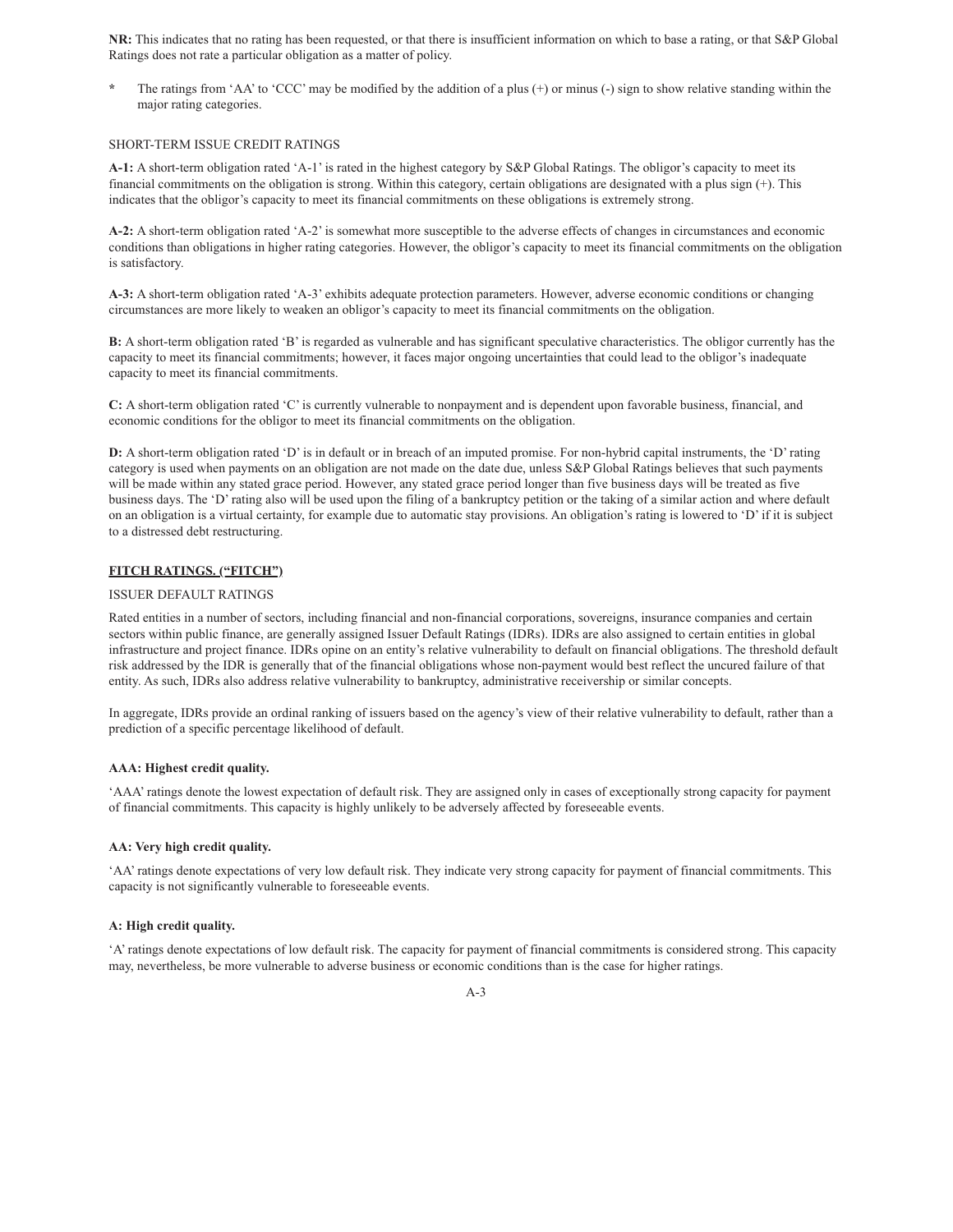### **BBB: Good credit quality.**

'BBB' ratings indicate that expectations of default risk are currently low. The capacity for payment of financial commitments is considered adequate, but adverse business or economic conditions are more likely to impair this capacity.

### **BB: Speculative.**

'BB' ratings indicate an elevated vulnerability to default risk, particularly in the event of adverse changes in business or economic conditions over time; however, business or financial flexibility exists that supports the servicing of financial commitments.

### **B: Highly speculative.**

'B' ratings indicate that material default risk is present, but a limited margin of safety remains. Financial commitments are currently being met; however, capacity for continued payment is vulnerable to deterioration in the business and economic environment.

## **CCC: Substantial credit risk.**

Default is a real possibility.

## **CC: Very high levels of credit risk.**

Default of some kind appears probable.

## **C: Near default**

A default or default-like process has begun, or the issuer is in standstill, or for a closed funding vehicle, payment capacity is irrevocably impaired. Conditions that are indicative of a 'C' category rating for an issuer include:

- a. the issuer has entered into a grace or cure period following non-payment of a material financial obligation;
- b. the issuer has entered into a temporary negotiated waiver or standstill agreement following a payment default on a material financial obligation;
- c. the formal announcement by the issuer or their agent of a distressed debt exchange;
- d. a closed financing vehicle where payment capacity is irrevocably impaired such that it is not expected to pay interest and/or principal in full during the life of the transaction, but where no payment default is imminent.

## **RD: Restricted default.**

'RD' ratings indicate an issuer that in Fitch's opinion has experienced:

- a. an uncured payment default on a bond, loan or other material financial obligation, but
- b. has not entered into bankruptcy filings, administration, receivership, liquidation, or other formal winding-up procedure, and
- c. has not otherwise ceased operating.

### This would include:

- i. the selective payment default on a specific class or currency of debt;
- ii. the uncured expiry of any applicable grace period, cure period or default forbearance period following a payment default on a bank loan, capital markets security or other material financial obligation;
- iii. the extension of multiple waivers or forbearance periods upon a payment default on one or more material financial obligations, either in series or in parallel; ordinary execution of a distressed debt exchange on one or more material financial obligations.

## **D: Default.**

'D' ratings indicate an issuer that in Fitch's opinion has entered into bankruptcy filings, administration, receivership, liquidation or other formal winding-up procedure or that has otherwise ceased business.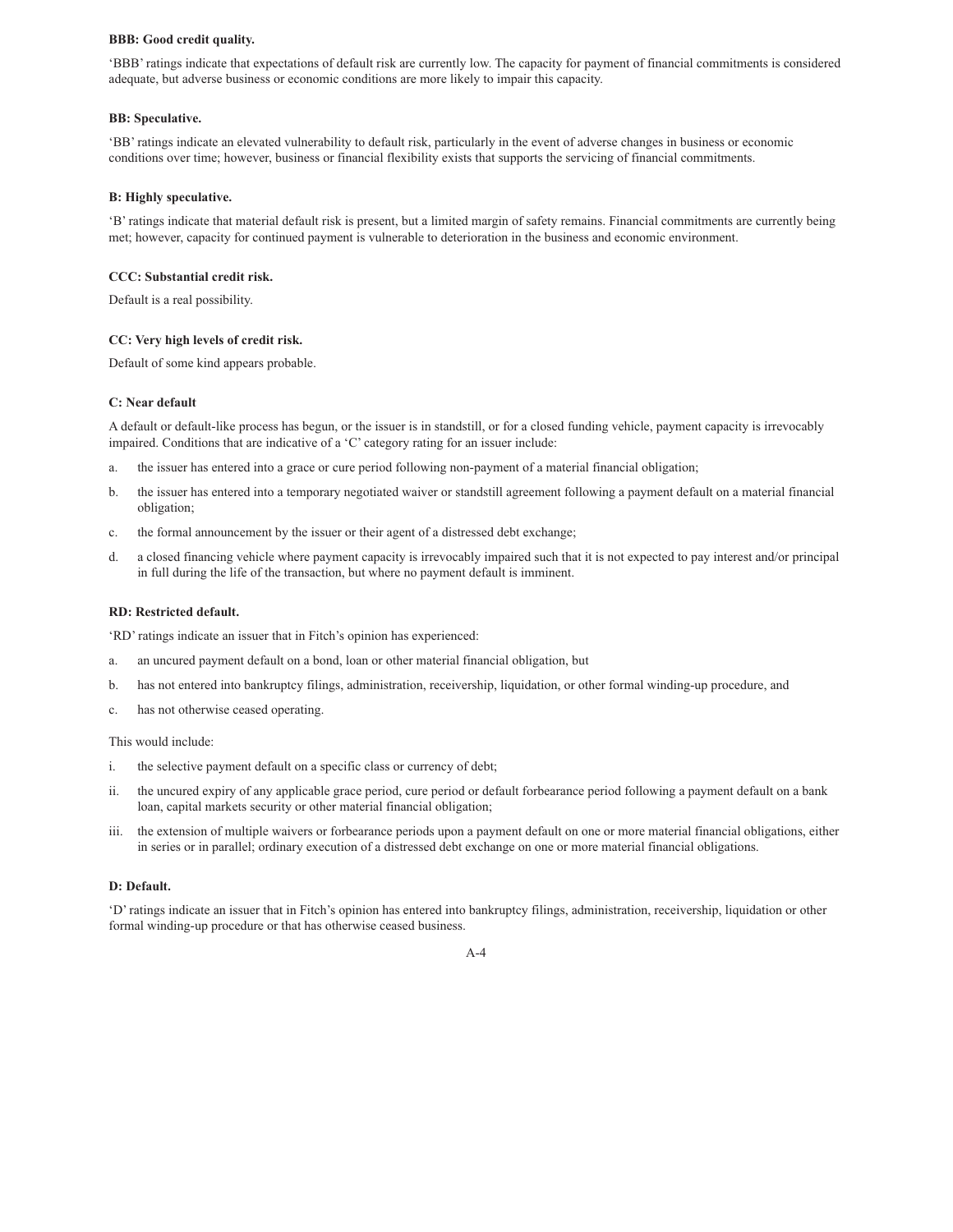Default ratings are not assigned prospectively to entities or their obligations; within this context, non-payment on an instrument that contains a deferral feature or grace period will generally not be considered a default until after the expiration of the deferral or grace period, unless a default is otherwise driven by bankruptcy or other similar circumstance, or by a distressed debt exchange.

In all cases, the assignment of a default rating reflects the agency's opinion as to the most appropriate rating category consistent with the rest of its universe of ratings and may differ from the definition of default under the terms of an issuer's financial obligations or local commercial practice.

## SHORT-TERM RATINGS ASSIGNED TO ISSUERS AND OBLIGATIONS

A short-term issuer or obligation rating is based in all cases on the short-term vulnerability to default of the rated entity and relates to the capacity to meet financial obligations in accordance with the documentation governing the relevant obligation. Short-term deposit ratings may be adjusted for loss severity. Short-Term Ratings are assigned to obligations whose initial maturity is viewed as "short term" based on market convention. Typically, this means up to 13 months for corporate, sovereign, and structured obligations and up to 36 months for obligations in U.S. public finance markets.

**F1: Highest Short-Term Credit Quality.** Indicates the strongest intrinsic capacity for timely payment of financial commitments; may have an added "+" to denote any exceptionally strong credit feature.

**F2: Good Short-Term Credit Quality.** Good intrinsic capacity for timely payment of financial commitments.

**F3: Fair Short-Term Credit Quality.** The intrinsic capacity for timely payment of financial commitments is adequate.

**B: Speculative Short-Term Credit Quality.** Minimal capacity for timely payment of financial commitments, plus heightened vulnerability to near term adverse changes in financial and economic conditions.

**C: High Short-Term Default risk.** Default is a real possibility.

**RD: Restricted Default.** Indicates an entity that has defaulted on one or more of its financial commitments, although it continues to meet other financial obligations. Typically applicable to entity ratings only.

**D: Default.** Indicates a broad-based default event for an entity, or the default of a short-term obligation.

*Note: The modifiers "+" or "-" may be appended to a rating to denote relative status within major rating categories. For example, the rating category 'AA' has three notch-specific rating levels ('AA+'; 'AA'; 'AA-'; each a rating level). Such suffixes are not added to 'AAA' ratings. For corporate finance obligation ratings, they are not appended to rating categories below the 'CCC'. For all other sectors/obligations, they are not assigned to rating categories below the 'B'.*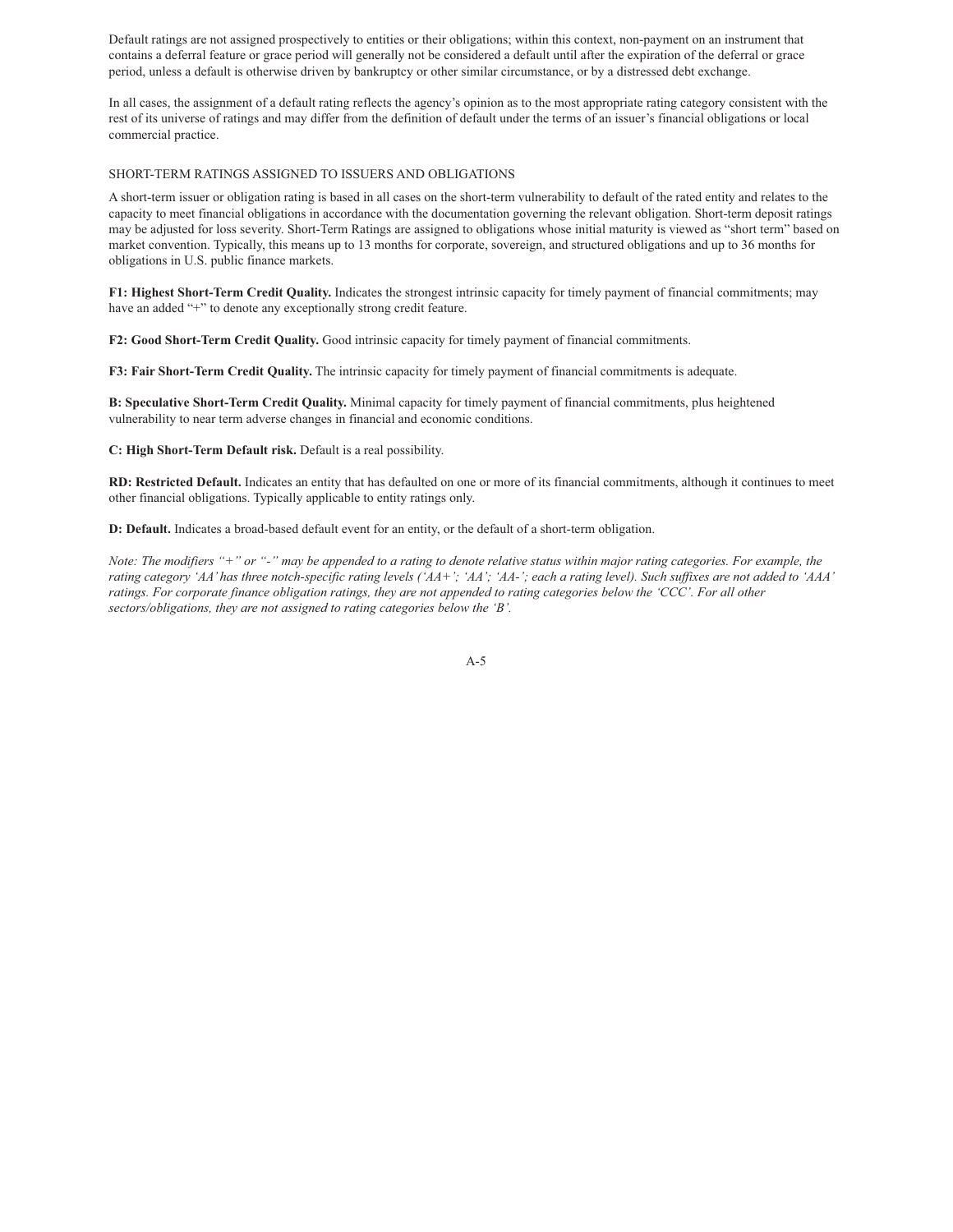## **APPENDIX B – COMPANY'S PROXY VOTING PROCEDURES SSGA FUNDS STATE STREET MASTER FUNDS STATE STREET INSTITUTIONAL INVESTMENT TRUST ELFUN GOVERNMENT MONEY MARKET FUND ELFUN TAX-EXEMPT INCOME FUND ELFUN INCOME FUND ELFUN DIVERSIFIED FUND ELFUN INTERNATIONAL EQUITY FUND ELFUN TRUSTS STATE STREET NAVIGATOR SECURITIES LENDING TRUST STATE STREET INSTITUTIONAL FUNDS STATE STREET VARIABLE INSURANCE SERIES FUNDS, INC. (THE "COMPANY")1**

## **PROXY VOTING POLICY AND PROCEDURES**

## **As of September 20, 2017**

The Board of Trustees/Directors of the Trust/Company (each series thereof, a "Fund") have adopted the following policy and procedures with respect to voting proxies relating to portfolio securities held by the Trust/Company's investment portfolios.

## **1. Proxy Voting Policy**

The policy of the Trust/Company is to delegate the responsibility for voting proxies relating to portfolio securities held by the Trust/Company to SSGA Funds Management, Inc., the Trust/Company's investment adviser (the "Adviser"), subject to the Trustees/Directors' continuing oversight.

### **2. Fiduciary Duty**

The right to vote proxies with respect to a portfolio security held by the Trust/Company is an asset of the Trust/Company. The Adviser acts as a fiduciary of the Trust/Company and must vote proxies in a manner consistent with the best interest of the Trust/Company and its shareholders.

### **3. Proxy Voting Procedures**

A. At least annually, the Adviser shall present to the Boards of Trustees/Directors its policies, procedures and other guidelines for voting proxies ("Policy") and the policy of any Sub- adviser (as defined below) to which proxy voting authority has been delegated (see Section 9 below). In addition, the Adviser shall notify the Trustees/Directors of material changes to its Policy or the policy of any Sub– adviser promptly and not later than the next regular meeting of the Board of Trustees/Directors after such amendment is implemented.

B. At least annually, the Adviser shall present to the Boards of Trustees/Directors its policy for managing conflicts of interests that may arise through the Adviser's proxy voting activities. In addition, the Adviser shall report any Policy overrides involving portfolio securities held by a Fund to the Trustees/Directors at the next regular meeting of the Board of Trustees/Directors after such override(s) occur.

C. At least annually, the Adviser shall inform the Trustees/Director that a record is available with respect to each proxy voted with respect to portfolio securities of the Trust/Company during the year. Also see Section 5 below.

### **4. Revocation of Authority to Vote**

The delegation by the Trustees/Directors of the authority to vote proxies relating to portfolio securities of the Trust/Company may be revoked by the Trustees/Directors, in whole or in part, at any time.

B-1

<sup>1</sup> Unless otherwise noted, the singular term "Trust/Company" used throughout this document means each of SSGA Funds, State Street Master Funds, State Street Institutional Investment Trust, State Street Navigator Securities Lending Trust, Elfun Government Money Market Fund, Elfun Tax-Exempt Income Fund, Elfun Income Fund, Elfun Diversified Fund, Elfun International Equity Fund, Elfun Trusts, State Street Institutional Funds, and State Street Variable Insurance Series Funds, Inc.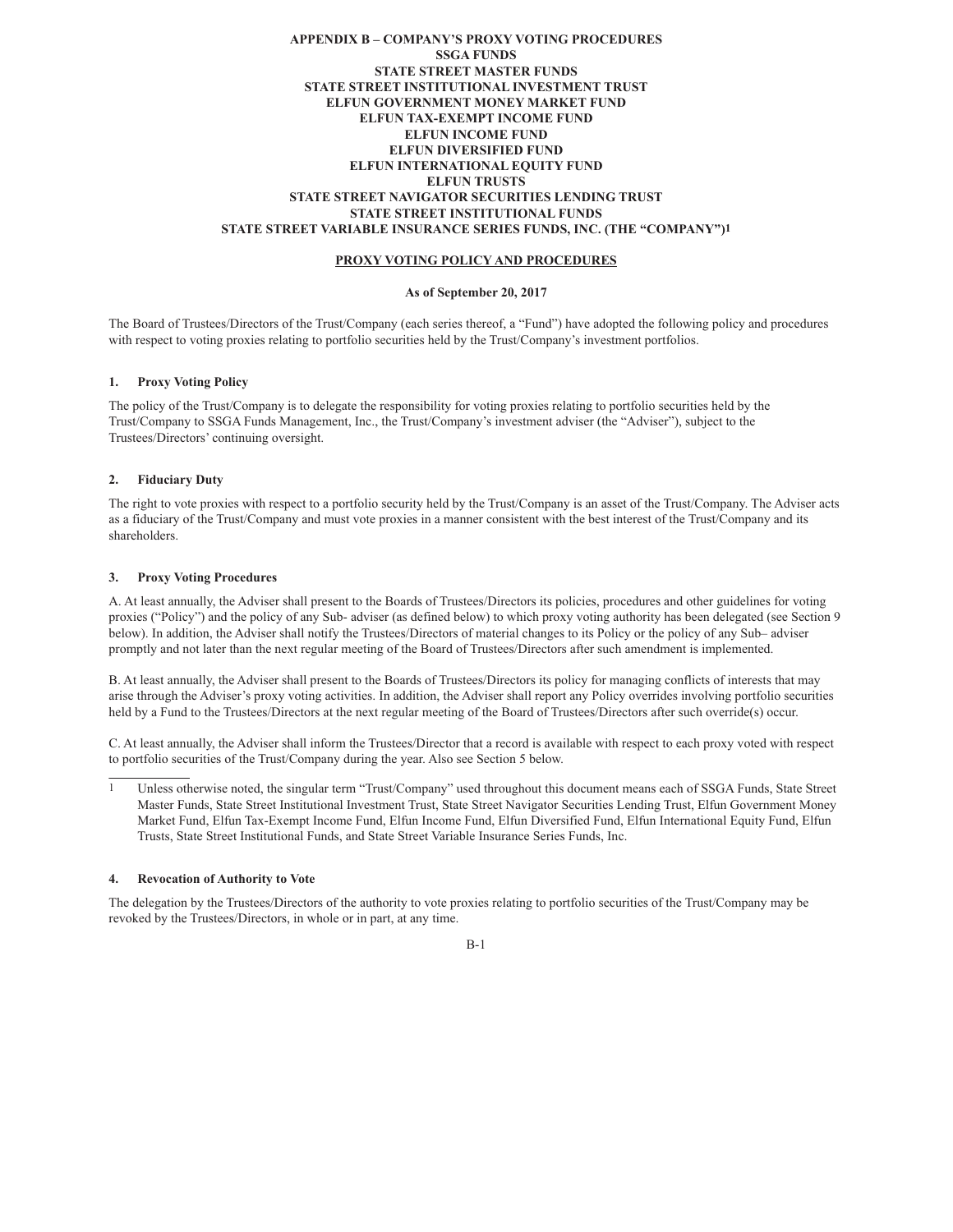## **5. Annual Filing of Proxy Voting Record**

The Adviser shall provide the required data for each proxy voted with respect to portfolio securities of the Trust/Company to the Trust/Company or its designated service provider in a timely manner and in a format acceptable to be filed in the Trust/Company's annual proxy voting report on Form N-PX for the twelve-month period ended June 30. Form N-PX is required to be filed not later than August 31 of each year.

## **6. Retention and Oversight of Proxy Advisory Firms**

A. In considering whether to retain or continue retaining a particular proxy advisory firm, the Adviser will ascertain whether the proxy advisory firm has the capacity and competency to adequately analyze proxy issues, act as proxy voting agent as requested, and implement the Policy. In this regard, the Adviser will consider, at least annually, among other things, the adequacy and quality of the proxy advisory firm's staffing and personnel and the robustness of its policies and procedures regarding its ability to identify and address any conflicts of interest. The Adviser shall, at least annually, report to Boards of Trustees/Directors regarding the results of this review.

B. The Adviser will request quarterly and annual reporting from any proxy advisory firm retained by the Adviser, and hold ad hoc meetings with such proxy advisory firm, in order to determine whether there has been any business changes that might impact the proxy advisory firm's capacity or competency to provide proxy voting advice or services or changes to the proxy advisory firm's conflicts policies or procedures. The Adviser will also take reasonable steps to investigate any material factual error, notified to the Adviser by the proxy advisory firm or identified by the Adviser, made by the proxy advisory firm in providing proxy voting services.

## **7. Periodic Sampling**

The Adviser will periodically sample proxy votes to review whether they complied with the Policy. The Adviser shall, at least annually, report to the Boards of Trustees/Directors regarding the frequency and results of the sampling performed.

## **8. Disclosures**

A. The Trust/Company shall include in its registration statement:

1. A description of this policy and of the policies and procedures used by the Adviser to determine how to vote proxies relating to portfolio securities; and

1. A statement disclosing that information regarding how the Trust/Company voted proxies relating to portfolio securities during the most recent twelve-month period ended June 30 is available without charge, upon request, by calling the Trust/Company's toll-free telephone number; or through a specified Internet address; or both; and on the Securities and Exchange Commission's (the "SEC") website.

B. The Trust/Company shall include in its annual and semi-annual reports to shareholders:

1. A statement disclosing that a description of the policies and procedures used by or on behalf of the Trust/Company to determine how to vote proxies relating to portfolio securities of the Funds is available without charge, upon request, by calling the Trust/Company's toll-free telephone number; through a specified Internet address, if applicable; and on the SEC's website; and

2. A statement disclosing that information regarding how the Trust/Company voted proxies relating to portfolio securities during the most recent twelve-month period ended June 30 is available without charge, upon request, by calling the Trust/Company's toll-free telephone number; or through a specified Internet address; or both; and on the SEC's website.

### **9. Sub-Advisers**

For certain Funds, the Adviser may retain investment management firms ("Sub-advisers") to provide day-to-day investment management services to the Funds pursuant to sub-advisory agreements. It is the policy of the Trust/Company that the Adviser may delegate proxy voting authority with respect to a Fund to a Sub-adviser. Pursuant to such delegation, a Sub-adviser is authorized to vote proxies on behalf of the applicable Fund or Funds for which it serves as sub-adviser, in accordance with the Sub-adviser's proxy voting policies and procedures.

### **10. Review of Policy**

The Trustees/Directors shall review this policy to determine its continued sufficiency as necessary from time to time.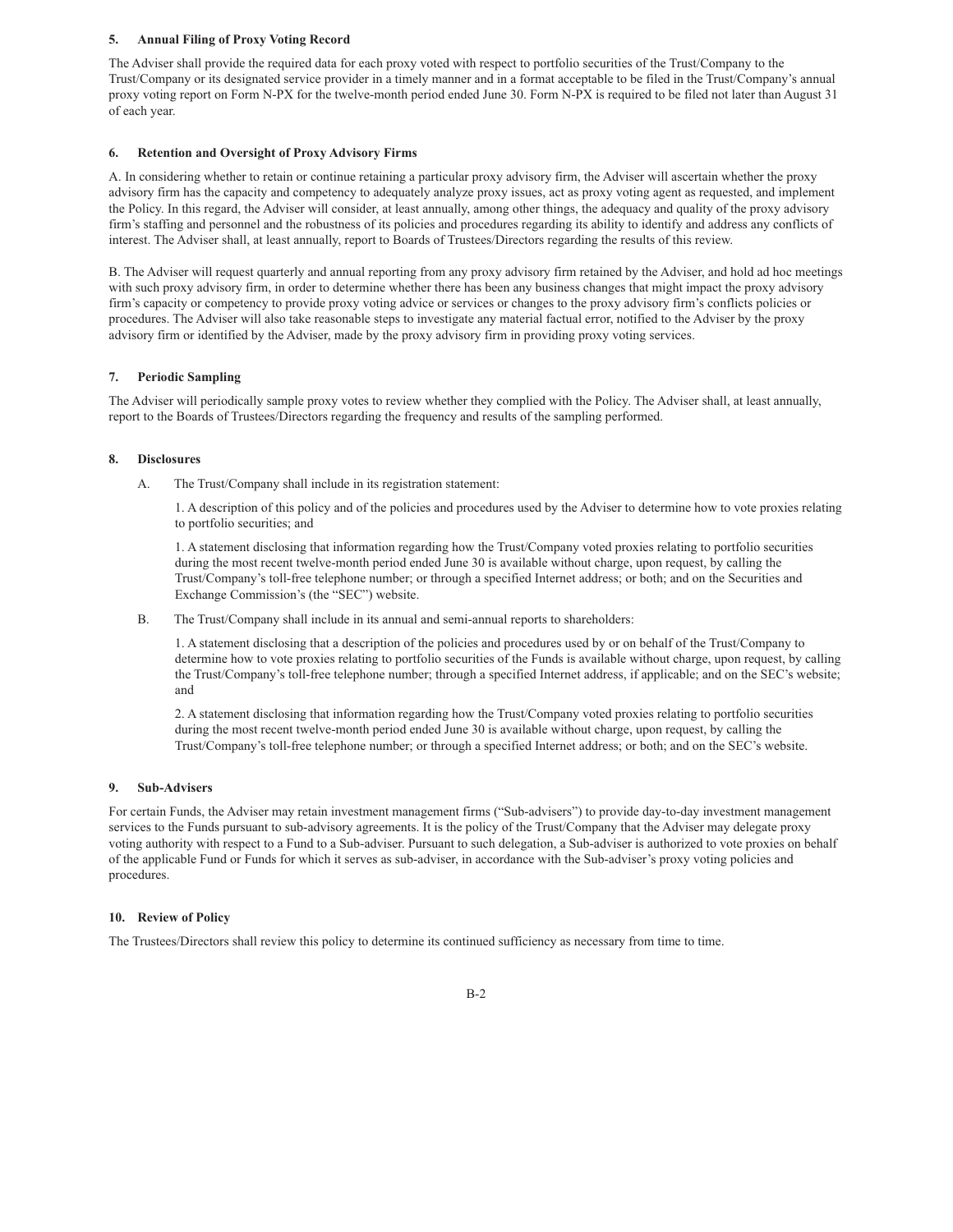**APPENDIX C - ADVISER'S AND SUB-ADVISERS' PROXY VOTING PROCEDURES AND GUIDELINES**

## **March 2022**

## **Global Proxy Voting and Engagement Principles**

State Street Global Advisors, one of the industry's largest institutional asset managers, is the investment management arm of State Street Corporation, a leading provider of financial services to institutional investors. As an investment manager, State Street Global Advisors has discretionary proxy voting authority over most of its client accounts, and State Street Global Advisors votes these proxies in the manner that we believe will most likely protect and promote the long-term economic value of client investments, as described in this document.i

**i** These Global Proxy Voting and Engagement Guidelines are also applicable to SSGA Funds Management, Inc. SSGA Funds Management, Inc. is an SEC-registered investment adviser. SSGA Funds Management, Inc., State Street Global Advisors Trust Company, and other advisory affiliates of State Street make up State Street Global Advisors, the investment management arm of State Street Corporation.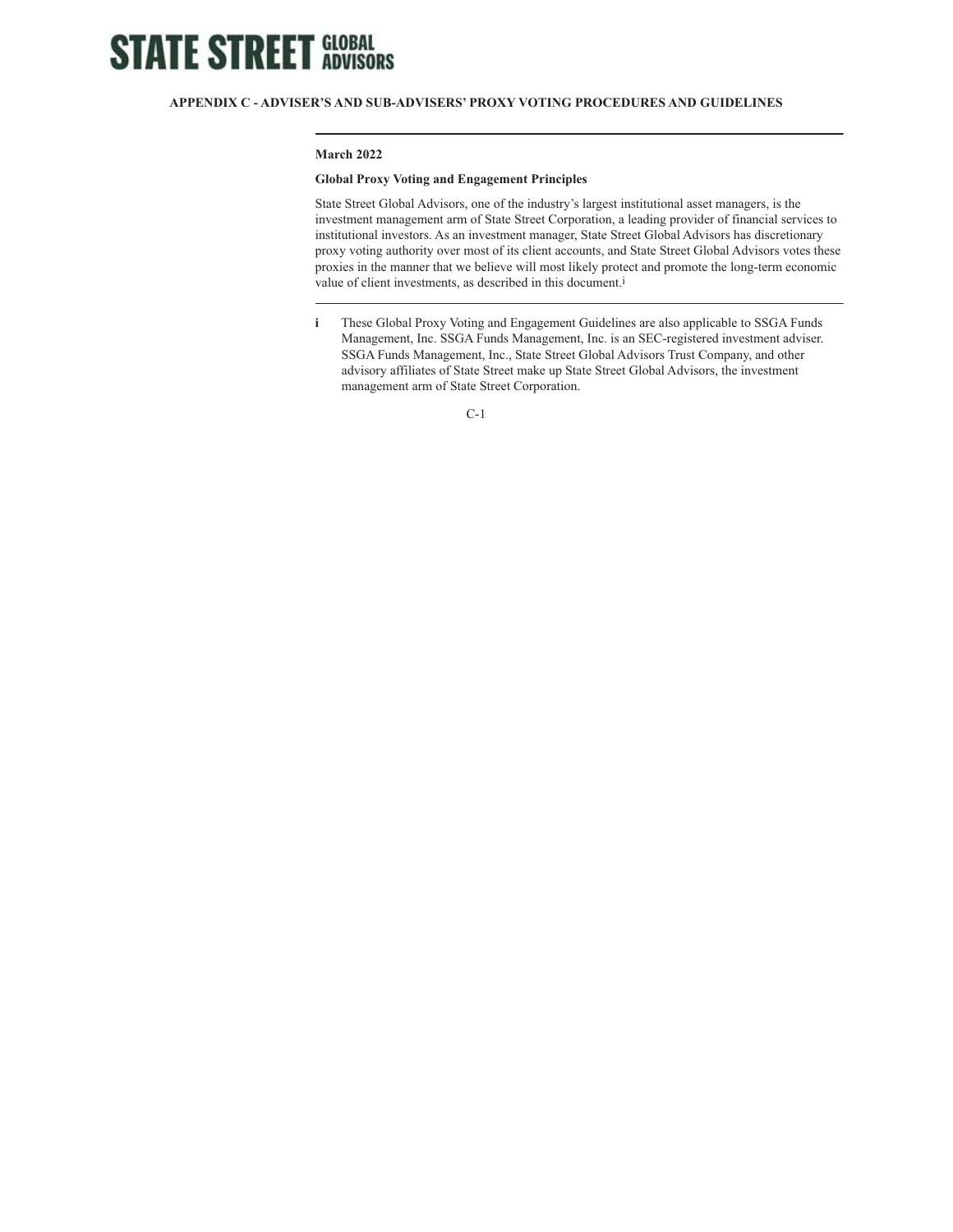State Street Global Advisors maintains Proxy Voting and Engagement Guidelines for select markets, including: Australia, continental Europe, Japan, New Zealand, North America (Canada and the US), the UK and Ireland, and emerging markets. International markets not covered by our market-specific guidelines are reviewed and voted in a manner that is consistent with our Global Proxy Voting and Engagement Principles (the "Principles"); however, State Street Global Advisors also endeavors to show sensitivity to local market practices when voting in these various markets. In limited circumstances, certain pooled investment vehicles for which State Street Global Advisors acts as investment manager may, pursuant to their governing documents, utilize proxy voting guidelines developed by third-party advisors.

**State Street Global Advisors' Approach to Proxy Voting and Issuer Engagement**

At State Street Global Advisors, we take our fiduciary duties as an asset manager very seriously. We have a dedicated team of corporate governance professionals who help us carry out our duties as a responsible investor. These duties include engaging with companies, developing and enhancing in-house corporate governance guidelines, analyzing corporate governance issues on a case-by-case basis at the company level, and exercising our voting rights. The underlying goal is to maximize shareholder value.

The Principles may take different perspectives on common governance issues that vary from one market to another. Similarly, engagement activity may take different forms in order to best achieve long-term engagement goals. We believe that proxy voting and engagement with portfolio companies is often the most direct and productive way for shareholders to exercise their ownership rights. This comprehensive toolkit is an integral part of the overall investment process.

We believe engagement and voting activity have a direct relationship. As a result, the integration of our engagement activities, while leveraging the exercise of our voting rights, provides a meaningful shareholder tool that we believe protects and enhances the long-term economic value of the holdings in our client accounts. We maximize our voting power and engagement by maintaining a centralized proxy voting and active ownership process covering all holdings, regardless of strategy. Despite the vast investment strategies and objectives across State Street Global Advisors, the fiduciary responsibilities of share ownership and voting for which State Street Global Advisors has voting discretion are carried out with a single voice and objective. In those limited circumstances in which State Street Global Advisors acts as investment manager to a pooled investment vehicle that, pursuant to its governing documents, utilizes guidelines developed by a third-party advisor, the proxy votes implemented with respect to such a fund may differ from and be contrary to those votes implemented for other portfolios managed by State Street Global Advisors pursuant to its proprietary proxy voting guidelines. With respect to such funds utilizing third-party guidelines, the terms of the applicable third-party guidelines shall apply in place of the Principles described herein.

The Principles support governance structures that we believe add to, or maximize, shareholder value for the companies held in our clients' portfolios. We conduct issuer specific engagements with companies to discuss our principles, including sustainability-related risks. In addition, we encourage issuers to find ways to increase the amount of direct communication board members have with shareholders. Direct communication with executive board members and independent non-executive directors is critical to helping companies understand shareholder concerns. Conversely, we conduct collaborative engagement activities with multiple shareholders and communicate with company representatives about common concerns where appropriate.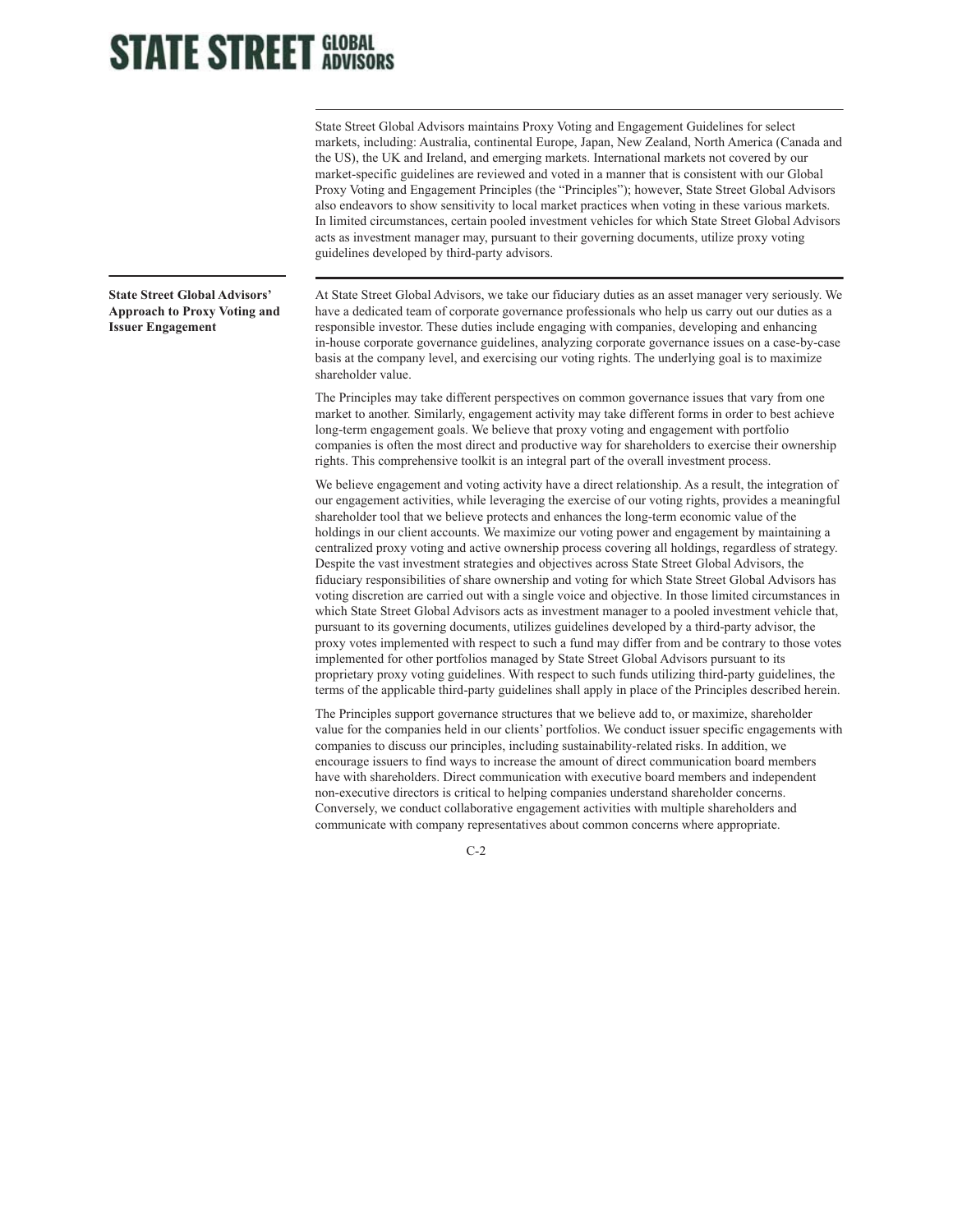In conducting our engagements, we also evaluate the various factors that influence the corporate governance framework of a country, including the macroeconomic conditions and broader political system, the quality of regulatory oversight, the enforcement of property and shareholder rights, and the independence of the judiciary. We understand that regulatory requirements and investor expectations relating to governance practices and engagement activities differ from country to country. As a result, we engage with issuers, regulators, or a combination of the two depending upon the market. We are also a member of various investor associations that seek to address broader corporate governance-related policy at the country level, as well as issuer-specific concerns at a company level.

The State Street Global Advisors Asset Stewardship Team may collaborate with members of the Active Fundamental and various other investment teams to engage with companies on corporate governance issues and to address any specific concerns. This facilitates our comprehensive approach to information gathering as it relates to shareholder items that are to be voted upon at upcoming shareholder meetings. We also conduct issuer-specific engagements with companies, covering various corporate governance and sustainability-related topics outside of proxy season.

The Asset Stewardship Team employs a blend of quantitative and qualitative research, analysis and data in order to support screens that identify issuers where active engagement may be necessary to protect and promote shareholder value. Issuer engagement may also be event driven, focusing on issuer-specific corporate governance, sustainability concerns, or more broad industry-related trends. We also consider the size of our total position of the issuer in question and/or the potential negative governance, performance profile, and circumstance at hand. As a result, we believe issuer engagement can take many forms and be triggered by numerous circumstances. The following approaches represent how we define engagement methods:

We use screening tools designed to capture a mix of company-specific data, including governance and sustainability profiles, to help us focus our voting and engagement activity.

We will actively seek direct dialogue with the board and management of companies that we have identified through our screening processes. Such engagements may lead to further monitoring to ensure that the company improves its governance or sustainability practices. In these cases, the engagement process represents the most meaningful opportunity for us to protect long-term shareholder value from excessive risk due to poor governance and sustainability practices.

Reactive

Active

Reactive engagement is initiated by the issuers. We routinely discuss specific voting issues and items with the issuer community. Reactive engagement is an opportunity to address not only voting items, but also a wide range of governance and sustainability issues.

We have established an engagement protocol that further describes our approach to issuer engagement.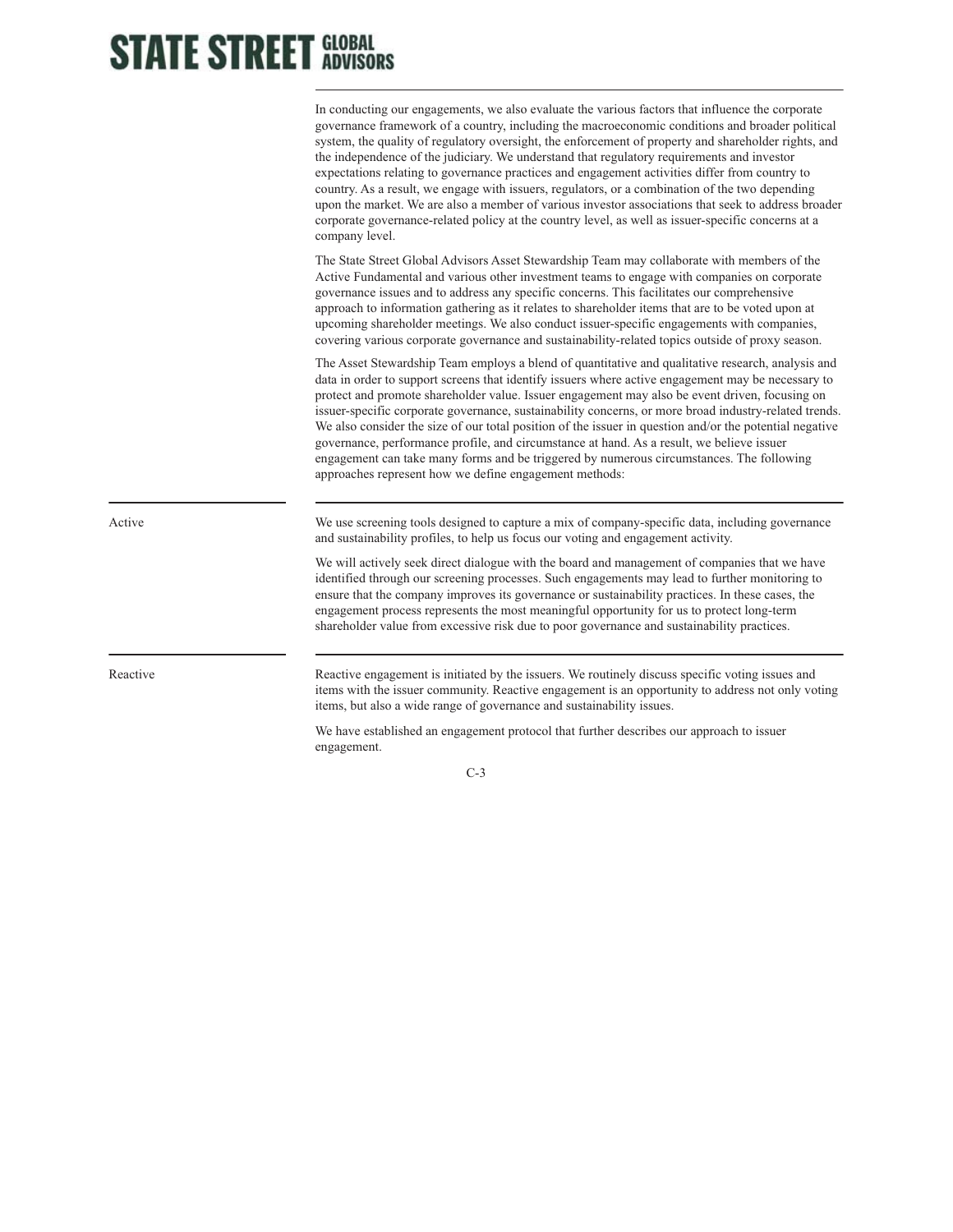| Measurement                   | Assessing the effectiveness of our issuer engagement process is often difficult. In order to limit the<br>subjectivity of effectiveness measurement, we actively seek issuer feedback and monitor the actions<br>issuers take post-engagement in order to identify tangible changes. Thus, we are able to establish<br>indicators to gauge how issuers respond to our concerns and to what degree these responses satisfy<br>our requests. It is also important to note that successful engagement activity can be measured over<br>differing time periods depending upon the relevant facts and circumstances. Engagements can last<br>as briefly as a single meeting or span multiple years.                                                                                                                                                                                                                                                                  |
|-------------------------------|-----------------------------------------------------------------------------------------------------------------------------------------------------------------------------------------------------------------------------------------------------------------------------------------------------------------------------------------------------------------------------------------------------------------------------------------------------------------------------------------------------------------------------------------------------------------------------------------------------------------------------------------------------------------------------------------------------------------------------------------------------------------------------------------------------------------------------------------------------------------------------------------------------------------------------------------------------------------|
|                               | Depending upon the issue and whether the engagement activity is reactive, recurring, or active,<br>engagement with issuers can take the form of written communication, conference calls, or in-person<br>meetings. We believe active engagement is best conducted directly with company management or<br>board members. Collaborative engagement, where multiple shareholders communicate with<br>company representatives, can serve as a potential forum for issues that are not identified by us as<br>requiring active engagement. An example of such a forum is a shareholder conference call.                                                                                                                                                                                                                                                                                                                                                              |
| <b>Proxy Voting Procedure</b> |                                                                                                                                                                                                                                                                                                                                                                                                                                                                                                                                                                                                                                                                                                                                                                                                                                                                                                                                                                 |
| Oversight                     | The Asset Stewardship Team is responsible for developing and implementing State Street Global<br>Advisors' proprietary Proxy Voting and Engagement Guidelines (the "Guidelines"), the<br>implementation of third-party proxy voting guidelines where applicable, case-by-case voting items,<br>issuer engagement activities, and research and analysis of governance-related issues. The<br>Stewardship Team's activities are overseen by the State Street Global Advisors ESG Committee.<br>The ESG Committee is responsible for reviewing State Street Global Advisors' stewardship<br>strategy, engagement priorities, and proxy voting guidelines and monitors the delivery of voting<br>objectives. In addition, the ESG Committee provides oversight of the State Street Global Advisors<br>Stewardship Team, reviews departures from State Street Global Advisors' proxy voting guidelines,<br>and reviews conflicts of interest involving proxy voting. |
| <b>Proxy Voting Process</b>   | In order to facilitate our proxy voting process, we retain Institutional Shareholder Services Inc.<br>("ISS"), a firm with expertise in proxy voting and corporate governance. We utilize ISS to: (1) act<br>as our proxy voting agent (providing State Street Global Advisors with vote execution and<br>administration services), (2) assist in applying the Guidelines, (3) provide research and analysis<br>relating to general corporate governance issues and specific proxy items, and (4) provide proxy<br>voting guidelines in limited circumstances.                                                                                                                                                                                                                                                                                                                                                                                                  |
|                               | The Asset Stewardship Team reviews with ISS its Guidelines and the services that ISS provides to<br>State Street Global Advisors on an annual or case-by-case basis. As part of its role as proxy agent<br>and prior to providing vote execution services, ISS pre-populates on an electronic platform certain<br>preliminary proxy votes in accordance with the proxy voting guidelines identified by State Street<br>Global Advisors. On most routine proxy voting items (e.g., ratification of auditors), ISS will shortly<br>before applicable submission deadlines use an automated process to affect the pre-populated proxy<br>votes. To the extent the Asset Stewardship Team becomes aware of material new information within<br>a reasonable period of time before ISS affects such votes, the Asset Stewardship Team will assess<br>whether the pre-populated votes should be updated.                                                               |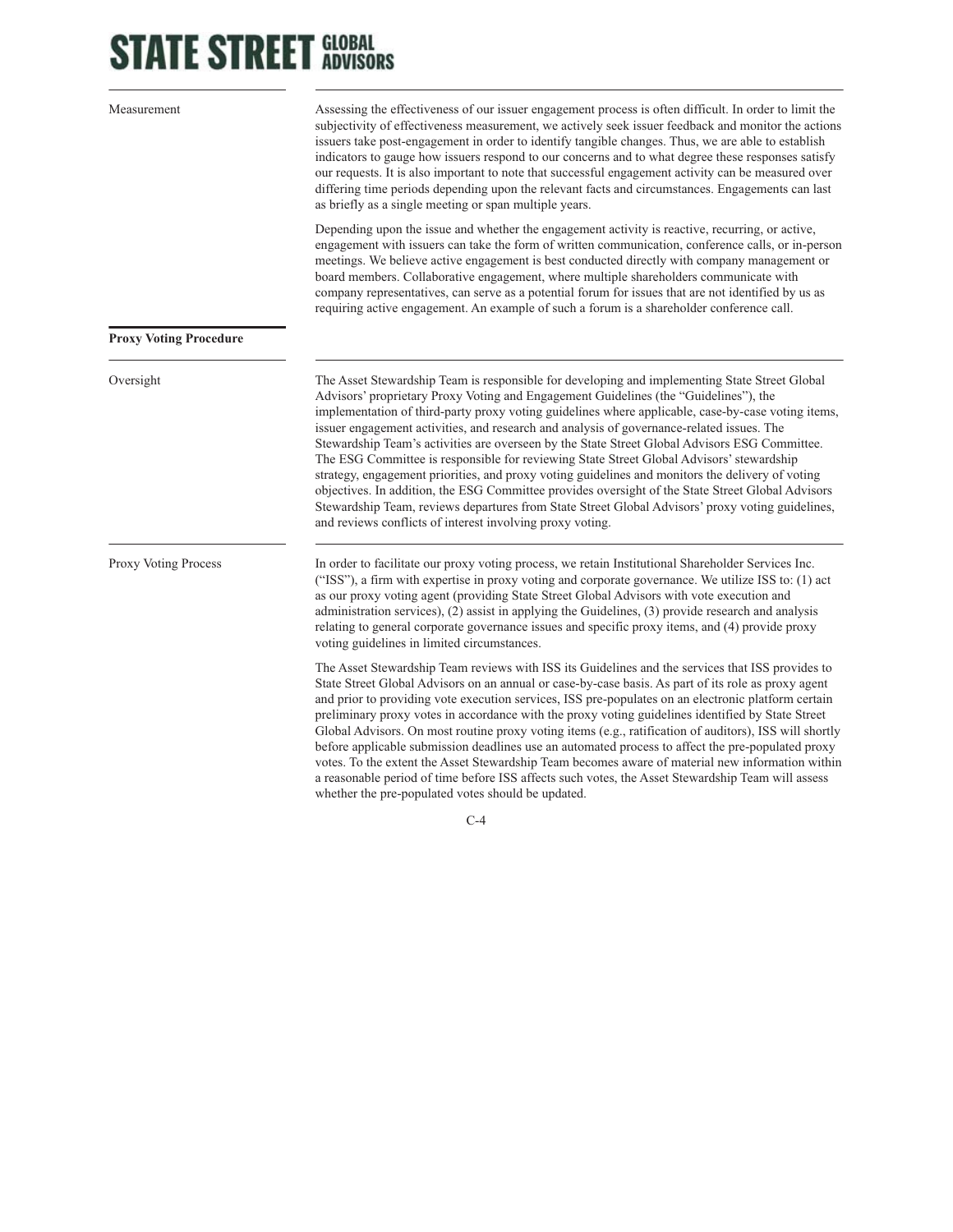In other cases, the Asset Stewardship Team will evaluate the proxy solicitation to determine how to vote based upon the facts and circumstances, consist with our Principles and accompanying Guidelines.

In some instances, the Asset Stewardship Team may refer significant issues to the ESG Committee for a determination of the proxy vote. In addition, in determining whether to refer a proxy vote to the ESG Committee, the Asset Stewardship Team will consider whether a material conflict of interest exists between the interests of our client and those of State Street Global Advisors or its affiliates (as explained in greater detail in our Conflict Mitigation Guidelines).

We vote in all markets where it is feasible; however, we may refrain from voting meetings when power of attorney documentation is required, where voting will have a material impact on our ability to trade the security, where voting is not permissible due to sanctions affecting a company or an individual, where issuer-specific special documentation is required, or where various market or issuer certifications are required. We are unable to vote proxies when certain custodians, used by our clients, do not offer proxy voting in a jurisdiction or when they charge a meeting specific fee in excess of the typical custody service agreement.

Conflict of Interest See our standalone Conflict Mitigation Guidelines.

**Proxy Voting and Engagement Principles**

Directors and Boards

The election of directors is one of the most important fiduciary duties we perform as a shareholder. We believe that well-governed companies can protect and pursue shareholder interests better and withstand the challenges of an uncertain economic environment. As such, we seek to vote director elections in a way that we believe will maximize the long-term value of each portfolio's holdings.

Principally, a board acts on behalf of shareholders by protecting their interests and preserving their rights. This concept establishes the standard by which board and director performance is measured. In order to achieve this fundamental principle, the role of the board is to carry out its responsibilities in the best long-term interest of the company and its shareholders. An independent and effective board oversees management, provides guidance on strategic matters, selects the CEO and other senior executives, creates a succession plan for the board and management, provides risk oversight, and assesses the performance of the CEO and management. In contrast, management implements the business and capital allocation strategies and runs the company's day-to-day operations. As part of our engagement process, we routinely discuss the importance of these responsibilities with the boards of issuers.

We believe the quality of a board is a measure of director independence, director succession planning, board diversity, evaluations and refreshment, and company governance practices. In voting to elect nominees, we consider many factors. We believe independent directors are crucial to good corporate governance; they help management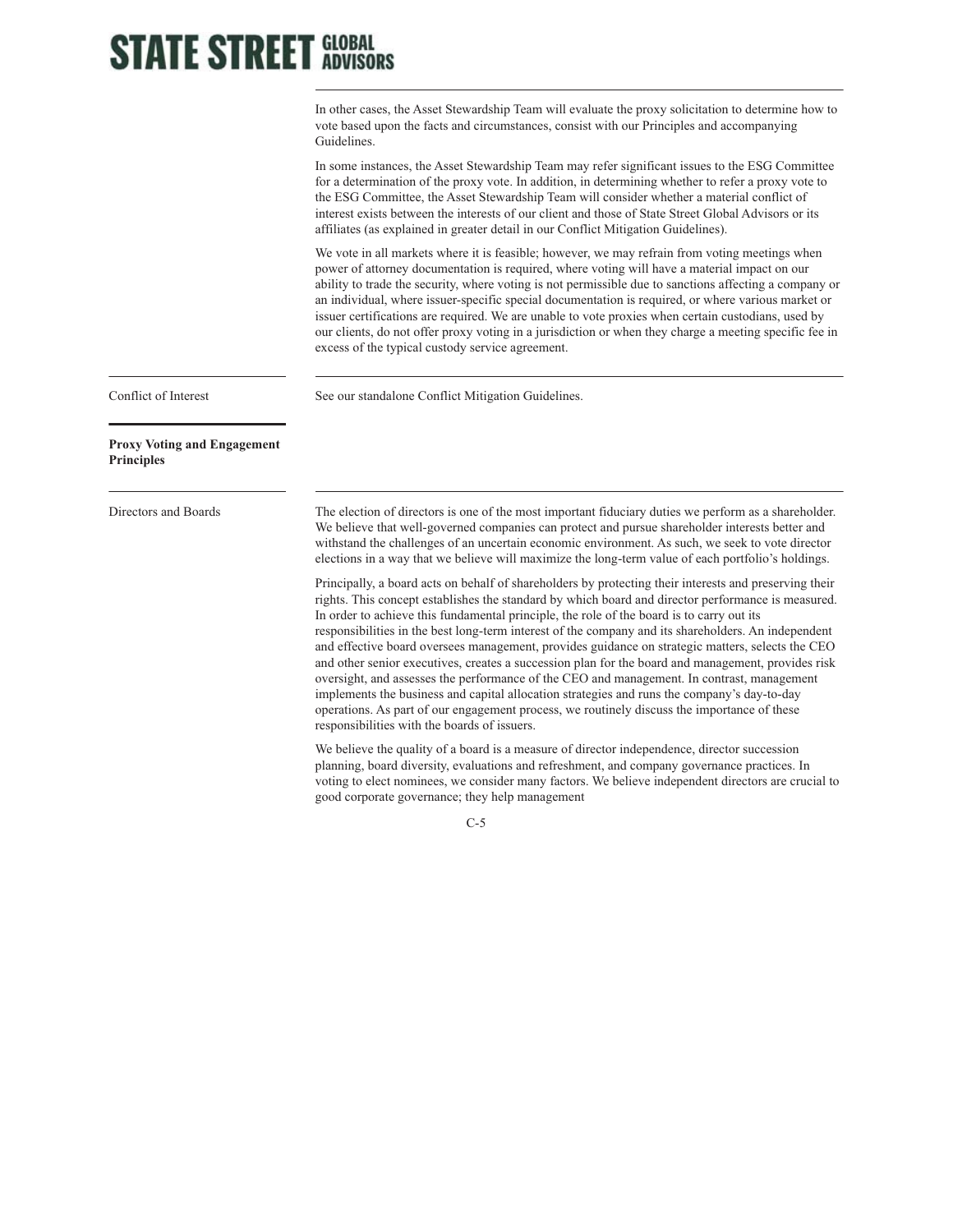## **STATE STREET GLOBAL STATE**

|                                                  | establish sound corporate governance policies and practices. A sufficiently independent board will<br>effectively monitor management, maintain appropriate governance practices, and perform oversight<br>functions necessary to protect shareholder interests. We also believe the right mix of skills,<br>independence, diversity, and qualifications among directors provides boards with the knowledge<br>and direct experience to manage risks and operating structures that are often complex and industry-<br>specific.                                                                                 |
|--------------------------------------------------|----------------------------------------------------------------------------------------------------------------------------------------------------------------------------------------------------------------------------------------------------------------------------------------------------------------------------------------------------------------------------------------------------------------------------------------------------------------------------------------------------------------------------------------------------------------------------------------------------------------|
| Accounting and Audit-Related<br><b>Issues</b>    | We believe audit committees are critical and necessary as part of the board's risk oversight role. The<br>audit committee is responsible for setting out an internal audit function that provides robust audit<br>and internal control systems designed to effectively manage potential and emerging risks to the<br>company's operations and strategy. We believe audit committees should have independent directors<br>as members, and we will hold the members of the audit committee responsible for overseeing the<br>management of the audit function.                                                   |
|                                                  | The disclosure and availability of reliable financial statements in a timely manner is imperative for<br>the investment process. As a result, board oversight of the internal controls and the independence of<br>the audit process are essential if investors are to rely upon financial statements. It is important for<br>the audit committee to appoint external auditors who are independent from management; we expect<br>auditors to provide assurance of a company's financial condition.                                                                                                              |
| Capital Structure, Reorganization<br>and Mergers | The ability to raise capital is critical for companies to carry out strategy, to grow, and to achieve<br>returns above their cost of capital. The approval of capital raising activities is fundamental to a<br>shareholder's ability to monitor the amounts of proceeds and to ensure capital is deployed<br>efficiently. Altering the capital structure of a company is a critical decision for boards. When<br>making such a decision, we believe the company should disclose a comprehensive business<br>rationale that is consistent with corporate strategy and not overly dilutive to its shareholders. |
|                                                  | Mergers or reorganization of the structure of a company often involve proposals relating to<br>reincorporation, restructurings, liquidations, and other major changes to the corporation.                                                                                                                                                                                                                                                                                                                                                                                                                      |
|                                                  | Proposals that are in the best interests of shareholders, demonstrated by enhancing share value or<br>improving the effectiveness of the company's operations, will be supported. In evaluating mergers<br>and acquisitions, we consider the adequacy of the consideration and the impact of the corporate<br>governance provisions to shareholders. In all cases, we use our discretion in order to maximize<br>shareholder value.                                                                                                                                                                            |
|                                                  | Occasionally, companies add anti-takeover provisions that reduce the chances of a potential<br>acquirer to make an offer, or to reduce the likelihood of a successful offer. We do not support<br>proposals that reduce shareholders' rights, entrench management, or reduce the likelihood of<br>shareholders' right to vote on reasonable offers.                                                                                                                                                                                                                                                            |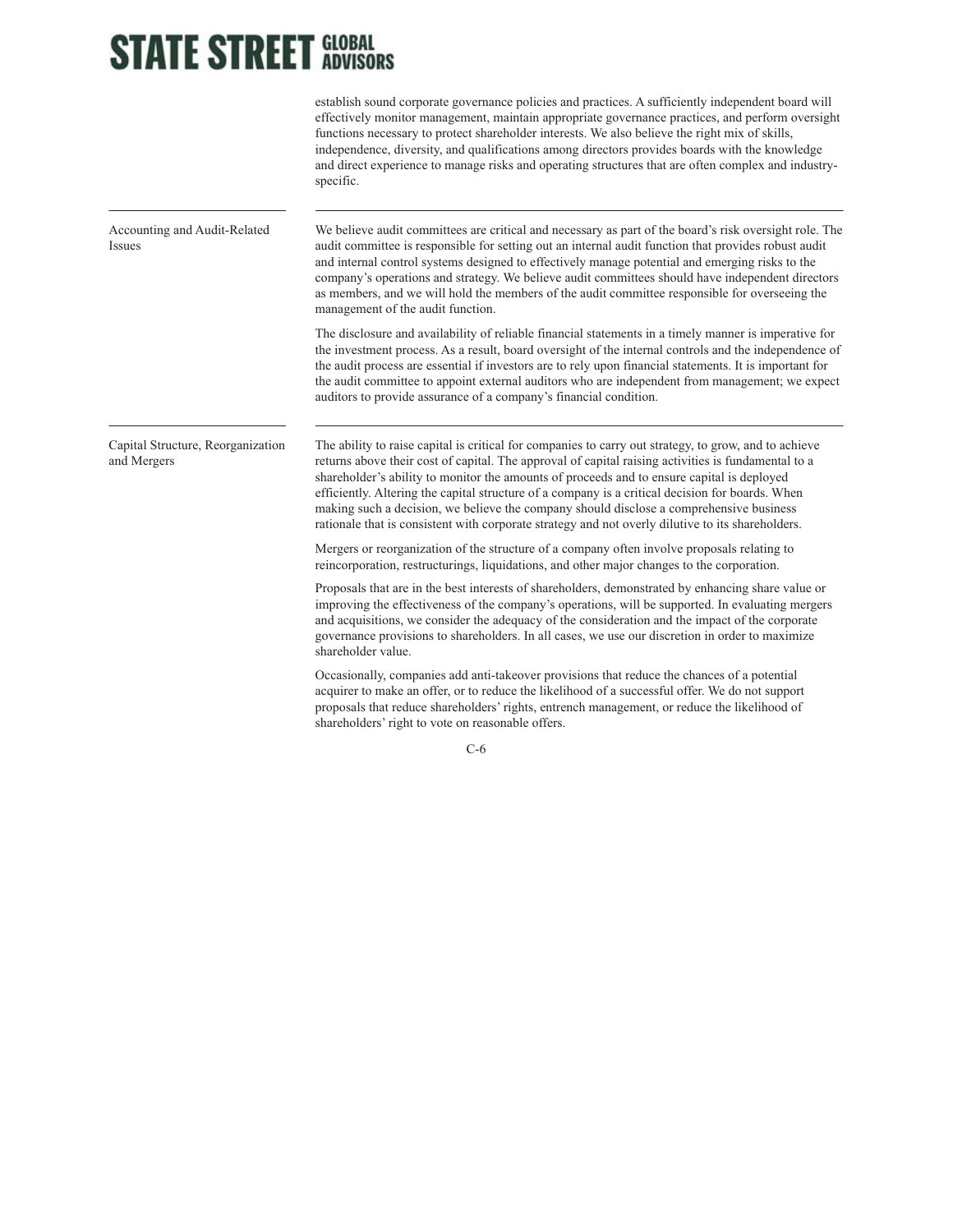| Compensation                    | We consider it the board's responsibility to identify the appropriate level of executive<br>compensation. Despite the differences among the types of plans and the awards possible, there is a<br>simple underlying philosophy that guides our analysis of executive compensation: we believe that<br>there should be a direct relationship between executive compensation and company performance<br>over the long term.                                                                                                                                                                                                                                                                                                                                                                                                                                                                                                                                                                                                                                          |
|---------------------------------|--------------------------------------------------------------------------------------------------------------------------------------------------------------------------------------------------------------------------------------------------------------------------------------------------------------------------------------------------------------------------------------------------------------------------------------------------------------------------------------------------------------------------------------------------------------------------------------------------------------------------------------------------------------------------------------------------------------------------------------------------------------------------------------------------------------------------------------------------------------------------------------------------------------------------------------------------------------------------------------------------------------------------------------------------------------------|
|                                 | Shareholders should have the opportunity to assess whether pay structures and levels are aligned<br>with business performance. When assessing remuneration reports, we consider factors such as<br>adequate disclosure of various remuneration elements, absolute and relative pay levels, peer<br>selection and benchmarking, the mix of long-term and short-term incentives, alignment of pay<br>structures with shareholder interests, as well as with corporate strategy and performance. We may<br>oppose remuneration reports where pay seems misaligned with shareholders' interests. We may also<br>consider executive compensation practices when re-electing members of the remuneration<br>committee.                                                                                                                                                                                                                                                                                                                                                   |
|                                 | We recognize that compensation policies and practices are unique from market to market; often<br>there are significant differences between the level of disclosures, the amount and forms of<br>compensation paid, and the ability of shareholders to approve executive compensation practices. As<br>a result, our ability to assess the appropriateness of executive compensation is often dependent on<br>market practices and laws.                                                                                                                                                                                                                                                                                                                                                                                                                                                                                                                                                                                                                            |
| Environmental and Social Issues | As a fiduciary, State Street Global Advisors takes a comprehensive approach to engaging with our<br>portfolio companies about material environmental and social (sustainability) issues. We use our<br>voice and our vote through engagement, proxy voting, and thought leadership in order to<br>communicate with issuers and educate market participants about our perspective on important<br>sustainability topics. Our Asset Stewardship program prioritization process allows us to proactively<br>identify companies for engagement and voting in order to mitigate sustainability risks in our<br>portfolio. Through engagement, we address a broad range of topics that align with our thematic<br>priorities and build long-term relationships with issuers. When voting, we fundamentally consider<br>whether the adoption of a shareholder proposal addressing a material sustainability issue would<br>promote long-term shareholder value in the context of the company's existing practices and<br>disclosures as well as existing market practice. |
|                                 | For more information on our approach to environmental and social issues, please see our Global<br>Proxy Voting and Engagement Guidelines for Environmental and Social Issues and our Frameworks<br>for Voting Environmental and Social Shareholder Proposals, both available at<br>ssga.com/about-us/asset-stewardship.html.                                                                                                                                                                                                                                                                                                                                                                                                                                                                                                                                                                                                                                                                                                                                       |
| General/Routine                 | Although we do not seek involvement in the day-to-day operations of an organization, we recognize<br>the need for conscientious oversight and input into management decisions that may affect a<br>company's value. We support proposals that encourage economically advantageous corporate<br>practices and governance, while leaving decisions that are deemed to be routine or constitute                                                                                                                                                                                                                                                                                                                                                                                                                                                                                                                                                                                                                                                                       |

ordinary business to management and the board of directors. C-7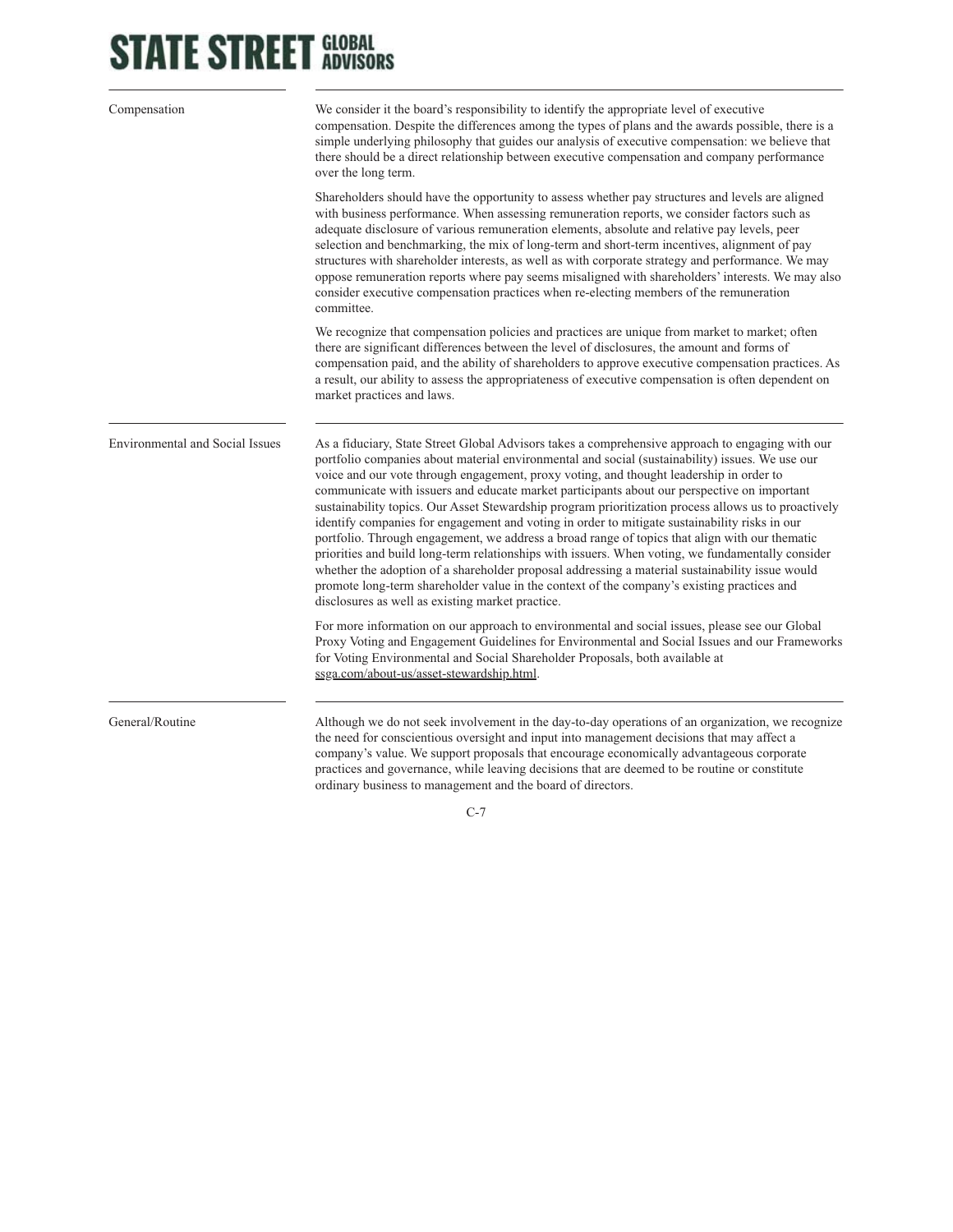Fixed Income Stewardship The two elements of our fixed income stewardship program are:

## **Proxy Voting:**

While matters that arise for a vote at bondholder meetings vary by jurisdiction, examples of common proxy voting resolutions at bondholder meetings include:

- Approving amendments to debt covenants and/or terms of issuance
- Authorizing procedural matters, such as filing of required documents/other formalities
- Approving debt restructuring plans
- Abstaining from challenging the bankruptcy trustees
- Authorizing repurchase of issued debt security
- Approving the placement of unissued debt securities under the control of directors
- Approving spin-off/absorption proposals

Given the nature of the items that arise for vote at bondholder meetings, we take a case-by-case approach to voting bondholder resolutions. Where necessary, we will engage with issuers on voting matters prior to arriving at voting decisions. All voting decisions will be made in the best interest of our clients.

## **Issuer Engagement:**

We recognize that debt holders have limited leverage with companies on a day-to-day basis. However, we believe that given the size of our holdings in corporate debt, we can meaningfully influence ESG practices of companies through issuer engagement. Our guidelines for engagement with fixed income issuers broadly follow the engagement guidelines for our equity holdings as described above.

Securities on Loan

For funds in which we act as trustee, we may recall securities in instances where we believe that a particular vote will have a material impact on the fund(s). Several factors shape this process. First, we must receive notice of the vote in sufficient time to recall the shares on or before the record date. In many cases, we do not receive timely notice, and we are unable to recall the shares on or before the record date. Second, State Street Global Advisors may exercise its discretion and recall shares if it believes that the benefit of voting shares will outweigh the foregone lending income. This determination requires State Street Global Advisors, with the information available at the time, to form judgments about events or outcomes that are difficult to quantify. Given our expertise and vast experience, we believe that the recall of securities will rarely provide an economic benefit that outweighs the cost of the foregone lending income.

Reporting

Any client who wishes to receive information on how its proxies were voted should contact its State Street Global Advisors relationship manager.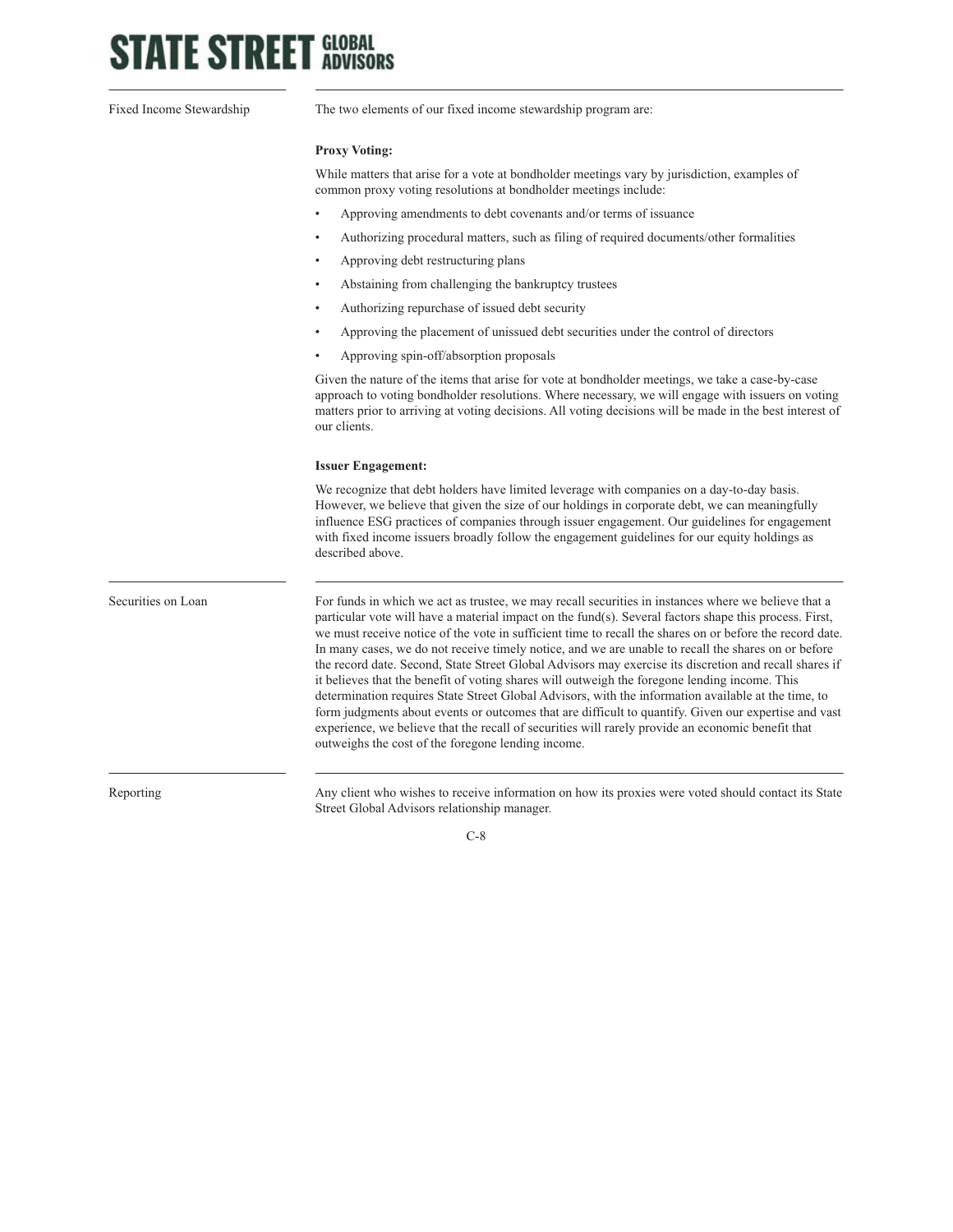**About State Street Global Advisors**

For four decades, State Street Global Advisors has served the world's governments, institutions and financial advisors. With a rigorous, risk-aware approach built on research, analysis and market-tested experience, we build from a breadth of active and index strategies to create cost-effective solutions. As stewards, we help portfolio companies see that what is fair for people and sustainable for the planet can deliver long-term performance. And, as pioneers in index, ETF, and ESG investing, we are always inventing new ways to invest. As a result, we have become the world's fourth-largest asset manager\* with US \$4.14 trillion<sup>†</sup> under our care.

- \*   Pensions & Investments Research Center, as of December 31, 2020.
- This figure is presented as of December 31, 2021 and includes approximately \$61.43 billion of assets with respect to SPDR products for which State Street Global Advisors Funds Distributors, LLC (SSGA FD) acts solely as the marketing agent. SSGA FD and State Street Global Advisors are affiliated.

## **ssga.com State**

#### **Street Global Advisors Worldwide Entities**

**Australia:** State Street Global Advisors, Australia, Limited (ABN 42 003 914 225) is the holder of an Australian Financial Services Licence (AFSL Number 238276). Registered Office: Level 17, 420 George Street, Sydney, NSW 2000, Australia. T: +612 9240 7600. F: +612 9240 7611. **Belgium:** State Street Global Advisors Belgium, Chausse de La Hulpe 120, 1000 Brussels, Belgium. T: +32 2 663 2036, F: +32 2 672 2077. SSGA Belgium is a branch office of State Street Global Advisors Limited. State Street Global Advisors Limited is authorised and regulated by the Financial Conduct Authority in the United Kingdom. **Canada:** State Street Global Advisors, Ltd., 770 Sherbrooke Street West, Suite 1200 Montreal, Quebec, H3A 1G1, T: +514 282 2400 and 30 Adelaide Street East Suite 500, Toronto, Ontario M5C 3G6. T: +647 775 5900. **Dubai:** State Street Bank and Trust Company (Representative Office), Boulevard Plaza 1, 17th Floor, Office 1703 Near Dubai Mall & Burj Khalifa, P.O Box 26838, Dubai, United Arab Emirates.

T: +971 (0)4 4372800. F: +971 (0)4 4372818. **France:** State Street Global Advisors France. Authorised and regulated by the Autorité des Marchés Financiers. Registered with the Register of Commerce and Companies of Nanterre under the number: 412 052 680. Registered Office: Immeuble Défense Plaza, 23-25 rue Delarivière-Lefoullon, 92064 Paris La Défense Cedex, France. T: +33 1 44 45 40 00. F: +33 1 44 45 41 92. **Germany:** State Street Global Advisors GmbH, Brienner Strasse 59, D-80333 Munich. T: +49 (0)89 55878 100. F: +49 (0)89 55878 440. **Hong Kong:** State Street Global Advisors Asia Limited, 68/F, Two International Finance Centre, 8 Finance Street, Central, Hong Kong. T: +852 2103 0288. F: +852 2103 0200. **Ireland:** State Street Global Advisors Ireland Limited is regulated by the Central Bank of Ireland. Incorporated and registered in Ireland at Two Park Place, Upper Hatch Street, Dublin 2. Registered Number: 145221. Member of the Irish Association of Investment Managers. T: +353 (0)1 776 3000. F: +353 (0)1 776 3300. **Italy:** State Street Global Advisors Limited, Milan Branch (Sede Secondaria di Milano) is a branch of State Street Global Advisors Limited, a company registered in the UK, authorised and

regulated by the Financial Conduct Authority (FCA ), with a capital of GBP 71'650'000.00, and whose registered office is at 20 Churchill Place, London E14 5HJ. State Street Global Advisors Limited, Milan Branch (Sede Secondaria di Milano), is registered in Italy with company number 06353340968 - R F.A. 1887090 and VAT number 06353340968 and whose office is at Via dei Bossi, 4 20121 Milano, Italy. T: 39 02 32066 100. F: 39 02 32066 155. **Japan:** State Street Global Advisors (Japan) Co., Ltd., 9-7-1 Akasaka, Minato-ku, Tokyo 107-6239. T: +813 4530 7380. Financial Instruments Business Operator, Kanto Local Financial Bureau (Kinsho #345). Japan Investment Advisers Association, Investment Trusts Association Japan, Japan Securities Dealers Association. **Netherlands:** State Street Global Advisors Netherlands, Adam Smith Building, Thomas Malthusstraat 1-3, 1066 JR Amsterdam, Netherlands. T: +31 (0)20 7181701. State Street Global Advisors Netherlands is a branch office of State Street Global Advisors Limited. State Street Global Advisors Limited is authorised and regulated by the Financial Conduct Authority in the United Kingdom. Singapore: State Street Global Advisors Singapore Limited, 168, Robinson Road,

#33-01 Capital Tower, Singapore 068912 (Company Registered Number: 200002719D). T: +65 6826 7500. F: +65 6826 7501. **Switzerland:** State Street Global Advisors AG, Beethovenstr. 19, CH-8027 Zurich. T: +41 (0)44 245 70 00. F: +41 (0)44 245 70 16. **United Kingdom:** State Street Global Advisors Limited. Authorised and regulated by the Financial Conduct Authority. Registered in England. Registered Number: 2509928. VAT Number: 5776591 81. Registered Office: 20 Churchill Place, Canary Wharf, London, E14 5HJ. T: +020 3395 6000. F: +020 3395 6350. **United States:** State Street Global Advisors, One Lincoln Street, Boston, MA 02111-2900. T: +617 786 3000.

Investing involves risk including the risk of loss of principal.

The whole or any part of this work may not be reproduced, copied or transmitted or any of its contents disclosed to third parties without State Street Global Advisors' express written consent.

© 2022 State Street Corporation. All Rights Reserved. ID949702-3479888.3.1.GBL.RTL 0322 Exp. Date: 03/31/2023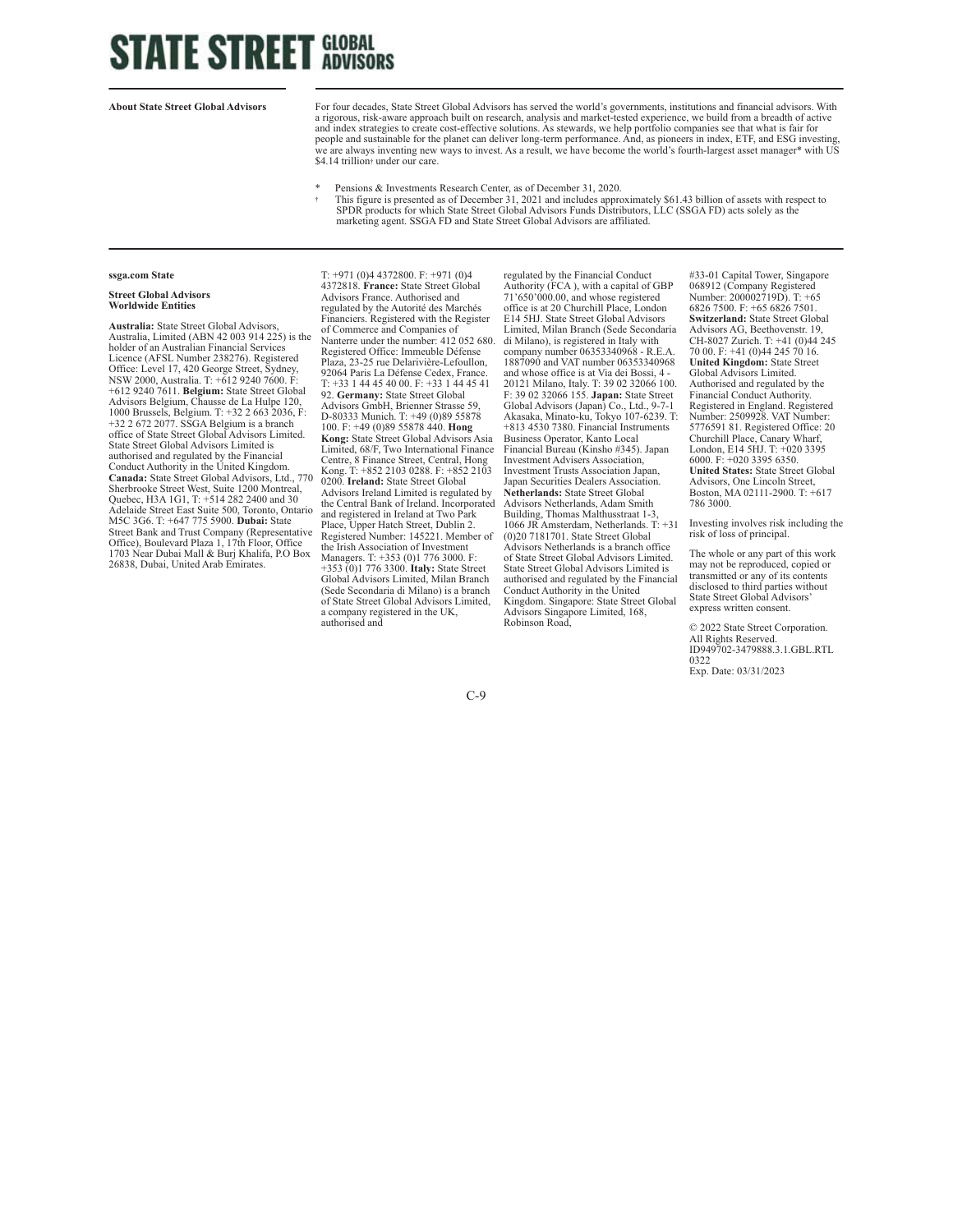## **March 2022**

## **Managing Conflicts of Interest Arising From State Street Global Advisors' Proxy Voting and Engagement Activity**

State Street Corporation has a comprehensive standalone Conflicts of Interest Policy and other policies that address a range of conflicts of interests identified. In addition, State Street Global Advisors, the asset management business of State Street Corporation, maintains a conflicts register that identifies key conflicts and describes systems in place to mitigate the conflicts. This guidancei is designed to act in conjunction with related policies and practices employed by other groups within the organization. Further, they complement those policies and practices by providing specific guidance on managing the conflicts of interests that may arise through State Street Global Advisors' proxy voting and engagement activities.

**i**  These Managing Conflicts of Interest Arising From State Street Global Advisors' Proxy Voting and Engagement Activity Guidelines are also applicable to SSGA Funds Management, Inc. SSGA Funds Management, Inc. is an SEC-registered investment adviser. SSGA Funds Management, Inc., State Street Global Advisors Trust Company, and other advisory affiliates of State Street make up State Street Global Advisors, the investment management arm of State Street Corporation.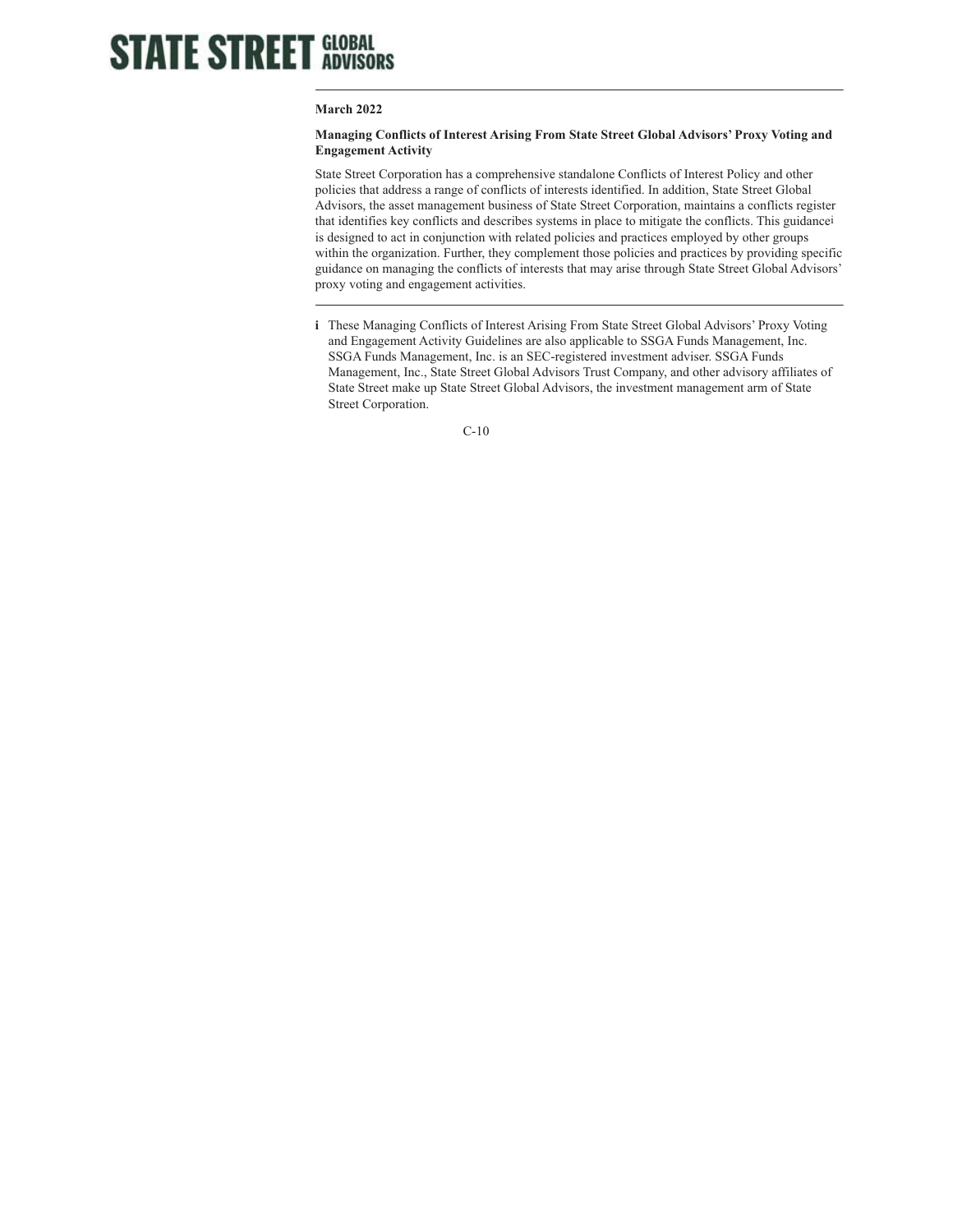**Managing Conflicts of Interest Related to Proxy Voting**

State Street Global Advisors has policies and procedures designed to prevent undue influence on State Street Global Advisors' voting activities that may arise from relationships between proxy issuers or companies and State Street Corporation, State Street Global Advisors, State Street Global Advisors affiliates, State Street Global Advisors Funds or State Street Global Advisors Fund affiliates.

Protocols designed to help mitigate potential conflicts of interest include:

- Assigning sole responsibility for the implementation of proxy voting guidelines to members of State Street Global Advisors' Asset Stewardship Team. Members of the Asset Stewardship team may from time to time discuss views on proxy voting matters, company performance, strategy etc. with other State Street Corporation or State Street Global Advisors employees, including portfolio managers, senior executives and relationship managers. However, final voting decisions are made solely by the Asset Stewardship team, in a manner that is consistent with the best interests of all clients, taking into account various perspectives on risks and opportunities with a view of maximizing the value of client assets;
- Generally exercising a singular vote decision for each ballot item regardless of our investment strategy;1
- Prohibiting members of State Street Global Advisors' Asset Stewardship team from disclosing State Street Global Advisors' voting decision to any individual not affiliated with the proxy voting process prior to the meeting or date of written consent, as the case may be;
- Mandatory disclosure by members of the State Street Global Advisors' Asset Stewardship team, ESG Committee and Investment Committee ("IC") of any personal conflict of interest (e.g., familial relationship with company management, serves as a director on the board of a listed company) to the Global Head of Asset Stewardship, Voting & Engagement. Members are required to recuse themselves from any engagement or proxy voting activities related to the conflict;
- In certain instances, client accounts and/or State Street Global Advisors pooled funds, where State Street Global Advisors acts as trustee, may hold shares in State Street Corporation or other State Street Global Advisors affiliated entities, such as mutual funds affiliated with State Street Global Advisors Funds Management, Inc. In general, State Street Global Advisors will outsource any voting decision relating to a shareholder meeting of State Street Corporation or other State Street Global Advisors affiliated entities to independent outside third parties. Delegated third parties exercise vote decisions based upon State Street Global Advisors's Proxy Voting and Engagement Guidelines ("Guidelines"); and
- Reporting of overrides of Guidelines, if any, to the ESG Committee on a quarterly basis.
- **1**State Street Global Advisors believes such an approach is generally in our clients' best interest as our proxy voting principles are focused on enhancing long-term shareholder value and a unified voting approach maximizes our clients' voice and promotes firm-wide integration and sharing of insights between teams to the benefit of clients. In limited circumstances, certain pooled investment vehicles for which State Street Global Advisors acts as investment manager may, pursuant to their governing documents, utilize proxy voting guidelines developed by third-party advisors.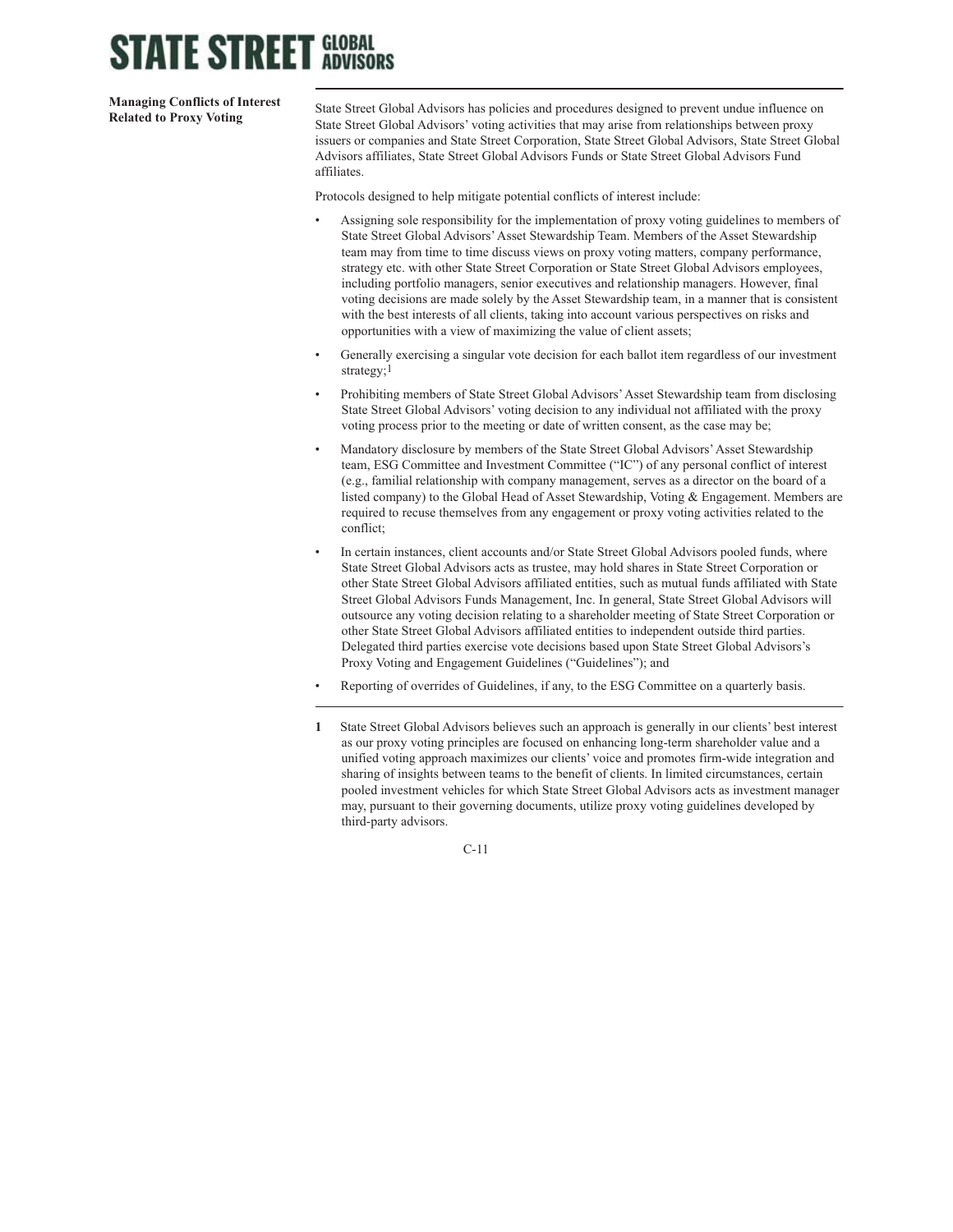In general, we do not believe matters that fall within proxy voting guidelines utilized by State Street Global Advisors and that are voted consistently with such guidelines present any potential conflicts, since the vote on the matter has effectively been determined without reference to the soliciting entity. However, where matters do not fall within the applicable proxy voting guidelines or where we believe that voting in accordance with such guidelines is unwarranted, we conduct an additional review to determine whether there is a conflict of interest. In circumstances where a conflict has been identified and either: (i) the matter does not fall clearly within the applicable guidelines; or (ii) State Street Global Advisors determines that voting in accordance with such guidance is not in the best interests of its clients, the Head of the Asset Stewardship team will determine whether a material relationship exists. If so, the matter is referred to the ESG Committee. The ESG Committee then reviews the matter and determines whether a conflict of interest exists, and if so, how to best resolve such conflict. For example, the ESG Committee may (i) determine that the proxy vote does not give rise to a conflict due to the issues presented or (ii) retain an independent fiduciary to determine the appropriate vote.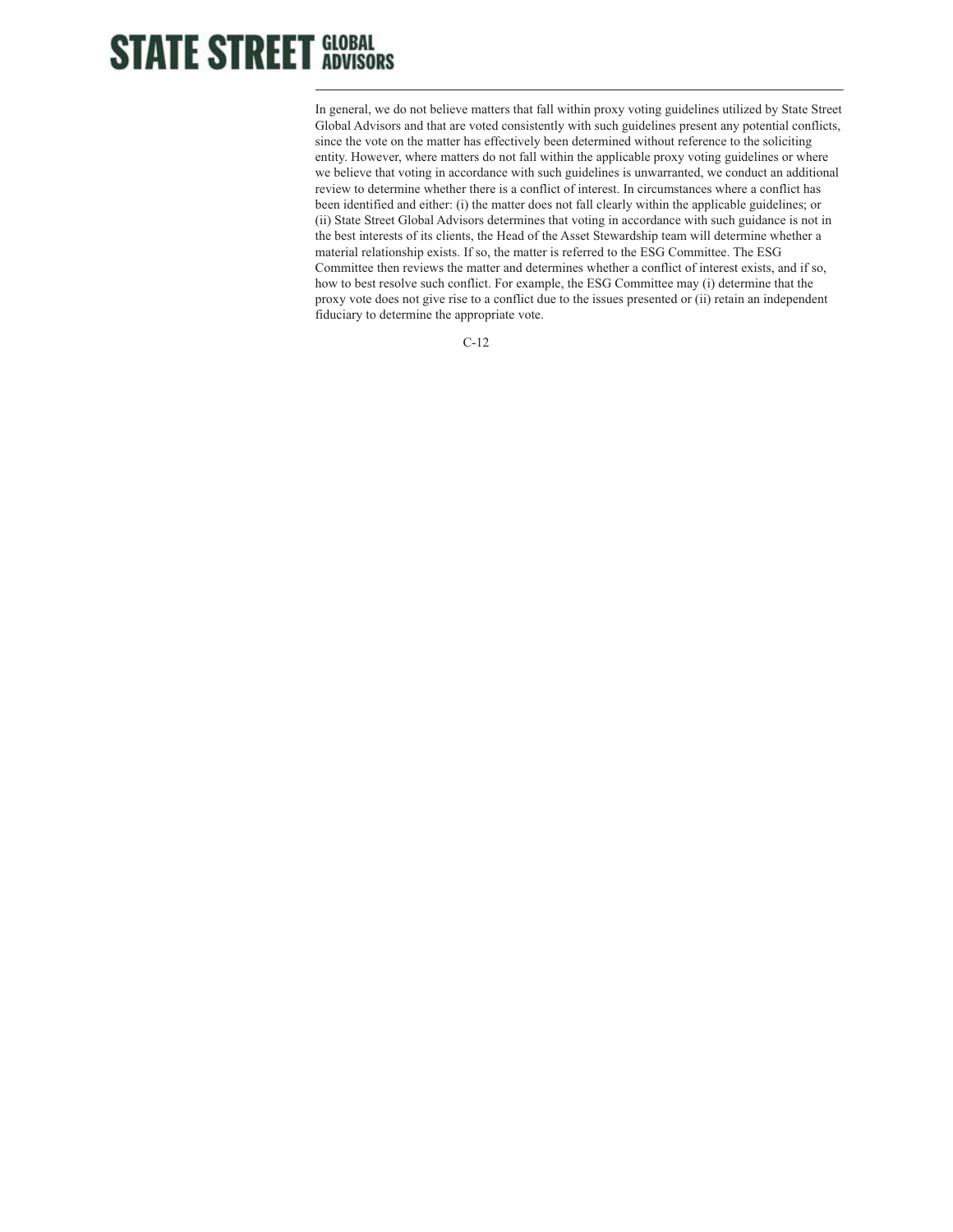**About State Street Global Advisors**

For four decades, State Street Global Advisors has served the world's governments, institutions and financial advisors. With a rigorous, risk-aware approach built on research, analysis and market-tested experience, we build from a breadth of active and index strategies to create cost-effective solutions. As stewards, we help portfolio companies see that what is fair for<br>people and sustainable for the planet can deliver long-term performance. And, as pioneers in index we are always inventing new ways to invest. As a result, we have become the world's fourth-largest asset manager\* with US \$4.14 trilliont under our care.

\*  Pensions & Investments Research Center, as of December 31, 2020.

†  This figure is presented as of December 31, 2021 and includes approximately \$61.43 billion of assets with respect to SPDR products for which State Street Global Advisors Funds Distributors, LLC (SSGA FD) acts solely as the marketing agent. SSGA FD and State Street Global Advisors are affiliated.

#### **ssga.com**

#### **State Street Global Advisors Worldwide Entities**

**Abu Dhabi:** State Street Global Advisors Limited, ADGM Branch, Al Khatem Tower, Suite 42801, Level 28, ADGM Square, Al Maryah Island, P.O Box 76404, Abu Dhabi, United Arab Emirates. Regulated by the ADGM Financial Services Regulatory Authority. T: +971 2 245 9000. **Australia:** State Street Global Advisors, Australia, Limited (ABN 42 003 914 225) is the holder of an Australian Financial Services License (AFSL Number 238276). Registered office: Level 14, 420 George Street, Sydney, NSW 2000, Australia. T: +612 9240-7600. F: +612 9240-7611. **Belgium:** State Street Global Advisors Belgium, Chaussée de La Hulpe 185, 1170 Brussels, Belgium. T: +32 2 663 2036. State Street Global Advisors Belgium is a branch office of State Street Global Advisors Europe Limited, registered in Ireland with company number 49934, authorised and regulated by the Central Bank of Ireland, and whose registered office is at 78 Sir John Rogerson's Quay, Dublin 2. **Canada:** State Street Global Advisors, Ltd., 1981 McGill College Avenue, Suite 500, Montreal, Qc, H3A 3A8, T: +514 282 2400 and 30 Adelaide Street East Suite 800, Toronto, Ontario M5C 3G6. T: +647

775 5900. **France:** State Street Global Advisors Europe Limited, France Branch ("State Street Global Advisors France") is a branch of State Street Global Advisors Europe Limited, registered in Ireland with company number 49934, authorised and regulated by the Central Bank of Ireland, and whose registered office is at 78 Sir John Rogerson's Quay, Dublin 2. State Street Global Advisors France is registered in France with company number RCS Nanterre 899 183 289, and its office is located at Coeur Défense — Tour A — La Défense 4, 33e étage, 100, Esplanade du Général de Gaulle, 92 932 Paris La Défense Cedex, France. T: +33 1 44 45 40 00. F: +33 1 44 45 41 92. **Germany:** State Street Global Advisors Europe Limited, Branch in Germany, Brienner Strasse 59, D-80333 Munich, Germany ("State Street Global Advisors Germany"). T: +49 (0)89 55878 400. State Street Global Advisors Germany is a branch of State Street Global Advisors Europe Limited, registered in Ireland with company number 49934, authorised and regulated by the Central Bank of Ireland, and whose registered office is at 78 Sir John Rogerson's Quay, Dublin 2. **Hong Kong:** State Street Global Advisors Asia Limited, 68/F, Two International Finance Centre, 8 Finance Street, Central, Hong Kong. T: +852 2103-0288. F: +852 2103-0200. **Ireland:** State Street Global Advisors

Europe Limited is regulated by the Central Bank of Ireland. Registered office address 78 Sir John Rogerson's Quay, Dublin 2. Registered Number: 49934. T: +353 (0)1 776 3000. F: +353 (0)1 776 3300. **Italy:** State Street Global Advisors Europe Limited, Italy Branch ("State Street Global Advisors Italy") is a branch of State Street Global Advisors Europe Limited, registered in Ireland with company number 49934, authorised and regulated by the Central Bank of Ireland, and whose registered office is at 78 Sir John Rogerson's Quay, Dublin 2. State Street Global Advisors Italy is registered in Italy with company number 11871450968 — REA: 2628603 and VAT number 11871450968, and its office is located at Via Ferrante Aporti, 10 - 20125 Milan, Italy. T: +39 02 32066 100. F: +39 02 32066 155. **Japan:** State Street Global Advisors (Japan) Co., Ltd., Toranomon Hills Mori Tower 25F 1-23-1 Toranomon, Minato-ku, Tokyo 105-6325 Japan. T: +81-3-4530-7380. Financial Instruments Business Operator, Kanto Local Financial Bureau (Kinsho #345), Membership: Japan Investment Advisers Association, The Investment Trust Association, Japan, Japan Securities Dealers' Association. **Netherlands:** State Street Global Advisors Netherlands, Apollo Building 7th floor, Herikerbergweg 29, 1101 CN Amsterdam, Netherlands. T: +31 20

7181 000. State Street Global Advisors Netherlands is a branch office of State Street Global Advisors Europe Limited, registered in Ireland with company number 49934, authorised and regulated by the Central Bank of Ireland, and whose registered office is at 78 Sir John Rogerson's Quay, Dublin 2. **Singapore:** State Street Global Advisors Singapore Limited, 168, Robinson Road, #33-01 Capital Tower, Singapore 068912 (Company Reg. No: 200002719D, regulated by the Monetary Authority of Singapore). T: +65 6826-7555. F: +65 6826-7501. **Switzerland:** State Street Global Advisors AG, Beethovenstr. 19, CH-8027 Zurich. Registered with the Register of Commerce Zurich CHE-105.078.458. T: +41 (0)44 245 70 00. F: +41 (0)44 245 70 16. **United Kingdom:** State Street Global Advisors Limited. Authorised and regulated by the Financial Conduct Authority. Registered in England. Registered No. 2509928. VAT No. 5776591 81. Registered office: 20 Churchill Place, Canary Wharf, London, E14 5HJ. T: 020 3395 6000. F: 020 3395 6350. **United States:** State Street Global Advisors, 1 Iron Street, Boston, MA 02210-1641. T: +1 617 786 3000.

© 2022 State Street Corporation. All Rights Reserved. ID949718-3479898.2.1.GBL.RTL 0322 Exp. Date: 03/31/2023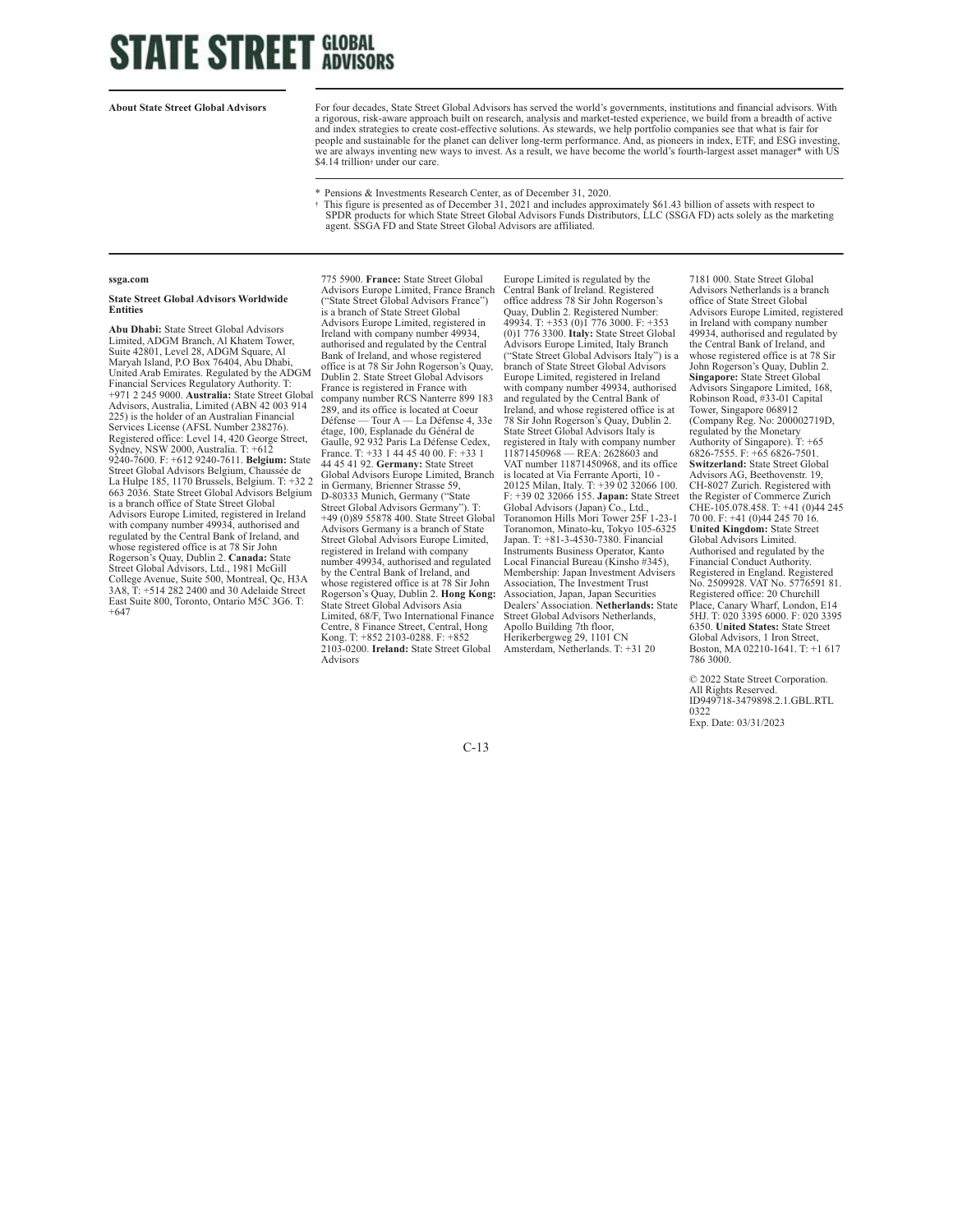## **March 2022**

**Global Proxy Voting and Engagement Guidelines for Environmental and Social Issues**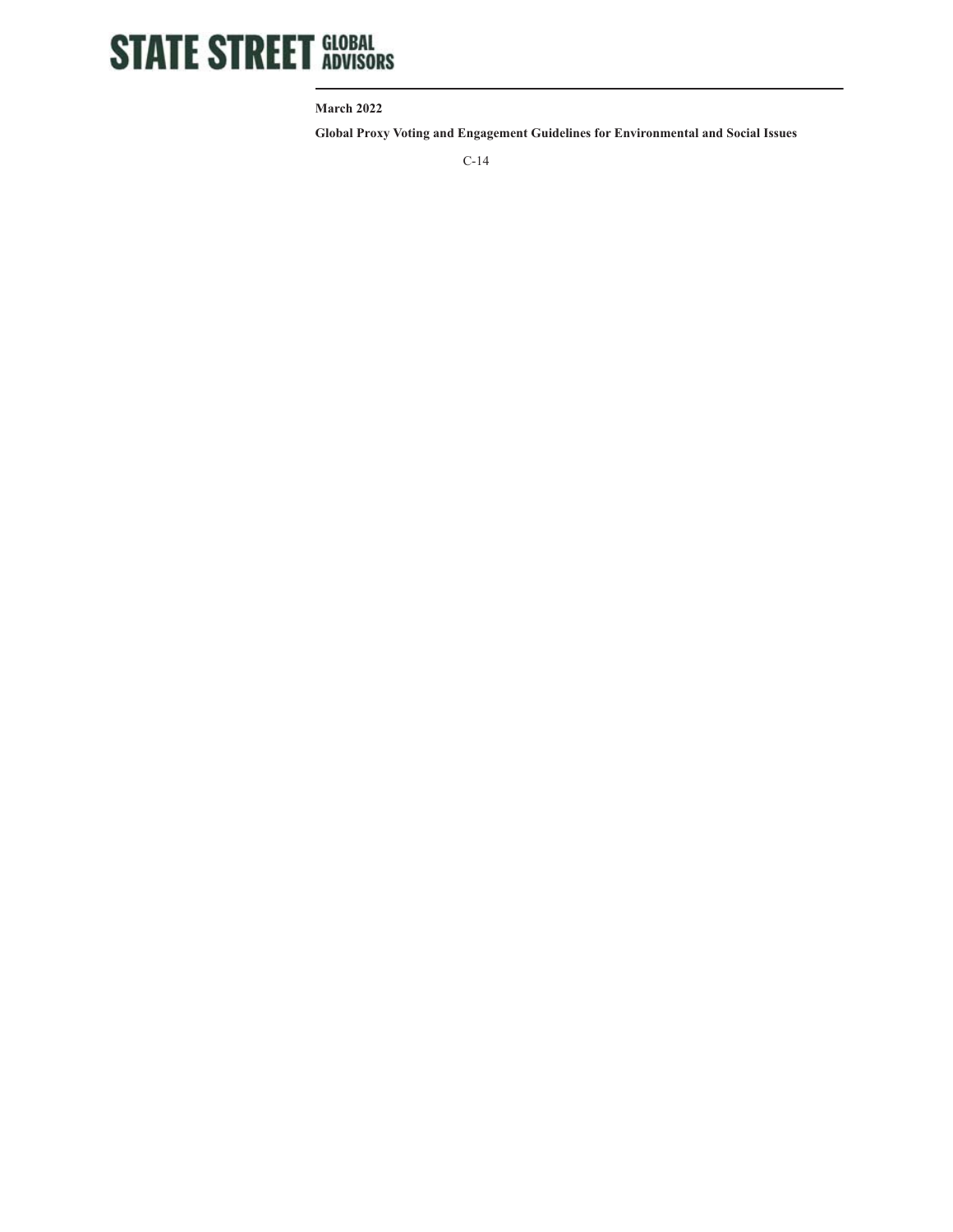| Overview                                                                                                | Our primary fiduciary obligation to our clients is to maximize the long-term returns of their<br>investments. It is our view that material environmental and social (sustainability) issues can present<br>risks and/or opportunities that impact long-term value creation. This philosophy provides the<br>foundation for our value-based approach to Asset Stewardship.                                                                               |
|---------------------------------------------------------------------------------------------------------|---------------------------------------------------------------------------------------------------------------------------------------------------------------------------------------------------------------------------------------------------------------------------------------------------------------------------------------------------------------------------------------------------------------------------------------------------------|
|                                                                                                         | We use our voice and our vote through engagement, proxy voting, and thought leadership in order<br>to communicate with issuers and educate market participants about our perspective on important<br>sustainability topics.                                                                                                                                                                                                                             |
|                                                                                                         | Our stewardship efforts are rooted in the three pillars of ESG and their intersections. We regularly<br>identify E, S, and G focus areas that guide our proxy voting and engagement efforts. Within these<br>focus areas, we elevate outcome-oriented stewardship priorities each year based on factors<br>including client demand, stakeholder interest, market trends, financial materiality, and portfolio<br>impact.                                |
|                                                                                                         | In limited circumstances, State Street Global Advisors may act as investment manager to pooled<br>investment vehicles that, pursuant to their governing documents, utilize guidelines developed by a<br>third-party advisor. With respect to such funds utilizing third-party guidelines, the voting practices<br>described in the applicable third-party guidelines will apply in place of the voting practices<br>described herein.                   |
| <b>Our Approach to Assessing</b><br><b>Materiality and Relevance of</b><br><b>Sustainability Issues</b> | While we believe that sustainability-related factors can expose potential investment risks as well as<br>drive long-term value creation, the materiality of specific sustainability issues varies from industry<br>to industry and company by company. With this in mind, we leverage several distinct frameworks<br>as well as additional resources to inform our views on the materiality of a sustainability issue at a<br>given company, including: |
|                                                                                                         | The Sustainability Accounting Standards Board's (SASB) Industry Standards<br>$\bullet$                                                                                                                                                                                                                                                                                                                                                                  |
|                                                                                                         | The Task Force on Climate-related Financial Disclosures (TCFD) Framework<br>$\bullet$                                                                                                                                                                                                                                                                                                                                                                   |
|                                                                                                         | Disclosure expectations in a company's given regulatory environment<br>$\bullet$                                                                                                                                                                                                                                                                                                                                                                        |
|                                                                                                         | Market expectations for the sector and industry<br>$\bullet$                                                                                                                                                                                                                                                                                                                                                                                            |
|                                                                                                         | Other existing third party frameworks, such as the CDP (formally the Carbon Disclosure<br>$\bullet$<br>Project) or the Global Reporting Initiative                                                                                                                                                                                                                                                                                                      |
|                                                                                                         | Our proprietary R-FactorTM 1 score                                                                                                                                                                                                                                                                                                                                                                                                                      |
|                                                                                                         | State Street Global Advisors' proprietary scoring model, which aligns with SASB's<br>1                                                                                                                                                                                                                                                                                                                                                                  |

**1**State Street Global Advisors' proprietary scoring model, which aligns with SASB's Sustainability Accounting Standards, and measures the performance of a company's business operations and governance as it relates to financially material ESG factors facing the company's industry.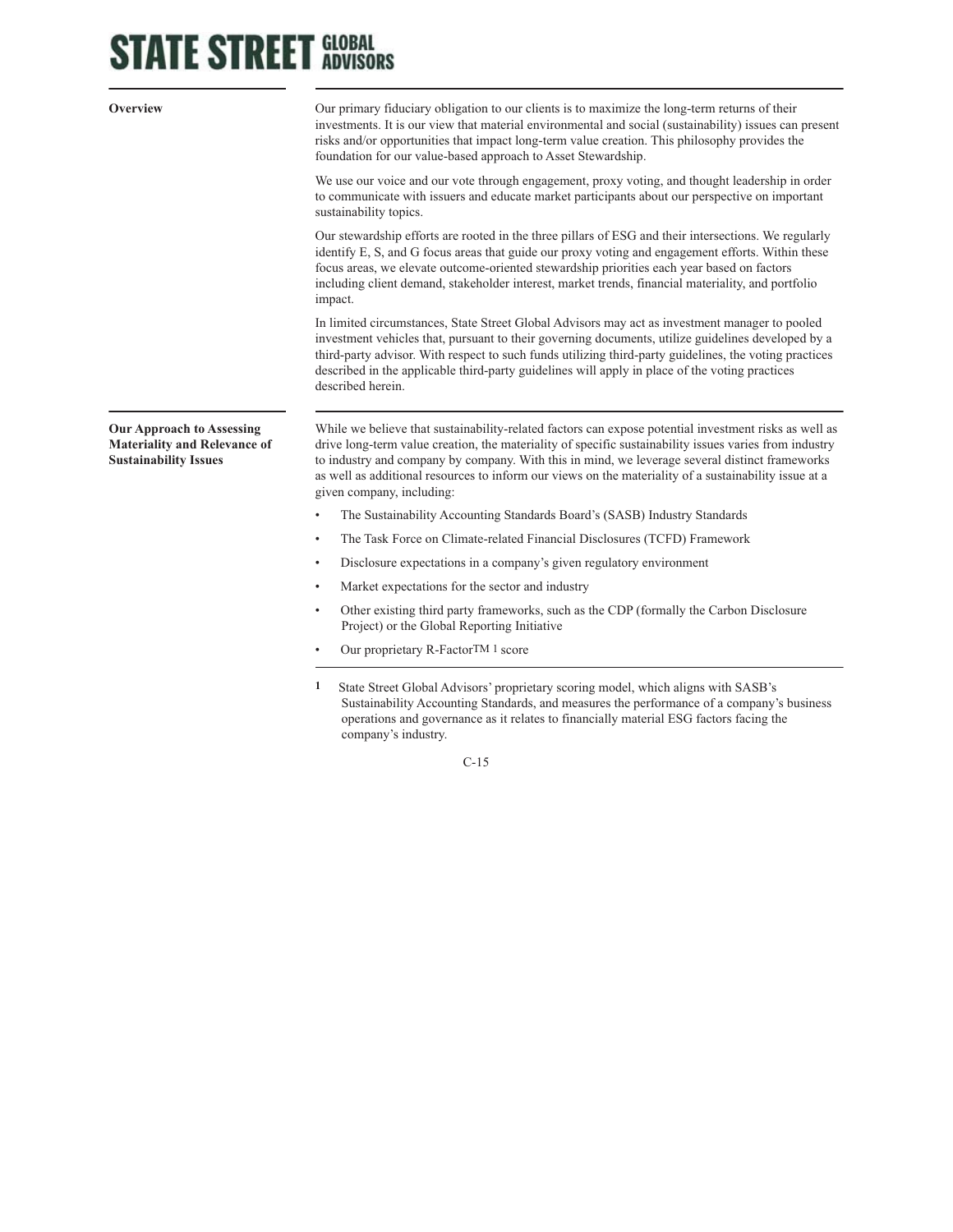We expect companies to disclose information regarding their approach to identifying material sustainability-related risks and the management policies and practices in place to address such issues. We support efforts by companies to demonstrate the ways in which sustainability is incorporated into operations, business activities, and most importantly, long-term business strategy.

**Our Approach to Sustainability Through Engagements** Our Asset Stewardship program prioritization process allows us to proactively identify companies for engagement and voting in order to mitigate sustainability risks in our portfolio. Our approach is driven by:

## **1.  Proprietary Screens**

We have developed proprietary in-house sustainability screens to help identify companies for proactive engagement. These screens leverage our proprietary R-FactorTM score to identify sector and industry outliers for engagement and voting on sustainability issues.

## **2.  Thematic Prioritization**

As part of our annual stewardship planning process we identify thematic sustainability priorities that will be addressed during most engagement meetings. We develop our priorities based upon several factors, including client feedback, emerging sustainability trends, developing macroeconomic conditions, and evolving regulations. These engagements not only inform our voting decisions but also allow us to monitor improvement over time and to contribute to our evolving perspectives on priority areas.

During the 'voting season,' we prioritize conversations with companies that have triggered our E&S director voting policies or have received an E&S shareholder proposal on their proxy. In the 'off-season,' we discuss our thematic focus areas and stewardship priorities with companies for which these topics are most material.

Through engagement, we address a broad range of topics that align with our thematic priorities and seek to build long-term relationships with issuers. We view engagements as part of an ongoing dialogue, versus a series of one-off conversations. During conversations with issuers, we share expectations and perspectives on of key dimensions of E&S, and seek to understand how companies and their boards manage and oversee related risks.

We also pursue proactive, targeted engagement campaigns with companies for which our focus areas are most material, and/or where improvement is most needed. Through these campaigns, we might make specific asks of companies and measure their progress against our expectations. If we feel a company is making insufficient progress on effective E&S risk management, we will consider taking voting action through relevant shareholder proposals or by targeting directors responsible for oversight.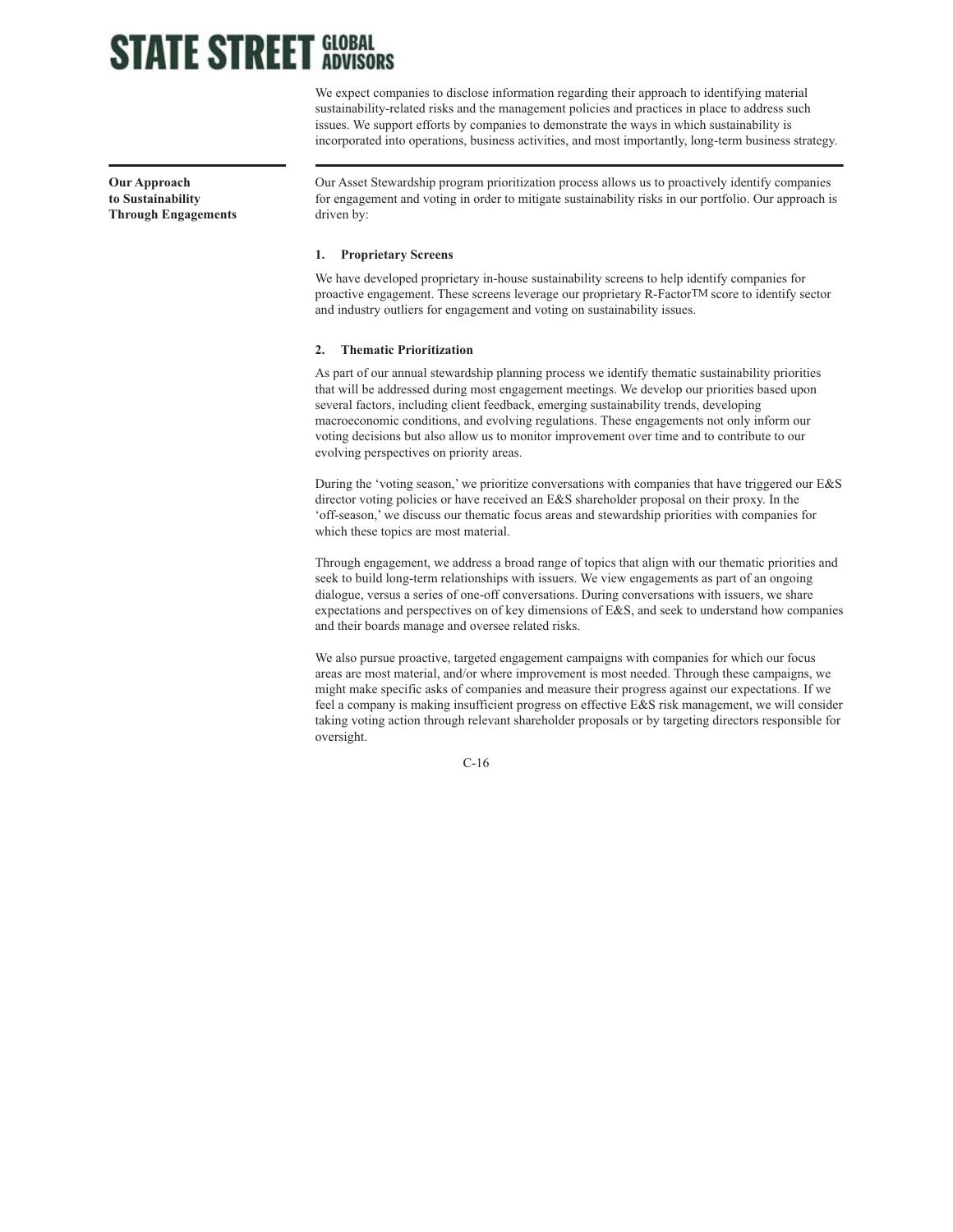## **STATE STREET SLOBAL STATE**

| <b>Analyzing Sustainability</b><br><b>Proposals</b>        | We take a case-by-case approach to analyzing shareholder proposals related to sustainability topics<br>and consider the following factors:                                                          |
|------------------------------------------------------------|-----------------------------------------------------------------------------------------------------------------------------------------------------------------------------------------------------|
|                                                            | The materiality of the sustainability topic in the proposal to the company's business and sector<br>٠<br>(see "Our Approach to Assessing Materiality and Relevance of Sustainability Issues" above) |
|                                                            | The content and intent of the proposal<br>٠                                                                                                                                                         |
|                                                            | Whether the adoption of such a proposal would promote long-term shareholder value in the<br>٠<br>context of the company's disclosure and practices                                                  |
|                                                            | The strength of board oversight of the company's relevant sustainability practices<br>٠                                                                                                             |
|                                                            | Quality of public disclosures on the topic<br>٠                                                                                                                                                     |
|                                                            | Quality of engagement and responsiveness to our feedback<br>٠                                                                                                                                       |
|                                                            | Binding nature of proposal or prescriptiveness of proposal<br>٠                                                                                                                                     |
|                                                            | We also leverage frameworks to analyze certain E&S shareholder proposals. These frameworks,<br>which are not considered formal voting guidelines, can be found on our website.                      |
| <b>Vote Options for Sustainability</b><br><b>Proposals</b> | For (support for proposal) if the issue is material and the company has poor disclosure and/or<br>practices relative to our expectations                                                            |
|                                                            | Abstain (some reservations) if the issue is material and the company's disclosure and/or<br>٠<br>practices could be improved relative to our expectations.                                          |
|                                                            | Against (no support for proposal) if the issue is non-material and/or the company's disclosure<br>٠<br>and/or practices meet our expectations.                                                      |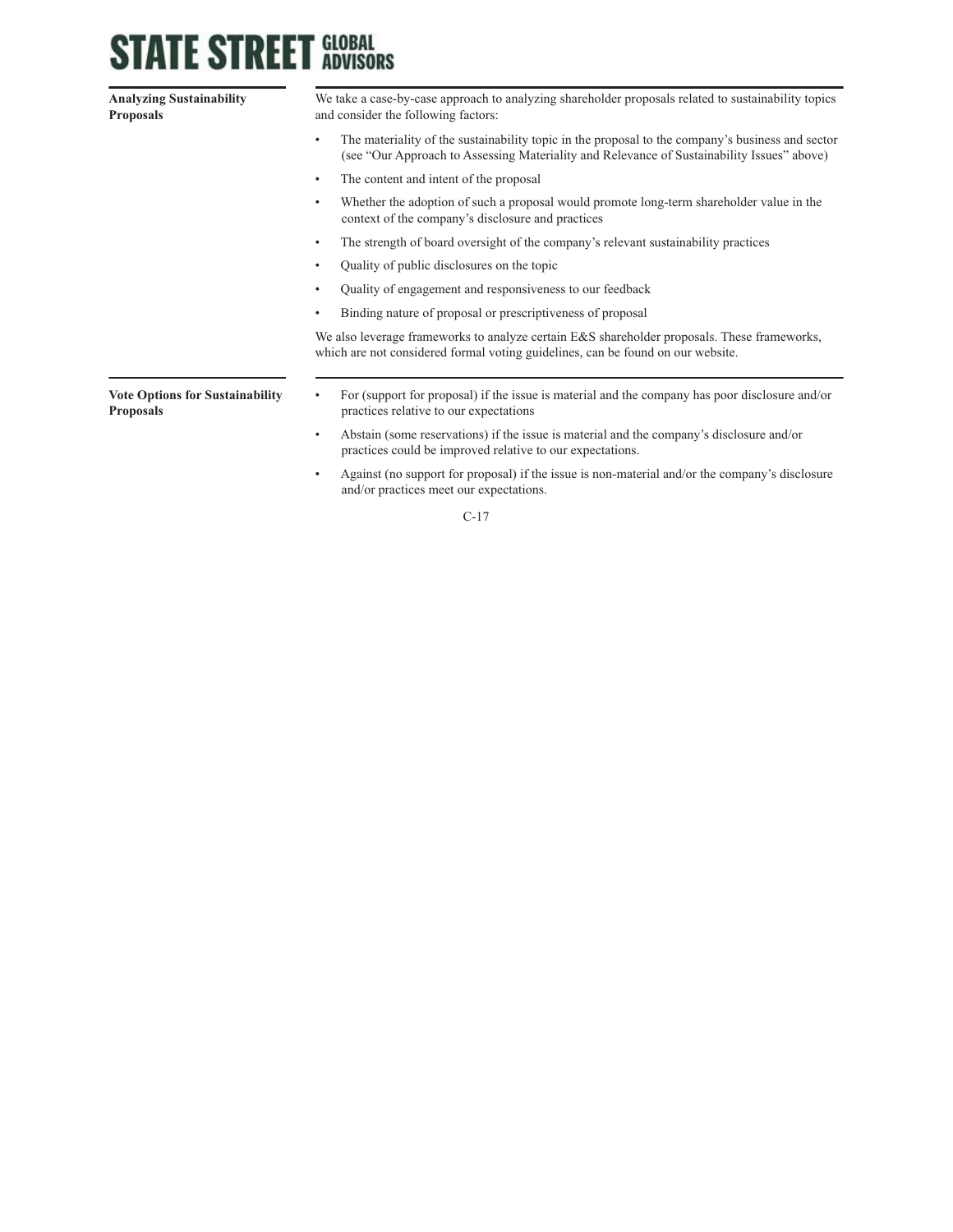**About State Street Global Advisors**

For four decades, State Street Global Advisors has served the world's governments, institutions and financial advisors. With<br>a rigorous, risk-aware approach built on research, analysis and market-tested experience, we buil and index strategies to create cost-effective solutions. As stewards, we help portfolio companies see that what is fair for<br>people and sustainable for the planet can deliver long-term performance. And, as pioneers in index we are always inventing new ways to invest. As a result, we have become the world's fourth-largest asset manager\* with US \$4.14 trillion<sup>†</sup> under our care.

\*  Pensions & Investments Research Center, as of December 31, 2020.

†  This figure is presented as of December 31, 2021 and includes approximately \$61.43 billion of assets with respect to SPDR products for which State Street Global Advisors Funds Distributors, LLC (SSGA FD) acts solely as the marketing agent. SSGA FD and State Street Global Advisors are affiliated.

#### **ssga.com**

**State Street Global Advisors Worldwide Entities**

**Abu Dhabi:** State Street Global Advisors Limited, ADGM Branch, Al Khatem Tower, Suite 42801, Level 28, ADGM Square, Al Maryah Island, P.O Box 76404, Abu Dhabi, United Arab Emirates. Regulated by the ADGM Financial Services Regulatory Authority. T: +971 2 245 9000. **Australia:** State Street Global Advisors, Australia, Limited (ABN 42 003 914 225) is the holder of an Australian Financial Services License (AFSL Number 238276). Registered office: Level 14, 420 George Street, Sydney, NSW 2000, Australia. T: +612 9240-7600. F: +612 9240-7611. **Belgium:** State Street Global Advisors Belgium, Chaussée de La Hulpe 185, 1170 Brussels, Belgium. T: +32 2 663 2036. State Street Global Advisors Belgium is a branch office of State Street Global Advisors Europe Limited, registered in Ireland with company number 49934, authorized and regulated by the Central Bank of Ireland, and whose registered office is at 78 Sir John Rogerson's Quay, Dublin 2. **Canada:** State Street Global Advisors, Ltd., 1981 McGill College Avenue, Suite 500, Montreal, Qc, H3A 3A8, T: +514 282 2400 and 30 Adelaide Street East Suite 800, Toronto, Ontario M5C 3G6. T: +647 775 5900. **France:** State Street Global

Advisors Europe Limited, France Branch ("State Street Global Advisors France") is a branch of State Street Global Advisors Europe Limited, registered in Ireland with company number 49934, authorized and regulated by the Central Bank of Ireland, and whose registered office is at 78 Sir John Rogerson's Quay, Dublin 2. State Street Global Advisors France is registered in France with company number RCS Nanterre 899 183 289, and its office is located at Coeur Défense — Tour A — La Défense 4, 33e étage, 100, Esplanade du Général de Gaulle, 92 932 Paris La Défense Cedex, France. T: +33 1 44 45 40 00. F: +33 1 44 45 41 92. **Germany:** State Street Global Advisors Europe Limited, Branch in Germany, Brienner Strasse 59, D-80333 Munich, Germany ("State Street Global Advisors Germany"). T: +49 (0)89 55878 400. State Street Global Advisors Germany is a branch of State Street Global Advisors Europe Limited, registered in Ireland with company number 49934, authorized and regulated by the Central Bank of Ireland, and whose registered office is at 78 Sir John Rogerson's Quay, Dublin 2. **Hong Kong:** State Street Global Advisors Asia Limited, 68/F, Two International Finance Centre, 8 Finance Street, Central, Hong Kong. T: +852 2103-0288. F: +852 2103-0200. **Ireland:** State Street Global Advisors Europe Limited is regulated by the Central Bank of Ireland. Registered office address 78 Sir John Rogerson's Quay, Dublin 2. Registered Number:

49934. T: +353 (0)1 776 3000. F: +353 (0)1 776 3300. **Italy:** State Street Global Advisors Europe Limited, Italy Branch ("State Street Global Advisors Italy") is a branch of State Street Global Advisors Europe Limited, registered in Ireland with company number 49934, authorized and regulated by the Central Bank of Ireland, and whose registered office is at 78 Sir John Rogerson's Quay, Dublin 2. State Street Global Advisors Italy is registered in Italy with company number 11871450968 — REA: 2628603 and VAT number 11871450968, and its office is located at Via Ferrante Aporti, 10 - 20125 Milan, Italy. T: +39 02 32066 100. F: +39 02 32066 155. **Japan:** State Street Global Advisors (Japan) Co., Ltd., Toranomon Hills Mori Tower 25F 1-23-1 Toranomon, Minato-ku, Tokyo 105-6325 Japan. T: +81-3-4530-7380. Financial Instruments Business Operator, Kanto Local Financial Bureau (Kinsho #345), Membership: Japan Investment Advisers Association, The Investment Trust Association, Japan, Japan Securities Dealers' Association. **Netherlands:** State Street Global Advisors Netherlands, Apollo Building 7th floor, Herikerbergweg 29, 1101 CN Amsterdam, Netherlands. T: +31 20 7181 000. State Street Global Advisors Netherlands is a branch office of State Street Global Advisors Europe Limited, registered in Ireland with company number 49934, authorized and regulated by the Central Bank of Ireland, and whose registered office is at

78 Sir John Rogerson's Quay, Dublin 2. **Singapore:** State Street Global Advisors Singapore Limited, 168, Robinson Road, #33-01 Capital Tower, Singapore 068912 (Company Reg. No: 200002719D, regulated by the Monetary Authority of Singapore). T: +65 6826-7555. F: +65 6826-7501. **Switzerland:** State Street Global Advisors AG, Beethovenstr. 19, CH-8027 Zurich. Registered with the Register of Commerce Zurich CHE-105.078.458. T: +41 (0)44 245 70 00. F: +41 (0)44 245 70 16. **United Kingdom:** State Street Global Advisors Limited. Authorized and regulated by the Financial Conduct Authority. Registered in England. Registered No. 2509928. VAT No. 5776591 81. Registered office: 20 Churchill Place, Canary Wharf, London, E14 5HJ. T: 020 3395 6000. F: 020 3395 6350. **United States:** State Street Global Advisors, 1 Iron Street, Boston, MA 02210-1641. T: +1 617 786 3000.

The whole or any part of this work may not be reproduced, copied or transmitted or any of its contents disclosed to third parties without State Street Global Advisors' express written consent.

© 2022 State Street Corporation. All Rights Reserved. ID949700-3479887.3.1.GBL.RTL 0322 Exp. Date: 03/31/2023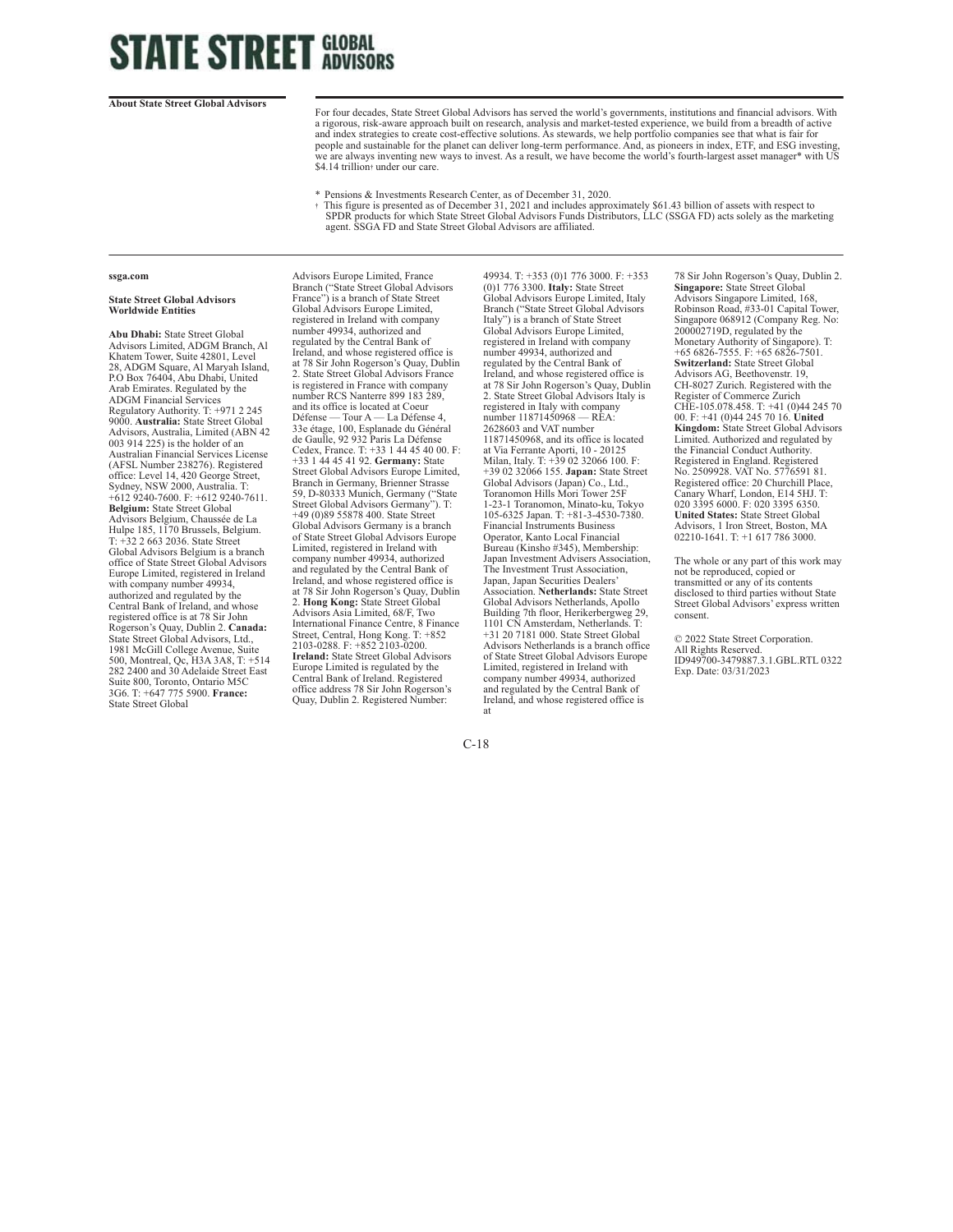**March 2022** Australia and New Zealand

## **Proxy Voting and Engagement Guidelines**

State Street Global Advisors' Australia and New Zealand Proxy Voting and Engagement Guidelinesi outline our expectations of companies listed on stock exchanges in Australia and New Zealand. These Guidelines complement and should be read in conjunction with State Street Global Advisors' Global Proxy Voting and Engagement Principles, which provide a detailed explanation of our approach to voting and engaging with companies, and State Street Global Advisors' Conflict Mitigation Guidelines.

**i**These Proxy Voting and Engagement Guidelines are also applicable to SSGA Funds Management, Inc. SSGA Funds Management, Inc. is an SEC–registered investment adviser. SSGA Funds Management, Inc., State Street Global Advisors Trust Company, and other advisory affiliates of State Street make up State Street Global Advisors, the investment management arm of State Street Corporation.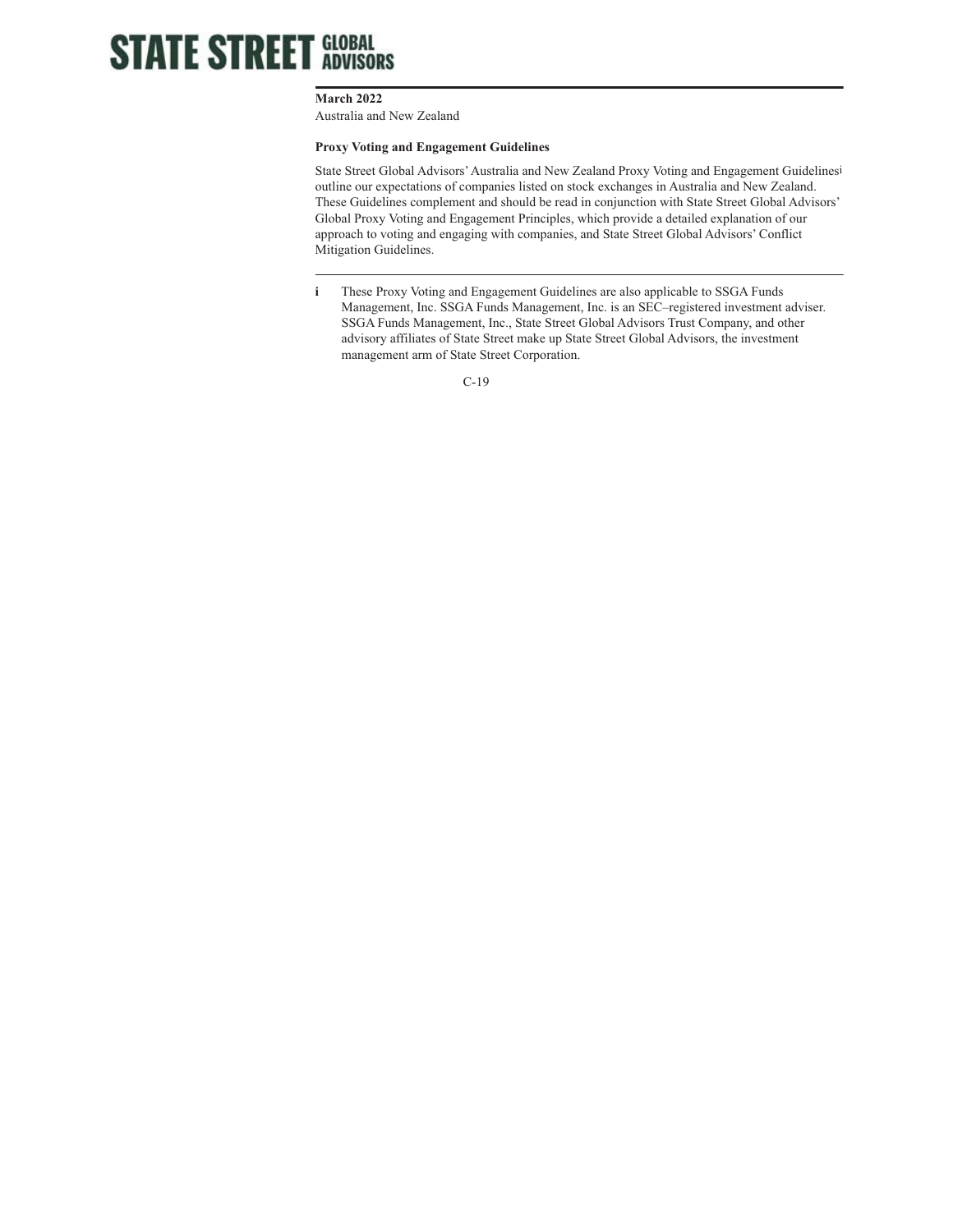State Street Global Advisors' Australia and New Zealand Proxy Voting and Engagement Guidelines address areas including board structure, audit related issues, capital structure, remuneration, environmental, social, and other governance related issues.

When voting and engaging with companies in global markets, we consider market specific nuances in the manner that we believe will best protect and promote the long-term economic value of client investments. We expect companies to observe the relevant laws and regulations of their respective markets as well as country specific best practice guidelines, and corporate governance codes. We may hold companies in such markets to our global standards when we feel that a country's regulatory requirements do not address some of the key philosophical principles that we believe are fundamental to our global voting guidelines.

In our analysis and research into corporate governance issues in Australia and New Zealand, we expect all companies at a minimum to comply with the ASX Corporate Governance Principles and proactively monitor companies' adherence to the principles. Consistent with the 'comply or explain' expectations established by the Principles, we encourage companies to proactively disclose their level of compliance with the Principles. In instances of non-compliance when companies cannot explain the nuances of their governance structure effectively, either publicly or through engagement, we may vote against the independent board leader.

| <b>State Street Global Advisors'</b><br><b>Proxy Voting and Engagement</b><br>Philosophy | In our view, corporate governance and sustainability issues are an integral part of the investment<br>process. The Asset Stewardship Team consists of investment professionals with expertise in<br>corporate governance and company law, remuneration, accounting, and environmental and social<br>issues. We have established robust corporate governance principles and practices that are backed<br>with extensive analytical expertise in order to understand the complexities of the corporate<br>governance landscape. We engage with companies to provide insight on the principles and practices<br>that drive our voting decisions. We also conduct proactive engagement to address significant<br>shareholder concerns and environmental, social and governance ("ESG") issues in a manner<br>consistent with maximizing shareholder value. |
|------------------------------------------------------------------------------------------|--------------------------------------------------------------------------------------------------------------------------------------------------------------------------------------------------------------------------------------------------------------------------------------------------------------------------------------------------------------------------------------------------------------------------------------------------------------------------------------------------------------------------------------------------------------------------------------------------------------------------------------------------------------------------------------------------------------------------------------------------------------------------------------------------------------------------------------------------------|
|                                                                                          | The team works alongside members of State Street Global Advisors' Active Fundamental and Asia-<br>Pacific ("APAC") investment teams, collaborating on issuer engagement and providing input on<br>company specific fundamentals. We are also a member of various investor associations that seek to<br>address broader corporate governance related policy issues in the region.                                                                                                                                                                                                                                                                                                                                                                                                                                                                       |
|                                                                                          | State Street Global Advisors is a signatory to the United Nations Principles of Responsible<br>Investment ("UNPRI"). We are committed to sustainable investing and are working to further<br>integrate ESG principles into investment and corporate governance practices where applicable and<br>consistent with our fiduciary duty.                                                                                                                                                                                                                                                                                                                                                                                                                                                                                                                   |
| <b>Directors and Boards</b>                                                              | Principally we believe the primary responsibility of the board of directors is to preserve and<br>enhance shareholder value and protect shareholder interests. In order to carry out their primary<br>responsibilities, directors have to undertake activities that range from setting strategy and                                                                                                                                                                                                                                                                                                                                                                                                                                                                                                                                                    |

C-20

overseeing executive management to monitoring the risks that arise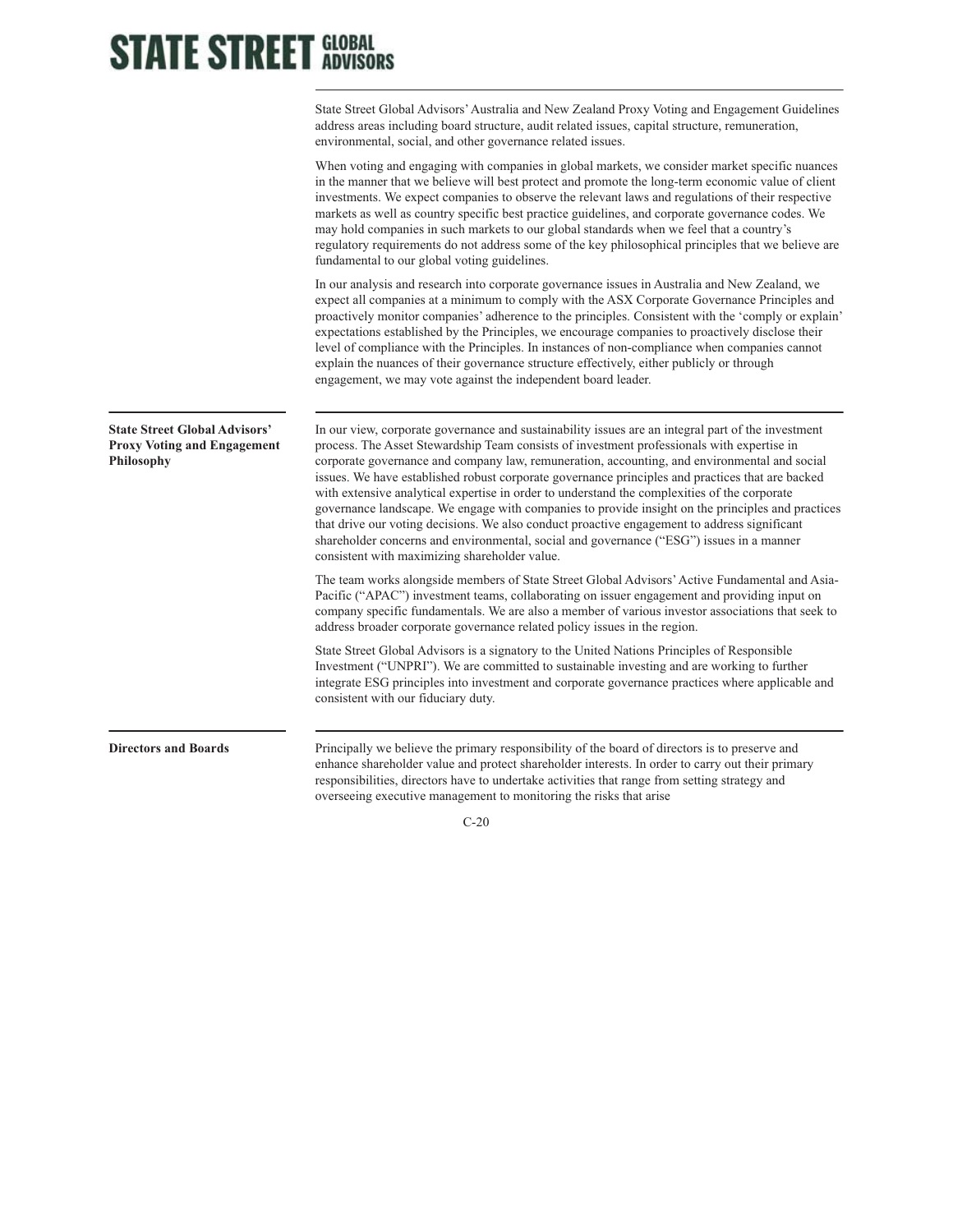from a company's business, including risks related to sustainability issues. Further, good corporate governance necessitates the existence of effective internal controls and risk management systems, which should be governed by the board.

State Street Global Advisors believes that a well constituted board of directors with a good balance of skills, expertise, and independence provides the foundations for a well governed company. We view board quality as a measure of director independence, director succession planning, board diversity, evaluations and refreshment, and company governance practices. We vote for the (re-)election of directors on a case-by-case basis after considering various factors including board quality, general market practice, and availability of information on director skills and expertise.

In our analysis of boards, we consider whether board members have adequate skills to provide effective oversight of corporate strategy, operations, and risks, including environmental and social issues. Boards should also have a regular evaluation process in place to assess the effectiveness of the board and the skills of board members to address issues, such as emerging risks, changes to corporate strategy, and diversification of operations and geographic footprint.

We may also consider board performance and directors who appear to be remiss in the performance of their oversight responsibilities when analyzing their suitability for reappointment (e.g. fraud, criminal wrongdoing and breach of fiduciary responsibilities).

## **Board Independence**

In principle, we believe independent directors are crucial to corporate governance and help management establish sound ESG policies and practices. A sufficiently independent board will most effectively monitor management and perform oversight functions necessary to protect shareholder interests. We expect boards of ASX 300 and New Zealand listed companies to be comprised of at least a majority of independent directors. At all other Australian listed companies, we expect boards to be comprised of at least one-third independent directors.

Our broad criteria for director independence in Australia and New Zealand include factors such as:

- Participation in related-party transactions and other business relations with the company
- Employment history with company
- Relations with controlling shareholders

Family ties with any of the company's advisers, directors, or senior employees

While we are generally supportive of having the roles of chairman and CEO separated in the Australian and New Zealand markets, we assess the division of responsibilities between chairman and CEO on a case-by-case basis, giving consideration to factors such as company-specific circumstances, overall level of independence on the board and general corporate governance standards in the company. Similarly, we will monitor for circumstances in which a combined chairman/CEO is appointed or where a former CEO becomes chairman.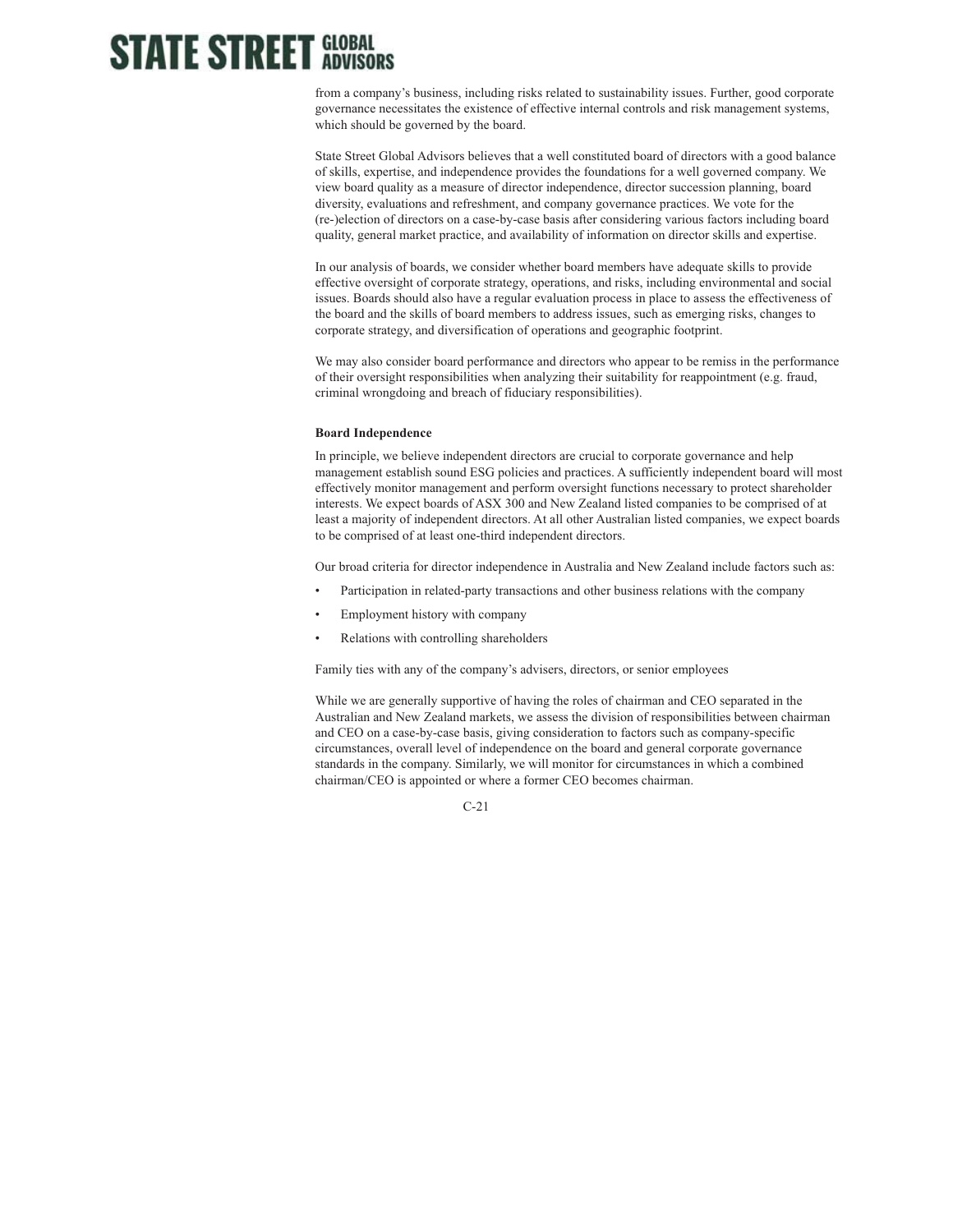### **Director Time Commitments**

When voting on the election or re-election of a director, we also consider the number of outside board directorships that a non-executive and an executive may undertake. Thus, State Street Global Advisors may take voting action against a director who exceeds the number of board mandates listed below:

- Named Executive Officers (NEOs) of a public company who sit on more than two public company boards
- Non-executive board chairs or lead independent directors who sit on more than three public company boards
- Director nominees who sit on more than four public company boards

For non-executive board chairs/lead independent directors and director nominees who hold excessive commitments, as defined above, we may consider waiving our policy and vote in support of a director if a company discloses its director commitment policy in a publicly available manner (e.g., corporate governance guidelines, proxy statement, company website). This policy or associated disclosure must include:

- A numerical limit on public company board seats a director can serve on
	- This limit cannot exceed our policy by more than one seat
- Consideration of public company board leadership positions (e.g., Committee Chair)
- Affirmation that all directors are currently compliant with the company policy
- Description of an annual policy review process undertaken by the Nominating Committee to evaluate outside director time commitments

If a director is imminently leaving a board and this departure is disclosed in a written, time-bound and publicly-available manner, we may consider waiving our withhold vote when evaluating the director for excessive time commitments.

Service on a mutual fund board, the board of a UK investment trust or a Special Purpose Acquisition Company (SPAC) board is not considered when evaluating directors for excessive commitments. However, we do expect these roles to be considered by nominating committees when evaluating director time commitments.

## **Director Attendance at Board Meetings**

We also consider attendance at board meetings and may withhold votes from directors who attend less than 75 percent of board meetings without appropriate explanation or providing reason for their failure to meet the attendance threshold. In addition, we monitor other factors that may influence the independence of a non-executive director, such as performance-related pay, cross-directorships, significant shareholdings, and tenure. We support the annual election of directors and encourage Australian and New Zealand companies to adopt this practice.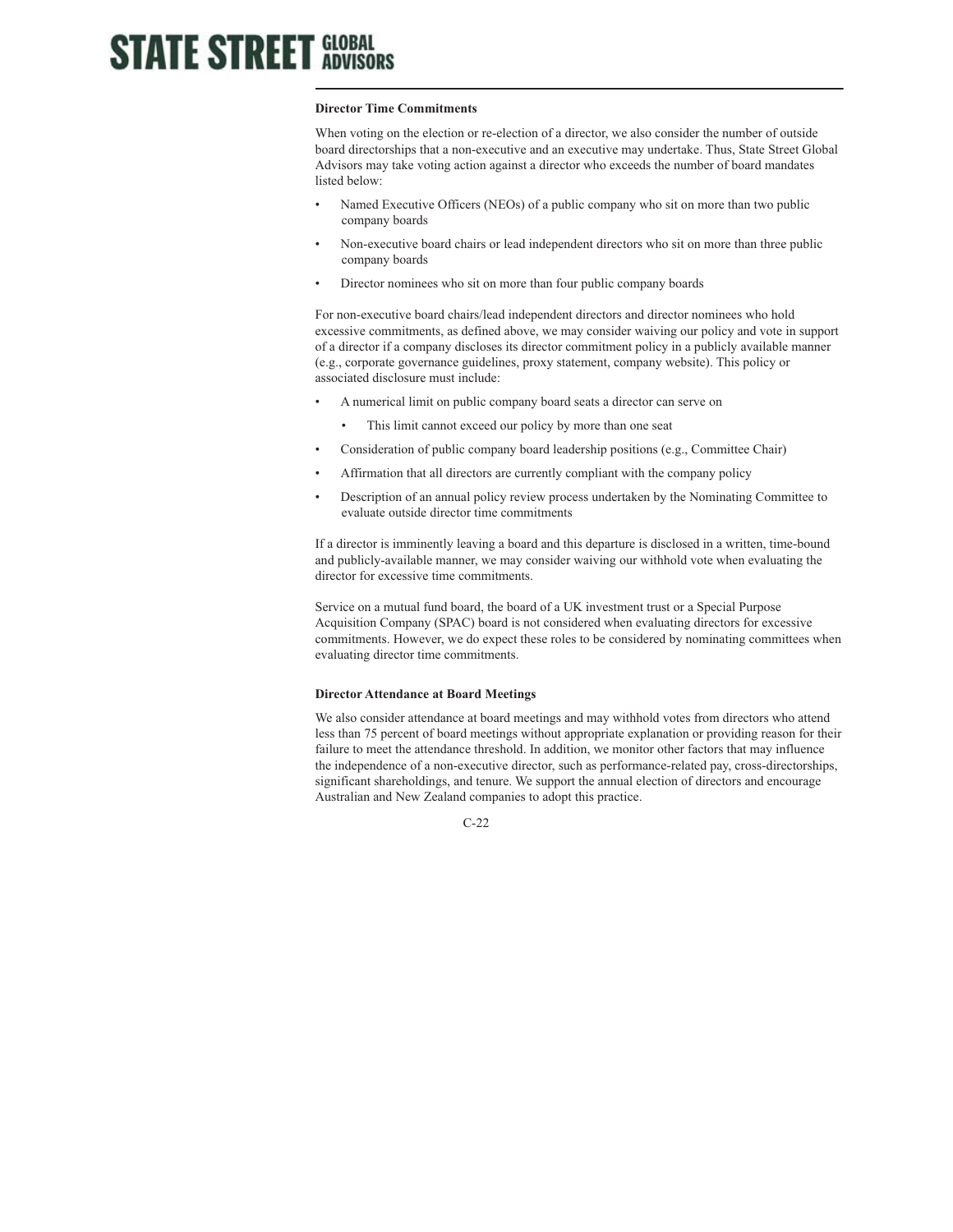### **Board Committees**

We believe companies should have committees for audit, remuneration, and nomination oversight. The audit committee is responsible for monitoring the integrity of the financial statements of the company, appointing external auditors, monitoring their qualifications and independence, and their effectiveness and resource levels. ASX Corporate Governance Principles requires listed companies to have an audit committee of at least three members all of whom are non-executive directors and a majority of whom are independent directors. It also requires that the committee be chaired by an independent director who is not the chair of the board. We hold Australian and New Zealand companies to our global standards for developed financial markets by requiring that all members of the audit committee be independent directors.

The nomination committee is responsible for evaluating and reviewing the balance of skills, knowledge, and experience of the board. It also ensures that adequate succession plans are in place for directors and the CEO. We may vote against the re-election of members of the nomination committee if the board has failed to address concerns over board structure or succession.

## **Board Gender Diversity**

We expect boards of all listed companies to have at least one female board member. If a company fails to meet this expectation, State Street Global Advisors may vote against the Chair of the board's nominating committee or the board leader in the absence of a nominating committee, if necessary. Additionally, if a company fails to meet this expectation for three consecutive years, State Street Global Advisors may vote against all incumbent members of the nominating committee.

### **Board Responsiveness to High Dissent against Pay**

### **Proposals**

Executive pay is another important aspect of corporate governance. We believe that executive pay should be determined by the board of directors. We expect companies to have in place remuneration committees to provide independent oversight over executive pay. ASX Corporate Governance Principles require listed companies to have a remuneration committee of at least three members all of whom are non-executive directors and a majority of whom are independent directors. Since Australia has a non-binding vote on pay with a two-strike rule requiring a board spill vote in the event of a second strike, we believe that the vote provides investors a mechanism to address concerns they may have on the quality of oversight provided by the board on remuneration issues. Accordingly, our voting guidelines accommodate local market practice.

Poorly structured executive compensation plans pose increasing reputational risk to companies. Ongoing high level of dissent against a company's compensation proposals may indicate that the company is not receptive to investor concerns. If the level of dissent against a company's remuneration report and/or remuneration policy is consistently high, and we have determined that a vote against a pay-related proposal is warranted in the third consecutive year, we will vote against the Chair of the remuneration committee.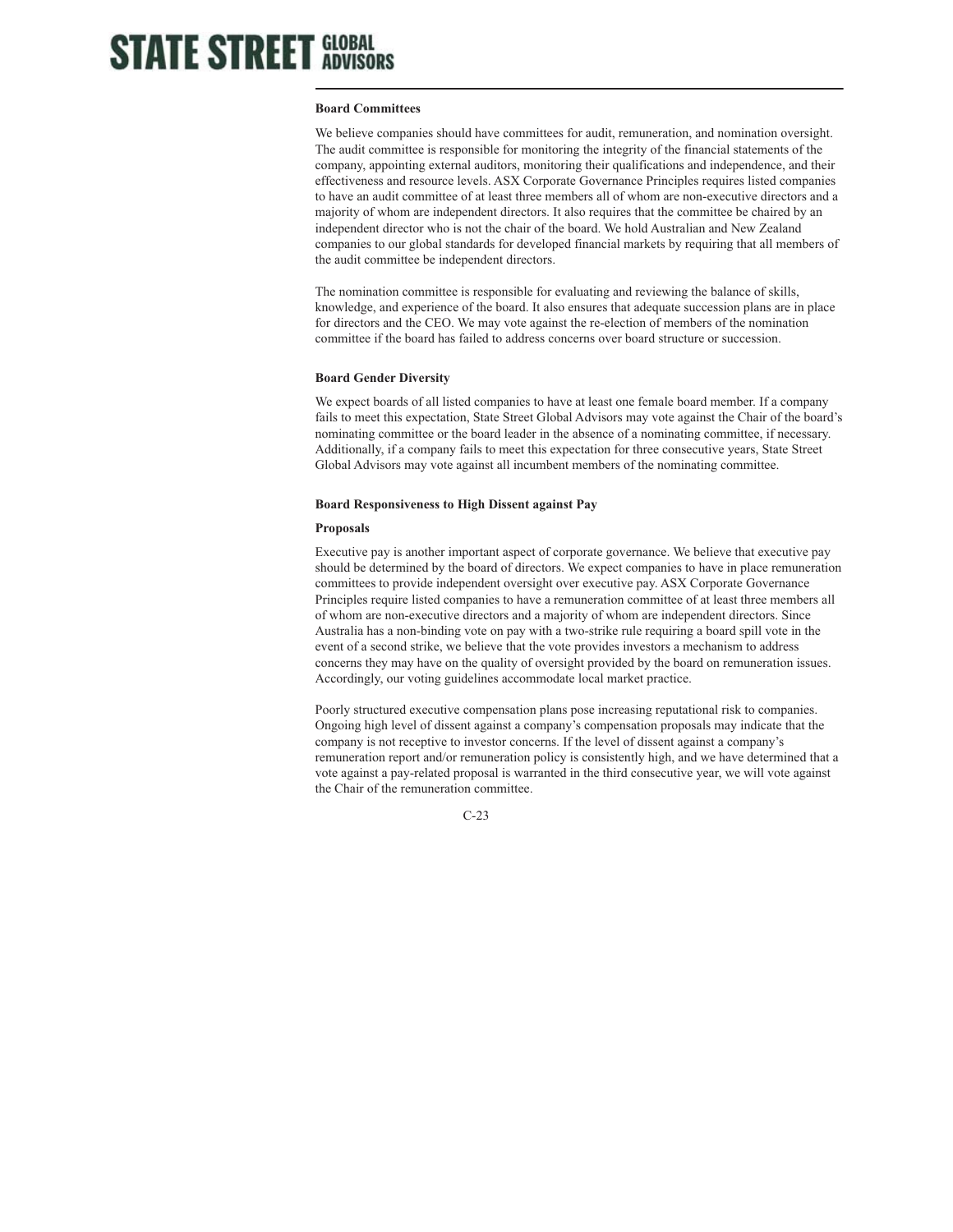## **Incorporating R-Factor™ into Director Votes**

R-Factor™ is a scoring system created by State Street Global Advisors that measures the performance of a company's business operations and governance as it relates to financially material ESG factors facing the company's industry. R-Factor™ encourages companies to manage and disclose material, industry-specific ESG risks and opportunities, thereby reducing investment risk across our own portfolio and the broader market. State Street Global Advisors may take voting action against the independent board leader at companies on the ASX 100 that are R-Factor™ laggards1 and momentum underperformers2 and cannot articulate how they plan to improve their score.

## **Climate-related Disclosure**

We believe climate change poses a systemic risk to all companies in our portfolio.

State Street Global Advisors has publicly supported the global regulatory efforts to establish a mandatory baseline of climate risk disclosures for all companies. Until these consistent disclosure standards are established, we find that the recommendations of the Taskforce on Climate-related Financial Disclosures (TCFD) provide the most effective framework by which companies can develop strategies to plan for climate-related risks and make their businesses more resilient to the impacts of climate change.

As such, we may vote against the independent board leader at companies in the ASX 100 that fail to provide sufficient disclosure in accordance with the TCFD framework, including:

- Board oversight of climate-related risks and opportunities
- Total Scope 1 and Scope 2 greenhouse gas emissions
- Targets for reducing greenhouse gas emissions

## **Indemnification and Limitations on Liability**

Generally, State Street Global Advisors supports proposals to limit directors' liability and/or expand indemnification and liability protection up to the limit provided by law, if he or she has not acted in bad faith, gross negligence, or reckless disregard of the duties involved in the conduct of his or her office.

### **Audit-Related Issues**

Companies should have robust internal audit and internal control systems designed for effective management of any potential and emerging risks to company operations and strategy. The responsibility of setting out an internal audit function lies with the audit committee, which should have independent non-executive directors designated as members.

- **1**Bottom 10 percent of scores relative to industry peers.
- **2**Have consistently underperformed their peers over the last two years; bottom 30 percent of scores relative to industry peers.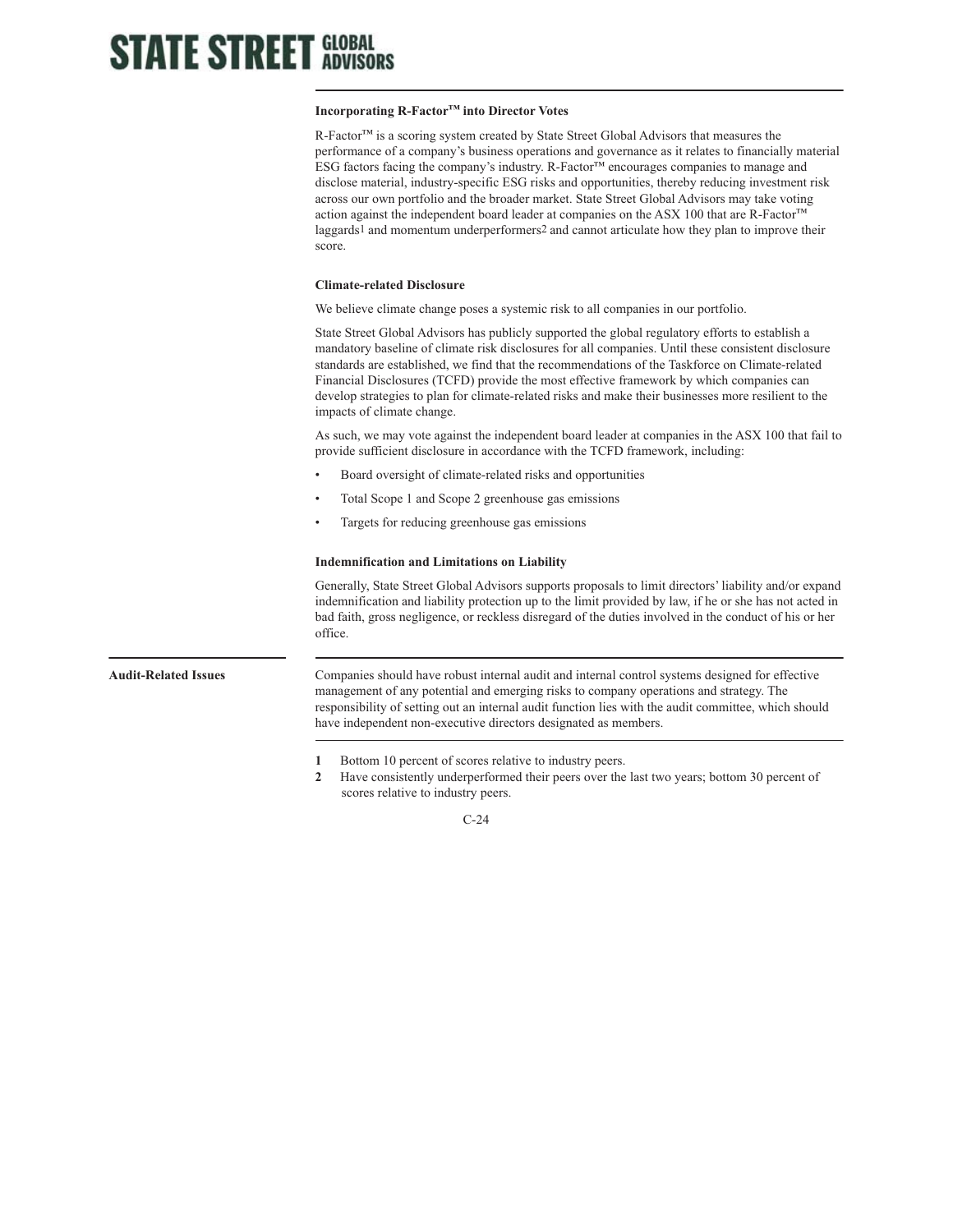## **Appointment of External Auditors**

State Street Global Advisors believes that a company's auditor is an essential feature of an effective and transparent system of external supervision. Shareholders should be given the opportunity to vote on their appointment or to re-appoint at the annual meeting. When appointing external auditors and approving audit fees, we will take into consideration the level of detail in company disclosures. We will generally not support resolutions if adequate breakdown is not provided and if non-audit fees are more than 50 percent of audit fees. In addition, we may vote against members of the audit committee if we have concerns with audit-related issues or if the level of non-audit fees to audit fees is significant. In certain circumstances, we may consider auditor tenure when evaluating the audit process.

## **Approval of Financial Statements**

The disclosure and availability of reliable financial statements in a timely manner is imperative for the investment process. We expect external auditors to provide assurance of a company's financial condition. Hence, we will vote against the approval of financial statements if i) they have not been disclosed or audited; ii) the auditor opinion is qualified/ adverse, or the auditor has issued a disclaimer of opinion; or iii) the auditor opinion is not disclosed.

## **Share Issuances**

The ability to raise capital is critical for companies to carry out strategy, to grow, and to achieve returns above their cost of capital. The approval of capital raising activities is fundamental to shareholders' ability to monitor the returns and to ensure capital is deployed efficiently. State Street Global Advisors supports capital increases that have sound business reasons and are not excessive relative to a company's existing capital base.

Pre-emption rights are a fundamental right for shareholders to protect their investment in a company. Where companies seek to issue new shares without pre-emption rights, we may vote against if such authorities are greater than 20 percent of the issued share capital. We may also vote against resolutions seeking authority to issue capital with pre-emption rights if the aggregate amount allowed seems excessive and is not justified by the board. Generally, we are against capital issuance proposals greater than 100 percent of the issued share capital when the proceeds are not intended for specific purpose.

## **Share Repurchase Programs**

We generally support proposals to repurchase shares, unless the issuer does not clearly state the business purpose for the program, a definitive number of shares to be repurchased, and the timeframe for the repurchase. We may vote against share repurchase requests that allow share repurchases during a takeover period.

C-25

**Shareholder Rights and Capital-Related Issues**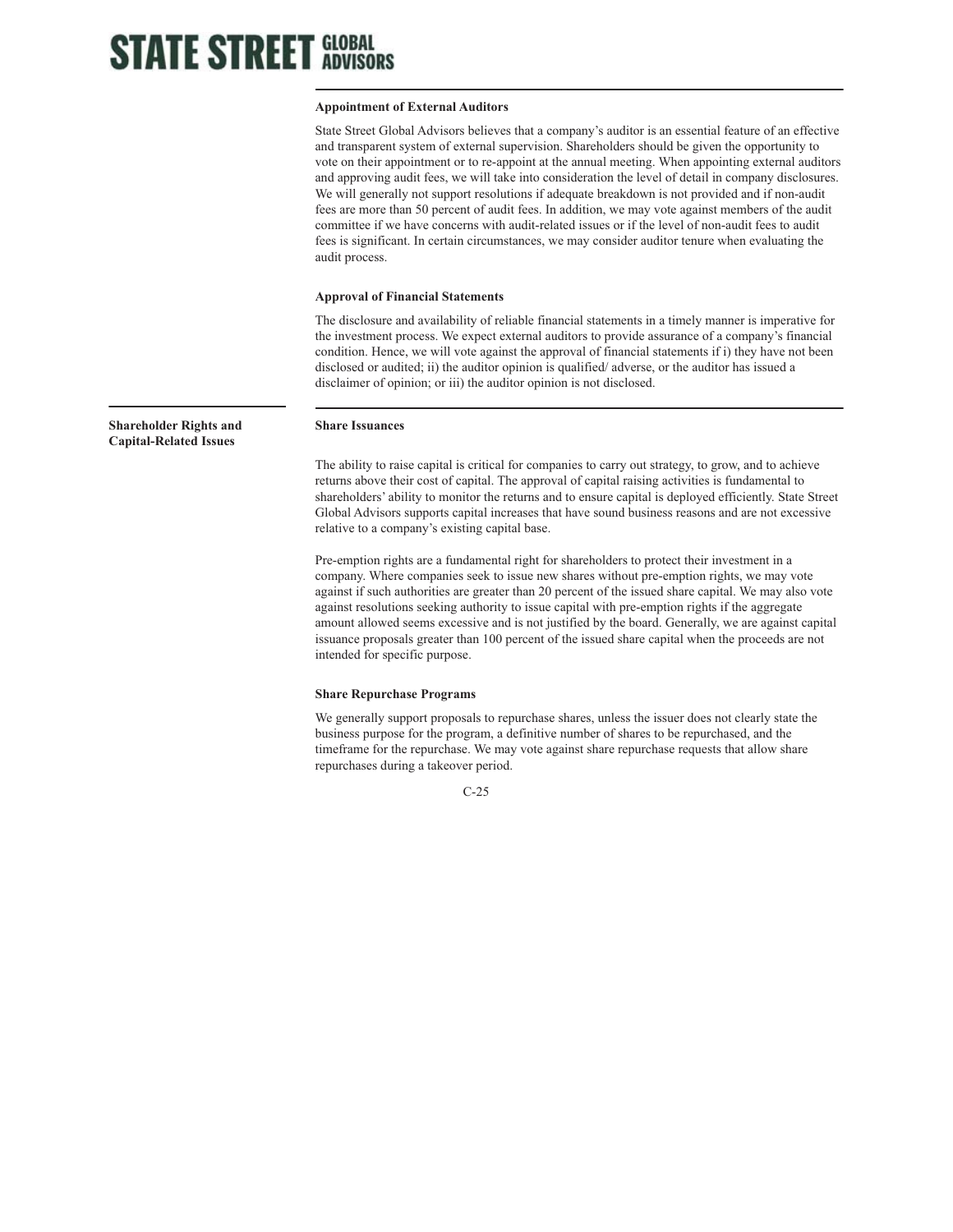### **Dividends**

We generally support dividend payouts that constitute 30 percent or more of net income. We may vote against the dividend payouts if the dividend payout ratio has been consistently below 30 percent without adequate explanation. We may also vote against if the payout is excessive given the company's financial position. Particular attention will be warranted when the payment may damage the company's long-term financial health.

### **Mergers and Acquisitions**

Mergers or reorganization of the company structure often involve proposals relating to reincorporation, restructurings, liquidations, and other major changes to the corporation. Proposals that are in the best interests of shareholders, demonstrated by enhancing share value or improving the effectiveness of the company's operations, will be supported. In general, provisions that are not viewed as financially sound or are thought to be destructive to shareholders' rights are not supported. We will generally support transactions that maximize shareholder value. Some of the considerations include:

- Offer premium
- Strategic rationale
- Board oversight of the process for the recommended transaction, including, director and/or management conflicts of interest
- Offers made at a premium and where there are no other higher bidders
- Offers in which the secondary market price is substantially lower than the net asset value

We may vote against a transaction considering the following:

- Offers with potentially damaging consequences for minority shareholders because of illiquid stock
- Offers where we believe there is a reasonable prospect for an enhanced bid or other bidders
- The current market price of the security exceeds the bid price at the time of voting

### **Anti-Takeover Measures**

We oppose anti-takeover defenses, such as authorities for the board to issue warrants convertible into shares to existing shareholders during a hostile takeover.

**Remuneration Executive Pay**

There is a simple underlying philosophy that guides State Street Global Advisors' analysis of executive pay; there should be a direct relationship between remuneration and company performance over the long term. Shareholders should have the opportunity to assess whether pay structures and levels are aligned with business performance. When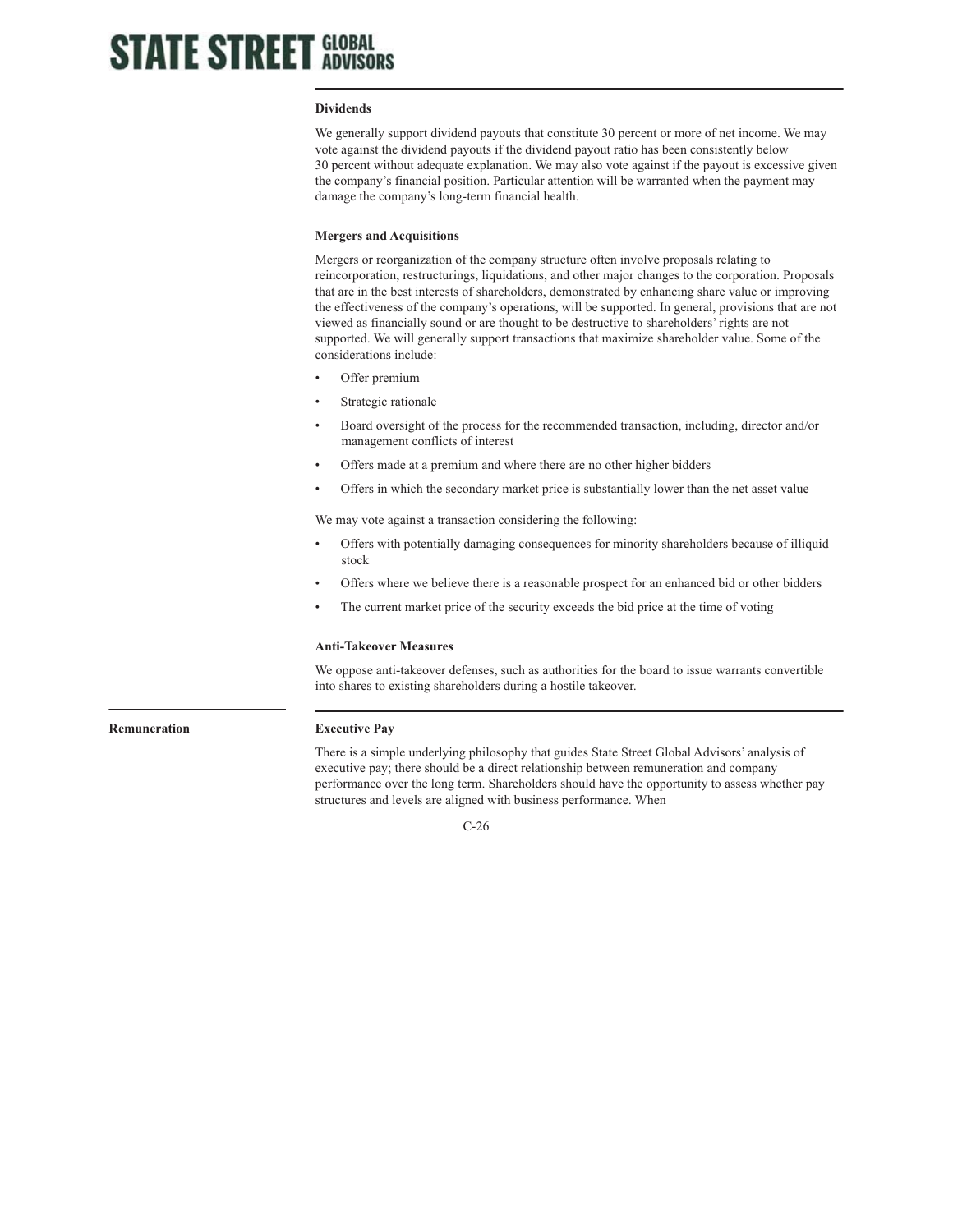assessing remuneration reports, we consider various factors, such as adequate disclosure of different remuneration elements, absolute and relative pay levels, peer selection and benchmarking, the mix of long-term and short-term incentives, alignment of pay structures with shareholder interests as well as with corporate strategy and performance. SSGA may oppose remuneration reports in which there seems to be a misalignment between pay and shareholders' interests and where incentive policies and schemes have a re-test option or feature. We may also vote against the re-election of members of the remuneration committee if we have serious concerns about remuneration practices and if the company has not been responsive to shareholder pressure to review its approach.

### **Equity Incentive Plans**

We may not support proposals on equity-based incentive plans where insufficient information is provided on matters, such as grant limits, performance metrics, performance, and vesting periods and overall dilution. Generally, we do not support options under such plans being issued at a discount to market price nor plans that allow for re-testing of performance metrics.

## **Non-Executive Director Pay**

Authorities that seek shareholder approval for non-executive directors' fees generally are not controversial. We generally support resolutions regarding directors' fees unless disclosure is poor and we are unable to determine whether the fees are excessive relative to fees paid by other comparable companies. We will evaluate any non-cash or performance-related pay to non-executive directors on a company-by-company basis.

### **Risk Management**

State Street Global Advisors believes that risk management is a key function of the board, which is responsible for setting the overall risk appetite of a company and for providing oversight on the risk management process established by senior executives at a company. We allow boards to have discretion over the ways in which they provide oversight in this area. However, we expect companies to disclose ways in which the board provides oversight on its risk management system and to identify key risks facing the company. Boards should also review existing and emerging risks that evolve in tandem with the political and economic landscape or as companies diversify or expand their operations into new areas.

## **Environmental and Social Issues**

As a fiduciary, State Street Global Advisors takes a comprehensive approach to engaging with our portfolio companies about material environmental and social (sustainability) issues. We use our voice and our vote through engagement, proxy voting, and thought leadership in order to communicate with issuers and educate market participants about our perspective on important sustainability topics. Our Asset Stewardship program prioritization process allows us to proactively identify companies for engagement and voting in order to mitigate sustainability risks in our portfolio. Through engagement, we address a broad range of topics that align with our stewardship priorities and build long-term relationships with issuers. When voting, we fundamentally consider whether the adoption of a shareholder proposal addressing a material sustainability issue would promote long-term shareholder value in the context of the company's existing practices and disclosures as well as existing market practice.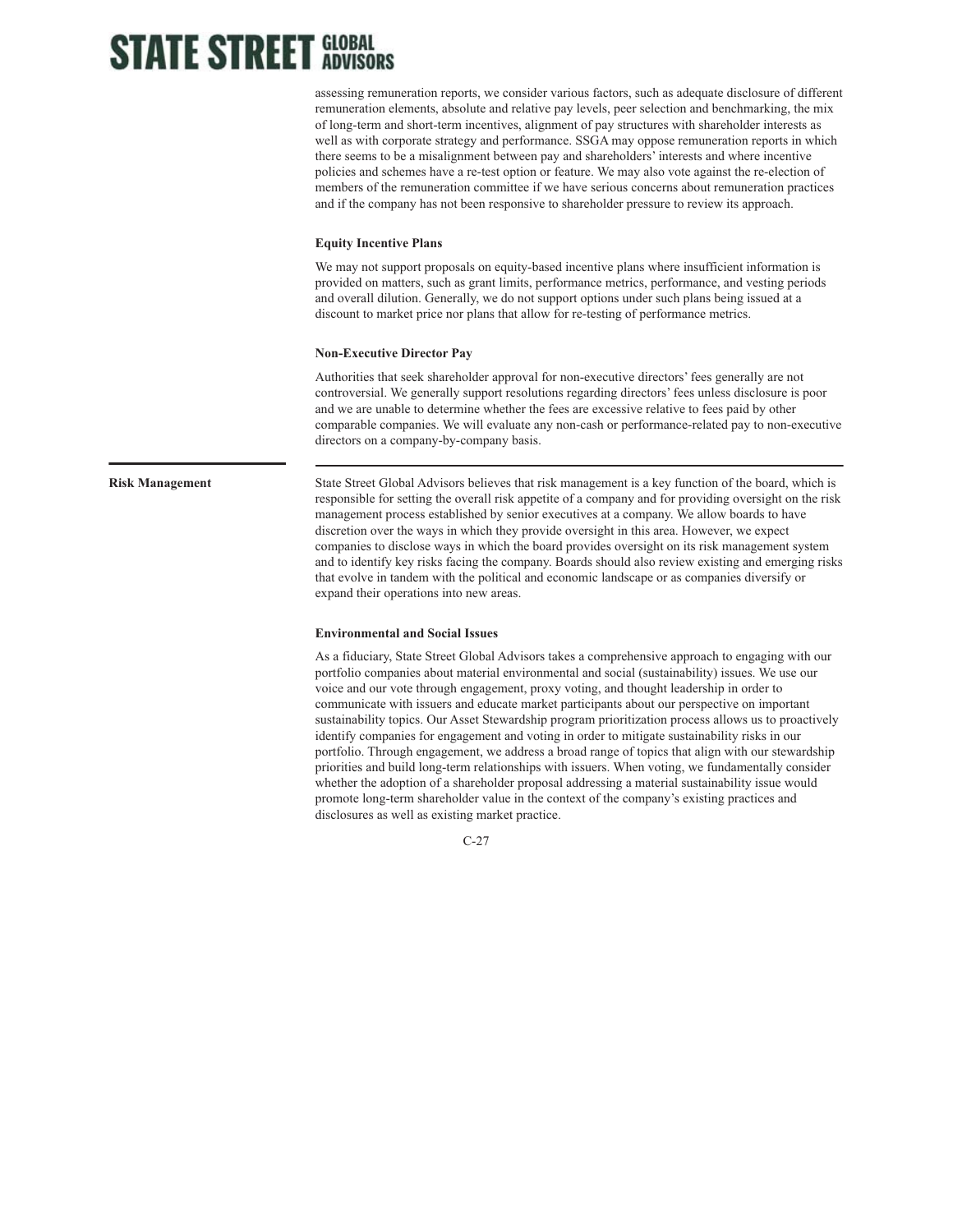For more information on our approach to environmental and social issues, please see our Global Proxy Voting and Engagement Guidelines for Environmental and Social Issues and our Frameworks for Voting Environmental and Social Shareholder Proposals available at ssga.com/about-us/asset-stewardship.html.

**More Information**

Any client who wishes to receive information on how its proxies were voted should contact its State Street Global Advisors relationship manager.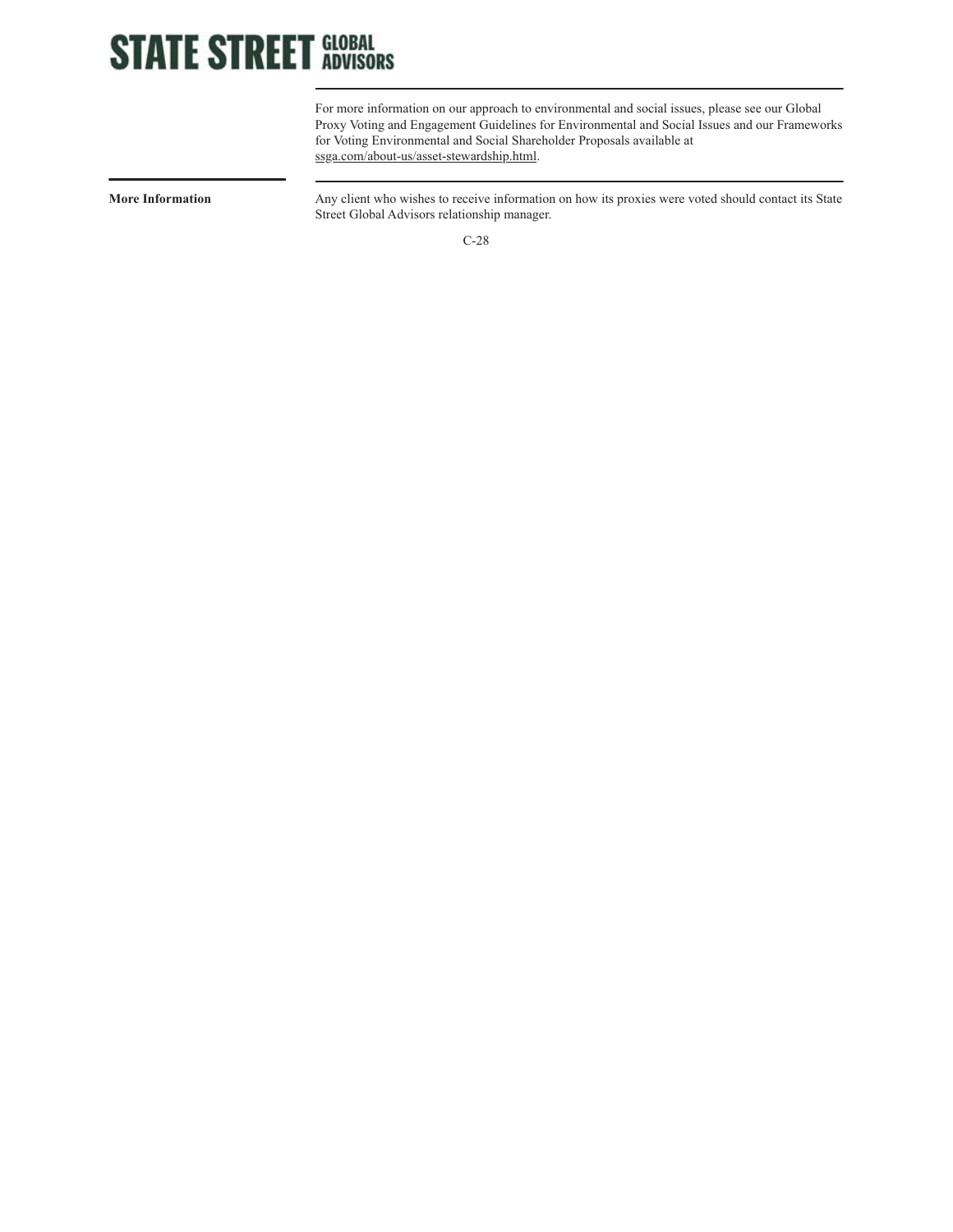**About State Street Global Advisors**

For four decades, State Street Global Advisors has served the world's governments, institutions and financial advisors. With a rigorous, risk-aware approach built on research, analysis and market-tested experience, we build from a breadth of active and index strategies to create cost-effective solutions. As stewards, we help portfolio companies see that what is fair for people and sustainable for the planet can deliver long-term performance. And, as pioneers in index, ETF, and ESG investing, we are always inventing new ways to invest. As a result, we have become the world's fourth-largest asset manager\* with US \$4.14 trillion<sup>†</sup> under our care.

\*  Pensions & Investments Research Center, as of December 31, 2020.

†  This figure is presented as of December 31, 2021 and includes approximately \$61.43 billion of assets with respect to SPDR products for which State Street Global Advisors Funds Distributors, LLC (SSGA FD) acts solely as the marketing agent. SSGA FD and State Street Global Advisors are affiliated.

#### **ssga.com**

#### **State Street Global Advisors Worldwide Entities**

**Australia:** State Street Global Advisors, Australia, Limited (ABN 42 003 914 225) is the holder of an Australian Financial Services Licence (AFSL Number 238276). Registered Office: Level 17, 420 George Street, Sydney, NSW 2000, Australia. T: +612 9240 7600. F: +612 9240 7611. **Belgium:** State Street Global Advisors Belgium, Chausse de La Hulpe 120, 1000 Brussels, Belgium. T: +32 2 663 2036, F: +32 2 672 2077. SSGA Belgium is a branch office of State Street Global Advisors Limited. State Street Global Advisors Limited is authorised and regulated by the Financial Conduct Authority in the United Kingdom. **Canada:** State Street Global Advisors, Ltd., 770 Sherbrooke Street West, Suite 1200 Montreal, Quebec, H3A 1G1, T: +514 282 2400 and 30 Adelaide Street East Suite 500, Toronto, Ontario M5C 3G6. T: +647 775 5900. **Dubai:** State Street Bank and Trust Company (Representative Office), Boulevard Plaza 1, 17th Floor, Office 1703 Near Dubai Mall & Burj Khalifa, P.O Box 26838, Dubai, United Arab Emirates.

T: +971 (0)4 4372800. F: +971 (0)4 4372818. **France:** State Street Global Advisors France. Authorised and regulated by the Autorité des Marchés Financiers. Registered with the Register of Commerce and Companies of Nanterre under the number: 412 052 680. Registered Office: Immeuble Défense Plaza, 23-25 rue Delarivière-Lefoullon, 92064 Paris La Défense Cedex, France. T: +33 1 44 45 40 00. F: +33 1 44 45 41 92. **Germany:** State Street Global Advisors GmbH, Brienner Strasse 59, D-80333 Munich. T: +49 (0)89 55878 100. F: +49 (0)89 55878 440. **Hong Kong:** State Street Global Advisors Asia Limited, 68/F, Two International Finance Centre, 8 Finance Street, Central, Hong Kong. T: +852 2103 0288. F: +852 2103 0200. **Ireland:** State Street Global Advisors Ireland Limited is regulated by the Central Bank of Ireland. Incorporated and registered in Ireland at Two Park Place, Upper Hatch Street, Dublin 2. Registered Number: 145221. Member of the Irish Association of Investment Managers. T: +353 (0)1 776 3000. F: +353 (0)1 776 3300. **Italy:** State Street Global Advisors Limited, Milan Branch (Sede Secondaria di Milano) is a branch of State Street Global Advisors Limited, a company registered in the UK, authorised and

regulated by the Financial Conduct Authority (FCA ), with a capital of GBP 71'650'000.00, and whose registered office is at 20 Churchill Place, London E14 5HJ. State Street Global Advisors Limited, Milan Branch (Sede Secondaria di Milano), is registered in Italy with company number 06353340968 - R F.A. 1887090 and VAT number 06353340968 and whose office is at Via dei Bossi, 4 20121 Milano, Italy. T: 39 02 32066 100. F: 39 02 32066 155. **Japan:** State Street Global Advisors (Japan) Co., Ltd., 9-7-1 Akasaka, Minato-ku, Tokyo 107-6239. T: +813 4530 7380. Financial Instruments Business Operator, Kanto Local Financial Bureau (Kinsho #345). Japan Investment Advisers Association, Investment Trusts Association Japan, Japan Securities Dealers Association. **Netherlands:** State Street Global Advisors Netherlands, Adam Smith Building, Thomas Malthusstraat 1-3, 1066 JR Amsterdam, Netherlands. T: +31 (0)20 7181701. State Street Global Advisors Netherlands is a branch office of State Street Global Advisors Limited. State Street Global Advisors Limited is authorised and regulated by the Financial Conduct Authority in the United Kingdom. Singapore: State Street Global Advisors Singapore Limited, 168, Robinson Road,

#33-01 Capital Tower, Singapore 068912 (Company Registered Number: 200002719D). T: +65 6826 7500. F: +65 6826 7501. **Switzerland:** State Street Global Advisors AG, Beethovenstr. 19, CH-8027 Zurich. T: +41 (0)44 245 70 00. F: +41 (0)44 245 70 16. **United Kingdom:** State Street Global Advisors Limited. Authorised and regulated by the Financial Conduct Authority. Registered in England. Registered Number: 2509928. VAT Number: 5776591 81. Registered Office: 20 Churchill Place, Canary Wharf, London, E14 5HJ. T: +020 3395 6000. F: +020 3395 6350. **United States:** State Street Global Advisors, One Lincoln Street, Boston, MA 02111-2900. T: +617 786 3000.

The whole or any part of this work may not be reproduced, copied or transmitted or any of its contents disclosed to third parties without State Street Global Advisors' express written consent.

© 2022 State Street Corporation. All Rights Reserved. ID949706-3479907.2.1.GBL.RTL 0322 Exp. Date: 03/31/2023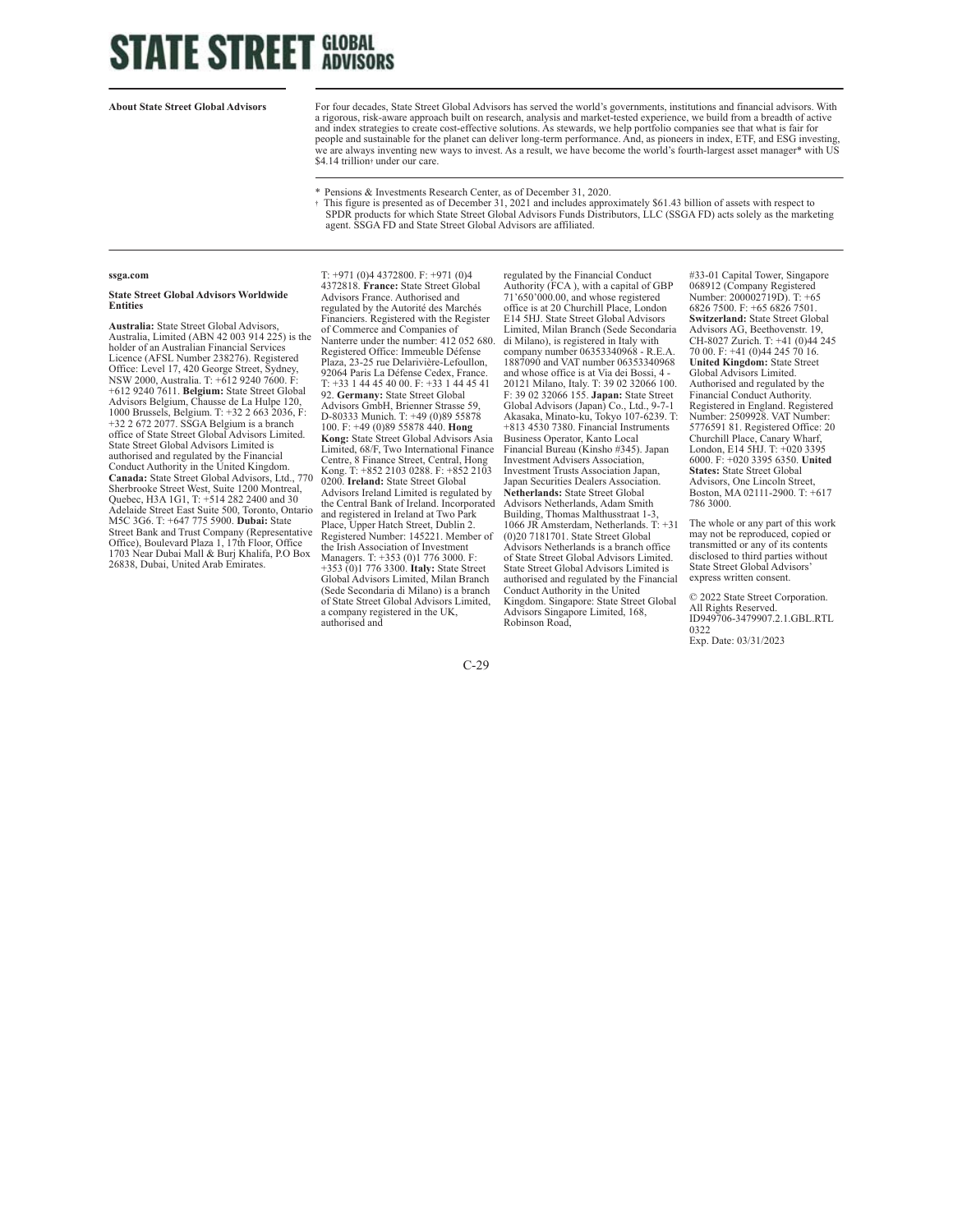**March 2022** Europe

### **Proxy Voting and Engagement Guidelines**

State Street Global Advisors' European Proxy Voting and Engagement Guidelinesi cover different corporate governance frameworks and practices in European markets, excluding the United Kingdom and Ireland. These guidelines complement and should be read in conjunction with State Street Global Advisors' Global Proxy Voting and Engagement Principles, which provide a detailed explanation of our approach to voting and engaging with companies, and State Street Global Advisors' Conflict Mitigation Guidelines.

**i These Proxy Voting and Engagement Guidelines are also applicable to SSGA Funds** Management, Inc.. SSGA Funds Management, Inc. is an SEC-registered investment adviser. SSGA Funds Management, Inc., State Street Global Advisors Trust Company, and other advisory affiliates of State Street make up State Street Global Advisors, the investment management arm of State Street Corporation.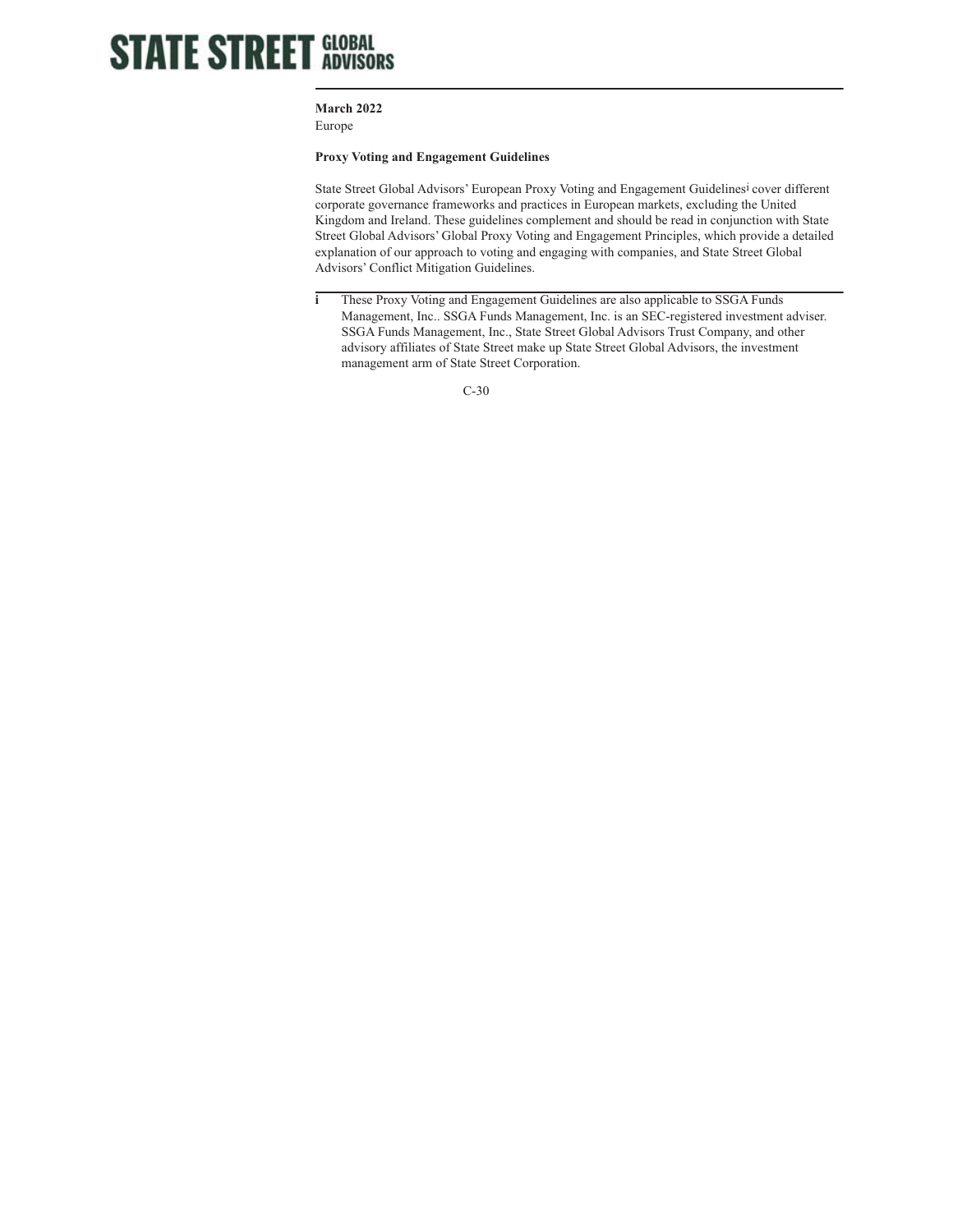State Street Global Advisors' Proxy Voting and Engagement Guidelines in European markets address areas such as board structure, audit-related issues, capital structure, remuneration, as well as environmental, social and other governance-related issues.

When voting and engaging with companies in European markets, we consider market-specific nuances in the manner that we believe will most likely protect and promote the long-term financial value of client investments. We expect companies to observe the relevant laws and regulations of their respective markets, as well as country-specific best practice guidelines and corporate governance codes. We may hold companies in some markets to our global standards when we feel that a country's regulatory requirements do not address some of the key philosophical principles that we believe are fundamental to our global voting guidelines.

In our analysis and research into corporate governance issues in European companies, we also consider guidance issued by the European Commission and country-specific governance codes. We proactively monitor companies' adherence to applicable guidance and requirements. Consistent with the diverse "comply-or-explain" expectations established by guidance and codes, we encourage companies to proactively disclose their level of compliance with applicable provisions and requirements. In cases of non-compliance, when companies cannot explain the nuances of their governance structures effectively, either publicly or through engagement, we may vote against the independent board leader.

**State Street Global Advisors' Proxy Voting and Engagement Philosophy**

Corporate governance and sustainability issues are an integral part of the investment process. The Asset Stewardship Team consists of investment professionals with expertise in corporate governance and company law, remuneration, accounting, and environmental and social issues. We have established robust corporate governance principles and practices that are backed with extensive analytical expertise in order to understand the complexities of the corporate governance landscape. We engage with companies to provide insight on the principles and practices that drive our voting decisions. We also conduct proactive engagements to address significant shareholder concerns and environmental, social, and governance ("ESG") issues in a manner consistent with maximizing shareholder value.

The team works alongside members of State Street Global Advisors' Active Fundamental and Europe, Middle East and Africa ("EMEA") investment teams, collaborating on issuer engagements and providing input on company-specific fundamentals.

State Street Global Advisors is a signatory to the United Nations Principles for Responsible Investment ("UNPRI"). We are committed to sustainable investing, and are working to further integrate ESG principles into investment and corporate governance practices where applicable and consistent with our fiduciary duty.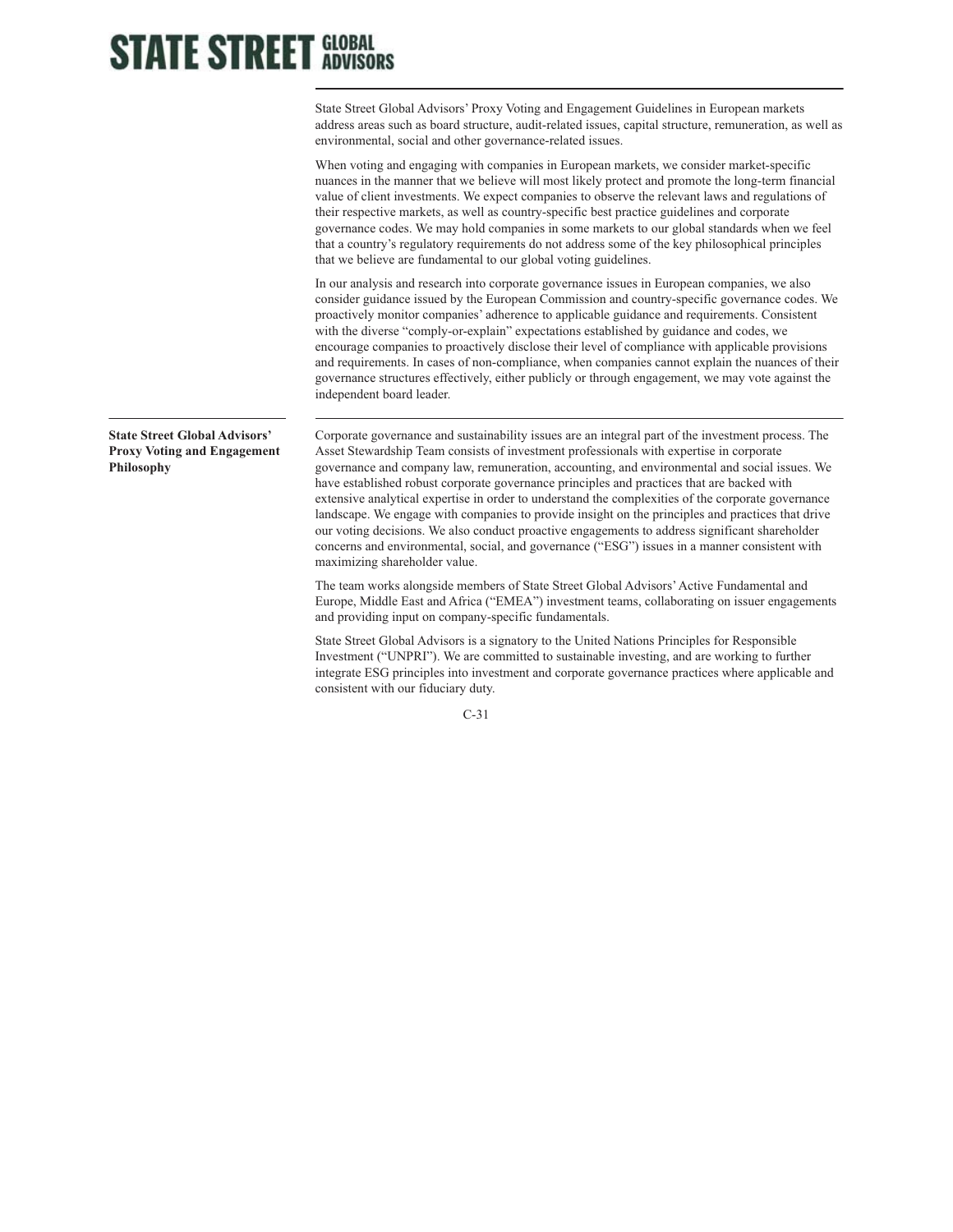# **STATE STREET SLOBAL STATE**

| <b>Directors and Boards</b> | Principally, we believe the primary responsibility of the board of directors is to preserve and<br>enhance shareholder value, and to protect shareholder interests. In order to carry out their primary<br>responsibilities, directors have to undertake activities that range from setting strategy and<br>overseeing executive management, to monitoring the risks that arise from a company's business,<br>including risks related to sustainability issues. Further, good corporate governance necessitates the<br>existence of effective internal controls and risk management systems, which should be governed by<br>the board. |
|-----------------------------|----------------------------------------------------------------------------------------------------------------------------------------------------------------------------------------------------------------------------------------------------------------------------------------------------------------------------------------------------------------------------------------------------------------------------------------------------------------------------------------------------------------------------------------------------------------------------------------------------------------------------------------|
|                             | We believe that a well-constituted board of directors with a balance of skills, expertise and<br>independence, provides the foundations for a well governed company. We view board quality as a<br>measure of director independence, director succession planning, board diversity, evaluations and<br>refreshment, and company governance practices. We vote for the (re-)election of directors on a<br>case-by-case basis after considering various factors, including board quality, general market<br>practice, and availability of information on director skills and expertise.                                                  |
|                             | In our analysis of boards, we consider whether board members have adequate skills to provide<br>effective oversight of corporate strategy, operations, and risks, including environmental and social<br>issues. Boards should also have a regular evaluation process in place to assess the effectiveness of<br>the board and the skills of board members to address issues such as emerging risks, changes to<br>corporate strategy, and diversification of operations and geographic footprint.                                                                                                                                      |
|                             | We may also consider factors such as board performance and directors who appear to be remiss in<br>the performance of their oversight responsibilities (e.g. fraud, criminal wrongdoing and/or breach of<br>fiduciary responsibilities).                                                                                                                                                                                                                                                                                                                                                                                               |
| <b>Board Independence</b>   | In principle, we believe independent directors are crucial to good corporate governance and help<br>management establish sound corporate governance policies and practices. A sufficiently<br>independent board will most effectively monitor management and perform oversight functions<br>necessary to protect shareholder interests.                                                                                                                                                                                                                                                                                                |
|                             | Our broad criteria for director independence in European companies include factors such as:                                                                                                                                                                                                                                                                                                                                                                                                                                                                                                                                            |
|                             | Participation in related–party transactions and other business relations with the company                                                                                                                                                                                                                                                                                                                                                                                                                                                                                                                                              |
|                             | Employment history with the company<br>$\bullet$                                                                                                                                                                                                                                                                                                                                                                                                                                                                                                                                                                                       |
|                             | Relations with controlling shareholders<br>$\bullet$                                                                                                                                                                                                                                                                                                                                                                                                                                                                                                                                                                                   |
|                             | Family ties with any of the company's advisers, directors or senior employees<br>$\bullet$                                                                                                                                                                                                                                                                                                                                                                                                                                                                                                                                             |
|                             | Serving as an employee or government representative                                                                                                                                                                                                                                                                                                                                                                                                                                                                                                                                                                                    |
|                             | Overall average board tenure and individual director tenure at issuers with classified and<br>de-classified boards, respectively, and                                                                                                                                                                                                                                                                                                                                                                                                                                                                                                  |
|                             | Company classification of a director as non-independent                                                                                                                                                                                                                                                                                                                                                                                                                                                                                                                                                                                |
|                             | $C-32$                                                                                                                                                                                                                                                                                                                                                                                                                                                                                                                                                                                                                                 |
|                             |                                                                                                                                                                                                                                                                                                                                                                                                                                                                                                                                                                                                                                        |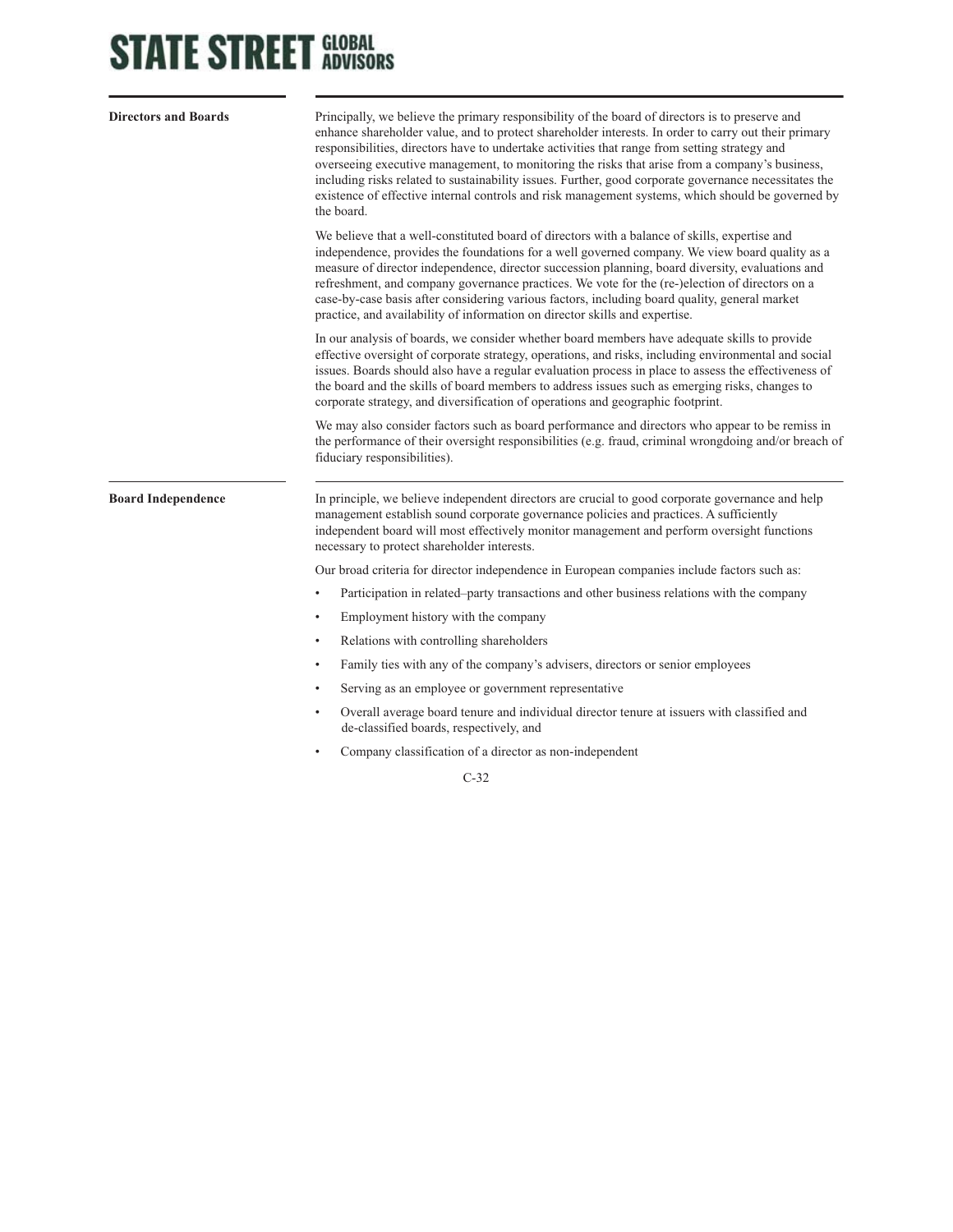# **STATE STREET GLOBAL STATE**

|                           | While overall board independence requirements and board structures differ from market to market,<br>we consider voting against directors we deem non-independent if overall board independence is<br>below 33 percent or if overall independence level is below 50 percent after excluding employee<br>representatives and/or directors elected in accordance with local laws who are not elected by<br>shareholders. We may withhold support for a proposal to discharge the board if a company fails to<br>meet adequate governance standards or board level independence. |
|---------------------------|------------------------------------------------------------------------------------------------------------------------------------------------------------------------------------------------------------------------------------------------------------------------------------------------------------------------------------------------------------------------------------------------------------------------------------------------------------------------------------------------------------------------------------------------------------------------------|
|                           | We also assess the division of responsibilities between chair and CEO on a case-by-case basis,<br>giving consideration to factors such as overall level of independence on the board and general<br>corporate governance standards in the company. However, we may take voting action against the<br>chair or members of the nominating committee at the STOXX Europe 600 companies that have<br>combined the roles of chair and CEO and have not appointed an independent deputy chair or a lead<br>independent director.                                                   |
| Director Time Commitments | When voting on the election or re-election of a director, we also consider the number of outside<br>board directorships a non-executive and an executive may undertake. Thus, State Street Global<br>Advisors may take voting action against a director who exceeds the number of board mandates<br>listed below:                                                                                                                                                                                                                                                            |
|                           | Named Executive Officers (NEOs) of a public company who sit on more than two public<br>$\bullet$<br>company boards                                                                                                                                                                                                                                                                                                                                                                                                                                                           |
|                           | Non-executive board chairs or lead independent directors who sit on more than three public<br>$\bullet$<br>company boards                                                                                                                                                                                                                                                                                                                                                                                                                                                    |
|                           | Director nominees who sit on more than four public company boards<br>$\bullet$                                                                                                                                                                                                                                                                                                                                                                                                                                                                                               |
|                           | For non-executive board chairs/lead independent directors and director nominees who hold<br>excessive commitments, as defined above, we may consider waiving our policy and vote in support<br>of a director if a company discloses its director commitment policy in a publicly available manner<br>(e.g., corporate governance guidelines, proxy statement, company website). This policy or<br>associated disclosure must include:                                                                                                                                        |
|                           | A numerical limit on public company board seats a director can serve on                                                                                                                                                                                                                                                                                                                                                                                                                                                                                                      |
|                           | This limit cannot exceed our policy by more than one seat                                                                                                                                                                                                                                                                                                                                                                                                                                                                                                                    |
|                           | Consideration of public company board leadership positions (e.g., Committee Chair)<br>$\bullet$                                                                                                                                                                                                                                                                                                                                                                                                                                                                              |
|                           | Affirmation that all directors are currently compliant with the company policy<br>$\bullet$                                                                                                                                                                                                                                                                                                                                                                                                                                                                                  |
|                           | Description of an annual policy review process undertaken by the Nominating Committee to<br>$\bullet$<br>evaluate outside director time commitments                                                                                                                                                                                                                                                                                                                                                                                                                          |
|                           | If a director is imminently leaving a board and this departure is disclosed in a written, time-bound<br>and publicly-available manner, we may consider waiving our withhold vote when evaluating the<br>director for excessive time commitments.                                                                                                                                                                                                                                                                                                                             |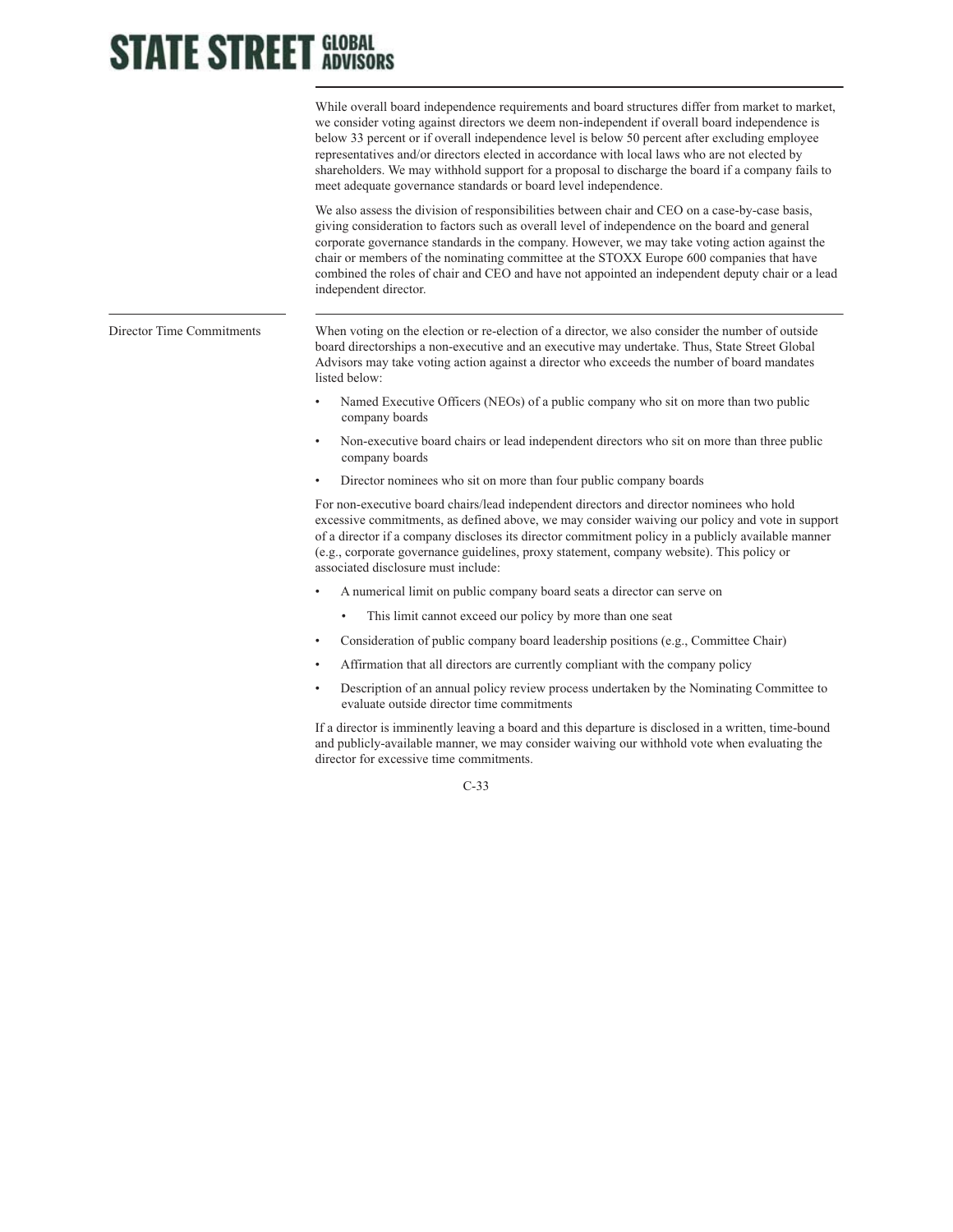Service on a mutual fund board, the board of a UK investment trust or a Special Purpose Acquisition Company (SPAC) board is not considered when evaluating directors for excessive commitments. However, we do expect these roles to be considered by nominating committees when evaluating director time commitments. Director Attendance at Board Meetings We also consider attendance at board meetings and may withhold votes from directors who attend less than 75 percent of board meetings without appropriate explanation or providing reason for their failure to meet the attendance threshold. In addition, we monitor other factors that may influence the independence of a non-executive director, such as performance-related pay, cross-directorships and significant shareholdings. Moreover, we may vote against the election of a director whose biographical disclosures are insufficient to assess his or her role on the board and/or independence. Board Gender Diversity We expect boards of all listed companies to have at least one female board member. If a company fails to meet this expectation, State Street Global Advisors may vote against the Chair of the board's nominating committee or the board leader in the absence of a nominating committee, if necessary. Additionally, if a company fails to meet this expectation for three consecutive years, State Street Global Advisors may vote against all incumbent members of the nominating committee. Length of Board Terms Although we generally are in favour of the annual election of directors, we recognise that director terms vary considerably in different European markets. We may vote against article/bylaw changes that seek to extend director terms. In addition, we may vote against directors in certain markets if their terms extend beyond four years. Board Committees We believe companies should have relevant board level committees for audit, remuneration and nomination oversight. The audit committee is responsible for monitoring the integrity of the financial statements of the company, appointing external auditors, monitoring their qualifications and independence, and assessing effectiveness and resource levels. Similarly, executive pay is an important aspect of corporate governance, and it should be determined by the board of directors. We expect companies to have remuneration committees to provide independent oversight of executive pay. We may vote against nominees who are executive members of audit or remuneration committees. In certain European markets, it is not uncommon for the election of directors to be presented in a single slate. In these cases, where executives serve on the audit or the remuneration committees, we may vote against the entire slate. Board Responsiveness to High Dissent Against Pay Proposals Poorly-structured executive remuneration plans pose increasing reputational risk to companies. Ongoing high levels of dissent against a company's remuneration proposals may indicate that the company is not receptive to investor concerns. If the level of dissent against a company's remuneration report and/or remuneration policy is consistently high, and we have determined that a vote against a remuneration-related proposal is warranted in the third consecutive year, we will vote

C-34

against the Chair of the remuneration committee.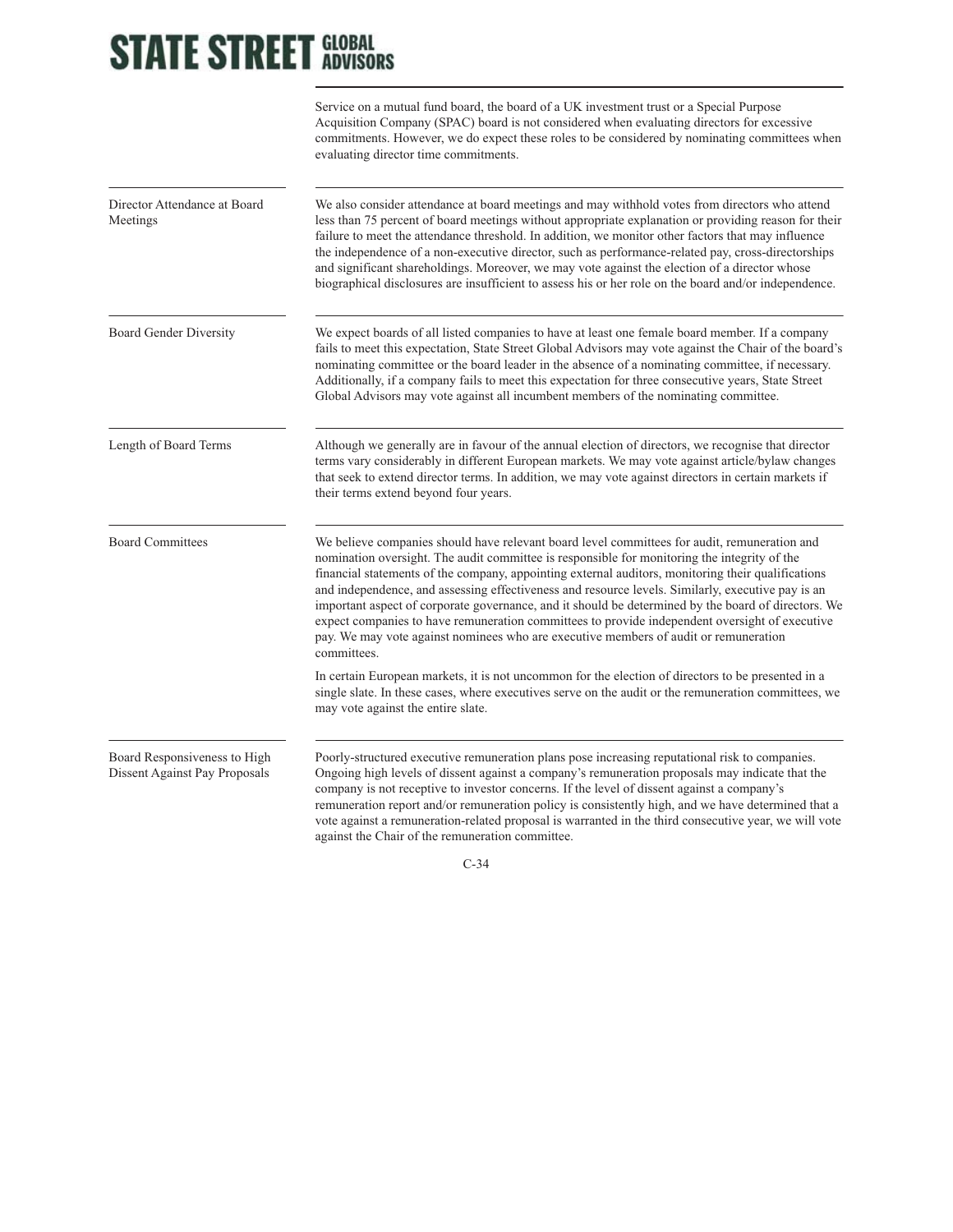# **STATE STREET GLOBAL STATE**

| Incorporating R-Factor <sup>TM</sup> into<br><b>Director Votes</b> | R-Factor <sup>TM</sup> is a scoring system created by State Street Global Advisors that measures the<br>performance of a company's business operations and governance as it relates to financially material<br>ESG factors facing the company's industry. R-Factor <sup>TM</sup> encourages companies to manage and<br>disclose material, industry-specific ESG risks and opportunities, thereby reducing investment risk<br>across our own portfolio and the broader market. State Street Global Advisors may take voting<br>action against the independent board leader at companies on the STOXX 600 that are R-FactorTM<br>laggards <sup>1</sup> and momentum underperformers <sup>2</sup> and cannot articulate how they plan to improve their<br>score. |
|--------------------------------------------------------------------|---------------------------------------------------------------------------------------------------------------------------------------------------------------------------------------------------------------------------------------------------------------------------------------------------------------------------------------------------------------------------------------------------------------------------------------------------------------------------------------------------------------------------------------------------------------------------------------------------------------------------------------------------------------------------------------------------------------------------------------------------------------|
| Climate-related Disclosure                                         | We believe climate change poses a systemic risk to all companies in our portfolio.                                                                                                                                                                                                                                                                                                                                                                                                                                                                                                                                                                                                                                                                            |
|                                                                    | State Street Global Advisors has publicly supported the global regulatory efforts to establish a<br>mandatory baseline of climate risk disclosures for all companies. Until these consistent disclosure<br>standards are established, we find that the recommendations of the Task Force on Climate-related<br>Financial Disclosures (TCFD) provide the most effective framework (with?) which companies can<br>develop strategies to plan for climate-related risks and make their businesses more resilient to the<br>impacts of climate change.                                                                                                                                                                                                            |
|                                                                    | As such, we may vote against the independent board leader at companies in the STOXX 600 that<br>fail to provide sufficient disclosure in accordance with the TCFD framework, including:                                                                                                                                                                                                                                                                                                                                                                                                                                                                                                                                                                       |
|                                                                    | Board oversight of climate-related risks and opportunities                                                                                                                                                                                                                                                                                                                                                                                                                                                                                                                                                                                                                                                                                                    |
|                                                                    | Total Scope 1 and Scope 2 greenhouse gas emissions                                                                                                                                                                                                                                                                                                                                                                                                                                                                                                                                                                                                                                                                                                            |
|                                                                    | Targets for reducing greenhouse gas emissions                                                                                                                                                                                                                                                                                                                                                                                                                                                                                                                                                                                                                                                                                                                 |
| Indemnification and Limitations<br>on Liability                    | Generally, we support proposals to limit directors' liability and/or expand indemnification and<br>liability protection up to the limit provided by law if a director has not acted in bad faith, with gross<br>negligence, or with reckless disregard of the duties involved in the conduct of his or her office.                                                                                                                                                                                                                                                                                                                                                                                                                                            |
| <b>Audit-Related Issues</b>                                        | Companies should have robust internal audit and internal control systems designed for effective<br>management of any potential and emerging risks to company operations and strategy. The<br>responsibility of setting up an internal audit function lies with the audit committee, which should<br>have as members independent non-executive directors.                                                                                                                                                                                                                                                                                                                                                                                                      |
|                                                                    | Bottom 10 percent of scores relative to industry peers.<br>1<br>$\overline{2}$<br>Have consistently underperformed their peers over the last two years; bottom 30 percent of<br>scores relative to industry peers.                                                                                                                                                                                                                                                                                                                                                                                                                                                                                                                                            |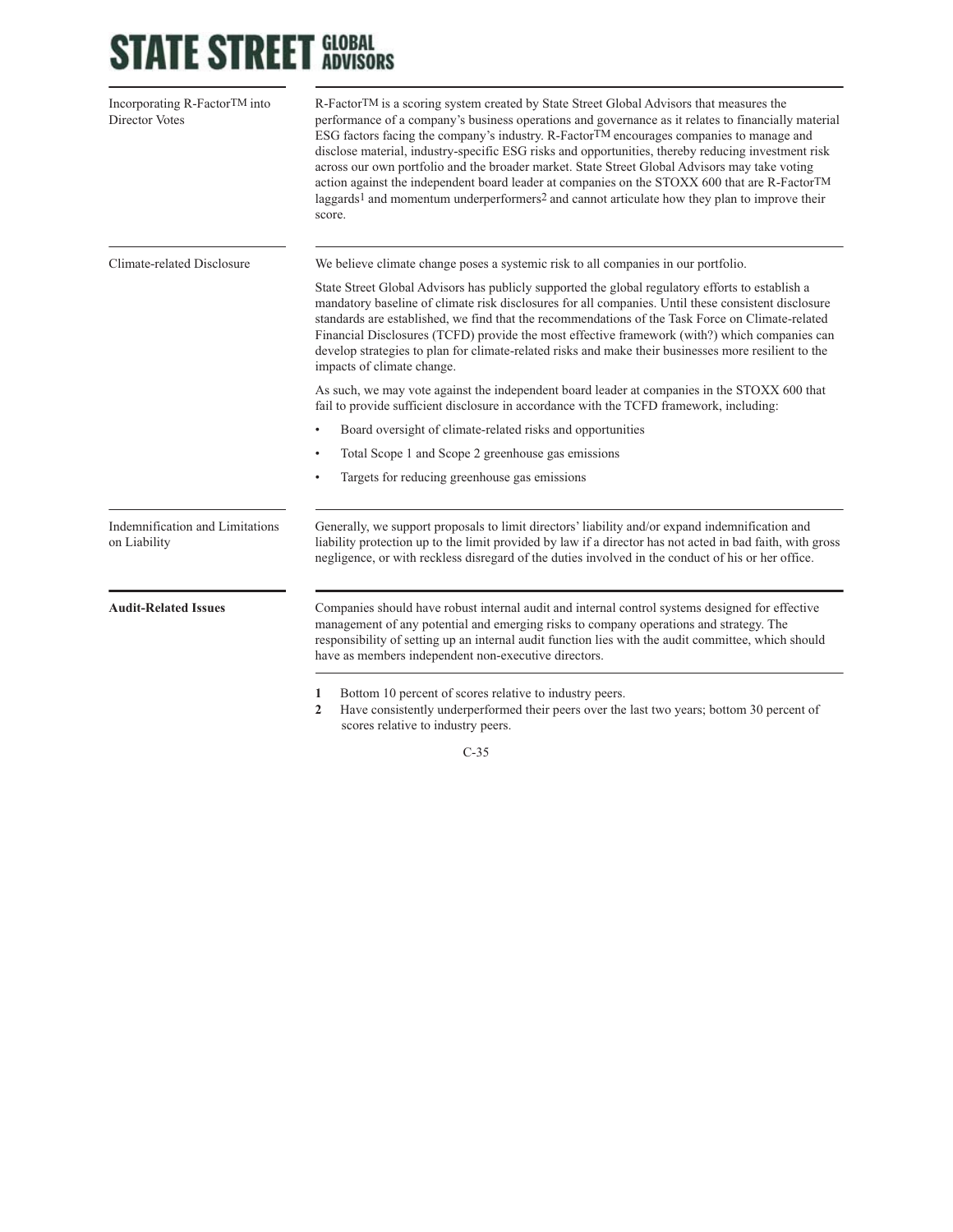# **STATE STREET GLOBAL STATE**

| Appointment of External<br>Auditors                            | We believe that a company's auditor is an essential feature of an effective and transparent system of<br>external supervision. Shareholders should be given the opportunity to vote on their appointment or<br>re-appoint them at the annual meeting. When appointing external auditors and approving audit fees,<br>we consider the level of detail in company disclosures; we will generally not support such<br>resolutions if adequate breakdown is not provided and if non-audit fees are more than 50 percent of<br>audit fees. In addition, we may vote against members of the audit committee if we have concerns<br>with audit-related issues or if the level of non-audit fees to audit fees is significant. We may<br>consider auditor tenure when evaluating the audit process in certain circumstances. |
|----------------------------------------------------------------|----------------------------------------------------------------------------------------------------------------------------------------------------------------------------------------------------------------------------------------------------------------------------------------------------------------------------------------------------------------------------------------------------------------------------------------------------------------------------------------------------------------------------------------------------------------------------------------------------------------------------------------------------------------------------------------------------------------------------------------------------------------------------------------------------------------------|
| Limit Legal Liability of External<br>Auditors                  | We generally oppose limiting the legal liability of audit firms as we believe this could create a<br>negative impact on the quality of the audit function.                                                                                                                                                                                                                                                                                                                                                                                                                                                                                                                                                                                                                                                           |
|                                                                | <b>Approval of Financial Statements</b>                                                                                                                                                                                                                                                                                                                                                                                                                                                                                                                                                                                                                                                                                                                                                                              |
|                                                                | The disclosure and availability of reliable financial statements in a timely manner is imperative for<br>the investment process. We expect external auditors to provide assurance of a company's financial<br>condition. Hence, we will vote against the approval of financial statements if i) they have not been<br>disclosed or audited; ii) the auditor opinion is qualified/adverse, or the auditor has issued a<br>disclaimer of opinion; or iii) the auditor opinion is not disclosed.                                                                                                                                                                                                                                                                                                                        |
| <b>Shareholder Rights and</b><br><b>Capital-Related Issues</b> | In some European markets, differential voting rights continue to exist. State Street Global Advisors<br>supports the one-share, one-vote policy and favors a share structure where all shares have equal<br>voting rights. We believe pre-emption rights should be introduced for shareholders in order to<br>provide adequate protection from excessive dilution from the issuance of new shares or convertible<br>securities to third parties or a small number of select shareholders.                                                                                                                                                                                                                                                                                                                            |
| <b>Unequal Voting Rights</b>                                   | We generally oppose proposals authorizing the creation of new classes of common stock with<br>superior voting rights. We will generally oppose the creation of new classes of preferred stock with<br>unspecified voting, conversion, dividend distribution and other rights. In addition, we will not<br>support capitalization changes that add classes of stock with undefined voting rights or classes that<br>may dilute the voting interests of existing shareholders. We support proposals to abolish voting caps<br>and capitalization changes that eliminate other classes of stock and/or unequal voting rights.                                                                                                                                                                                           |
| Increase in Authorized Capital                                 | The ability to raise capital is critical for companies to carry out strategy, to grow, and to achieve<br>returns above their cost of capital. The approval of capital raising activities is fundamental to<br>shareholders' ability to monitor returns and to ensure capital is deployed efficiently. We support<br>capital increases that have sound business reasons and are not excessive relative to a company's<br>existing capital base.                                                                                                                                                                                                                                                                                                                                                                       |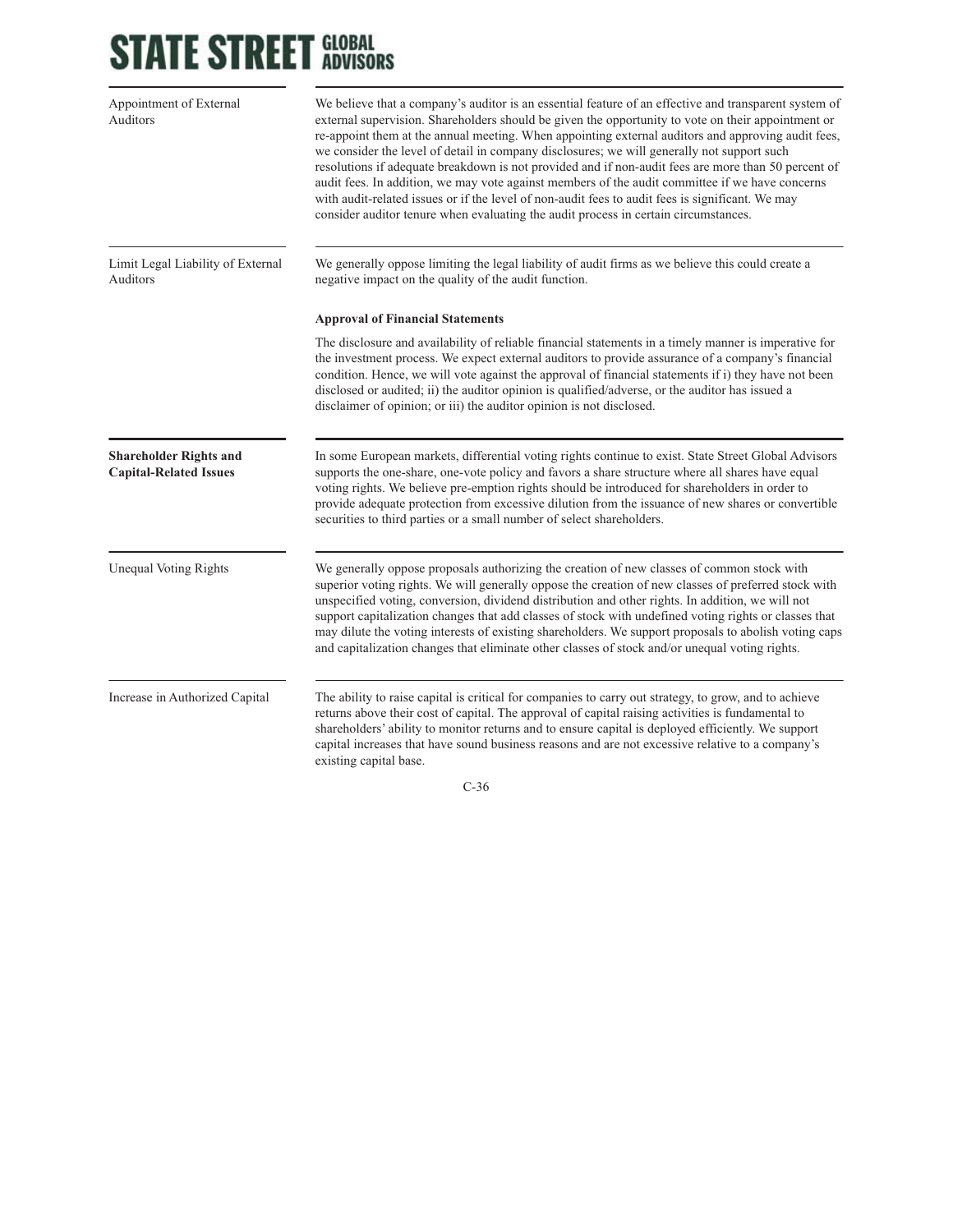# **STATE STREET SLOBAL STATE**

|                                   | Pre-emption rights are a fundamental right for shareholders to protect their investment in a<br>company. Where companies seek to issue new shares whilst disapplying pre-emption rights, we<br>may vote against if such authorities are greater than 20 percent of the issued share capital. We may<br>also vote against resolutions that seek authority to issue capital with pre-emption rights if the<br>aggregate amount allowed seems excessive and is not justified by the board. Generally, we oppose<br>capital issuance proposals greater than 100 percent of the issued share capital when the proceeds are<br>not intended for a specific purpose.                                                                                                                                                                                                                                               |
|-----------------------------------|-------------------------------------------------------------------------------------------------------------------------------------------------------------------------------------------------------------------------------------------------------------------------------------------------------------------------------------------------------------------------------------------------------------------------------------------------------------------------------------------------------------------------------------------------------------------------------------------------------------------------------------------------------------------------------------------------------------------------------------------------------------------------------------------------------------------------------------------------------------------------------------------------------------|
| Share Repurchase Programs         | We typically support proposals to repurchase shares; however, there are exceptions in some cases.<br>We do not support repurchases if the issuer does not clearly state the business purpose for the<br>program, a definitive number of shares to be repurchased, the range of premium/discount to market<br>price at which the company can repurchase shares, and the timeframe for the repurchase. We may<br>vote against share repurchase requests that allow share repurchases during a takeover period.                                                                                                                                                                                                                                                                                                                                                                                                |
| Dividends                         | We generally support dividend payouts that constitute 30 percent or more of net income. We may<br>vote against the dividend payouts if the dividend payout ratio has been consistently below<br>30 percent without adequate explanation or the payout is excessive given the company's financial<br>position. Particular attention will be paid to cases in which the payment may damage the company's<br>long-term financial health.                                                                                                                                                                                                                                                                                                                                                                                                                                                                       |
| <b>Related-Party Transactions</b> | Some companies in European markets have a controlled ownership structure and complex cross-<br>shareholdings between subsidiaries and parent companies ("related companies"). Such structures<br>may result in the prevalence of related-party transactions between the company and its various<br>stakeholders, such as directors and management, subsidiaries and shareholders. In markets where<br>shareholders are required to approve such transactions, we expect companies to provide details of<br>the transaction, such as the nature, the value and the purpose of such a transaction. We also<br>encourage independent directors to ratify such transactions. Further, we encourage companies to<br>describe the level of independent board oversight and the approval process, including details of any<br>independent valuations provided by financial advisors on related-party transactions. |
| Mergers and Acquisitions          | Mergers or restructurings often involve proposals relating to reincorporation, restructurings,<br>mergers, liquidation and other major changes to the corporation. Proposals will be supported if they<br>are in the best interest of the shareholders, which is demonstrated by enhancing share value or<br>improving the effectiveness of the company's operations. In general, provisions that are not viewed<br>as financially sound or are thought to be destructive to shareholders' rights are not supported.                                                                                                                                                                                                                                                                                                                                                                                        |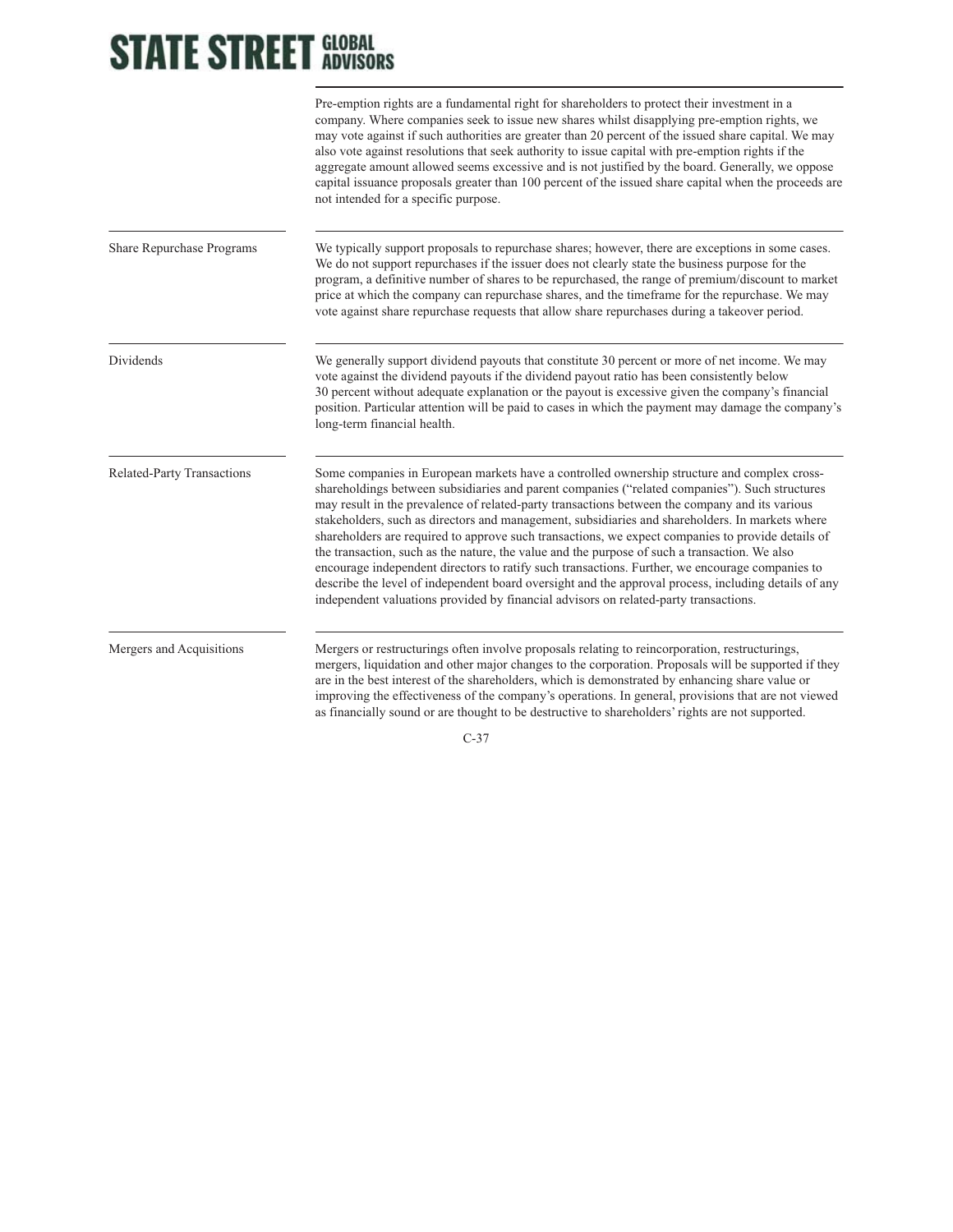We will generally support transactions that maximize shareholder value. Some of the considerations include:

- Offer premium
- Strategic rationale
- Board oversight of the process for the recommended transaction, including director and/ or management conflicts of interest
- Offers made at a premium and where there are no other higher bidders
- Offers in which the secondary market price is substantially lower than the net asset value

We may vote against a transaction considering the following:

- Offers with potentially damaging consequences for minority shareholders because of illiquid stock
- Offers where we believe there is a reasonable prospect for an enhanced bid or other bidders
- The current market price of the security exceeds the bid price at the time of voting

Anti–Takeover Measures

European markets have diverse regulations concerning the use of share issuances as takeover defenses, with legal restrictions lacking in some markets. We support the one-share, one-vote policy. For example, dual-class capital structures entrench certain shareholders and management, insulating them from possible takeovers. We oppose unlimited share issuance authorizations because they can be used as anti-takeover devices. They have the potential for substantial voting and earnings dilution. We also monitor the duration of time for authorities to issue shares, as well as whether there are restrictions and caps on multiple issuance authorities during the specified time periods. We oppose antitakeover defenses, such as authorities for the board when subject to a hostile takeover to issue warrants convertible into shares to existing shareholders.

### **Remuneration**

### Executive Pay

Despite the differences among the various types of plans and awards, there is a simple underlying philosophy that guides our analysis of executive pay: there should be a direct relationship between remuneration and company performance over the long term.

Shareholders should have the opportunity to assess whether pay structures and levels are aligned with business performance. When assessing remuneration reports, we consider factors such as adequate disclosure of remuneration elements, absolute and relative pay levels, peer selection and benchmarking, the mix of long-term and short-term incentives, alignment of pay structures with shareholder interests, corporate strategy and performance. We may oppose remuneration reports where pay seems misaligned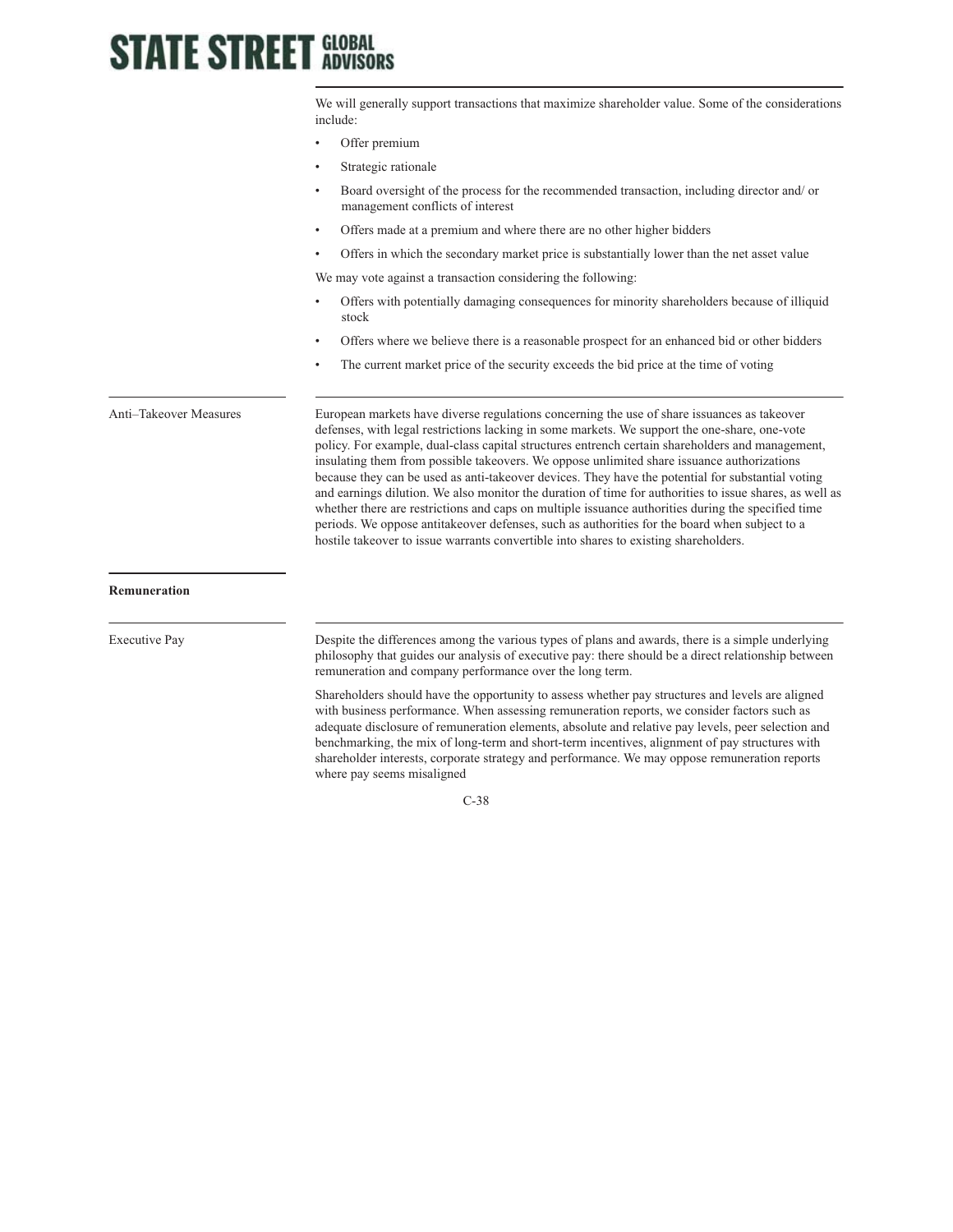with shareholders' interests. We may also vote against the re-election of members of the remuneration committee if we have serious concerns about remuneration practices and if the company has not been responsive to shareholder pressure to review its approach. Equity Incentives Plans We may not support proposals regarding equity-based incentive plans where insufficient information is provided on matters, including grant limits, performance metrics, performance and vesting periods, and overall dilution. Generally, we do not support options under such plans being issued at a discount to market price or plans that allow for retesting of performance metrics. Non–Executive Director Pay In European markets, proposals seeking shareholder approval for non-executive directors' fees are generally not controversial. We typically support resolutions regarding directors' fees unless disclosure is poor and we are unable to determine whether the fees are excessive relative to fees paid by comparable companies. We will evaluate any non-cash or performance-related pay to non-executive directors on a company-by-company basis. **Risk Management** We believe that risk management is a key function of the board, which is responsible for setting the overall risk appetite of a company and for providing oversight on the risk management process established by senior executives at a company. We allow boards to havediscretion regarding the ways in which they provide oversight in this area. However, we expect companies to disclose how the board provides oversight on its risk management system and risk identification. Boards should also review existing and emerging risks, as they can change with a changing political and economic landscape or as companies diversify or expand their operations into new areas. Environmental and Social Issues As a fiduciary, State Street Global Advisors takes a comprehensive approach to engaging with our portfolio companies about material environmental and social (sustainability) issues. We use our voice and our vote through engagement, proxy voting and thought leadership in order to communicate with issuers and educate market participants about our perspective on important sustainability topics. Our Asset Stewardship program prioritization process allows us to proactively identify companies for engagement and voting in order to mitigate sustainability risks in our portfolio. Through engagement, we address a broad range of topics that align with our stewardship priorities and build long-term relationships with issuers. When voting, we fundamentally consider whether the adoption of a shareholder proposal addressing a material sustainability issue would promote long-term shareholder value in the context of the company's existing practices and disclosures as well as existing market practice. For more information on our approach to environmental and social issues, please see our Global Proxy Voting and Engagement Guidelines for Environmental and Social Issues and our Frameworks for Voting Environmental and Social Shareholder Proposals, both available at ssga.com/about-us/asset-stewardship.html. **More Information** Any client who wishes to receive information on how its proxies were voted should contact its State

C-39

Street Global Advisors relationship manager.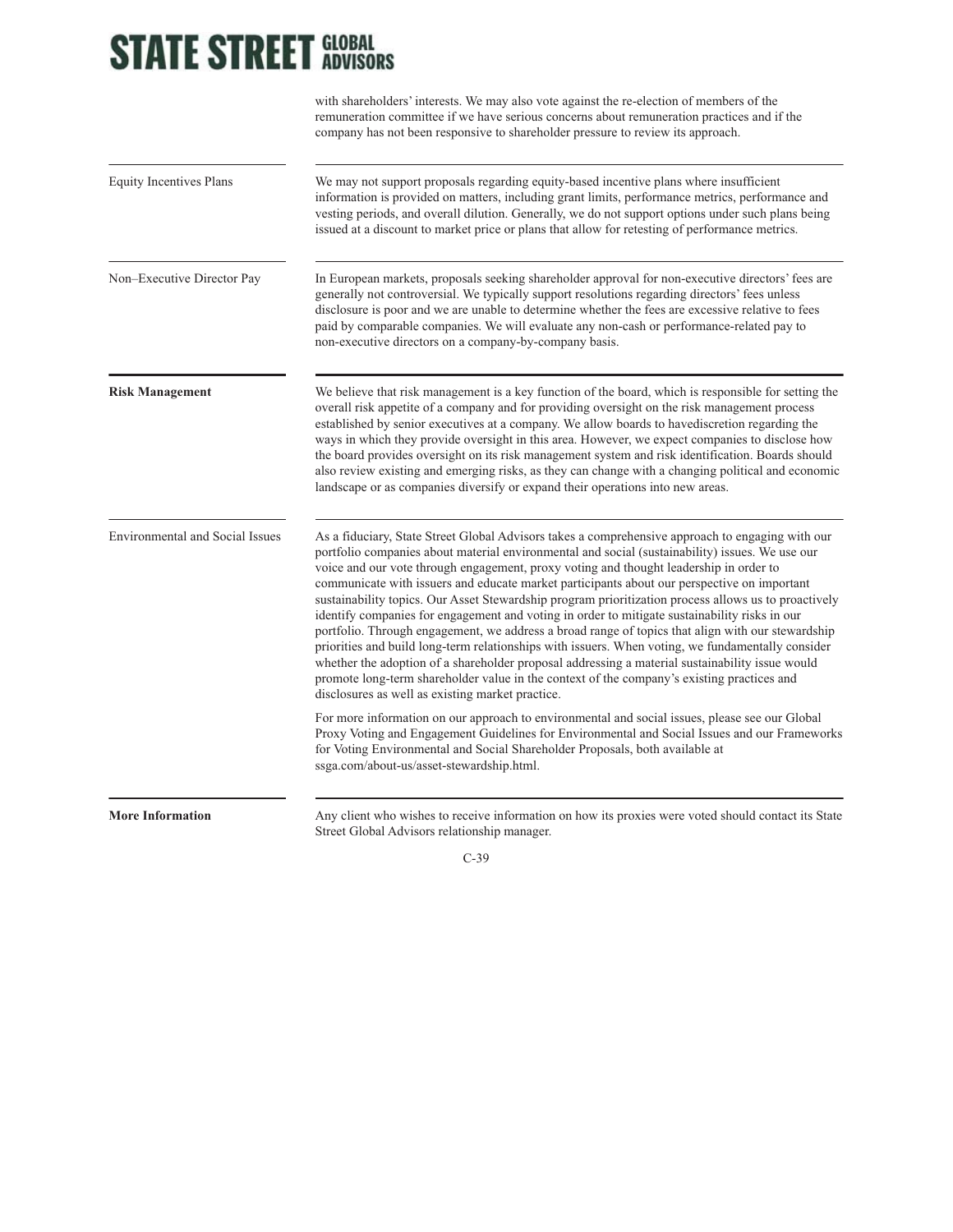**About State Street Global Advisors**

\*  Pensions & Investments Research Center, as of December 31, 2020.

†  This figure is presented as of December 31, 2021 and includes approximately \$61.43 billion of assets with respect to SPDR products for which State Street Global Advisors Funds Distributors, LLC (SSGA FD) acts solely as the marketing agent. SSGA FD and State Street Global Advisors are affiliated.

#### **ssga.com**

#### **State Street Global Advisors Worldwide Entities**

**Abu Dhabi:** State Street Global Advisors Limited, ADGM Branch, Al Khatem Tower, Suite 42801, Level 28, ADGM Square, Al Maryah Island, P.O Box 76404, Abu Dhabi, United Arab Emirates. Regulated by the ADGM Financial Services Regulatory Authority. T: +971 2 245 9000. **Australia:** State Street Global Advisors, Australia, Limited (ABN 42 003 914 225) is the holder of an Australian Financial Services License (AFSL Number 238276). Registered office: Level 14, 420 George Street, Sydney, NSW 2000, Australia. T: +612 9240- 7600. F: +612 9240-7611. **Belgium:** State Street Global Advisors Belgium, Chaussée de La Hulpe 185, 1170 Brussels, Belgium. T: +32 2 663 2036. State Street Global Advisors Belgium is a branch office of State Street Global Advisors Europe Limited, registered in Ireland with company number 49934, authorized and regulated by the Central Bank of Ireland, and whose registered office is at 78 Sir John Rogerson's Quay, Dublin 2. **Canada:** State Street Global Advisors, Ltd., 1981 McGill College Avenue, Suite 500, Montreal, Qc, H3A 3A8, T: +514 282 2400 and 30 Adelaide Street East Suite 800, Toronto, Ontario M5C 3G6. T: +647 775 5900. **France:** State Street Global

Advisors Europe Limited, France Branch ("State Street Global Advisors France") is a branch of State Street Global Advisors Europe Limited, registered in Ireland with company number 49934, authorized and regulated by the Central Bank of Ireland, and whose registered office is at 78 Sir John Rogerson's Quay, Dublin 2. State Street Global Advisors France is registered in France with company number RCS Nanterre 899 183 289, and its office is located at Coeur Défense — Tour A — La Défense 4, 33e étage, 100, Esplanade du Général de Gaulle, 92 932 Paris La Défense Cedex, France. T: +33 1 44 45 40 00. F: +33 1 44 45 41 92. **Germany:** State Street Global Advisors Europe Limited, Branch in Germany, Brienner Strasse 59, D-80333 Munich, Germany ("State Street Global Advisors Germany"). T: +49 (0)89 55878 400. State Street Global Advisors Germany is a branch of State Street Global Advisors Europe Limited, registered in Ireland with company number 49934, authorized and regulated by the Central Bank of Ireland, and whose registered office is at 78 Sir John Rogerson's Quay, Dublin 2. **Hong Kong:** State Street Global Advisors Asia Limited, 68/F, Two International Finance Centre, 8 Finance Street, Central, Hong Kong. T: +852 2103-0288. F: +852 2103- 0200. **Ireland:** State Street Global Advisors Europe Limited is regulated by the Central Bank of Ireland. Registered office address 78 Sir John Rogerson's

Quay, Dublin 2. Registered Number: 49934. T: +353 (0)1 776 3000. F: +353 (0)1 776 3300. **Italy:** State Street Global Advisors Europe Limited, Italy Branch ("State Street Global Advisors Italy") is a branch of State Street Global Advisors Europe Limited, registered in Ireland with company number 49934, authorized and regulated by the Central Bank of Ireland, and whose registered office is at 78 Sir John Rogerson's Quay, Dublin 2. State Street Global Advisors Italy is registered in Italy with company number 11871450968 — REA: 2628603 and VAT number 11871450968, and its office is located at Via Ferrante Aporti, 10 - 20125 Milan, Italy. T: +39 02 32066 100. F: +39 02 32066 155. **Japan:** State Street Global Advisors (Japan) Co., Ltd., Toranomon Hills Mori Tower 25F 1-23-1 Toranomon, Minato-ku, Tokyo 105-6325 Japan. T: +81-3-4530-7380. Financial Instruments Business Operator, Kanto Local Financial Bureau (Kinsho #345), Membership: Japan Investment Advisers Association, The Investment Trust Association, Japan, Japan Securities Dealers' Association. **Netherlands:** State Street Global Advisors Netherlands, Apollo Building 7th floor, Herikerbergweg 29, 1101 CN Amsterdam, Netherlands. T: +31 20 7181 000. State Street Global Advisors Netherlands is a branch office of State Street Global Advisors Europe Limited, registered in Ireland with company number 49934, authorized

and regulated by the Central Bank of Ireland, and whose registered office is at 78 Sir John Rogerson's Quay, Dublin 2. **Singapore:** State Street Global Advisors Singapore Limited, 168, Robinson Road, #33-01 Capital Tower, Singapore 068912 (Company Reg. No: 200002719D, regulated by the Monetary Authority of Singapore). T: +65 6826-7555. F: +65 6826- 7501. **Switzerland:** State Street Global Advisors AG, Beethovenstr. 19, CH-8027 Zurich. Registered with the Register of Commerce Zurich CHE-105.078.458. T: +41 (0)44 245 70 00. F: +41 (0)44 245 70 16. **United Kingdom:** State Street Global Advisors Limited. Authorized and regulated by the Financial Conduct Authority. Registered in England. Registered No. 2509928. VAT No. 5776591 81. Registered office: 20 Churchill Place, Canary Wharf, London, E14 5HJ. T: 020 3395 6000. F: 020 3395 6350. **United States:** State Street Global Advisors, 1 Iron Street, Boston, MA 02210-1641. T: +1 617 786 3000.

The whole or any part of this work may not be reproduced, copied or transmitted or any of its contents disclosed to third parties without State Street Global Advisors' express written consent.

© 2022 State Street Corporation. All Rights Reserved. ID949708-3479909.2.1.GBL.RTL 0322

Exp. Date: 03/31/2023

For four decades, State Street Global Advisors has served the world's governments, institutions and financial advisors. With a rigorous, risk-aware approach built on research, analysis and market-tested experience, we build from a breadth of active and index strategies to create cost-effective solutions. As stewards, we help portfolio companies see that what is fair for<br>people and sustainable for the planet can deliver long-term performance. And, as pioneers in index are always inventing new ways to invest. As a result, we have become the world's fourth-largest asset manager\* with US \$4.14 trillion<sup>†</sup> under our care.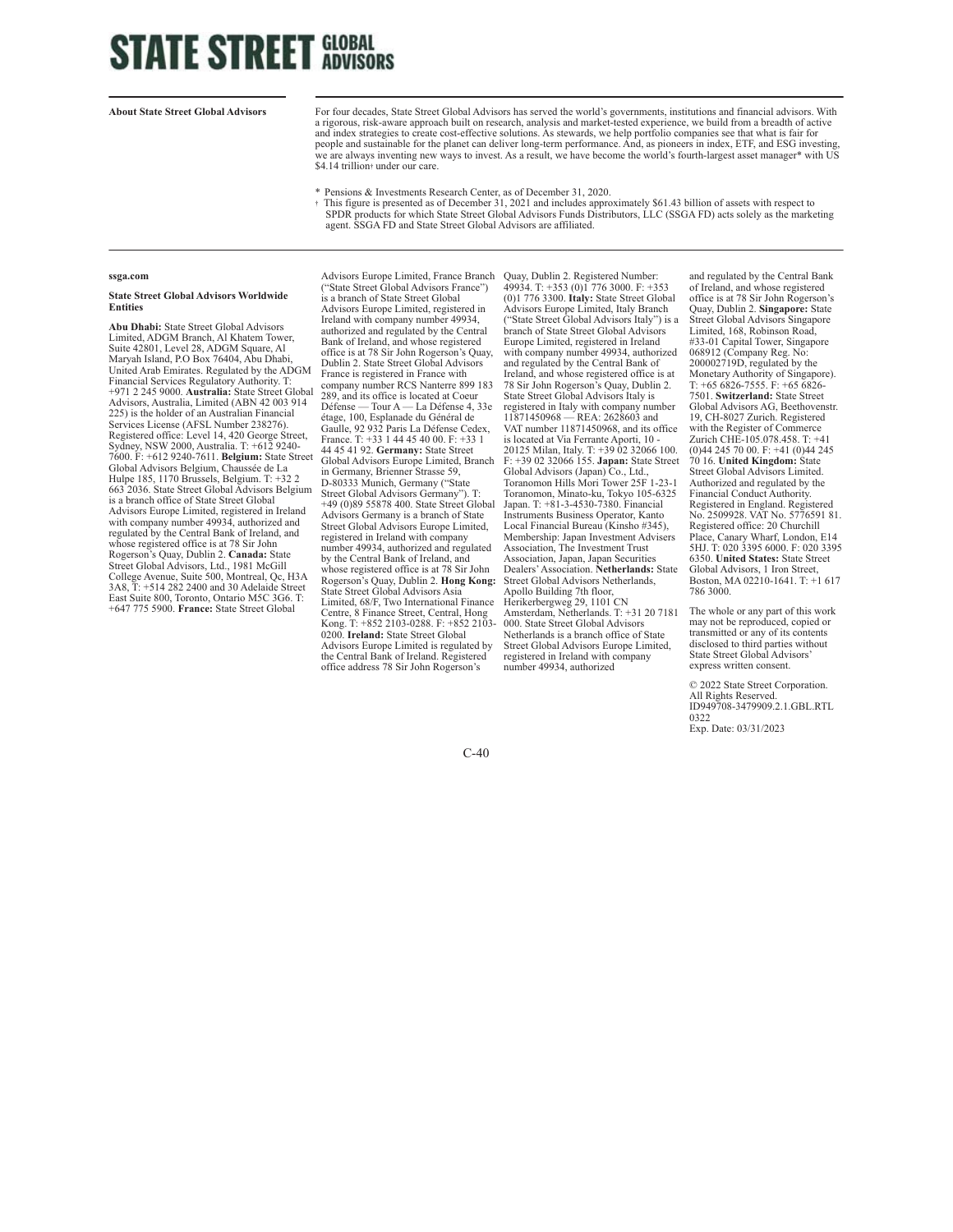**March 2022**

Japan

### **Proxy Voting and Engagement Guidelines**

State Street Global Advisors' Japan Proxy Voting and Engagement Guidelinesi outline our expectations of companies listed on stock exchanges in Japan. These Guidelines complement and should be read in conjunction with State Street Global Advisors' overarching Global Proxy Voting and Engagement Guidelines, which provide a detailed explanation of our approach to voting and engaging with companies, and State Street Global Advisors' Conflict Mitigation Guidelines.

**i**These Proxy Voting and Engagement Guidelines are also applicable to SSGA Funds Management, Inc.. SSGA Funds Management, Inc. is an SEC-registered investment adviser. SSGA Funds Management, Inc., State Street Global Advisors Trust Company, and other advisory affiliates of State Street make up State Street Global Advisors, the investment management arm of State Street Corporation.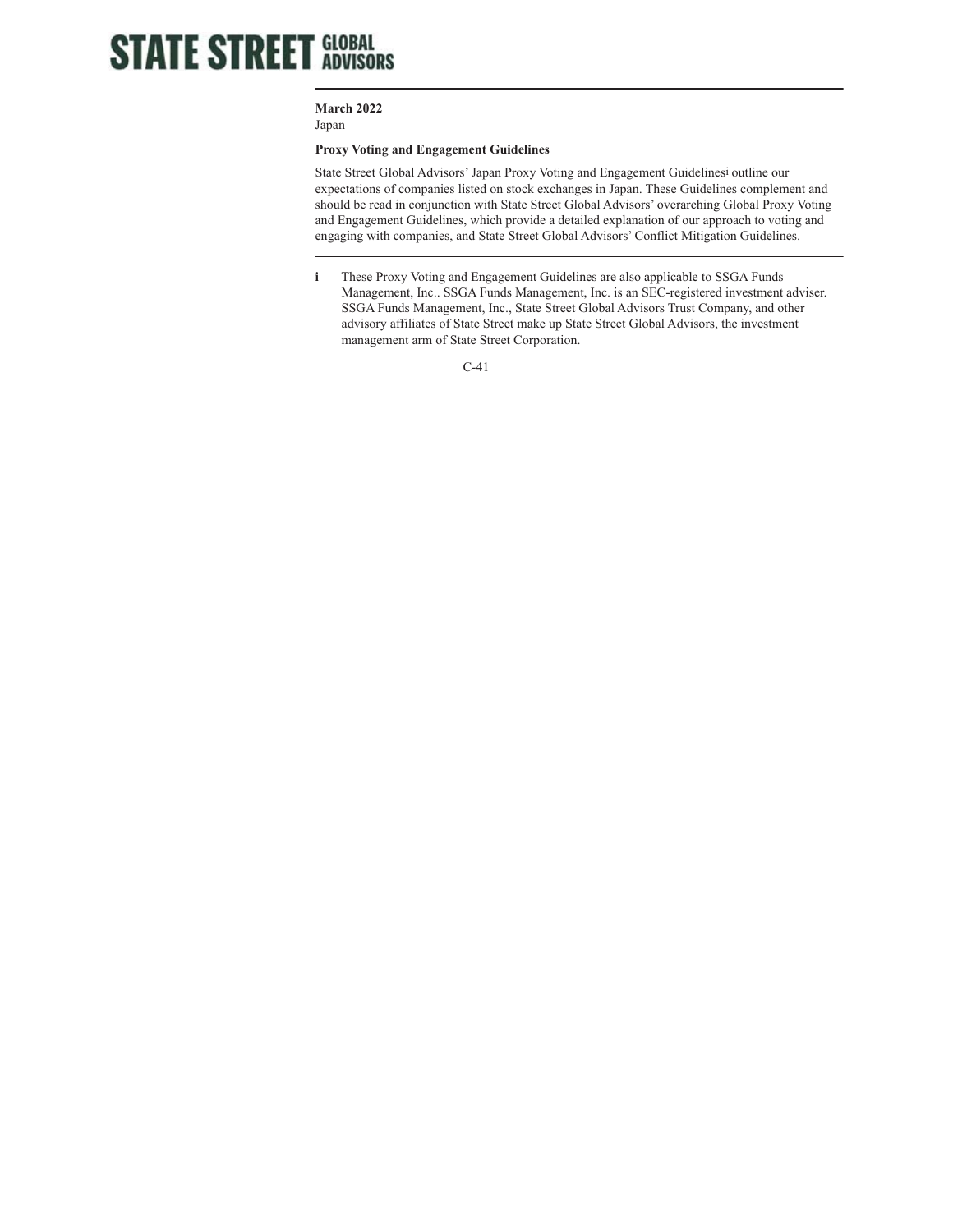State Street Global Advisors' Proxy Voting and Engagement Guidelines in Japan address areas including: board structure, audit related issues, capital structure, remuneration, environmental, social, and other governance-related issues.

When voting and engaging with companies in Japan, State Street Global Advisors takes into consideration the unique aspects of Japanese corporate governance structures. We recognize that under Japanese corporate law, companies may choose between two structures of corporate governance: the statutory auditor system or the committee structure. Most Japanese boards predominantly consist of executives and non-independent outsiders affiliated through commercial relationships or cross-shareholdings. Nonetheless, when evaluating companies, State Street Global Advisors expects Japanese companies to address conflicts of interest and risk management and to demonstrate an effective process for monitoring management. In our analysis and research regarding corporate governance issues in Japan, we expect all companies at a minimum to comply with Japan's Corporate Governance Principles and proactively monitor companies' adherence to the principles. Consistent with the 'comply or explain' expectations established by the Principles, we encourage companies to proactively disclose their level of compliance with the Principles. In instances of non-compliance when companies cannot explain the nuances of their governance structure effectively, either publicly or through engagement, we may vote against the board leader.

**State Street Global Advisors' Proxy Voting and Engagement Philosophy**

In our view, corporate governance and sustainability issues are an integral part of the investment process. The Asset Stewardship Team consists of investment professionals with expertise in corporate governance and company law, remuneration, accounting, and environmental and social issues. We have established robust corporate governance principles and practices that are backed with extensive analytical expertise to understand the complexities of the corporate governance landscape. We engage with companies to provide insight on the principles and practices that drive our voting decisions. We also conduct proactive engagement to address significant shareholder concerns and environmental, social, and governance ("ESG") issues in a manner consistent with maximizing shareholder value.

The team works alongside members of State Street Global Advisors' Active Fundamental and Asia-Pacific ("APAC") Investment Teams; the teams collaborate on issuer engagement and provide input on company specific fundamentals. We are also a member of various investor associations that seek to address broader corporate governance related policy issues in Japan.

State Street Global Advisors is a signatory to the United Nations Principles of Responsible Investment ("UNPRI") and is compliant with Japan's Stewardship Code and Corporate Governance Code. We are committed to sustainable investing and are working to further integrate ESG principles into investment and corporate governance practices where applicable and consistent with our fiduciary duty.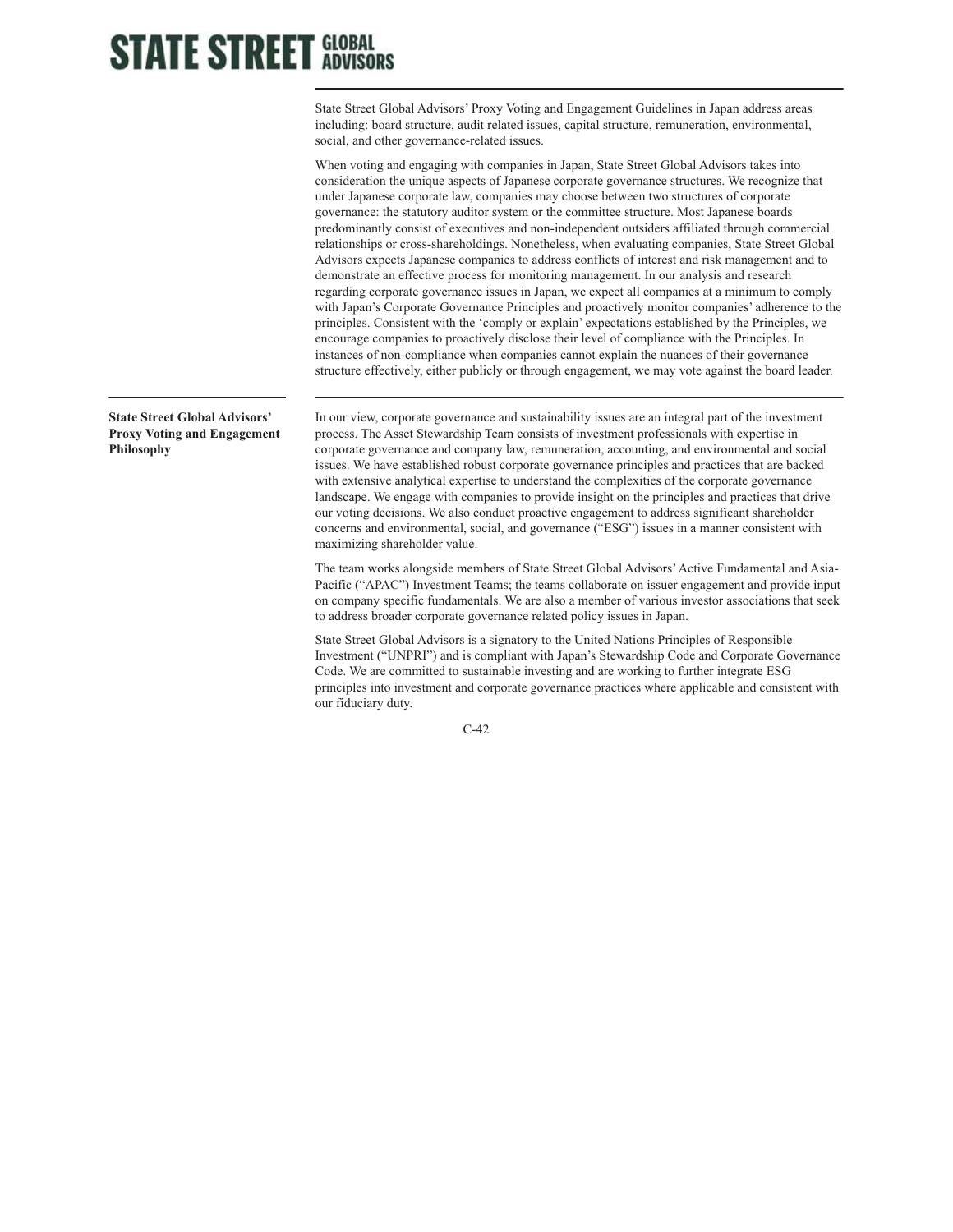#### **Directors and Boards**

Principally, we believe the primary responsibility of the board of directors is to preserve and enhance shareholder value and protect shareholder interests. In order to carry out their primary responsibilities, directors have to undertake activities that range from setting strategy and overseeing executive management to monitoring the risks that arise from a company's business, including risks related to sustainability issues. Further, good corporate governance necessitates the existence of effective internal controls and risk management systems, which should be governed by the board.

State Street Global Advisors believes that a well constituted board of directors with a balance of skills, expertise, and independence, provides the foundation for a well governed company. We view board quality as a measure of director independence, director succession planning, board diversity, evaluations and refreshment, and company governance practices. We vote for the (re-)election of directors on a case-by-case basis after considering various factors, including board quality, general market practice, and availability of information on director skills and expertise. In principle, we believe independent directors are crucial to robust corporate governance and help management establish sound corporate governance policies and practices. A sufficiently independent board will most effectively monitor management and perform oversight functions that are necessary to protect shareholder interests.

Japanese companies have the option of having a traditional board of directors with statutory auditors, a board with a committee structure, or a hybrid board with a board level audit committee. We will generally support companies that seek shareholder approval to adopt a committee or hybrid board structure.

Most Japanese issuers prefer the traditional statutory auditor structure. Statutory auditors act in a quasi-compliance role, as they are not involved in strategic decision-making nor are they part of the formal management decision process. Statutory auditors attend board meetings but do not have voting rights at the board; however, they have the right to seek an injunction and conduct broad investigations of unlawful behavior in the company's operations.

State Street Global Advisors will support the election of statutory auditors, unless the outside statutory auditor nominee is regarded as non-independent based on our criteria, the outside statutory auditor has attended less than 75 percent of meetings of the board of directors or board of statutory auditors during the year under review, or the statutory auditor has been remiss in the performance of their oversight responsibilities (fraud, criminal wrong doing, and breach of fiduciary responsibilities).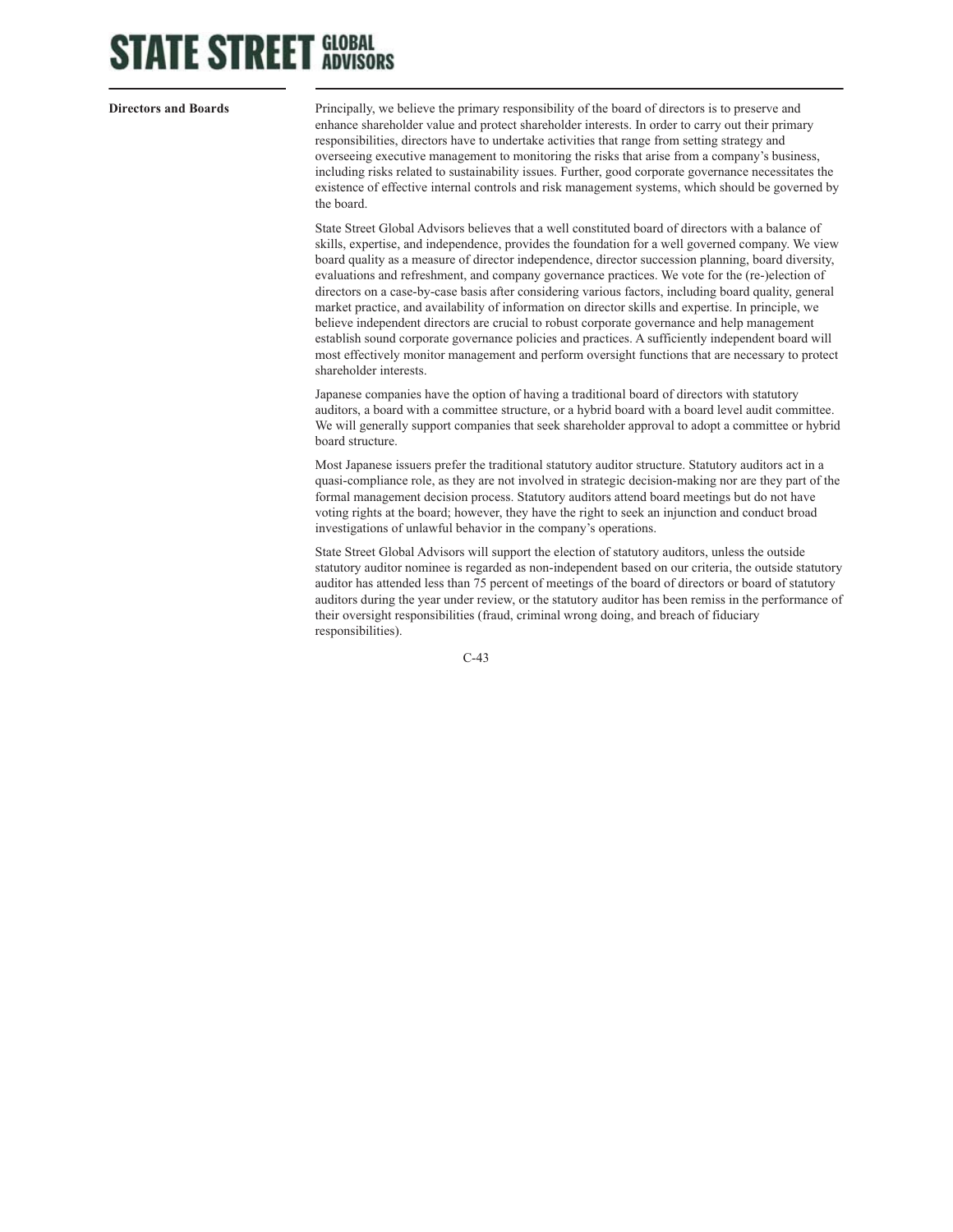For companies with a statutory auditor structure there is no legal requirement that boards have outside directors; however, we believe there should be a transparent process of independent and external monitoring of management on behalf of shareholders.

- We believe that boards of TOPIX 500 companies should have at least three independent directors or be at least one-third independent, whichever requires fewer independent directors. Otherwise, we may oppose the board leader who is responsible for the director nomination process.
- For controlled, non-TOPIX 500 companies with a statutory auditor structure or hybrid structure, we may oppose the board leader if the board does not have at least two independent directors.
- For non-controlled, non-TOPIX 500 companies with a statutory auditor structure or hybrid structure, State Street Global Advisors may oppose the board leader if the board does not have at least two independent directors.

For companies with a committee structure or a hybrid board structure, we also take into consideration the overall independence level of the committees. In determining director independence, we consider the following factors:

- Participation in related-party transactions and other business relations with the company
- Past employment with the company
- Professional services provided to the company
- Family ties with the company

Regardless of board structure, we may oppose the election of a director for the following reasons:

- Failure to attend board meetings
- In instances of egregious actions related to a director's service on the board

### **Board Gender Diversity**

We expect boards of all listed companies to have at least one female board member. If a company fails to meet this expectation, State Street Global Advisors may vote against the Chair of the board's nominating committee or the board leader in the absence of a nominating committee, if necessary. Additionally, if a company fails to meet this expectation for three consecutive years, State Street Global Advisors may vote against all incumbent members of the nominating committee or those persons deemed responsible for the nomination process.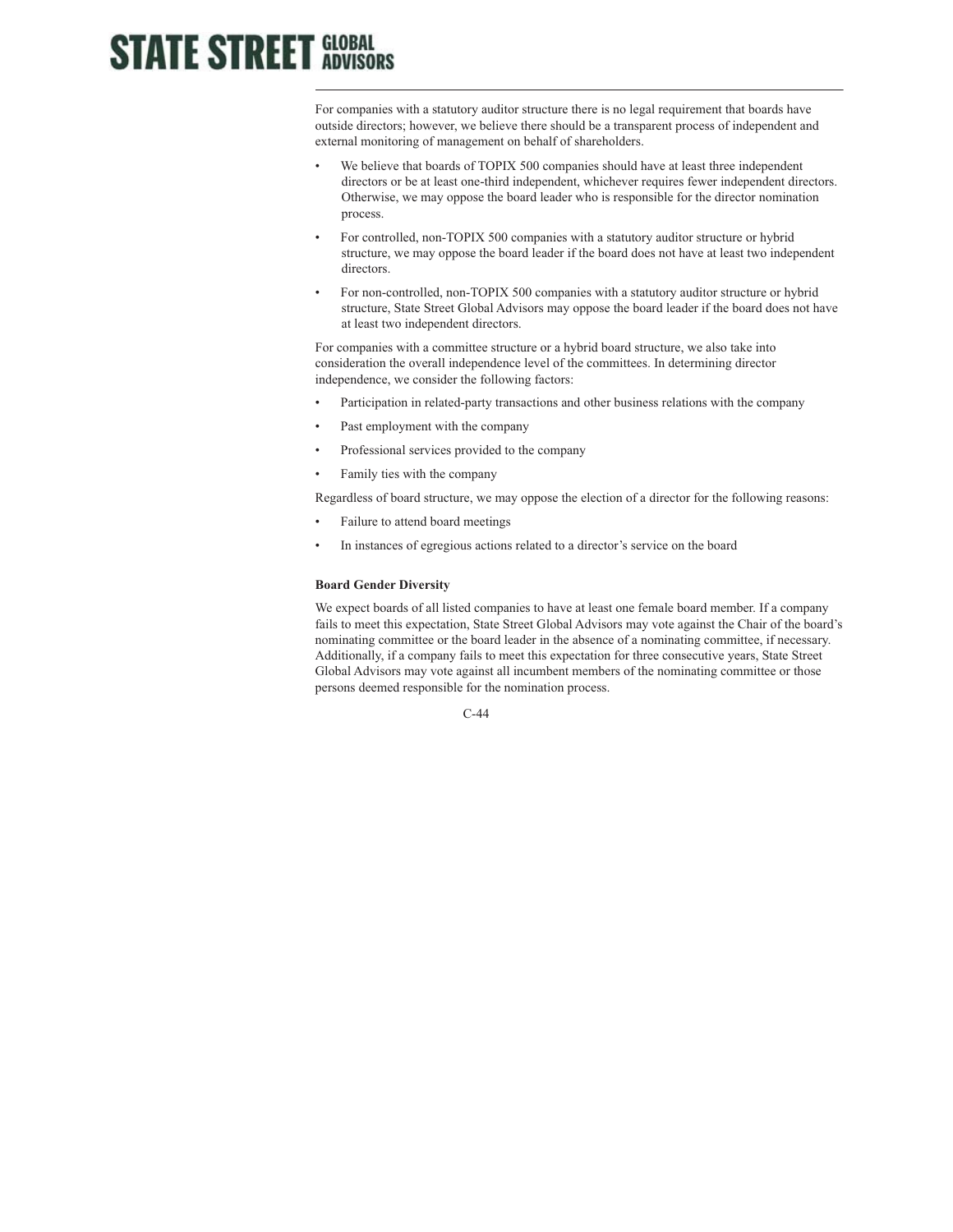### **Incorporating R-Factor™ into Director Votes**

R-Factor™ is a scoring system created by State Street Global Advisors that measures the performance of a company's business operations and governance as it relates to financially material ESG factors facing the company's industry. R-Factor™ encourages companies to manage and disclose material, industry-specific ESG risks and opportunities, thereby reducing investment risk across our own portfolio and the broader market. State Street Global Advisors may take voting action against board members at companies on the TOPIX 100 that are R-Factor™ laggards1 and momentum underperformers2 and cannot articulate how they plan to improve their score.

### **Indemnification and Limitations on Liability**

Generally, State Street Global Advisors supports proposals to limit directors' and statutory auditors' liability and/or expand indemnification and liability protection up to the limit provided by law, if he or she has not acted in bad faith, gross negligence, or reckless disregard of the duties involved in the conduct of his or her office. We believe limitations and indemnification are necessary to attract and retain qualified directors.

### **Audit-Related Items**

State Street Global Advisors believes that a company's auditor is an essential feature of an effective and transparent system of external supervision. Shareholders should have the opportunity to vote on the appointment of the auditor at the annual meeting.

### **Ratifying External Auditors**

We generally support the appointment of external auditors unless the external auditor is perceived as being non-independent and there are concerns about the accounts presented and the audit procedures followed.

#### **Approval of Financial Statements**

The disclosure and availability of reliable financial statements in a timely manner is imperative for the investment process. We expect external auditors to provide assurance of a company's financial condition. Hence, we will vote against the approval of financial statements if i) they have not been disclosed or audited; ii) the auditor opinion is qualified/ adverse, or the auditor has issued a disclaimer of opinion; or iii) the auditor opinion is not disclosed.

### **Limiting Legal Liability of External Auditors**

We generally oppose limiting the legal liability of audit firms as we believe this could create a negative impact on the quality of the audit function.

- **1**Bottom 10 percent of scores relative to industry peers.
- **2**Have consistently underperformed their peers over the last two years; bottom 30 percent of scores relative to industry peers.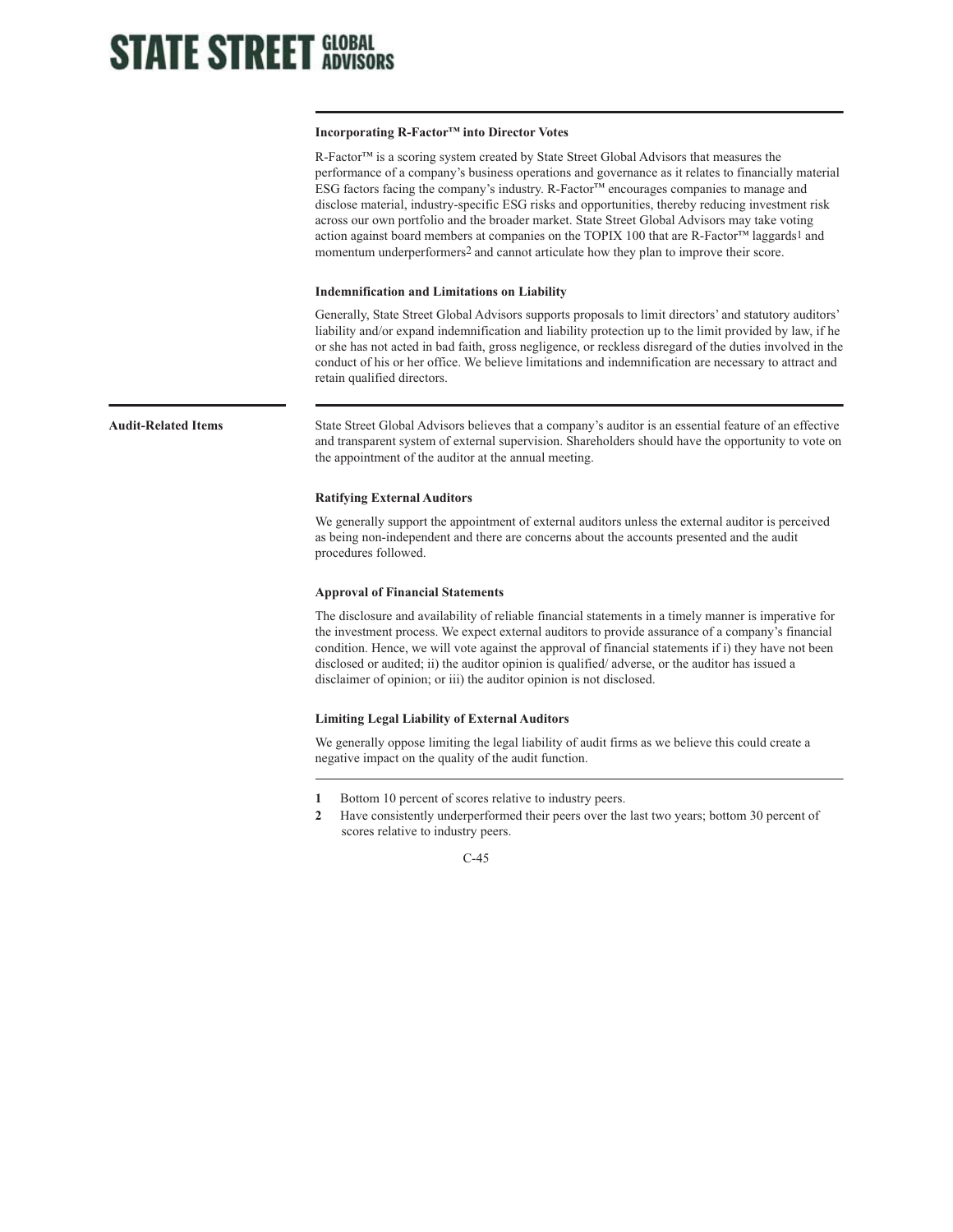| Capital Structure, |                                    |
|--------------------|------------------------------------|
|                    | <b>Reorganization, and Mergers</b> |

State Street Global Advisors supports the "one share one vote" policy and favors a share structure where all shares have equal voting rights. We support proposals to abolish voting caps or multiple voting rights and will oppose measures to introduce these types of restrictions on shareholder rights.

We believe pre-emption rights should be introduced for shareholders. This can provide adequate protection from excessive dilution due to the issuance of new shares or convertible securities to third parties or a small number of select shareholders.

### **Unequal Voting Rights**

We generally oppose proposals authorizing the creation of new classes of common stock with superior voting rights. We will generally oppose new classes of preferred stock with unspecified voting, conversion, dividend distribution, and other rights. In addition, we will not support capitalization changes that add classes of stock with undefined voting rights or classes that may dilute the voting interests of existing shareholders.

However, we will support capitalization changes that eliminate other classes of stock and/ or unequal voting rights.

### **Increase in Authorized Capital**

We generally support increases in authorized capital where the company provides an adequate explanation for the use of shares. In the absence of an adequate explanation, we may oppose the request if the increase in authorized capital exceeds 100 percent of the currently authorized capital. Where share issuance requests exceed our standard threshold, we will consider the nature of the specific need, such as mergers, acquisitions and stock splits.

### **Dividends**

We generally support dividend payouts that constitute 30 percent or more of net income. We may vote against the dividend payouts if the dividend payout ratio has been consistently below 30 percent without adequate explanation; or, the payout is excessive given the company's financial position. Particular attention will be paid where the payment may damage the company's long-term financial health.

### **Share Repurchase Programs**

Companies are allowed under Japan Corporate Law to amend their articles to authorize the repurchase of shares at the board's discretion. We will oppose an amendment to articles allowing the repurchase of shares at the board's discretion. We believe the company should seek shareholder approval for a share repurchase program at each year's AGM, providing shareholders the right to evaluate the purpose of the repurchase.

We generally support proposals to repurchase shares, unless the issuer does not clearly state the business purpose for the program, a definitive number of shares to be repurchased, and the timeframe for the repurchase. We may vote against share repurchase requests that allow share repurchases during a takeover period.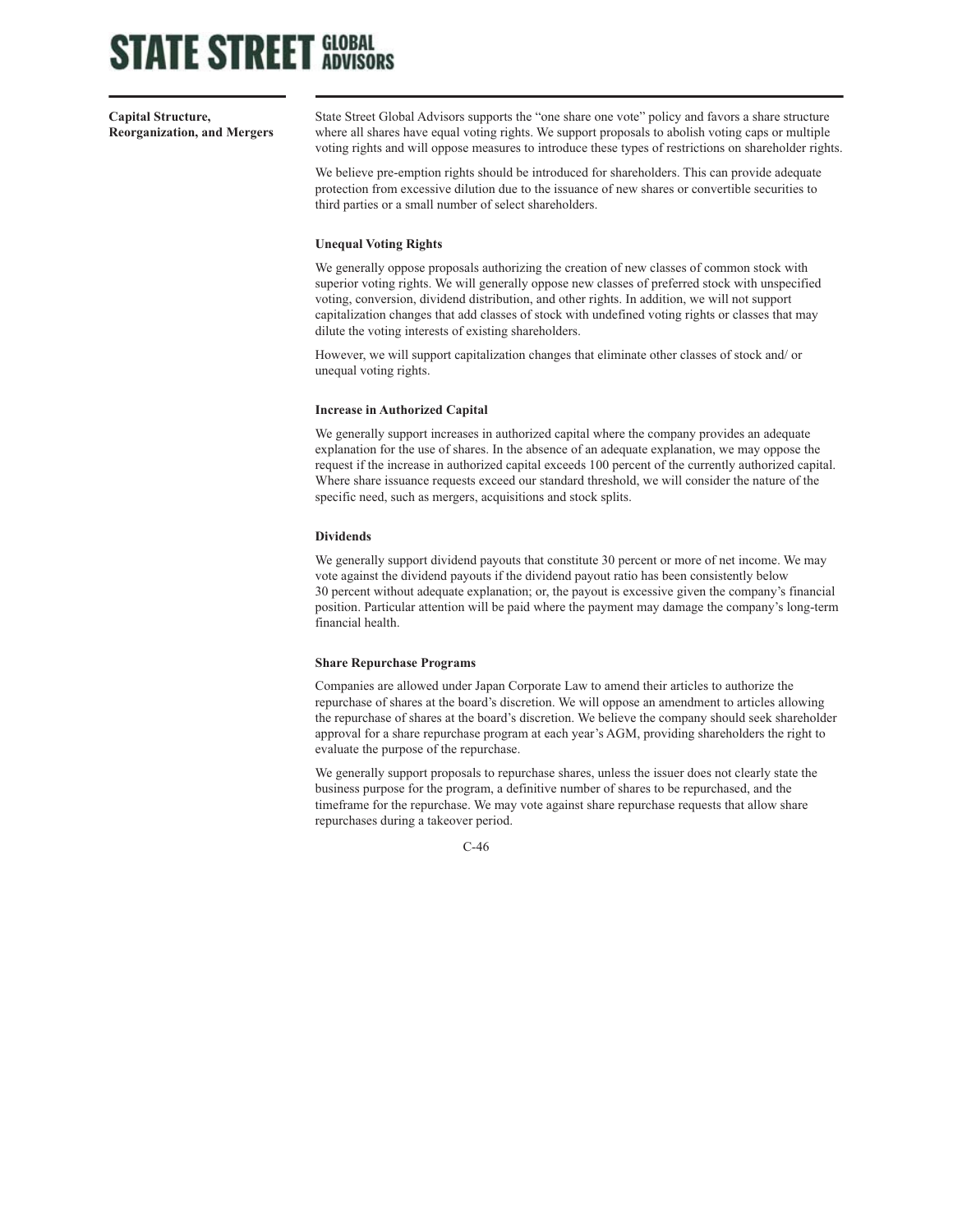### **Mergers and Acquisitions**

Mergers or reorganizing the structure of a company often involve proposals relating to reincorporation, restructurings, mergers, liquidations, and other major changes to the corporation. We will support proposals that are in the best interests of the shareholders, demonstrated by enhancing share value or improving the effectiveness of the company's operations. In general, provisions that are deemed to be destructive to shareholders' rights or financially detrimental are not supported. We evaluate mergers and structural reorganizations on a case-by-case basis.

We will generally support transactions that maximize shareholder value. Some of the considerations include, but are not limited to the following:

- Offer premium
- Strategic rationale
- Board oversight of the process for the recommended transaction, including director and/ or management conflicts of interest
- Offers made at a premium and where there are no other higher bidders
- Offers in which the secondary market price is substantially lower than the net asset value

We may vote against a transaction considering the following:

- Offers with potentially damaging consequences for minority shareholders because of illiquid stock
- Offers where we believe there is a reasonable prospect for an enhanced bid or other bidders
- Offers in which the current market price of the security exceeds the bid price at the time of voting

### **Anti-Takeover Measures**

In general, State Street Global Advisors believes that adoption of poison pills that have been structured to protect management and to prevent takeover bids from succeeding is not in shareholders' interest. A shareholder rights plan may lead to management entrenchment. It may also discourage legitimate tender offers and acquisitions. Even if the premium paid to companies with a shareholder rights plan is higher than that offered to unprotected firms, a company's chances of receiving a takeover offer in the first place may be reduced by the presence of a shareholder rights plan.

Proposals that reduce shareholders' rights or have the effect of entrenching incumbent management will not be supported.

Proposals that enhance the right of shareholders to make their own choices as to the desirability of a merger or other proposal are supported.

C-47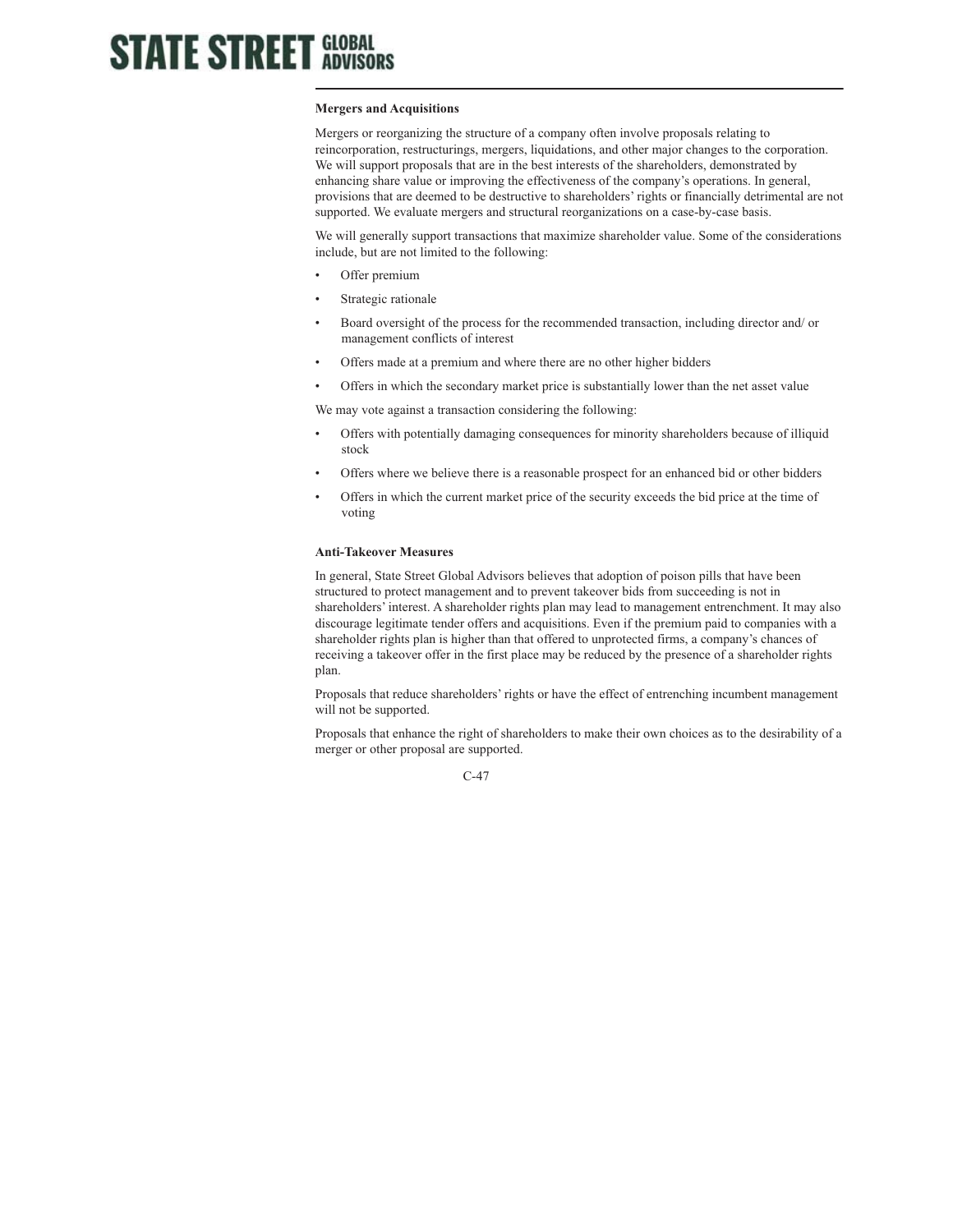### **Shareholder Rights Plans**

In evaluating the adoption or renewal of a Japanese issuer's shareholder rights plans ("poison pill"), we consider the following conditions: (i) release of proxy circular with details of the proposal with adequate notice in advance of meeting, (ii) minimum trigger of over 20 percent, (iii) maximum term of three years, (iv) sufficient number of independent directors, (v) presence of an independent committee, (vi) annual election of directors, and (vii) lack of protective or entrenchment features. Additionally, we consider the length of time that a shareholder rights plan has been in effect.

In evaluating an amendment to a shareholder rights plan ("poison pill"), in addition to the conditions above, we will also evaluate and consider supporting proposals where the terms of the new plans are more favorable to shareholders' ability to accept unsolicited offers.

### **Compensation**

In Japan, excessive compensation is rarely an issue. Rather, the problem is the lack of connection between pay and performance. Fixed salaries and cash retirement bonuses tend to comprise a significant portion of the compensation structure while performance-based pay is generally a small portion of the total pay. State Street Global Advisors, where possible, seeks to encourage the use of performance-based compensation in Japan as an incentive for executives and as a way to align interests with shareholders.

### **Adjustments to Aggregate Compensation Ceiling for Directors**

Remuneration for directors is generally reasonable. Typically, each company sets the director compensation parameters as an aggregate thereby limiting the total pay to all directors. When requesting a change, a company must disclose the last time the ceiling was adjusted, and management provides the rationale for the ceiling increase. We will generally support proposed increases to the ceiling if the company discloses the rationale for the increase. We may oppose proposals to increase the ceiling if there has been corporate malfeasance or sustained poor performance.

### **Annual Bonuses for Directors/Statutory Auditors**

In Japan, since there are no legal requirements that mandate companies to seek shareholder approval before awarding a bonus, we believe that existing shareholder approval of the bonus should be considered best practice. As a result, we support management proposals on executive compensation where there is a strong relationship between executive pay and performance over a five-year period.

### **Retirement Bonuses for Directors/Statutory Auditors**

Retirement bonuses make up a sizeable portion of directors' and auditors' lifetime compensation and are based upon board tenure. While many companies in Japan have abolished this practice, there remain many proposals seeking shareholder approval for the total amounts paid to directors and statutory auditors as a whole. In general, we support these payments unless the recipient is an outsider or in instances where the amount is not disclosed.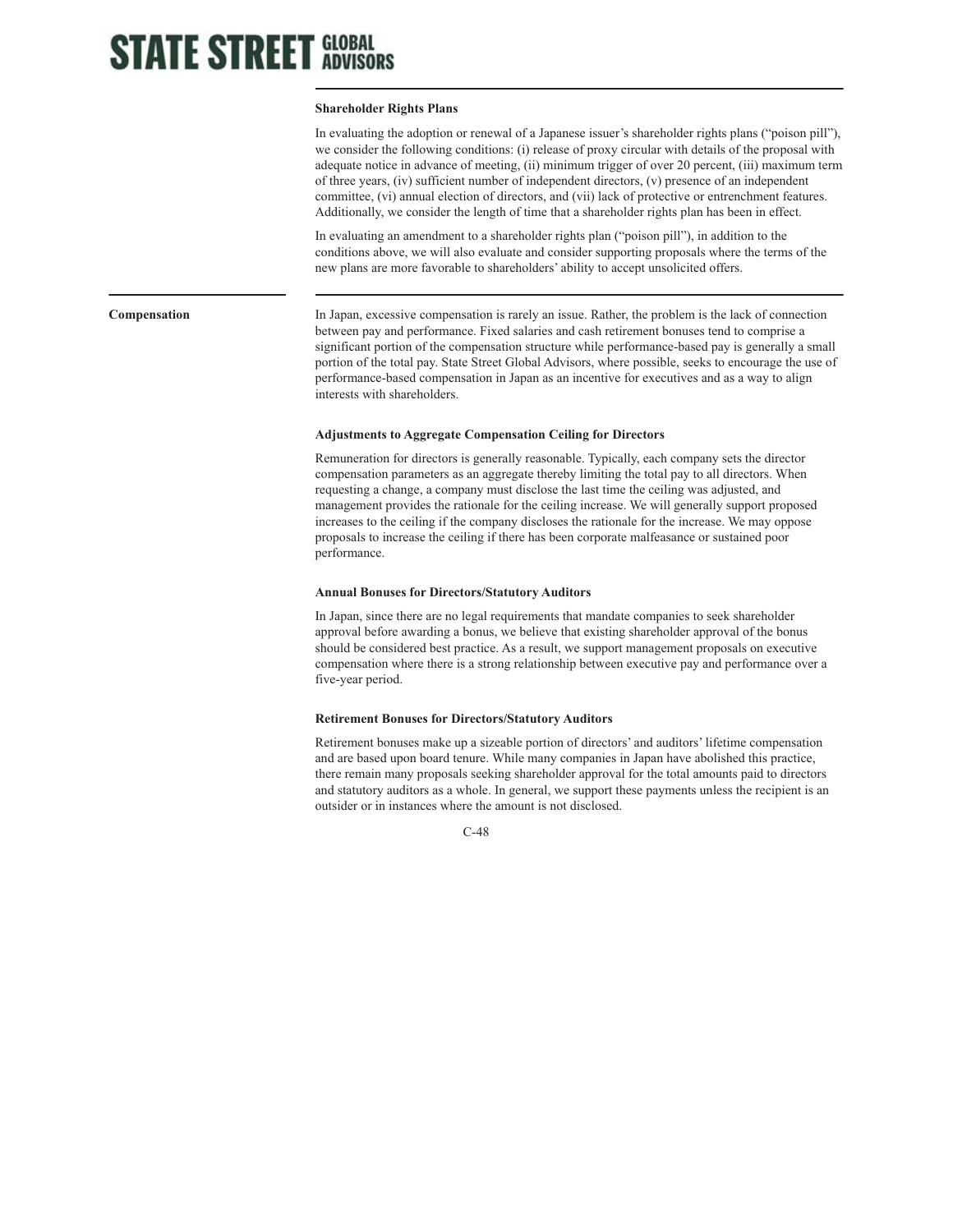### **Stock Plans**

|                                                  | Most option plans in Japan are conservative, particularly at large companies. Japanese corporate<br>law requires companies to disclose the monetary value of the stock options for directors and/or<br>statutory auditors. Some companies do not disclose the maximum number of options that can be<br>issued per year and shareholders are unable to evaluate the dilution impact. In this case, we cannot<br>calculate the dilution level and, therefore, we may oppose such plans for poor disclosure. We also<br>oppose plans that allow for the repricing of the exercise price.                                                                                                                                                                                                                                                                                                                                                                                                                                                                                 |
|--------------------------------------------------|-----------------------------------------------------------------------------------------------------------------------------------------------------------------------------------------------------------------------------------------------------------------------------------------------------------------------------------------------------------------------------------------------------------------------------------------------------------------------------------------------------------------------------------------------------------------------------------------------------------------------------------------------------------------------------------------------------------------------------------------------------------------------------------------------------------------------------------------------------------------------------------------------------------------------------------------------------------------------------------------------------------------------------------------------------------------------|
|                                                  | <b>Deep Discount Options</b>                                                                                                                                                                                                                                                                                                                                                                                                                                                                                                                                                                                                                                                                                                                                                                                                                                                                                                                                                                                                                                          |
|                                                  | As Japanese companies move away from the retirement bonus system, deep discount options plans<br>have become more popular. Typically, the exercise price is set at JPY 1 per share. We evaluate deep<br>discount options using the same criteria used to evaluate stock options as well as considering the<br>vesting period.                                                                                                                                                                                                                                                                                                                                                                                                                                                                                                                                                                                                                                                                                                                                         |
| <b>Environmental and Social</b><br><b>Issues</b> | As a fiduciary, State Street Global Advisors takes a comprehensive approach to engaging with our<br>portfolio companies about material environmental and social (sustainability) issues. We use our<br>voice and our vote through engagement, proxy voting, and thought leadership in order to<br>communicate with issuers and educate market participants about our perspective on important<br>sustainability topics. Our Asset Stewardship program prioritization process allows us to proactively<br>identify companies for engagement and voting in order to mitigate sustainability risks in our<br>portfolio. Through engagement, we address a broad range of topics that align with our stewardship<br>priorities and build long-term relationships with issuers. When voting, we fundamentally consider<br>whether the adoption of a shareholder proposal addressing a material sustainability issue would<br>promote long-term shareholder value in the context of the company's existing practices and<br>disclosures as well as existing market practice. |
|                                                  | For more information on our approach to environmental and social issues, please see our Global<br>Proxy Voting and Engagement Guidelines for Environmental and Social Issues and our Frameworks<br>for Voting Environmental and Social Shareholder Proposals, both available at<br>ssga.com/about-us/asset-stewardship.html.                                                                                                                                                                                                                                                                                                                                                                                                                                                                                                                                                                                                                                                                                                                                          |
| <b>Miscellaneous/Routine Items</b>               | <b>Expansion of Business Activities</b>                                                                                                                                                                                                                                                                                                                                                                                                                                                                                                                                                                                                                                                                                                                                                                                                                                                                                                                                                                                                                               |
|                                                  | Japanese companies' articles of incorporation strictly define the types of businesses in which a<br>company is permitted to engage. In general, State Street Global Advisors views proposals that<br>expand and diversify the company's business activities as routine and non-contentious. We will<br>monitor instances in which there has been an inappropriate acquisition and diversification away<br>from the company's main area of competence that resulted in a decrease of shareholder value.                                                                                                                                                                                                                                                                                                                                                                                                                                                                                                                                                                |
| <b>More Information</b>                          | Any client who wishes to receive information on how its proxies were voted should contact its State<br>Street Global Advisors relationship manager.                                                                                                                                                                                                                                                                                                                                                                                                                                                                                                                                                                                                                                                                                                                                                                                                                                                                                                                   |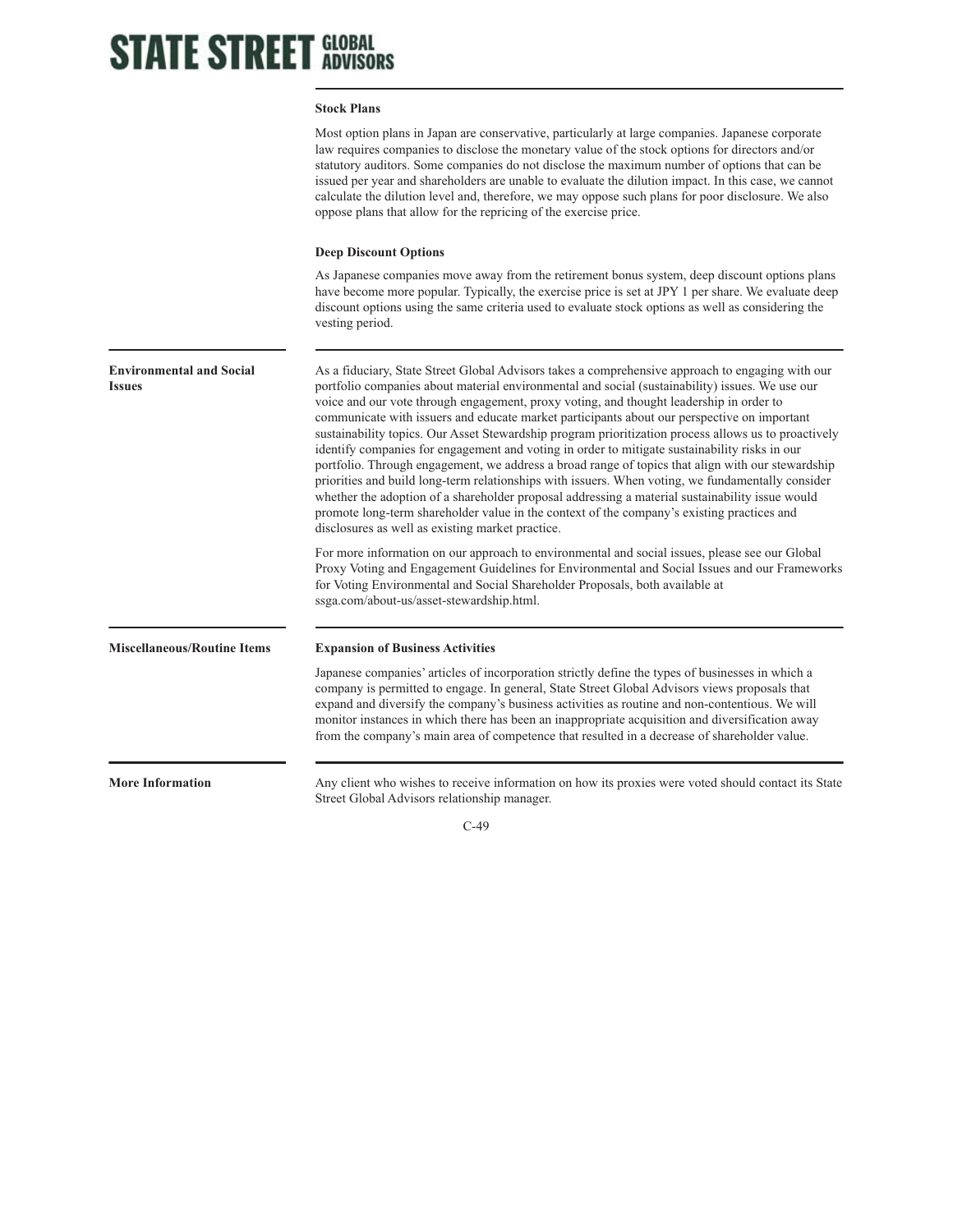**About State Street Global Advisors**

For four decades, State Street Global Advisors has served the world's governments, institutions and financial advisors. With a rigorous, risk-aware approach built on research, analysis and market-tested experience, we build from a breadth of active and index strategies to create cost-effective solutions. As stewards, we help portfolio companies see that what is fair for people and sustainable for the planet can deliver long-term performance. And, as pioneers in index, ETF, and ESG investing, we are always inventing new ways to invest. As a result, we have become the world's fourth-largest asset manager\* with US \$4.14 trillion<sup>†</sup> under our care.

- \*   Pensions & Investments Research Center, as of December 31, 2020.
- This figure is presented as of December 31, 2021 and includes approximately \$61.43 billion of assets with respect to SPDR products for which State Street Global Advisors Funds Distributors, LLC (SSGA FD) acts solely as the marketing agent. SSGA FD and State Street Global Advisors are affiliated.

#### **ssga.com**

#### **State Street Global Advisors Worldwide Entities**

**Abu Dhabi:** State Street Global Advisors Limited, ADGM Branch, Al Khatem Tower, Suite 42801, Level 28, ADGM Square, Al Maryah Island, P.O Box 76404, Abu Dhabi, United Arab Emirates. Regulated by the ADGM Financial Services Regulatory Authority. T: +971 2 245 9000. **Australia:** State Street Global Advisors, Australia, Limited (ABN 42 003 914 225) is the holder of an Australian Financial Services License (AFSL Number 238276). Registered office: Level 14, 420 George Street, Sydney, NSW 2000, Australia. T: +612 9240-7600. F: +612 9240-7611. **Belgium:** State Street Global Advisors Belgium, Chaussée de La Hulpe 185, 1170 Brussels, Belgium. T: +32 2 663 2036. State Street Global Advisors Belgium is a branch office of State Street Global Advisors Europe Limited, registered in Ireland with company number 49934, authorized and regulated by the Central Bank of Ireland, and whose registered office is at 78 Sir John Rogerson's Quay, Dublin 2. **Canada:** State Street Global Advisors, Ltd., 1981 McGill College Avenue, Suite 500, Montreal, Qc, H3A 3A8, T: +514 282 2400 and 30 Adelaide Street East Suite 800, Toronto, Ontario M5C 3G6. T: +647 775 5900. **France:** State Street Global

Advisors Europe Limited, France Branch ("State Street Global Advisors France") is a branch of State Street Global Advisors Europe Limited, registered in Ireland with company number 49934, authorized and regulated by the Central Bank of Ireland, and whose registered office is at 78 Sir John Rogerson's Quay, Dublin 2. State Street Global Advisors France is registered in France with company number RCS Nanterre 899 183 289, and its office is located at Coeur Défense — Tour A — La Défense 4, 33e étage, 100, Esplanade du Général de Gaulle, 92 932 Paris La Défense Cedex, France. T: +33 1 44 45 40 00. F: +33 1 44 45 41 92. **Germany:** State Street Global Advisors Europe Limited, Branch in Germany, Brienner Strasse 59, D-80333 Munich, Germany ("State Street Global Advisors Germany"). T: +49 (0)89 55878 400. State Street Global Advisors Germany is a branch of State Street Global Advisors Europe Limited, registered in Ireland with company number 49934, authorized and regulated by the Central Bank of Ireland, and whose registered office is at 78 Sir John Rogerson's Quay, Dublin 2. **Hong Kong:** State Street Global Advisors Asia Limited, 68/F, Two International Finance Centre, 8 Finance Street, Central, Hong Kong. T: +852 2103-0288. F: +852 2103- 0200. Ireland: State Street Global Advisors Europe Limited is regulated by the Central Bank of Ireland. Registered office address 78 Sir John Rogerson's

Quay, Dublin 2. Registered Number: 49934. T: +353 (0)1 776 3000. F: +353 (0)1 776 3300. **Italy:** State Street Global Advisors Europe Limited, Italy Branch ("State Street Global Advisors Italy") is a branch of State Street Global Advisors Europe Limited, registered in Ireland with company number 49934, authorized and regulated by the Central Bank of Ireland, and whose registered office is at 78 Sir John Rogerson's Quay, Dublin 2. State Street Global Advisors Italy is registered in Italy with company number 11871450968 — REA: 2628603 and VAT number 11871450968, and its office is located at Via Ferrante Aporti, 10 20125 Milan, Italy. T: +39 02 32066 100. F: +39 02 32066 155. **Japan:** State Street Global Advisors (Japan) Co., Ltd., Toranomon Hills Mori Tower 25F 1-23-1 Toranomon, Minato-ku, Tokyo 105-6325 Japan. T: +81-3-4530- 7380. Financial Instruments Business Operator, Kanto Local Financial Bureau (Kinsho #345), Membership: Japan Investment Advisers Association, The Investment Trust Association, Japan, Japan Securities Dealers' Association. **Netherlands:** State Street Global Advisors Netherlands, Apollo Building 7th floor, Herikerbergweg 29, 1101 CN Amsterdam, Netherlands. T: +31 20 7181 000. State Street Global Advisors Netherlands is a branch office of State Street Global Advisors Europe Limited, registered in Ireland with company number 49934, authorized and regulated by the

Central Bank of Ireland, and whose registered office is at 78 Sir John Rogerson's Quay, Dublin 2. **Singapore:** State Street Global Advisors Singapore Limited, 168, Robinson Road, #33-01 Capital Tower, Singapore 068912 (Company Reg. No: 200002719D, regulated by the Monetary Authority of Singapore). T: +65 6826-7555. F: +65 6826-7501. **Switzerland:** State Street Global Advisors AG, Beethovenstr. 19, CH-8027 Zurich. Registered with the Register of Commerce Zurich CHE-105.078.458. T: +41 (0)44 245 70 00. F: +41 (0)44 245 70 16. **United Kingdom:** State Street Global Advisors Limited. Authorized and regulated by the Financial Conduct Authority. Registered in England. Registered No. 2509928. VAT No. 5776591 81. Registered office: 20 Churchill Place, Canary Wharf, London, E14 5HJ. T: 020 3395 6000. F: 020 3395 6350. **United States:** State Street Global Advisors, 1 Iron Street, Boston, MA 02210-1641. T: +1 617 786 3000.

The whole or any part of this work may not be reproduced, copied or transmitted or any of its contents disclosed to third parties without SSGA's express written consent.

© 2022 State Street Corporation. All Rights Reserved. ID949710-3479913.2.1.GBL.RTL 0322 Exp. Date: 03/31/2023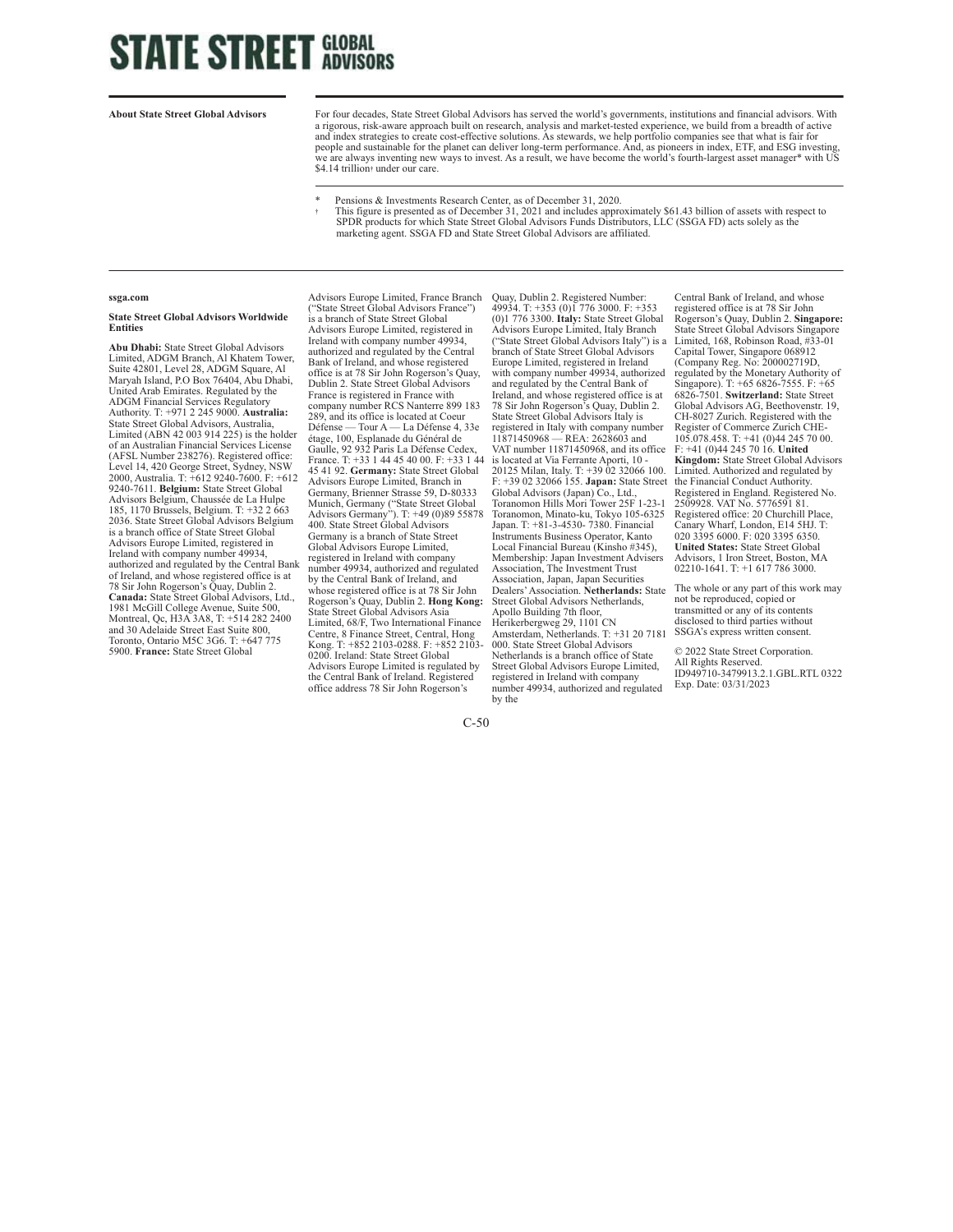### **March 2022**

North America (United States & Canada)

### **Proxy Voting and Engagement Guidelines**

State Street Global Advisors' North America Proxy Voting and Engagement Guidelinesi outline our expectations of companies listed on stock exchanges in the US and Canada. These Guidelines complement and should be read in conjunction with State Street Global Advisors' Global Proxy Voting and Engagement Principles, which provide a detailed explanation of our approach to voting and engaging with companies, and State Street Global Advisors' Conflict Mitigation Guidance.

**i**  These Proxy Voting and Engagement Guidelines are also applicable to SSGA Funds Management, Inc. "SSGA Funds Management, Inc. is an SEC-registered investment adviser. SSGA Funds Management, Inc., State Street Global Advisors Trust Company, and other advisory affiliates of State Street make up State Street Global Advisors, the investment management arm of State Street Corporation.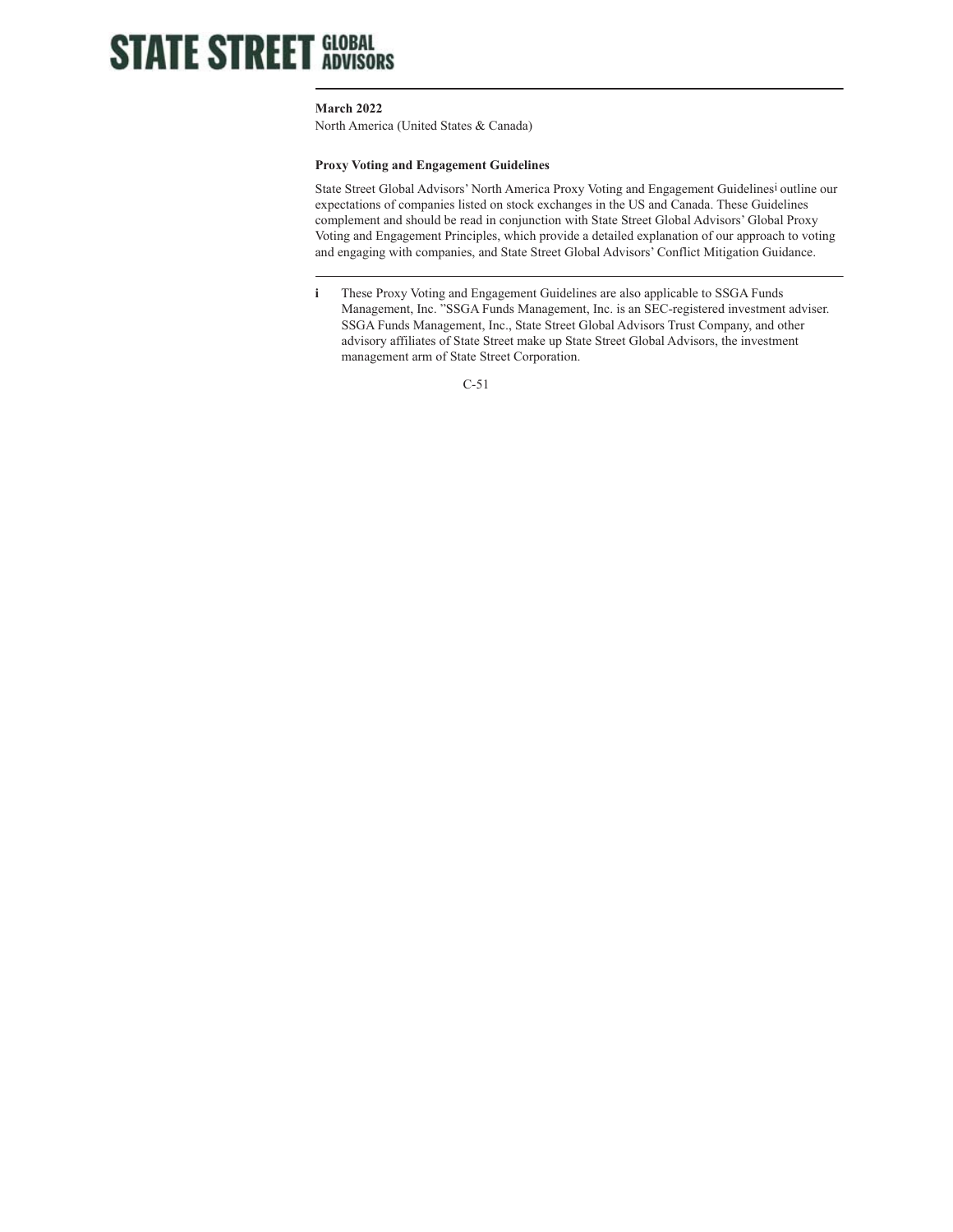State Street Global Advisors' North America Proxy Voting and Engagement Guidelines address areas, including board structure, director tenure, audit related issues, capital structure, executive compensation, as well as environmental, social, and other governance-related issues of companies listed on stock exchanges in the US and Canada ("North America").

When voting and engaging with companies in global markets, we consider market specific nuances in the manner that we believe will most likely protect and promote the long-term economic value of client investments. We expect companies to observe the relevant laws and regulations of their respective markets, as well as country specific best practice guidelines and corporate governance codes. When we feel that a country's regulatory requirements do not address some of the key philosophical principles that we believe are fundamental to its global voting guidelines, we may hold companies in such markets to our global standards.

In its analysis and research about corporate governance issues in North America, we expect all companies to act in a transparent manner and to provide detailed disclosure on board profiles, related-party transactions, executive compensation, and other governance issues that impact shareholders' long-term interests. Further, as a founding member of the Investor Stewardship Group ("ISG"), we proactively monitor companies' adherence to the Corporate Governance Principles for US listed companies. Consistent with the "comply-or-explain" expectations established by the principles, we encourage companies to proactively disclose their level of compliance with the principles. In instances of non-compliance when companies cannot explain the nuances of their governance structure effectively, either publicly or through engagement, we may vote against the independent board leader.

**State Street Global Advisors' Proxy Voting and Engagement Philosophy**

Corporate governance and sustainability issues are an integral part of the investment process. The Asset Stewardship Team consists of investment professionals with expertise in corporate governance and company law, remuneration, accounting, and environmental and social issues. We have established robust corporate governance principles and practices that are backed with extensive analytical expertise to understand the complexities of the corporate governance landscape. We engage with companies to provide insight on the principles and practices that drive our voting decisions. We also conduct proactive engagements to address significant shareholder concerns and environmental, social, and governance ("ESG") issues in a manner consistent with maximizing shareholder value.

The team works alongside members of State Street Global Advisors' Active Fundamental and various other investment teams, collaborating on issuer engagements and providing input on company specific fundamentals. We are also a member of various investor associations that seek to address broader corporate governance related policy issues in North America.

State Street Global Advisors is a signatory to the United Nations Principles of Responsible Investment ("UNPRI") and is compliant with the US Investor Stewardship Group Principles. We are committed to sustainable investing and are working to further integrate ESG principles into investment and corporate governance practices, where applicable and consistent with our fiduciary duty.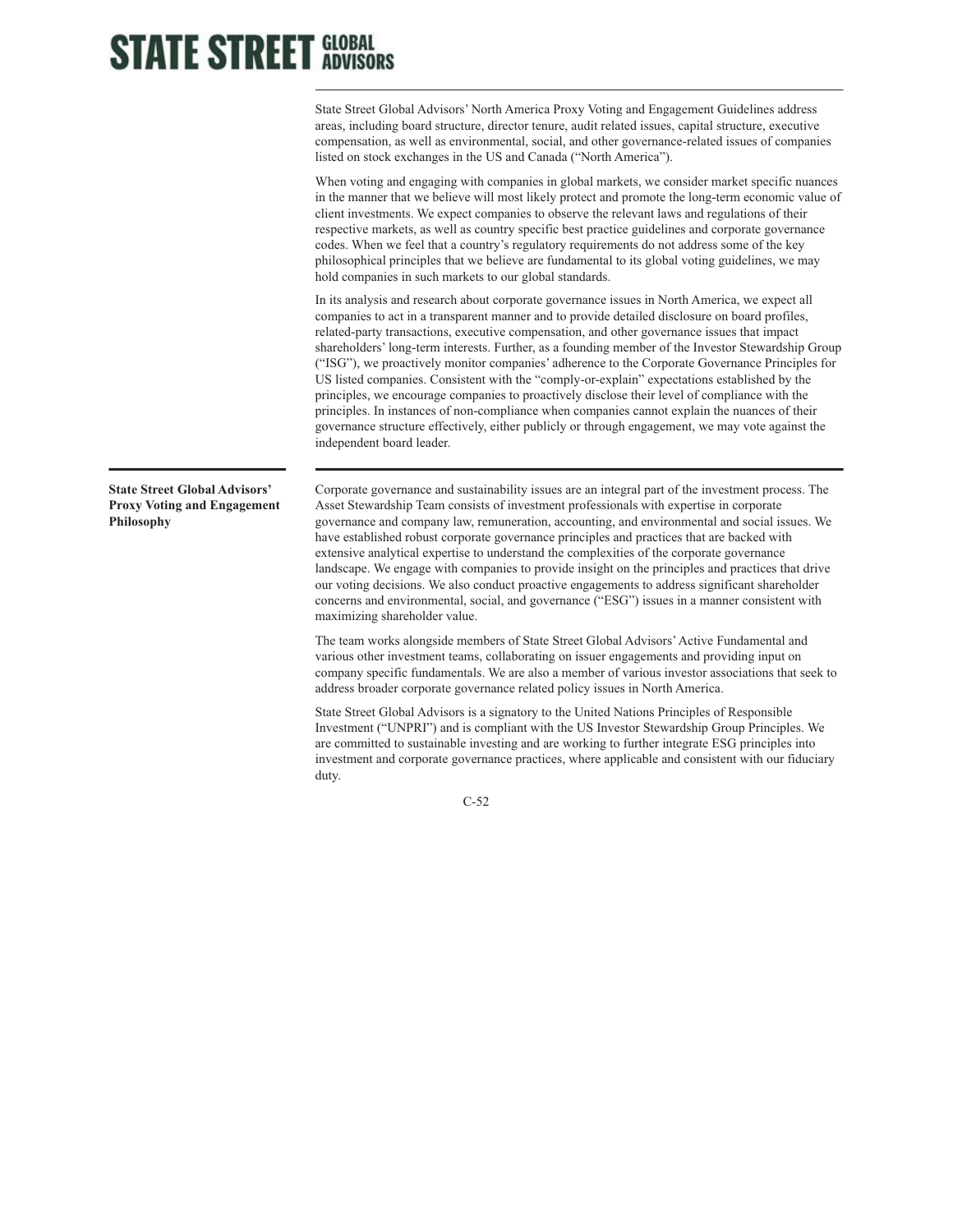### Directors and Boards

Principally, we believe the primary responsibility of the board of directors is to preserve and enhance shareholder value and protect shareholder interests. In order to carry out their primary responsibilities, directors have to undertake activities that range from setting strategy and overseeing executive management to monitoring the risks that arise from a company's business, including risks related to sustainability issues. Further, good corporate governance necessitates the existence of effective internal controls and risk management systems, which should be governed by the board.

State Street Global Advisors believes that a well constituted board of directors, with a balance of skills, expertise, and independence, provides the foundations for a well governed company. We view board quality as a measure of director independence, director succession planning, board diversity, evaluations and refreshment, and company governance practices. We vote for the election/re-election of directors on a case-by-case basis after considering various factors, including board quality, general market practice, and availability of information on director skills and expertise. In principle, we believe independent directors are crucial to robust corporate governance and help management establish sound corporate governance policies and practices. A sufficiently independent board will most effectively monitor management and perform oversight functions necessary to protect shareholder interests.

Director-related proposals include issues submitted to shareholders that deal with the composition of the board or with members of a corporation's board of directors. In deciding the director nominee to support, we consider numerous factors.

### **Director Elections**

Our director election guideline focuses on companies' governance profile to identify if a company demonstrates appropriate governance practices or if it exhibits negative governance practices. Factors we consider when evaluating governance practices include, but are not limited to the following:

- Shareholder rights
- Board independence
- Board structure

If a company demonstrates appropriate governance practices, we believe a director should be classified as independent based upon the relevant listing standards or local market practice standards. In such cases, the composition of the key oversight committees of a board should meet the minimum standards of independence. Accordingly, we will vote against a nominee at a company with appropriate governance practices if the director is classified as non-independent under relevant listing standards or local market practice and serves on a key committee of the board (compensation, audit, nominating, or committees required to be fully independent by local market standards).

Conversely, if a company demonstrates negative governance practices, State Street Global Advisors believes the classification standards for director independence should be elevated. In such circumstances, we will evaluate all director nominees based upon the following classification standards: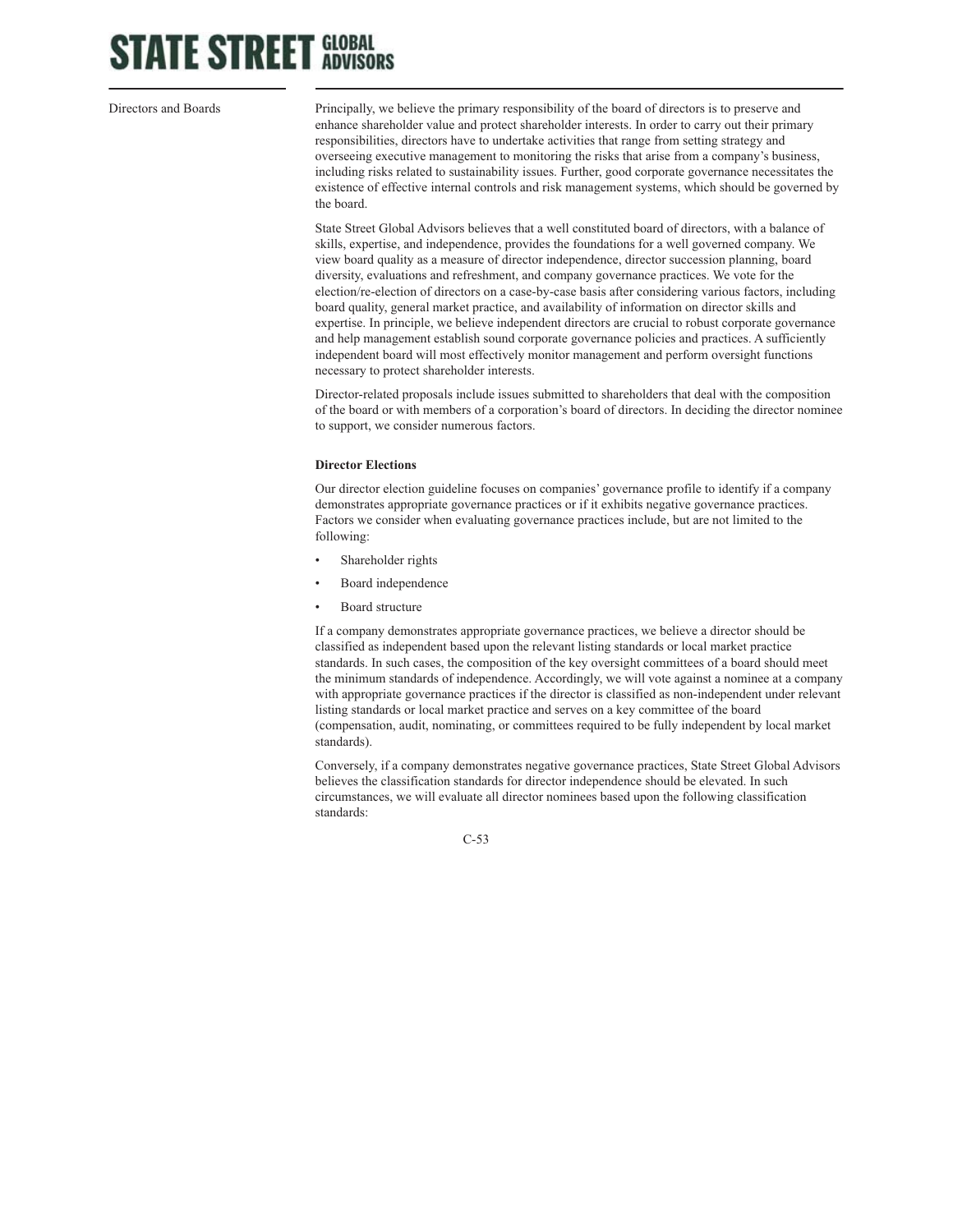- Is the nominee an employee of or related to an employee of the issuer or its auditor?
- Does the nominee provide professional services to the issuer
- Has the nominee attended an appropriate number of board meetings?
- Has the nominee received non-board related compensation from the issuer?

In the US market where companies demonstrate negative governance practices, these stricter standards will apply not only to directors who are a member of a key committee but to all directors on the board as market practice permits. Accordingly, we will vote against a nominee (with the exception of the CEO) where the board has inappropriate governance practices and is considered not independent based on the above independence criteria.

Additionally, we may withhold votes from directors based on the following:

- Overall average board tenure is excessive. In assessing excessive tenure, we consider factors such as the preponderance of long tenured directors, board refreshment practices, and classified board structures
- Directors attend less than 75 percent of board meetings without appropriate explanation or providing reason for their failure to meet the attendance threshold
- Directors of companies that have not been responsive to a shareholder proposal that received a majority shareholder support at the last annual or special meeting
- Consideration can be warranted if management submits the proposal(s) on the ballot as a binding management proposal, recommending shareholders vote for the particular proposal(s)
- Directors of companies have unilaterally adopted/amended company bylaws that negatively impact our shareholder rights (such as fee-shifting, forum selection, and exclusion service bylaws) without putting such amendments to a shareholder vote
- Compensation committee members where there is a weak relationship between executive pay and performance over a five-year period
- Audit committee members if non-audit fees exceed 50 percent of total fees paid to the auditors
- Directors who appear to have been remiss in their duties

### **Board Gender Diversity**

We expect boards of all listed companies to have at least one female board member. If a company fails to meet this expectation, State Street Global Advisors may vote against the Chair of the board's nominating committee or the board leader in the absence of a nominating committee, if necessary. Additionally, if a company fails to meet this expectation for three consecutive years, State Street Global Advisors may vote against all incumbent members of the nominating committee.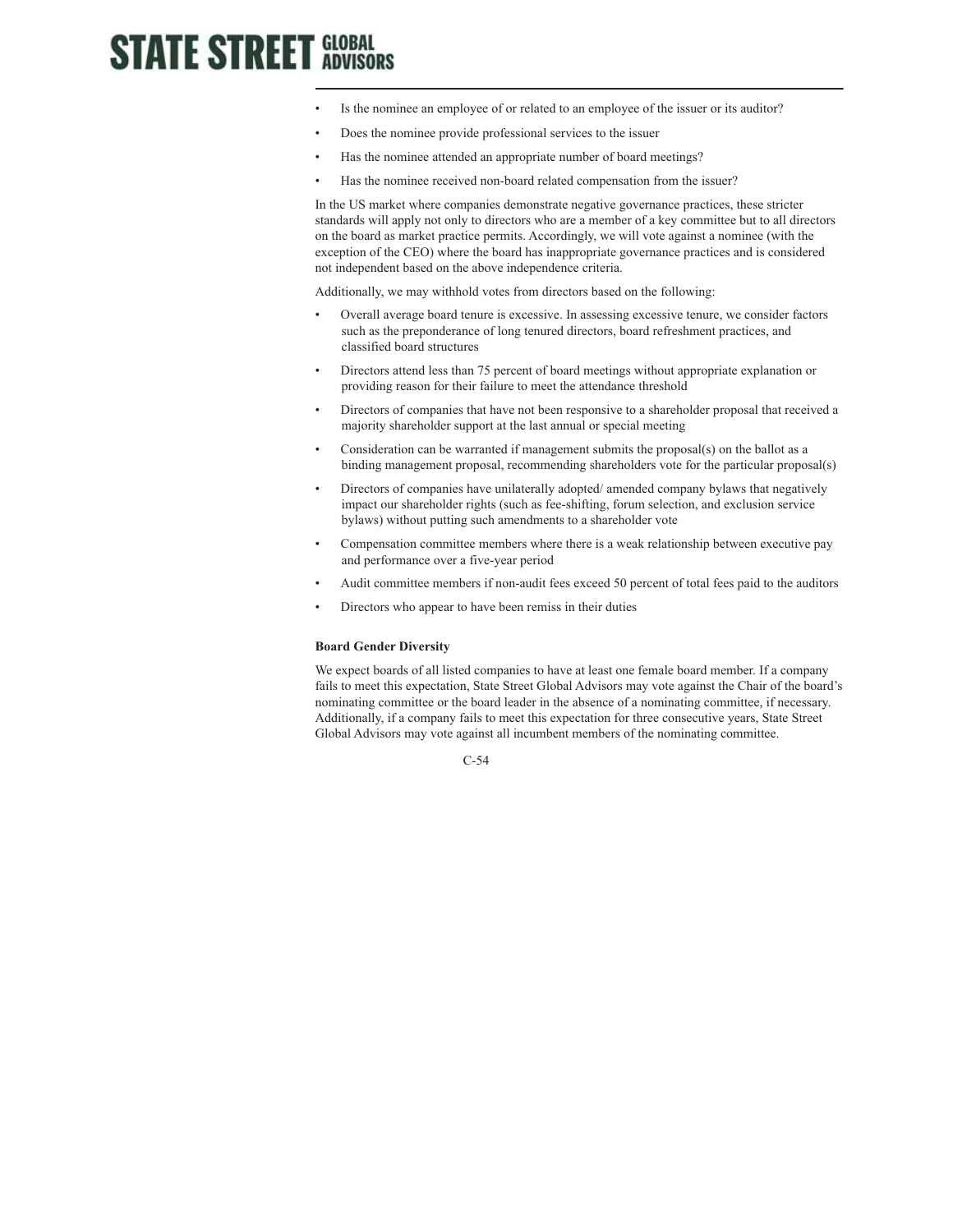### **Board Racial/Ethnic Diversity**

We believe that companies have a responsibility to effectively manage and disclose risks and opportunities related to racial and ethnic diversity. If a company in the S&P 500 does not disclose, at minimum, the gender, racial and ethnic composition of its board, we may vote against the Chair of the nominating committee. We may withhold support from the Chair of the nominating committee also when a company in the S&P 500 does not have at least one director from an underrepresented community on its board.

### **Workforce Diversity**

We may vote against the Chair of the compensation committee at companies in the S&P 500 that do not disclose their EEO-1 reports. Acceptable disclosures include:

- The original EEO-1 report response
- The exact content of the report translated into custom graphics

### **Director Time Commitments**

When voting on the election or re-election of a director, we also consider the number of outside board directorships a non-executive and an executive may undertake. Thus, State Street Global Advisors may take voting action against a director who exceeds the number of board mandates listed below:

- Named Executive Officers (NEOs) of a public company who sit on more than two public company boards
- Non-executive board chairs or lead independent directors who sit on more than three public company boards
- Director nominees who sit on more than four public company boards

For non-executive board chairs/lead independent directors and director nominees who hold excessive commitments, as defined above, we may consider waiving our policy and vote in support of a director if a company discloses its director commitment policy in a publicly available manner (e.g., corporate governance guidelines, proxy statement, company website). This policy or associated disclosure must include:

- A numerical limit on public company board seats a director can serve on
	- This limit cannot exceed our policy by more than one seat
- Consideration of public company board leadership positions (e.g., Committee Chair)
- Affirmation that all directors are currently compliant with the company policy
- Description of an annual policy review process undertaken by the Nominating Committee to evaluate outside director time commitments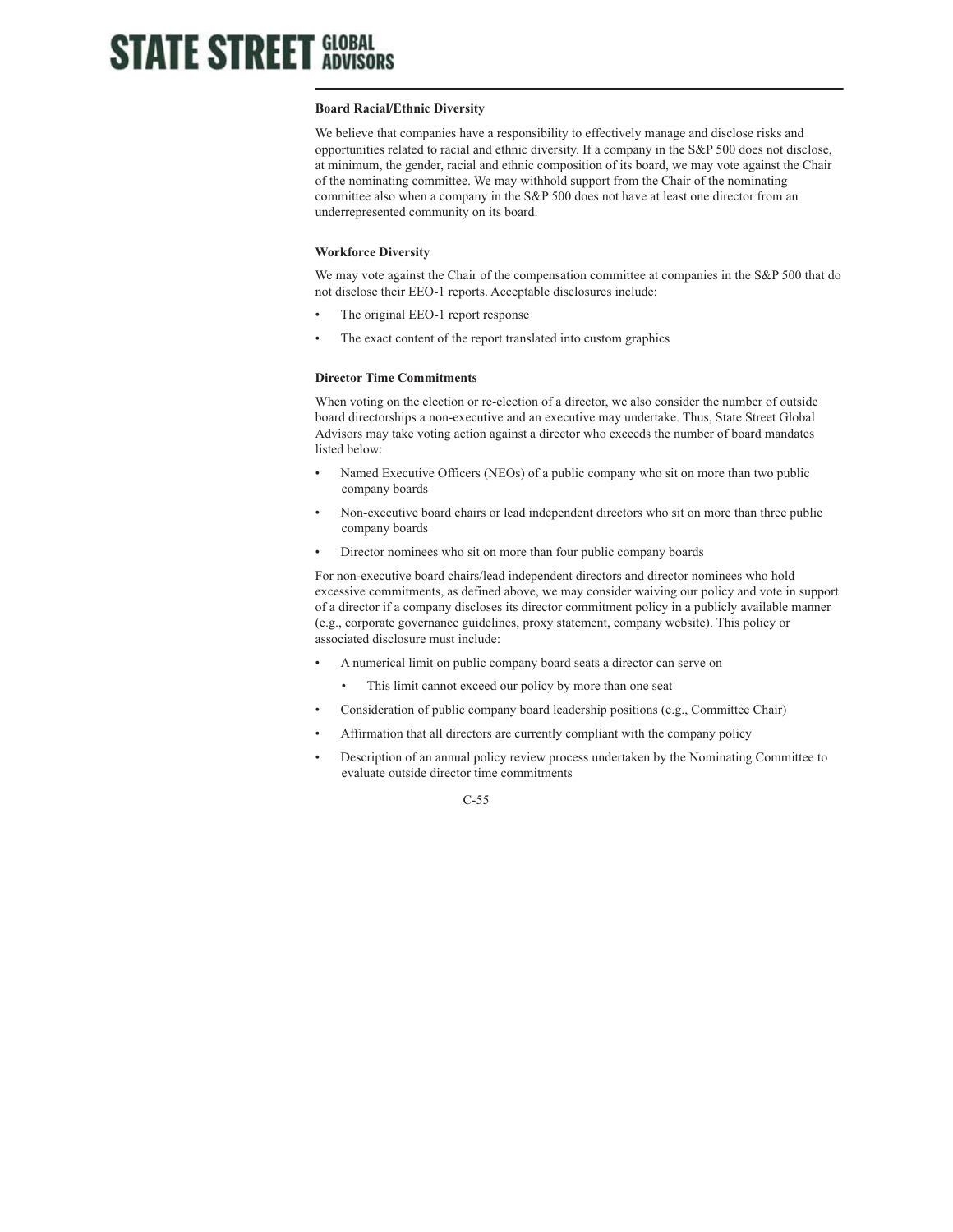If a director is imminently leaving a board and this departure is disclosed in a written, time-bound and publicly-available manner, we may consider waiving our withhold vote when evaluating the director for excessive time commitments.

Service on a mutual fund board, the board of a UK investment trust or a Special Purpose Acquisition Company (SPAC) board is not considered when evaluating directors for excessive commitments. However, we do expect these roles to be considered by nominating committees when evaluating director time commitments.

### **Incorporating R-Factor™ into Director Votes**

R-Factor™ is a scoring system created by State Street Global Advisors that measures the performance of a company's business operations and governance as it relates to financially material ESG factors facing the company's industry. R-Factor™ encourages companies to manage and disclose material, industry-specific ESG risks and opportunities, thereby reducing investment risk across our own portfolio and the broader market. State Street Global Advisors may take voting action against the senior independent board leader at companies on the S&P 500 that are R-Factor™ laggards1 and momentum underperformers2 and cannot articulate how they plan to improve their score.

### **Climate-related Disclosure**

We believe climate change poses a systemic risk to all companies in our portfolio.

State Street Global Advisors has publicly supported the global regulatory efforts to establish a mandatory baseline of climate risk disclosures for all companies. Until these consistent disclosure standards are established, we find that the recommendations of the Taskforce on Climate-related Financial Disclosures (TCFD) provide the most effective framework by which companies can develop strategies to plan for climate-related risks and make their businesses more resilient to the impacts of climate change.

As such, we may vote against the independent board leader at companies in the S&P 500 and S&P/TSX Composite that fail to provide sufficient disclosure in accordance with the TCFD framework, including:

- Board oversight of climate-related risks and opportunities
- Total Scope 1 and Scope 2 greenhouse gas emissions
- Targets for reducing greenhouse gas emissions
- **1**Bottom 10 percent of scores relative to industry peers.
- **2**Have consistently underperformed their peers over the last two years; bottom 30 percent of scores relative to industry peers.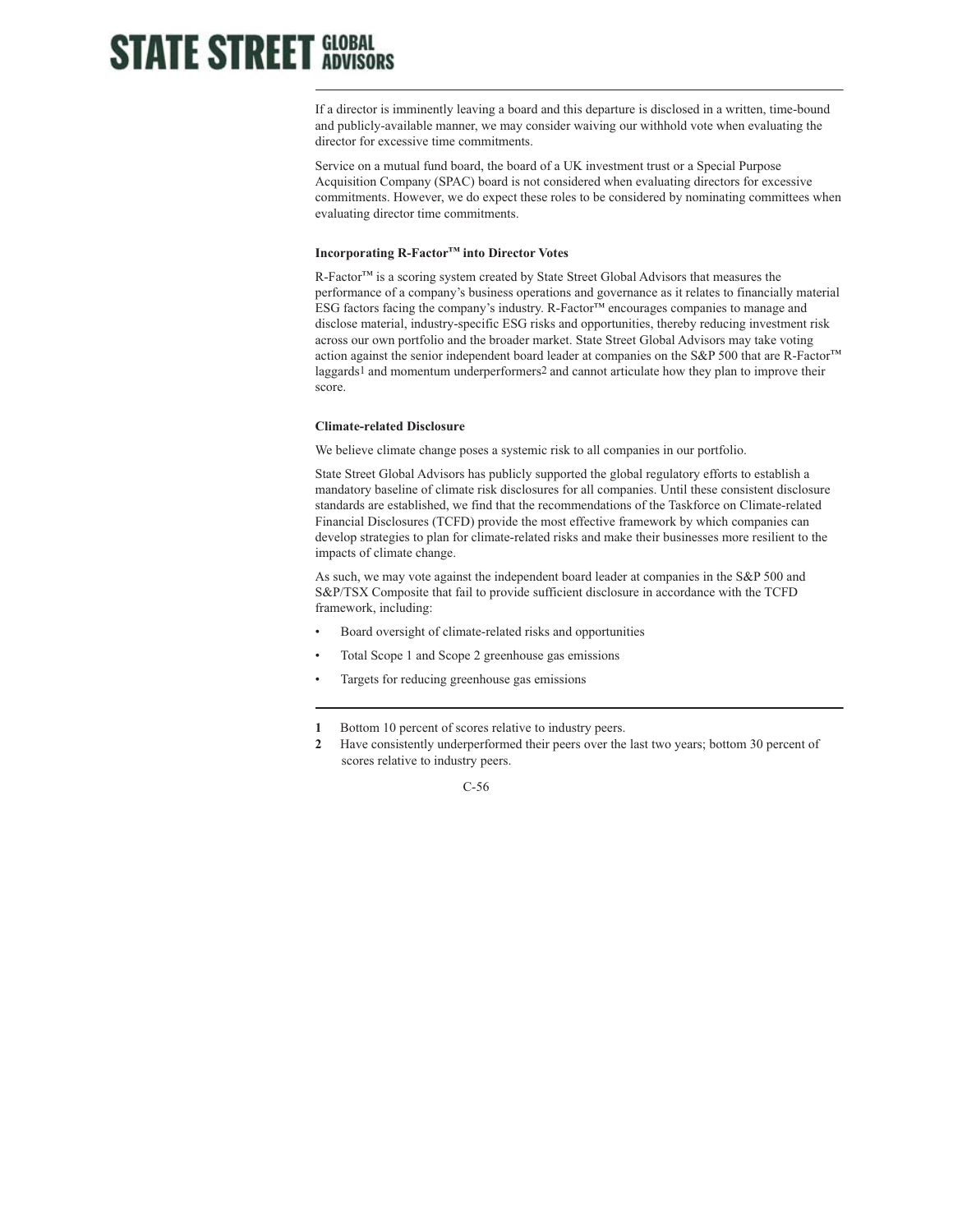### **Director-Related Proposals**

We generally vote for the following director-related proposals:

- Discharge of board members' duties, in the absence of pending litigation, regulatory investigation, charges of fraud, or other indications of significant concern
- Proposals to restore shareholders' ability in order to remove directors with or without cause
- Proposals that permit shareholders to elect directors to fill board vacancies
- Shareholder proposals seeking disclosure regarding the company, board, or compensation committee's use of compensation consultants, such as company name, business relationship(s), and fees paid

We generally vote against the following director-related proposals:

- Requirements that candidates for directorships own large amounts of stock before being eligible to be elected
- Proposals that relate to the "transaction of other business as properly comes before the meeting," which extend "blank check" powers to those acting as proxy
- Proposals requiring two candidates per board seat

### **Majority Voting**

We will generally support a majority vote standard based on votes cast for the election of directors.

We will generally vote to support amendments to bylaws that would require simple majority of voting shares (i.e. shares cast) to pass or to repeal certain provisions.

### **Annual Elections**

We generally support the establishment of annual elections of the board of directors. Consideration is given to the overall level of board independence and the independence of the key committees, as well as the existence of a shareholder rights plan.

### **Cumulative Voting**

We do not support cumulative voting structures for the election of directors.

### **Separation Chair/CEO**

We analyze proposals for the separation of Chair/CEO on a case-by-case basis taking into consideration numerous factors, including the appointment of and role played by a lead director, a company's performance, and the overall governance structure of the company.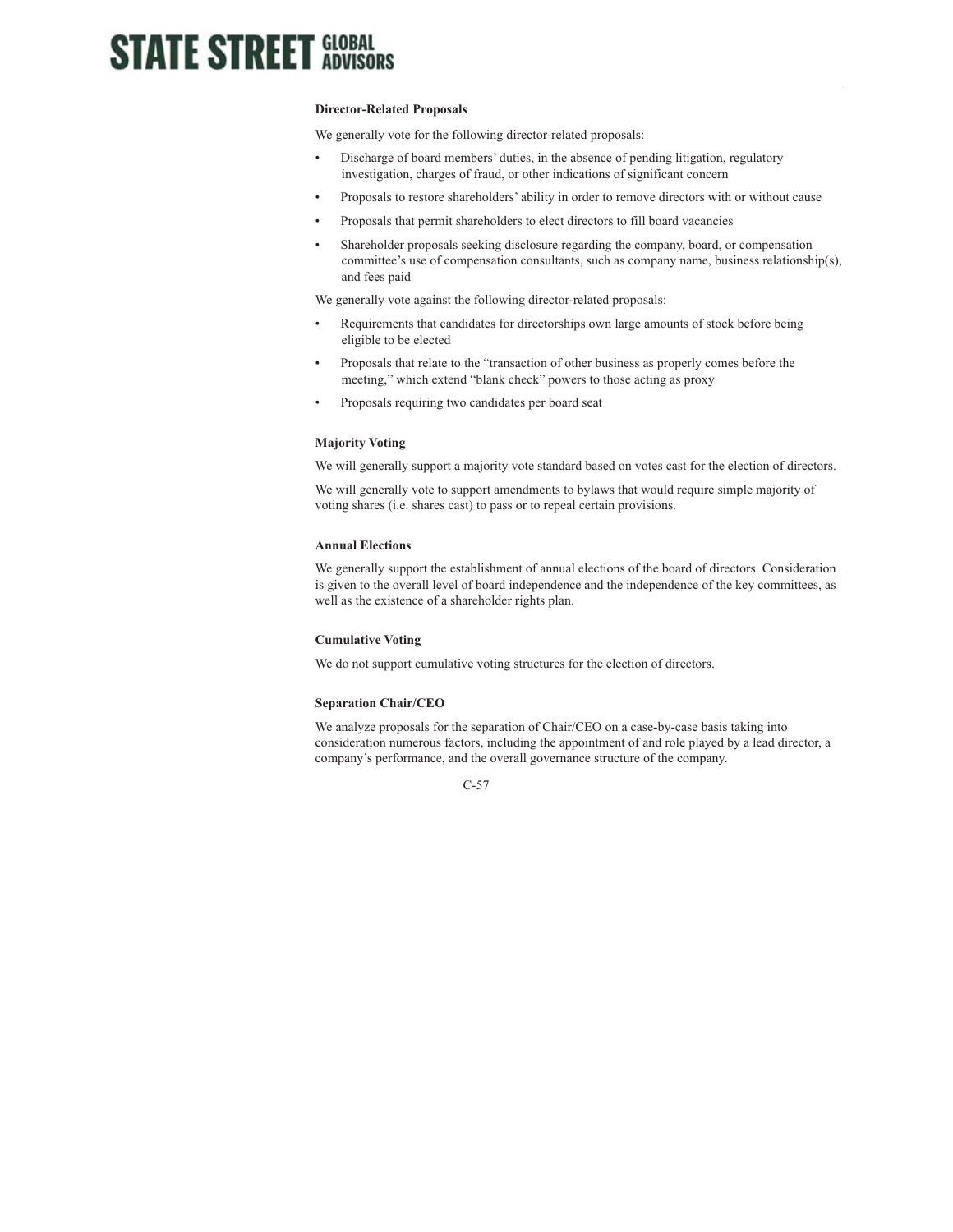However, we may take voting action against the chair or members of the nominating committee at S&P 500 companies that have combined the roles of chair and CEO and have not appointed a lead independent director.

### **Proxy Access**

In general, we believe that proxy access is a fundamental right and an accountability mechanism for all long-term shareholders. We will consider proposals relating to proxy access on a case-by-case basis. We will support shareholder proposals that set parameters to empower long-term shareholders while providing management the flexibility to design a process that is appropriate for the company's circumstances.

We will review the terms of all other proposals and will support those proposals that have been introduced in the spirit of enhancing shareholder rights.

Considerations include the following:

- The ownership thresholds and holding duration proposed in the resolution
- The binding nature of the proposal
- The number of directors that shareholders may be able to nominate each year
- Company governance structure
- Shareholder rights
- Board performance

### **Age/Term Limits**

Generally, we will vote against age and term limits unless the company is found to have poor board refreshment and director succession practices, and has a preponderance of non-executive directors with excessively long tenures serving on the board.

### **Approve Remuneration of Directors**

Generally, we will support directors' compensation, provided the amounts are not excessive relative to other issuers in the market or industry. In making our determination, we review whether the compensation is overly dilutive to existing shareholders.

### **Indemnification**

Generally, we support proposals to limit directors' liability and/or expand indemnification and liability protection if he or she has not acted in bad faith, gross negligence, or reckless disregard of the duties involved in the conduct of his or her office.

### **Classified Boards**

We generally support annual elections for the board of directors.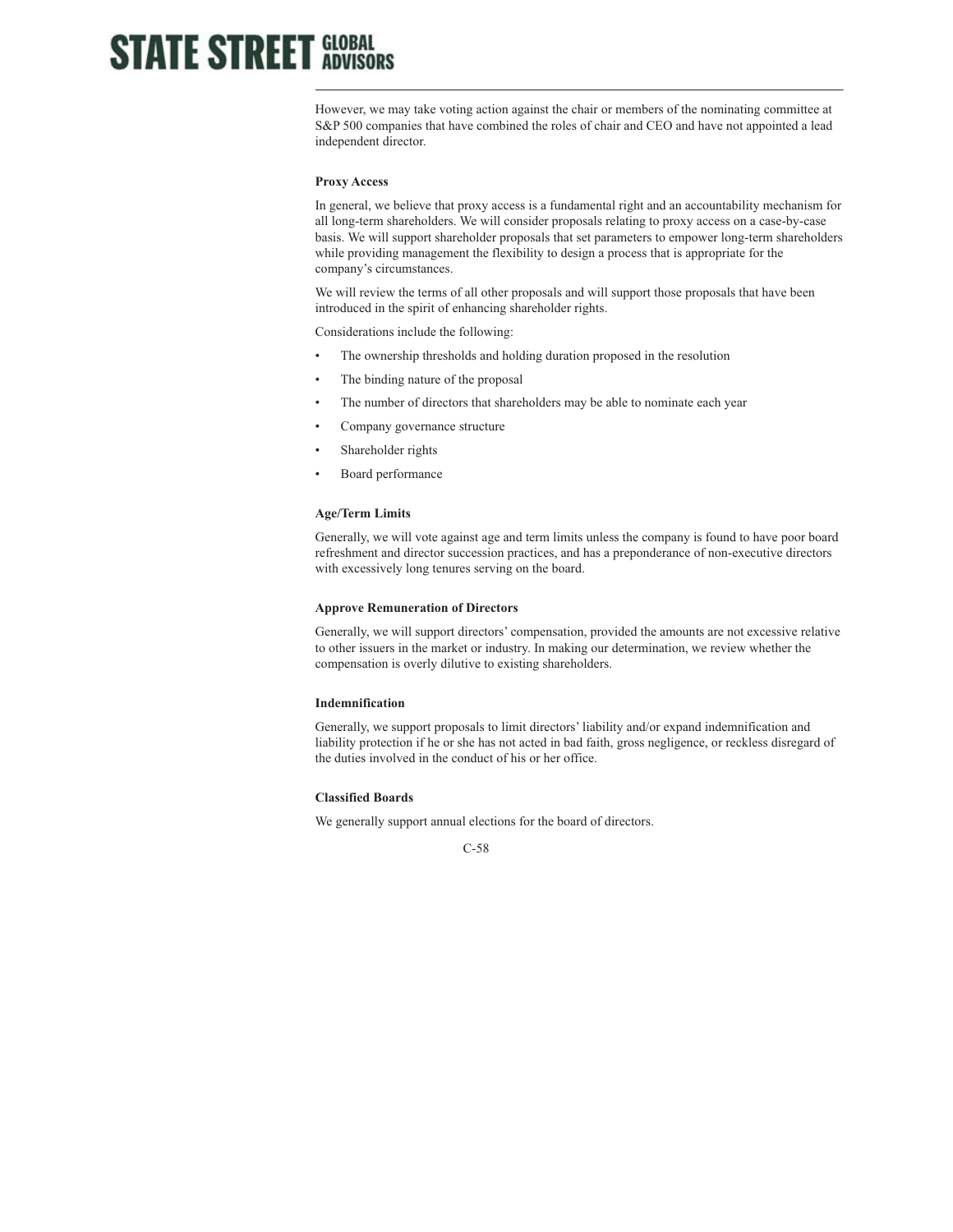### **Confidential Voting**

We will support confidential voting.

### **Board Size**

We will support proposals seeking to fix the board size or designate a range for the board size and will vote against proposals that give management the ability to alter the size of the board outside of a specified range without shareholder approval.

### **Board Responsiveness**

We may vote against the re-election of members of the compensation committee if we have serious concerns about remuneration practices and if the company has not been responsive to shareholder pressure to review its approach. In addition, if the level of dissent against a management proposal on executive pay is consistently high, and we have determined that a vote against a pay-related proposal is warranted in the third consecutive year, we may vote against the Chair of the compensation committee.

### **Audit-Related Issues Ratifying Auditors and Approving Auditor Compensation**

We support the approval of auditors and auditor compensation provided that the issuer has properly disclosed audit and non-audit fees relative to market practice and the audit fees are not deemed excessive. We deem audit fees to be excessive if the non-audit fees for the prior year constituted 50 percent or more of the total fees paid to the auditor. We will also support the disclosure of auditor and consulting relationships when the same or related entities are conducting both activities and will support the establishment of a selection committee responsible for the final approval of significant management consultant contract awards where existing firms are already acting in an auditing function.

In circumstances where "other" fees include fees related to initial public offerings, bankruptcy emergence, and spin-offs, and the company makes public disclosure of the amount and nature of those fees which are determined to be an exception to the standard "non-audit fee" category, then such fees may be excluded from the non-audit fees considered in determining the ratio of non-audit to audit/audit-related fees/tax compliance and preparation for purposes of determining whether non-audit fees are excessive.

We will support the discharge of auditors and requirements that auditors attend the annual meeting of shareholders.3

### **Approval of Financial Statements**

The disclosure and availability of reliable financial statements in a timely manner is imperative for the investment process. We expect external auditors to provide assurance of a company's financial condition. Hence, we will vote against the approval of financial statements if i) they have not been disclosed or audited; ii) the auditor opinion is qualified/ adverse, or the auditor has issued a disclaimer of opinion; or iii) the auditor opinion is not disclosed.

**<sup>3</sup>**Common for non-US issuers; request from the issuer to discharge from liability the directors or auditors with respect to actions taken by them during the previous year.

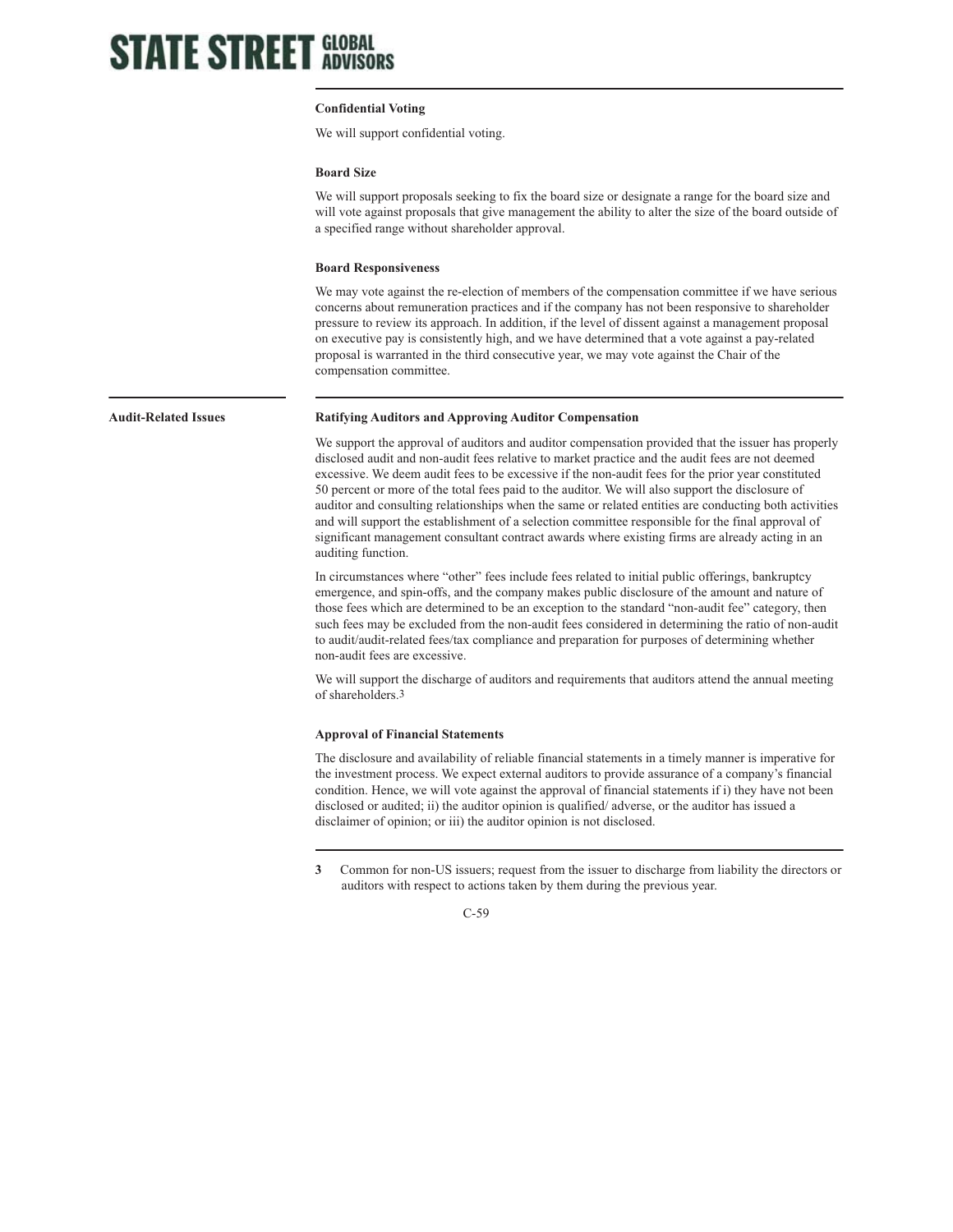### **Capital-Related Issues**

Capital structure proposals include requests by management for approval of amendments to the certificate of incorporation that will alter the capital structure of the company.

The most common request is for an increase in the number of authorized shares of common stock, usually in conjunction with a stock split or dividend. Typically, we support requests that are not unreasonably dilutive or enhance the rights of common shareholders. In considering authorized share proposals, the typical threshold for approval is 100 percent over current authorized shares. However, the threshold may be increased if the company offers a specific need or purpose (merger, stock splits, growth purposes, etc.). All proposals are evaluated on a case-by-case basis taking into account the company's specific financial situation.

### **Increase in Authorized Common Shares**

In general, we support share increases for general corporate purposes up to 100 percent of current authorized stock.

We support increases for specific corporate purposes up to 100 percent of the specific need plus 50 percent of current authorized common stock for US and Canadian firms.

When applying the thresholds, we will also consider the nature of the specific need, such as mergers and acquisitions and stock splits.

### **Increase in Authorized Preferred Shares**

We vote on a case-by-case basis on proposals to increase the number of preferred shares.

Generally, we will vote for the authorization of preferred stock in cases where the company specifies the voting, dividend, conversion, and other rights of such stock and the terms of the preferred stock appear reasonable.

We will support proposals to create "declawed" blank check preferred stock (stock that cannot be used as a takeover defense). However, we will vote against proposals to increase the number of blank check preferred stock authorized for issuance when no shares have been issued or reserved for a specific purpose.

### **Unequal Voting Rights**

We will not support proposals authorizing the creation of new classes of common stock with superior voting rights and will vote against new classes of preferred stock with unspecified voting, conversion, dividend distribution, and other rights. In addition, we will not support capitalization changes that add "blank check" classes of stock (i.e. classes of stock with undefined voting rights) or classes that dilute the voting interests of existing shareholders.

However, we will support capitalization changes that eliminate other classes of stock and/ or unequal voting rights.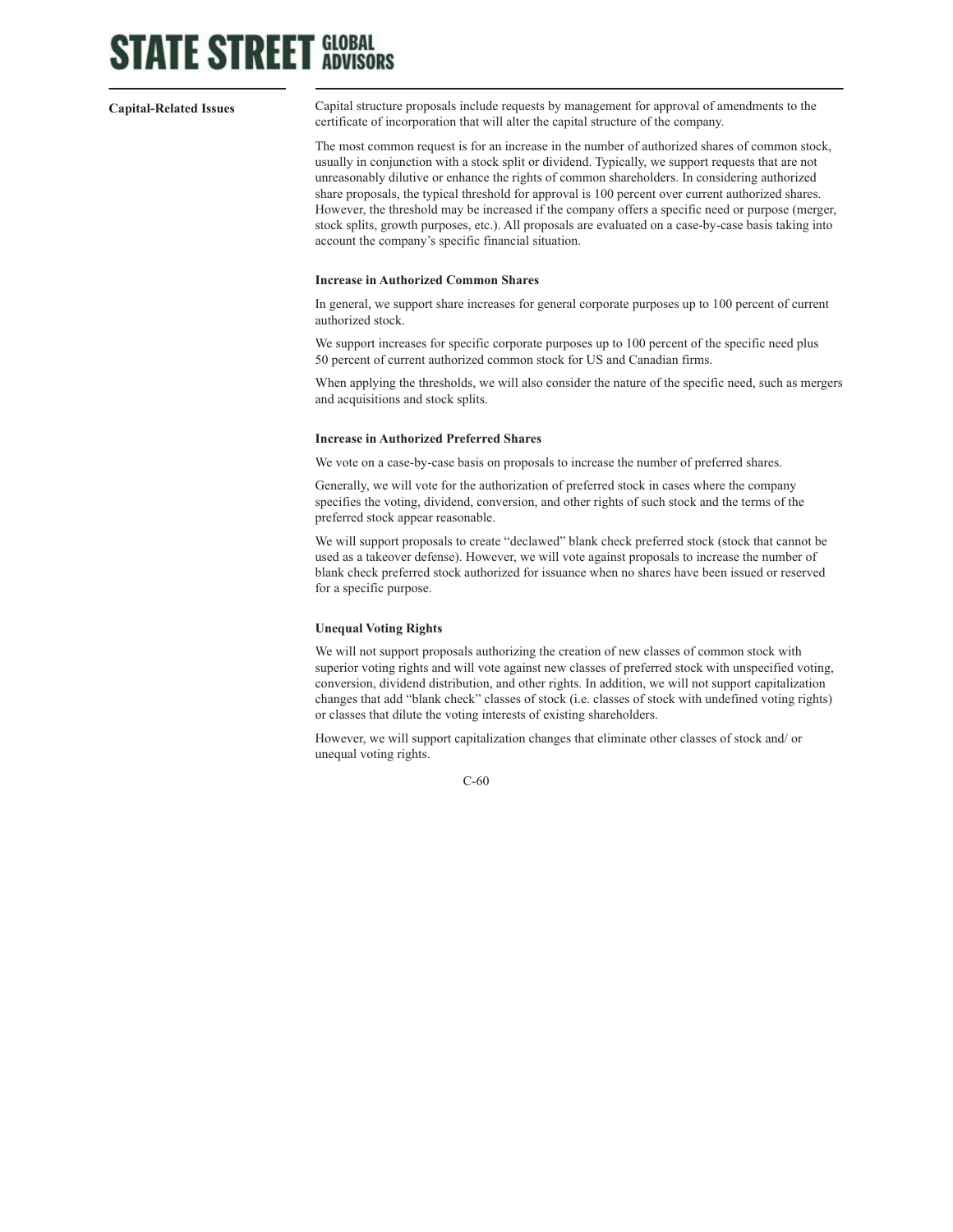| <b>Mergers and Acquisitions</b> | Mergers or the reorganization of the structure of a company often involve proposals relating to<br>reincorporation, restructurings, liquidations, and other major changes to the corporation.                                                                                                                                                                                                                                                                                                                                                                                                                                                                                                                                    |
|---------------------------------|----------------------------------------------------------------------------------------------------------------------------------------------------------------------------------------------------------------------------------------------------------------------------------------------------------------------------------------------------------------------------------------------------------------------------------------------------------------------------------------------------------------------------------------------------------------------------------------------------------------------------------------------------------------------------------------------------------------------------------|
|                                 | Proposals that are in the best interests of the shareholders, demonstrated by enhancing share value<br>or improving the effectiveness of the company's operations, will be supported.                                                                                                                                                                                                                                                                                                                                                                                                                                                                                                                                            |
|                                 | In general, provisions that are not viewed as economically sound or are thought to be destructive to<br>shareholders' rights are not supported.                                                                                                                                                                                                                                                                                                                                                                                                                                                                                                                                                                                  |
|                                 | We will generally support transactions that maximize shareholder value. Some of the considerations<br>include the following:                                                                                                                                                                                                                                                                                                                                                                                                                                                                                                                                                                                                     |
|                                 | Offer premium<br>$\bullet$                                                                                                                                                                                                                                                                                                                                                                                                                                                                                                                                                                                                                                                                                                       |
|                                 | Strategic rationale<br>$\bullet$                                                                                                                                                                                                                                                                                                                                                                                                                                                                                                                                                                                                                                                                                                 |
|                                 | Board oversight of the process for the recommended transaction, including, director and/or<br>$\bullet$<br>management conflicts of interest                                                                                                                                                                                                                                                                                                                                                                                                                                                                                                                                                                                      |
|                                 | Offers made at a premium and where there are no other higher bidders<br>$\bullet$                                                                                                                                                                                                                                                                                                                                                                                                                                                                                                                                                                                                                                                |
|                                 | Offers in which the secondary market price is substantially lower than the net asset value                                                                                                                                                                                                                                                                                                                                                                                                                                                                                                                                                                                                                                       |
|                                 | We may vote against a transaction considering the following:                                                                                                                                                                                                                                                                                                                                                                                                                                                                                                                                                                                                                                                                     |
|                                 | Offers with potentially damaging consequences for minority shareholders because of illiquid<br>stock, especially in some non-US markets                                                                                                                                                                                                                                                                                                                                                                                                                                                                                                                                                                                          |
|                                 | Offers where we believe there is a reasonable prospect for an enhanced bid or other bidders<br>$\bullet$                                                                                                                                                                                                                                                                                                                                                                                                                                                                                                                                                                                                                         |
|                                 | The current market price of the security exceeds the bid price at the time of voting                                                                                                                                                                                                                                                                                                                                                                                                                                                                                                                                                                                                                                             |
| <b>Anti — Takeover Issues</b>   | Typically, these are proposals relating to requests by management to amend the certificate of<br>incorporation or bylaws to add or to delete a provision that is deemed to have an anti-takeover<br>effect. The majority of these proposals deal with management's attempt to add some provision that<br>makes a hostile takeover more difficult or will protect incumbent management in the event of a<br>change in control of the company.<br>Proposals that reduce shareholders' rights or have the effect of entrenching incumbent management<br>will not be supported.<br>Proposals that enhance the right of shareholders to make their own choices as to the desirability of a<br>merger or other proposal are supported. |
|                                 |                                                                                                                                                                                                                                                                                                                                                                                                                                                                                                                                                                                                                                                                                                                                  |

### **Shareholder Rights Plans**

**US** We will support mandates requiring shareholder approval of a shareholder rights plans ("poison pill") and repeals of various anti-takeover related provisions.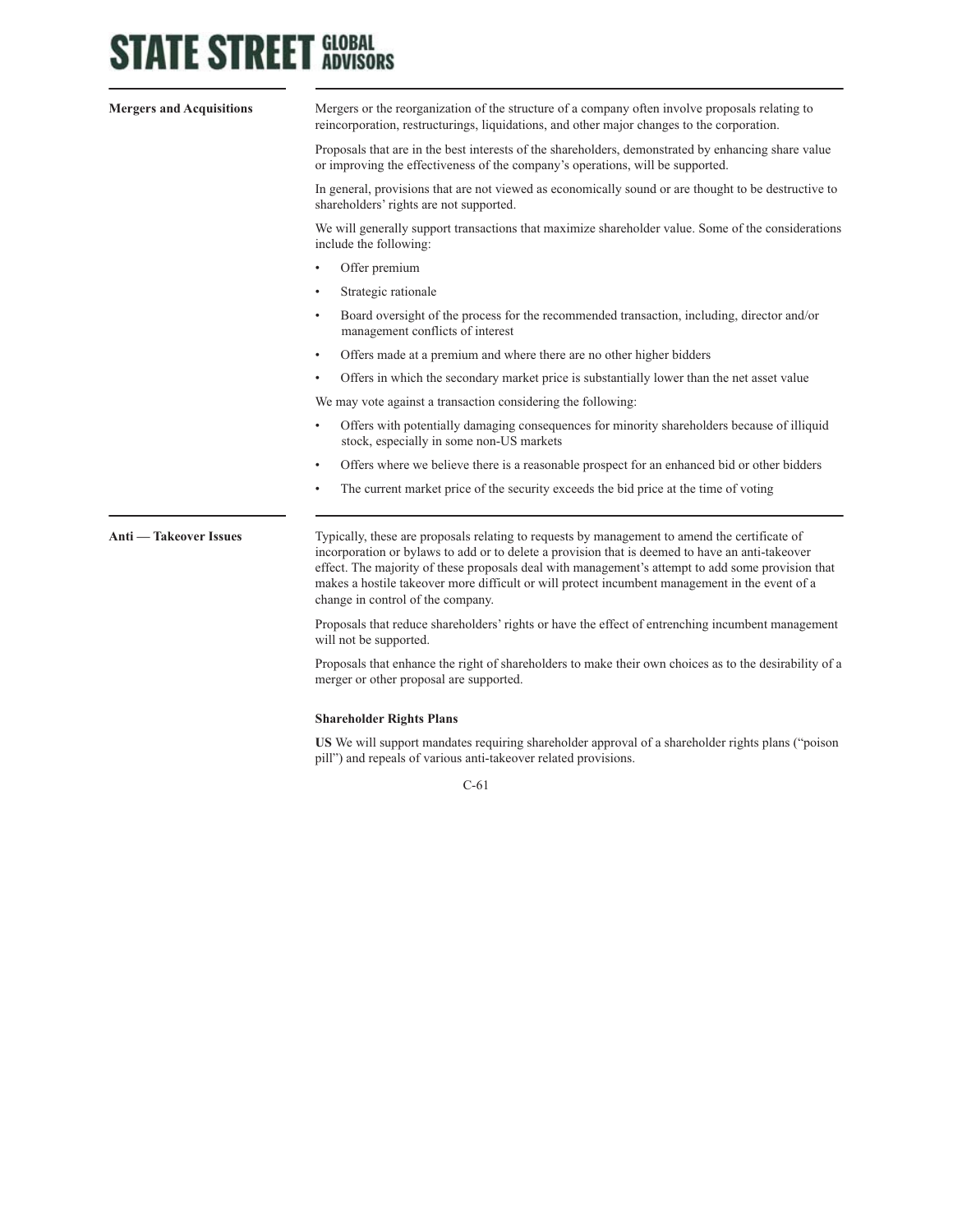In general, we will vote against the adoption or renewal of a US issuer's shareholder rights plan ("poison pill").

We will vote for an amendment to a shareholder rights plan ("poison pill") where the terms of the new plans are more favorable to shareholders' ability to accept unsolicited offers (i.e. if one of the following conditions are met: (i) minimum trigger, flip-in or flip-over of 20 percent, (ii) maximum term of three years, (iii) no "dead hand," "slow hand," "no hand" nor similar feature that limits the ability of a future board to redeem the pill, and (iv) inclusion of a shareholder redemption feature (qualifying offer clause), permitting ten percent of the shares to call a special meeting or seek a written consent to vote on rescinding the pill if the board refuses to redeem the pill 90 days after a qualifying offer is announced).

**Canada** We analyze proposals for shareholder approval of a shareholder rights plan ("poison pill") on a case-by-case basis taking into consideration numerous factors, including but not limited to, whether it conforms to 'new generation' rights plans and the scope of the plan.

### **Special Meetings**

We will vote for shareholder proposals related to special meetings at companies that do not provide shareholders the right to call for a special meeting in their bylaws if:

- The company also does not allow shareholders to act by written consent
- The company allows shareholders to act by written consent but the ownership threshold for acting by written consent is set above 25 percent of outstanding shares

We will vote for shareholder proposals related to special meetings at companies that give shareholders (with a minimum 10 percent ownership threshold) the right to call for a special meeting in their bylaws if:

The current ownership threshold to call for a special meeting is above 25 percent of outstanding shares

We will vote for management proposals related to special meetings.

### **Written Consent**

We will vote for shareholder proposals on written consent at companies if:

- The company does not have provisions in their bylaws giving shareholders the right to call for a special meeting
- The company allows shareholders the right to call for a special meeting, but the current ownership threshold to call for a special meeting is above 25 percent of outstanding shares
- The company has a poor governance profile

We will vote management proposals on written consent on a case-by-case basis.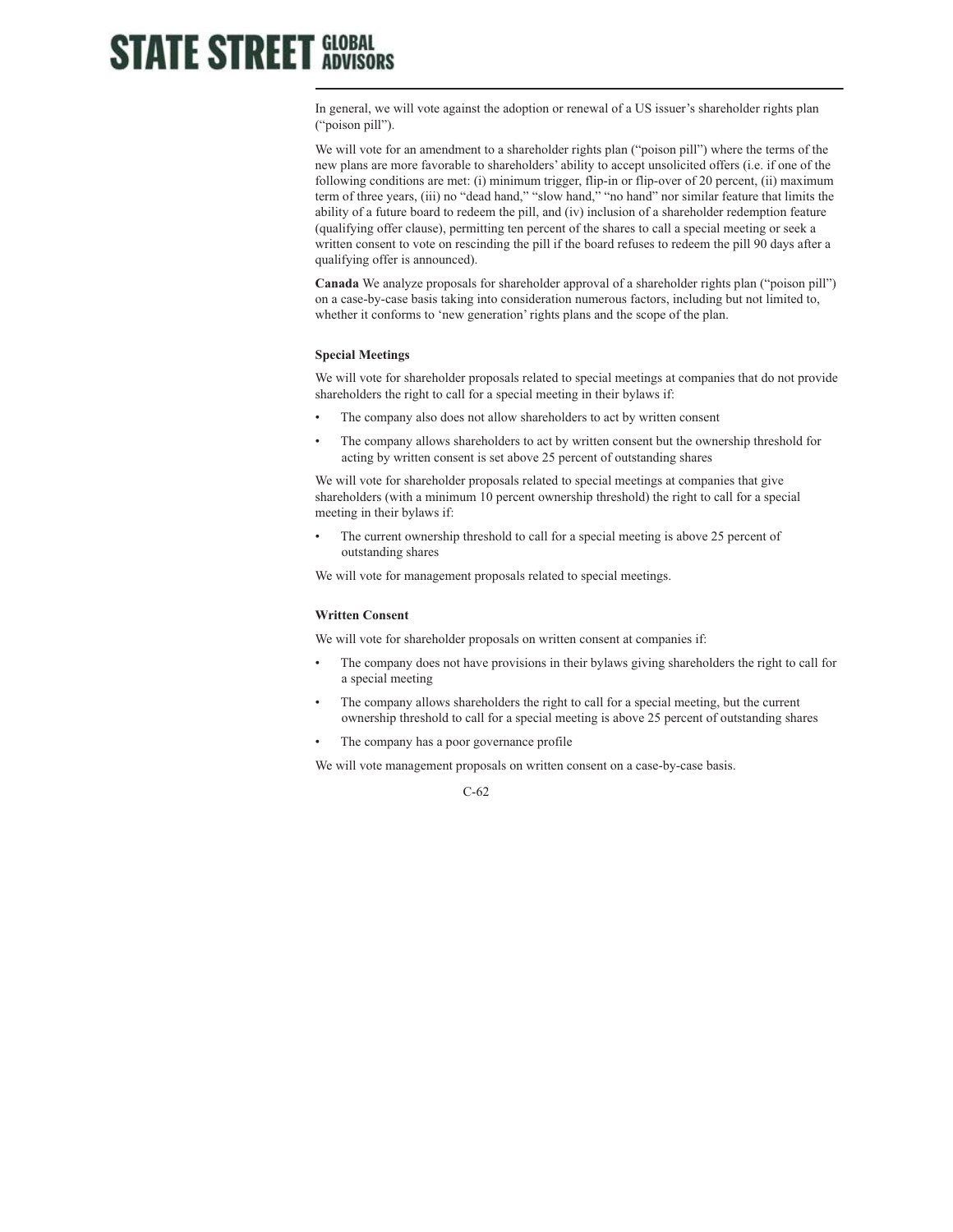### **Super–Majority**

We will generally vote against amendments to bylaws requiring super-majority shareholder votes to pass or repeal certain provisions. We will vote for the reduction or elimination of super-majority vote requirements, unless management of the issuer was concurrently seeking to or had previously made such a reduction or elimination.

### **Remuneration Issues**

Despite the differences among the types of plans and the awards possible there is a simple underlying philosophy that guides the analysis of all compensation plans; namely, the terms of the plan should be designed to provide an incentive for executives and/or employees to align their interests with those of the shareholders and thus work toward enhancing shareholder value. Plans that benefit participants only when the shareholders also benefit are those most likely to be supported.

### **Advisory Vote on Executive Compensation and Frequency**

State Street Global Advisors believes executive compensation plays a critical role in aligning executives' interest with shareholders', attracting, retaining and incentivizing key talent, and ensuring positive correlation between the performance achieved by management and the benefits derived by shareholders. We support management proposals on executive compensation where there is a strong relationship between executive pay and performance over a five-year period. We seek adequate disclosure of various compensation elements, absolute and relative pay levels, peer selection and benchmarking, the mix of long-term and short-term incentives, alignment of pay structures with shareholder interests as well as with corporate strategy, and performance. Further shareholders should have the opportunity to assess whether pay structures and levels are aligned with business performance on an annual basis.

In Canada, where advisory votes on executive compensation are not commonplace, we will rely primarily upon engagement to evaluate compensation plans.

### **Employee Equity Award Plans**

We consider numerous criteria when examining equity award proposals. Generally we do not vote against plans for lack of performance or vesting criteria. Rather the main criteria that will result in a vote against an equity award plan are:

**Excessive voting power dilution** To assess the dilutive effect, we divide the number of shares required to fully fund the proposed plan, the number of authorized but unissued shares and the issued but unexercised shares by the fully diluted share count. We review that number in light of certain factors, such as the industry of the issuer.

**Historical option grants** Excessive historical option grants over the past three years. Plans that provide for historical grant patterns of greater than five to eight percent are generally not supported.

**Repricing** We will vote against any plan where repricing is expressly permitted. If a company has a history of repricing underwater options, the plan will not be supported.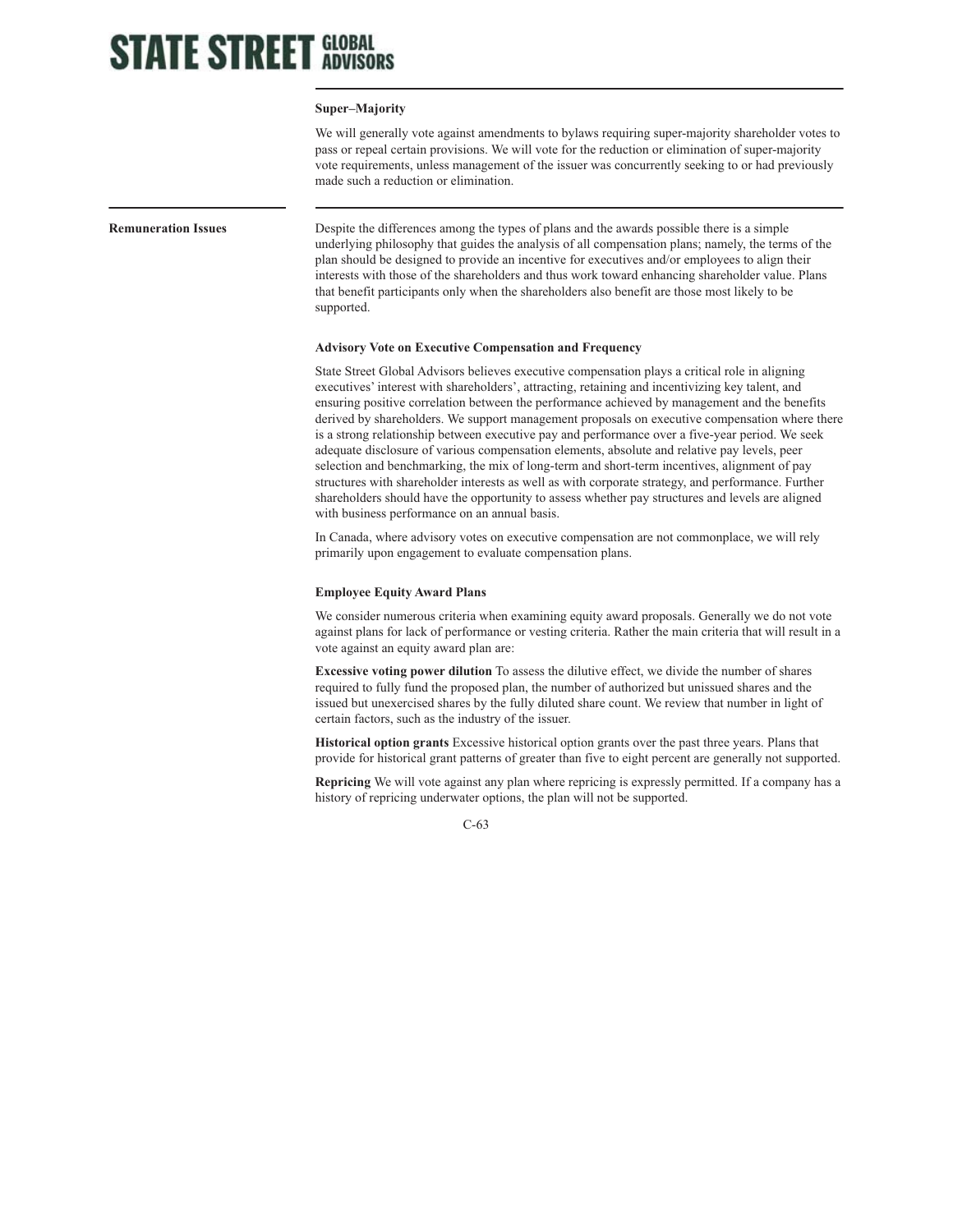Other criteria include the following:

- Number of participants or eligible employees
- The variety of awards possible
- The period of time covered by the plan

There are numerous factors that we view as negative. If combined they may result in a vote against a proposal. Factors include:

- Grants to individuals or very small groups of participants
- "Gun-jumping" grants which anticipate shareholder approval of a plan or amendment
- The power of the board to exchange "underwater" options without shareholder approval. This pertains to the ability of a company to reprice options, not the actual act of repricing described above
- Below market rate loans to officers to exercise their options
- The ability to grant options at less than fair market value;
- Acceleration of vesting automatically upon a change in control
- Excessive compensation (i.e. compensation plans which we deem to be overly dilutive)

**Share Repurchases** If a company makes a clear connection between a share repurchase program and its intent to offset dilution created from option plans and the company fully discloses the amount of shares being repurchased, the voting dilution calculation may be adjusted to account for the impact of the buy back.

Companies will not have any such repurchase plan factored into the dilution calculation if they do not (i) clearly state the intentions of any proposed share buy-back plan, (ii) disclose a definitive number of the shares to be bought back, (iii) specify the range of premium/discount to market price at which a company can repurchase shares, and (iv) disclose the time frame during which the shares will be bought back.

**162(m) Plan Amendments** If a plan would not normally meet our criteria described above, but was primarily amended to add specific performance criteria to be used with awards that were designed to qualify for performance-based exception from the tax deductibility limitations of Section 162(m) of the Internal Revenue Code, then we will support the proposal to amend the plan.

### **Employee Stock Option Plans**

We generally vote for stock purchase plans with an exercise price of not less than 85 percent of fair market value. However, we take market practice into consideration.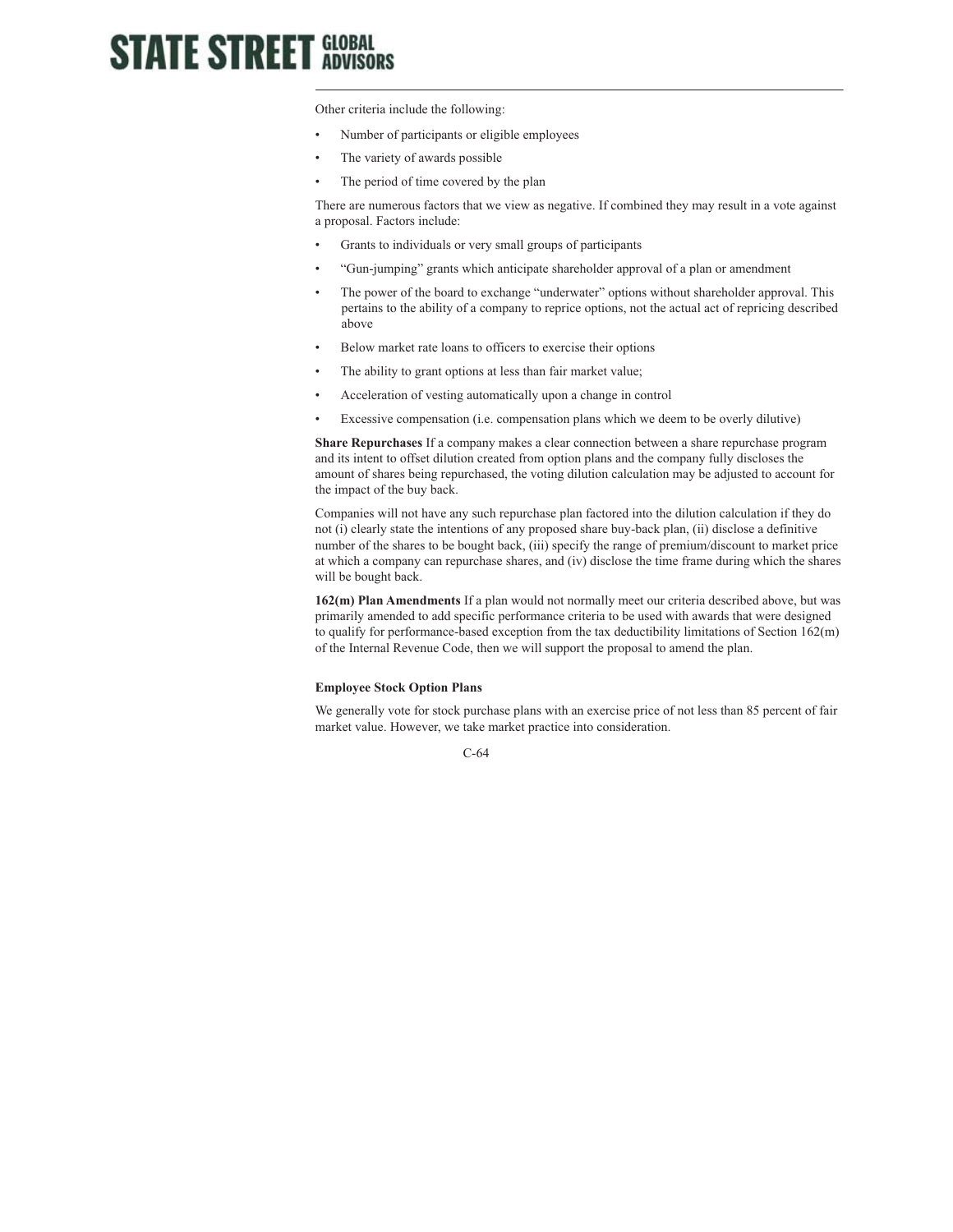### **Compensation-Related Items**

We generally support the following proposals:

- Expansions to reporting of financial or compensation-related information within reason
- Proposals requiring the disclosure of executive retirement benefits if the issuer does not have an independent compensation committee

We generally vote against the following proposal:

• Retirement bonuses for non-executive directors and auditors

| <b>Miscellaneous/Routine Items</b> | We generally support the following miscellaneous/routine governance items:                                                                                                                                                                                                                                                                                                                                              |
|------------------------------------|-------------------------------------------------------------------------------------------------------------------------------------------------------------------------------------------------------------------------------------------------------------------------------------------------------------------------------------------------------------------------------------------------------------------------|
|                                    | Reimbursement of all appropriate proxy solicitation expenses associated with the election<br>$\bullet$<br>when voting in conjunction with support of a dissident slate                                                                                                                                                                                                                                                  |
|                                    | Opting-out of business combination provision<br>$\bullet$                                                                                                                                                                                                                                                                                                                                                               |
|                                    | Proposals that remove restrictions on the right of shareholders to act independently of<br>$\bullet$<br>management                                                                                                                                                                                                                                                                                                      |
|                                    | Liquidation of the company if the company will file for bankruptcy if the proposal is not<br>$\bullet$<br>approved                                                                                                                                                                                                                                                                                                      |
|                                    | Shareholder proposals to put option repricings to a shareholder vote<br>$\bullet$                                                                                                                                                                                                                                                                                                                                       |
|                                    | General updating of, or corrective amendments to, charter and bylaws not otherwise<br>$\bullet$<br>specifically addressed herein, unless such amendments would reasonably be expected to<br>diminish shareholder rights (e.g. extension of directors' term limits, amending shareholder vote<br>requirement to amend the charter documents, insufficient information provided as to the reason<br>behind the amendment) |
|                                    | Change in corporation name<br>$\bullet$                                                                                                                                                                                                                                                                                                                                                                                 |
|                                    | Mandates that amendments to bylaws or charters have shareholder approval<br>$\bullet$                                                                                                                                                                                                                                                                                                                                   |
|                                    | Management proposals to change the date, time, and/or location of the annual meeting unless<br>$\bullet$<br>the proposed change is unreasonable                                                                                                                                                                                                                                                                         |
|                                    | Repeals, prohibitions or adoption of anti-greenmail provisions<br>$\bullet$                                                                                                                                                                                                                                                                                                                                             |
|                                    | Management proposals to implement a reverse stock split when the number of authorized<br>$\bullet$<br>shares will be proportionately reduced and proposals to implement a reverse stock split to<br>avoid delisting                                                                                                                                                                                                     |
|                                    | Exclusive forum provisions<br>$\bullet$                                                                                                                                                                                                                                                                                                                                                                                 |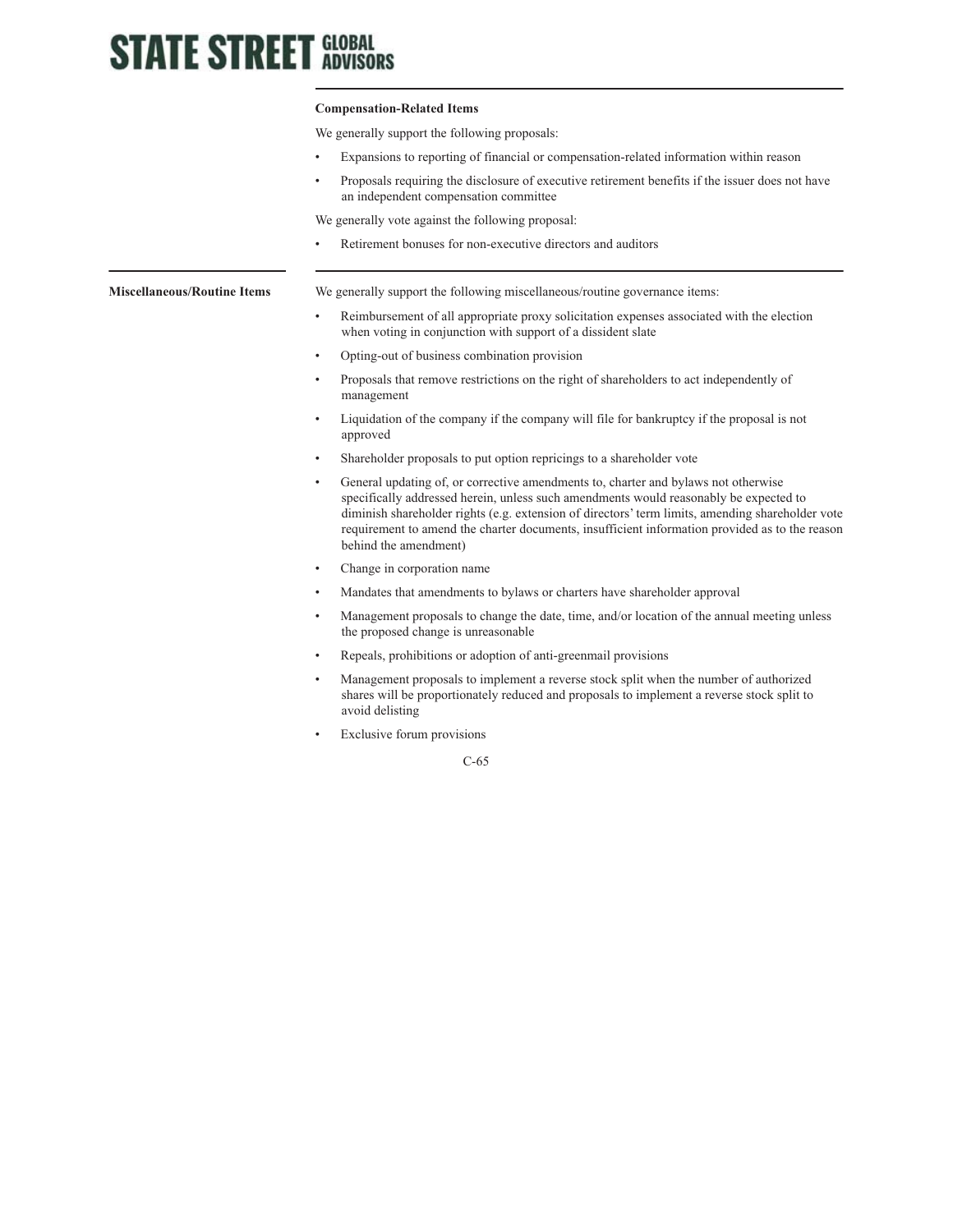|                                                  | State Street Global Advisors generally does not support the following miscellaneous/ routine<br>governance items:                                                                                                                                                                                                                                                                                                                                                                                                                                                                                                                                                                                                                                                                                                                                                                                                                                                                                                                                                     |
|--------------------------------------------------|-----------------------------------------------------------------------------------------------------------------------------------------------------------------------------------------------------------------------------------------------------------------------------------------------------------------------------------------------------------------------------------------------------------------------------------------------------------------------------------------------------------------------------------------------------------------------------------------------------------------------------------------------------------------------------------------------------------------------------------------------------------------------------------------------------------------------------------------------------------------------------------------------------------------------------------------------------------------------------------------------------------------------------------------------------------------------|
|                                                  | Proposals requesting companies to adopt full tenure holding periods for their executives                                                                                                                                                                                                                                                                                                                                                                                                                                                                                                                                                                                                                                                                                                                                                                                                                                                                                                                                                                              |
|                                                  | Reincorporation to a location that we believe has more negative attributes than its current<br>$\bullet$<br>location of incorporation                                                                                                                                                                                                                                                                                                                                                                                                                                                                                                                                                                                                                                                                                                                                                                                                                                                                                                                                 |
|                                                  | Shareholder proposals to change the date, time, and/or location of the annual meeting unless<br>$\bullet$<br>the current scheduling or location is unreasonable                                                                                                                                                                                                                                                                                                                                                                                                                                                                                                                                                                                                                                                                                                                                                                                                                                                                                                       |
|                                                  | Proposals to approve other business when it appears as a voting item<br>$\bullet$                                                                                                                                                                                                                                                                                                                                                                                                                                                                                                                                                                                                                                                                                                                                                                                                                                                                                                                                                                                     |
|                                                  | Proposals giving the board exclusive authority to amend the bylaws<br>$\bullet$                                                                                                                                                                                                                                                                                                                                                                                                                                                                                                                                                                                                                                                                                                                                                                                                                                                                                                                                                                                       |
|                                                  | Proposals to reduce quorum requirements for shareholder meetings below a majority of the<br>$\bullet$<br>shares outstanding unless there are compelling reasons to support the proposal                                                                                                                                                                                                                                                                                                                                                                                                                                                                                                                                                                                                                                                                                                                                                                                                                                                                               |
| <b>Environmental and Social</b><br><b>Issues</b> | As a fiduciary, State Street Global Advisors takes a comprehensive approach to engaging with our<br>portfolio companies about material environmental and social (sustainability) issues. We use our<br>voice and our vote through engagement, proxy voting, and thought leadership in order to<br>communicate with issuers and educate market participants about our perspective on important<br>sustainability topics. Our Asset Stewardship program prioritization process allows us to proactively<br>identify companies for engagement and voting in order to mitigate sustainability risks in our<br>portfolio. Through engagement, we address a broad range of topics that align with our stewardship<br>priorities and build long-term relationships with issuers. When voting, we fundamentally consider<br>whether the adoption of a shareholder proposal addressing a material sustainability issue would<br>promote long-term shareholder value in the context of the company's existing practices and<br>disclosures as well as existing market practice. |
|                                                  | For more information on our approach to environmental and social issues, please see our Global<br>Proxy Voting and Engagement Guidelines for Environmental and Social Issues and our Frameworks<br>for Voting Environmental and Social Shareholder Proposals, both available at<br>ssga.com/about-us/asset-stewardship.html.                                                                                                                                                                                                                                                                                                                                                                                                                                                                                                                                                                                                                                                                                                                                          |
| <b>More Information</b>                          | Any client who wishes to receive information on how its proxies were voted should contact its State                                                                                                                                                                                                                                                                                                                                                                                                                                                                                                                                                                                                                                                                                                                                                                                                                                                                                                                                                                   |

Any client who wishes to receive information on how its proxies were voted should contact its State Street Global Advisors relationship manager.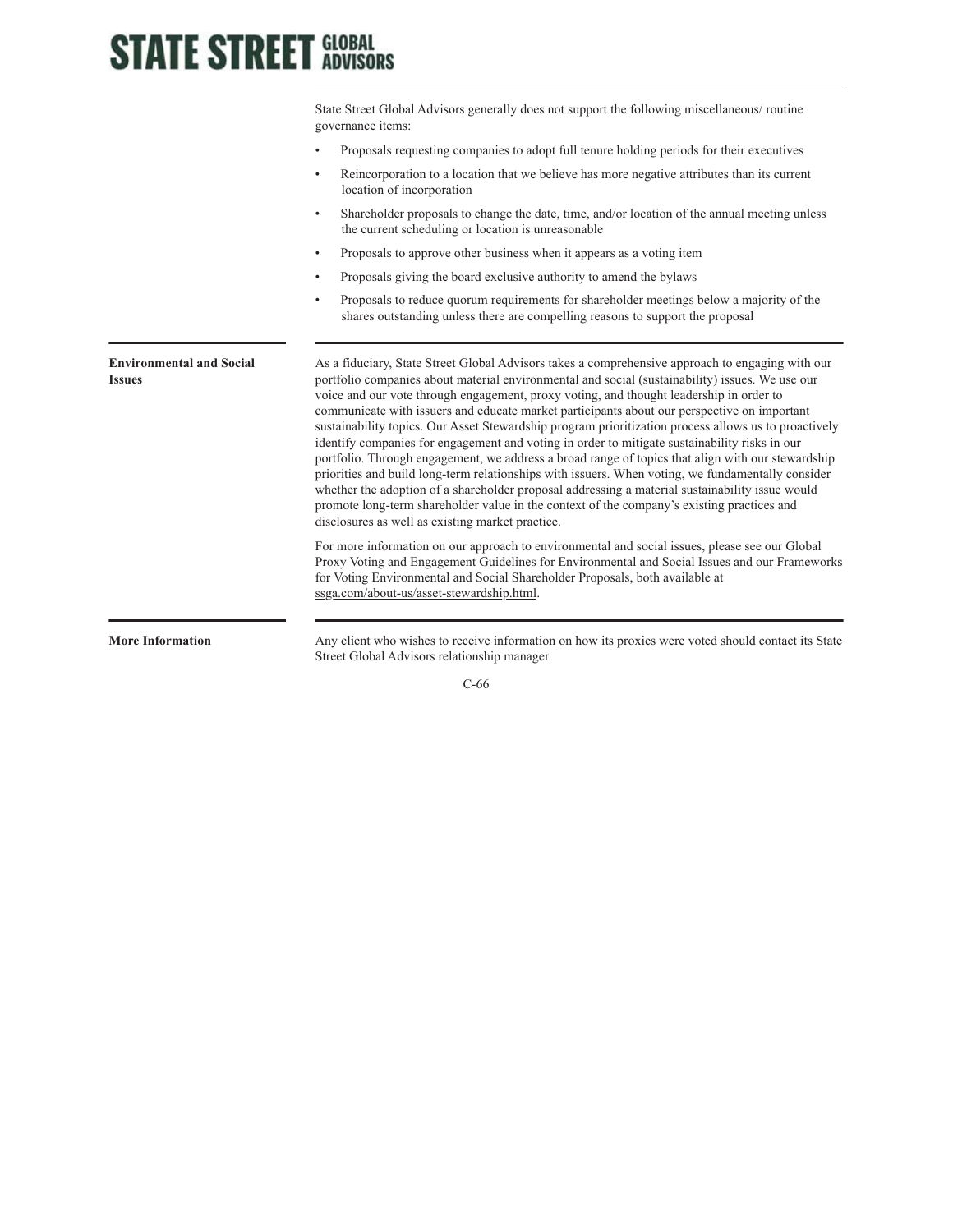**About State Street Global Advisors**

For four decades, State Street Global Advisors has served the world's governments, institutions and financial advisors. With a rigorous, risk-aware approach built on research, analysis and market-tested experience, we build from a breadth of active and index strategies to create cost-effective solutions. As stewards, we help portfolio companies see that what is fair for people and sustainable for the planet can deliver long-term performance. And, as pioneers in index, ETF, and ESG investing, we are always inventing new ways to invest. As a result, we have become the world's fourth-largest asset manager\* with US \$4.14 trillion<sup>†</sup> under our care.

- \*   Pensions & Investments Research Center, as of December 31, 2020.
- This figure is presented as of December 31, 2021 and includes approximately \$61.43 billion of assets with respect to SPDR products for which State Street Global Advisors Funds Distributors, LLC (SSGA FD) acts solely as the marketing agent. SSGA FD and State Street Global Advisors are affiliated.

#### **ssga.com**

#### **State Street Global Advisors Worldwide Entities**

**Australia:** State Street Global Advisors, Australia, Limited (ABN 42 003 914 225) is the holder of an Australian Financial Services Licence (AFSL Number 238276). Registered Office: Level 17, 420 George Street, Sydney, NSW 2000, Australia. T: +612 9240 7600. F: +612 9240 7611. **Belgium:** State Street Global Advisors Belgium, Chausse de La Hulpe 120, 1000 Brussels, Belgium. T: +32 2 663 2036, F: +32 2 672 2077. SSGA Belgium is a branch office of State Street Global Advisors Limited. State Street Global Advisors Limited is authorised and regulated by the Financial Conduct Authority in the United Kingdom. **Canada:** State Street Global Advisors, Ltd., 770 Sherbrooke Street West, Suite 1200 Montreal, Quebec, H3A 1G1, T: +514 282 2400 and 30 Adelaide Street East Suite 500, Toronto, Ontario M5C 3G6. T: +647 775 5900. **Dubai:** State Street Bank and Trust Company (Representative Office), Boulevard Plaza 1, 17th Floor, Office 1703 Near Dubai Mall & Burj Khalifa, P.O Box 26838, Dubai, United Arab Emirates.

T: +971 (0)4 4372800. F: +971 (0)4 4372818. **France:** State Street Global Advisors France. Authorised and regulated by the Autorité des Marchés Financiers. Registered with the Register of Commerce and Companies of Nanterre under the number: 412 052 680. Registered Office: Immeuble Défense Plaza, 23-25 rue Delarivière-Lefoullon, 92064 Paris La Défense Cedex, France. T: +33 1 44 45 40 00. F: +33 1 44 45 41 92. **Germany:** State Street Global Advisors GmbH, Brienner Strasse 59, D-80333 Munich. T: +49 (0)89 55878 100. F: +49 (0)89 55878 440. **Hong Kong:** State Street Global Advisors Asia Limited, 68/F, Two International Finance Centre, 8 Finance Street, Central, Hong Kong. T: +852 2103 0288. F: +852 2103 0200. **Ireland:** State Street Global Advisors Ireland Limited is regulated by the Central Bank of Ireland. Incorporated and registered in Ireland at Two Park Place, Upper Hatch Street, Dublin 2. Registered Number: 145221. Member of the Irish Association of Investment Managers. T: +353 (0)1 776 3000. F: +353 (0)1 776 3300. **Italy:** State Street Global Advisors Limited, Milan Branch (Sede Secondaria di Milano) is a branch of State Street Global Advisors Limited, a company registered in the UK, authorised and

regulated by the Financial Conduct Authority (FCA ), with a capital of GBP 71'650'000.00, and whose registered office is at 20 Churchill Place, London E14 5HJ. State Street Global Advisors Limited, Milan Branch (Sede Secondaria di Milano), is registered in Italy with company number 06353340968 - R.E.A. 1887090 and VAT number 06353340968 and whose office is at Via dei Bossi, 4 20121 Milano, Italy. T: 39 02 32066 100. F: 39 02 32066 155. **Japan:** State Street Global Advisors (Japan) Co., Ltd., 9-7-1 Akasaka, Minato-ku, Tokyo 107-6239. T: +813 4530 7380. Financial Instruments Business Operator, Kanto Local Financial Bureau (Kinsho #345). Japan Investment Advisers Association, Investment Trusts Association Japan, Japan Securities Dealers Association. **Netherlands:** State Street Global Advisors Netherlands, Adam Smith Building, Thomas Malthusstraat 1-3, 1066 JR Amsterdam, Netherlands. T: +31 (0)20 7181701. State Street Global Advisors Netherlands is a branch office of State Street Global Advisors Limited. State Street Global Advisors Limited is authorised and regulated by the Financial Conduct Authority in the United Kingdom. Singapore: State Street Global Advisors Singapore Limited, 168, Robinson Road,

#33-01 Capital Tower, Singapore 068912 (Company Registered Number: 200002719D). T: +65 6826 7500. F: +65 6826 7501. **Switzerland:** State Street Global Advisors AG, Beethovenstr. 19, CH-8027 Zurich. T: +41 (0)44 245 70 00. F: +41 (0)44 245 70 16. **United Kingdom:** State Street Global Advisors Limited. Authorised and regulated by the Financial Conduct Authority. Registered in England. Registered Number: 2509928. VAT Number: 5776591 81. Registered Office: 20 Churchill Place, Canary Wharf, London, E14 5HJ. T: +020 3395 6000. F: +020 3395 6350. **United States:** State Street Global Advisors, One Lincoln Street, Boston, MA 02111-2900. T: +617 786 3000.

The whole or any part of this work may not be reproduced, copied or transmitted or any of its contents disclosed to third parties without State Street Global Advisors' express written consent.

© 2022 State Street Corporation. All Rights Reserved. ID949712-3479916.2.1.GBL.RTL 0322 Exp. Date: 03/31/2023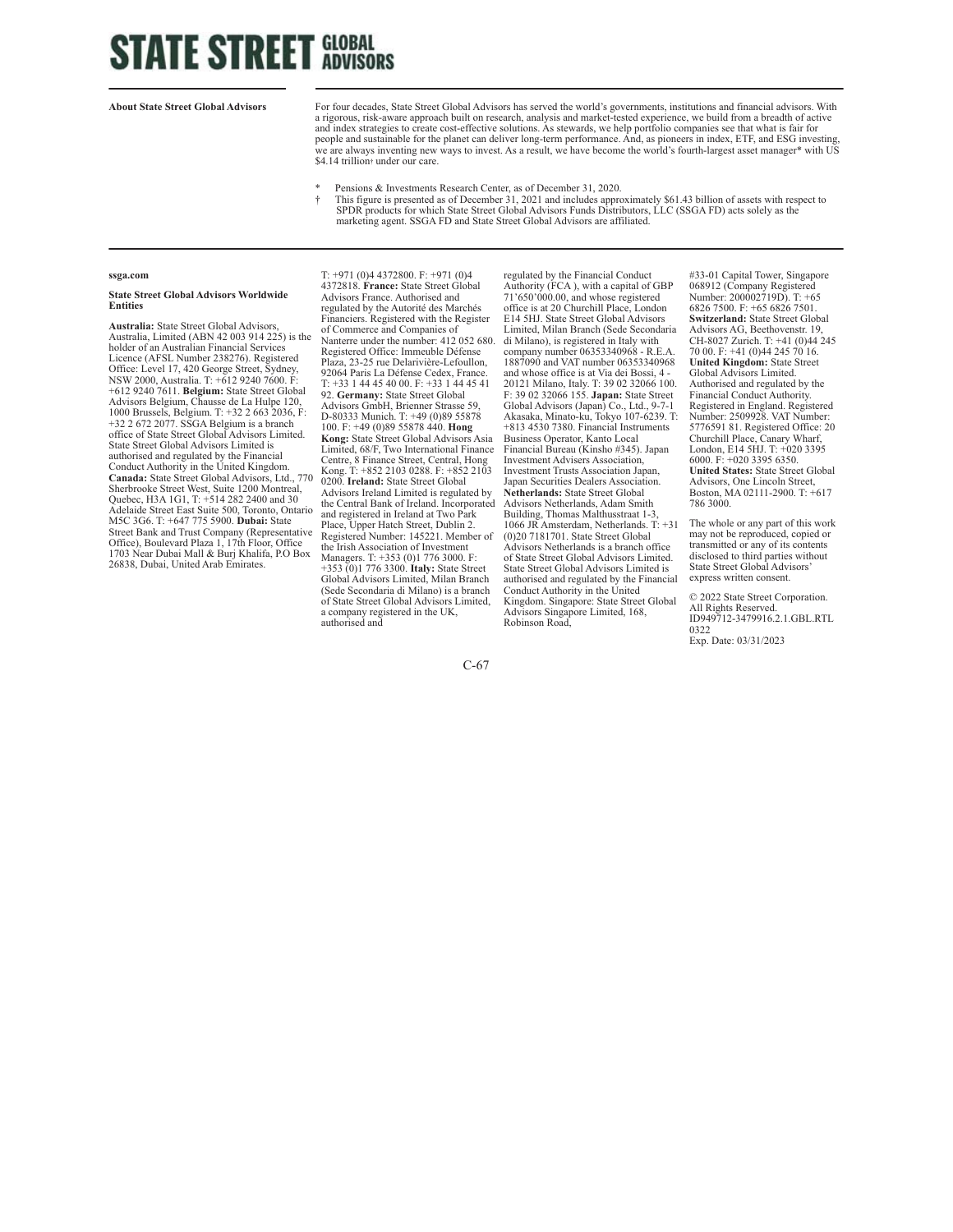**March 2022**

United Kingdom and Ireland

#### **Proxy Voting and Engagement Guidelines**

State Street Global Advisors' United Kingdom and Ireland Proxy Voting and Engagement Guidelinesi outline our expectations of companies listed on stock exchanges in the United Kingdom and Ireland. These Guidelines complement and should be read in conjunction with State Street Global Advisors' Global Proxy Voting and Engagement Principles, which provide a detailed explanation of our approach to voting and engaging with companies, and State Street Global Advisors' Conflict Mitigation Guidelines.

**i**  These Proxy Voting and Engagement Guidelines are also applicable to SSGA Funds Management, Inc. SSGA Funds Management, Inc. is an SEC-registered investment adviser. SSGA Funds Management, Inc., State Street Global Advisors Trust Company, and other advisory affiliates of State Street make up State Street Global Advisors, the investment management arm of State Street Corporation.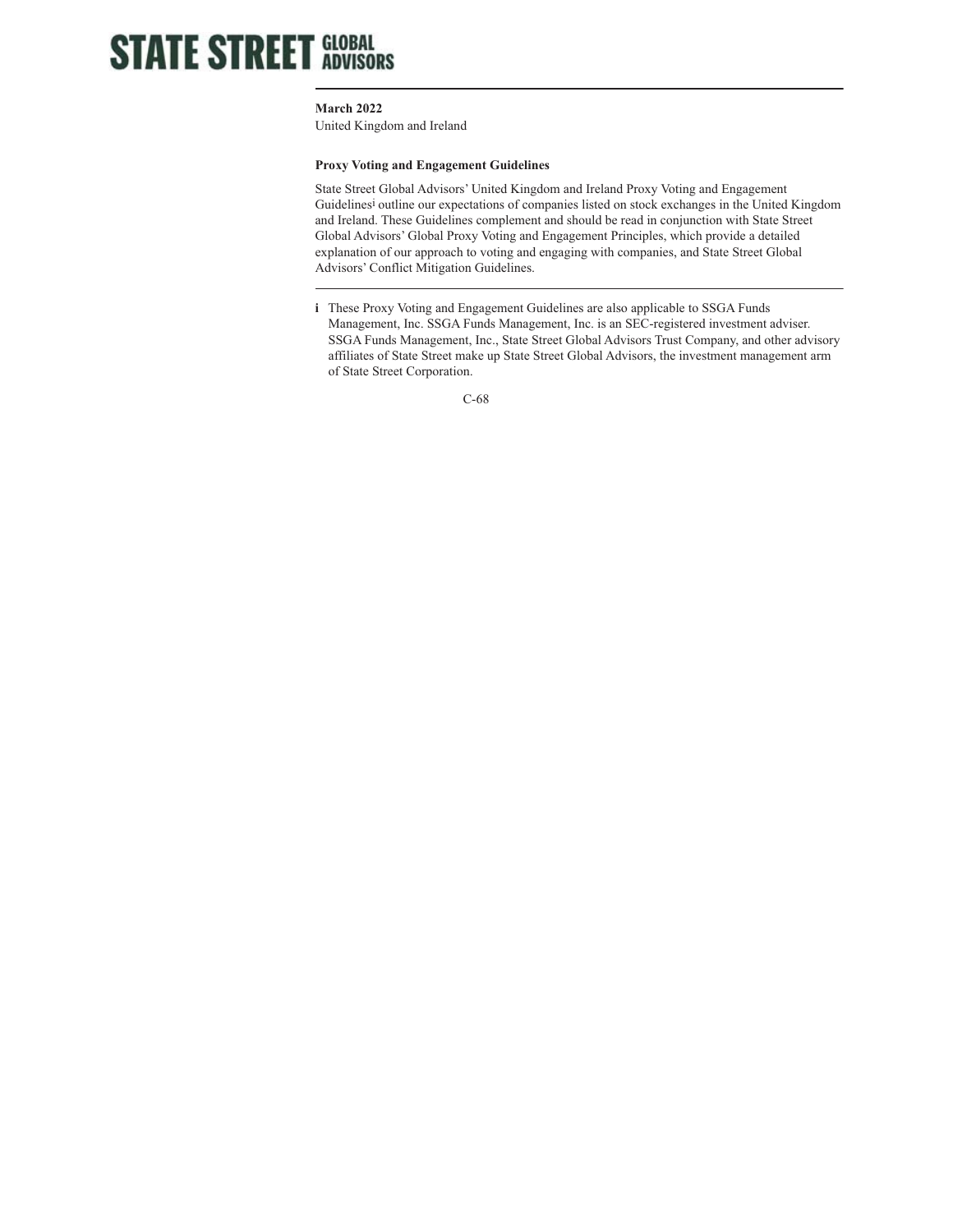State Street Global Advisors' United Kingdom ("UK") and Ireland Proxy Voting and Engagement Guidelines address areas including board structure, audit-related issues, capital structure, remuneration, environmental, social and other governance-related issues.

When voting and engaging with companies in global markets, we consider market specific nuances in the manner that we believe will most likely protect and promote the long-term economic value of client investments. We expect companies to observe the relevant laws and regulations of their respective markets, as well as country-specific best practice guidelines and corporate governance codes. When we identify that a country's regulatory requirements do not address some of the key philosophical principles that we believe are fundamental to our global voting guidelines, we may hold companies in such markets to our global standards.

In our analysis and research into corporate governance issues in the UK and Ireland, we expect all companies that obtain a primary listing on the London Stock Exchange or the Irish Stock Exchange, regardless of domicile, to comply with the UK Corporate Governance Code, and proactively monitor companies' adherence to the Code. Consistent with the 'comply or explain' expectations established by the Code, we encourage companies to proactively disclose their level of compliance with the Code. In instances of non-compliance in which companies cannot explain the nuances of their governance structure effectively, either publicly or through engagement, we may vote against the independent board leader.

**State Street Global Advisors' Proxy Voting and Engagement Philosophy**

In our view, corporate governance and sustainability issues are an integral part of the investment process. The Asset Stewardship Team consists of investment professionals with expertise in corporate governance and company law, remuneration, accounting, and environmental and social issues. We have established robust corporate governance principles and practices that are backed with extensive analytical expertise to understand the complexities of the corporate governance landscape. We engage with companies to provide insight on the principles and practices that drive our voting decisions. We also conduct proactive engagement to address significant shareholder concerns and environmental, social and governance ("ESG") issues in a manner consistent with maximizing shareholder value.

The team works alongside members of State Street Global Advisors' Active Fundamental and Europe, Middle East and Africa ("EMEA") Investment teams. We collaborate on issuer engagements and provide input on company specific fundamentals. We are also a member of various investor associations that seek to address broader corporate governance related policy issues in the UK and European markets.

State Street Global Advisors is a signatory to the United Nations Principles for Responsible Investment ("UNPRI") and is compliant with the UK Stewardship Code. We are committed to sustainable investing, and are working to further integrate ESG principles into investment and corporate governance practice where applicable and consistent with our fiduciary duty.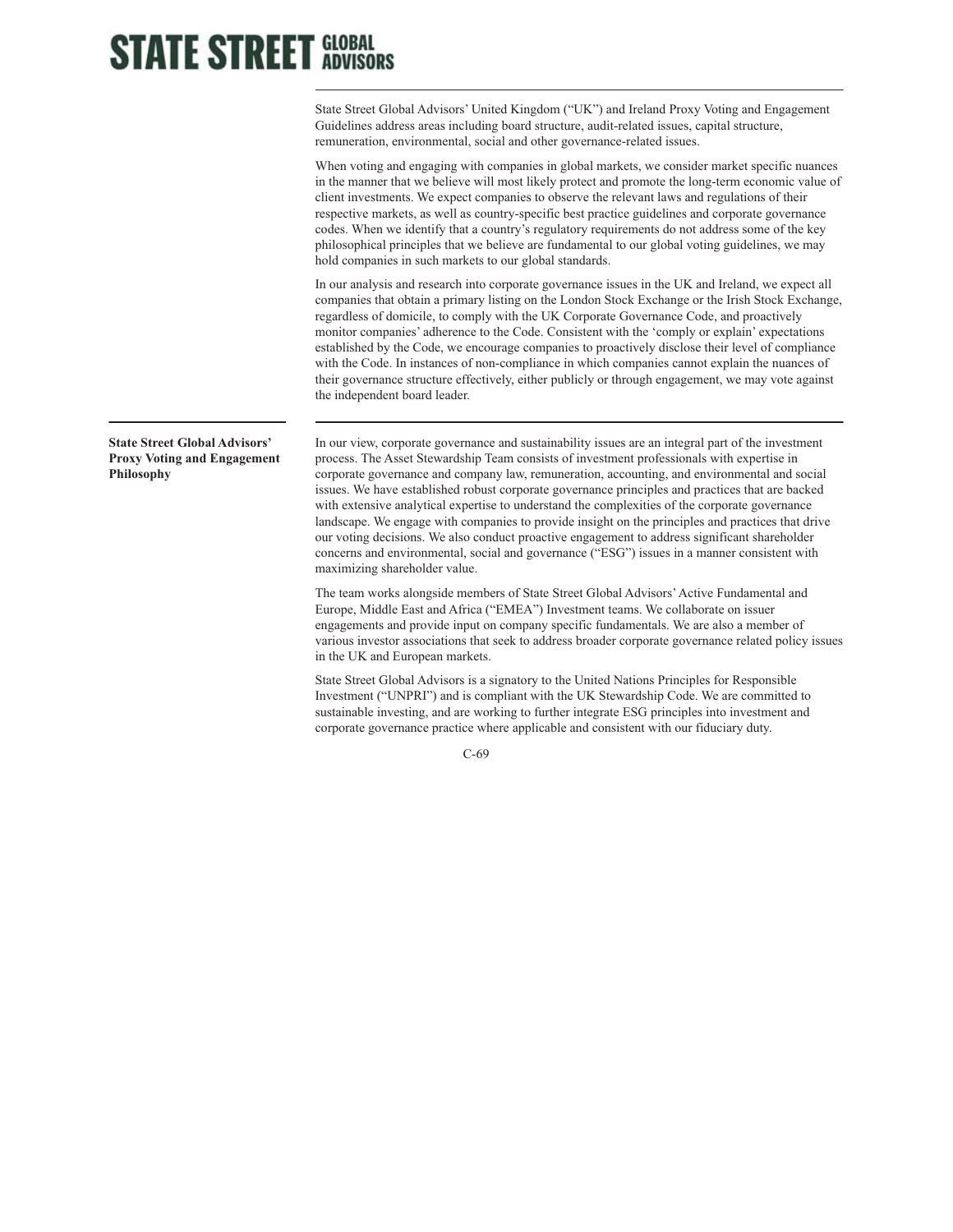# **STATE STREET SLOBAL STATE**

| <b>Directors and Boards</b> | Principally, we believe the primary responsibility of a board of directors is to preserve and enhance<br>shareholder value and to protect shareholder interests. In order to carry out their primary<br>responsibilities, directors have to undertake activities that range from setting strategy, overseeing<br>executive management, and monitoring the risks that arise from a company's business, including<br>risks related to sustainability issues. Further, good corporate governance necessitates the existence<br>of effective internal controls and risk management systems, which should be governed by the board.                                                                                                                                                                                                                                                                                                      |
|-----------------------------|-------------------------------------------------------------------------------------------------------------------------------------------------------------------------------------------------------------------------------------------------------------------------------------------------------------------------------------------------------------------------------------------------------------------------------------------------------------------------------------------------------------------------------------------------------------------------------------------------------------------------------------------------------------------------------------------------------------------------------------------------------------------------------------------------------------------------------------------------------------------------------------------------------------------------------------|
|                             | We believe that a well constituted board of directors, with a balance of skills, expertise and<br>independence, provides the foundations for a well governed company. We view board quality as a<br>measure of director independence, director succession planning, board diversity, evaluations and<br>refreshment, and company governance practices. We vote for the (re-)election of directors on a<br>case-by-case basis after considering various factors, including board quality, general market<br>practice, and availability of information on director skills and expertise. In principle, we believe<br>independent directors are crucial to robust corporate governance and help management establish<br>sound corporate governance policies and practices. A sufficiently independent board will most<br>effectively monitor management and perform oversight functions necessary to protect shareholder<br>interests. |
|                             | Our broad criteria for director independence for UK companies include factors such as:                                                                                                                                                                                                                                                                                                                                                                                                                                                                                                                                                                                                                                                                                                                                                                                                                                              |
|                             | Participation in related-party transactions and other business relations with the company<br>$\bullet$                                                                                                                                                                                                                                                                                                                                                                                                                                                                                                                                                                                                                                                                                                                                                                                                                              |
|                             | $\bullet$<br>Employment history with company                                                                                                                                                                                                                                                                                                                                                                                                                                                                                                                                                                                                                                                                                                                                                                                                                                                                                        |
|                             | Excessive tenure and a preponderance of long-tenured directors<br>$\bullet$                                                                                                                                                                                                                                                                                                                                                                                                                                                                                                                                                                                                                                                                                                                                                                                                                                                         |
|                             | Relations with controlling shareholders<br>$\bullet$                                                                                                                                                                                                                                                                                                                                                                                                                                                                                                                                                                                                                                                                                                                                                                                                                                                                                |
|                             | Family ties with any of the company's advisers, directors or senior employees<br>$\bullet$                                                                                                                                                                                                                                                                                                                                                                                                                                                                                                                                                                                                                                                                                                                                                                                                                                          |
|                             | Company classification of a director as non-independent                                                                                                                                                                                                                                                                                                                                                                                                                                                                                                                                                                                                                                                                                                                                                                                                                                                                             |
|                             | When voting on the election or re-election of a director, we also consider the number of outside<br>board directorships a non-executive and an executive may undertake. Thus, we may withhold votes<br>from board chairs and lead independent directors who sit on more than three public company<br>boards, and from non-executive directors who hold more than four public company board mandates.<br>We may also take voting action against Named Executive Officers who undertake more than two<br>public board memberships. Service on a mutual fund board or a UK investment trust is not<br>considered when evaluating directors for excessive commitments.                                                                                                                                                                                                                                                                  |
|                             | We also consider attendance at board meetings and may withhold votes from directors who attend<br>less than 75 percent of board meetings in a given year without appropriate explanation or providing<br>reason for their failure to meet the attendance threshold. In addition, we monitor other factors that<br>may influence the independence of a non-executive director, such as performance-related pay,<br>cross-directorships and significant shareholdings.                                                                                                                                                                                                                                                                                                                                                                                                                                                                |
|                             | We support the annual election of directors.                                                                                                                                                                                                                                                                                                                                                                                                                                                                                                                                                                                                                                                                                                                                                                                                                                                                                        |
|                             | $C-70$                                                                                                                                                                                                                                                                                                                                                                                                                                                                                                                                                                                                                                                                                                                                                                                                                                                                                                                              |
|                             |                                                                                                                                                                                                                                                                                                                                                                                                                                                                                                                                                                                                                                                                                                                                                                                                                                                                                                                                     |
|                             |                                                                                                                                                                                                                                                                                                                                                                                                                                                                                                                                                                                                                                                                                                                                                                                                                                                                                                                                     |
|                             |                                                                                                                                                                                                                                                                                                                                                                                                                                                                                                                                                                                                                                                                                                                                                                                                                                                                                                                                     |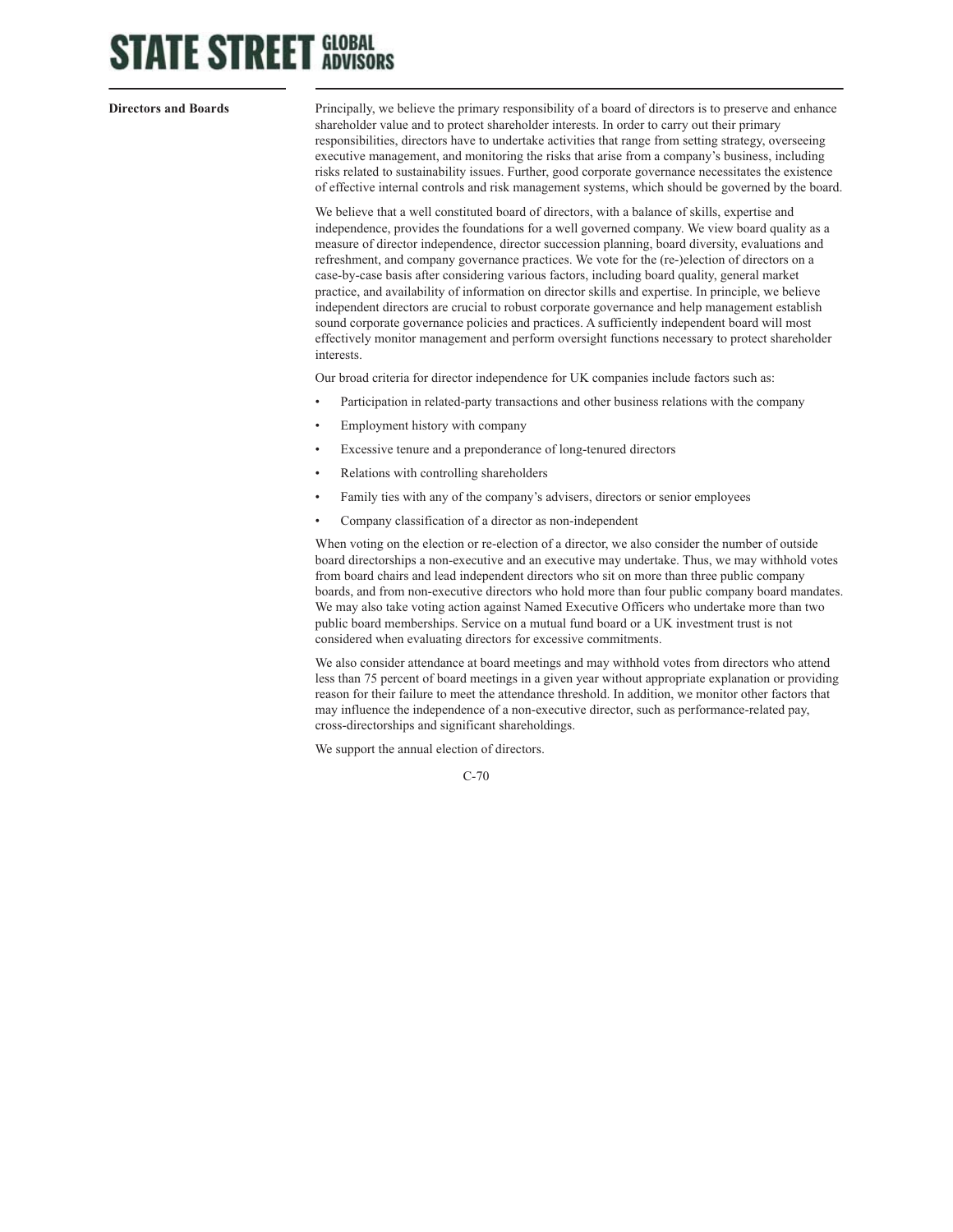While we are generally supportive of having the roles of chair and CEO separated in the UK market, we assess the division of responsibilities between chair and CEO on a case-by-case basis, giving consideration to factors such as the company's specific circumstances, overall level of independence on the board and general corporate governance standards in the company. Similarly, we monitor for circumstances in which a combined chair/CEO is appointed or a former CEO becomes chair.

We may also consider factors such as board performance and directors who appear to be remiss in the performance of their oversight responsibilities when considering their suitability for reappointment (e.g. fraud, criminal wrongdoing and breach of fiduciary responsibilities).

We believe companies should have committees for audit, remuneration and nomination oversight. The audit committee is responsible for monitoring the integrity of the financial statements of the company, the appointment of external auditors, auditor qualifications and independence, and effectiveness and resource levels. Similarly, executive pay is an important aspect of corporate governance, and it should be determined by the board of directors. We expect companies to have remuneration committees to provide independent oversight over executive pay. We will vote against nominees who are executive members of audit or remuneration committees.

We consider whether board members have adequate skills to provide effective oversight of corporate strategy, operations and risks, including environmental and social issues. Boards should also have a regular evaluation process in place to assess the effectiveness of the board and the skills of board members to address issues such as emerging risks, changes to corporate strategy, and diversification of operations and geographic footprint. The nomination committee is responsible for evaluating and reviewing the balance of skills, knowledge, and experience of the board. It also ensures that adequate succession plans are in place for directors and the CEO. We may vote against the re-election of members of the nomination committee if, over time, the board has failed to address concerns over board structure or succession.

Poorly structured executive compensation plans pose increasing reputational risk to companies. Ongoing high level of dissent against a company's compensation proposals may indicate that the company is not receptive to investor concerns. If the level of dissent against a company's remuneration report and/or remuneration policy is consistently high, and we have determined that a vote against a pay-related proposal is warranted in the third consecutive year, we will vote against the Chair of the remuneration committee.

#### **Board Gender Diversity**

We expect boards of all listed companies to have at least one female board member. If a company fails to meet this expectation, State Street Global Advisors may vote against the chair of the board's nominating committee or the board leader in the absence of a nominating committee, if necessary. Additionally, if a company fails to meet this expectation for three consecutive years, State Street Global Advisors may vote against all incumbent members of the nominating committee.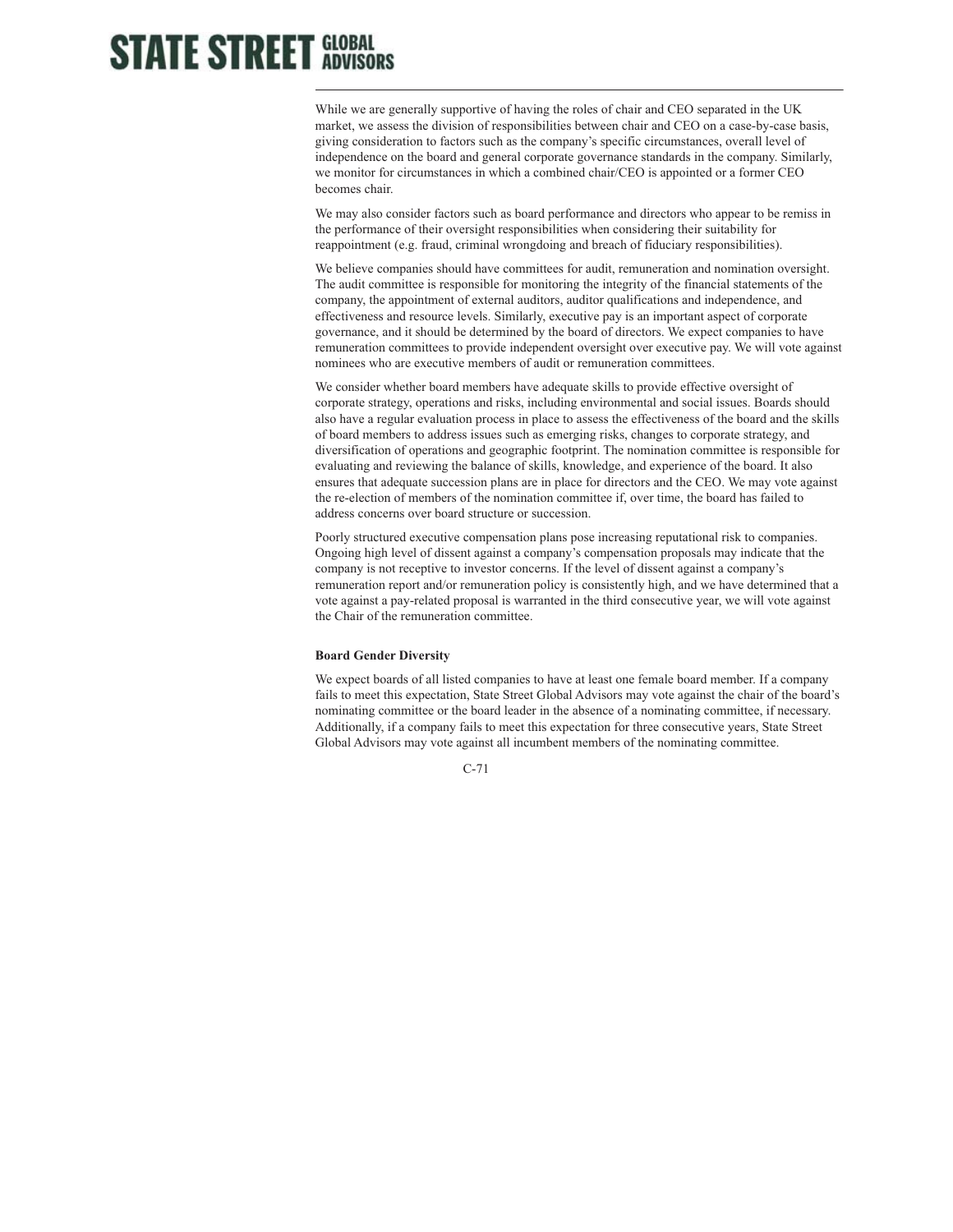#### **Board Racial/Ethnic Diversity**

We believe that companies have a responsibility to effectively manage and disclose risks and opportunities related to racial and ethnic diversity. If a company in the FTSE 100 does not disclose, at minimum, the gender, racial and ethnic composition of its board, we will vote against the Chair of the nominating committee. We may withhold support from the Chair of the nominating committee also when a company in the FTSE 100 does not have at least one director from an underrepresented community on its board.

#### **Director Time Commitments**

When voting on the election or re-election of a director, we also consider the number of outside board directorships a non-executive and an executive may undertake. Thus, State Street Global Advisors may take voting action against a director who exceeds the number of board mandates listed below:

- Named Executive Officers (NEOs) of a public company who sit on more than two public company boards
- Non-executive board chairs or lead independent directors who sit on more than three public company boards
- Director nominees who sit on more than four public company boards

For non-executive board chairs/lead independent directors and director nominees who hold excessive commitments, as defined above, we may consider waiving our policy and vote in support of a director if a company discloses its director commitment policy in a publicly available manner (e.g., corporate governance guidelines, proxy statement, company website). This policy or associated disclosure must include:

- A numerical limit on public company board seats a director can serve on
	- This limit cannot exceed our policy by more than one seat
- Consideration of public company board leadership positions (e.g., Committee Chair)
- Affirmation that all directors are currently compliant with the company policy
- Description of an annual policy review process undertaken by the Nominating Committee to evaluate outside director time commitments

If a director is imminently leaving a board and this departure is disclosed in a written, time-bound and publicly-available manner, we may consider waiving our withhold vote when evaluating the director for excessive time commitments.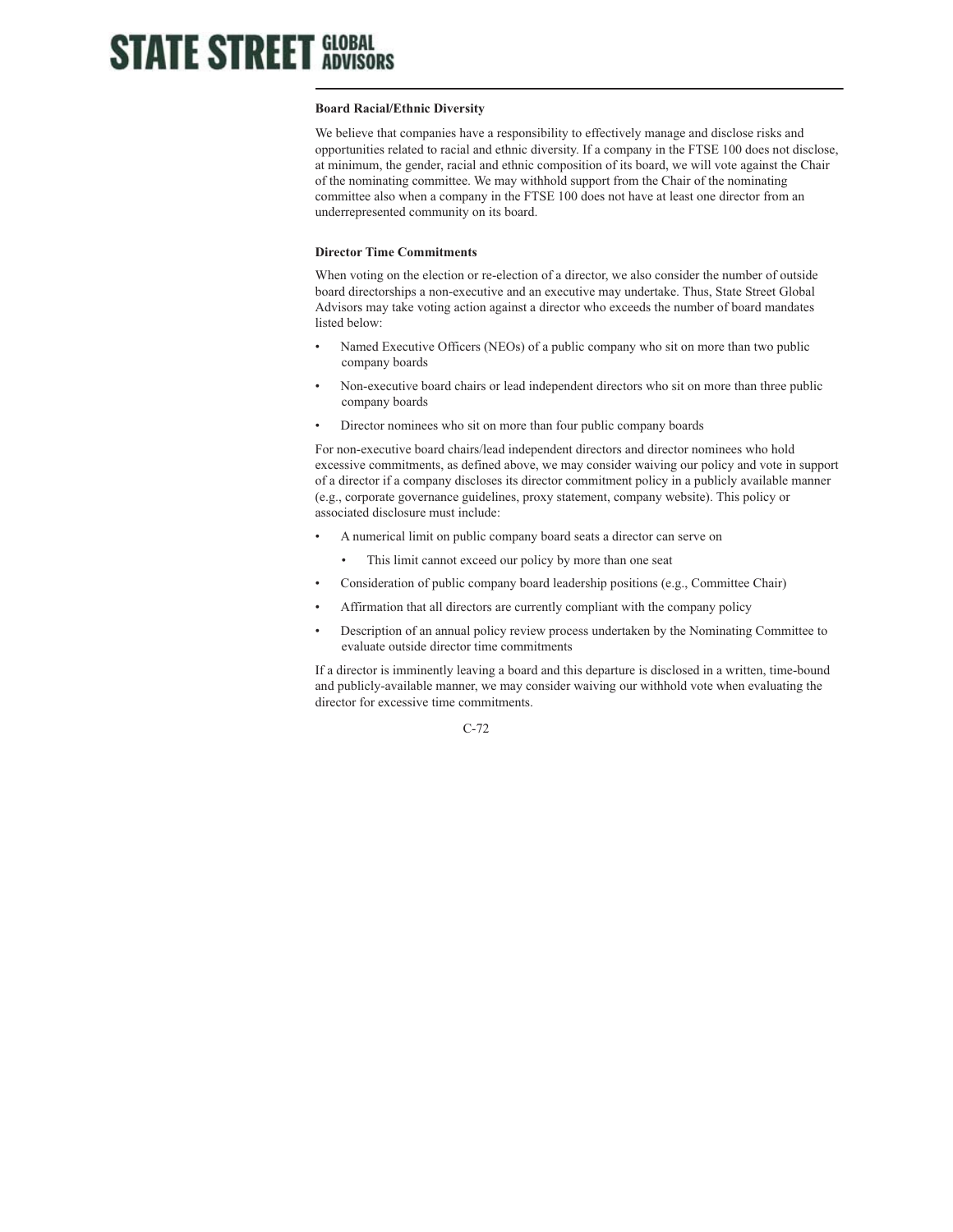Service on a mutual fund board, the board of a UK investment trust or a Special Purpose Acquisition Company (SPAC) board is not considered when evaluating directors for excessive commitments. However, we do expect these roles to be considered by nominating committees when evaluating director time commitments.

#### **Incorporating R-FactorTM into Director Votes**

R-FactorTM is a scoring system created by State Street Global Advisors that measures the performance of a company's business operations and governance as it relates to financially material ESG factors facing the company's industry. R-FactorTM encourages companies to manage and disclose material, industry-specific ESG risks and opportunities, thereby reducing investment risk across our own portfolio and the broader market. State Street Global Advisors may take voting action against the independent board leader at companies listed on the FTSE 350 that are R-FactorTM laggards1 and momentum underperformers2 and cannot articulate how they plan to improve their score.

#### **Climate-related Disclosure**

We believe climate change poses a systemic risk to all companies in our portfolio.

State Street Global Advisors has publicly supported the global regulatory efforts to establish a mandatory baseline of climate risk disclosures for all companies. Until these consistent disclosure standards are established, we find that the recommendations of the Taskforce on Climate-related Financial Disclosures (TCFD) provide the most effective framework by which companies can develop strategies to plan for climate-related risks and make their businesses more resilient to the impacts of climate change.

As such, we may vote against the independent board leader at companies in the FTSE 350 that fail to provide sufficient disclosure in accordance with the TCFD framework, including:

- Board oversight of climate-related risks and opportunities
- Total Scope 1 and Scope 2 greenhouse gas emissions
- Targets for reducing greenhouse gas emissions

#### **Indemnification and Limitations on Liability**

Generally, we support proposals to limit directors' liability and/or expand indemnification and liability protection up to the limit provided by law. This holds if a director has not acted in bad faith, gross negligence, nor reckless disregard of the duties involved in the conduct of his or her office.

2   Have consistently underperformed their peers over the last two years; bottom 30 percent of scores relative to industry peers.

 <sup>1</sup>Bottom 10 percent of scores relative to industry peers.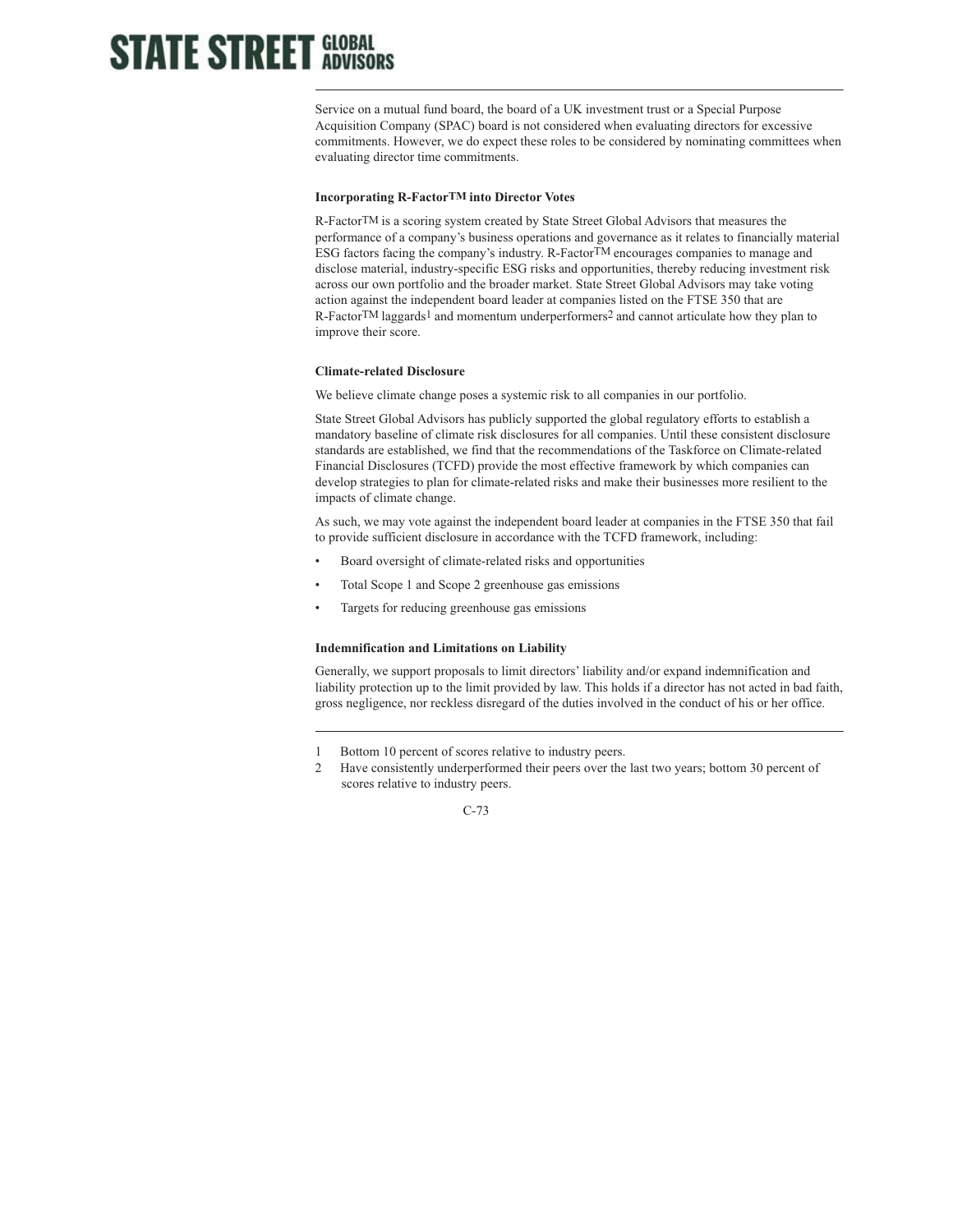#### **Audit-Related Issues**

**Shareholder Rights and Capital-Related Issues**

Companies should have robust internal audit and internal control systems designed for effective management of any potential and emerging risks to company operations and strategy. The responsibility of setting out an internal audit function lies with the audit committee, which should have as members independent non-executive directors.

#### **Appointment of External Auditors**

State Street Global Advisors believes that a company's auditor is an essential feature of an effective and transparent system of external supervision. Shareholders should be given the opportunity to vote on their appointment or re-appoint at the annual meeting. When appointing external auditors and approving audit fees, we take into consideration the level of detail in company disclosures and will generally not support such resolutions if an adequate breakdown is not provided and if non-audit fees are more than 50% of audit fees. In addition, we may vote against members of the audit committee if we have concerns with audit-related issues or if the level of non-audit fees to audit fees is significant. In certain circumstances, we may consider auditor tenure when evaluating the audit process.

#### **Limit Legal Liability of External Auditors**

We generally oppose limiting the legal liability of audit firms because we believe this could create a negative impact on the quality of the audit function.

#### **Approval of Financial Statements**

The disclosure and availability of reliable financial statements in a timely manner is imperative for the investment process. We expect external auditors to provide assurance of a company's financial condition. Hence, we will vote against the approval of financial statements if i) they have not been disclosed or audited; ii) the auditor opinion is qualified/adverse, or the auditor has issued a disclaimer of opinion; or iii) the auditor opinion is not disclosed.

**Share Issuances**

The ability to raise capital is critical for companies to carry out strategy, to grow, and to achieve returns above their cost of capital. The approval of capital raising activities is essential to shareholders' ability to monitor returns and to ensure capital is deployed efficiently. We support capital increases that have sound business reasons and are not excessive relative to a company's existing capital base.

Pre-emption rights are a fundamental right for shareholders to protect their investment in a company. Where companies seek to issue new shares without pre-emption rights, we may vote against if such authorities are greater than 20% of the issued share capital. We may also vote against resolutions that seek authority to issue capital with pre-emption rights if the aggregate amount allowed seems excessive and is not justified by the board. Generally, we are against capital issuance proposals greater than 100% of the issued share capital when the proceeds are not intended for a specific purpose.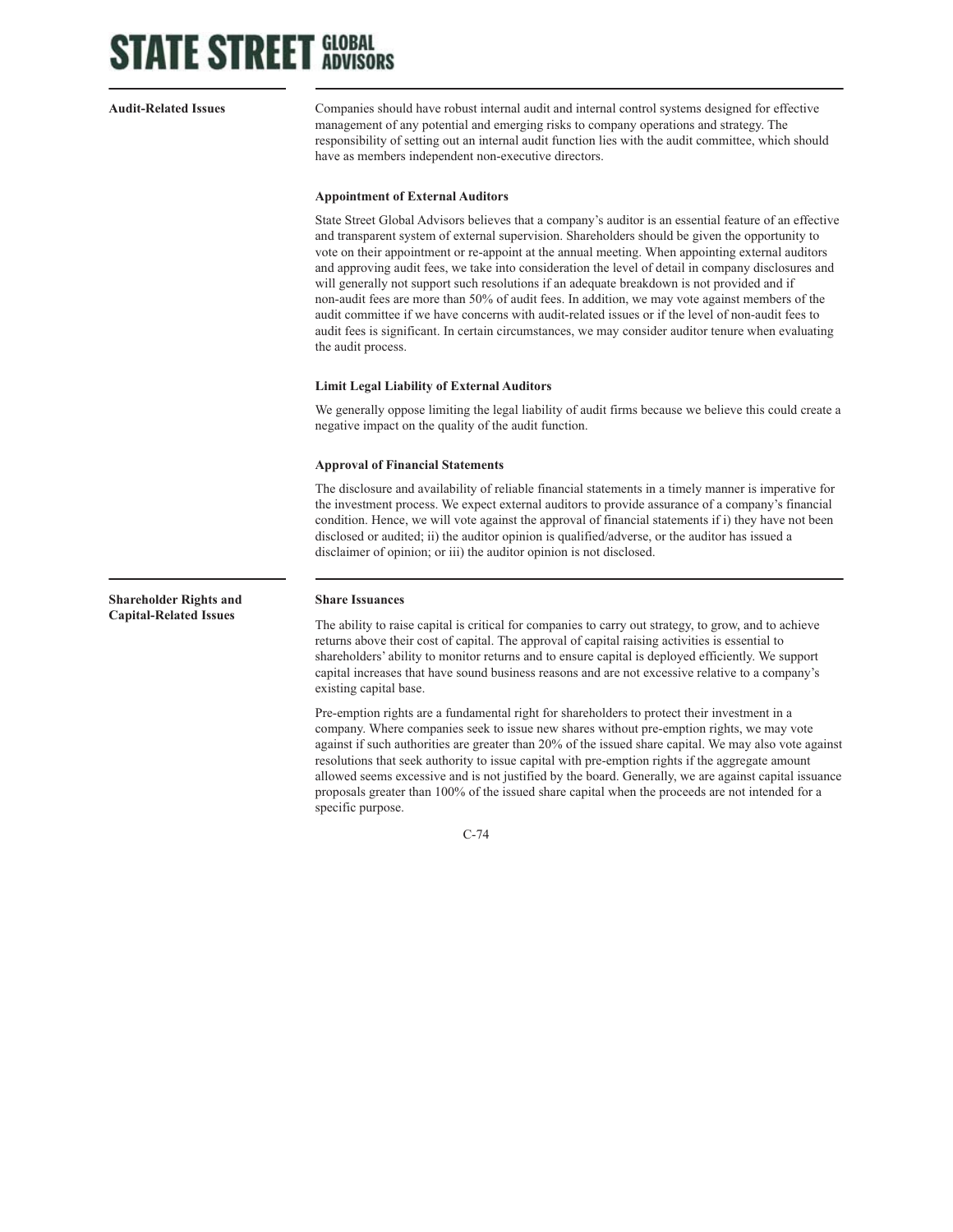#### **Share Repurchase Programs**

We generally support a proposal to repurchase shares. However, this is not the case if the issuer does not clearly state the business purpose for the program, a definitive number of shares to be repurchased, the range of premium/discount to market price at which a company can repurchase shares, and the timeframe for the repurchase. We may vote against share repurchase requests that allow share repurchases during a takeover period.

#### **Dividends**

We generally support dividend payouts that constitute 30% or more of net income. We may vote against the dividend payouts if the dividend payout ratio has been consistently below 30% without adequate explanation or the payout is excessive given the company's financial position. Particular attention will be paid where the payment may damage the company's long term financial health.

#### **Mergers and Acquisitions**

Mergers or reorganizing the structure of a company often involve proposals relating to reincorporation, restructurings, mergers, liquidations, and other major changes to the corporation. Proposals that are in the best interests of the shareholders, demonstrated by enhancing share value or improving the effectiveness of the company's operations, will be supported. In general, provisions that are not viewed as financially sound or are thought to be destructive to shareholders' rights and are not supported.

We will generally support transactions that maximize shareholder value. Some of the considerations include the following:

- Offer premium
- Strategic rationale
- Board oversight of the process for the recommended transaction, including, director and/ or management conflicts of interest
- Offers made at a premium and where there are no other higher bidders
- Offers in which the secondary market price is substantially lower than the net asset value

We may vote against a transaction considering the following:

- Offers with potentially damaging consequences for minority shareholders because of illiquid stock
- Offers in which we believe there is a reasonable prospect for an enhanced bid or other bidders
- The current market price of the security exceeds the bid price at the time of voting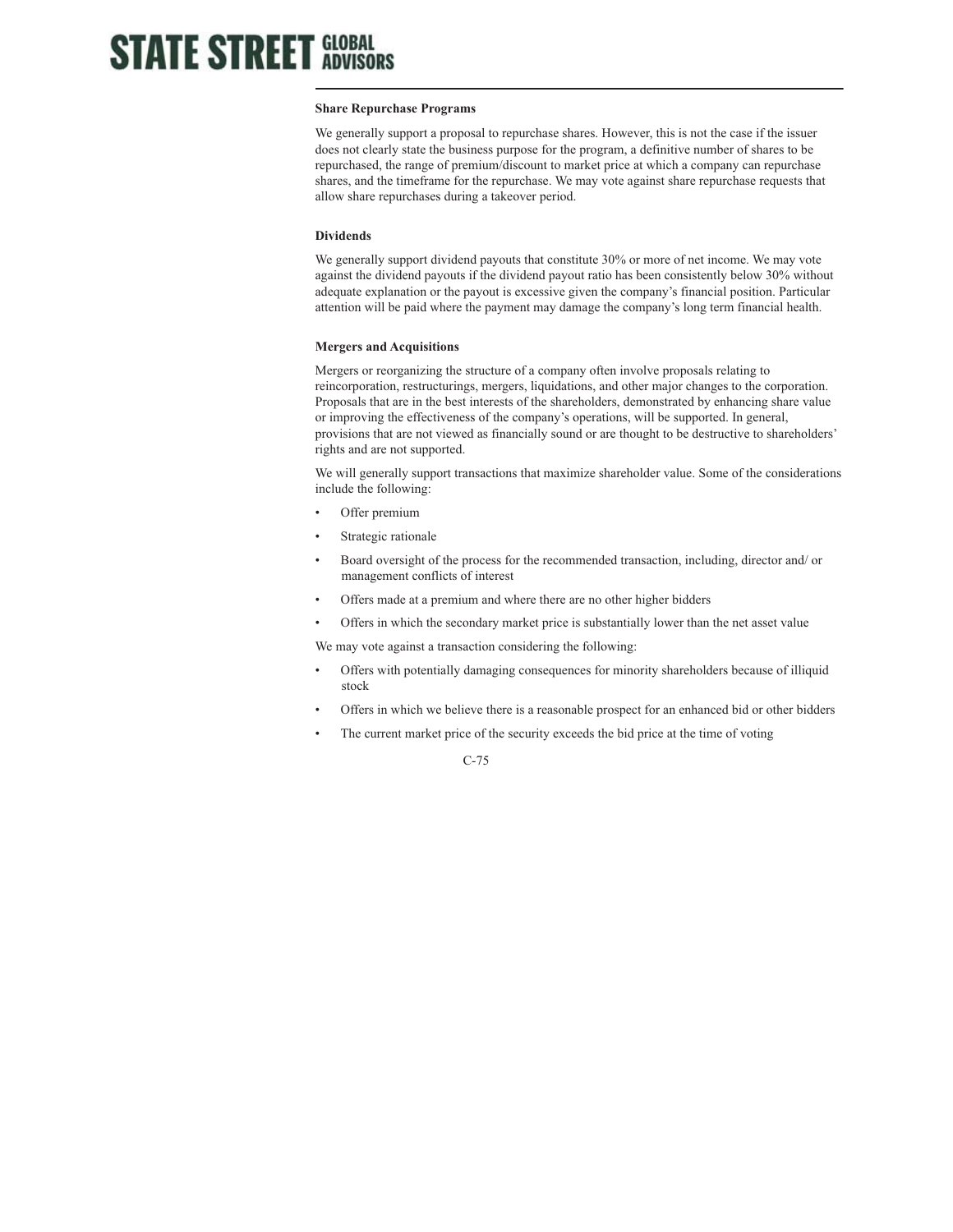#### **Anti-Takeover Measures**

We oppose anti-takeover defenses such as authorities for the board when subject to a hostile takeover to issue warrants convertible into shares to existing shareholders.

#### **Notice Period to Convene a General Meeting**

We expect companies to give as much notice as is practicable when calling a general meeting. Generally, we are not supportive of authorizations seeking to reduce the notice period to 14 days.

#### **Remuneration Executive Pay**

Despite the differences among the types of plans and awards possible, there is a simple underlying philosophy that guides our analysis of executive pay: there should be a direct relationship between remuneration and company performance over the long term.

Shareholders should have the opportunity to assess whether pay structures and levels are aligned with business performance. When assessing remuneration policies and reports, we consider adequate disclosure of various remuneration elements, absolute and relative pay levels, peer selection and benchmarking, the mix of long-term and short-term incentives, alignment of pay structures with shareholder interests as well as with corporate strategy and performance. We may oppose remuneration reports where pay seems misaligned with shareholders' interests. We may also vote against the re-election of members of the remuneration committee if we have serious concerns about remuneration practices or if the company has not been responsive to shareholder concerns.

#### **Equity Incentive Plans**

We may not support proposals on equity-based incentive plans where insufficient information is provided on matters such as grant limits, performance metrics, performance, vesting periods, and overall dilution. Generally we do not support options under such plans being issued at a discount to market price or plans that allow for re-testing of performance metrics.

#### **Non-Executive Director Pay**

Authorities that seek shareholder approval for non-executive directors' fees are generally not controversial. We typically support resolutions regarding directors' fees unless disclosure is poor and we are unable to determine whether they are excessive relative to fees paid by comparable companies. We will evaluate any non-cash or performance related pay to non-executive directors on a company- by-company basis.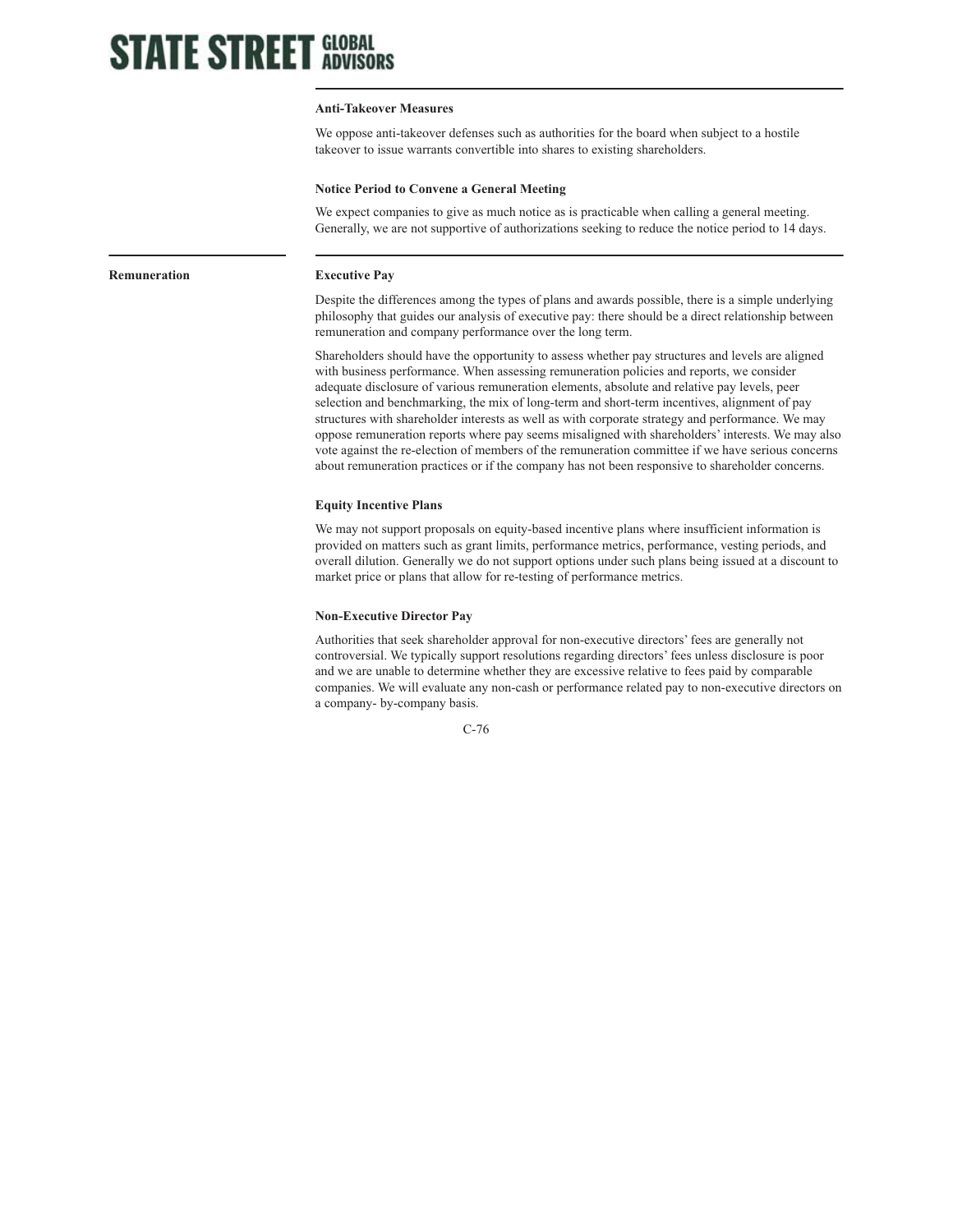| <b>Risk Management</b>                           | State Street Global Advisors believes that risk management is a key function of the board, which is<br>responsible for setting the overall risk appetite of a company and for providing oversight of the risk<br>management process established by senior executives at a company. We allow boards to have<br>discretion over how they provide oversight in this area. We expect companies to disclose how the<br>board provides oversight on its risk management system and risk identification. Boards should also<br>review existing and emerging risks as they can evolve with a changing political and economic<br>landscape or as companies diversify their operations into new areas.                                                                                                                                                                                                                                                                                                                                                                          |
|--------------------------------------------------|-----------------------------------------------------------------------------------------------------------------------------------------------------------------------------------------------------------------------------------------------------------------------------------------------------------------------------------------------------------------------------------------------------------------------------------------------------------------------------------------------------------------------------------------------------------------------------------------------------------------------------------------------------------------------------------------------------------------------------------------------------------------------------------------------------------------------------------------------------------------------------------------------------------------------------------------------------------------------------------------------------------------------------------------------------------------------|
| <b>Environmental and Social</b><br><b>Issues</b> | As a fiduciary, State Street Global Advisors takes a comprehensive approach to engaging with our<br>portfolio companies about material environmental and social (sustainability) issues. We use our<br>voice and our vote through engagement, proxy voting, and thought leadership in order to<br>communicate with issuers and educate market participants about our perspective on important<br>sustainability topics. Our Asset Stewardship program prioritization process allows us to proactively<br>identify companies for engagement and voting in order to mitigate sustainability risks in our<br>portfolio. Through engagement, we address a broad range of topics that align with our stewardship<br>priorities and build long-term relationships with issuers. When voting, we fundamentally consider<br>whether the adoption of a shareholder proposal addressing a material sustainability issue would<br>promote long-term shareholder value in the context of the company's existing practices and<br>disclosures as well as existing market practice. |
|                                                  | For more information on our approach to environmental and social issues, please see our Global<br>Proxy Voting and Engagement Guidelines for Environmental and Social Issues and Frameworks for<br>Voting Environmental and Social Shareholder Proposals, both available at<br>ssga.com/about-us/asset-stewardship.html.                                                                                                                                                                                                                                                                                                                                                                                                                                                                                                                                                                                                                                                                                                                                              |
| <b>More Information</b>                          | Any client who wishes to receive information on how its proxies were voted should contact its State                                                                                                                                                                                                                                                                                                                                                                                                                                                                                                                                                                                                                                                                                                                                                                                                                                                                                                                                                                   |

C-77

Street Global Advisors relationship manager.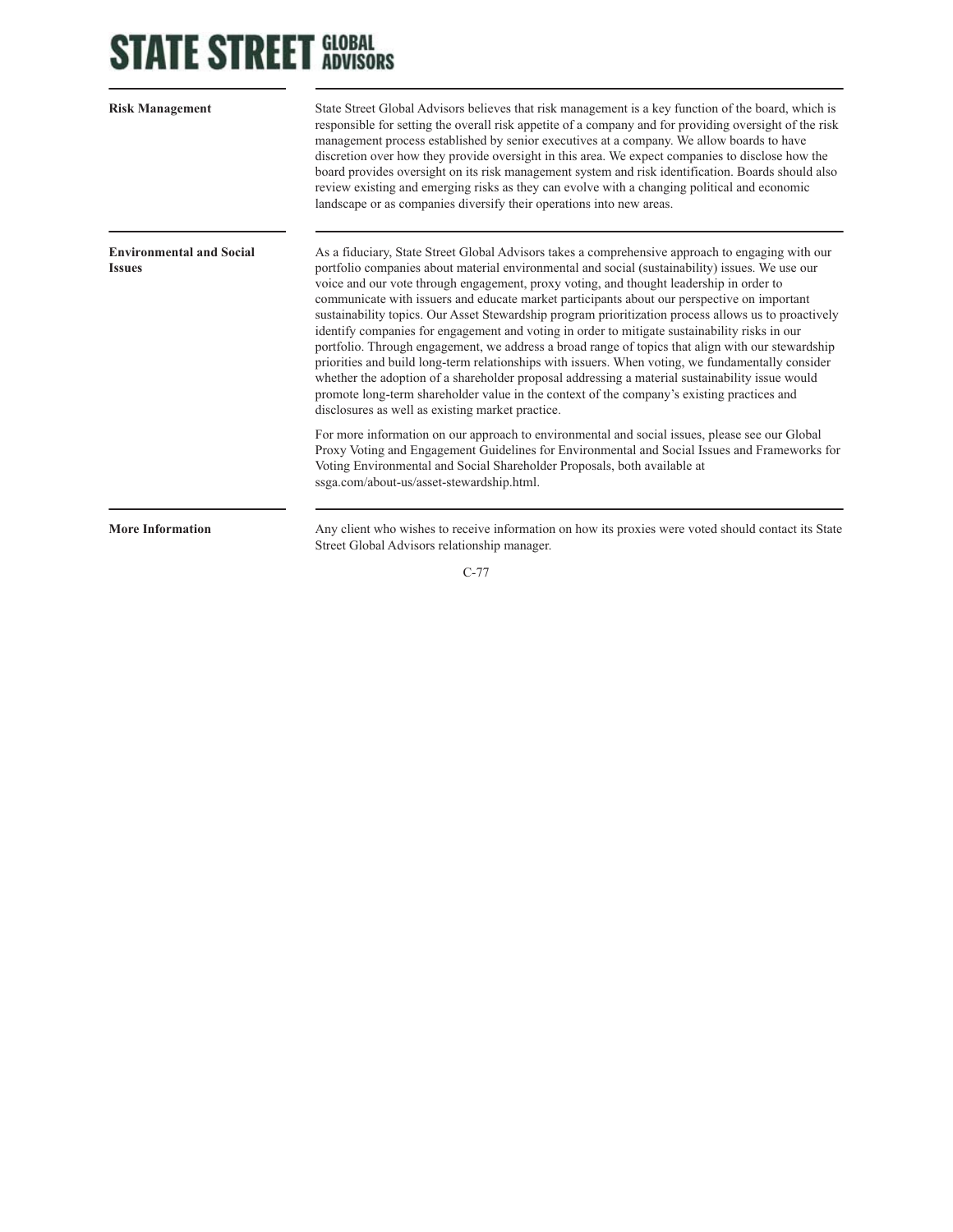**About State Street Global Advisors**

For four decades, State Street Global Advisors has served the world's governments, institutions and financial advisors. With a rigorous, risk-aware approach built on research, analysis and market-tested experience, we build from a breadth of active and index strategies to create cost-effective solutions. As stewards, we help portfolio companies see that what is fair for people and sustainable for the planet can deliver long-term performance. And, as pioneers in index, ETF, and ESG investing, we are always inventing new ways to invest. As a result, we have become the world's fourth-largest asset manager\* with US \$4.14 trillion<sup>†</sup> under our care.

\*   Pensions & Investments Research Center, as of December 31, 2020.

†  This figure is presented as of December 31, 2021 and includes approximately \$61.43 billion of assets with respect to SPDR products for which State Street Global Advisors Funds Distributors, LLC (SSGA FD) acts solely as the marketing agent. SSGA FD and State Street Global Advisors are affiliated.

#### **ssga.com State**

#### **Street Global Advisors Worldwide Entities**

**Abu Dhabi:** State Street Global Advisors Limited, ADGM Branch, Al Khatem Tower, Suite 42801, Level 28, ADGM Square, Al Maryah Island, P.O Box 76404, Abu Dhabi, United Arab Emirates. Regulated by the ADGM Financial Services Regulatory Authority. T: +971 2 245 9000. **Australia:** State Street Global Advisors, Australia, Limited (ABN 42 003 914 225) is the holder of an Australian Financial Services License (AFSL Number 238276). Registered office: Level 14, 420 George Street, Sydney, NSW 2000, Australia. T: +612 9240- 7600. F: +612 9240-7611. **Belgium:** State Street Global Advisors Belgium, Chaussée de La Hulpe 185, 1170 Brussels, Belgium. T: +32 2 663 2036. State Street Global Advisors Belgium is a branch office of State Street Global Advisors Europe Limited, registered in Ireland with company number 49934, authorized and regulated by the Central Bank of Ireland, and whose registered office is at 78 Sir John Rogerson's Quay, Dublin 2. **Canada:** State Street Global Advisors, Ltd., 1981 McGill College Avenue, Suite 500, Montreal, Qc, H3A 3A8, T: +514 282 2400 and 30 Adelaide Street East Suite 800, Toronto, Ontario M5C 3G6. T: +647 775 5900. **France:** State Street Global

("State Street Global Advisors France") is a branch of State Street Global Advisors Europe Limited, registered in Ireland with company number 49934, authorized and regulated by the Central Bank of Ireland, and whose registered office is at 78 Sir John Rogerson's Quay, Dublin 2. State Street Global Advisors France is registered in France with company number RCS Nanterre 899 183 289, and its office is located at Coeur Défense — Tour A — La Défense 4, 33e étage, 100, Esplanade du Général de Gaulle, 92 932 Paris La Défense Cedex, France. T: +33 1 44 45 40 00. F: +33 1 44 45 41 92. **Germany:** State Street Global Advisors Europe Limited, Branch in Germany, Brienner Strasse 59, D-80333 Munich, Germany ("State Street Global Advisors Germany"). T: +49 (0)89 55878 400. State Street Global Advisors Germany is a branch of State Street Global Advisors Europe Limited, registered in Ireland with company number 49934, authorized and regulated by the Central Bank of Ireland, and whose registered office is at 78 Sir John Rogerson's Quay, Dublin 2. **Hong Kong:** State Street Global Advisors Asia Limited, 68/F, Two International Finance Centre, 8 Finance Street, Central, Hong Kong. T: +852 2103-0288. F: +852 2103- 0200. **Ireland:** State Street Global Advisors Europe Limited is regulated by the Central Bank of Ireland. Registered office address 78 Sir John Rogerson's Quay, Dublin 2. Registered Number:

Advisors Europe Limited, France Branch 49934. T: +353 (0)1 776 3000. F: +353 (0)1 776 3300. **Italy:** State Street Global Advisors Europe Limited, Italy Branch ("State Street Global Advisors Italy") is a branch of State Street Global Advisors Europe Limited, registered in Ireland with company number 49934, authorized and regulated by the Central Bank of Ireland, and whose registered office is at 78 Sir John Rogerson's Quay, Dublin 2. State Street Global Advisors Italy is registered in Italy with company number 11871450968 — REA: 2628603 and VAT number 11871450968, and its office is located at Via Ferrante Aporti, 10 - 20125 Milan, Italy. T: +39 02 32066 100. F: +39 02 32066 155. **Japan:** State Street Global Advisors (Japan) Co., Ltd., Toranomon Hills Mori Tower 25F 1-23-1 Toranomon, Minato-ku, Tokyo 105-6325 Japan. T: +81-3-4530-7380. Financial Instruments Business Operator, Kanto Local Financial Bureau (Kinsho #345), Membership: Japan Investment Advisers Association, The Investment Trust Association, Japan, Japan Securities Dealers' Association. **Netherlands:** State Street Global Advisors Netherlands, Apollo Building 7th floor, Herikerbergweg 29, 1101 CN Amsterdam, Netherlands. T: +31 20 7181 000. State Street Global Advisors Netherlands is a branch office of State Street Global Advisors Europe Limited, registered in Ireland with company number 49934, authorized and regulated by the Central Bank of Ireland, and whose registered office is at

78 Sir John Rogerson's Quay, Dublin 2. **Singapore:** State Street Global Advisors Singapore Limited, 168, Robinson Road, #33-01 Capital Tower, Singapore 068912 (Company Reg. No: 200002719D, regulated by the Monetary Authority of Singapore). T: +65 6826-7555. F: +65 6826-7501. **Switzerland:** State Street Global Advisors AG, Beethovenstr. 19, CH-8027 Zurich. Registered with the Register of Commerce Zurich CHE-105.078.458. T: +41 (0)44 245 70 00. F: +41 (0)44 245 70 16. **United Kingdom:** State Street Global Advisors Limited. Authorized and regulated by the Financial Conduct Authority. Registered in England. Registered No. 2509928. VAT No. 5776591 81. Registered office: 20 Churchill Place, Canary Wharf, London, E14 5HJ. T: 020 3395 6000. F: 020 3395 6350. **United States:** State Street Global

Advisors, 1 Iron Street, Boston, MA 02210-1641. T: +1 617 786 3000.

The whole or any part of this work may not be reproduced, copied or transmitted or any of its contents disclosed to third parties without State Street Global Advisors' express written consent.

© 2022 State Street Corporation. All Rights Reserved. ID949716-3479919.2.1.GBL.RTL 0322 Exp. Date: 03/31/2023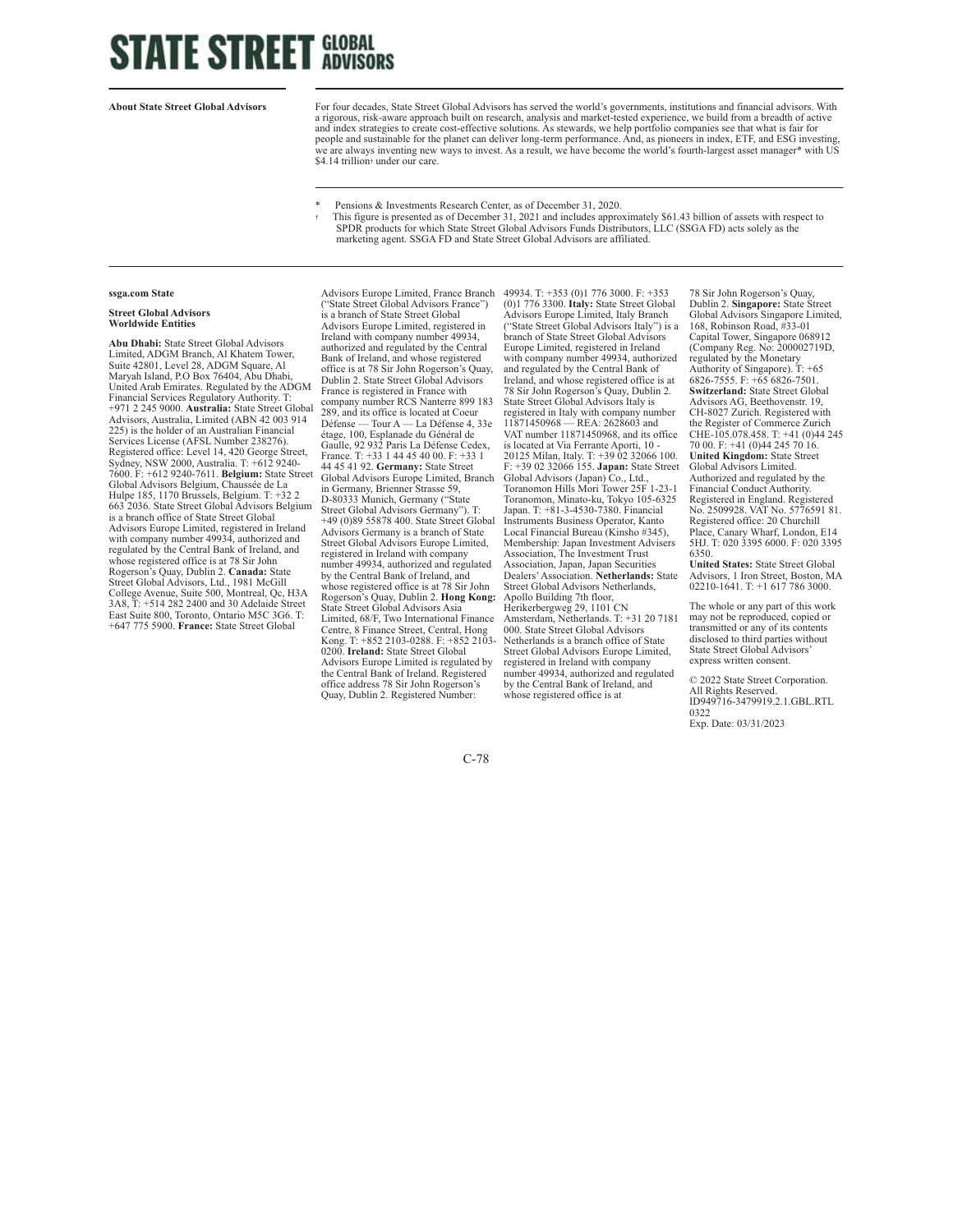**March 2022** Rest of the World

#### **Proxy Voting and Engagement Guidelines**

State Street Global Advisors' Rest of the World Proxy Voting and Engagement Guidelinesi cover different corporate governance frameworks and practices in international markets not covered under specific country/regional guidelines. These Guidelines complement and should be read in conjunction with State Street Global Advisors' overarching Global Proxy Voting and Engagement Principles, which provide a detailed explanation of our approach to voting and engaging with companies, and State Street Global Advisors' Conflict Mitigation Guidelines.

**i**  These Proxy Voting and Engagement Guidelines are also applicable to SSGA Funds Management, Inc. SSGA Funds Management, Inc. is an SEC-registered investment adviser. SSGA Funds Management, Inc., State Street Global Advisors Trust Company, and other advisory affiliates of State Street make up State Street Global Advisors, the investment management arm of State Street Corporation.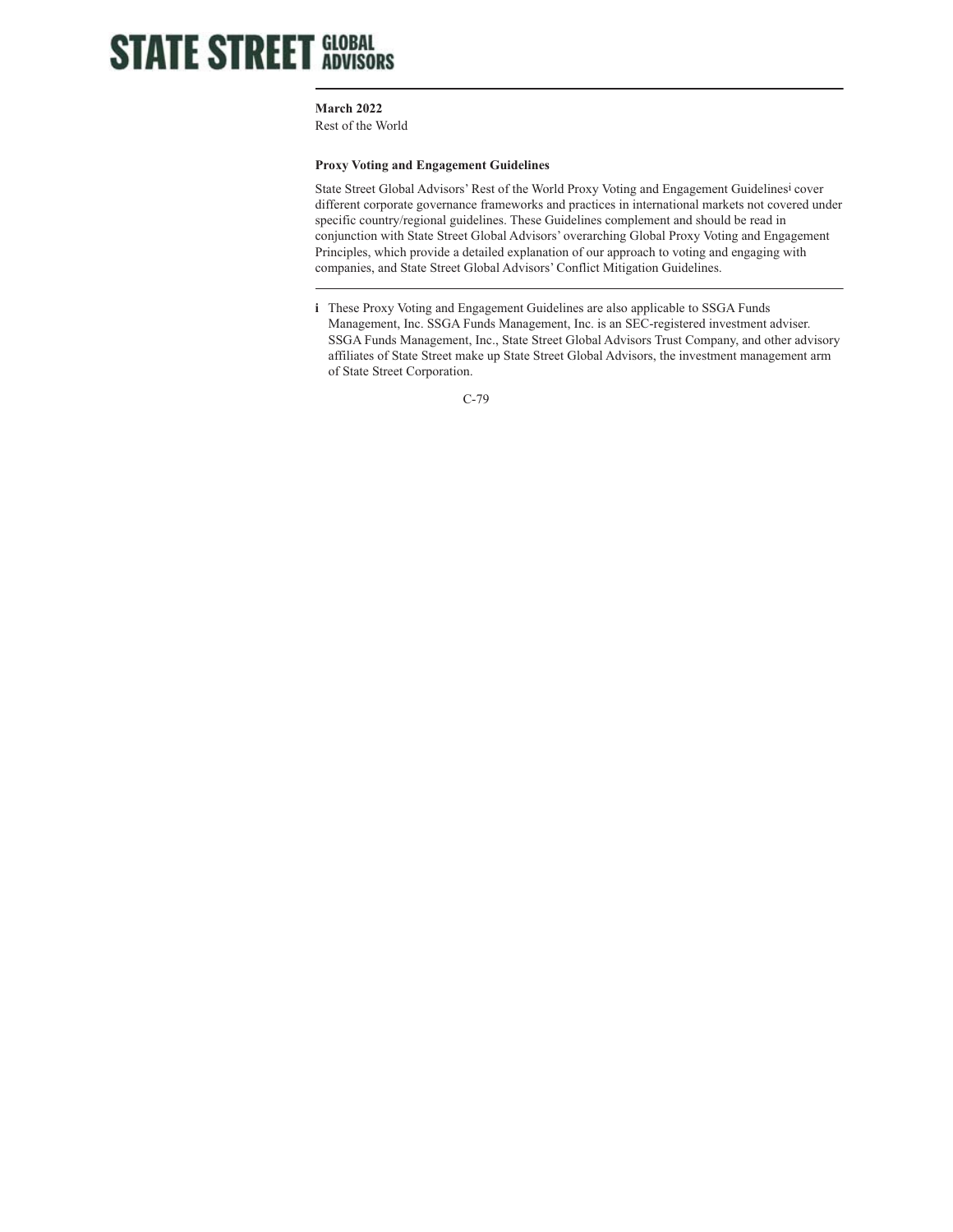At State Street Global Advisors, we recognize that markets not covered under specific country/regional guidelines, specifically emerging markets, are disparate in their corporate governance frameworks and practices. While they tend to pose broad common governance issues across all markets, such as concentrated ownership, poor disclosure of financial and related-party transactions, and weak enforcement of rules and regulation, our proxy voting Guidelines are designed to identify and to address specific governance concerns in each market. We also evaluate the various factors that contribute to the corporate governance framework of a country. These factors include, but are not limited to: (i) the macroeconomic conditions and broader political system in a country; (ii) quality of regulatory oversight, enforcement of property and shareholder rights; and (iii) the independence of judiciary.

**State Street Global Advisors' Proxy Voting and Engagement Philosophy in Emerging Markets**

State Street Global Advisors' approach to proxy voting and issuer engagement in emerging markets is designed to increase the value of our investments through the mitigation of governance risks. The overall quality of the corporate governance framework in an emerging market country drives the level of governance risks investors assign to a country. Thus, improving the macro governance framework in a country may help to reduce governance risks and to increase the overall value of our holdings over time. In order to improve the overall governance framework and practices in a country, members of our Asset Stewardship Team endeavor to engage with representatives from regulatory agencies and stock markets to highlight potential concerns with the macro governance framework of a country. We are also a member of various investor associations that seek to address broader corporate governance-related policy issues in emerging markets. To help mitigate companyspecific risk, the State Street Global Advisors Asset Stewardship Team works alongside members of the Active Fundamental and emerging market specialists to engage with emerging market companies on governance issues and address any specific concerns, or to get more information regarding shareholder items that are to be voted on at upcoming shareholder meetings. This integrated approach to engagement drives our proxy voting and engagement philosophy in emerging markets.

Our proxy voting Guidelines in emerging markets address six broad areas:

- Directors and Boards
- Accounting and Audit-Related Issues
- Shareholder Rights and Capital-Related Issues
- **Remuneration**
- Environmental and Social Issues
- General/Routine Issues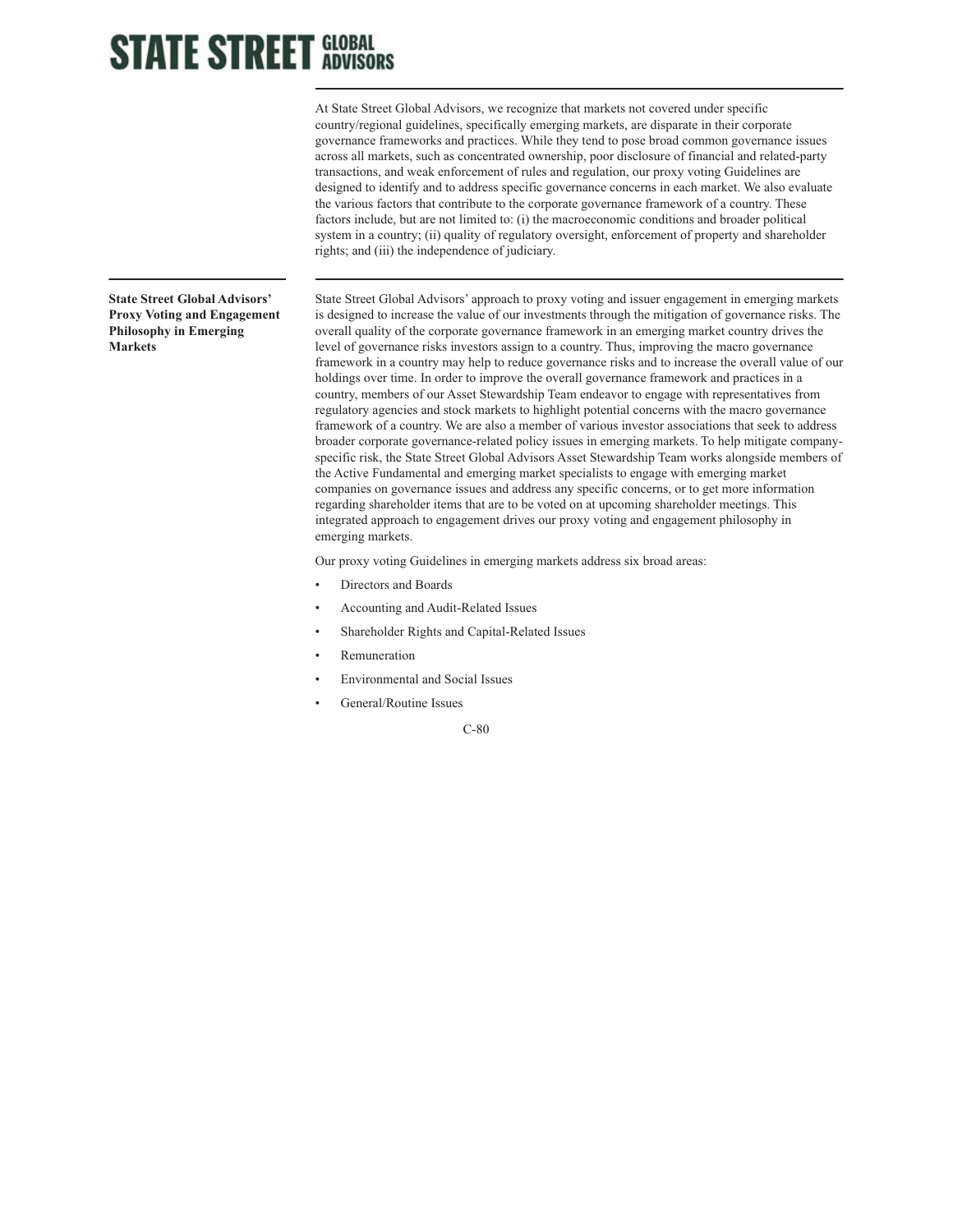| <b>Directors and Boards</b> | We believe that a well constituted board of directors, with a balance of skills, expertise and<br>independence, provides the foundation for a well governed company. However, several factors,<br>such as low overall independence level requirements by market regulators, poor biographical<br>disclosure of director profiles, prevalence of related-party transactions, and the general resistance<br>from controlling shareholders to increase board independence, render the election of directors as<br>one of the most important fiduciary duties we perform in emerging market companies. |
|-----------------------------|----------------------------------------------------------------------------------------------------------------------------------------------------------------------------------------------------------------------------------------------------------------------------------------------------------------------------------------------------------------------------------------------------------------------------------------------------------------------------------------------------------------------------------------------------------------------------------------------------|
|                             | We vote for the election/re-election of directors on a case-by-case basis after considering various<br>factors, including general market practice and availability of information on director skills and<br>expertise. We expect companies to meet minimum overall board independence standards, as defined<br>in a local corporate governance code or market practice. Therefore, in several countries, we will<br>vote against certain non-independent directors if overall board independence levels do not meet<br>market standards.                                                           |
|                             | Our broad criteria for director independence in emerging market companies include factors such as:                                                                                                                                                                                                                                                                                                                                                                                                                                                                                                 |
|                             | Participation in related-party transactions                                                                                                                                                                                                                                                                                                                                                                                                                                                                                                                                                        |
|                             | Employment history with company<br>٠                                                                                                                                                                                                                                                                                                                                                                                                                                                                                                                                                               |
|                             | Relations with controlling shareholders and employees<br>٠                                                                                                                                                                                                                                                                                                                                                                                                                                                                                                                                         |
|                             | Company classification of a director as non-independent<br>٠                                                                                                                                                                                                                                                                                                                                                                                                                                                                                                                                       |
|                             | In some countries, market practice calls for the establishment of a board level audit committee. We<br>believe an audit committee should be responsible for monitoring the integrity of the financial<br>المزوراة محطا ومحمول وجازوا والجحارات والمستقل والمستحقوق والمستخدم والمستحدث والمحاور والمحارب والمستحققة والمستحقق                                                                                                                                                                                                                                                                      |

statements of a company and appointing external auditors. It should also monitor their qualifications, independence, effectiveness and resource levels. Based upon our desire to enhance the quality of financial and accounting oversight provided by independent directors, we expect that listed companies have an audit committee constituted of a majority of independent directors.

Further, we expect boards of listed companies in all markets and indices to have at least one female board member. If a company fails to meet this expectation, State Street Global Advisors may vote against the Chair of the board's nominating committee or the board leader in the absence of a nominating committee, if necessary. Additionally, if a company fails to meet this expectation for three consecutive years, State Street Global Advisors may vote against all incumbent members of the nominating committee or those persons deemed responsible for the nomination process. We may waive the policy if a company engages with State Street Global Advisors and provides a specific, timebound plan for adding at least one woman to its board.

Poorly structured executive compensation plans pose increasing reputational risk to companies. Ongoing high level of dissent against a company's compensation proposals may indicate that the company is not receptive to investor concerns. If the level of dissent against a company's remuneration report and/or remuneration policy is consistently high, and we have determined that a vote against a pay-related proposal is warranted in the third consecutive year, we will vote against the Chair of the remuneration committee.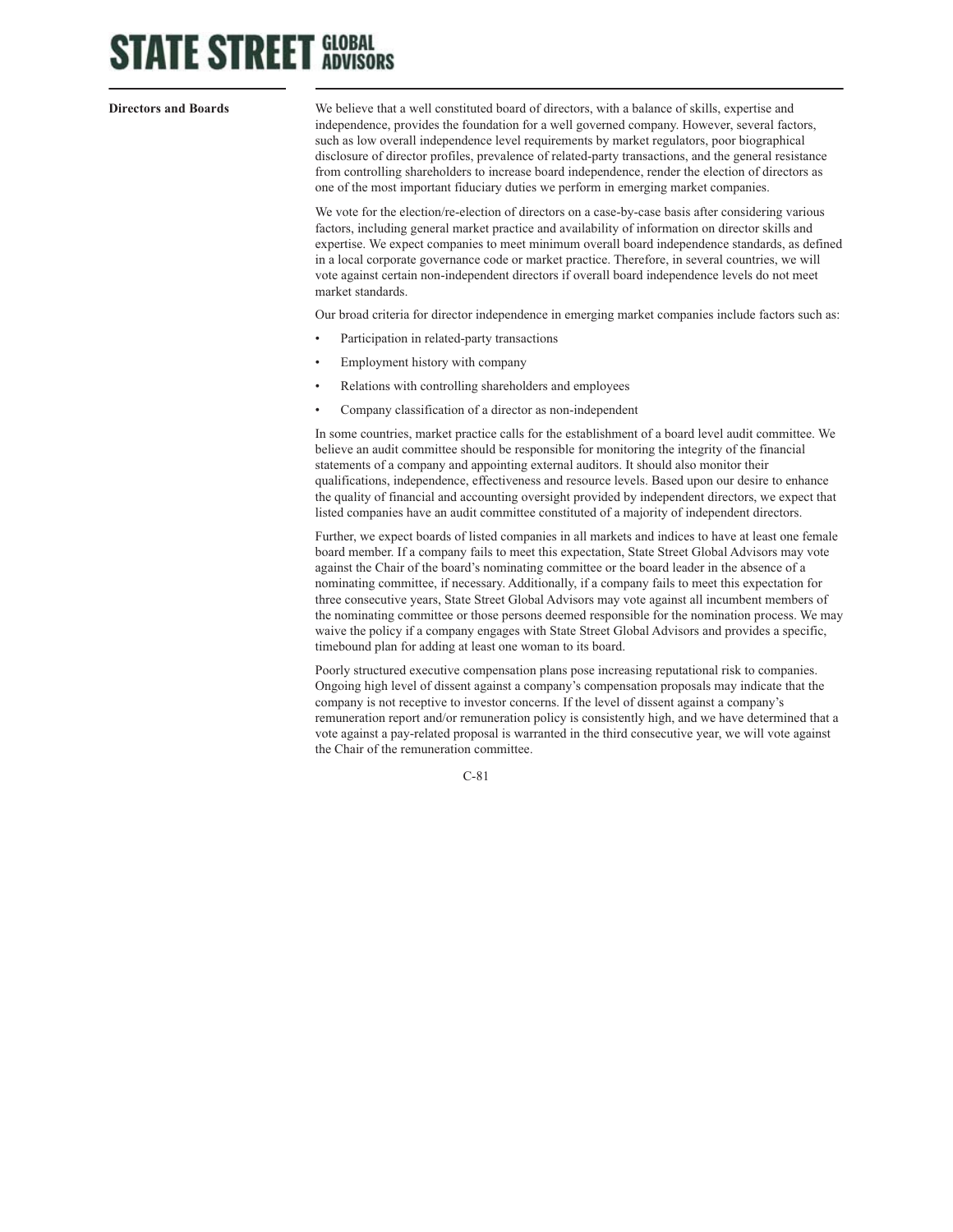| <b>Audit-Related Issues</b>                                    | The disclosure and availability of reliable financial statements in a timely manner is imperative for<br>the investment process. As a result, board oversight of internal controls and the independence of the<br>audit process are essential if investors are to rely upon financial statements. We believe that audit<br>committees provide the necessary oversight for the selection and appointment of auditors, the<br>company's internal controls and the accounting policies, and the overall audit process.                                                                                                                                                                                                                                                                                                                                                                                                                                                                                                                                |
|----------------------------------------------------------------|----------------------------------------------------------------------------------------------------------------------------------------------------------------------------------------------------------------------------------------------------------------------------------------------------------------------------------------------------------------------------------------------------------------------------------------------------------------------------------------------------------------------------------------------------------------------------------------------------------------------------------------------------------------------------------------------------------------------------------------------------------------------------------------------------------------------------------------------------------------------------------------------------------------------------------------------------------------------------------------------------------------------------------------------------|
|                                                                | <b>Appointment of External Auditors</b>                                                                                                                                                                                                                                                                                                                                                                                                                                                                                                                                                                                                                                                                                                                                                                                                                                                                                                                                                                                                            |
|                                                                | We believe that a company's auditor is an essential feature of an effective and transparent system of<br>external supervision. Shareholders should be given the opportunity to vote on their appointment or<br>re-appointment at the annual meeting. We believe that it is imperative for audit committees to select<br>outside auditors who are independent from management.                                                                                                                                                                                                                                                                                                                                                                                                                                                                                                                                                                                                                                                                      |
| Approval of Financial<br><b>Statements</b>                     | The disclosure and availability of reliable financial statements in a timely manner is imperative for<br>the investment process. We expect external auditors to provide assurance of a company's financial<br>condition. Hence, we will vote against the approval of financial statements if i) they have not been<br>disclosed or audited; ii) the auditor opinion is qualified/adverse, or the auditor has issued a<br>disclaimer of opinion; or iii) the auditor opinion is not disclosed.                                                                                                                                                                                                                                                                                                                                                                                                                                                                                                                                                      |
| <b>Shareholder Rights and</b><br><b>Capital-Related Issues</b> | State Street Global Advisors believes that changes to a company's capital structure, such as changes<br>in authorized share capital, share repurchase and debt issuances, are critical decisions made by the<br>board. We believe the company should have a business rationale that is consistent with corporate<br>strategy and should not overly dilute its shareholders.                                                                                                                                                                                                                                                                                                                                                                                                                                                                                                                                                                                                                                                                        |
|                                                                | <b>Related-Party Transactions</b>                                                                                                                                                                                                                                                                                                                                                                                                                                                                                                                                                                                                                                                                                                                                                                                                                                                                                                                                                                                                                  |
|                                                                | Most companies in emerging markets have a controlled ownership structure that often includes<br>complex cross-shareholdings between subsidiaries and parent companies ("related companies"). As<br>a result, there is a high prevalence of related-party transactions between the company and its<br>various stakeholders, such as directors and management. In addition, inter-group loan and loan<br>guarantees provided to related companies are some of the other related-party transactions that<br>increase the risk profile of companies. In markets where shareholders are required to approve such<br>transactions, we expect companies to provide details about the transaction, such as its nature, value<br>and purpose. This also encourages independent directors to ratify such transactions. Further, we<br>encourage companies to describe the level of independent board oversight and the approval process,<br>including details of any independent valuations provided by financial advisors on related-party<br>transactions. |
|                                                                | <b>Share Repurchase Programs</b>                                                                                                                                                                                                                                                                                                                                                                                                                                                                                                                                                                                                                                                                                                                                                                                                                                                                                                                                                                                                                   |

With regard to share repurchase programs, we expect companies to clearly state the business purpose for the program and a definitive number of shares to be repurchased.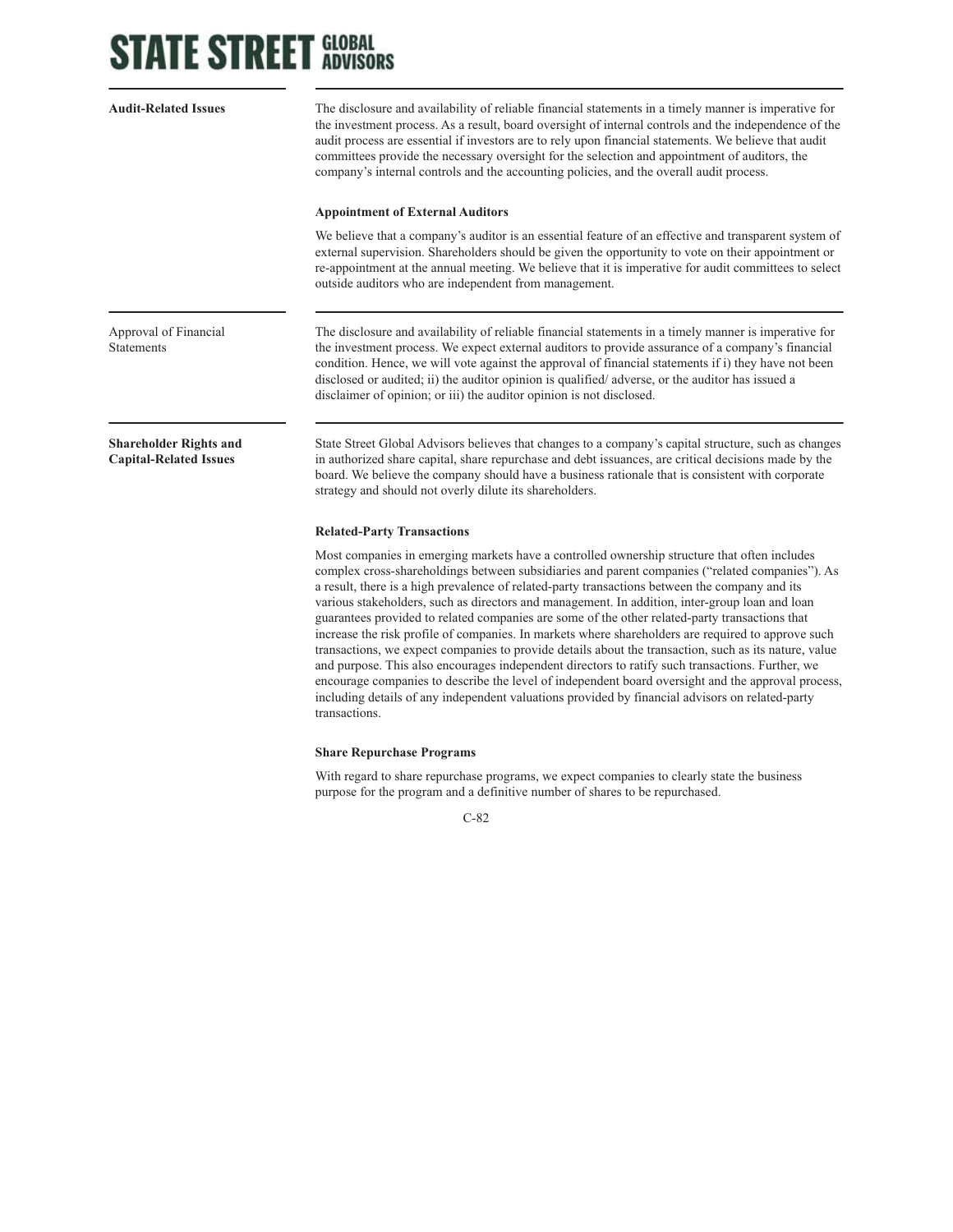#### **Mergers and Acquisitions**

Mergers or reorganization of the structure of a company often involve proposals relating to reincorporation, restructurings, liquidations and other major changes to the corporation. Proposals that are in the best interest of the shareholders, demonstrated by enhancing share value or improving the effectiveness of the company's operations, will be supported. In general, provisions that are not viewed as financially sound or are thought to be destructive to shareholders' rights are not supported.

We evaluate mergers and structural reorganizations on a case-by-case basis. We generally support transactions that maximize shareholder value. Some of the considerations include, but are not limited to, the following:

- Offer premium
- Strategic rationale
- Board oversight of the process for the recommended transaction, including director and/ or management conflicts of interest
- Offers made at a premium and where there are no other higher bidders
- Offers in which the secondary market price is substantially lower than the net asset value

We may vote against a transaction considering the following:

- Offers with potentially damaging consequences for minority shareholders because of illiquid stock
- Offers where we believe there is a reasonable prospect for an enhanced bid or other bidders
- The current market price of the security exceeds the bid price at the time of voting

We will actively seek direct dialogue with the board and management of companies that we have identified through our screening processes. Such engagements may lead to further monitoring to ensure the company improves its governance or sustainability practices. In these cases, the engagement process represents the most meaningful opportunity for State Street Global Advisors to protect long-term shareholder value from excessive risk due to poor governance and sustainability practices.

**Remuneration**

We consider it to be the board's responsibility to set appropriate levels of executive remuneration. Despite the differences among the types of plans and the potential awards, there is a simple underlying philosophy that guides our analysis of executive remuneration: there should be a direct relationship between executive compensation and company performance over the long term. In emerging markets, we encourage companies to disclose information on senior executive remuneration.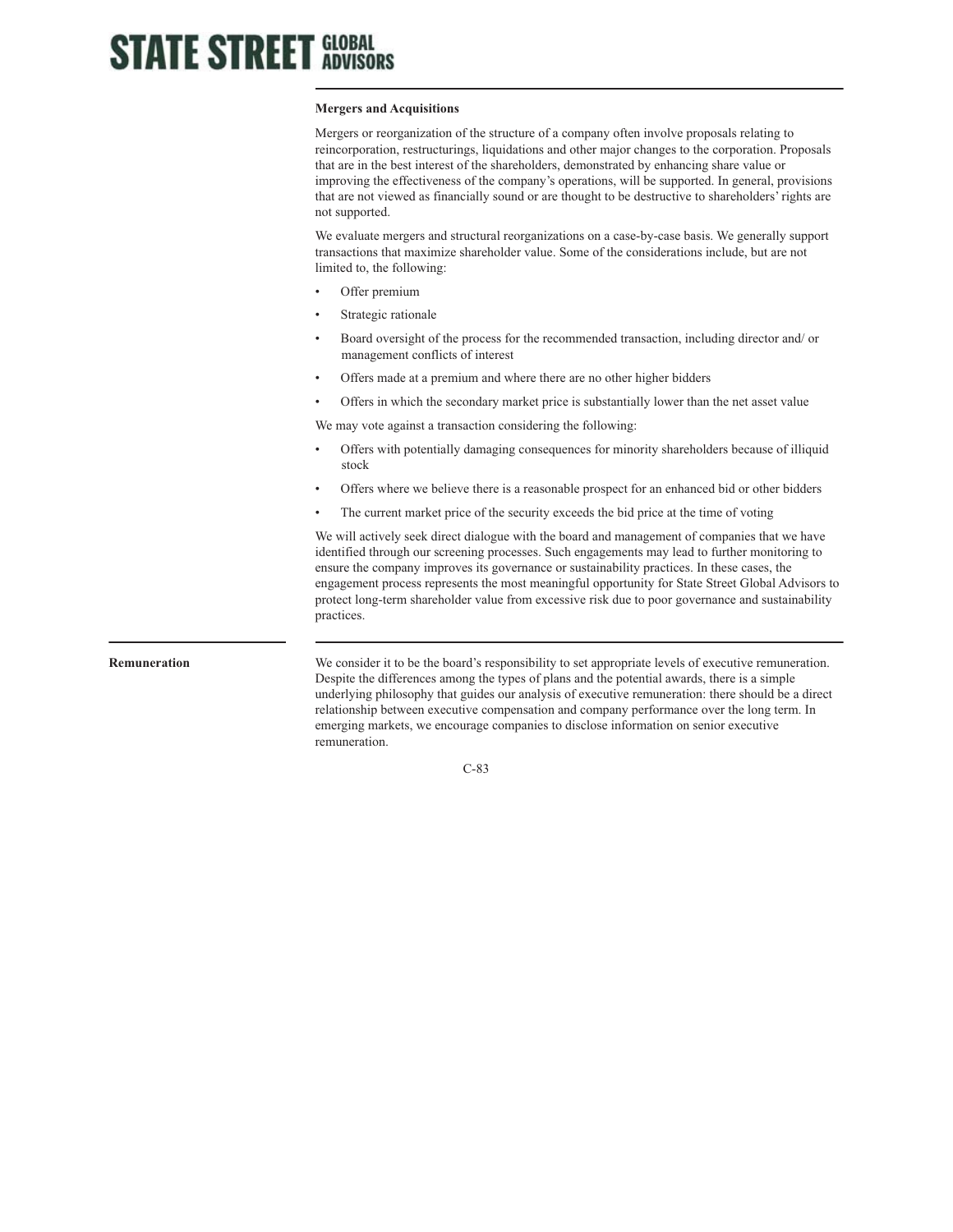|                                                  | Shareholders should have the opportunity to assess whether pay structures and levels are aligned<br>with business performance. When assessing remuneration reports, we consider factors such as<br>adequate disclosure of remuneration elements, absolute and relative pay levels, peer selection and<br>benchmarking, the mix of long-term and short-term incentives, alignment of pay structures with<br>shareholder interests, corporate strategy and performance. We may oppose remuneration reports<br>where pay seems misaligned with shareholders' interests. We may also vote against the re-election<br>of members of the remuneration committee if we have serious concerns about remuneration<br>practices and if the company has not been responsive to shareholder pressure to review its<br>approach. With regard to director remuneration, we support director pay provided the amounts are<br>not excessive relative to other issuers in the market or industry, and are not overly dilutive to<br>existing shareholders.                            |
|--------------------------------------------------|----------------------------------------------------------------------------------------------------------------------------------------------------------------------------------------------------------------------------------------------------------------------------------------------------------------------------------------------------------------------------------------------------------------------------------------------------------------------------------------------------------------------------------------------------------------------------------------------------------------------------------------------------------------------------------------------------------------------------------------------------------------------------------------------------------------------------------------------------------------------------------------------------------------------------------------------------------------------------------------------------------------------------------------------------------------------|
| <b>Environmental and Social</b><br><b>Issues</b> | As a fiduciary, State Street Global Advisors takes a comprehensive approach to engaging with our<br>portfolio companies about material environmental and social (sustainability) issues. We use our<br>voice and our vote through engagement, proxy voting and thought leadership in order to<br>communicate with issuers and educate market participants about our perspective on important<br>sustainability topics. Our Asset Stewardship program prioritization process allows us to proactively<br>identify companies for engagement and voting in order to mitigate sustainability risks in our<br>portfolio. Through engagement, we address a broad range of topics that align with our stewardship<br>priorities and build long-term relationships with issuers. When voting, we fundamentally consider<br>whether the adoption of a shareholder proposal addressing a material sustainability issue would<br>promote long-term shareholder value in the context of the company's existing practices and<br>disclosures as well as existing market practice. |
|                                                  | For more information on our approach to environmental and social issues, please see our Global<br>Proxy Voting and Engagement Guidelines for Environmental and Social Issues and our Frameworks<br>for Voting Environmental and Social Shareholder Proposals, both available at<br>ssga.com/about-us/asset-stewardship.html.                                                                                                                                                                                                                                                                                                                                                                                                                                                                                                                                                                                                                                                                                                                                         |
| <b>General/Routine Issues</b>                    | Some of the other issues that are routinely voted on in emerging markets include approving the<br>allocation of income and accepting financial statements and statutory reports. For these voting<br>items, our guidelines consider several factors, such as historical dividend payouts, pending<br>litigation, governmental investigations, charges of fraud, or other indication of significant concerns.                                                                                                                                                                                                                                                                                                                                                                                                                                                                                                                                                                                                                                                         |
| <b>More Information</b>                          | Any client who wishes to receive information on how its proxies were voted should contact its State<br>Street Global Advisors relationship manager.                                                                                                                                                                                                                                                                                                                                                                                                                                                                                                                                                                                                                                                                                                                                                                                                                                                                                                                  |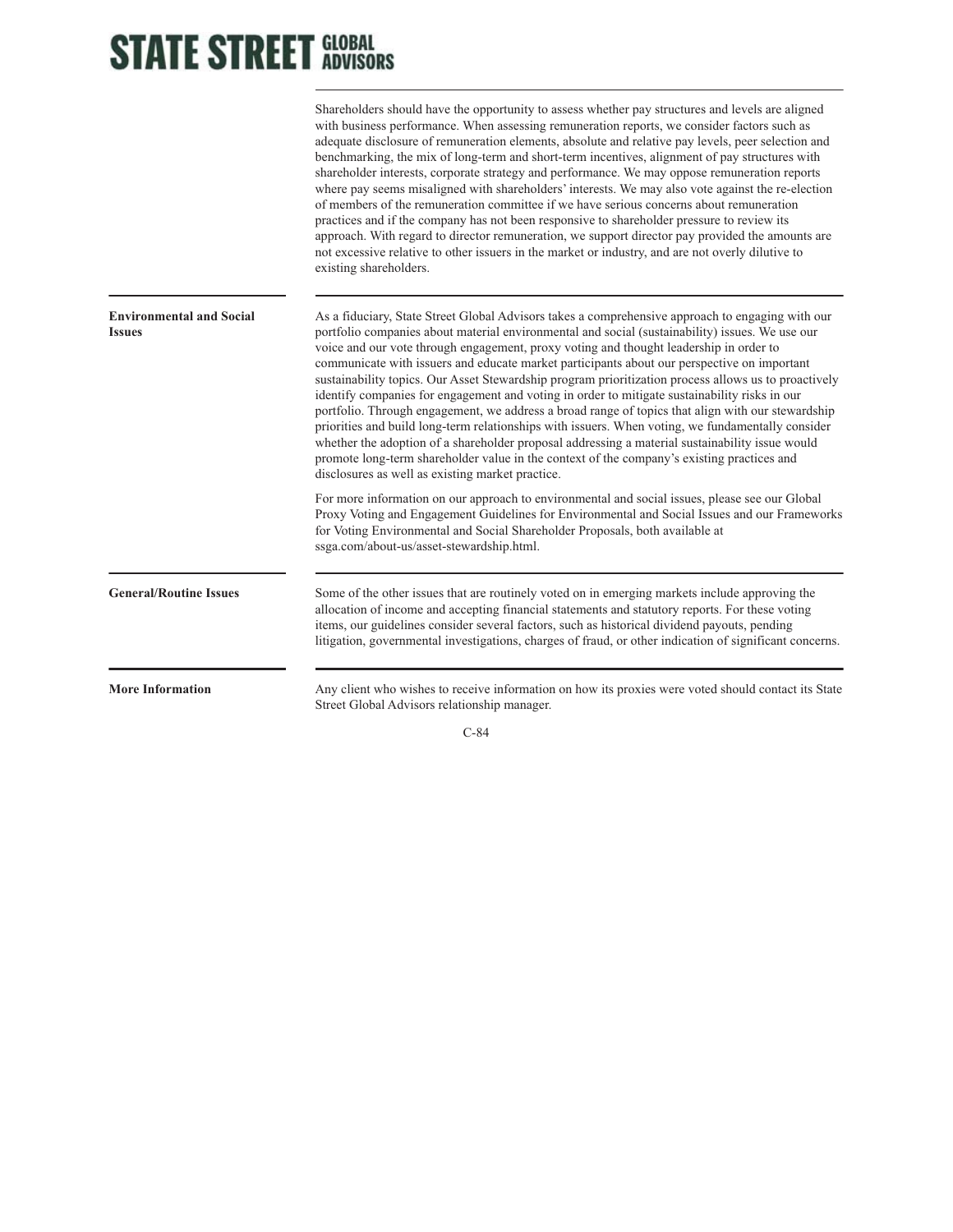**About State Street Global Advisors**

\*   Pensions & Investments Research Center, as of December 31, 2020.

†  This figure is presented as of December 31, 2021 and includes approximately \$61.43 billion of assets with respect to SPDR products for which State Street Global Advisors Funds Distributors, LLC (SSGA FD) acts solely as the marketing agent. SSGA FD and State Street Global Advisors are affiliated.

#### **ssga.com State**

#### **Street Global Advisors Worldwide Entities**

**Abu Dhabi:** State Street Global Advisors Limited, ADGM Branch, Al Khatem Tower, Suite 42801, Level 28, ADGM Square, Al Maryah Island, P.O Box 76404, Abu Dhabi, United Arab Emirates. Regulated by the ADGM Financial Services Regulatory Authority. T: +971 2 245 9000. **Australia:** State Street Global Advisors, Australia, Limited (ABN 42 003 914 225) is the holder of an Australian Financial Services License (AFSL Number 238276). Registered office: Level 14, 420 George Street, Sydney, NSW 2000, Australia. T: +612 9240-7600. F: +612 9240-7611. **Belgium:** State Street Global Advisors Belgium, Chaussée de La Hulpe 185, 1170 Brussels, Belgium. T: +32 2 663 2036. State Street Global Advisors Belgium is a branch office of State Street Global Advisors Europe Limited, registered in Ireland with company number 49934, authorised and regulated by the Central Bank of Ireland, and whose registered office is at 78 Sir John Rogerson's Quay, Dublin 2. **Canada:** State Street Global Advisors, Ltd., 1981 McGill College Avenue, Suite 500, Montreal, Qc, H3A 3A8, T: +514 282 2400 and 30 Adelaide Street East Suite 800, Toronto, Ontario M5C 3G6. T: +647 775 5900. **France:** State Street Global

Advisors Europe Limited, France Branch ("State Street Global Advisors France") is a branch of State Street Global Advisors Europe Limited, registered in Ireland with company number 49934, authorised and regulated by the Central Bank of Ireland, and whose registered office is at 78 Sir John Rogerson's Quay, Dublin 2. State Street Global Advisors France is registered in France with company number RCS Nanterre 899 183 289, and its office is located at Coeur Défense — Tour A — La Défense 4, 33e étage, 100, Esplanade du Général de Gaulle, 92 932 Paris La Défense Cedex, France. T: +33 1 44 45 40 00. F: +33 1 44 45 41 92. **Germany:** State Street Global Advisors Europe Limited, Branch in Germany, Brienner Strasse 59, D-80333 Munich, Germany ("State Street Global Advisors Germany"). T: +49 (0)89 55878 400. State Street Global Advisors Germany is a branch of State Street Global Advisors Europe Limited, registered in Ireland with company number 49934, authorised and regulated by the Central Bank of Ireland, and whose registered office is at 78 Sir John Rogerson's Quay, Dublin 2. **Hong Kong:** State Street Global Advisors Asia Limited, 68/F, Two International Finance Centre, 8 Finance Street, Central, Hong Kong. T: +852 2103-0288. F: +852 2103-0200. **Ireland:** State Street Global Advisors Europe Limited is regulated by the Central Bank of Ireland. Registered office

address 78 Sir John Rogerson's Quay, Dublin 2. Registered Number: 49934. T: +353 (0)1 776 3000. F: +353 (0)1 776 3300. **Italy:** State Street Global Advisors Europe Limited, Italy Branch ("State Street Global Advisors Italy") is a branch of State Street Global Advisors Europe Limited, registered in Ireland with company number 49934, authorised and regulated by the Central Bank of Ireland, and whose registered office is at 78 Sir John Rogerson's Quay, Dublin 2. State Street Global Advisors Italy is registered in Italy with company number 11871450968 — REA: 2628603 and VAT number 11871450968, and its office is located at Via Ferrante Aporti, 10 -

20125 Milan, Italy. T: +39 02 32066 100. F: +39 02 32066 155. **Japan:** State Street Global Advisors (Japan) Co., Ltd., Toranomon Hills Mori Tower 25F 1-23-1 Toranomon, Minato-ku, Tokyo 105-6325 Japan. T: +81-3-4530-7380. Financial Instruments Business Operator, Kanto Local Financial Bureau (Kinsho #345), Membership: Japan Investment Advisers Association, The Investment Trust Association, Japan, Japan Securities Dealers' Association. **Netherlands:** State Street Global Advisors Netherlands, Apollo Building 7th floor, Herikerbergweg 29, 1101 CN Amsterdam, Netherlands. T: +31 20 7181 000. State Street Global Advisors Netherlands is a branch office of State Street Global Advisors Europe Limited, registered in Ireland with company

number 49934, authorised and regulated by the

Central Bank of Ireland, and whose registered office is at 78 Sir John Rogerson's Quay, Dublin 2. **Singapore:** State Street Global Advisors Singapore Limited, 168, Robinson Road, #33-01 Capital Tower, Singapore 068912 (Company Reg. No: 200002719D, regulated by the Monetary Authority of Singapore). T: +65 6826-7555. F: +65 6826-7501. **Switzerland:** State Street Global Advisors AG, Beethovenstr. 19, CH-8027 Zurich. Registered with the Register of Commerce Zurich CHE-105.078.458. T: +41 (0)44 245 70 00. F: +41 (0)44 245 70 16. **United Kingdom:** State Street Global Advisors Limited. Authorised and regulated by the Financial Conduct Authority. Registered in England. Registered No. 2509928. VAT No. 5776591 81. Registered office: 20 Churchill Place, Canary Wharf, London, E14 5HJ. T: 020 3395 6000. F: 020 3395 6350. **United States:** State Street Global Advisors, 1 Iron Street, Boston, MA 02210-1641.  $T: +1, 617, 786, 3000$ 

Investing involves risk including the risk of loss of principal.

The whole or any part of this work may not be reproduced, copied or transmitted or any of its contents disclosed to third parties without State Street Global Advisors' express written consent.

© 2022 State Street Corporation. All Rights Reserved. ID949714-3479918.2.1.GBL.RTL 0322 Exp. Date: 03/31/2023

For four decades, State Street Global Advisors has served the world's governments, institutions and financial advisors. With a rigorous, risk-aware approach built on research, analysis and market-tested experience, we build from a breadth of active and index strategies to create cost-effective solutions. As stewards, we help portfolio companies see that what is fair for people and sustainable for the planet can deliver long-term performance. And, as pioneers in index, ETF, and ESG investing, we are always inventing new ways to invest. As a result, we have become the world's fourth-largest asset manager\* with US \$4.14 trillion<sup>†</sup> under our care.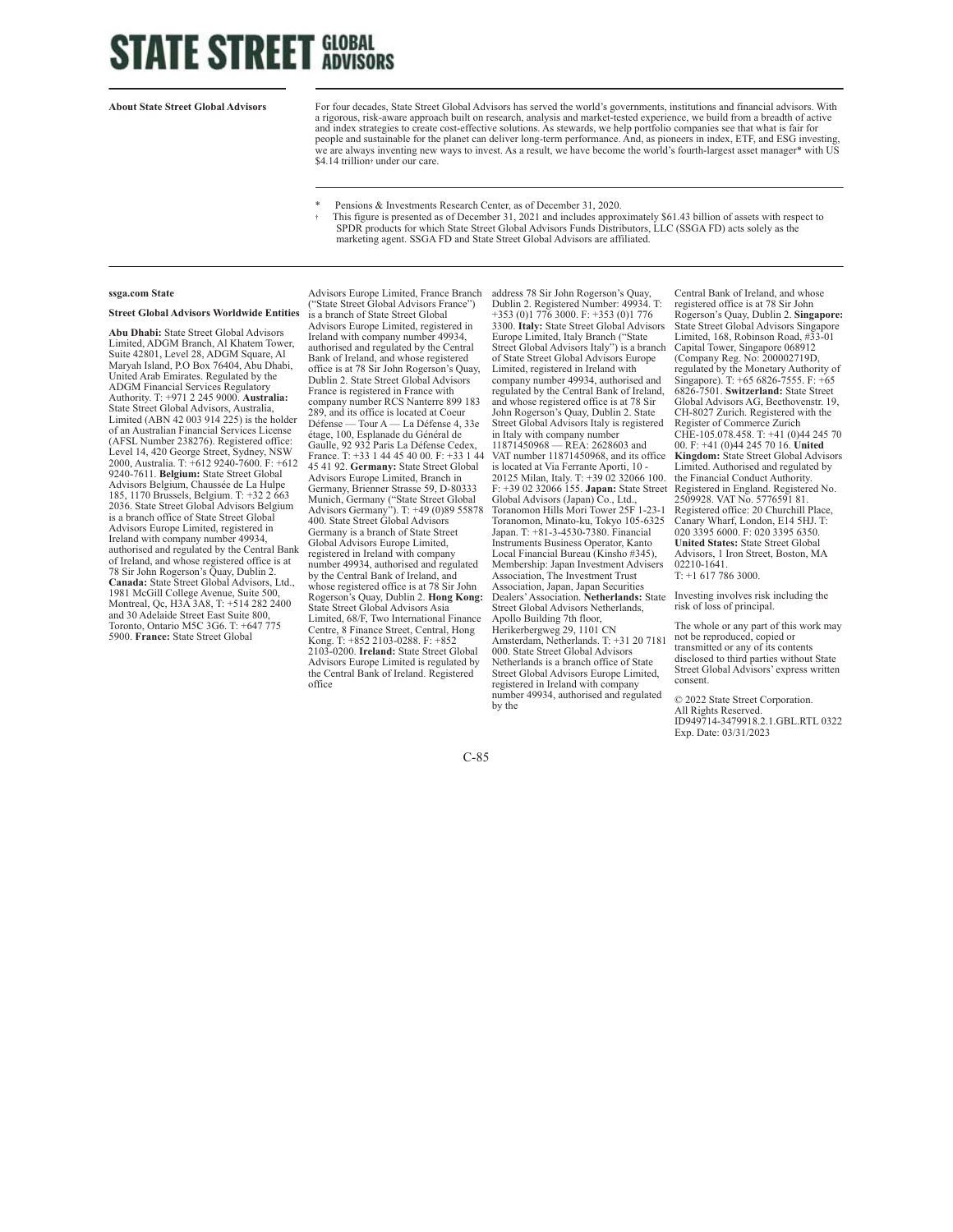

#### **Proxy Voting Policy**

#### **Effective October 15, 2021**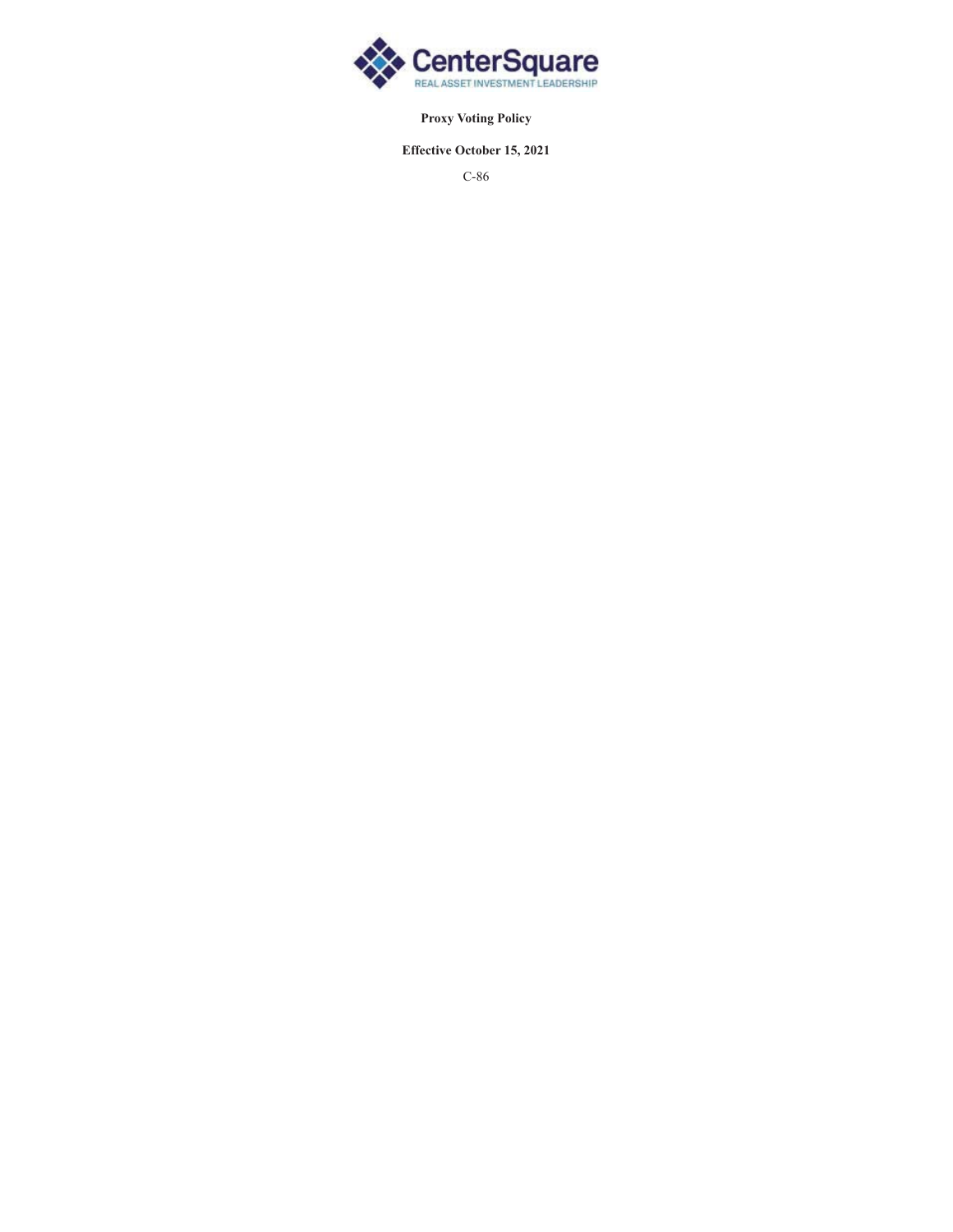#### **I. Introduction**

Pursuant to the adoption by the Securities and Exchange Commission of Rule 206(4)-6 under the Investment Advisers Act of 1940 (the "Advisers Act"), it is a fraudulent, deceptive, or manipulative act, practice or course of business, within the meaning of Section 206(4) of the Advisers Act, for a registered investment adviser to exercise voting authority with respect to client securities, unless: (1) the adviser has adopted and implemented written policies and procedures that are reasonably designed to ensure that the adviser votes proxies in the best interest of its clients; (2) the adviser describes its proxy voting procedures to its clients and provides copies of the procedures on request; and (3) the adviser discloses to the clients how they may obtain information on how the adviser voted their proxies. This proxy voting policy ("Proxy Voting Policy") documents CenterSquare's proxy voting policies and procedures.

#### **II. Statement of Policy**

Proxy voting is an important right of shareholders and duties of care and loyalty must be undertaken by CenterSquare Investment Management LLC ("CenterSquare") to ensure that such rights are properly and timely exercised in accordance with CenterSquare's fiduciary duty to its clients. To satisfy its fiduciary duty in making any voting determination, CenterSquare must make the determination in the best interest of the client and must not place its own interests ahead of the interests of the client. Therefore, all proxies received by CenterSquare should be voted in accordance with these procedures which are intended to comply with Rule 206(4)-6 of the Advisers Act. This Proxy Voting Policy applies only to those CenterSquare clients who, in their investment management agreement ("IMA"), have chosen to give us discretion to vote their proxies. At account start-up, upon amendment of the IMA, or upon a letter of instruction, the applicable documentation is reviewed to determine whether CenterSquare has discretionary authority to vote client proxies.

As a UNPRI Signatory, CenterSquare has chosen to use the Institutional Shareholder Services ("ISS") Sustainability Proxy Voting Guidelines as the default proxy policy for its clients. A client of CenterSquare may elect to use other general or customized proxy voting guidelines through ISS. However, CenterSquare does not attempt to reconcile individual client proxy policies to the ISS Sustainability policy. A client may change their decision with regards to proxy voting authority or guidelines at any time. Clients who have delegated proxy voting responsibilities to CenterSquare with respect to their account may direct CenterSquare to vote in a particular manner for a specific ballot. CenterSquare will use reasonable efforts to vote in accordance with the client's request in these circumstances, however our ability to implement such voting instructions will be dependent on operational matters such as the timing of the request.

#### **III. Retention and Oversight of Proxy Service Provider**

CenterSquare's proxy voting policies and procedures are intended to meet the objective to act in its clients' best interests. The sheer number of proxy votes related to client holdings makes it impossible for CenterSquare to research each and every proxy issue. Recognizing the importance of informed and responsible proxy voting, CenterSquare has retained an independent third party service provider, ISS, to analyze proxy issues, provide proxy research and recommendations on how to vote those issues, and provide assistance in the administration of the proxy process, including maintaining complete proxy voting records.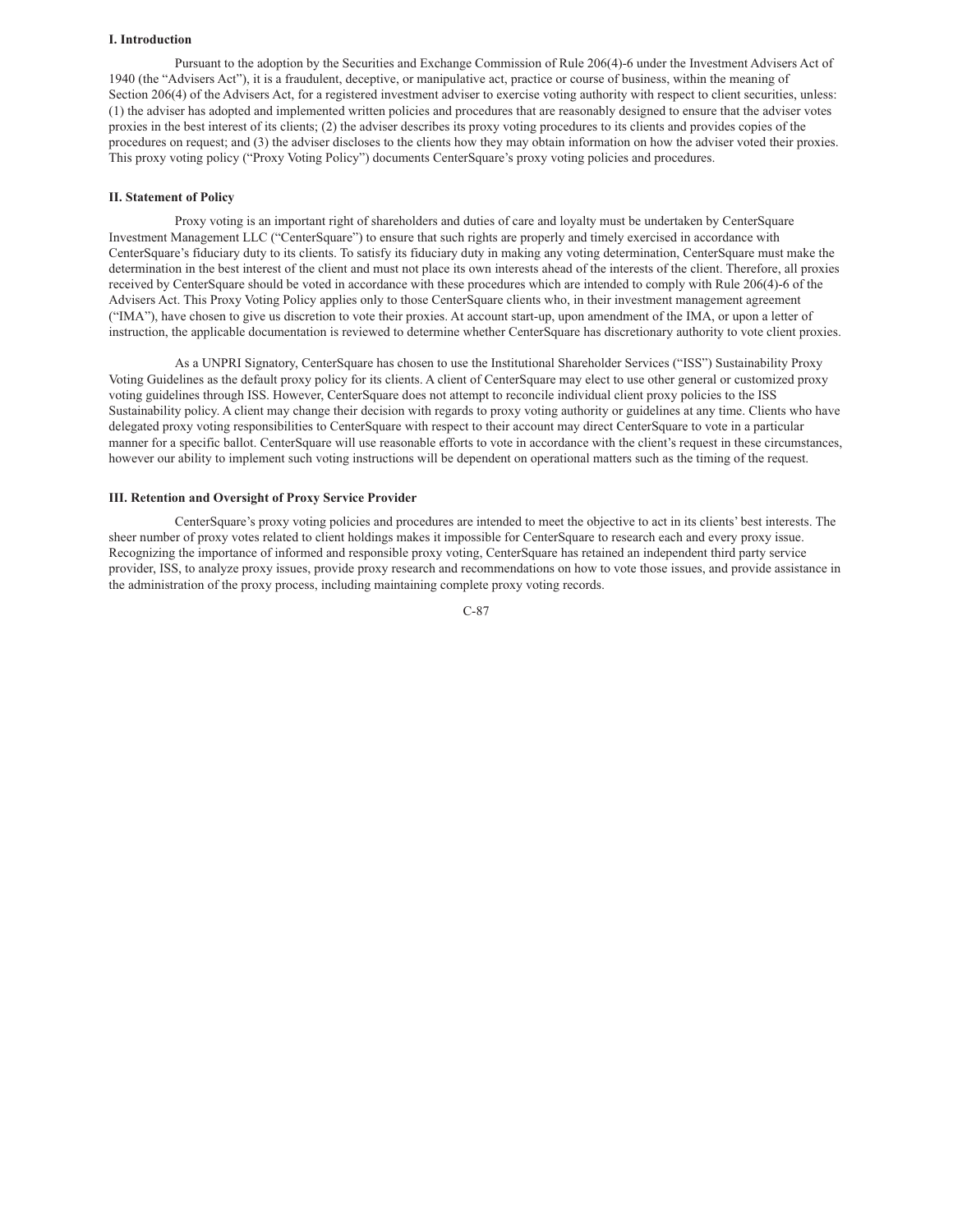CenterSquare monitors the capacity, competency, and conflicts of interest of ISS to ensure that CenterSquare continues to vote proxies in the best interest of its clients. On an annual basis, CenterSquare conducts a due diligence review of ISS regarding their proxy voting services as part of its duty to perform oversight over the proxy voting firm. This review includes updates and discussion about the following areas of ISS:

- The adequacy and quality of staffing, personnel and/or technology;
- Whether ISS has an effective process for seeking timely input from issuers and ISS clients with respect to, among other things, its proxy voting policies, methodologies, and peer group constructions;
- Whether ISS has adequately disclosed to CenterSquare its methodologies in formulating voting recommendations, such that CenterSquare understands the factors underlying ISS' recommendations;
- The nature of any third-party information sources that ISS uses as a basis for its voting recommendations; and
- ISS policies and procedures regarding how it identifies and addresses conflicts of interest.

#### *Conflicts of Interest of ISS*

- 1. CenterSquare Compliance will examine information provided by ISS that describes conflicts to which it is subject or otherwise obtained by CenterSquare. CenterSquare will seek to require that ISS promptly provide updates of business changes that might affect or create conflicts and of changes to ISS' conflict policies and procedures.
- 2. If, as a result of CenterSquare Compliance's examination of ISS' conflicts of interest, a determination is made that a material conflict of interest exists, CenterSquare will determine whether to follow the ISS' recommendation with respect to the proxy or take other action with respect to the proxy.
- 3. CenterSquare Compliance will periodically review ISS' policies and procedures for:
	- i. Adequacy in identifying, disclosing and addressing actual and potential conflicts of interest, including conflicts relating to the provision of proxy voting recommendations and proxy voting services generally, conflicts relating to activities other than providing proxy voting recommendations and proxy voting services, and conflicts presented by certain affiliations;
	- ii. Adequate disclosure of ISS' actual and potential conflicts of interest with respect to the services ISS provides to CenterSquare; and
	- iii. Adequacy in utilizing technology in delivering conflicts disclosures that are readily accessible.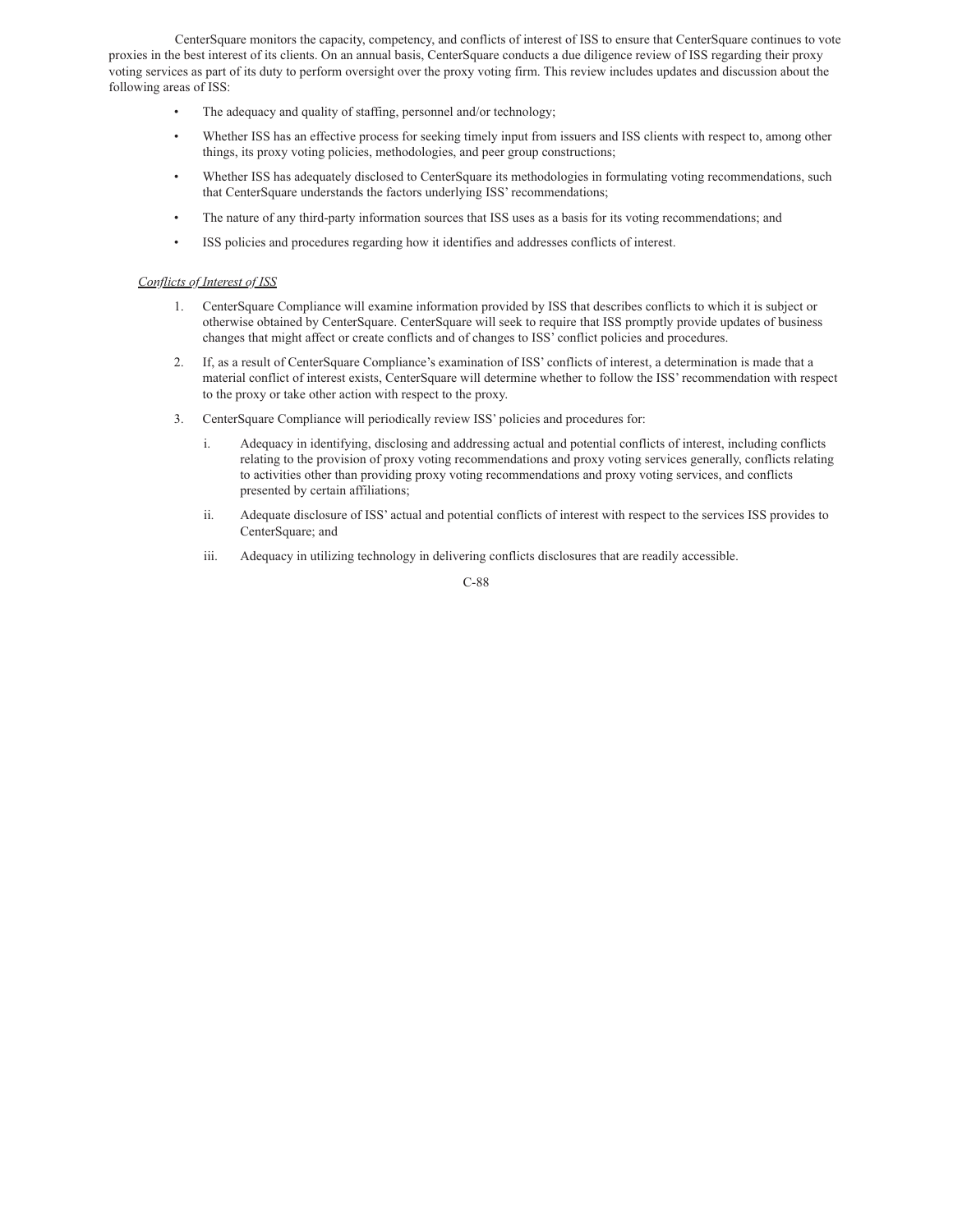#### *Periodic Review of ISS' Policies and Procedures and Continued Retention of ISS*

CenterSquare will periodically review the proxy voting policies, procedures and methodologies, conflicts of interest and competency of ISS. CenterSquare will also review the continued retention of ISS, including whether any relevant credible potential factual errors, incompleteness or methodological weaknesses in ISS' analysis that CenterSquare is aware of materially affected the research and recommendations used by the Firm. In addition, CenterSquare will also consider the effectiveness of ISS' policies and procedures for obtaining current and accurate information relevant to matters included in its research and on which it makes voting recommendations. This will include the ISS':

- engagement with issuers, including the ISS process for ensuring that it has complete and accurate information about the issuer and each particular matter;
- process, if any, for CenterSquare to access the issuer's views about ISS' voting recommendations in a timely and efficient manner;
- efforts to correct any identified material deficiencies in its analysis;
- disclosure to CenterSquare regarding sources of information and methodologies used in formulating voting recommendations or executing voting instructions;
- consideration of factors unique to a specific issuer or proposal when evaluating a matter subject to a shareholder vote; and
- updates to its methodologies, guidelines and voting recommendations on an ongoing basis, including in response to feedback from issuers and their shareholders.

CenterSquare will seek to require ISS to update the Firm regarding business changes that are material to the services provided by ISS to CenterSquare. CenterSquare will consider whether the bases on which it made its initial decision to retain ISS has materially changed, and will document such review.

#### **IV. Decision Methods**

ISS Global Voting Principles, launched in December 2013, provide for four key tenets on accountability, stewardship, independence, and transparency, which underlie their approach to developing recommendations on management and shareholder proposals at publicly traded companies.1 ISS uses a bottom-up policy formulation process which collects feedback from a diverse range of market participants through multiple channels including an annual Policy Survey. The ISS Policy Board uses the input to develop its draft policy updates each year. Before finalizing these updates, ISS publishes draft updates for an open review and comment period. Beginning in 2008, all comments received are posted verbatim to the Policy Gateway, in order to provide additional transparency into the feedback ISS has received. Final updates are published in November, to apply to meetings held after February of the following year. ISS research analysts apply more than 400 policies to shareholder meetings. As part of the research process, ISS analysts interact with company representatives, institutional shareholders, shareholder proponents and other parties to gain deeper insight into key issues.2 ISS reviews and updates their proxy polices on an annual basis. The ISS Policy Information is located under Policy Gateway at https://www.issgovernance.com.

C-89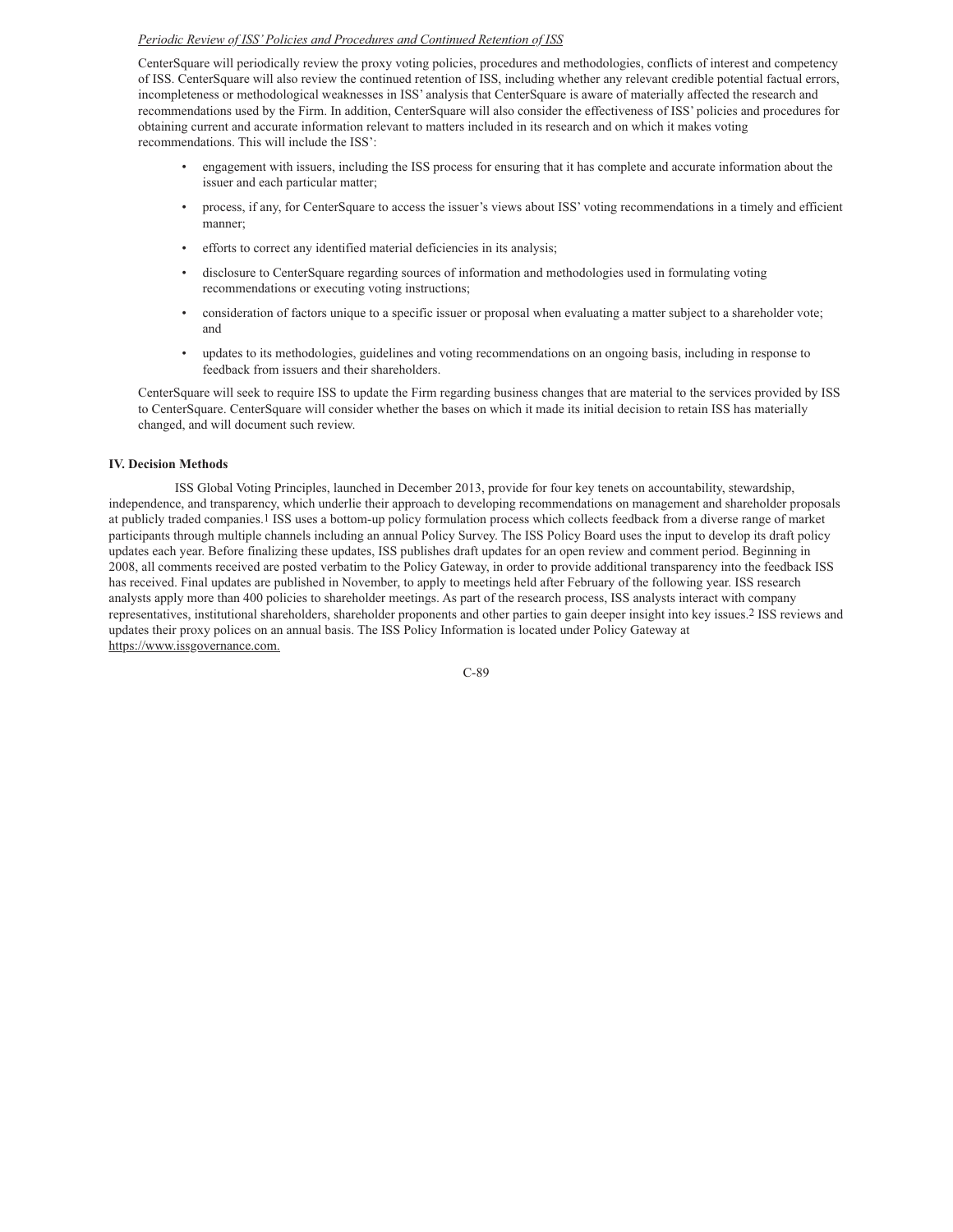When determining whether to invest in a company, one of the many factors CenterSquare may consider is the quality and depth of the company's management. As a result, CenterSquare believes that recommendations of management on any issue (particularly routine issues) should be given a fair amount of weight in determining how proxy issues should be voted. Thus, on many issues, votes are cast in accordance with the recommendations of the company's management. CenterSquare reviews all ballot items where ISS recommends voting against the management of the issuer. Generally, CenterSquare will not override the ISS specific policy vote recommendations but reserves the right to change that vote when a CenterSquare Portfolio Manager disagrees with an ISS recommendation and feels it is in the best interest of all clients to change the proxy vote. CenterSquare Compliance is notified when an override of the ISS vote is proposed by a CenterSquare Portfolio Manager. CenterSquare Compliance will ascertain that appropriate justification for the override is reasonable and appropriately documented in the ISS voting records contemporaneous to the actual proxy vote. A rationale of our decision is noted within the ISS system when we override ISS' specific policy recommendation and is included in the ballot summary reports. Proxy voting reports are available to clients upon request. For clients that have provided CenterSquare authority to vote proxies and have not otherwise selected other ISS general or customized proxy voting guidelines, proxy voting will be made on behalf of all client accounts in accordance with ISS Sustainability Proxy Voting Guidelines.

#### **V. CenterSquare Conflicts of Interest**

In certain instances, a conflict of interest may arise when CenterSquare votes a proxy. CenterSquare will deem to have a potential conflict of interest when voting proxies including, but not limited to, one or more of the following:

- CenterSquare or one of its affiliates manages assets for that issuer or an affiliate of that issuer and also recommends that its other client's investment in such issuer's securities.
- A director, trustee or officer of the issuer or affiliate of the issuer is an employee of CenterSquare or a director of CenterSquare or its affiliates, or a fund sub-advised by CenterSquare.
- CenterSquare is actively soliciting that issuer or an affiliate of the issuer as a client
- A director or executive officer of the issuer has a personal relationship with a member of the relevant investment team or other employee of CenterSquare that may affect the outcome of the proxy vote.

Each person who is a member of the Proxy Administrator, as further defined below, is a member of the investment team, or serves on the Proxy Voting Committee shall, on at least an annual basis, certify:

- a list of any portfolio companies, including entities raising capital as part of a PIPE ("Private Investments in Public Equity") transaction, with or in which he or she has a relationship or could otherwise be deemed to have a conflict and;
- They have not been unduly influenced by an issuer or other third party to vote in a particular manner.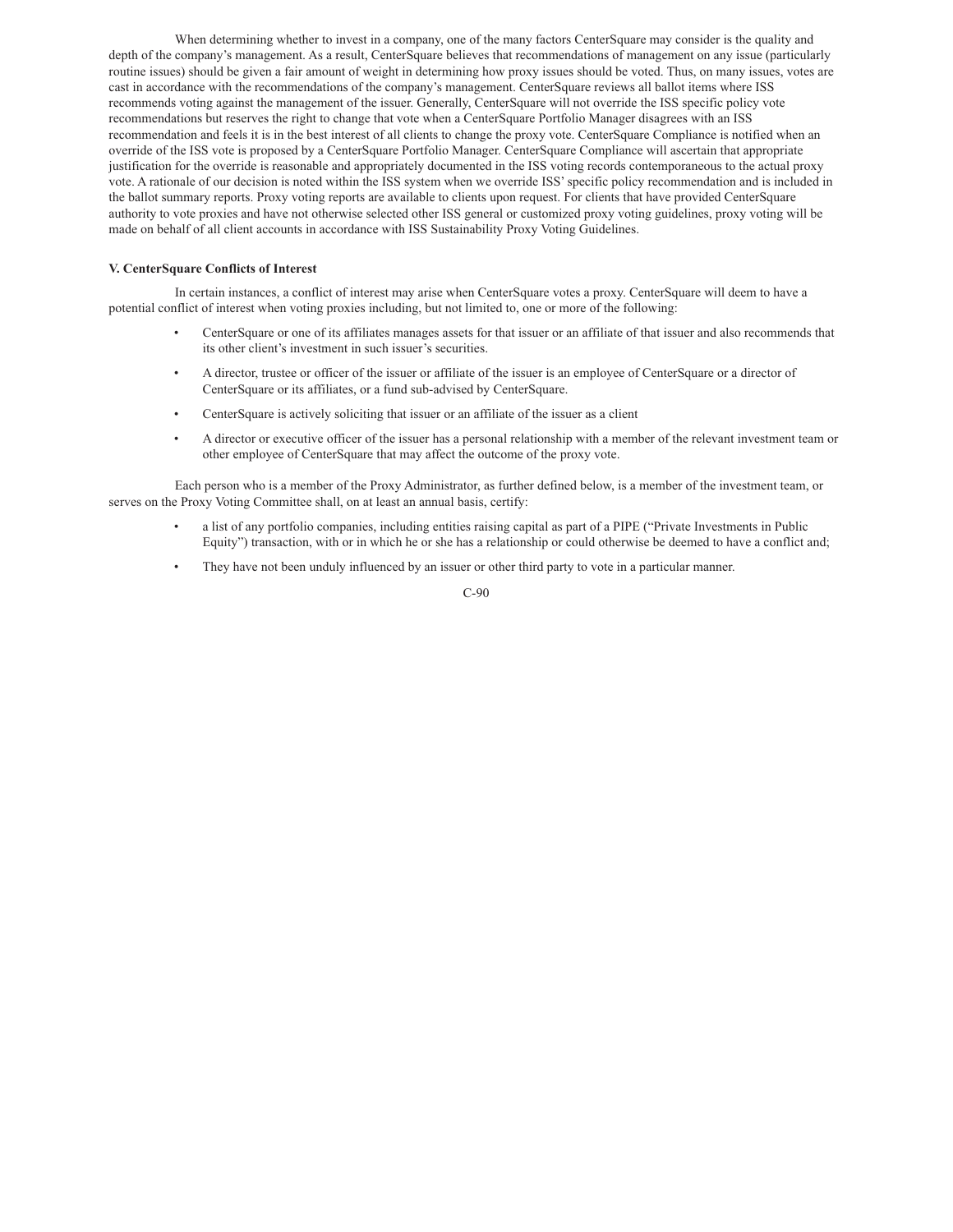In situations where CenterSquare perceives a material conflict of the interest, the conflict is reported to the Chief Compliance Officer. It is expected that CenterSquare will abstain from making a vote decision and allow ISS to vote to mitigate the material conflict of interest.

#### **VI. Securities Lending**

Some clients have, at their discretion, elected to participate in security lending programs. CenterSquare is unable to vote securities that are on loan under this type of arrangement.

#### **VII. Decisions to not Vote Proxies**

CenterSquare fully recognizes its responsibility to vote proxies and maintain proxy records pursuant to applicable rules and regulations. CenterSquare will therefore attempt to vote every proxy it receives for all domestic and foreign securities. There may be situations in which CenterSquare cannot vote proxies. For example, the client or custodian does not forward the ballots in a timely manner.

Proxy voting in certain countries requires shareblocking. Shareblocking in general refers to restrictions on the sale or transfer of securities between the execution of the vote instruction and the tabulation of votes at the shareholder meeting. During the blocking period, shares that will be voted at the meeting cannot be sold until the meeting has taken place and the shares are returned to the client's custodian bank. The blocking period may last from several days to several weeks depending upon the market, the security and the custodian. CenterSquare believes that in these situations, the benefit of maintaining liquidity during the share blocking period outweighs the benefit of exercising our right to vote. In order to preserve the account's liquidity, CenterSquare will generally instruct ISS to "DO NOT VOTE" these shares.

Proxies relating to foreign securities may also be subject to additional documentation. Such documentation may be difficult to obtain or produce as a condition of voting or requires additional costs that generally outweigh the benefit to be gained by voting. Therefore, in some cases, those shares will not be voted.

#### **VIII. Reporting**

ISS provides CenterSquare on-line access to client proxy voting records. A summary of the proxy votes cast by CenterSquare is available to clients upon request for their specific portfolio. Due to confidentially and conflict of interest concerns, CenterSquare does not disclose to third parties how it votes client proxies.

CenterSquare's proxy voting policies are disclosed in the Form ADV Part 2A. A copy of this Proxy Voting Policy and the ISS Proxy Voting Guidelines are available to our clients, without charge, upon request. All requests may be sent to Liz Conklin, Director, Head of Securities Operations, CenterSquare Investment Management LLC, 630 West Germantown Pike, Suite 300, Plymouth Meeting, PA 19462 or to lconklin@centersquare.com.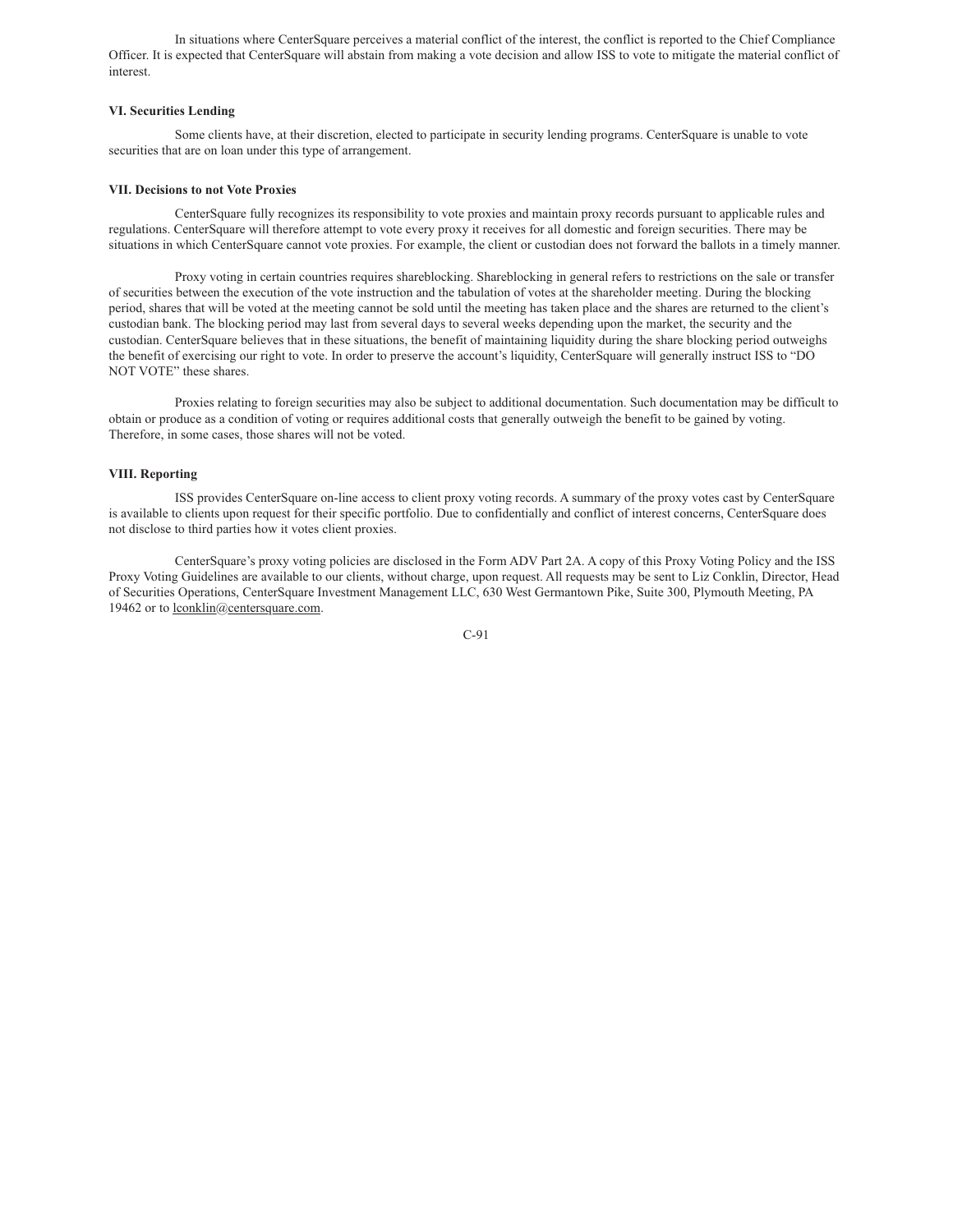#### **IX. Proxy Committee**

CenterSquare's Proxy Committee ("Proxy Committee") is responsible for overseeing the proxy voting process and for establishing and maintaining the Proxy Voting Policy, which is reviewed and updated annually. The Proxy Committee is comprised of the Chief Operating Officer, Director, Head of Securities Operations, and designated members of CenterSquare's investment teams. CenterSquare Compliance will participate as a non-voting member of the Committee. At a minimum, the Proxy Committee will meet no less than annually to review and update the Proxy Voting Policy, if necessary, and to review other proxy voting topics as needed.

#### **X. Proxy Administration and Recordkeeping**

The administration of the proxy voting process is the responsibility of CenterSquare's securities operations department ("Proxy Administrator"). Both ISS and each client's custodian monitor corporate events for CenterSquare. CenterSquare gives an authorization and letter of instruction to the client's custodian who then forwards the proxy material it receives to ISS so that ISS may vote the proxies. On a regular basis, CenterSquare sends ISS an updated list of client accounts and the security holdings in those accounts so that ISS can update its database and is aware of which proxies it will need to vote.

The Proxy Administrator is responsible for:

- monitoring reports identifying pending meetings and due dates for ballots
- monitoring reports to ensure that clients are coded to the appropriate ISS policy
- ensuring ballots are voted according to the ISS policy assigned to the client
- monitoring for shareblocking ballots
- monitoring reports for votes against management
- reviewing user access and new / close account setups
- performing vote overrides as required by Portfolio Managers and document changes and rationale for each vote override

CenterSquare or ISS also maintains the following records:

- ballot summary reports for each client indicating which ballots were votes, number of shares voted, description of the proposal, how the shares were voted and the date on which the proxy was returned, and the policy applied
- ballot summary reports for vote overrides with the Portfolio Managers rationale
- meeting-level statistical reports
- copy of each proxy statement received, provided that no copy needs to be retained of a proxy statement found on the SEC's EDGAR website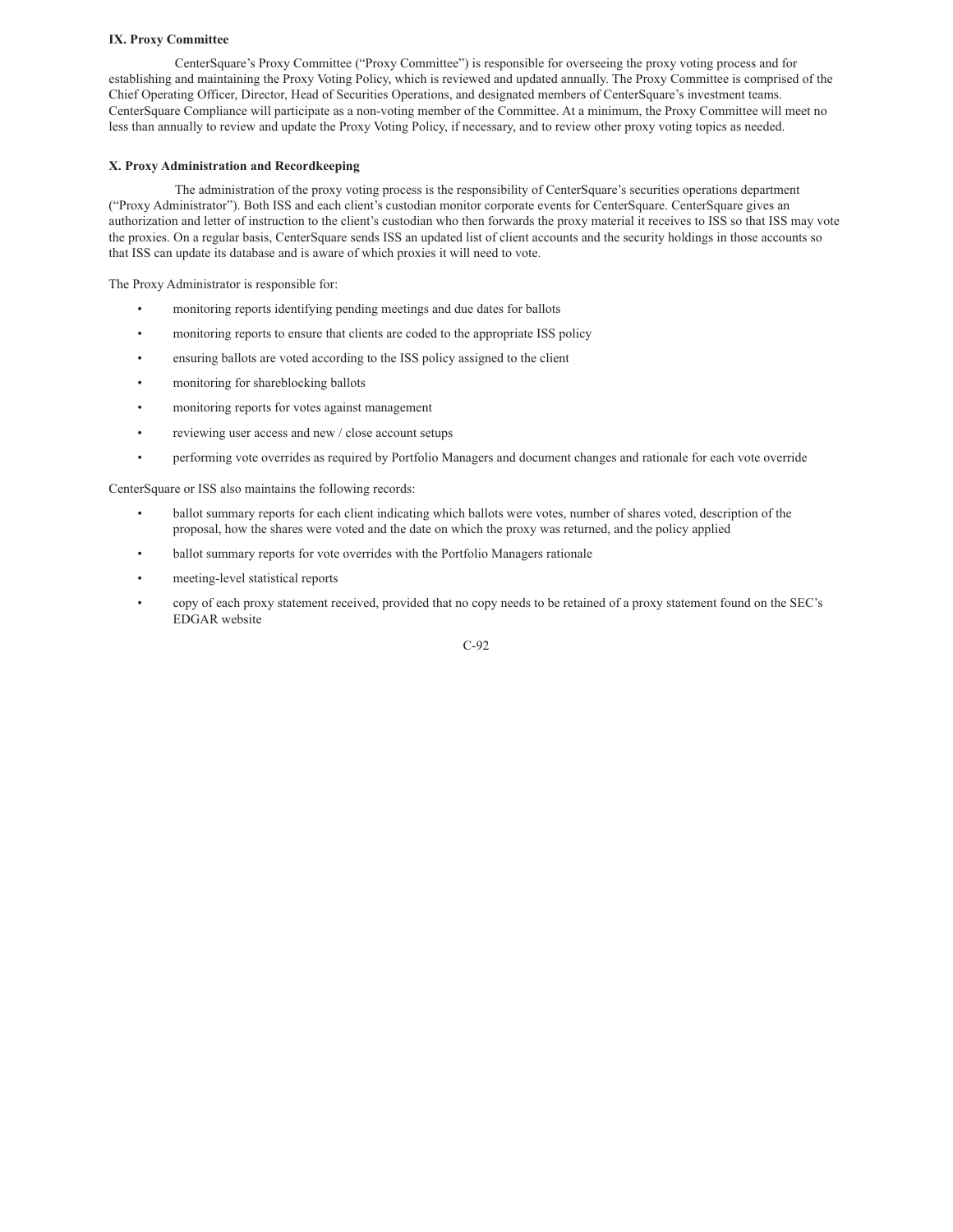#### **XI. CenterSquare Compliance Annual Review**

CenterSquare Compliance will review and document no less frequently than annually, the adequacy of the proxy voting policies and procedures to make sure they have been implemented effectively, including whether the policies and procedures continue to be reasonably designed to ensure that proxies are voted in the best interests of CenterSquare's clients. As part of this review, CenterSquare Compliance will review:

- the Proxy Voting Policy
- CenterSquare's client disclosures regarding its proxy voting policies and procedures in the ADV Form Part 2A, due diligence questionnaires, and other relevant materials
- a sampling of proxy voting records to ensure voting was completed in the best interests of clients and in accordance with the ISS Sustainability Proxy Voting Guidelines
- a sampling of proxy vote overrides and the documentation supporting such overrides
- the Firm's annual due diligence over the third-party proxy voting firm, ISS

2 https://www.issgovernance.com/policy-gateway/policy-formulation-application/

<sup>1</sup> https://www.issgovernance.com/policy-gateway/iss-global-voting-principles/

C-93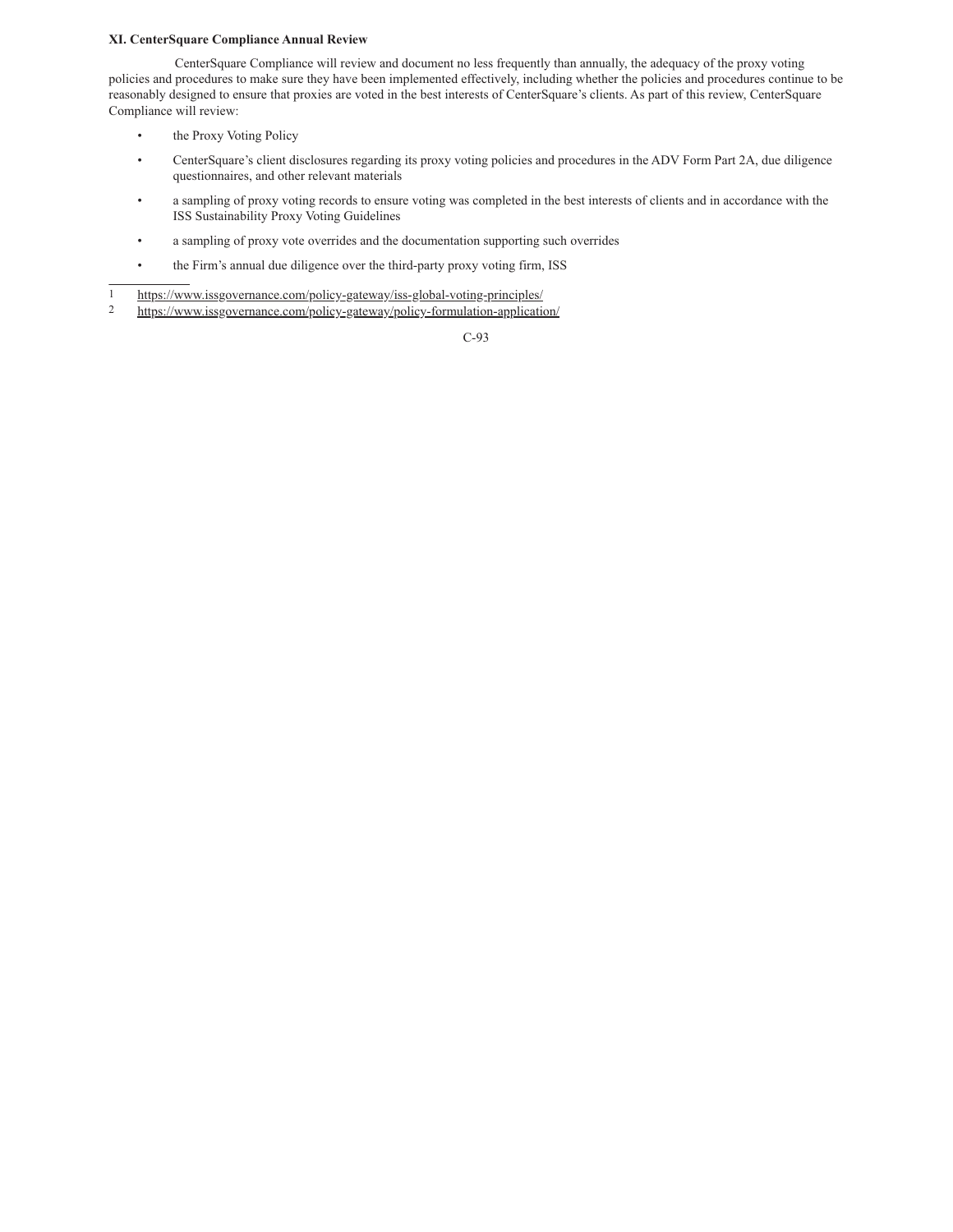#### **PROXY VOTING**

#### **Policy**

Unless otherwise directed, Champlain, as a matter of policy and as a fiduciary to our clients, has responsibility for voting proxies for portfolio securities consistent with the best interests of the clients. Our firm maintains written policies and procedures as to the handling, research, voting, and reporting of proxy voting and makes appropriate disclosures about our firm's proxy policies and practices. Our policy and practice include the responsibility to monitor corporate actions, receive and vote client proxies, and disclose any potential conflicts of interest as well as making information available to clients about the voting of proxies for their portfolio securities and maintaining relevant and required records. A copy of our written proxy policy and procedures and/or the record of proxy votes for a client's portfolio will be provided to that client upon request.

Although Champlain's policy is to vote proxies for clients unless otherwise directed in writing, there may be times in which the firm would not exercise voting authority on matters where the cost of voting would be high, such as with some foreign securities, and/or the benefit to the client would be low, such as when casting a vote would not reasonably be expected to have a material effect on the value of the client's investment.

Situations may arise in which more than one Champlain client invests in the same company or in which a single client may invest in the same company but in multiple accounts. In those situations, clients may be invested in strategies having different investment objectives, investment styles, or portfolio managers. As a result, Champlain may cast different votes on behalf of different clients or on behalf of the same client with different accounts.

Unless Champlain otherwise agrees in writing, Champlain will not advise or take any action on behalf of a client in any legal proceedings, including bankruptcies or class actions, involving securities held in, or formerly held in, client's account or the issuers of those securities.

#### **Background**

Proxy voting is an important right of shareholders and reasonable care and diligence must be undertaken to ensure that such rights are properly and timely exercised.

Investment advisers registered with the SEC, and that exercise voting authority with respect to client securities, are required by Rule 206(4)-6 of the Advisers Act to (1) adopt and implement written policies and procedures that are reasonably designed to ensure that client securities are voted in the best interests of clients, which must include how an adviser addresses material conflicts that may arise between an adviser's interests and those of its clients; (2) to disclose to clients how they may obtain information from the adviser with respect to the voting of proxies for their securities; (3) to describe to clients a summary of its proxy voting policies and procedures and, upon request, furnish a copy to its clients; and (4) maintain certain records relating to the adviser's proxy voting activities when the adviser does have proxy voting authority.

Investment advisers that have ERISA clients and are making decisions on proxy voting and other exercises of shareholder rights are required to: (1) act solely in accordance with the economic interest of the plan and its participants and beneficiaries; (2) consider any costs involved; (3) not subordinate the interests of the participants and beneficiaries in their retirement income or financial benefits under the plan to any non-pecuniary objective, or promote non-pecuniary benefits or goals unrelated to those financial interests of the plan's participants and beneficiaries or the purposes of the plan; (4) evaluate material facts that form the basis for any particular proxy vote or other exercise of shareholder rights; (5) maintain records on proxy voting activities and other exercises of shareholder rights; and (6) exercise prudence and diligence in the selection and monitoring of persons, if any, selected to advise or otherwise assist with exercises of shareholder rights, such as providing research and analysis, recommendations regarding proxy votes, administrative services with voting proxies, and recordkeeping and reporting services.

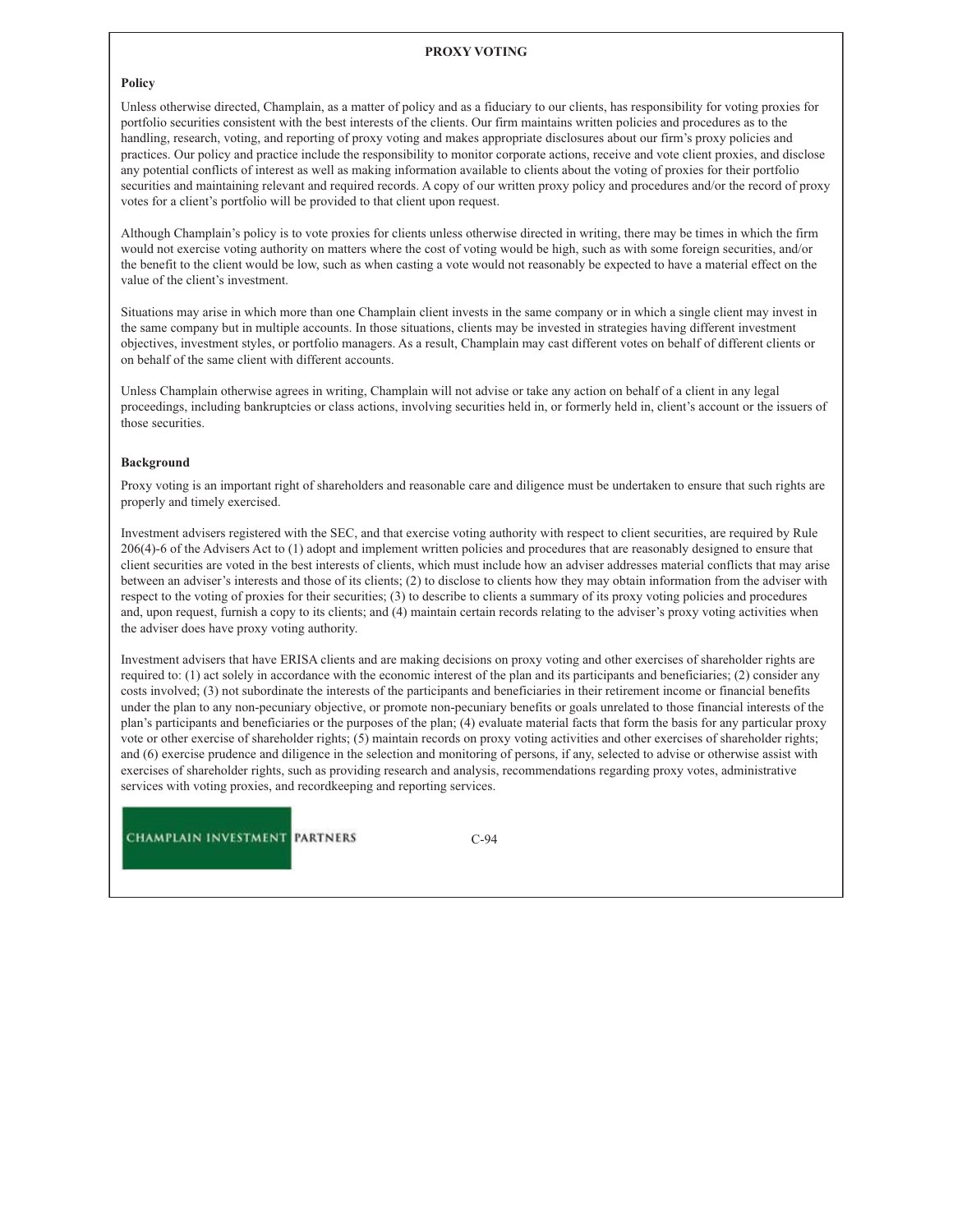#### **Responsibility**

Champlain has designated professionals as Proxy Voting Managers, who are responsible for the administrative management of our proxy voting policy, practices, disclosures and record keeping, including outlining our voting guidelines in our procedures.

#### **Procedure**

Champlain has adopted comprehensive proxy voting procedures to implement the firm's investment policies on behalf of clients. Proxy policies and procedures will be monitored closely, and may be amended or updated when appropriate, to ensure the policies outlined below are effectively executed:

Voting Procedures and Monitoring

- All employees will forward any proxy materials received on behalf of clients to the Proxy Voting Managers;
- The Proxy Voting Managers will determine which client accounts hold the security to which the proxy relates; Absent material conflicts, the appropriate company analyst will determine how Champlain should vote the proxy in accordance with applicable voting guidelines and will complete the voting in a timely and appropriate manner. Proxy systems (i.e., Proxy Edge) may be used to aid in the voting process;
- Clients may provide proxy guidelines to Champlain; in which case the appropriate company analyst will vote in accordance with the applicable voting guidelines provided while adhering to the Conflict of Interest section below;
- The Proxy Voting Managers will facilitate the proxy voting process, ensure process controls are being adhered to, and review ballots prior to submission; under certain circumstances, ballots are also reviewed by an additional analyst.
- Compliance conducts quarterly reviews which include confirmation all proxies were voted during the previous quarter, and a sampling of how ballots were voted in relation to client/firm guidelines and policies;
- Annually, the adequacy of proxy voting policies and procedures are analyzed during the firm's Risk Assessment process and tested during the Annual Compliance Review.

#### Proxy Advisory Firms

Although Champlain may use the research provided by proxy advisory firms our practice is to use this research in conjunction with client and firm proxy guidelines and an internal analysis of company filings such as annual reports, proxy statements, and quarterly reports.

The due diligence of proxy advisory firms is consistent with that of other service providers of Champlain, and also includes a review of practices for ensuring accuracy in analyses and voting recommendations, as well as a broader competency assessment.

#### Recordkeeping

The Proxy Voting Managers shall retain the following proxy records in accordance with the SEC's five-year retention requirement:

- These policies and procedures and any amendments;
- A record of each vote that Champlain casts;

CHAMPLAIN INVESTMENT PARTNERS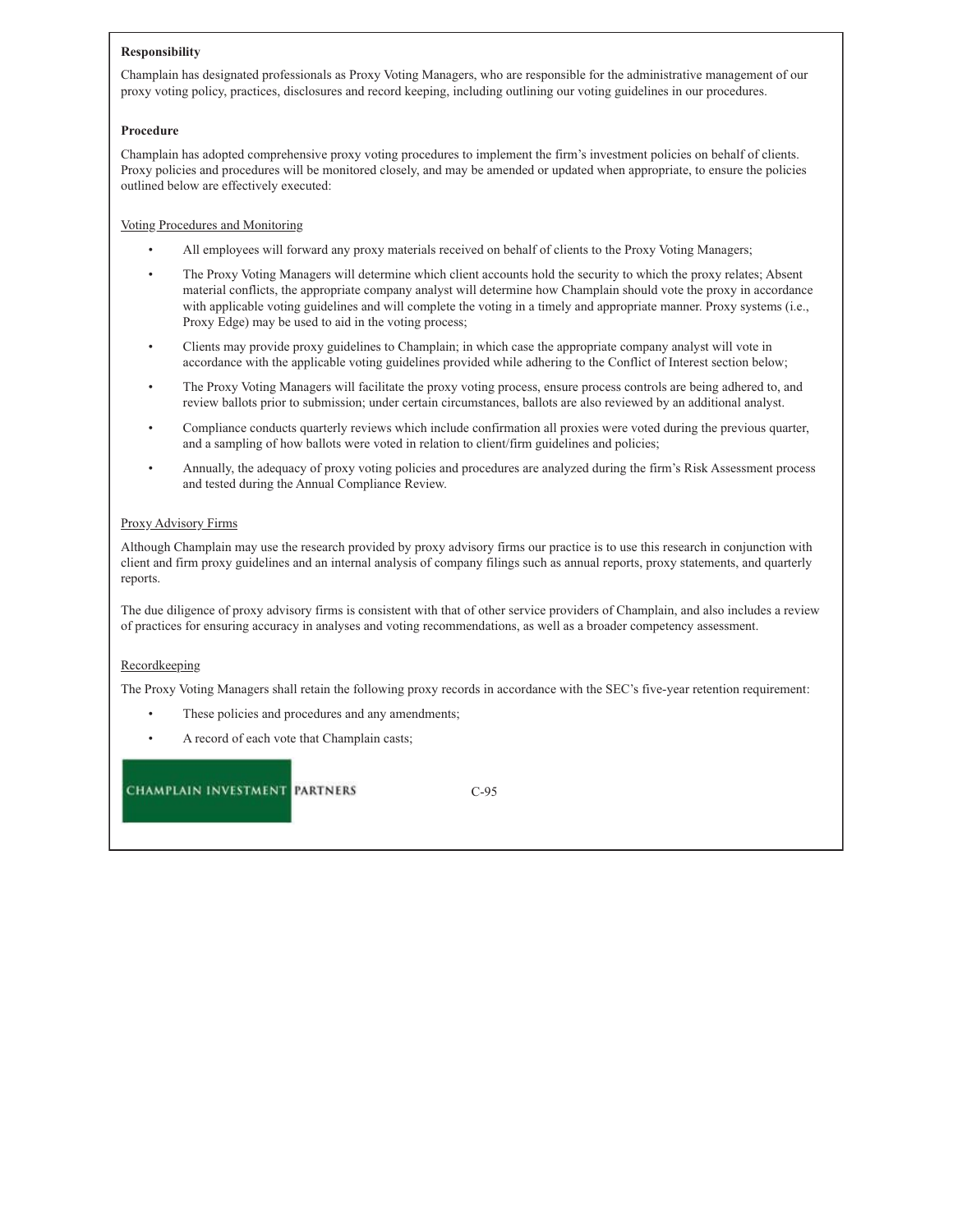- A copy of each written request from a client for information on how Champlain voted such client's proxies, and a copy of any written response;
- Any document Champlain creates that is material to making a decision on how to vote proxies, or that memorializes that decision.

#### Disclosure

• Champlain will conspicuously display information in its Form ADV Part 2A summarizing the proxy voting policy and procedures, including a statement that clients may request information regarding how Champlain voted a client's proxies, and that clients may request a copy of these policies and procedures.

#### Client Requests for Information

- All client requests for information regarding proxy votes, or policies and procedures, received by any employee should be forwarded to the Proxy Voting Managers;
- In response to any request, the Proxy Voting Managers will prepare a written response to the client with the information requested, and as applicable will include the name of the issuer, the proposal voted upon, and how Champlain voted the client's proxy with respect to each proposal about which client inquired.

#### **Small Cap and Mid Cap Voting Guidelines**

#### Fiduciary Duty and Proxy Voting Philosophy

Champlain's fiduciary duty is to vote proxies in a manner that we believe is in the best interests of our clients; accordingly, Champlain will carefully review each proxy issue and evaluate the statements and views of competing parties. Our proxy voting will generally reflect an appreciation for how diversity throughout a company, including at the Board level, as well as responsible stewardship of resources, are likely to improve the odds that a company will deliver superior long-term shareholder returns. We look for diversity across all relevant dimensions; diversity should be appropriate for each company and not formulaic.

#### Using Management Guidance

The quality of corporate management is one of the most important considerations of Champlain portfolio managers and analysts when making investment decisions. Considerable weight is given to the recommendations of a company's management and directors with respect to proxy issues. Unless such recommendations conflict with the interests of clients, votes will be cast in accordance with management recommendations. However, in certain cases, company recommendations may be in conflict with our assessment of sound governance practices and therefore not in the interests of clients, leading to votes in opposition to management. Champlain will strive for consistency in its proxy voting, but also acknowledges that there are no hard and fast rules guiding all situations. Individual proxy issues are always evaluated on their particular merits, and where conflicts arise between the interests of corporate management and the interests of Champlain clients, resolution is always in favor of the clients.

#### Policy on Board of Directors

Champlain believes that meaningful, independent oversight of corporate managers is a critical function of a company's Board of Directors, and a cornerstone of sound corporate governance. To that end, we will support proposals seeking a majority of independent and diverse directors for the board, as well as proposals requiring independent and diverse directors for nominating, audit and compensation committees. Votes on individual director nominees are made on a case-by-case basis examining such factors as board and committee composition, past attendance record, financial interest in the company, diversity of skills and experiences, and governance efficacy.

**CHAMPLAIN INVESTMENT PARTNERS**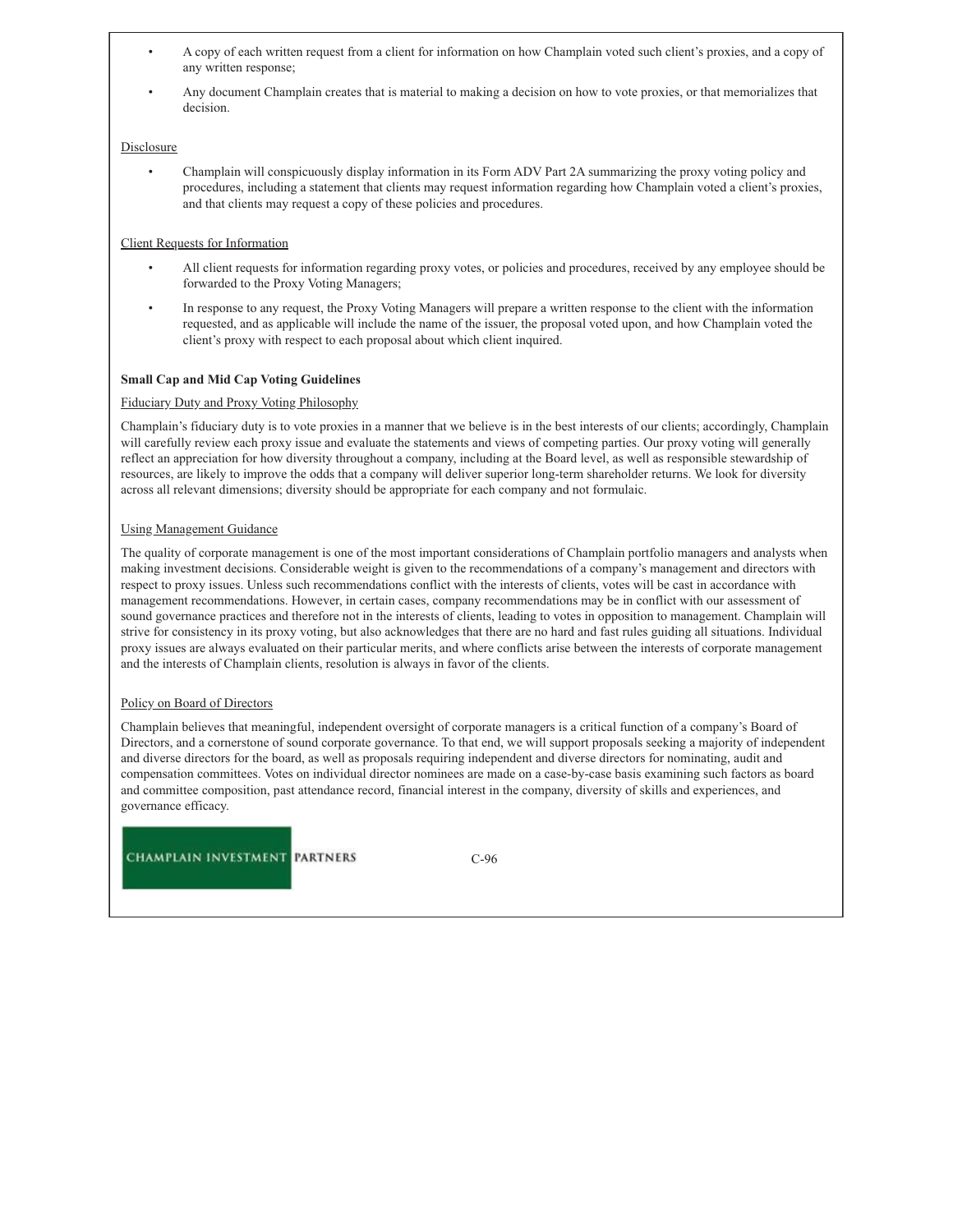#### Policy on Audit Committee

Champlain believes that audit committees should be comprised of directors who are independent and financially literate and shall vote in favor of such a structure. The audit committee should have the exclusive authority to hire independent auditors. We will generally withhold votes for audit committee members who approve significant non- audit relationships with outside auditors, as well as vote against ratification of the outside auditor when such relationships exist.

#### Policy on Proxy Contest Defenses / Anti-takeover Measures

Champlain generally opposes proxy contest defenses and anti-takeover measures since they tend to restrict shareholder rights and participation and often limit the realization of maximum economic value. We support shareholder resolutions that reverse previously adopted anti-takeover measures or, in general, enhance shareholder rights. In these situations, we may conduct more issuer specific analysis; however, as with all proxy issues, we conduct a full review of each proposal and vote in the best interests of clients.

Anti-takeover measures generally opposed:

- Classification of the Board of Directors
- Shareholder rights plans (poison pills)
- **Greenmail**
- Supermajority rules to approve mergers or amend charter or bylaws
- Authority to place stock with disproportionate voting rights
- Golden parachutes

Shareholder resolutions generally supported:

- Rescind or prohibit any of the above anti-takeover measures
- Annual voting of directors; repeal classified boards
- Adoption of confidential voting
- Adoption of cumulative voting
- Redeem shareholder rights plans
- Proposals that require shareholder approval of rights plans (poison pills)

#### Policy on Capital Structure

Champlain considers disciplined capital use an essential component of effective corporate management. Therefore, we carefully consider proposals to authorize increased common shares, and generally limit authorization to funding needs for the next twelve months or for compelling management uses. We will generally vote for proposals to increase common shares for a stock split. Other capital structure proposals, such as preferred stock, will be voted for on a case-by-case basis.

#### Policy on Executive and Director Compensation

Champlain believes stock-based compensation plans must be very carefully analyzed to protect the economic interests of shareholders while providing appropriate motivation for corporate managers. Such plans should be highly correlated to both individual and corporate performance. We will oppose all option plans with excessive transfer of shareholder wealth, in the form of dilution to shareholder equity and voting power, to corporate directors, executives and employees. Champlain will consider factors such as other corporate incentives, corporate performance, industry practices, and terms and duration of the non-cash compensation program in its decision. We will vote for proposals requiring shareholder approval to retroactively increase non-cash compensation and will generally vote against such proposals.

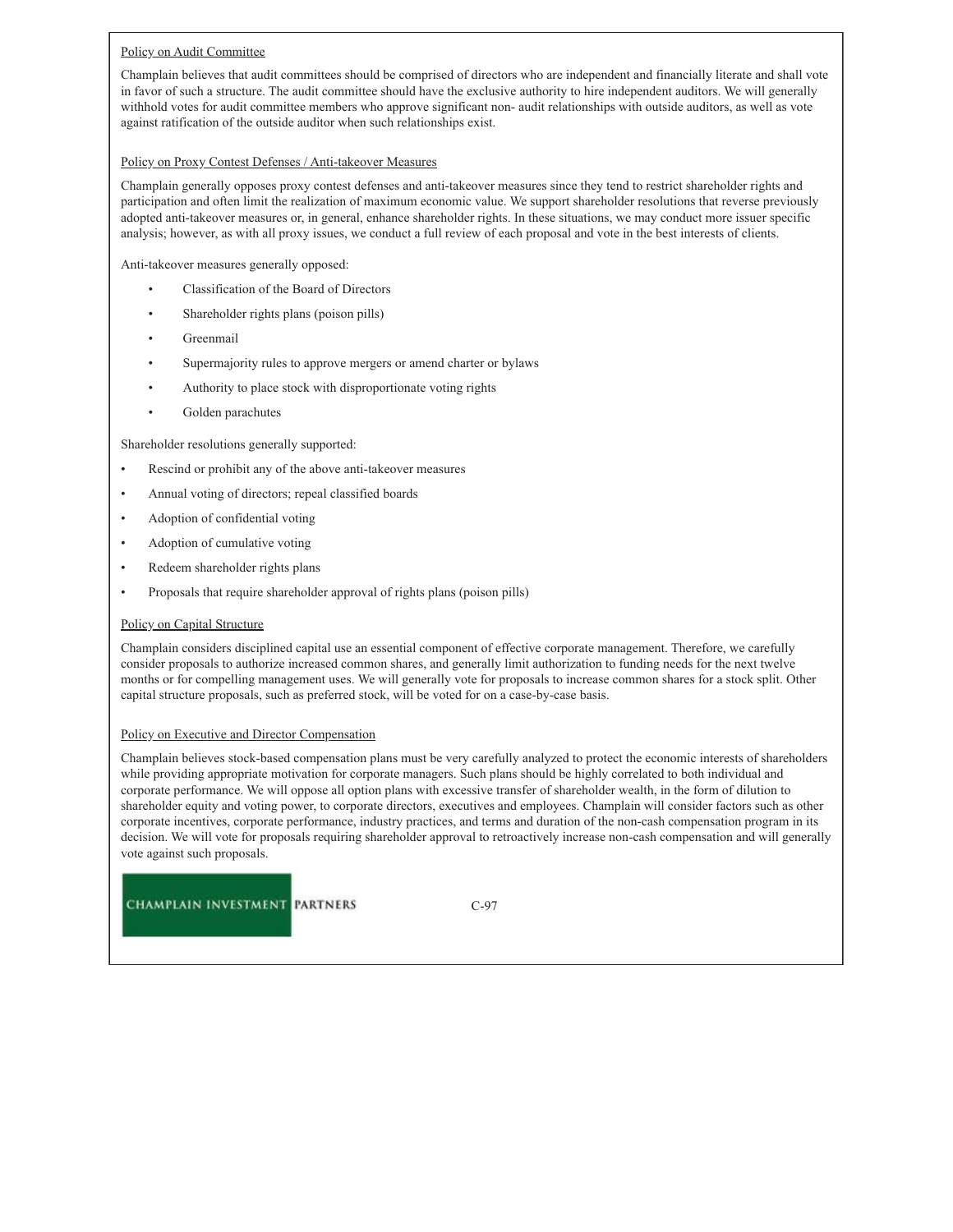We will withhold votes for director nominees in the event of a retroactive increase of non-cash compensation without shareholder approval. Director compensation plans are viewed on a case-by-case basis, with the goal of protecting economic interests of shareholders and aligning interests of directors with shareholders. Employee stock purchase plans are voted on a case-by-case basis.

#### Policy on Mergers and Corporate Restructurings

All mergers, acquisitions, and restructurings are voted on a case-by-case basis taking into account financial terms, benefits, and acquisition price.

#### Social and Environmental Issues

To become and remain highly competitive and be able to recruit and retain the most talented employees and directors, companies should strive for alignment between the long-term interests of shareholders, employees, customers, other community stakeholders, and the health of the environment. Thus, companies should consider issues such as a lack of diversity, inequality, climate change, and other threats to the community and whether their policies and decisions contribute to those threats. We will evaluate social and environmental proposals on a case-by-case basis using a long-term perspective.

#### Conflicts of Interest

- If there is a conflict of interest between the Champlain proxy voting policy and a client's expressed voting policy, Champlain will vote the proxy in the manner the client has articulated;
- Champlain will identify any conflicts that exist between the interests of the adviser and the client by reviewing the relationship of Champlain with the issuer of each security to determine if Champlain or any of its employees has any financial, business, or personal relationship with the issuer;
- If a material conflict of interest exists, the Proxy Voting Manager will determine whether it is appropriate to disclose the conflict to the affected clients, to give the clients an opportunity to vote the proxies themselves, or to address the voting issue through other objective means such as voting in a manner consistent with a predetermined voting policy or receiving an independent third-party voting recommendation;
- Champlain will maintain a record of the voting resolution of any conflict of interest.

#### Voting Guidelines on Money Market Funds Held for Clients' Cash Sweep and Account Transition Holdings

Champlain will vote in line with management's recommendation on proxies for money market funds held for a client's cash sweep, as well as for client holdings that Champlain has sold or is in the process of selling as part of an account transition.

**CHAMPLAIN INVESTMENT PARTNERS**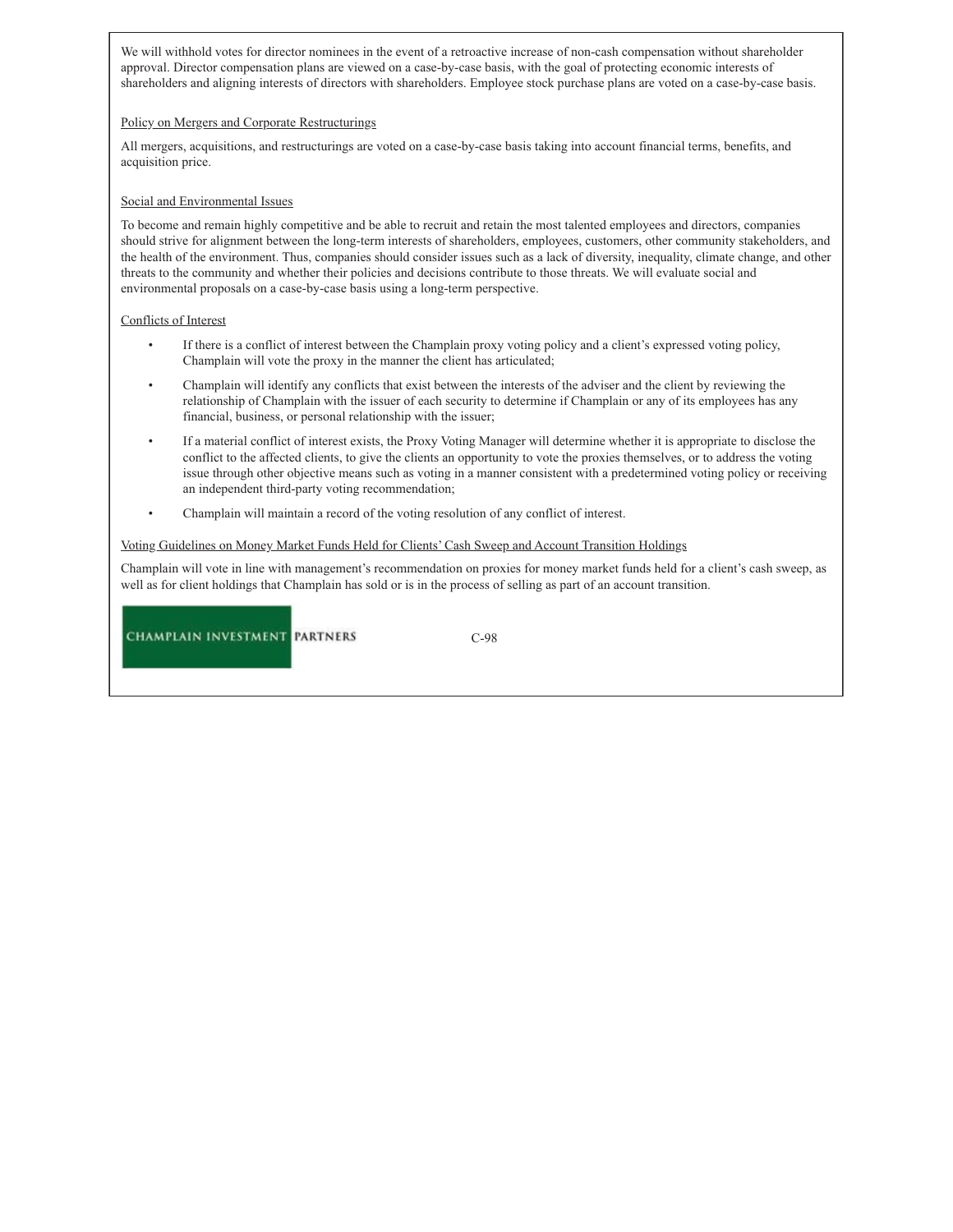#### **Emerging Markets and Emerging Markets Small Cap Voting Guidelines**

#### Fiduciary Duty and Proxy Voting Philosophy

Champlain's fiduciary duty is to vote proxies in a manner that we believe is in the best interests of our clients; accordingly, Champlain will carefully review each proxy issue and evaluate the statements and views of competing parties. Our proxy voting will generally reflect an appreciation for how diversity throughout a company, including at the Board level, as well responsible stewardship of resources, can improve the odds that a company will deliver superior long-term shareholder returns. We look for diversity across all relevant dimensions; diversity should be appropriate for each company and not formulaic.

#### Using Management and External Guidance

The quality of corporate management is one of the most important considerations of Champlain portfolio managers and analysts when making investment decisions. Considerable weight is given to the recommendations of a company's management and directors with respect to proxy issues. In some cases, unless such recommendations conflict with the interests of clients, votes will be cast in accordance with management recommendations. However, in certain cases, company recommendations may be in conflict with our assessment of sound governance practices and therefore not in the interests of clients, leading to votes in opposition to management. Champlain will strive for consistency in its proxy voting, but also acknowledges that there are no hard and fast rules guiding all situations. Individual proxy issues are always evaluated on their particular merits, and where conflicts arise between the interests of corporate management and the interests of Champlain clients, resolution is always in favor of the clients. Champlain may rely upon external proxy advisers to provide an English-language translation of ballots when one is not offered by the company itself. We may also consider the recommendations of external proxy advisers in our evaluation of ballot items; however, all votes will be made in accordance with Champlain's guidelines and in the best interest of our clients.

#### Policy on Board of Directors

Champlain believes that meaningful, independent oversight of corporate managers is a critical function of a company's Board of Directors, and a cornerstone of sound corporate governance. We seek to balance a Board of Directors that is financially motivated for the company to succeed with a Board that provides independent voices who are able to both support and challenge management. While we are generally supportive of independent directors having large roles on a board, we will not vote for or against any director solely because of their independence or lack thereof.

#### Policy on Proxy Contest Defenses / Anti-takeover Measures

Champlain generally opposes proxy contest defenses and anti-takeover measures since they tend to restrict shareholder rights and participation, and often limit the realization of maximum economic value. We support shareholder resolutions that reverse previously adopted anti-takeover measures or, in general, enhance shareholder rights. However, as with all proxy issues, we conduct a full review of each proposal and vote in the best interests of clients.

#### Policy on Capital Structure

Champlain considers disciplined capital use an essential component of effective corporate management. Therefore, we carefully consider proposals to authorize increased common shares, and generally limit authorization to funding needs compelling management uses, and proposals that issue stock at attractive prices. We will generally vote for proposals to increase common shares for a stock split. We are generally supportive of management efforts to return capital to shareholders through dividends and stock buybacks (at reasonable valuations) if there are not alternative uses of the capital and the payout does not cause the company to become overleveraged. Other capital structure proposals, such as preferred stock, will be voted for on a case-by-case basis.

**CHAMPLAIN INVESTMENT PARTNERS**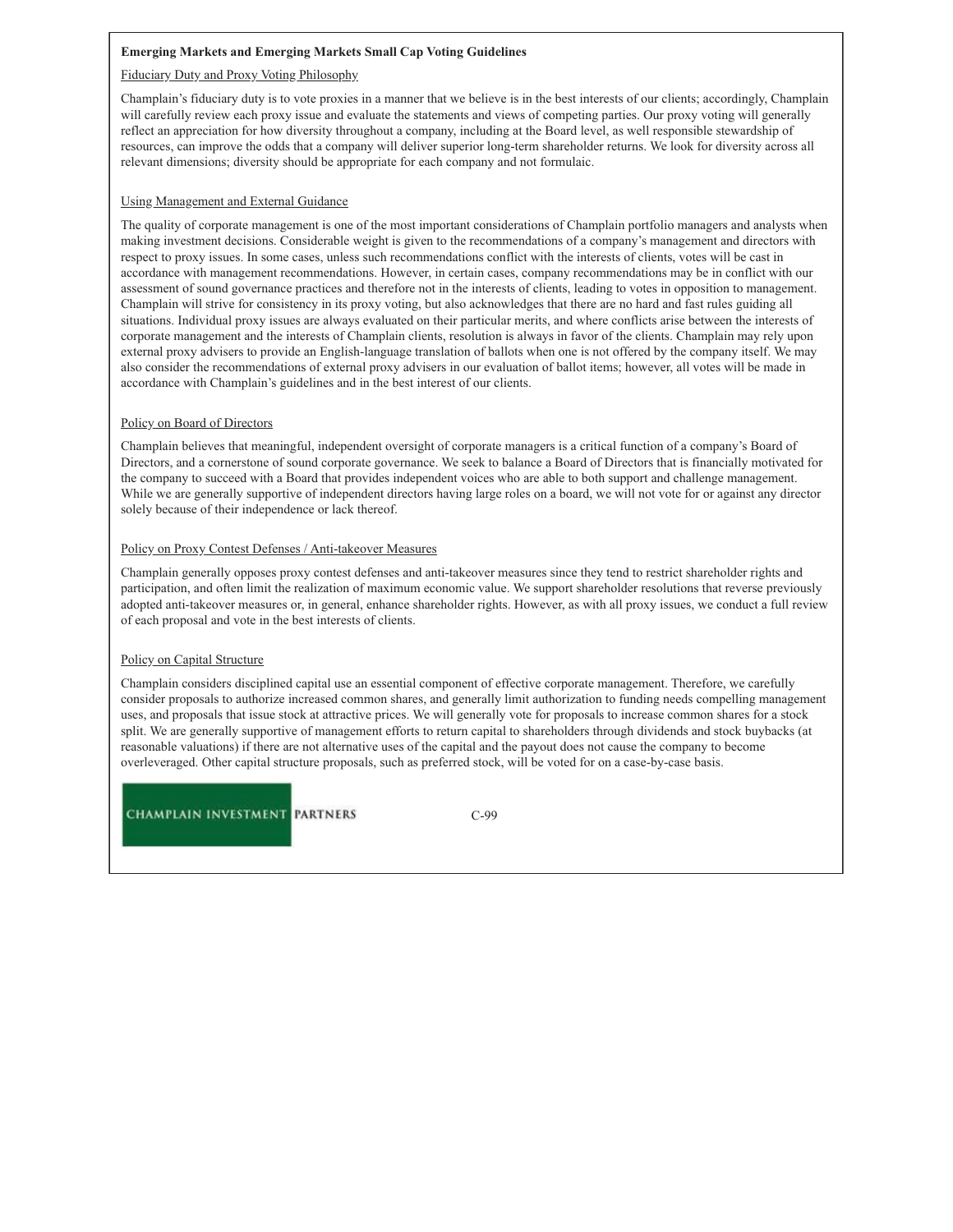#### Policy on Executive and Director Compensation

Champlain believes stock-based compensation plans must be very carefully analyzed to protect the economic interests of shareholders while providing appropriate motivation for corporate managers. Such plans should be highly correlated to both individual and corporate performance. Because of the wide variance in executive compensation norms by country, we will evaluate these matters on a case-by-case basis, with the goal of allowing companies to attract and retain talent without unjustly burdening shareholders.

#### Policy on Mergers and Corporate Restructurings

All mergers, acquisitions, and restructurings are voted on a case-by-case basis taking into account financial terms, benefits, and acquisition price.

#### **Auditors**

Auditors serve as a key check on management and, through their opinion on a company's financial statements, a key source of information to us as investors. We generally vote to ratify auditors unless they do not appear independent (for example, by receiving substantial compensation for non-audit services) or because the company's business is a large portion of the auditor's total practice. We also generally support the board's ability to set auditor compensation as long as there is no evidence that such compensation is excessive.

#### Costs or Other Consequences of Voting

On matters where the cost of voting would be high, such as with foreign securities, or the benefit to the client would be low, such as when casting a vote would not reasonably be expected to have a material effect on the value of the client's investment, we may determine refraining from voting is in the best interest of the client.

#### Social and Environmental Issues

To become and remain highly competitive and be able to recruit and retain the most talented employees and directors, companies should strive for alignment between the interests of shareholders, employees, customers, community stakeholders, and the environment. Thus, companies should consider issues such as a lack of diversity, inequality, climate change, and other threats to the community. We evaluate social and environmental proposals on a case-by-case basis using a long-term perspective.

#### Conflicts of Interest

- If there is a conflict of interest between the Champlain proxy voting policy and a client's expressed voting policy, Champlain will vote the proxy in the manner the client has articulated;
- Champlain will identify any conflicts that exist between the interests of the adviser and the client by reviewing the relationship of Champlain with the issuer of each security to determine if Champlain or any of its employees has any financial, business, or personal relationship with the issuer;
- If a material conflict of interest exists, the Proxy Voting Manager will determine whether it is appropriate to disclose the conflict to the affected clients, to give the clients an opportunity to vote the proxies themselves, or to address the voting issue through other objective means such as voting in a manner consistent with a predetermined voting policy or receiving an independent third-party voting recommendation;
- Champlain will maintain a record of the voting resolution of any conflict of interest.

Voting Guidelines on Money Market Funds Held for Clients' Cash Sweep and Account Transition Holdings Champlain will vote in line with management's recommendation on proxies for money market funds held for a client's cash sweep, as well as for client holdings that Champlain has sold or is in the process of selling as part of an account transition.

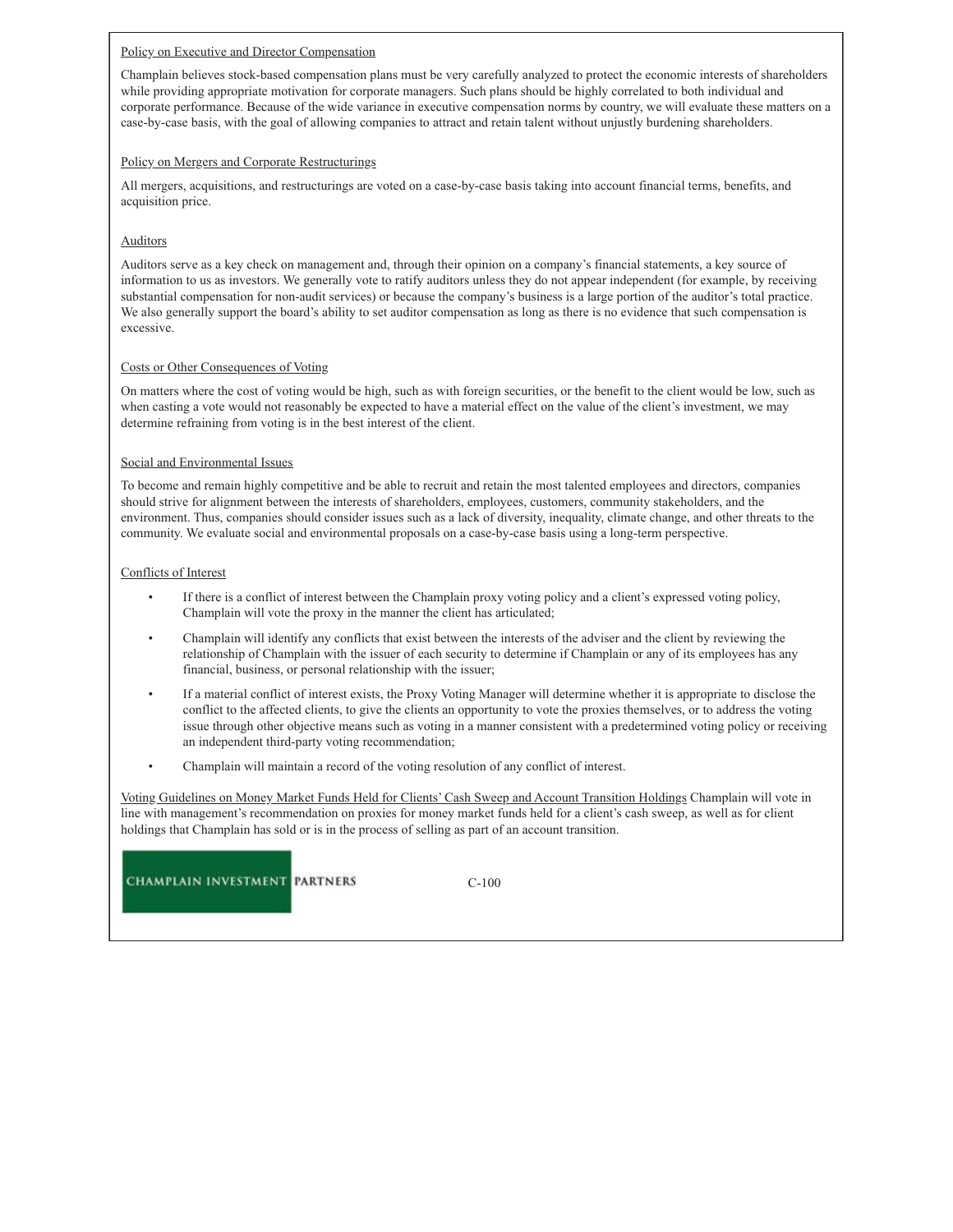### KENNEDY CAPITAL MANAGEMENT, INC.

### **POLICY WITH RESPECT TO PROXY VOTING**

### **Introduction**

Rule 206(4)-6 under the Advisers Act of 1940, as amended, sets forth the conditions under which advisers owe a fiduciary obligation with respect to each client for which the adviser exercises investment discretion, including the authority and responsibility to vote proxies. Advisers with proxy voting authority must monitor corporate developments and, where appropriate, vote proxies. In addition, advisers must cast proxy votes solely in the best interest of its clients.

Kennedy Capital Management, Inc. ("KCM") has adopted the following policies with respect to voting proxies on behalf of its clients:

- 1. This written proxy voting policy, which is updated and supplemented from time-to-time, will be provided to each client for which KCM has been delegated the authority or responsibility to vote proxies;
- 2. Clients will be advised about how to obtain a copy of the proxy voting policy and information about how their securities were voted;
- 3. The proxy voting policy is consistently applied and records of votes maintained for each client;
- 4. KCM documents the reasons for voting, including exceptions;
- 5. KCM maintains records of such votes cast and client requests for proxy voting information for inspection by the client or governmental agencies;
- 6. KCM monitors such voting for any potential conflicts with the interests of its clients; and
- 7. KCM maintains systems to ensure that material conflicts will be resolved prior to voting, documenting in each case that its good faith determination was based on the clients' best interests and did not result from the conflict.

### **Conflicts of Interests**

KCM is an investment adviser to pension plans, public and private companies, mutual funds and individual investors, and provides sub-advisory services to investment companies, wrap fee programs, model programs as well as to clients of consultants and other investment advisors as described in KCM's Form ADV. The management fees collected from such clients are KCM's principal source of revenue. With respect to the fees received for advisory services rendered, conflicts of interest may occur when KCM must vote on ballot items of the public companies for which it manages assets and, in certain cases, KCM may have a relationship with the proponents of proxy proposals or participants in proxy contests.

November 2021

C-101

Kennedy Capital Management<sup>®</sup>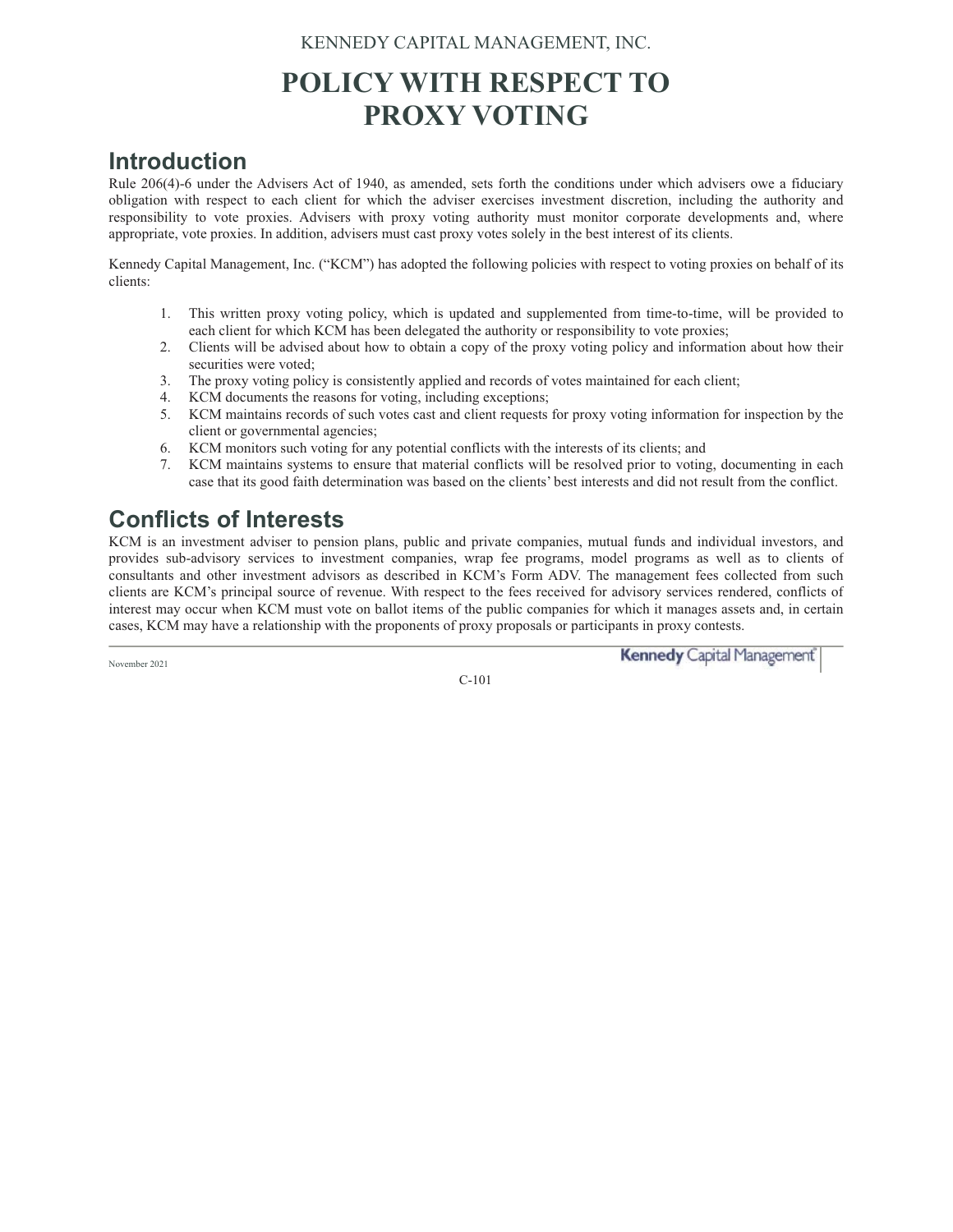To mitigate potential conflicts of interest or the appearance of conflicts, KCM does not allow employees to sit on the board of directors of any public company without Senior Management approval. To the extent that such conflicts occur, KCM will generally follow the recommendation of the proxy voting service to ensure that the best interests of its clients are not subordinated to KCM's interests. KCM may, in selected matters, consult the Proxy Voting Committee to obtain guidance to vote proxies. Routine matters shall not constitute a material conflict with respect to this procedure.

The Proxy Voting Committee has a duty to make reasonable investigation of information relating to conflicts of interest. The Proxy Voting Committee is chaired by the Chief Operating Officer and is comprised of the Director of Research, the Chief Compliance Officer, the Portfolio Operations Manager and such other members as may be amended from time-to-time as required by a majority vote of its current members, with three members serving as a quorum. The Proxy Voting Committee will determine, prior to voting, whether any of the members of the Committee have a material personal or business conflict in which case the committee member will abstain from voting.

# **Engagement of Service Provider**

In order to facilitate the proxy voting process, Institutional Shareholder Services, Inc. ("ISS") has been retained to provide proxy vote research and recommendations based on their own internal guidelines. Votes are cast through the ISS ProxyExchange platform ("ProxyExchange"). The services provided to KCM include access to ISS' research analysis and voting recommendations, receipt of proxy ballots, vote execution based upon the recommendations of ISS, as well as reporting, auditing, working with custodial banks, and consulting assistance for the handling of proxy voting responsibilities. ProxyExchange also maintains proxy voting records and provides KCM with reports that reflect the proxy voting activities of client portfolios. KCM uses this information for appropriate monitoring of such delegated responsibilities.

KCM may, under soft dollar arrangements, pay for no more than the cost allocated to research services. The cost of that portion of the services not constituting "research" for the purposes of Section 28(e) ("mixed-use" services) will be reimbursed to the broker-dealer provider. Presently, ISS' services are not provided to KCM by a broker-dealer under a soft dollar arrangement.

Proxies are voted through the ProxyExchange application in accordance with either the ISS Benchmark Research Policy, or the ISS Catholic Policy. It is the client's decision as to which of these ISS policies will be used to vote its proxies. In the absence of a specific delegation of authority KCM is deemed to have voting authority and, under such circumstances, will vote received ballots in accordance with the ISS Benchmark Research Policy.

# **Policies Available**

- ISS Benchmark Research Policy
- ISS Catholic Policy

November 2021

C-102

**Kennedy Capital Management**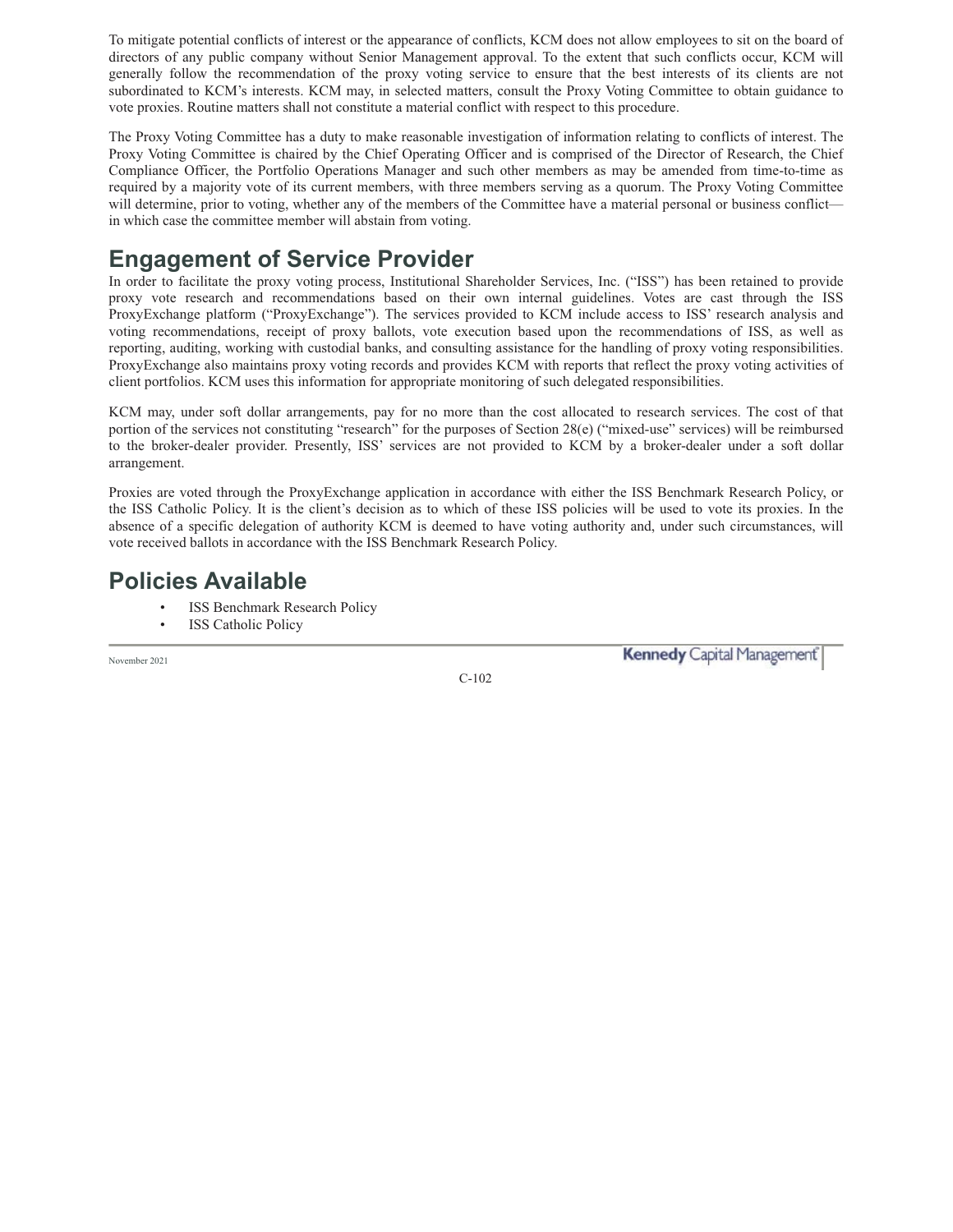The ISS Benchmark Research Policy is the default policy to be used for voting proxies for all clients' accounts (both ERISA and non-ERISA related) unless the client specifically selects the Catholic Policy. KCM declines clients' requests to implement customized proxy voting policies, as they tend to be expensive to implement and difficult to manage on an ongoing basis. KCM encourages the client to vote its own proxies if the client seeks to impose client-specific voting guidelines that may be inconsistent with one of the two policies offered by KCM. KCM does not generally advise a client on proxy voting issues when the client retains authority to handle such matters itself.

The ISS Benchmark Research Policy and the Catholic Policy are both available upon request. These policies provide a general indication as to how proxies will be voted on certain issues. Neither all potential voting issues nor the intricacies that surround individual proxy votes may be addressed therein, and for that reason, actual proxy votes may differ from the selected policy.

# **Procedures**

KCM generally votes all proxies from a specific issuer the same way for each client ; however, proxies may be voted differently for different clients on the same proxy issue based upon one of the two proxy policies chosen by the client. Upon certain circumstances and in KCM's discretion, a client may direct KCM to vote a proxy different from the specific voting guidelines. The client must submit this request in writing to KCM in advance of the meeting date stated on the proxy ballot.

Although KCM generally votes in accordance with the recommendations of ISS, KCM's Portfolio Managers (PMs) and analysts are consulted to determine how to vote on issues when the ISS recommendation differs from the recommendation of the issuer's management. Furthermore, a PM or analyst may direct that proxies be voted in a manner different from that recommended by ISS if he or she is personally informed on the issue and has determined that a different vote is appropriate and in the best interests of KCM's clients. Documentation of the rationale for any proxy voted contrary to the ISS recommendation will be maintained. KCM will vote in accordance with the recommendations of ISS for all short-term investment fund securities and any unsupervised assets retained in the same custodial account KCM has investment discretion over. In the event that ISS does not provide a recommendation on the aforementioned securities, no vote will be entered for these types of securities unless explicitly instructed by an authorized representative of the account.

A custodian may report ballots to ISS through an omnibus account. On occasion, these omnibus accounts may reflect ballots for shares held by different KCM investment strategies which in some instances may not be split. If after reviewing the ISS research, the PMs from the respective strategies are in disagreement on how to vote a particular issue, the issue will be referred to the Proxy Voting Committee who will consider all factors affecting each strategy and determine the best way to vote the block of shares.

KCM will make every reasonable effort to vote all proxies in a timely manner for which KCM has been delegated proxy voting discretion; however, instances may exist when KCM is unable to vote, (including but not limited to the following):

• Delays in account setup between ISS and the client's custodian;

November 2021

C-103

Kennedy Capital Management<sup>®</sup>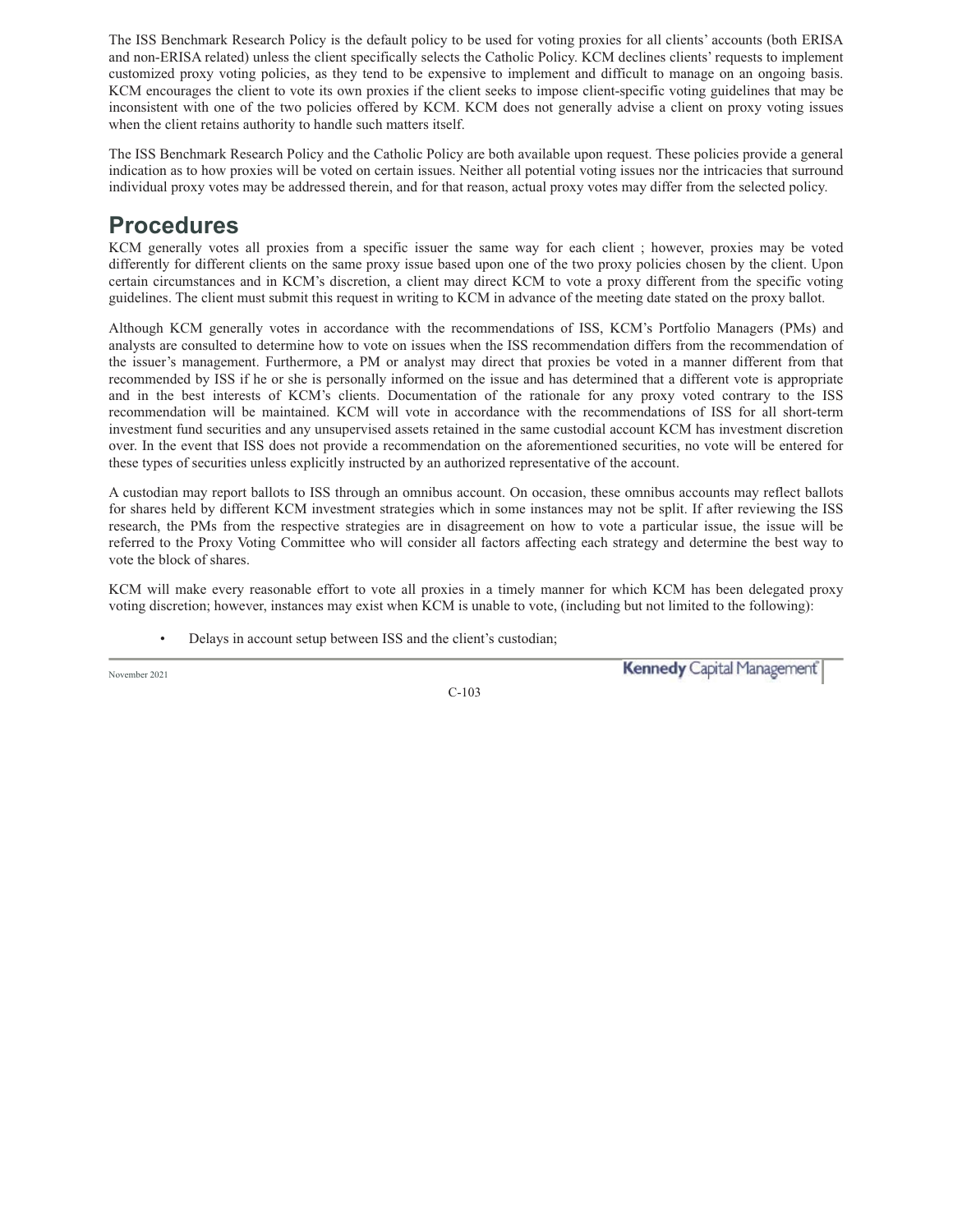- Miscommunication between ISS and the client's custodian;
- The client's custodian did not receive the proxy ballot;
- The client's custodian did not submit the proxy ballot to ISS in a timely manner;
- ProxyExchange does not reflect the proxy ballot information;
- The proxy ballot was received by KCM with insufficient time to submit a vote;
- KCM held shares on the record date, but sold the shares prior to the meeting date;
- The issuer is a non-U.S. company;
- Securities lending arrangements;
- A proxy is received for a client that has terminated KCM's advisory relationship;
- The client's custodian does not utilize ISS for submission of proxy materials; or
- KCM believes it is not in the best interest of the client to vote the proxy for any other reason not specified herein.

# **Environmental, Social and Governance (ESG) Strategy**

KCM recognizes that ESG issues can impact the valuation of the companies we invest in on behalf of our Clients. In order to effectively factor in ESG considerations when making voting decisions, proxy related research for all securities held in the ESG SMID Cap strategy are distributed to the PM for review.

# **Custodial Considerations**

For each client account for which KCM has been delegated proxy voting discretion, KCM will notify ISS of the account relationship. KCM completes the initial document that ISS will send to the client's custodian requesting proxy statements and materials received on behalf of the client account be sent to ISS.

It is important to understand that from time-to-time custodial issues may arise which are beyond KCM's control. In the event a client delegates proxy voting discretion to KCM, it remains the client's obligation to instruct its custodian to forward applicable proxy materials directly to ISS so that its shares may be voted. Although KCM makes its best efforts to make sure that the client's custodian has received KCM's instructions through ISS, it is the responsibility of the client's custodian to acknowledge receipt of our instructions and to establish the account correctly in order for proxy materials to be submitted to ISS in a timely manner. KCM is not able to vote shares if ISS does not receive proxy materials on a timely basis from the custodian.

It is within each custodian's discretion as to whether it will provide ballots to ISS for issuers whose stocks are held in each client's account. Instead, a custodian may select its own proxy voting provider and choose not to provide proxy ballots to ISS. In these instances, ISS is not able to vote proxies for the client's account and KCM will not be able to accept voting authority for the client's account.

When voting ballots, it is within each custodian's discretion as to whether it will aggregate shares, held on behalf of various clients, in an omnibus account instead of submitting individual ballots for segregated accounts. In these cases, the custodian must rely on its internal records to differentiate the various underlying holdings. In these instances, ISS will not be able to provide KCM with a detailed history of voting records at the individual client account level.

November 2021

Kennedy Capital Management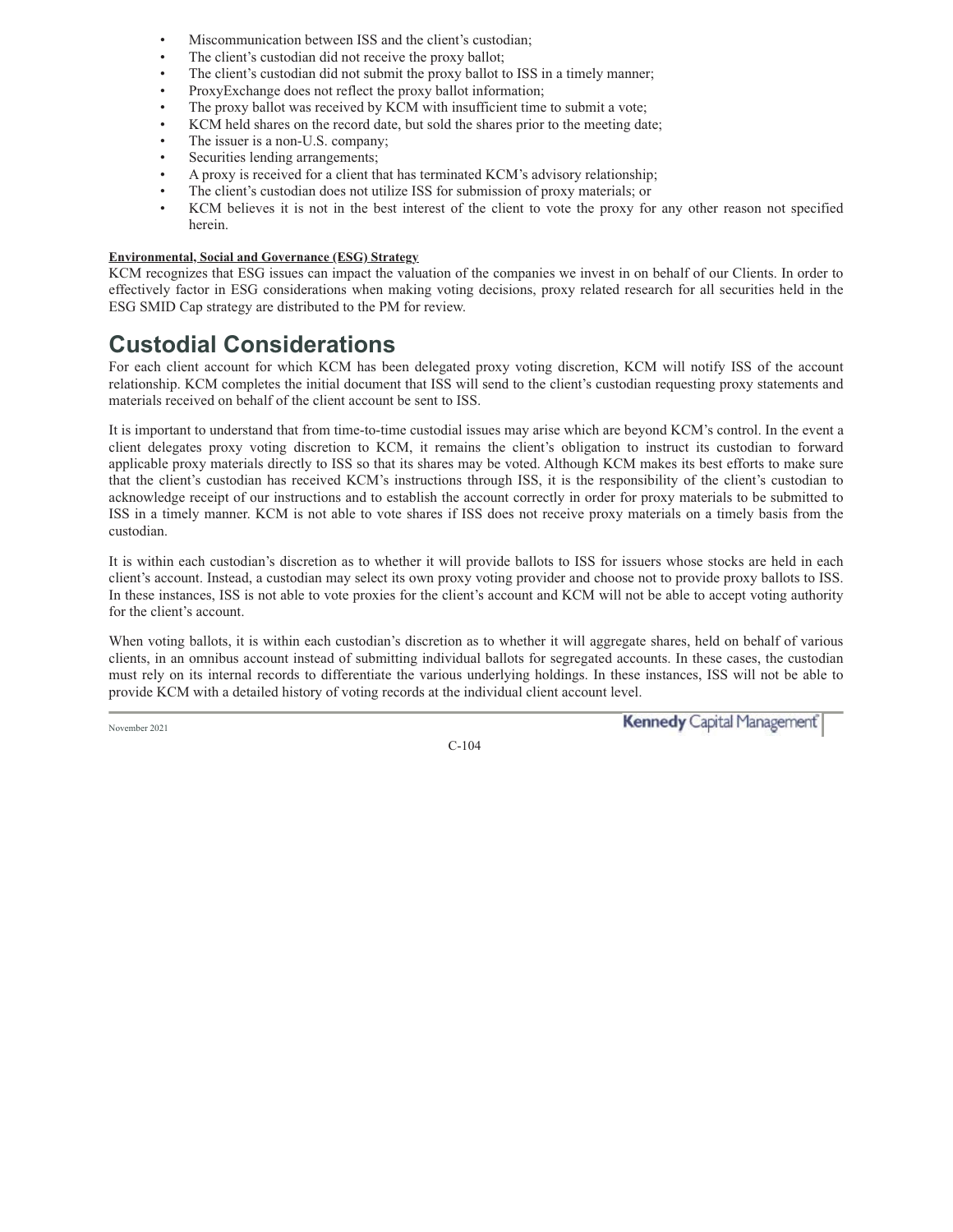# **Securities Lending Arrangements**

The client may contract with its selected custodian to participate in a securities lending program. Under most securities lending arrangements, securities on loan to a borrower on the proxy record date is not voted by the lender unless the securities are recalled prior to the record date for the vote. As a general matter, KCM will not attempt to ask custodians to recall securities engaged in lending programs to facilitate proxy voting; therefore, the responsibility to vote proxies for securities on loan will typically reside with the borrower rather than the lender.

# **Notification of Account Termination and Closed Accounts**

KCM will continue voting a client's proxies after the client has provided notification to terminate its advisory relationship with KCM unless explicit instructions are received that state otherwise. Although ballots received prior to the actual account termination date will generally be voted, ballots received after the termination of the account will neither be reviewed nor voted.

# **Voting For Non U.S. Issuers**

It is KCM's policy to seek to vote all proxies for securities held in client accounts for which it has been delegated proxy voting discretion. In the case of non-U.S. issuers, proxies are voted on a best efforts basis and it may be difficult to vote or KCM may be prevented from voting due to a number of administrative issues that may include, but are not limited to, the following:

- KCM may not know when a meeting is taking place or may not be able to obtain relevant information. For example, KCM may receive meeting notices without enough time to fully consider the proxy or after the cut-off date for voting;
- Trading restrictions may have been placed on shares subject to voting.

A custodian may, in its sole discretion, determine that it will provide proxies to ISS for U.S. domestic companies, but not for non-U.S. issuers. Or, custodians may determine to provide proxies for non-U.S. issuers only to the custodians' selected proxy voting provider. In these instances, ISS is not able to vote proxies for non-U.S. issuers held in a client's accounts.

Generally, research coverage of non-U.S. issuers is provided by ISS. However, voting recommendations are not always provided with research; therefore, ballots for non-U.S. issuers are generally voted according to the chosen policy.

In certain circumstances, KCM will occasionally abstain from voting for non-U.S. issuers when unjustifiable costs and resources associated with voting a client's proxy might exceed any anticipated benefits to the client.

November 2021

Kennedy Capital Management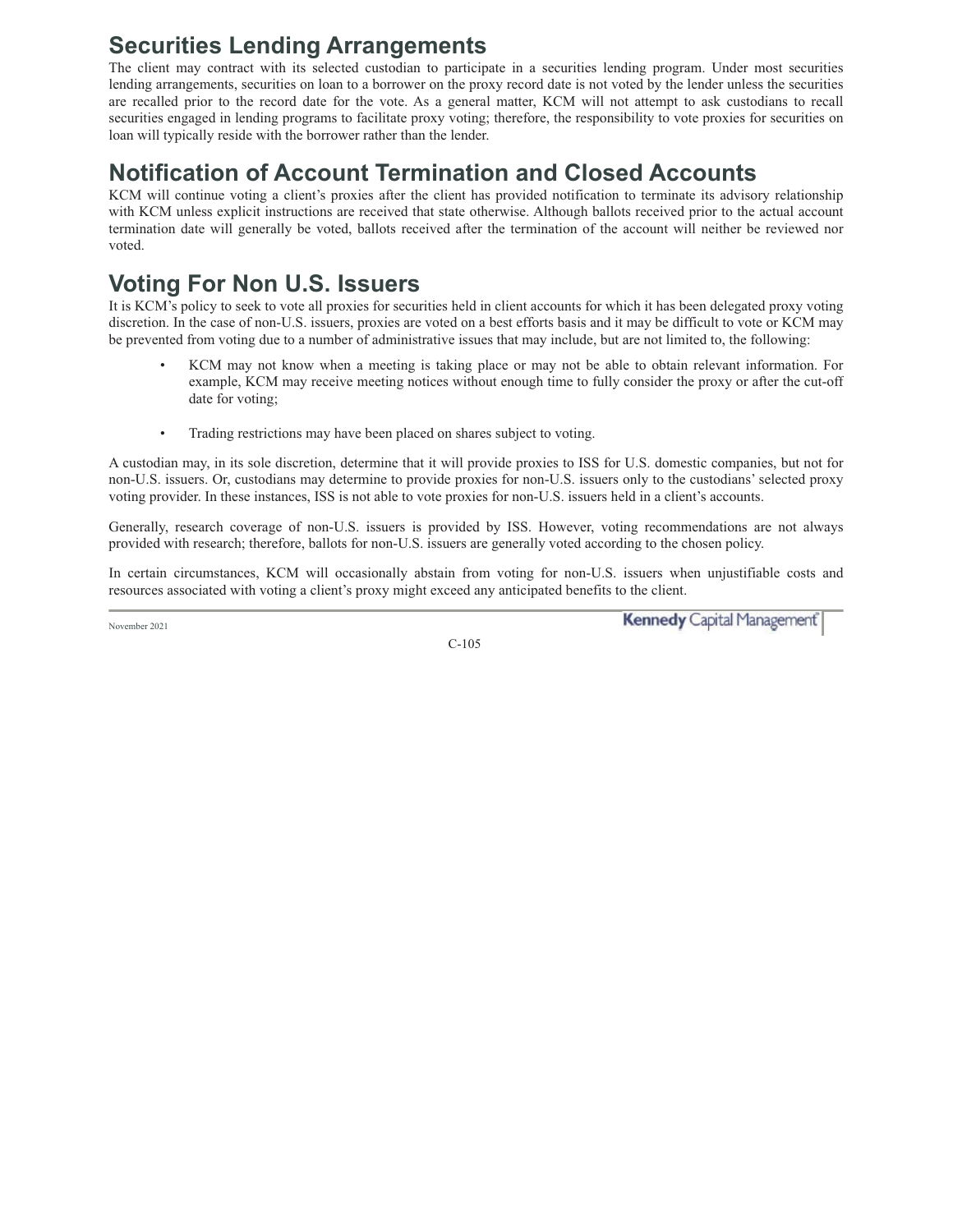# **Active Communications with Corporate Management**

KCM has actively voted against management-sponsored initiatives where deemed appropriate. This action is the most direct communication of the fiduciary voters' concerns in some instances. Additional actions may include or have included direct meetings with corporate representatives, conference calls, inquiries through third parties and, on occasion, letter writing. KCM participates in a number of forums where its employees are able to meet and discuss issues with corporate representatives; these forums include conferences, seminars, user workshops, and other venues.

KCM has historically, and will in the future, review the proxy process for ERISA funds to adhere to two operative principles:

- Our duty of loyalty: What is in the best interest of the fund beneficiaries? Are their rights or ability to act being altered by this vote? Is it other than beneficial?
- Our duty of prudence: Is the action proposed other than in the long-term financial interest of the fund? If an issue is reviewed and found to be basically "ERISA-neutral," less concern is possibly warranted than when it has a potential substantive adverse financial or best interest impact.

To date, KCM has been an active shareholder in the context of the proxy process and, when appropriate or necessary, has engaged in conversations with management and those who monitor the company. KCM will continue to carry out a detailed assessment of a company when evaluating areas of concern.

KCM has not, to date, actively considered filing shareholder proposals or writing letters to companies on a regular basis. These activities and others which could be considered expressions of activism are not under consideration at this time. Should a particular equity company become a concern, the evaluation and voting process will continue to be the first level of monitoring and communication. Participation in national forums and contacts with corporate representatives will also continue. A more individualized approach could evolve if these methods are not satisfactory in the context of a particular company. With numerous stocks to monitor and vote for client accounts, KCM recognizes it is not feasible or appropriate to be in active communication with 100% of companies.

As a result, it is believed that the current use of both internal and external resources to provide economies of scale and to more quickly identify concerns is an effective and appropriate use of time and assets in the management process. The final and perhaps most valuable tool KCM can use in the process of being an active and involved fiduciary remains the weight of its vote and, through that vote, we believe we can play a significant role in bringing concerns to corporate management on behalf of our clients.

November 2021

Kennedy Capital Management®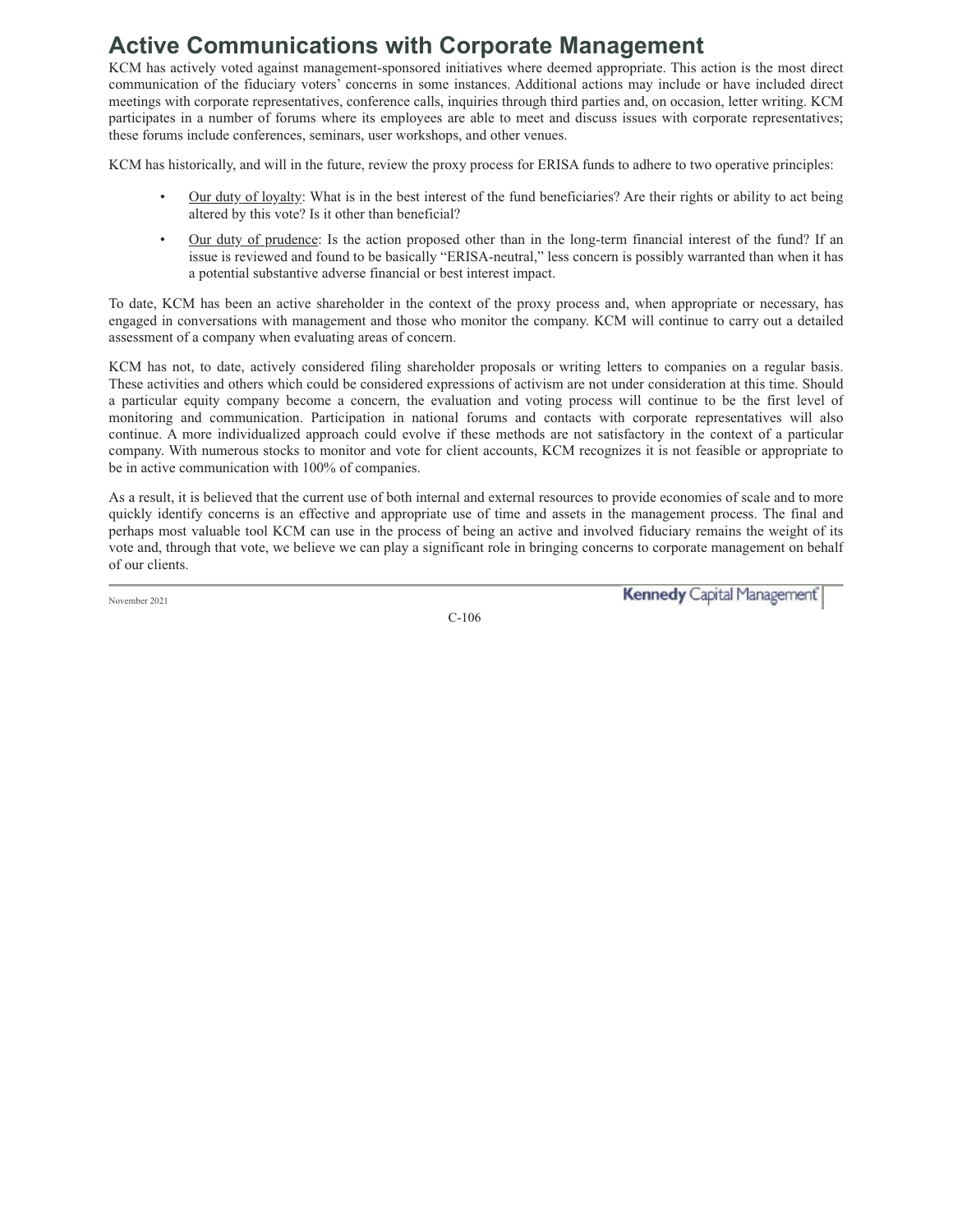# **Reconciliation**

To the extent reasonably practicable, KCM shall seek to reconcile proxies as reflected on ProxyExchange against securities eligible to be voted in client accounts with the exception of accounts in a wrap program or where a client's custodian wraps ballots1. Discrepancies identified between the expected ballots and actual ballot will be investigated with ISS and the client's custodian to make a best effort to determine the cause of the discrepancy. Documentation of discrepancies will be maintained.

# **Maintenance of Proxy Voting Records & Program Responsibility**

The documents listed below shall be maintained for no less than seven (7) years by KCM, by ISS or by another third-party service provider, on behalf of KCM; provided that ISS or another third party service provider shall undertake to provide KCM copies of such documents promptly upon its request:

- KCM's proxy voting policies and procedures;
- Proxy statements received for client and fund securities, provided that no copy of a proxy statement found on the SEC's EDGAR website need be retained;
- Records of votes cast on behalf of clients and funds;
- Records of oral or written requests for proxy voting information and written responses from KCM; and
- Any documents prepared by KCM that were material to making a proxy voting decision or that memorialized the basis for the decision.

The Portfolio Operations Manager is responsible for the administration of KCM's proxy voting activities.

# **Inquiries**

Clients should contact KCM to request additional proxy voting information or for a record of proxies voted on their behalf. Client inquiries should be directed to Kennedy Capital Management, Inc., attention Client Service Department, 10829 Olive Blvd, St. Louis, MO 63141, or by calling 800-859-5462.

Except as otherwise required by law, KCM has a general policy of not disclosing proxy voting records to an unaffiliated third party.

November 2021

C-107

**Kennedy Capital Management** 

<sup>1</sup> Proxy ballots for wrap account sponsors or in certain circumstances where a client's custodian wraps ballots are provided to KCM on an aggregated basis for all accounts managed by KCM in the sponsor's program or by that client's custodian; therefore, KCM cannot reconcile the holdings in such accounts against the shares voted.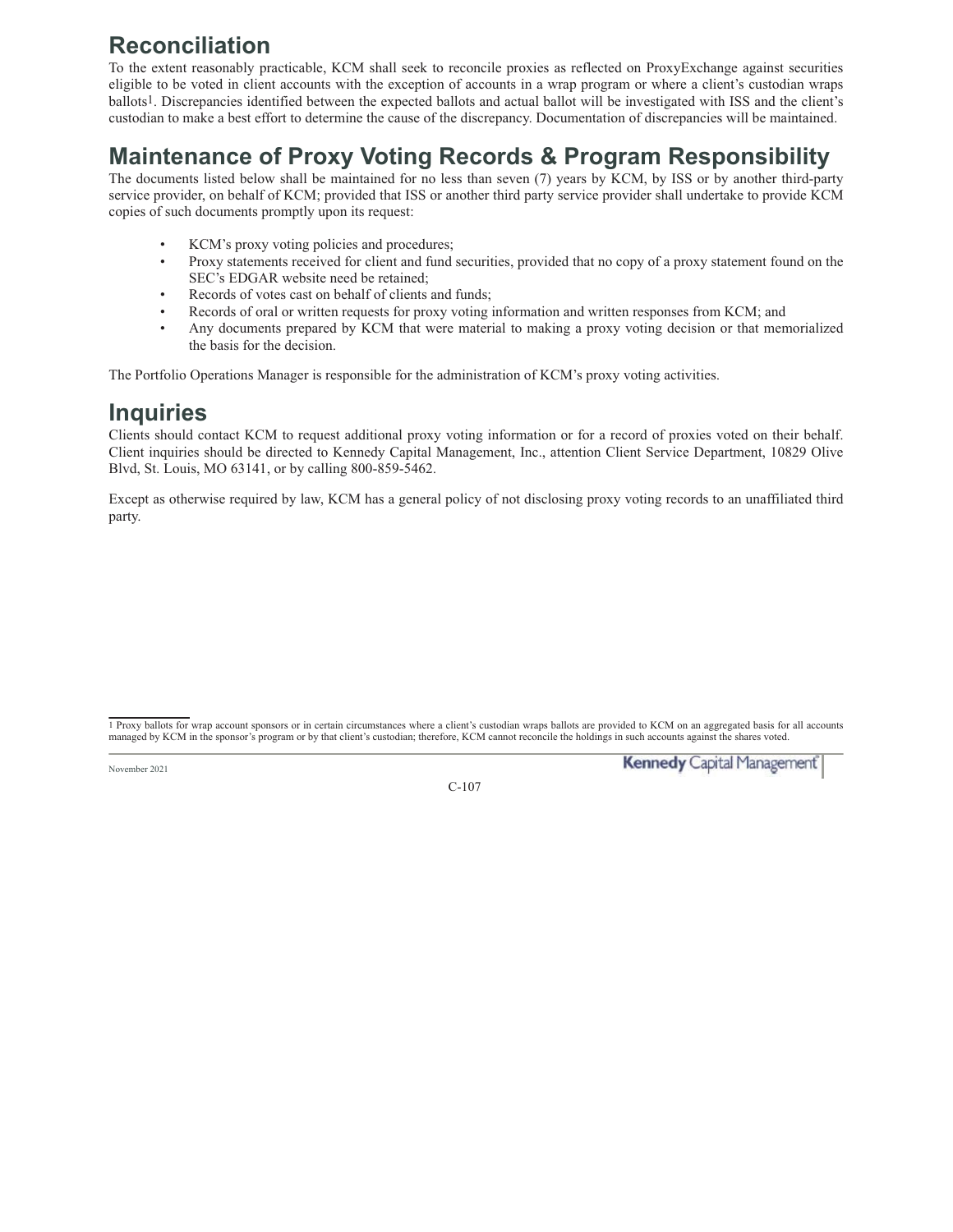# **PALISADE CAPITAL MANAGEMENT, L.L.C. PROXY VOTING PROCEDURES**

Revised as of January 2020

# *General Policy*

Palisade will vote Client proxies if a Client specifically requests Palisade to do so and Palisade consents to such agreement in writing. With respect to ERISA accounts, Palisade will vote proxies unless the plan documents or the Client's Investment Management Agreement with Palisade reserve the plan sponsor's right to vote proxies. Clients may delegate such authority and responsibility to a properly authorized agent. If Clients delegate such authority to Palisade, this delegation generally is contained in the Client's Investment Management Agreement with the Client or in a separate written instruction. To direct Palisade to vote a proxy in a particular manner, Clients should (i) contact Palisade by mail at: Palisade Capital Management, L.L.C., One Bridge Plaza North, Suite 695, Fort Lee, New Jersey 07024-7102, Attn: Compliance Department, (ii) call their client service representative at (201) 585-7733, or (iii) send an email to investorrelations@palcap.com. If Palisade agrees in writing to be responsible for voting Client proxies or making elections with respect to issuers of securities held in Client account(s), Palisade will vote proxies in accordance with Clients' economic interests and in accordance with Palisade's established policies and procedures. Palisade has contracted with Institutional Shareholder Services, Inc., a third party proxy voting agent (the "Proxy Agent") to provide research and assist with voting.

Palisade will retain all proxy voting books and records for the required period of time, including a copy of each proxy statement, a record of each vote, a copy of any document created that was used while deciding how to vote, and a copy of each written Client request for information on how Palisade voted. Clients may request information on how proxies for its shares were voted by contacting Palisade as described above.

For accounts where Palisade does not vote proxies, Palisade may provide investment advisory services relative to Client investment assets but Clients will maintain exclusive responsibility for: (i) directing the manner in which proxies solicited by issuers of securities beneficially owned by the Client as of the record date shall be voted, and (ii) making all elections relative to any mergers, acquisitions, tender offers, bankruptcy proceedings or other type events pertaining to the Client's investment assets. Clients that vote their own proxies are responsible for instructing each of their custodians to forward to the Client copies of all proxies and shareholder communications relating to the Client's investment assets. If Palisade receives a proxy for a Client and does not have proxy voting authority, the proxy will be forwarded to the Client for voting as promptly as reasonably possible.

Except as noted in this policy, Palisade has no obligation or authority to vote any Client's proxy, to render any advice with respect to the voting of proxies, or to make elections solicited by or with respect to issuers of securities held by any Client. Accordingly, Clients will receive their proxies or other solicitations directly from their custodian and are responsible for voting such proxies on their own.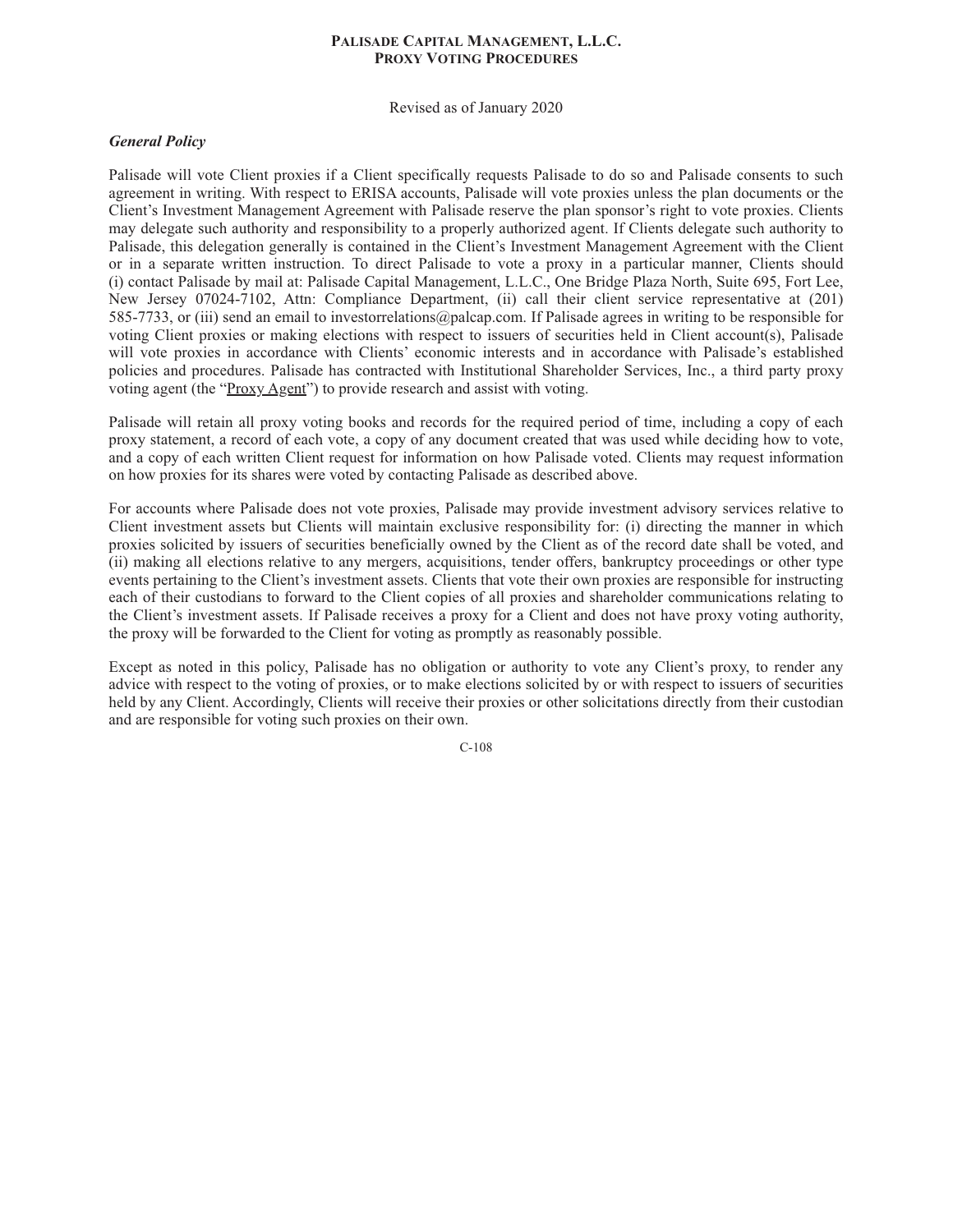Unless otherwise agreed to in writing, Palisade will neither advise nor act on behalf of a Client in legal proceedings involving companies whose securities are held in such Client's account(s), including, but not limited to, the filing of "Proofs of Claim" in class action settlements. If desired, Clients may direct Palisade to transmit copies of class action notices to the Client or a third party. Upon such direction, Palisade will make commercially reasonable efforts to forward such notices in a timely manner. Notwithstanding the foregoing, Palisade has contracted with a third party vendor to assist Clients (at a Client's request and sole expense) with the filing and processing of "Proofs of Claim" in class action settlements.

If Palisade exercises voting authority on behalf of a Palisade Client and maintains investment supervision of such Client's securities, then the following Proxy Voting Procedures (the "Procedures") will apply to those Client securities:

# *Proxy Voting Procedures*

The Proxy Agent provides research to Palisade on each proxy issue, along with a proxy voting recommendation. The recommendations are determined in accordance with the Proxy Agent's guidelines, which Palisade has adopted as its general proxy voting policy (the "Guidelines"). Clients may obtain a copy of the Guidelines by submitting a request to Palisade, as described above.

Palisade's Compliance Department is responsible for monitoring receipt of research and recommendations from the Proxy Agent, obtaining voting decisions from the appropriate Palisade investment professionals responsible for voting (if necessary), and for ensuring that Client proxies are voted and submitted to the Proxy Agent in a timely manner. However, if Palisade does not send its vote preference to the Proxy Agent before the voting deadline, the Proxy Agent will vote Palisade Client proxies in accordance with its recommendations. If Palisade receives a physical proxy for a Client for whom Palisade has proxy voting authority, such proxy will be voted promptly in accordance with these Procedures and forwarded to the Proxy Agent for recordkeeping purposes.

When the Proxy Agent recommends voting a proxy consistent with the portfolio company management team's recommendation, such proxy will automatically be voted in accordance with the Proxy Agent's recommendation.

When the Proxy Agent recommends either withholding, voting contrary to the portfolio company management team's recommendation, or does not provide a recommendation for a particular ballot issue, the applicable research and recommendation from the Proxy Agent will be forwarded to Palisade Chief Investment Officer Dennison T. Veru and the Investment Team that manages the portfolio owning the issue. If the Investment Team desires to vote the proxy contrary to the Proxy Agent's recommendation, a member of the Investment Team will provide a brief memorandum to Palisade's Conflicts of Interest Committee explaining the reasons for their desired vote. The Conflicts of Interest Committee will evaluate whether any material conflict of interest (as discussed below) has influenced the Investment Team's proxy voting decision and may approve an "override" of the Proxy Agent's recommendation if the Committee is comfortable that no such material conflict exists. In all cases, overriding consideration will be given to each Client's stated guidelines or restrictions, if any.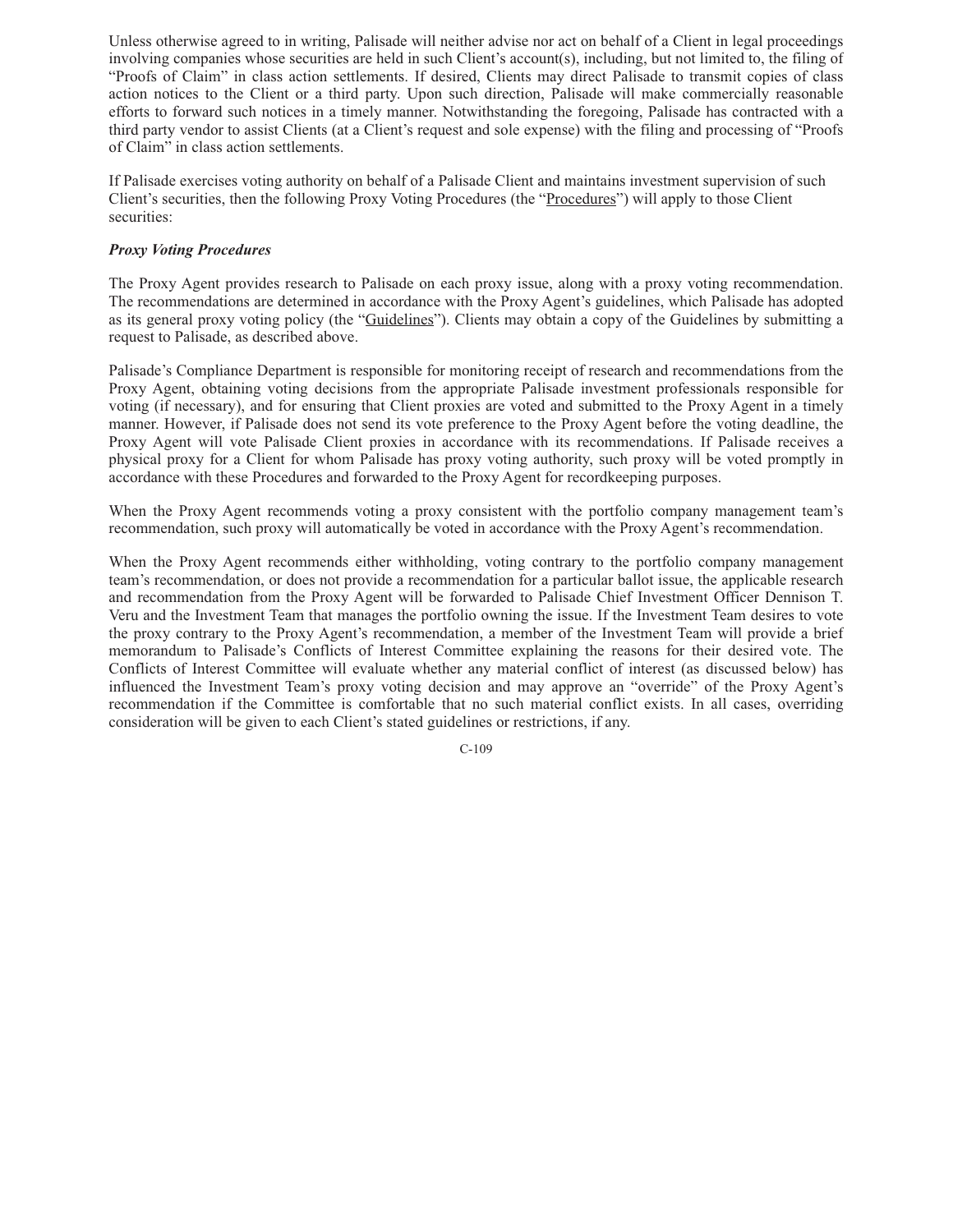Any attempt to influence the proxy voting process by issuers or others not identified in these policies and Procedures should be promptly reported to the CCO. Similarly, any Client's attempt to influence proxy voting with respect to other Clients' securities should be promptly reported to the CCO.

Palisade will not neglect its proxy voting responsibilities, but Palisade may abstain from voting if it deems that abstaining is in its Clients' best interests. In addition, Palisade may be unable to vote securities that have been lent by a Client's custodian (under a separate agreement between the Client and its custodian), as such securities generally do not generate a proxy. Because Palisade has no knowledge of when securities are loaned by a Client's custodian, loaned securities are not subject to these Procedures. Also, proxy voting in certain countries involves "share blocking", which limits Palisade's ability to sell the affected security during a blocking period that can last for several weeks. Palisade believes that the potential consequences of being unable to sell a security usually outweigh the benefits of participating in a proxy vote, so Palisade generally abstains from voting when share blocking is required. The Compliance Department will prepare and maintain memoranda describing the rationale for any instance when Palisade receives but does not vote a Client's proxy.

# *Conflicts of Interest*

A conflict of interest exists when Palisade has knowledge of a situation where Palisade, its Supervised Persons or affiliates would enjoy a special or increased benefit from casting a Client proxy vote in a particular way. A conflict of interest may occur in the following cases; however, this list is not all-inclusive:

- The issuer of securities that Palisade holds in Client accounts (and for which Palisade is required to vote Client proxies) is a Palisade client.
- Palisade is soliciting new business from an issuer of securities that Palisade holds in Client accounts (and for which Palisade is required to vote Client proxies).
- A Palisade Supervised Person (or a Supervised Person of a Palisade affiliate) serves as a director of an issuer of securities that Palisade holds in Client accounts (and for which Palisade is required to vote Client proxies).
- A Private Equity Fund managed by Palisade owns equity or debt of an issuer of securities that Palisade holds in Client accounts (and for which Palisade is required to vote Client proxies).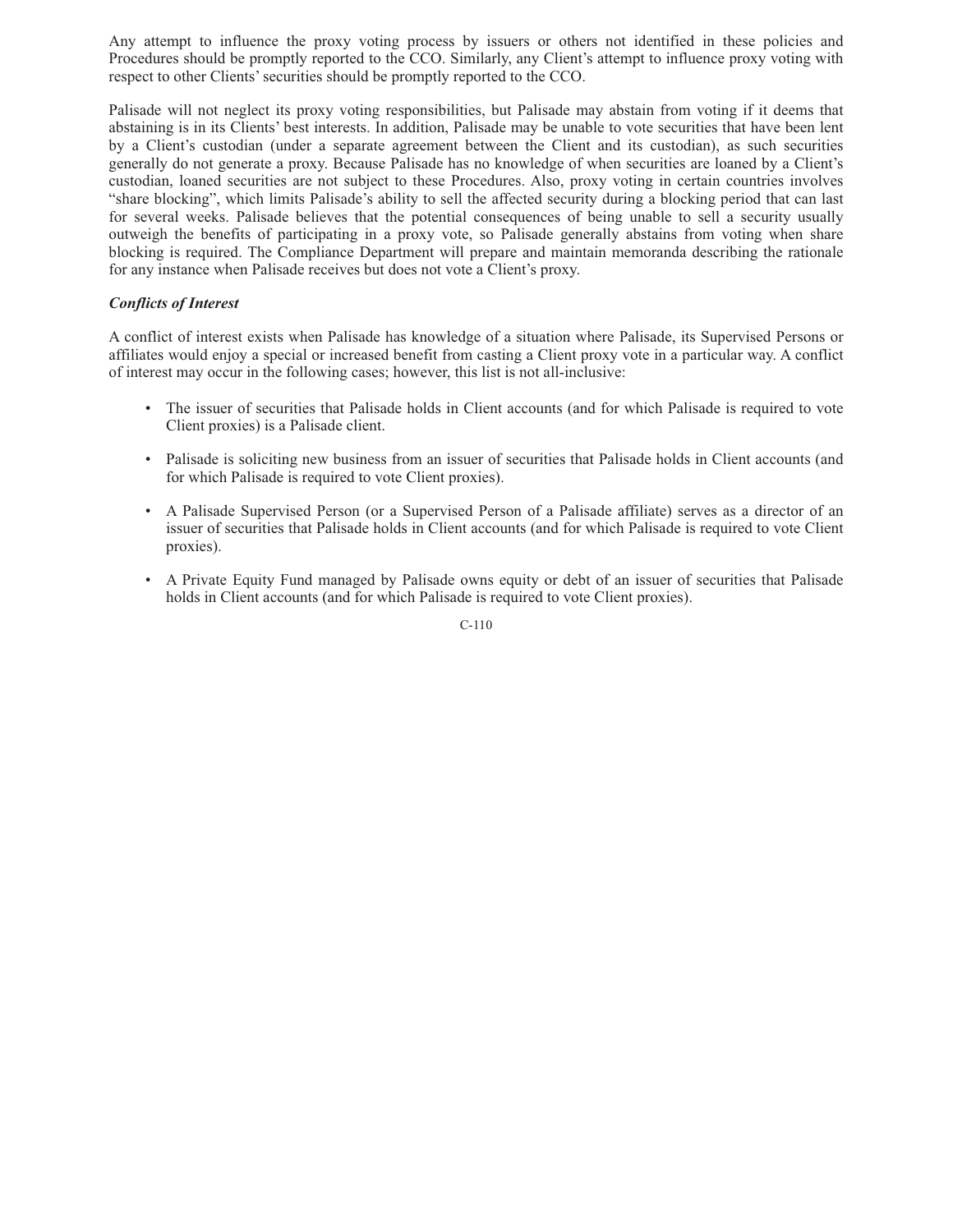When a material conflict of interest occurs, the Proxy Agent will be solely responsible for voting the affected Client proxy based on its Guidelines or specific Client restrictions, and Palisade will not be permitted to "override" the recommendation (as described above). When a non-material conflict occurs, Palisade's Conflicts of Interest Committee will be permitted to "override" the recommendation (as described above). As used above, a conflict of interest is presumed to be "material" if it involves 1% or more of Palisade's annual revenue. The definition of "material" is subject to change at Palisade's discretion.

Palisade will document all conflicts of interest, whether or not material, and keep the documentation with the Client's proxy records. Such documentation will be compiled by the Conflicts of Interest Committee and be attached to the Proxy Agent's certification and voting statement. All documentation in connection with a Palisade conflict of interest will be sent to the Client for whom there was a conflict.

Palisade maintains a list of securities and issuers (known as the "Restricted List") that cannot be traded in Client or employee personal accounts. The Restricted List minimizes the possibility of the occurrence of a material conflict of interest by prohibiting the trading of securities of issuers where Palisade possesses non-public information, or where Palisade deems it necessary or prudent for other compliance, business, or regulatory objectives. Palisade updates its Restricted List promptly as needed.

# *Disclosures to Clients and Investors*

Palisade includes a description of its policies and Procedures regarding proxy voting in Part 2A of Form ADV, along with a statement that Clients and investors can contact Palisade to obtain a copy of these policies and Procedures, and/or a record of proxy votes on their behalf.

Palisade generally does not disclose to Clients details regarding how proxies were voted for other Clients except in required regulatory filings.

# *Disclosures to Unaffiliated Third Parties*

Any request for information about proxy voting from an unaffiliated third party should be promptly forwarded to the CCO. As a matter of policy, Palisade does not disclose how it expects to vote on upcoming proxies. Additionally, Palisade does not disclose the way it voted proxies to unaffiliated third parties not having a legitimate need to know such information.

# *Annual and Ongoing Reviews*

The Compliance Department will review, no less frequently than annually, the adequacy of Palisade's proxy voting policies and Procedures to make sure they have been implemented effectively, including whether the policies and Procedures continue to be reasonably designed to ensure that proxies are voted in the best interests of Clients.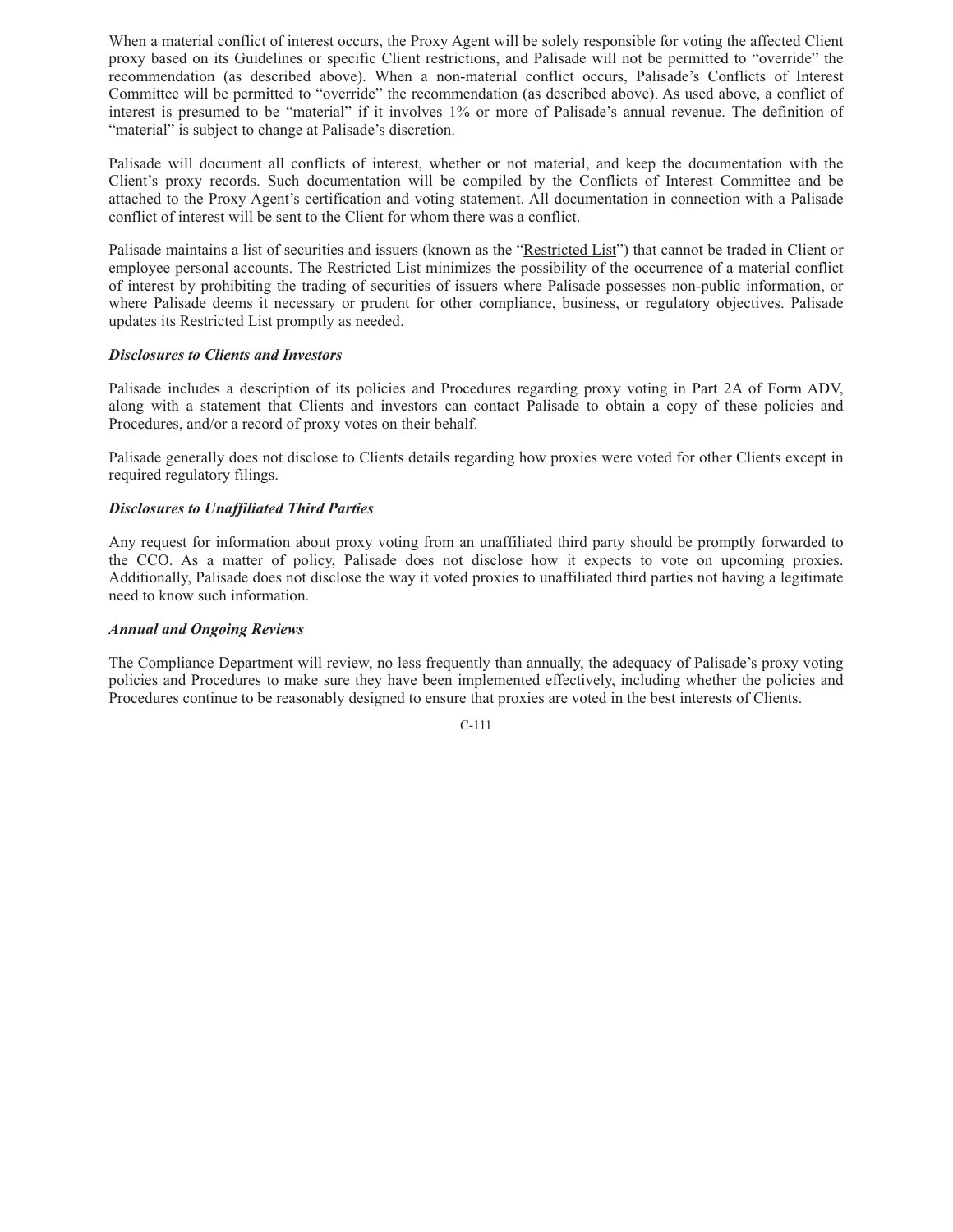# **Riverbridge Partners Proxy Voting Policy and Procedures** Reviewed December 2021

It is the policy of Riverbridge to vote all proxies for the exclusive benefit of the accounts whose assets we manage. In most, if not all cases, this will mean that the proposals which maximize the value of portfolio securities over the long term will be approved with consideration for the environmental, social, and governance issues that aid in this objective.

The purposes of these proxy voting procedures are to ensure that Riverbridge fulfills our responsibilities to clients in connection with the analysis of proposals submitted by corporate management, and others, to shareholders for approval, and properly executes and delivers proxy ballots in connection therewith.

As long as there is no provision to the contrary in the charter, by-laws, trust agreement, plan documents, partnership agreement or other controlling documents which create the legal entity with which Riverbridge is dealing, the power to vote on proposals presented to shareholders through the proxy solicitation process will be considered by us to be an integral part of our investment responsibility, recognizing that certain proposals, if implemented, may have a substantial impact on the market valuation of portfolio securities. Unless otherwise specifically provided in the agreement between the client and Riverbridge, we will be responsible for evaluating and voting on all proposals.

Riverbridge utilizes the services of two proxy service firms: one for research and a second for casting votes. Securities in client accounts will be voted based on recommendations received by the proxy research firm. Their recommendations will be based on the proxy voting guidelines of Riverbridge. In order to ensure the use of the proxy service advice and execution is consistent with our fiduciary obligations, Riverbridge retains the ultimate authority in voting the proxies in client accounts; therefore, Riverbridge may override the recommendation by the proxy research firm when casting votes.

When engaging proxy service firms, Riverbridge's Investment Team considers factors such as service level, ability to manage the guidelines requested by Riverbridge, research depth and reporting, ability to flag recommendations for further review, pricing, automation, timeliness and the ability to execute, as applicable.

Riverbridge's proxy voting process includes identified triggers to flag certain recommendations from the proxy firm for further evaluation by Riverbridge if certain criteria are met. This includes, but is not limited to, votes where the guidelines provided by Riverbridge are not aligned with the recommendations of management. Flagged votes are reviewed by Riverbridge's investment team to further evaluate and for ultimate decision making prior to vote casting.

If Riverbridge learns of an error, either by the proxy service firm or by Riverbridge, Riverbridge will investigate the cause and the impact. Riverbridge will notify the client and modify the process if needed.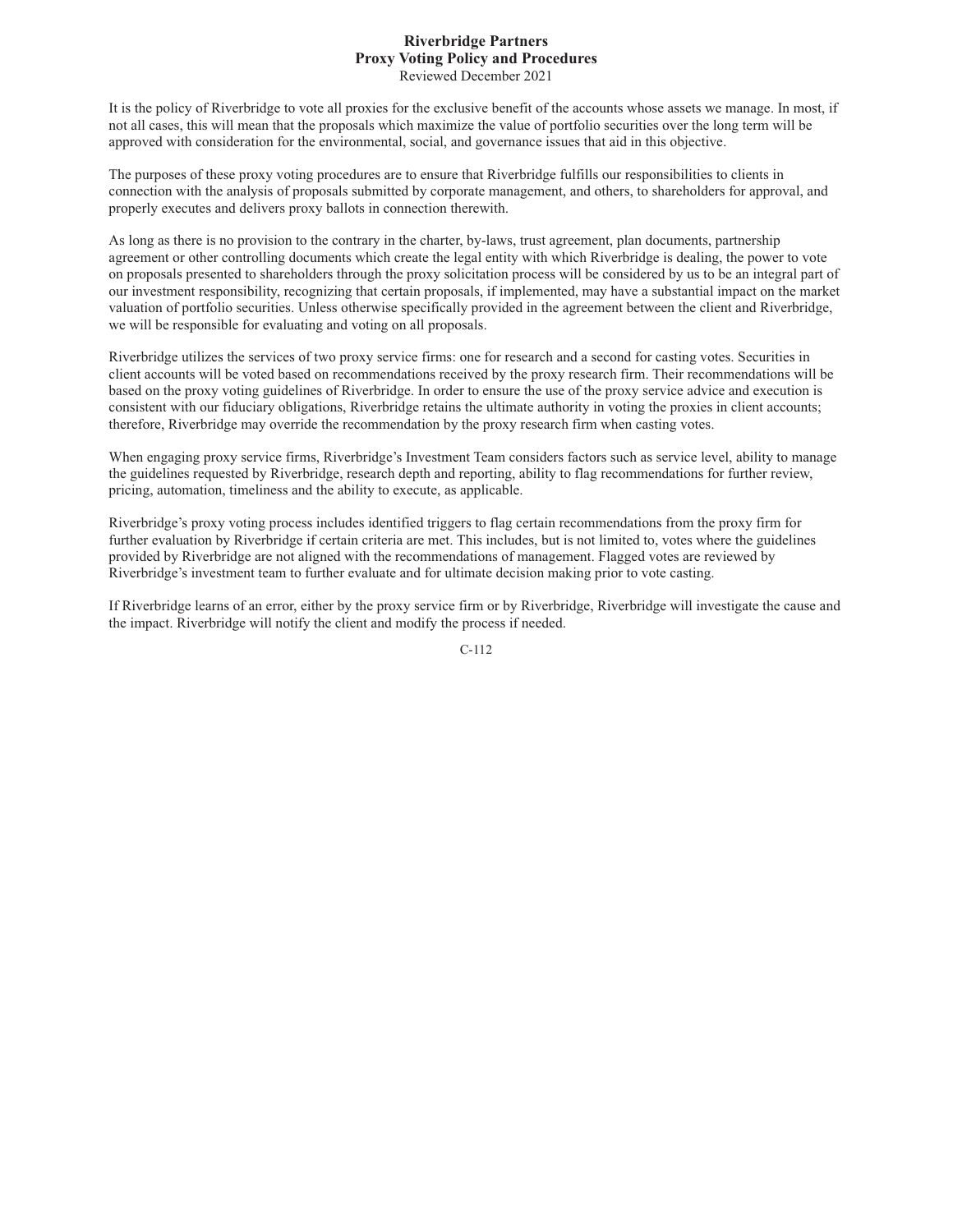The following is further detail of how Riverbridge will generally vote on certain topics. The following covers many of the common matters but is not intended to be an exhaustive list.

### **• Management Recommendations**

The quality and depth of a Company's management team, as well as alignment between the management team and Riverbridge's investment philosophy, are a primary focus of the investment due diligence process. Therefore, the recommendations of a management team will be given substantial weight. Although proxies with respect to most issues are voted in line with management recommendations, Riverbridge will not automatically vote in favor of management. Riverbridge will not support proxy proposals or positions that are thought to not be in the best interest of the client; meaning not aimed at long-term value creation.

### **• Election of Directors**

#### **a) Director Criteria**

Proxies will typically be voted for a management proposed slate of directors. Riverbridge may vote against directors due to factors such as poor attendance history, lack of independence, inside director committee participation, perceived conflicts of interest or support of anti-takeover actions without shareholder approval.

# **b) Independence**

Riverbridge defines an independent director to have no material relationship with the Company other than his or her directorship. No director should serve as a consultant or service provider to the Company. Proxies will typically be voted in support of the following principles: two-thirds majority of the board be comprised of independent directors and audit, compensation, nomination, corporate governance, and compliance committees comprised solely of independent board members.

# **c) Separation of the roles of Chairman and CEO**

Recommendations to separate the roles of Chairman and CEO are evaluated on a case-by-case basis as Riverbridge believes that a one size fits all approach is not in the best interest of shareholders. In the absence of an independent chairman, Riverbridge supports the appointment of a lead director with authority to conduct sessions outside the presence of the insider chairman.

#### **• Executive Compensation**

Riverbridge takes a long-term approach in evaluating executive compensation plans and the performance of the compensation committee. Therefore, the underlying fundamental performance of the Company, will be given substantial weight in 'say-on-pay' votes and voting on nominees serving on the Company's compensation committee. Riverbridge generally does not support executive compensation evaluation methods that weight heavily the performance of a security over relatively short periods of time. As a consistent feedback mechanism, Riverbridge generally supports annual "say-on-pay" voting frequency.

In cases in which the Company has engaged in what we judge to be unsatisfactory compensation practices, we may vote against nomination of members of the Company's compensation committee, its entire board of directors and/or its chief executive officer. Examples of compensation practices generally considered unsatisfactory include but are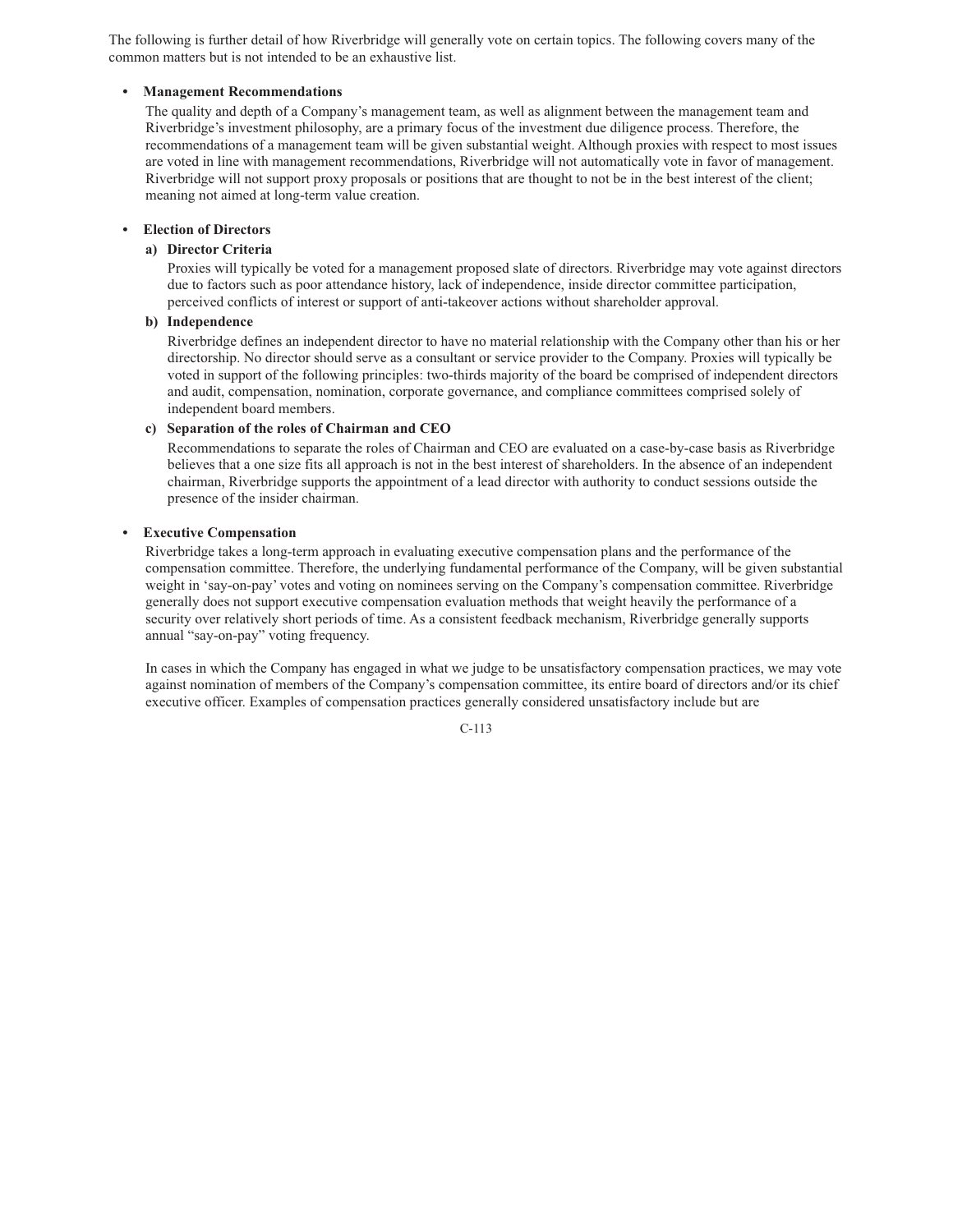not limited to: practices commonly referred to as "options backdating," stock option grants at less than fair market value, exchange of underwater stock options, pyramiding of stock options, "pay-for-failure" executive severance provisions, change-in-control payments which are either excessive or which are not tied to loss of job or significant reduction in duties, excessive executive perquisites, and unjustified changes in the performance metrics applied to performance-based compensation.

# **• Ratification of Independent Auditors**

Management recommendations regarding selection of an auditor are generally supported; however, Riverbridge will not support the ratification of an auditor when there is a lack of independence, accounting irregularity, or negligence by the auditor. Reasons Riverbridge may vote against an auditor appointment include but are not limited to: auditor has a financial interest in or association with the Company that suggest the auditor is therefore not independent, auditor bears responsibility for a restatement by the Company, auditor support of aggressive accounting policies, there is reason to believe that the auditor has rendered an opinion which is neither accurate nor indicative of the Company's financial position, when a Company changes auditors as a result of a material disagreement between the Company and the auditor regarding accounting principles or disclosures.

## **• Shareholder rights**

Riverbridge will generally not favor proposals which are designed to make it difficult for a Company to be acquired or which tend to entrench current management at the expense of securities holders. Therefore, we will generally be expected to vote against proposals approving classified boards of directors, blank check preferred stock, unequal voting rights plans, elimination of shareholder action by written consent, and unreasonable restrictions on shareholders' rights to hold special meetings.

# **• Changes in Capital Structure or State of Incorporation**

Proposals to increase the number of authorized shares will be evaluated on a case-by-case basis. In general, Riverbridge supports the authorization of additional common shares. Factors evaluated include specified purpose of the proposed increase, explanation of risks to shareholders of failing to approve the request, assessment of potential dilution, recent track record for using authorized shares, and overall corporate governance track record. Riverbridge will generally vote against reincorporation where the financial benefits are minimal and there is a dilution of shareholder rights.

## **• Mergers and Acquisitions, Corporate Restructuring**

Merger and Acquisition proposals will be evaluated on a case-by-case basis, considering factors such as projected financial and operating benefits, offer price, prospects of the combined companies, negotiation process, and changes in corporate governance. Corporate restructuring in the form of leveraged buyouts, spin-offs, liquidations, and asset sales will be evaluated on a case-by-case basis.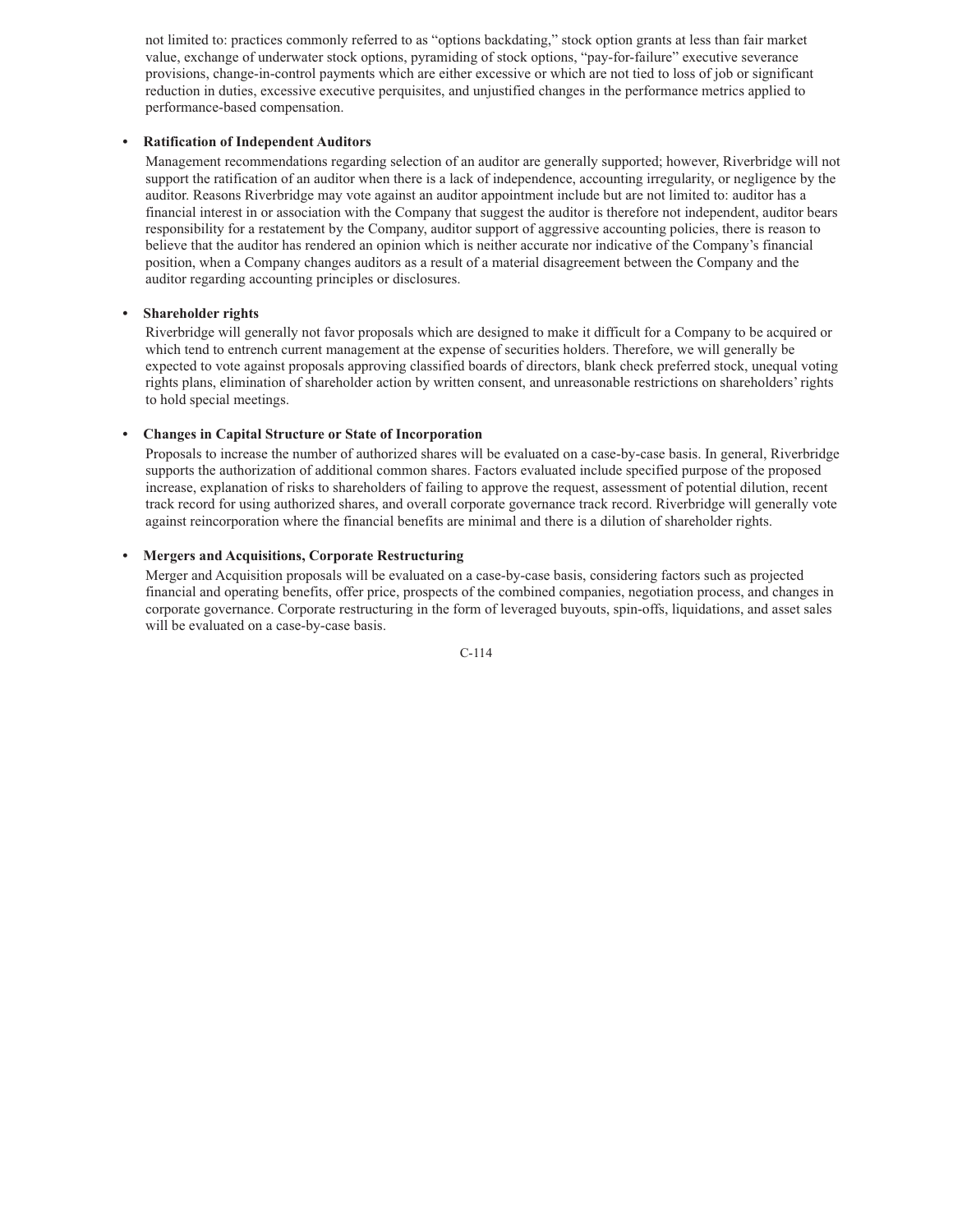# **• Environmental, Social, and Governance (ESG) Issues**

Riverbridge views strong environmental, social and governance practices as crucial input to long-term value creation. In most, if not all cases, this will mean that the proposals which maximize the value of portfolio securities over the long term will be approved with consideration for the ESG issues that aid in this objective.

Riverbridge believes policy decisions are typically better left to management and the board and will generally vote consistent with management's recommendation on such proposals. Examples where Riverbridge may vote otherwise include a reasonable proposal with a clear and direct positive financial effect on shareholder value that would not be burdensome or impose unnecessary or excessive costs on the issuer, and a reasonable proposal that mitigates significant risk to long-term shareholders stemming from governance practices, environmental regulation, or legal or reputational issues.

While Riverbridge views strong ESG practices as crucial input to long-term value creation, we recognize that some clients may approach these issues from a different perspective. As such, rather than having Riverbridge vote on behalf of the client, a client may retain the right to vote their own proxies.

Riverbridge's Investment Team is responsible for identifying material conflicts of interest when voting proxies. Examples include voting on a security held in a company where we also manage that company's pension assets, an officer or director of a corporation in which Riverbridge invests is also a client of Riverbridge; a principal of Riverbridge has a personal relationship with an officer or director of a corporation in which Riverbridge invests that would bias Riverbridge's ability to vote without conflict, Riverbridge has a financial interest in the outcome of a proxy vote. If a conflict is identified, Riverbridge will use an independent third party to recommend how the proxy involving the conflict should be voted, solely in the interest of the client, generally meaning in the interest of maximizing portfolio assets over the long term. Riverbridge will record the security involved, the basis for the conflict and our proxy votes as they relate to this security.

This is also the proxy voting policy and procedures for the Riverbridge mutual fund.

C-115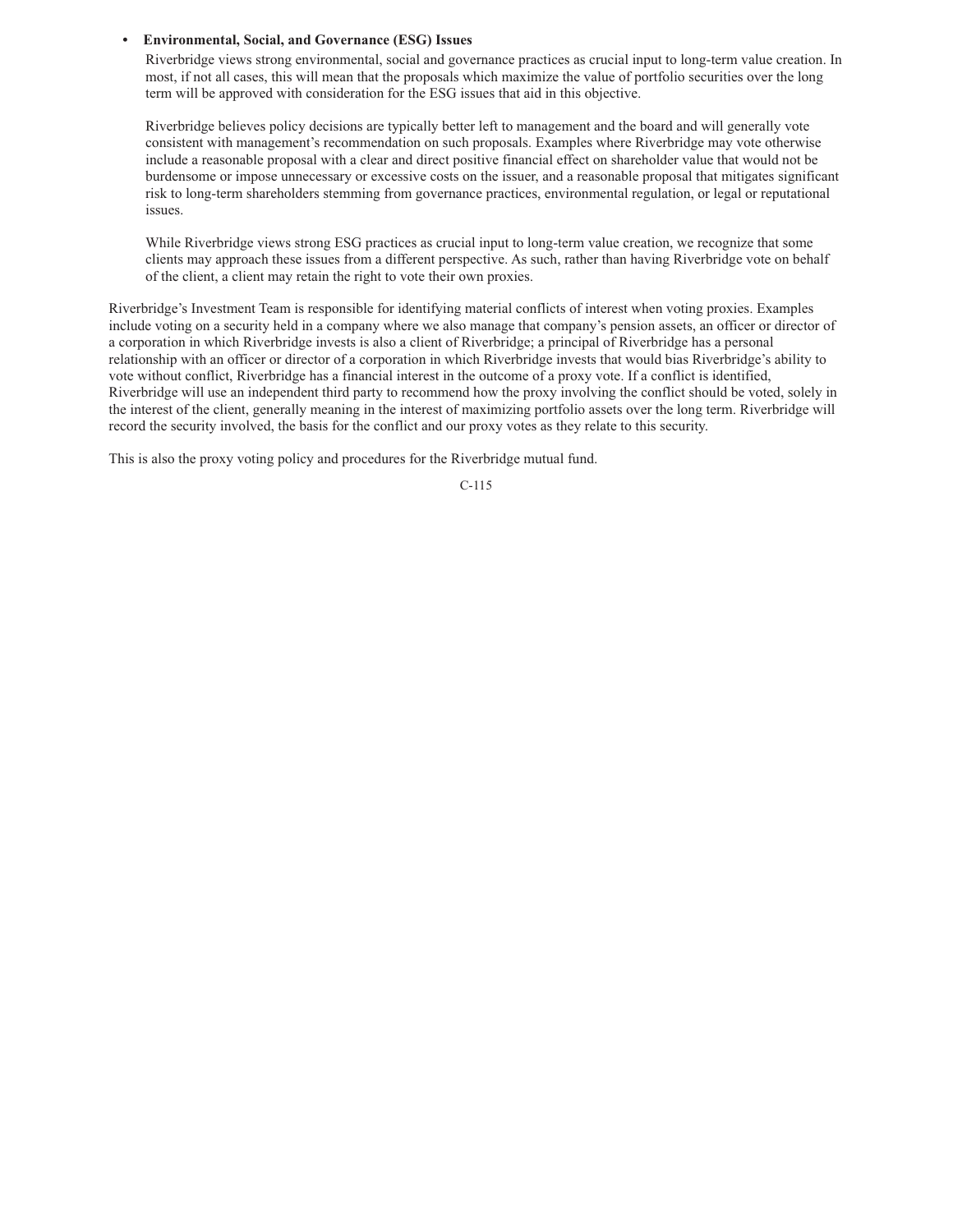

### **Proxy Voting**

# **Policy**

Pursuant to Rule 206(4)-6 under the Advisers Act, it is a fraudulent, deceptive, or manipulative act, practice or course of business, within the meaning of Section 206(4) of the Advisers Act, for an investment adviser to exercise voting authority with respect to client securities, unless (i) the adviser has adopted and implemented written policies and procedures that are reasonably designed to ensure that the adviser votes proxies in the best interests of its clients, (ii) the adviser describes its proxy voting procedures to its clients and provides copies on request, and (iii) the adviser discloses to clients how they may obtain information on how the adviser voted their proxies. In addition to SEC requirements, our proxy voting policy reflects the fiduciary standards and responsibilities set out under other applicable regulations (i.e., ERISA).

Rule 206(4)-6 is supplemented by Investment Advisers Act Release No. 5325 (September 10, 2019) ("Release No. 5325"), which contains guidance regarding the proxy voting responsibilities of investment advisers under the Advisers Act. Among other subjects, Release No. 5325 addresses the oversight of proxy advisory firms by investment advisers. Further, Investment Advisers Act Release No. 5547 (September 3, 2020) contains supplementary guidance addressing the risk of voting a proxy before an issuer files additional soliciting materials with the SEC and associated client disclosures in this regard.

In order to fulfill its responsibilities under the Advisers Act, SouthernSun has adopted the following policies and procedures for proxy voting with regard to companies in our client's investment portfolios. Notwithstanding the foregoing, as SSAM UK does not provide advisory services to any client, other than its U.S. parent, it shall not be responsible for voting any proxies.

### **Responsibility**

The Investment Team has the responsibility for the implementation and monitoring of our proxy voting policy and procedures for proxy voting with regard to companies in investment portfolios of our clients.

The Operations Team has both the execution responsibility of voting proxies on behalf of client accounts and the record keeping responsibilities for retaining all proxy-related documents referenced herein. The Operations Team shall work with the Compliance and Legal Team to obtain all necessary documentation to support its execution responsibilities.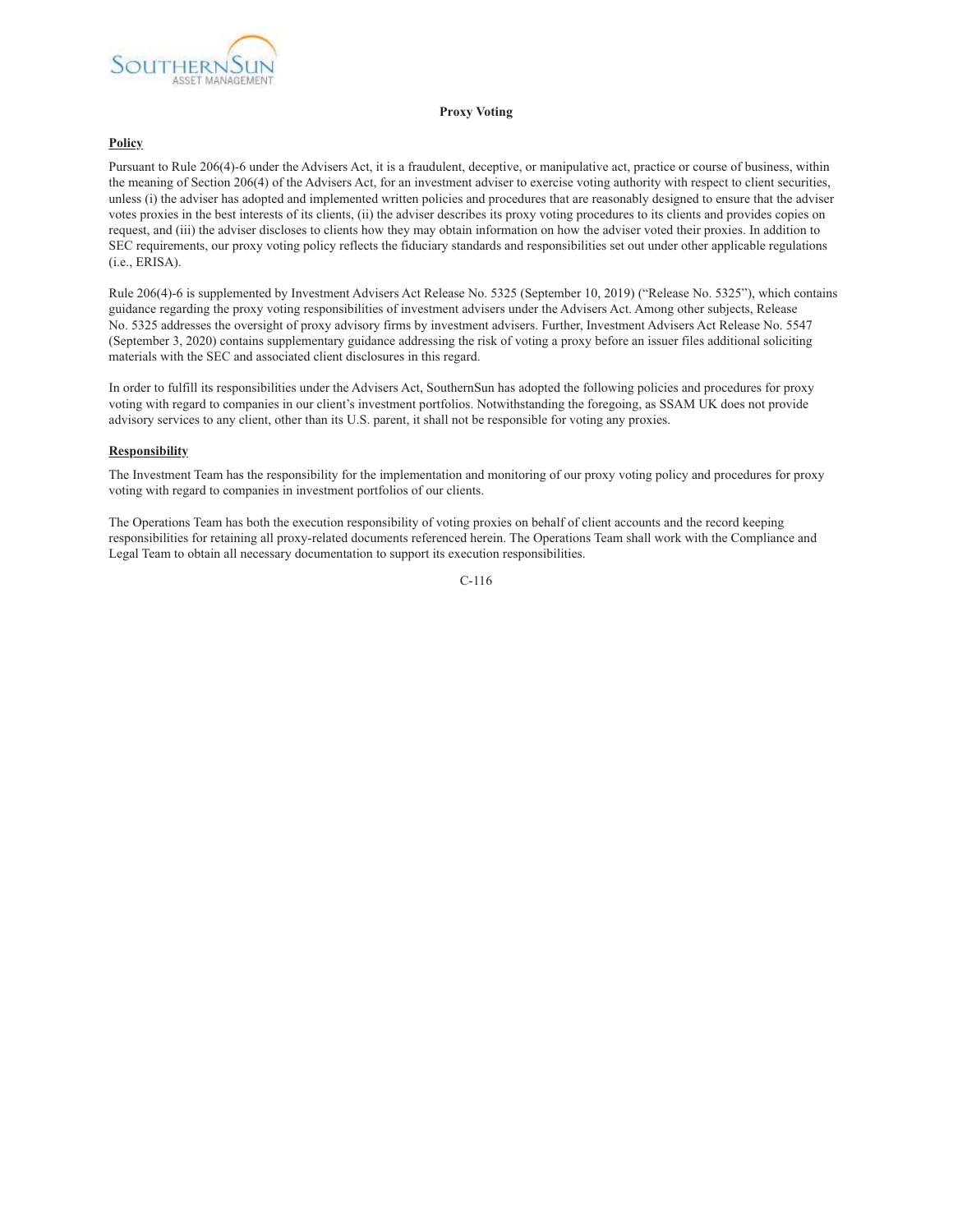

### **Key Objectives**

Unless otherwise agreed between the adviser and client, the adviser will vote proxies in accordance with these policies and procedures. Adviser and client have flexibility in determining the scope of the adviser's proxy voting authority.

The key objectives of these policies and procedures recognize that a company's management is entrusted with the day-to-day operations and long-term strategic planning of the company, subject to the oversight of the company's board of directors. While "ordinary business matters" are primarily the responsibility of management and should be approved solely by the corporation's board of directors, these objectives also recognize that the company's shareholders must have final say over how management and directors are performing and how shareholders' rights and ownership interests are handled, especially when matters could have substantial economic implications to the shareholders. Consideration of proxy issues is focused on the investment implications of each issue. With that said, each vote made by us is aimed to maximize the economic long-term value of our client's holdings.

Therefore, we will be guided by the following matters in exercising our proxy voting responsibilities as a fiduciary for our clients:

*Accountability*. Each company should have effective means in place to hold those entrusted with running a company's business accountable for their actions. Management of a company should be accountable to its board of directors, and the board should be accountable to shareholders.

*Alignment of Management and Shareholder Interests*. Each company should endeavor to align the interests of management and the board of directors with the interests of the company's shareholders, employees, and communities in which they do business. For example, we generally believe that compensation should be designed to reward management for creating value for the shareholders of the company.

*Transparency*. Promotion of timely disclosure of important information about a company's business operations and financial performance enables investors to evaluate the performance of a company and to make informed decisions about the purchase and sale of a company's securities.

### **Decision Methods**

No set of proxy voting guidelines can anticipate all situations that may arise. In certain cases, we may seek insight from company management on how a particular proxy proposal will impact a company and vote accordingly. As the adviser to the SouthernSun U.S. mutual funds (the "Funds"), we will vote proxies of the Funds solely in the interest of its shareholders. We will not subordinate the interests of the Funds to any unrelated objectives. We will act with the care, skill, prudence and diligence under the circumstances then prevailing that a prudent man acting in a like capacity and familiar with such matters would use in the conduct of an enterprise of like character and with like aims.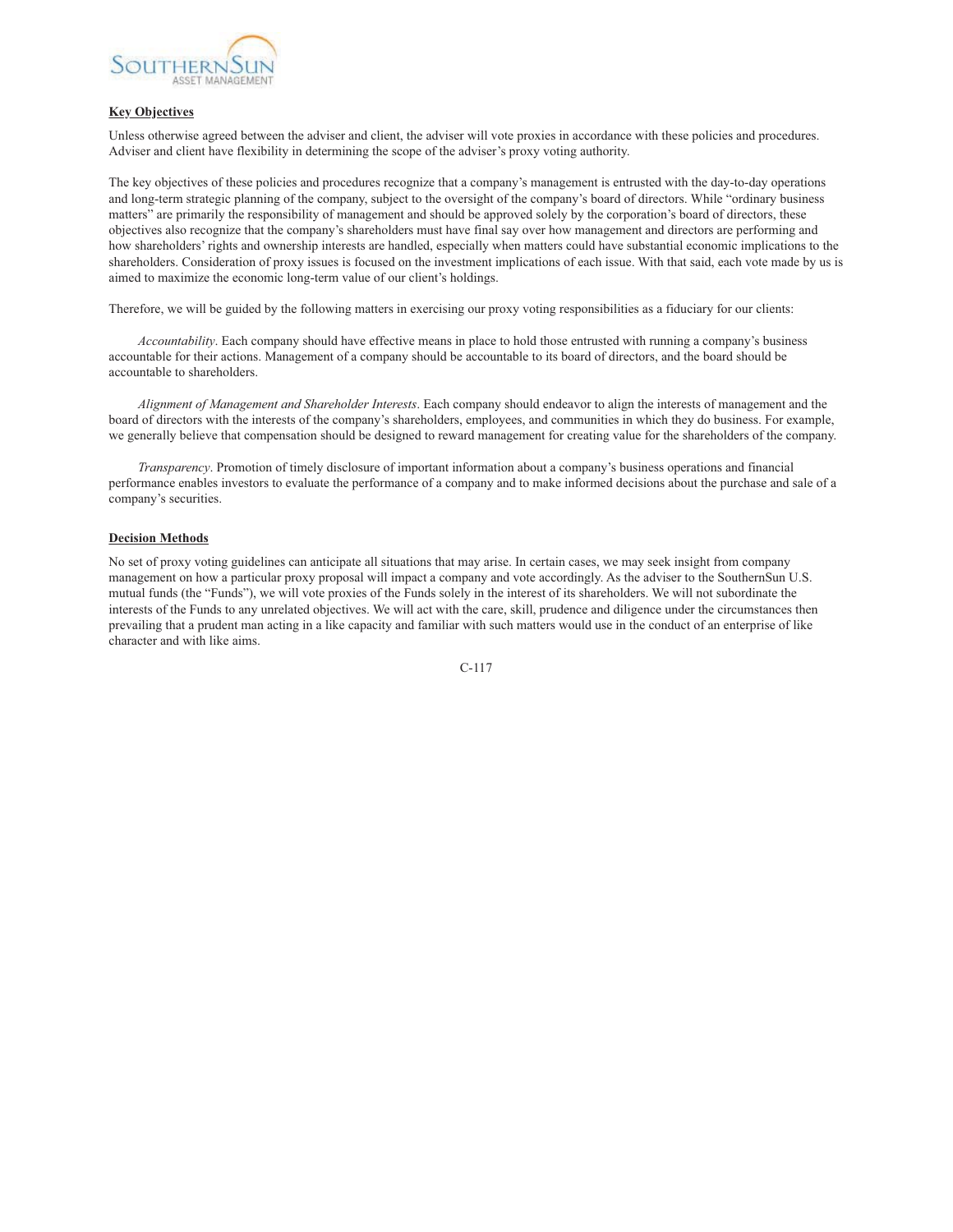

SouthernSun generally utilizes Broadridge Proxy Edge in order to access web-based proxy voting and meeting information to assist in the administration of the voting process. In addition, we use third party proxy advisory firms ("Proxy Advisors") to provide vote recommendations for proxy votes, which we may utilize in our research process to assist the overall decision process on proxy votes. SouthernSun, however, does not rely on such vote recommendations but rather adheres to its own proxy voting process as outlined herein. To the extent that a Proxy Advisor provides additional soliciting materials from an issuer regarding a proxy vote, then SouthernSun will monitor for such materials after SouthernSun has received the Proxy Advisor's voting recommendation but before the submission deadline.

In some instances, a proxy vote may present a conflict between the interests of a client, on the one hand, and our interests or the interests of a person affiliated with us, on the other. When a conflict is identified as material, SouthernSun will disclose the conflict to the affected client. Where conflicts are not apparent, the client should notify SouthernSun of the conflict. Following disclosure, SouthernSun will then either vote in accordance with the client specific instructions (e.g., AFL-CIO proxy voting guidelines) or obtain permission to vote, as usual, in the best interest of shareholders or clients. If SouthernSun is unable to contact the client, information and/or recommendations prepared by the Proxy Advisor may be referenced. The documentation will be maintained with the copy of the proxy vote submitted in the proxy file.

## **Proxy Voting Guidelines**

### *Election of the Board of Directors*

We believe that good corporate governance generally starts with a board composed primarily of independent directors. We will evaluate board structures on a case-by-case basis.

### *Approval of Independent Registered Public Accounting Firm*

We believe that the relationship between a company and its auditors should be limited primarily to the audit engagement, although it may include certain closely related activities that do not raise an appearance of impaired independence.

We will evaluate on a case-by-case basis for instances in which the audit firm has a substantial non-audit relationship with a company to determine whether we believe independence has been, or could be, compromised.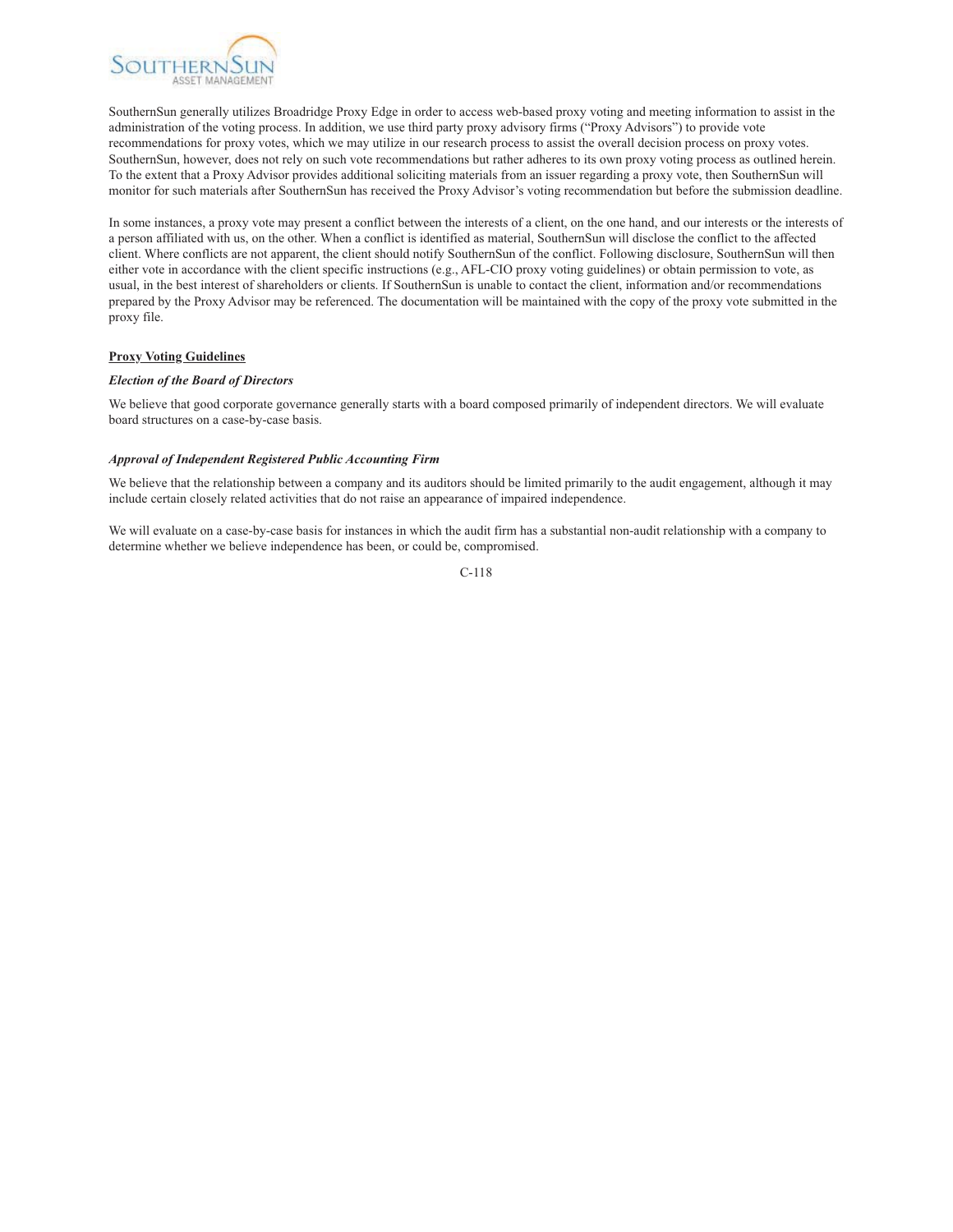

#### *Executive Compensation Plans*

We believe that appropriately designed executive compensation plans, approved by shareholders, can be an effective way to align the interests of shareholders and the interests of directors, management, and employees by providing incentives to increase shareholder value. Conversely, we are opposed to plans that substantially dilute ownership interests in the company, provide participants with excessive awards, or have inherently objectionable structural features.

We will generally support measures intended to increase stock ownership by executives and the use of employee stock purchase plans to increase company stock ownership by employees.

The firm may also consider many other factors, such as the nature of the industry and size of the company, when assessing a plan's impact on ownership interests.

#### *Corporate Structure*

We typically view the exercise of shareholders' rights, including the rights to act by written consent, to call special meetings, and to remove directors, to be fundamental to good corporate governance. However, we will also take into consideration management's views on specific shareholder rights proposals to ensure that management is not potentially distracted by proposals which are frivolous or appear to be motivated by a short-term perspective.

Because classes of common stock with unequal voting rights limit the rights of certain shareholders, we generally believe that shareholders should have voting power equal to their equity interest in the company and should be able to approve or reject changes to a company's by-laws by a simple majority vote.

#### *Shareholder Rights Plans*

There are shareholder rights plans which, when triggered by a hostile acquisition, attempt to give shareholders share purchase or sale rights so far out of line with the market that certain shareholders are advantaged, possibly at the risk of diminution of wealth to the company. These rights plans are known as poison pills, and such measures may tend to entrench current management, which may be considered to have a negative impact on shareholder value. There are arguments in favor of and against these rights plans.

We believe the best approach is for a company to seek shareholder approval of rights plans, and we generally support shareholder resolutions requesting that shareholders be given the opportunity to vote on the adoption of rights plans.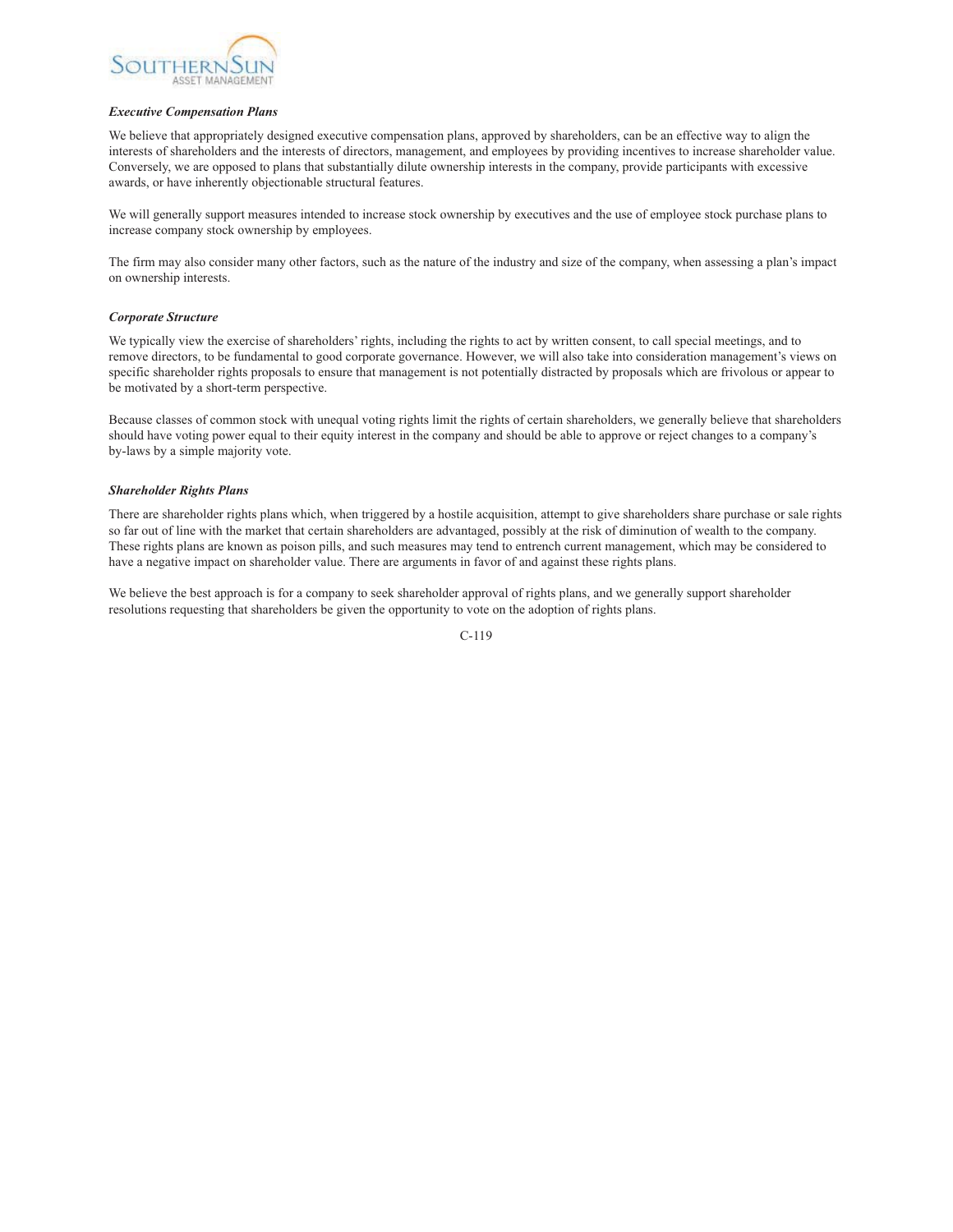

### *Maintenance of Records*

We will maintain records of our proxy voting and any document created that was material in determining the vote for at least five years (two years on-site).

#### **Investment Company Issues**

#### *Proposal*

The Funds may invest in other investment companies that are not affiliated ("Underlying Funds") and are required by the 1940 Act to handle proxies received from Underlying Funds in a certain manner. Notwithstanding the guidelines provided in these procedures, it is our policy to vote all proxies received from the Underlying Funds in the same proportion that all shares of the Underlying Funds are voted, or in accordance with instructions received from fund shareholders, pursuant to Section  $12(d)(F)$  of the 1940 Act. After properly voted, the proxy materials are placed in a file maintained by our Director of Operations for future reference.

#### *SEC Filings*

The Form N-PX containing each U.S. mutual fund's complete proxy voting record for the twelve-month period ended June 30 is filed by SEI Investments Global Funds Services with the SEC by August 31 of each year. These Proxy Voting Policies and Procedures are filed in the Funds' registration statement.

### **Procedures**

SouthernSun has adopted procedures to implement the firm's policy and to monitor and ensure that the firm's policy is observed, implemented properly, and amended or updated, as appropriate, and includes the following:

# *Voting*

- The Operations Team is notified either electronically or by regular mail of any upcoming proxy votes for pertinent securities as well as any accompanying materials/documentation.
- The Operations Team then notifies the primary analyst on the Investment Team that is responsible for voting proxies for said security.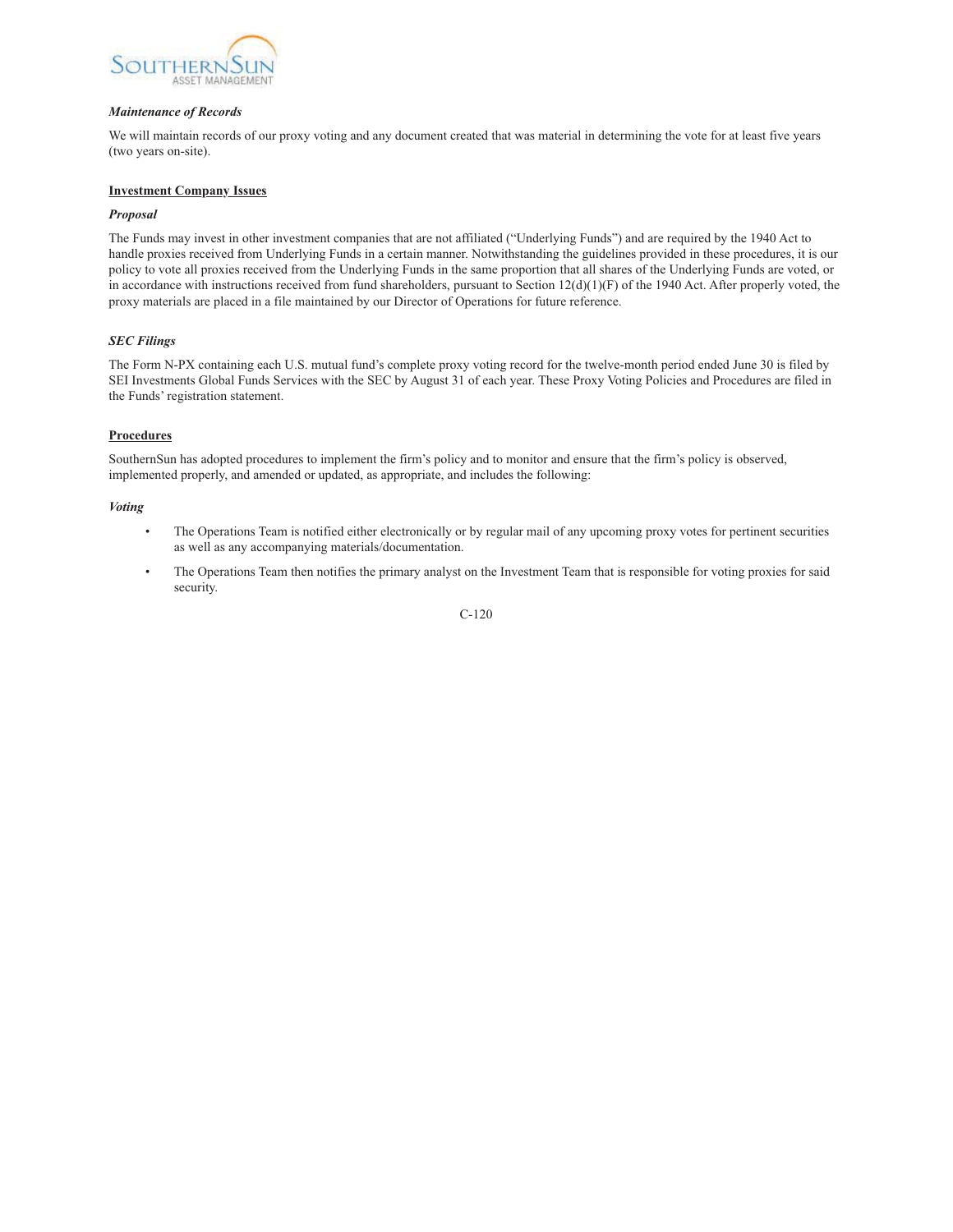

- The primary analyst shall determine the appropriate voting decision according to the guidelines listed above. In addition, a separate analyst on the Investment Team must also review and approve such proxy voting decision. In certain instances, the client may provide specific proxy voting guidelines (e.g., AFL-CIO proxy voting guidelines) and request that the firm votes in accordance with such guidelines. The Investment Team, as a whole, may discuss particular items on a company's voting ballot in order to determine how to vote.
- The Operations Team will determine which client accounts hold the security to which the proxy relates.
- The Operations Team will tabulate all custodial records and send the proxy vote to the company either electronically or by regular mail; provided that, the Operations Team will only be able to successfully submit a proxy vote in the case of foreign securities if the appropriate authorizations have been provided to the client's custodian.
- Any breakdowns in the voting process (e.g., missed votes, incorrect votes) must be immediately escalated to the Director of Operations and Chief Compliance Officer for resolution.
- As a matter of practice, SouthernSun generally will not vote proxies associated with Exchange Traded Funds ("ETFs"), money market funds, or for securities that are on loan at the time of the relevant proxy vote.
- SouthernSun will generally not participate in companies domiciled in countries requiring share blocking. For situations that involve a power of attorney, SouthernSun cannot guarantee that a vote will be accepted.

#### *Disclosure*

- SouthernSun will provide conspicuously displayed information in its Form ADV summarizing our proxy voting policy and procedures, including a statement that clients may request information regarding how SouthernSun voted proxies, and that clients may request a copy of our proxy policies and procedures.
- SouthernSun will also seek to include the following disclosure in it is client agreements with clients:

*We have adopted and implemented policies and procedures that we believe are reasonably designed to ensure that proxies are voted in the best interest of clients, in accordance with our fiduciary duties and SEC rule 206(4)-6 under the Investment Advisers Act of 1940. Our authority to vote the proxies of our clients is established by our advisory contracts or comparable documents, and our proxy voting guidelines have been tailored to reflect these specific contractual obligations. In addition to SEC requirements governing advisers, our proxy voting policies reflect the fiduciary standards and responsibilities for ERISA accounts set out in Department of Labor Interpretive Bulletin 2008-2, 29 C.F.R. 2509.08-2 (Oct. 17, 2008).*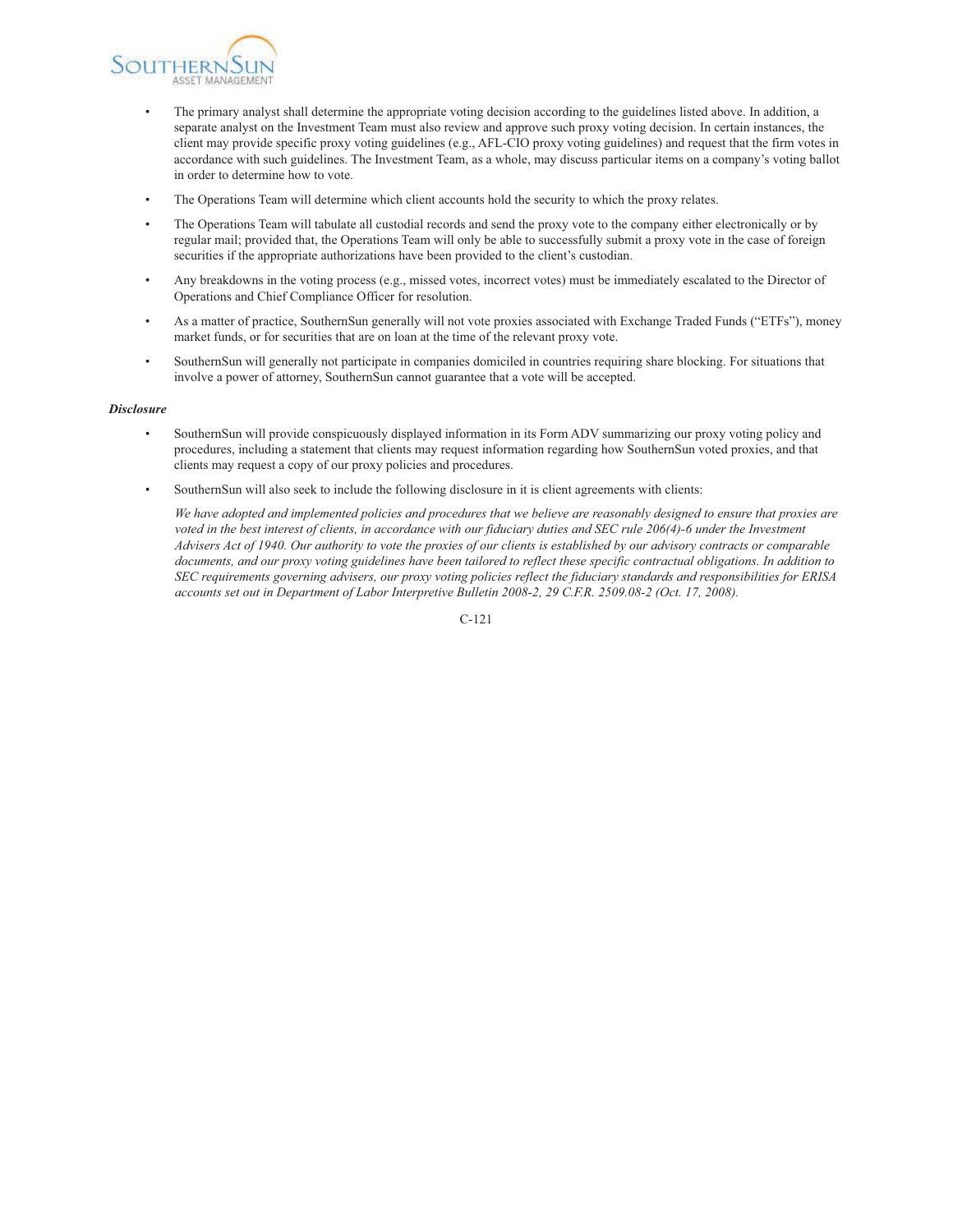

• The Compliance and Legal Team will also send a copy of our policy to all new clients while the Operations Team is responsible for an annual delivery to all existing clients.

#### *Client Requests for Information*

- All client requests for information regarding proxy votes or policies and procedures that are received by any employee should be forwarded to the Operations and Client Relations Teams.
- In response to any request, the Operations and/or Client Relations Teams will prepare a written response to the client with the information requested and, as applicable, will include the name of the issuer, the proposal voted upon, and how SouthernSun voted the client's proxy with respect to each proposal about which client inquired.

#### *Records Retention*

We will maintain the following records:

- Copies of all written policies and procedures,
- A copy of each proxy statement received,
- A record of each vote cast,
- A copy of any document created that was material to making a decision how to vote proxies or that memorializes the basis for that decision, and
- A copy of each written client request for information on how the adviser voted proxies on behalf of the client, and a copy of any written response by the investment adviser to any (written or oral) client request for information on how the adviser voted proxies on behalf of the requesting client.

### **Other**

#### *Client and Other Information*

A copy of these Proxy Voting Policies and Procedures is available to our clients, without charge and upon request, by calling (901) 341-2700. We will send a copy of these Proxy Voting Policies and Procedures within three business days of receipt of a request.

When proxies have not been received on behalf of a client, we will make reasonable efforts to obtain missing proxies. With respect to foreign holdings, record and voting deadline dates may be announced with limited time to respond. As such, SouthernSun will make best efforts